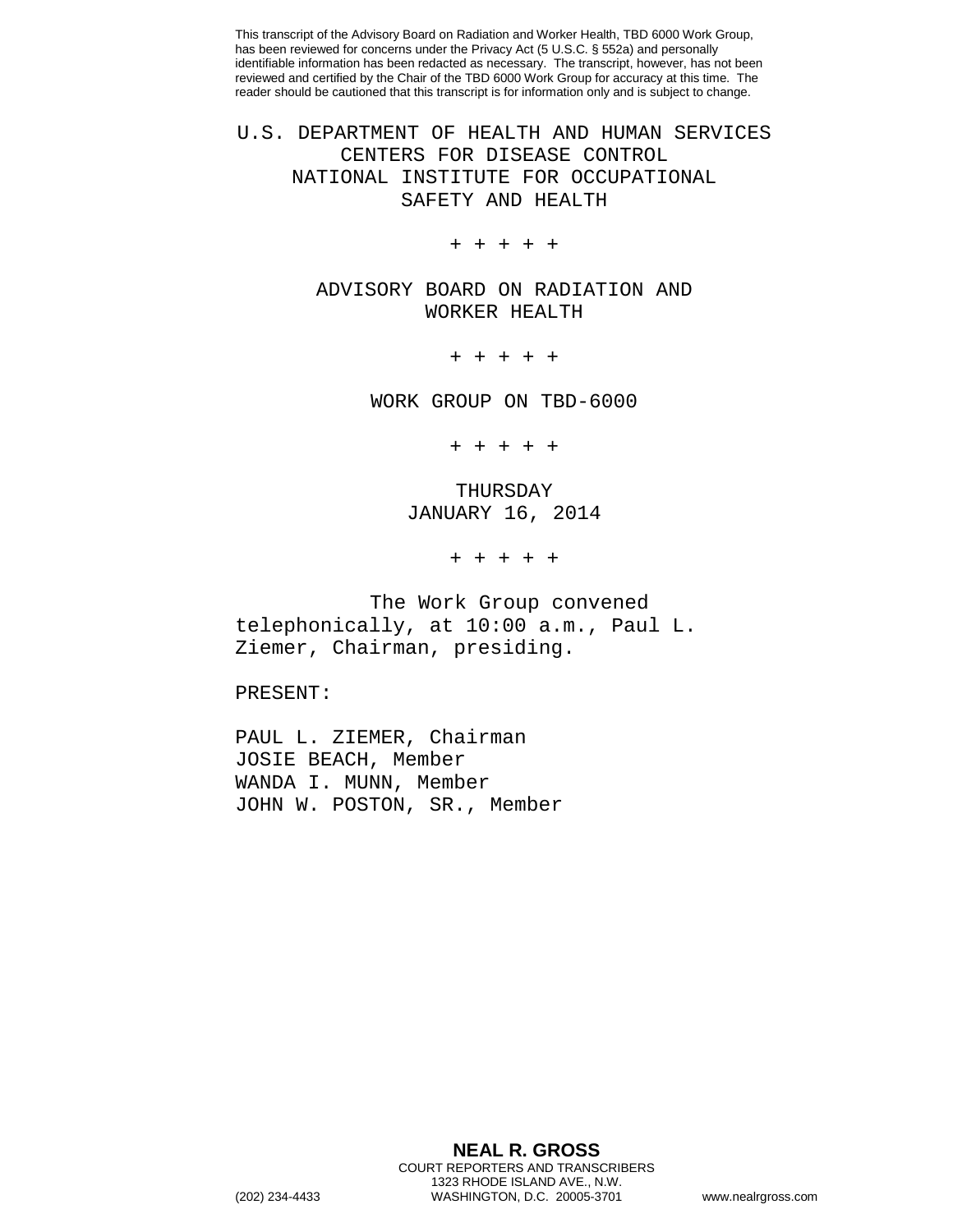ALSO PRESENT:

TED KATZ, Designated Federal Official NANCY ADAMS, NIOSH contractor DAVE ALLEN, DCAS BOB ANIGSTEIN, SC&A SAM GLOVER, DCAS DEKEELY HARTSFIELD, HHS JOHN MAURO, SC&A DAN MCKEEL JIM NETON, DCAS JOHN RAMSPOTT LAVON RUTHERFORD, DCAS MUTTY SHARFI, ORAU Team JOHN STIVER, SC&A BILL THURBER, SC&A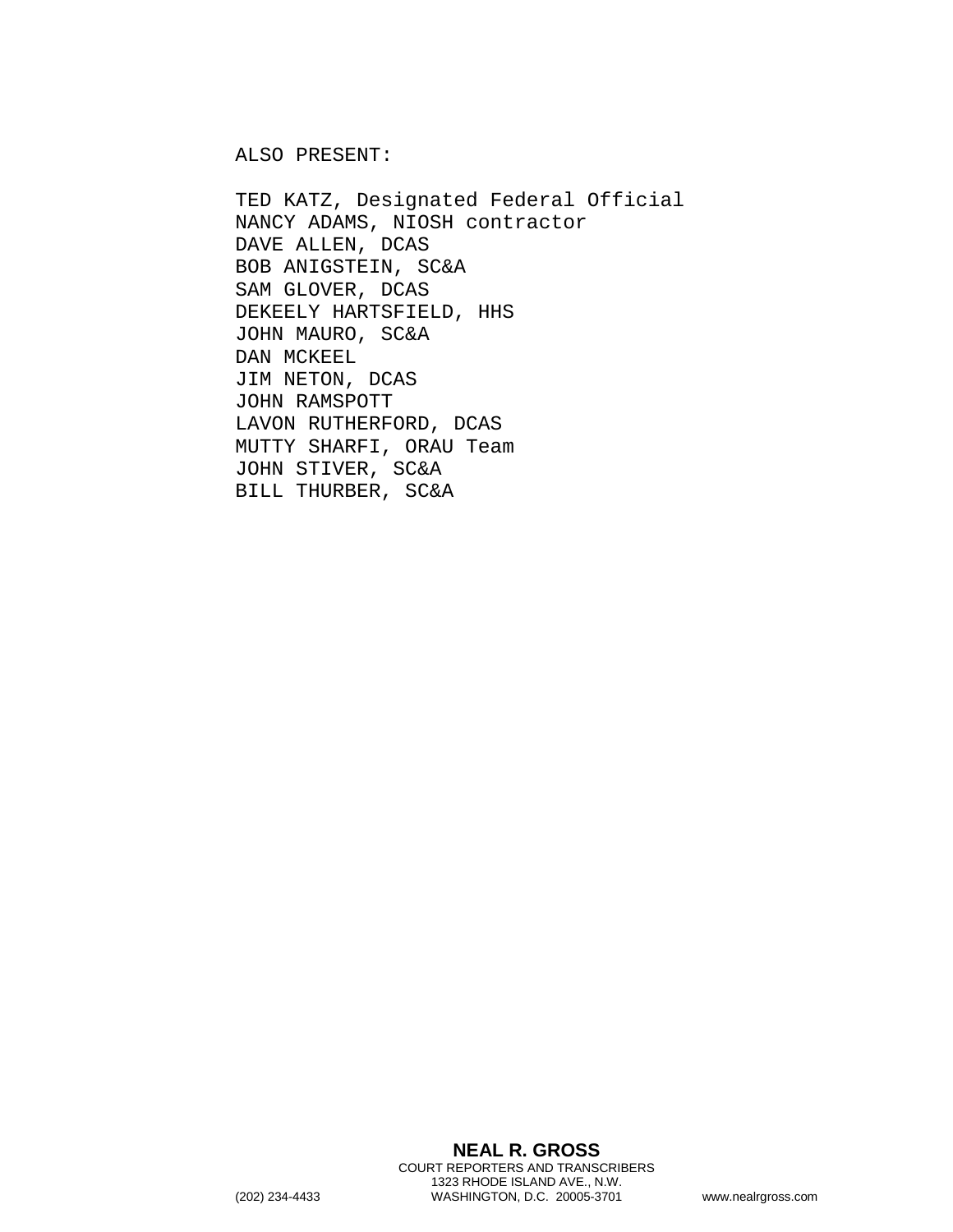This transcript of the Advisory Board on Radiation and Worker Health, TBD 6000 Work Group, has been reviewed for concerns under the Privacy Act (5 U.S.C. § 552a) and personally identifiable information has been redacted as necessary. The transcript, however, has not been reviewed and certified by the Chair of the TBD 6000 Work Group for accuracy at this time. The reader should be cautioned that this transcript is for information only and is subject to change.

T-A-B-L-E O-F C-O-N-T-E-N-T-S

## Welcome and Roll Call ...................... 4 Mr. Ted Katz, Paul Ziemer, Chairman Joslyn Manufacturing & Supply Co. SEC Petition (1948-1952) ...................... 8 Dr. Paul Glover NIOSH SEC Petition Evaluation revision/addendum and SC&A Issue Matrix ............................. 31 Chairman, Paul Ziemer Bill Thurber and SC&A Participants Work Group Members Work Group discussion/recommendations .... 72 General Steel Industries (GSI) SC&A review of MCNPX calculations for neutron exposures and other external exposures to penetrating radiation (SC&A memo) .............................. 84 Bob Anigstein and GSI Participants Resolution of remaining Appendix BB issues (updated matrix) ................. 108 Public comments and submissions ......... 139 Preparing a WG report for January Board meeting .............................. 215 Meeting Adjournment ...................... 221

PAGE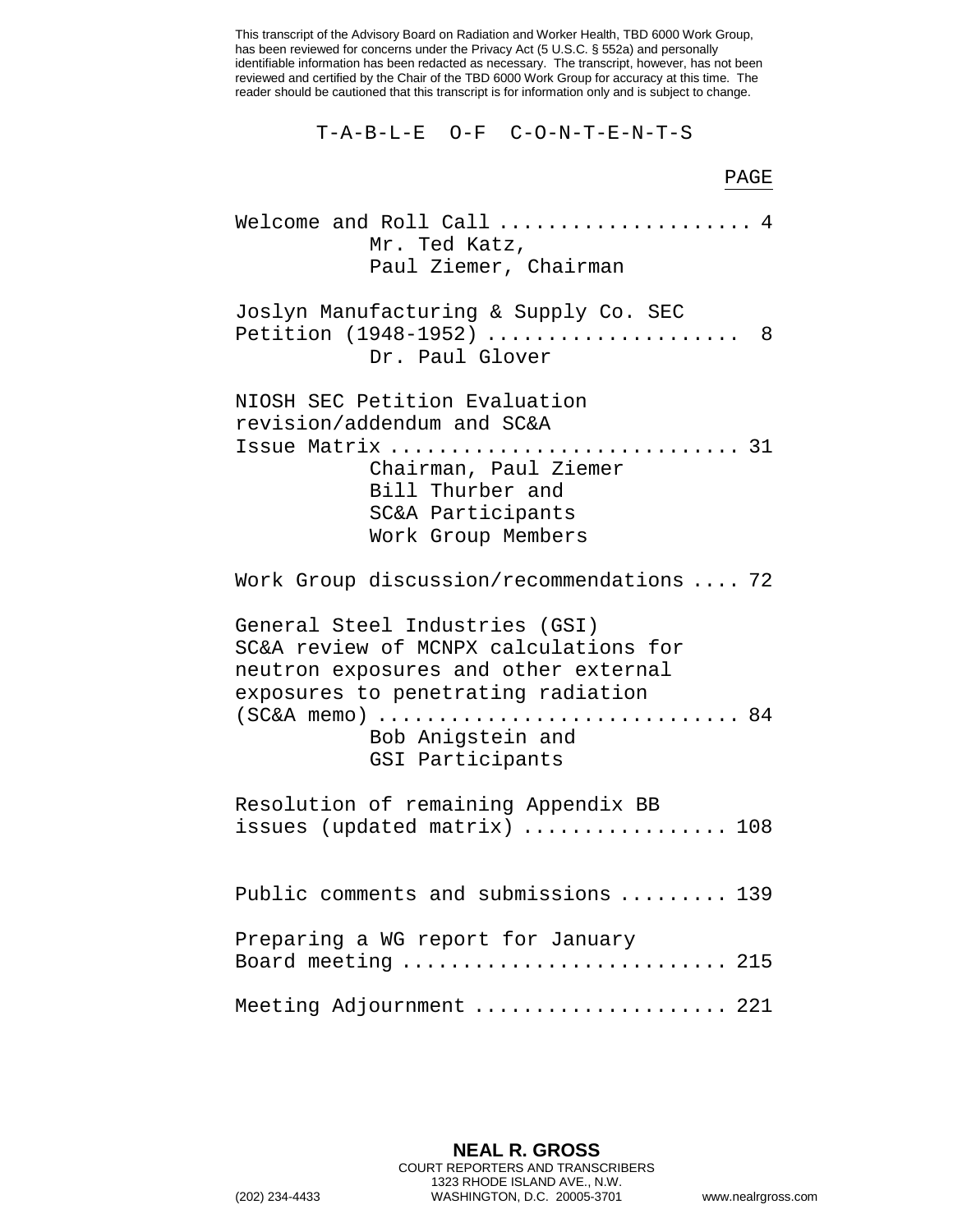P-R-O-C-E-E-D-I-N-G-S  $(10:02 a.m.)$  MR. KATZ: Well it's time to start so if everyone is ready let's get going. This is the Advisory Board on Radiation Worker Health, TBD-6000 Work Group. Just some general things to say before I do roll call. We have the agenda for the meeting. It's posted on the NIOSH website under the Board section, under today's meetings, or scheduled meetings for today. So the agenda's there, there are a number of documents that should be posted there. There's a presentation for Joslyn that should be posted there and maybe one other document, I'm not sure. I don't think so actually, I think it's just the presentation for that. And then later today we have GSI and we have a couple documents posted for that. SC&A memo, an updated matrix, I think

> **NEAL R. GROSS** COURT REPORTERS AND TRANSCRIBERS 1323 RHODE ISLAND AVE., N.W.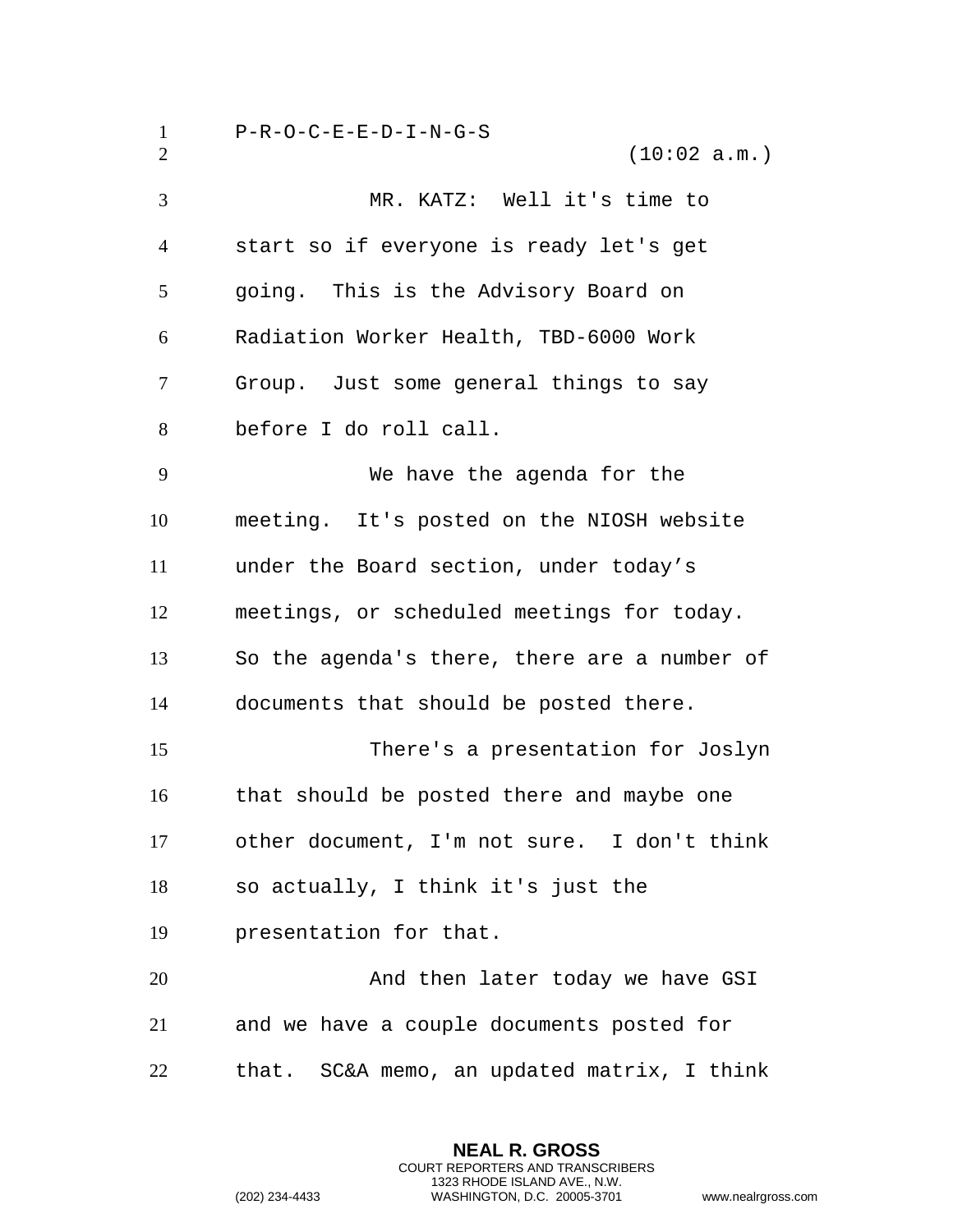that should be it.

| $\overline{2}$ | So roll call, let's just start               |
|----------------|----------------------------------------------|
| 3              | with Board Members. We're speaking about     |
| $\overline{4}$ | specific sites, so please for everybody      |
| 5              | agency related, speak to conflict of         |
| 6              | interest as well when you register your      |
| 7              | attendance. Let's start with Board Members.  |
| 8              | (Roll call.)                                 |
| 9              | MR. KATZ: Okay, very good.                   |
| 10             | Again I think, Dr. Poston will register his  |
| 11             | attendance when he joins us in a few         |
| 12             | minutes. And Paul, it's your agenda.         |
| 13             | CHAIRMAN ZIEMER: Thank you very              |
| 14             | much, and welcome everybody. I will          |
| 15             | officially call the meeting to order. You    |
| 16             | all have the agenda. We have two facilities  |
| 17             | to deal with this morning. First, Joslyn     |
| 18             | Manufacturing of Fort Wayne and then General |
| 19             | Steel Industries.                            |
| 20             | We're going to begin with Joslyn.            |
| 21             | And we have first the presentation by Sam    |
| 22             | Glover, dealing with the SEC Petition        |
|                |                                              |

**NEAL R. GROSS** COURT REPORTERS AND TRANSCRIBERS 1323 RHODE ISLAND AVE., N.W.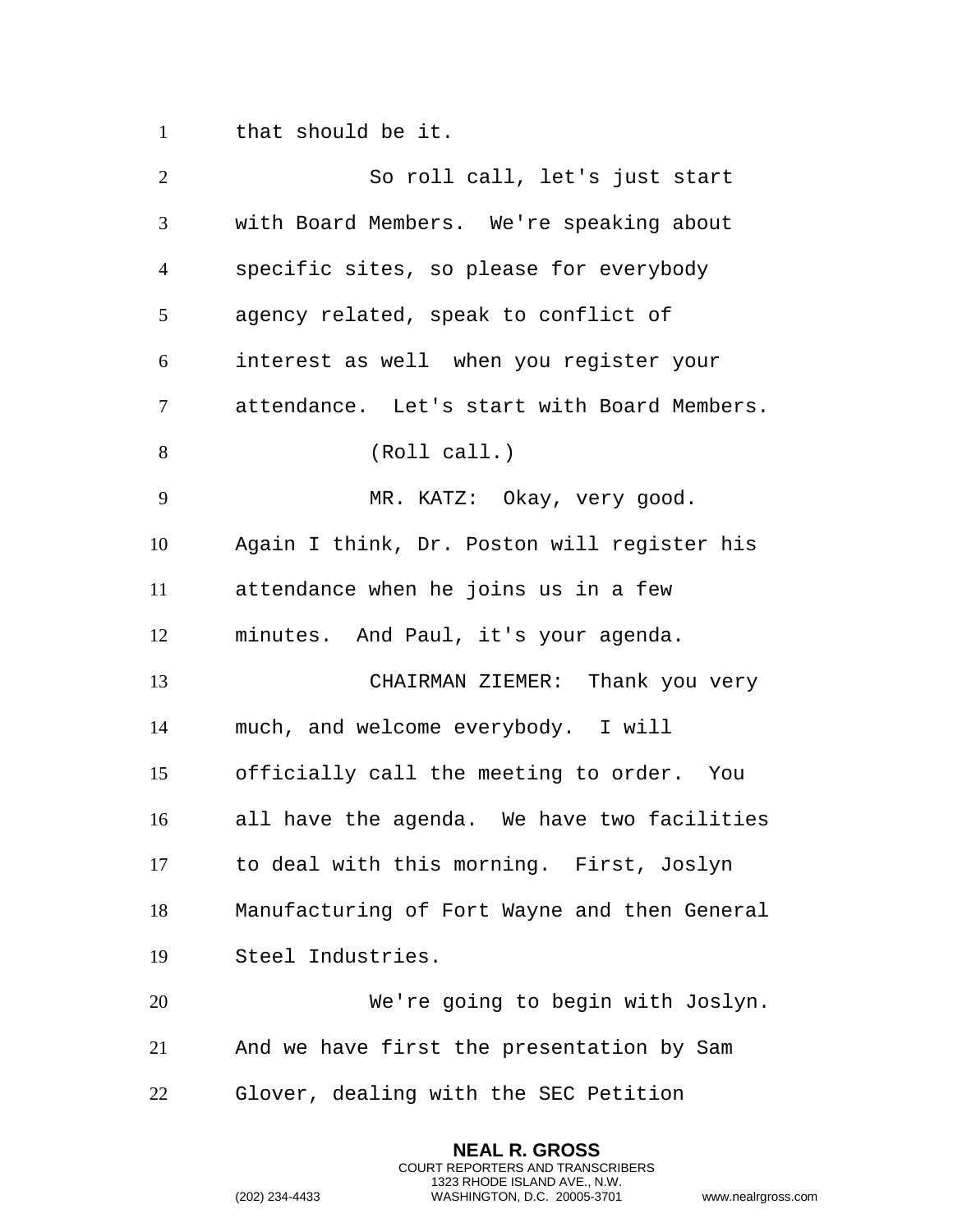evaluation. And the issue of extending the time for the SEC period. So Sam, it's all yours at the moment. DR. GLOVER: Thank you, Paul. MR. KATZ: And Sam, just before you get to that effort, I failed to mention for everybody, when you're not speaking please, mute your phones. And use \*6, to mute the phone if you don't have a mute button on your phone, \*6 will then take it off of mute as well. Thank you. Go ahead, Sam.

 CHAIRMAN ZIEMER: Let me also, this is Ziemer again, let me also mention that Sam's PowerPoint presentation was distributed a day or two ago.

 Sam, I don't know if you were planning, I guess you're also going to put that up on Live Meeting as well, so that those that don't have a Live Meeting, I think it was distributed generally as well by email.

> **NEAL R. GROSS** COURT REPORTERS AND TRANSCRIBERS 1323 RHODE ISLAND AVE., N.W.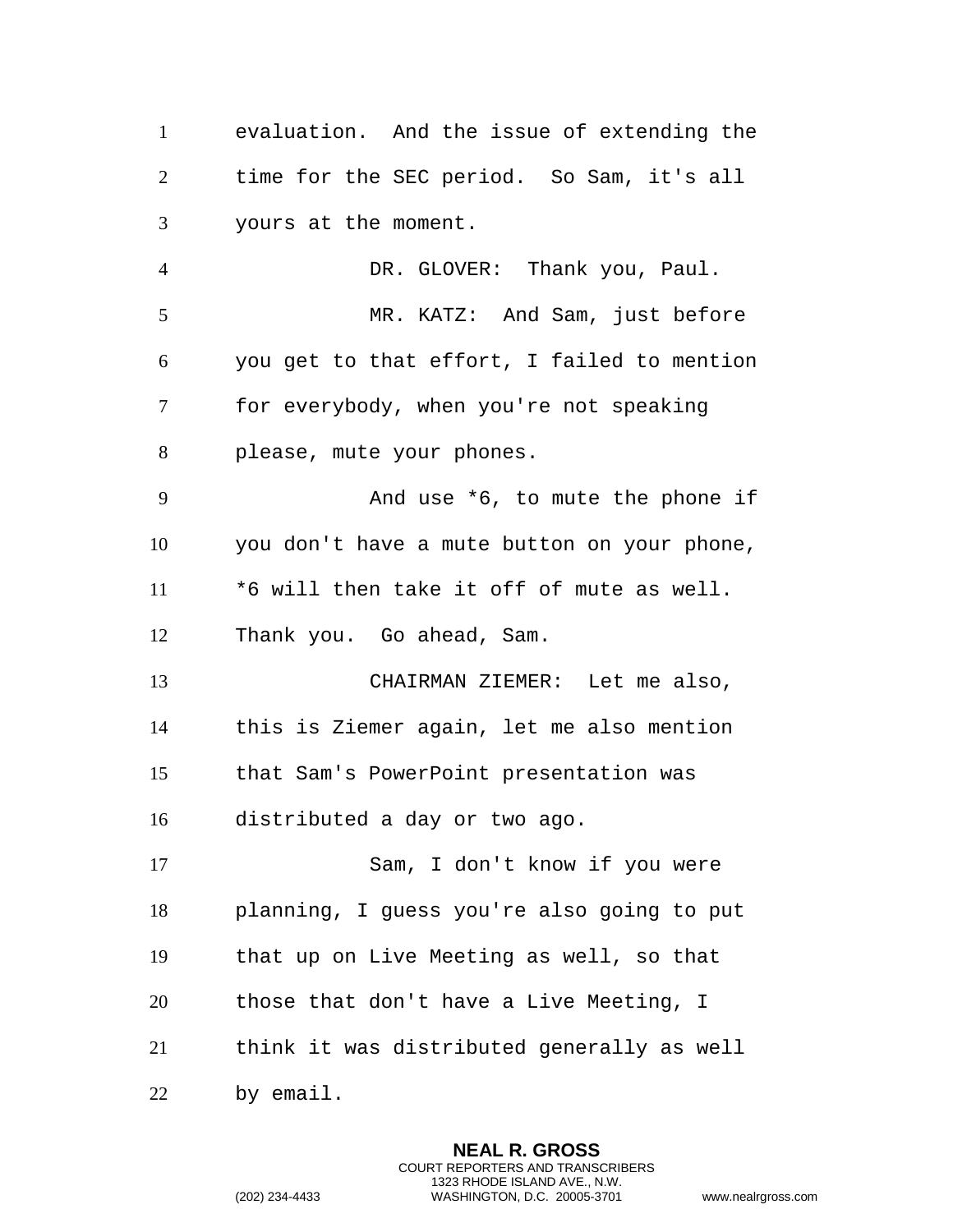| $\mathbf{1}$   | MR. KATZ: Yes, well it's, Paul               |
|----------------|----------------------------------------------|
| 2              | it's also, it's posted on the website.       |
| 3              | CHAIRMAN ZIEMER: And on the                  |
| $\overline{4}$ | website.                                     |
| 5              | MR. KATZ: For today's meeting.               |
| 6              | CHAIRMAN ZIEMER: Right, thank                |
| 7              | you. Go ahead, Sam.                          |
| 8              | DR. GLOVER: Thanks Paul, yes we,             |
| 9              | I apologize for the lateness, but because we |
| 10             | had to put the addendum together, and get it |
| 11             | reviewed. We didn't, we weren't able to get  |
| 12             | this out to you further ahead of time.       |
| 13             | I do want to mention that you                |
| 14             | should have all received a copy of the, I    |
| 15             | think the entire Board received a copy of    |
| 16             | the presentation. It is on the website.      |
| 17             | I also put in AB Document Review             |
| 18             | Folder, the summary of all the action items  |
| 19             | that were generated. As well as all the      |
| 20             | supporting material and the addendum, Paul,  |
| 21             | to try to make it as easy on you guys as     |
| 22             | possible to review the changes.              |

**NEAL R. GROSS** COURT REPORTERS AND TRANSCRIBERS 1323 RHODE ISLAND AVE., N.W.

```
(202) 234-4433 WASHINGTON, D.C. 20005-3701 www.nealrgross.com
```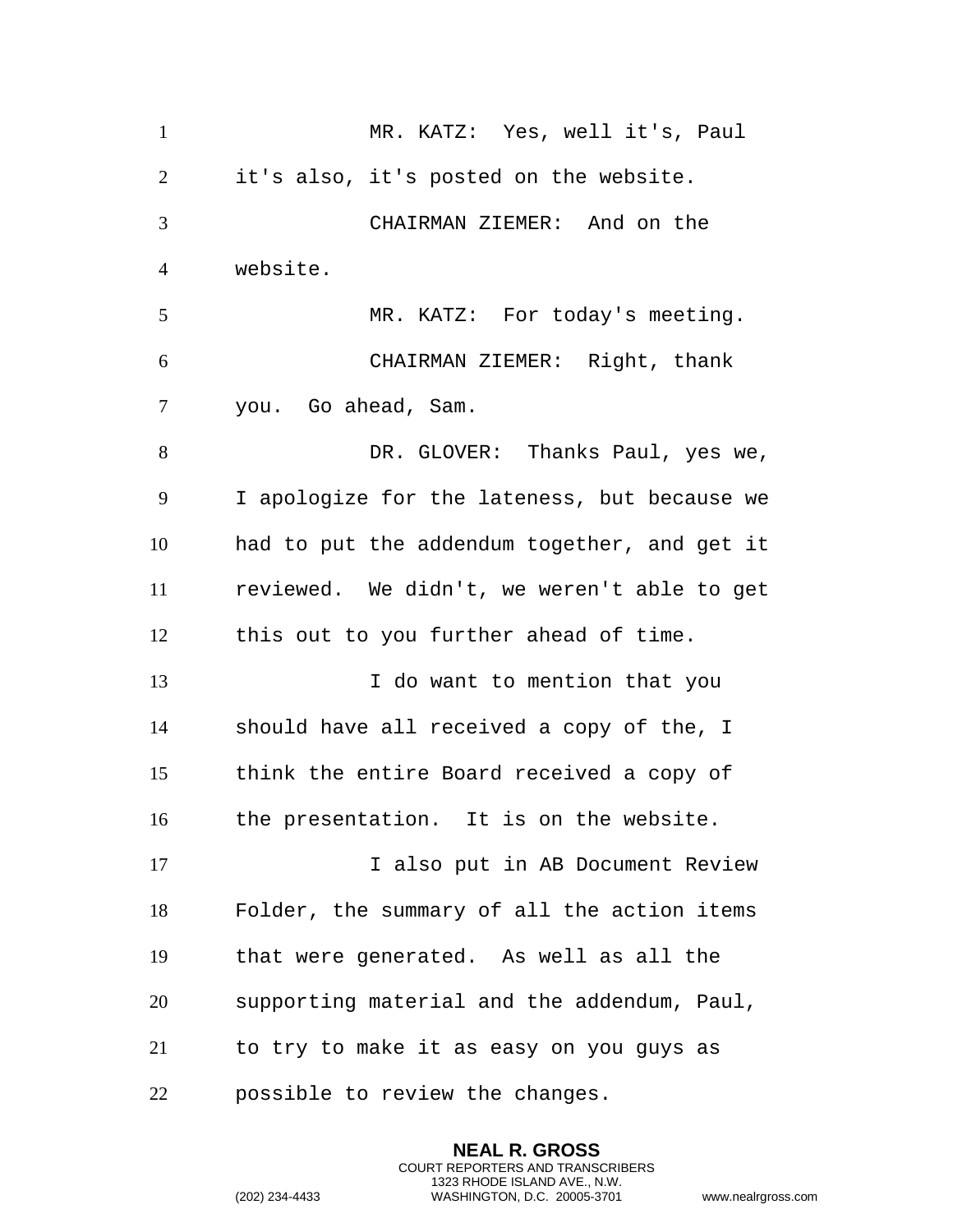With that, then I guess we'll start with the presentation and see what you, what else, what other questions you have. Or if you have any other questions about the supporting material and I'll let you go from there. So I'm going to briefly go through the Joslyn Manufacturing Supply Company, this our addendum report to SEC- 200, and I'm going to try to remember to control the slides with this. I'm going to Slide Number 2, for anybody who might be following along on a different piece. So it's been about a year ago since we talked about the site. Joslyn is listed as an Atomic Weapons Employer. A little bit of background here, from 1943 to 1952. And they were the primary commercial rolling facility for the AEC, prior to Simonds Saw and Steel. Their principal operations include machining and rolling of uranium

> **NEAL R. GROSS** COURT REPORTERS AND TRANSCRIBERS 1323 RHODE ISLAND AVE., N.W.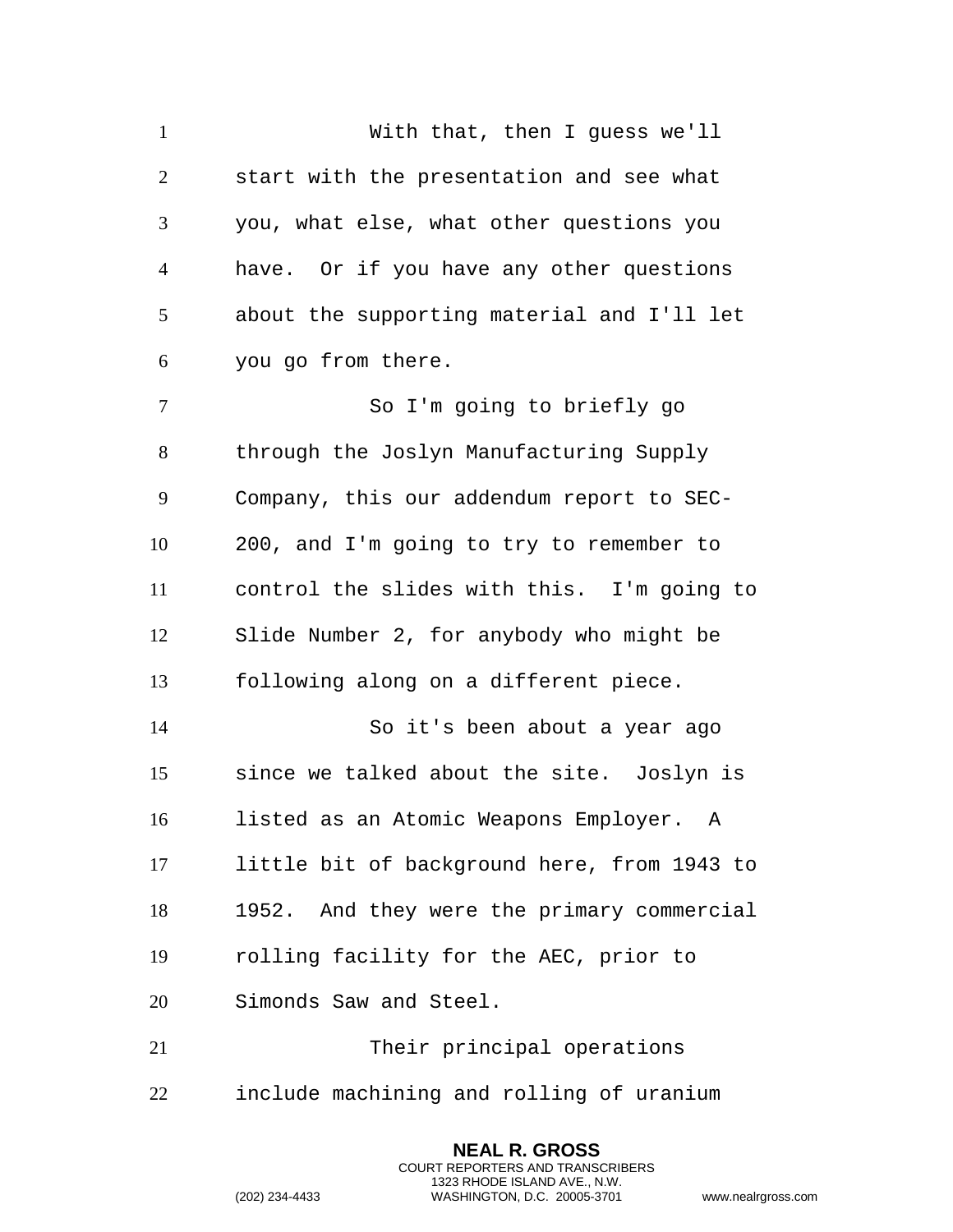| $\mathbf{1}$   | rods. They did some very small, very         |
|----------------|----------------------------------------------|
| $\overline{2}$ | limited thorium machining operations before  |
| 3              | 1948, in the 1946, '47 time frame.           |
| $\overline{4}$ | Next slide, Slide Number 3. So               |
| 5              | based on Jim's various recommendations, I    |
| 6              | slimmed up this presentation so there is not |
| 7              | a whole lot of extra ancillary things in     |
| 8              | here, but just a little history.             |
| 9              | We did do, in December 2012, we              |
| 10             | presented at the Board meeting our Class     |
| 11             | recommendation for Joslyn. And we recommend  |
| 12             | the period March of 1943 through December 31 |
| 13             | of 1947 as infeasibility.                    |
| 14             | And then after that we said we               |
| 15             | believed that we could do dose               |
| 16             | reconstruction from January 1, 1948 through  |
| 17             | the end of 1952. Advisory Board agreed with  |
| 18             | that, as far as the SEC Petition portion.    |
| 19             | But withheld judgment from '48 to '52.       |
| 20             | Requested SC&A prepare a report, and they    |
| 21             | did that.                                    |
| 22             | And that report was summarized               |

**NEAL R. GROSS** COURT REPORTERS AND TRANSCRIBERS 1323 RHODE ISLAND AVE., N.W.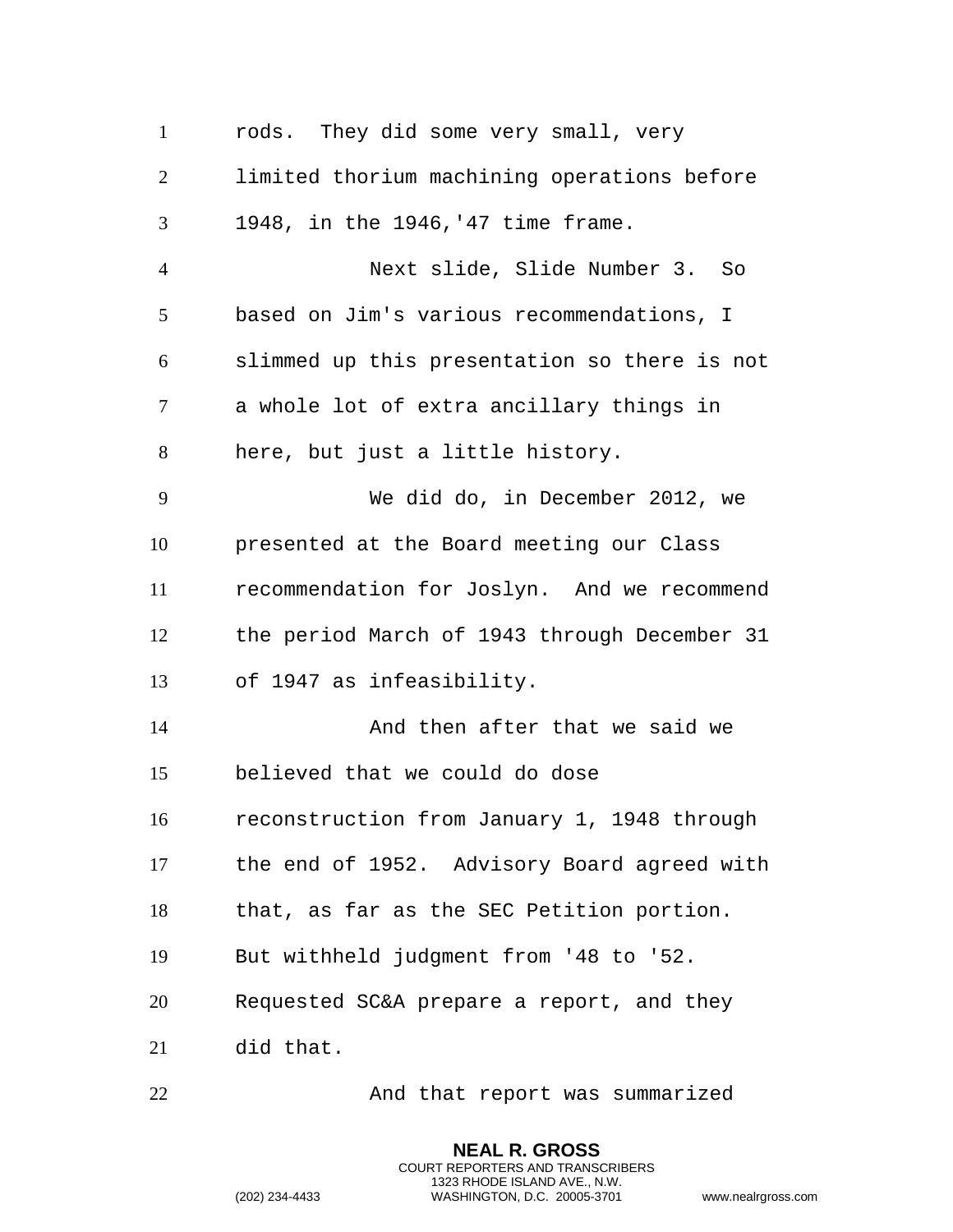into 11 issues for resolution and the folks over there summarized that into a Issues Resolution Matrix on December 18th, but it was well broken out in the report, but certainly that matrix is also in the folder setup that I put up on the AB Document Review Board for you. Going to go to Slide Number 4. Joslyn Manufacturing is located in Fort Wayne, Indiana they have a long history of producing stainless steel. Participated in a number of radiological operations for the Manhattan Engineer District and later the AEC. And these included hot rolling, quenching, straightening, cooling, grinding, waste burning, abrasive cutting of uranium billets into metal rod. Slide Number 5. So much of the early work at Joslyn, pre-1948, was related to production of uranium for the Hanford site. And Hanford oversaw those operations.

> **NEAL R. GROSS** COURT REPORTERS AND TRANSCRIBERS 1323 RHODE ISLAND AVE., N.W.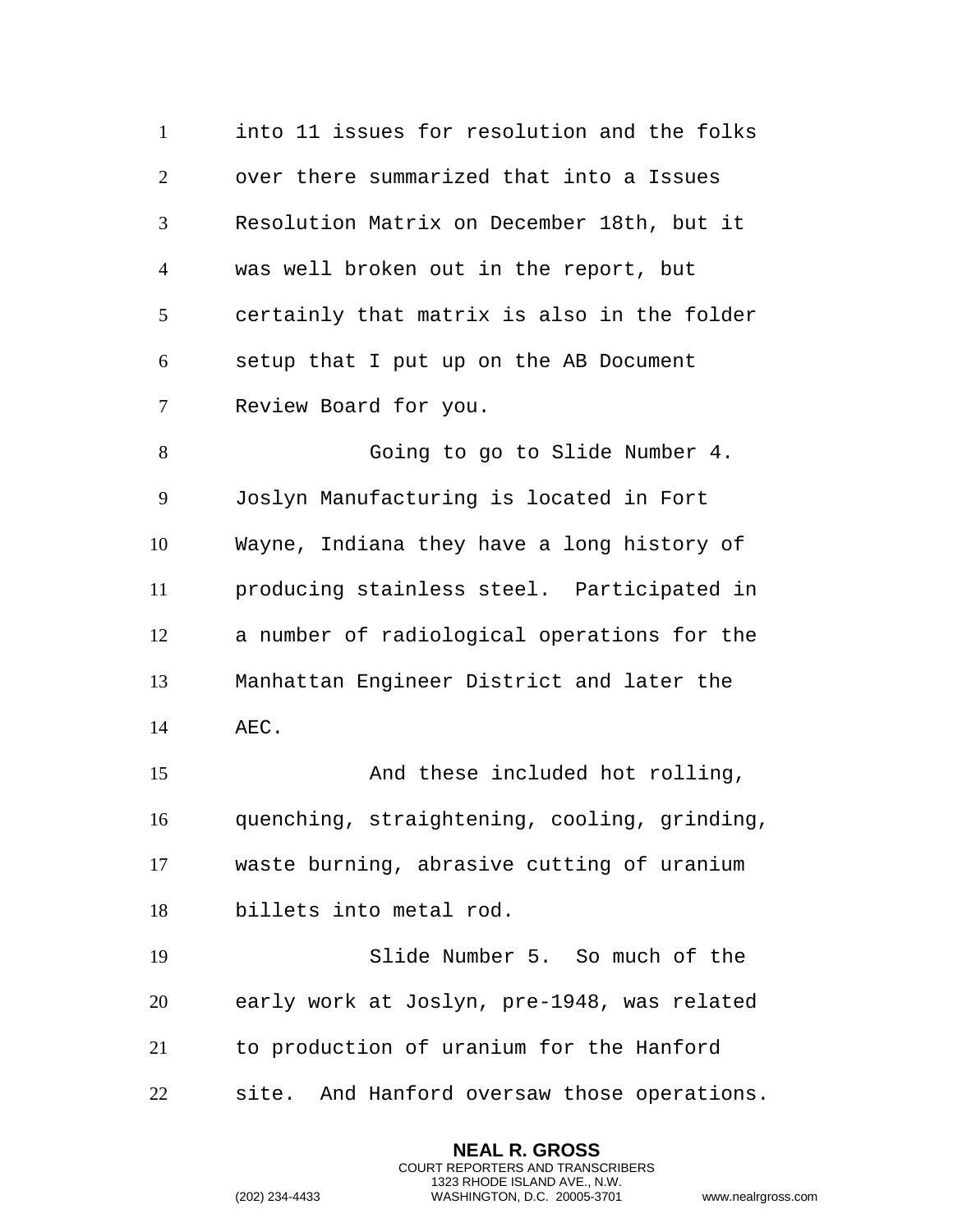Numerous experiments to develop procedures for rolling uranium metal for use in nuclear reactors. They performed rolling operations at Chalk River, for the Chalk River experiments and also for the British government. Slide Number 6. So one of the things when you have an SEC, the question you sort of ask yourself is all right, '48, December 31st, 1947 and then I go to 1948, what changed? 12 And so when I thought about some of the things maybe that are unique to Joslyn that gave us some concerns, and we wanted to make sure we addressed them very well. On Slide Number 6, this is a diagram that was extracted from the Health and Safety Report in 1952. And it shows the proximity of three separate rolling mills. If you were to look at those on their side, they're like if you took a 250

> **NEAL R. GROSS** COURT REPORTERS AND TRANSCRIBERS 1323 RHODE ISLAND AVE., N.W.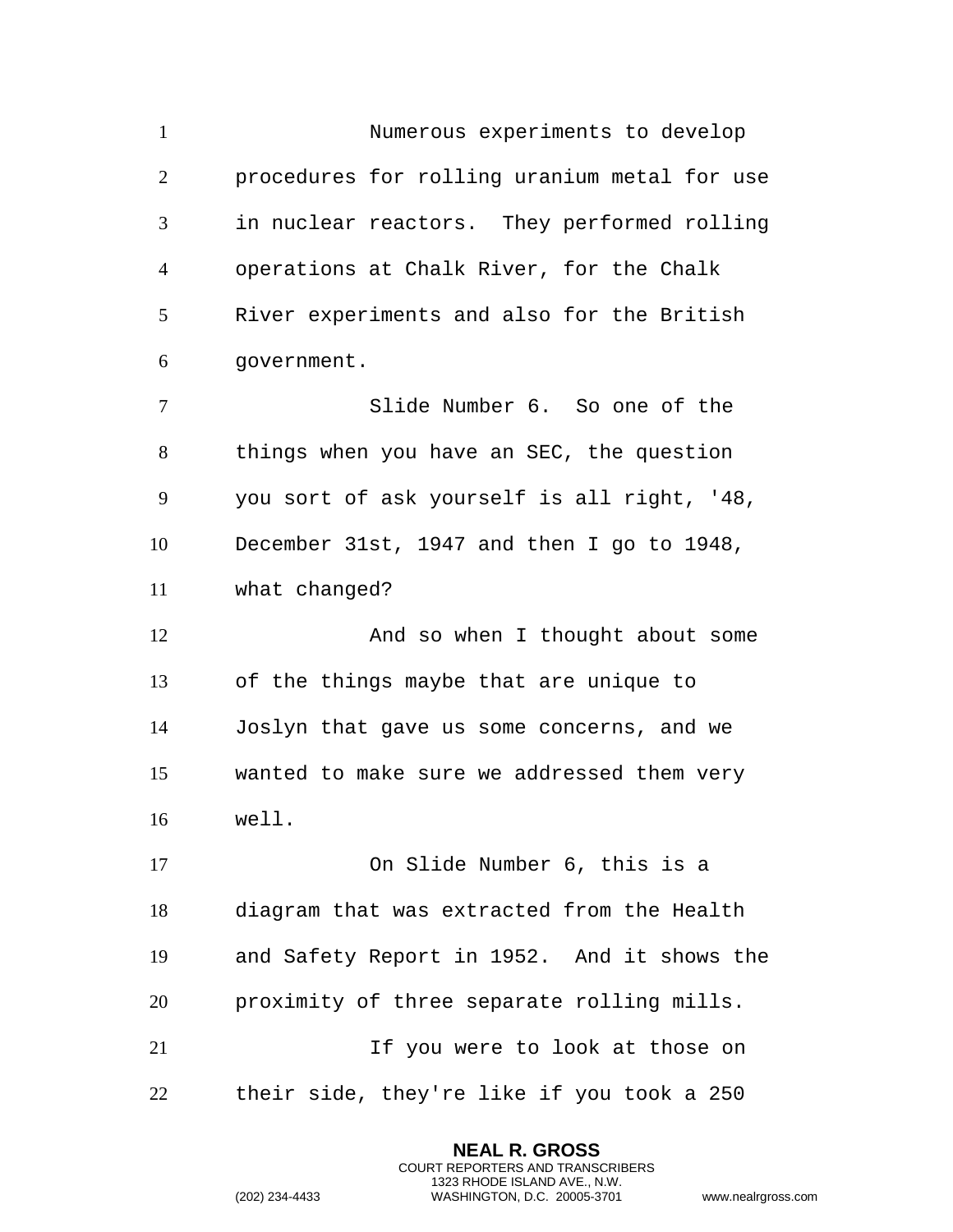gallon drum laid on its side, one on top of the other, they would roll in the same direction with grooves.

 So you see three mills, an 18 inch, this one, labels a 12 inch but at different times it was, I believe also was a 16 and an 18, depending on what size rolls they put on there. And then there's this nine inch rolling mill that we talk about. 10 And that was the, you see the furnaces they had. I believe ten, eight to ten electric, I'm sorry, gas fired furnaces where they heated the billets. That's at the top of the slide. I don't know if you guys can see my pointer, but that's at the top, the top corner is the furnaces. And that's only about 25 feet away from these. So you can see these are very closely in a row, and it's well, it's

documented in this high production time

frame, that not only were they rolling one

**NEAL R. GROSS** COURT REPORTERS AND TRANSCRIBERS 1323 RHODE ISLAND AVE., N.W.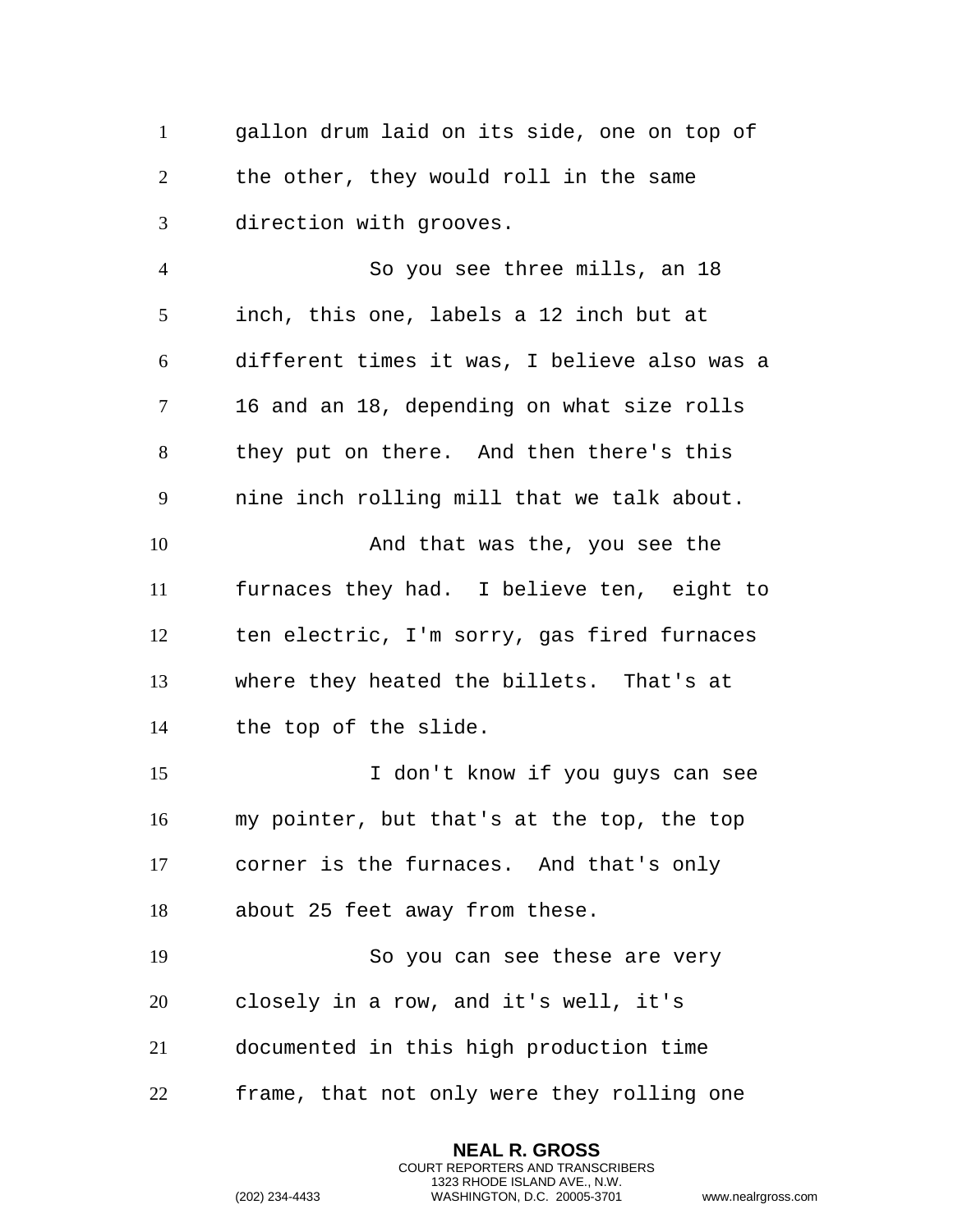rod, they could be rolling up to three rods in this section, simultaneously. So that gave us some pause.

 Also that, some concerns that in high throughput, you had this later in 1952 data, but these rolls are water cooled. They are, from the very beginning they discussed the steam and smoke in this area. So it's sort of a unique operation that we want to make sure that the 1952 data, which we have a good study by HASL, reflects the conditions that go back. So that we'll talk about that as we go to Slide Number 7. So let's go on to the source of exposure. We have principal sources, include the inhalation and ingestion of natural uranium oxide from production and shaping of uranium metal rods. 20 It was a hand-operated shop, compared to like Bethlehem Steel this was,

you drug a rod, manually reinserted the rod

**NEAL R. GROSS** COURT REPORTERS AND TRANSCRIBERS 1323 RHODE ISLAND AVE., N.W.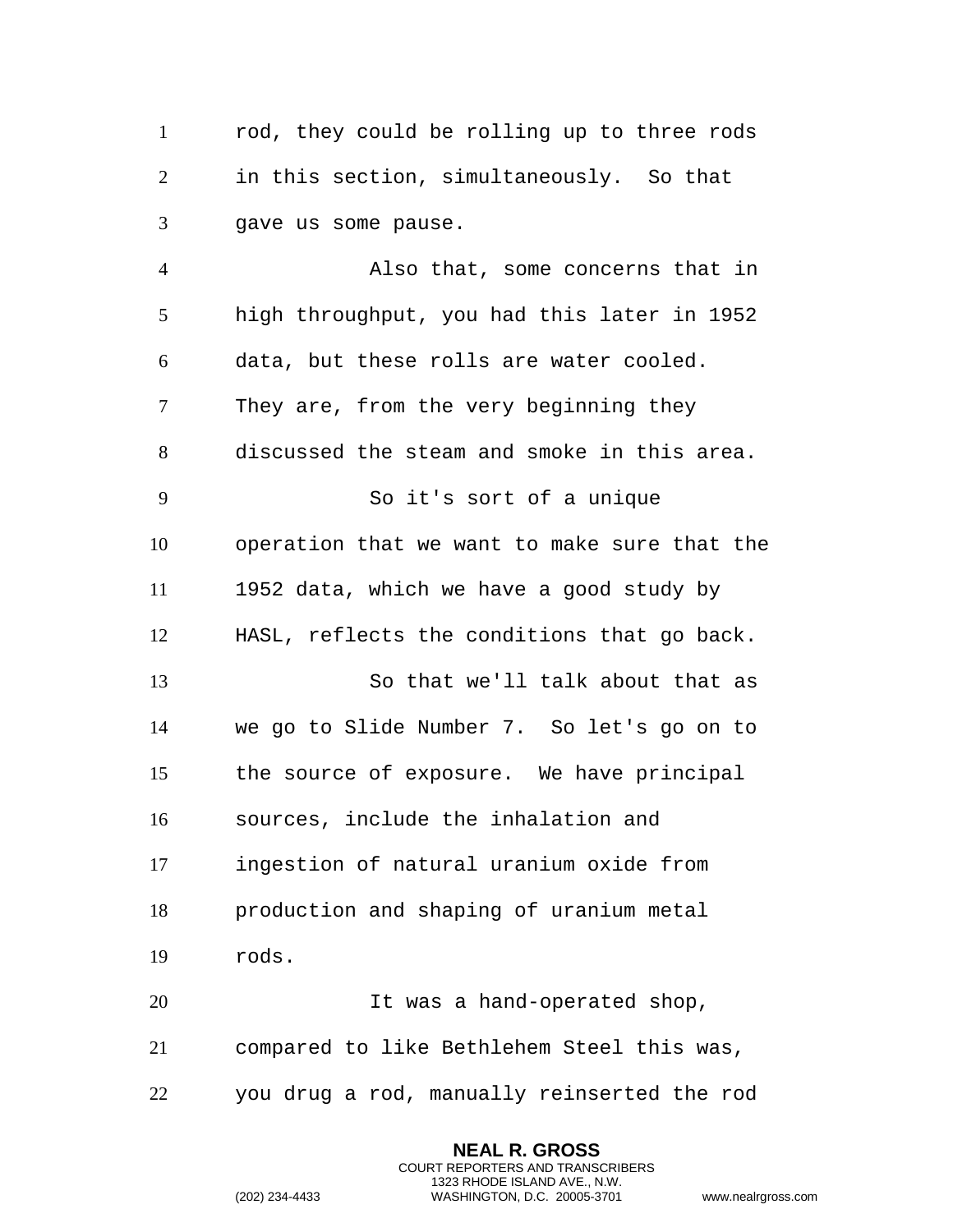into the mill, they packed it back over, and so they pushed this thing through. And so the people on the inside, you may see an east side or west side of a rod, what's on these, so they're seeding, and as that rod comes in, that oxide is perhaps going to be higher on one side. Joslyn operated these three mills simultaneously. They were co-located and they were conducted on, again, rollers which were water-cooled bearings. And they produced steam and high levels of contamination. In addition to the rolling, they, many of the operations required additional machining and preparation steps, including centerless grinding, cutting, heating, quenching, and an unusual operation, they threaded them for various operations at various facilities within the Joslyn plant. Billets were also stored onsite for relatively long periods of time. They

> **NEAL R. GROSS** COURT REPORTERS AND TRANSCRIBERS 1323 RHODE ISLAND AVE., N.W.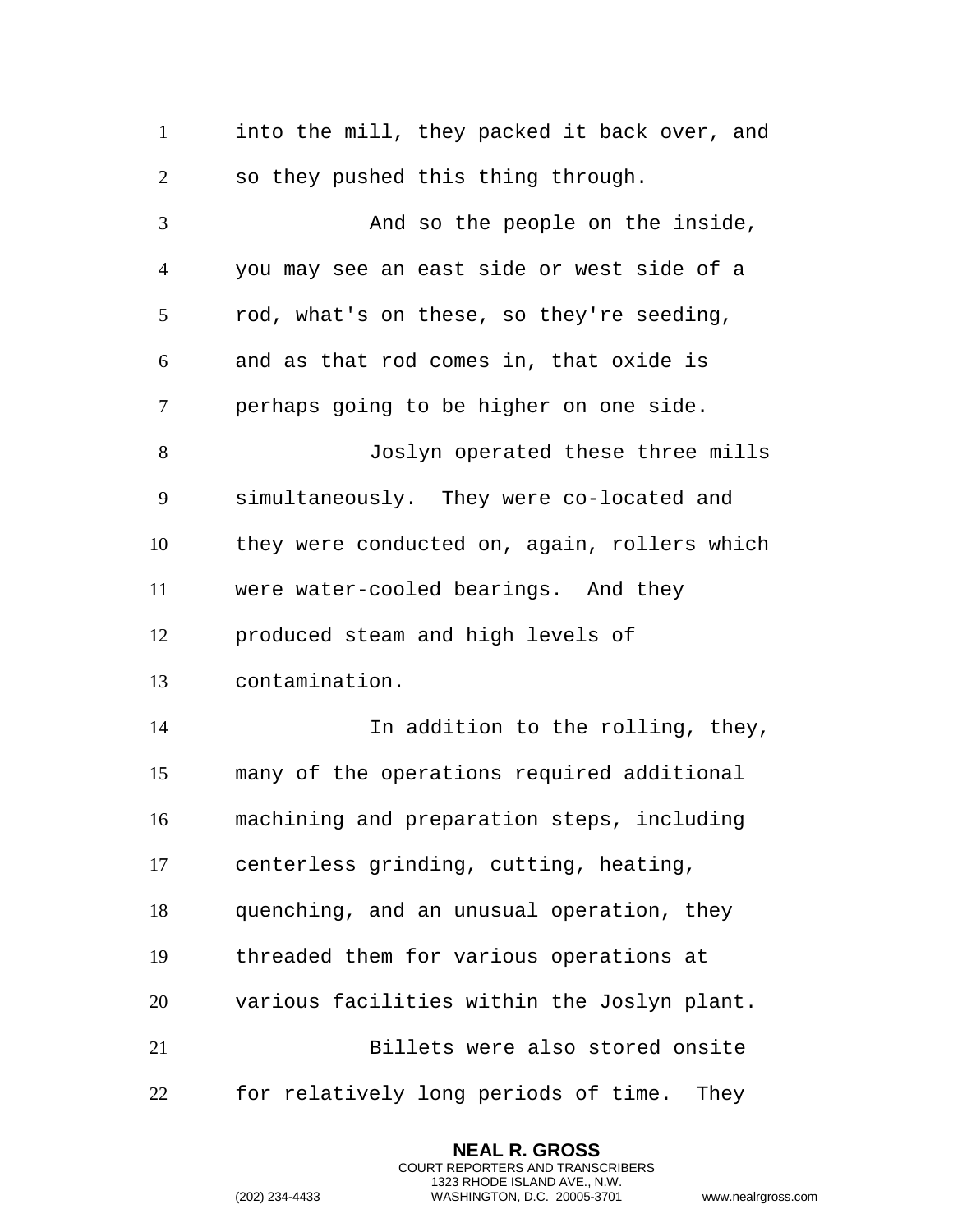maintained an inventory. Uranium waste was noted to be collected and burned outside. 3 And so we spent a lot of time with worker interviews and trying to make sure we understood the burning of waste. In the '45 time frame, they even described an explosion where they didn't properly oxidize the material and it got wet and actually blew up in an offsite location. I updated this graph to reflect some new documents we collected in the last year. And essentially what it is, is that we found better documentation on the second half of '49 and the second half of 1950. Those about 30 tons of uranium rod exposure, or rolling per Chalk River. You can see that through, they had about 300,000 pounds up through 1947, maybe 400,000 pounds of total uranium that was onsite and rolled and or machined. The first half of 1948, they did 600,000 pounds of uranium in 42 days, of

> **NEAL R. GROSS** COURT REPORTERS AND TRANSCRIBERS 1323 RHODE ISLAND AVE., N.W.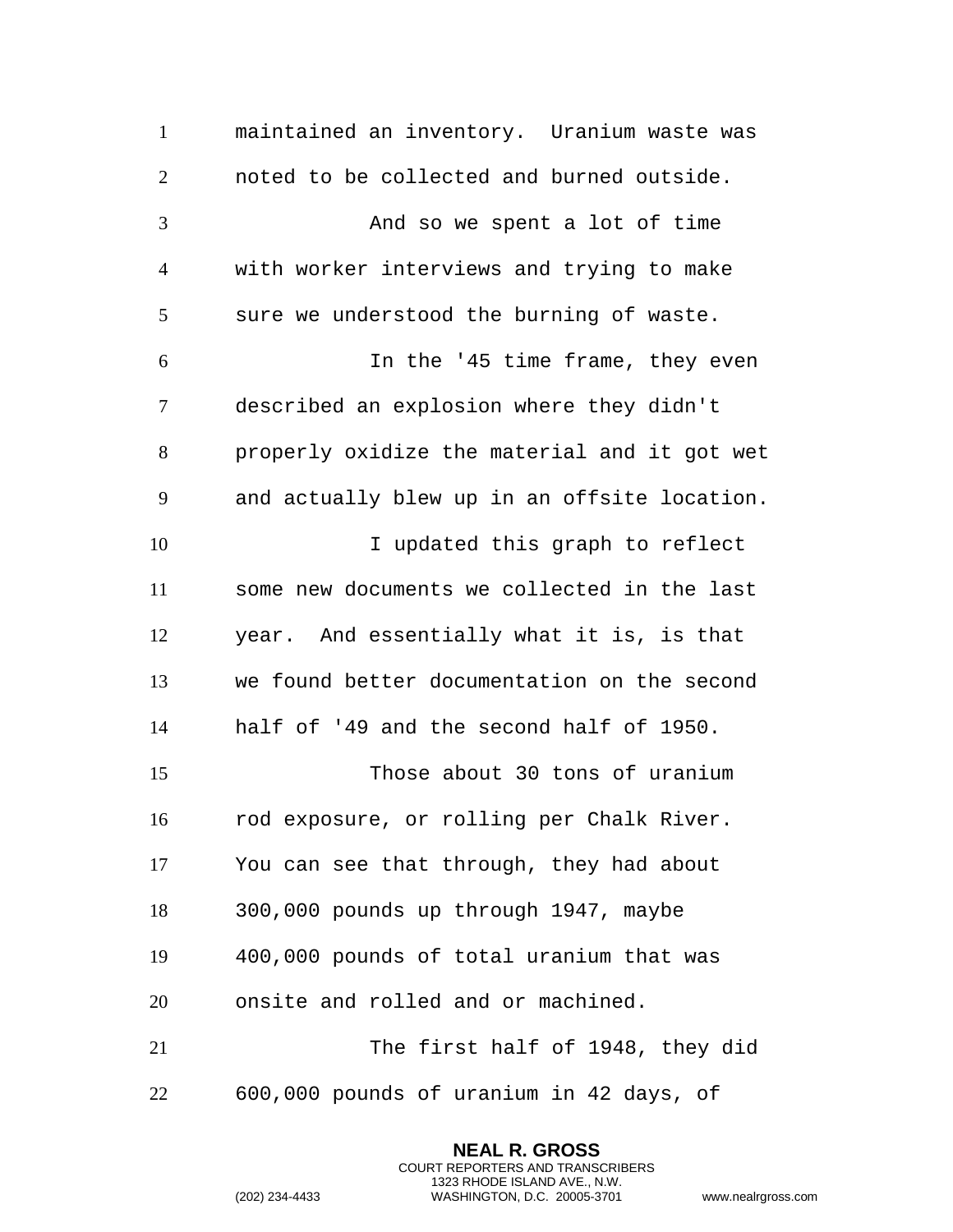actual onsite operations. Those may have been 42 days of two, you know they may have had two back-to-back sets, two different shifts running to get that done. But that was the calendar days of operations. And then after that, there's very few rollings, those 30 tons were done in a couple, in only two days in each time. And you'll see those reflected in our actual reports. **I'm going to go to Slide Number**  10. So there is no routine air monitoring or bioassay program. We have limited air samples taken on three different occasions. In '43 and '44, and even in October of 1951, they were very limited in scope, mostly GA samples. And the early data was done with an electrostatic precipitator which was not comparable to the HASL equipment. 21 And the people at the time, reflected that there was some potential

> **NEAL R. GROSS** COURT REPORTERS AND TRANSCRIBERS 1323 RHODE ISLAND AVE., N.W.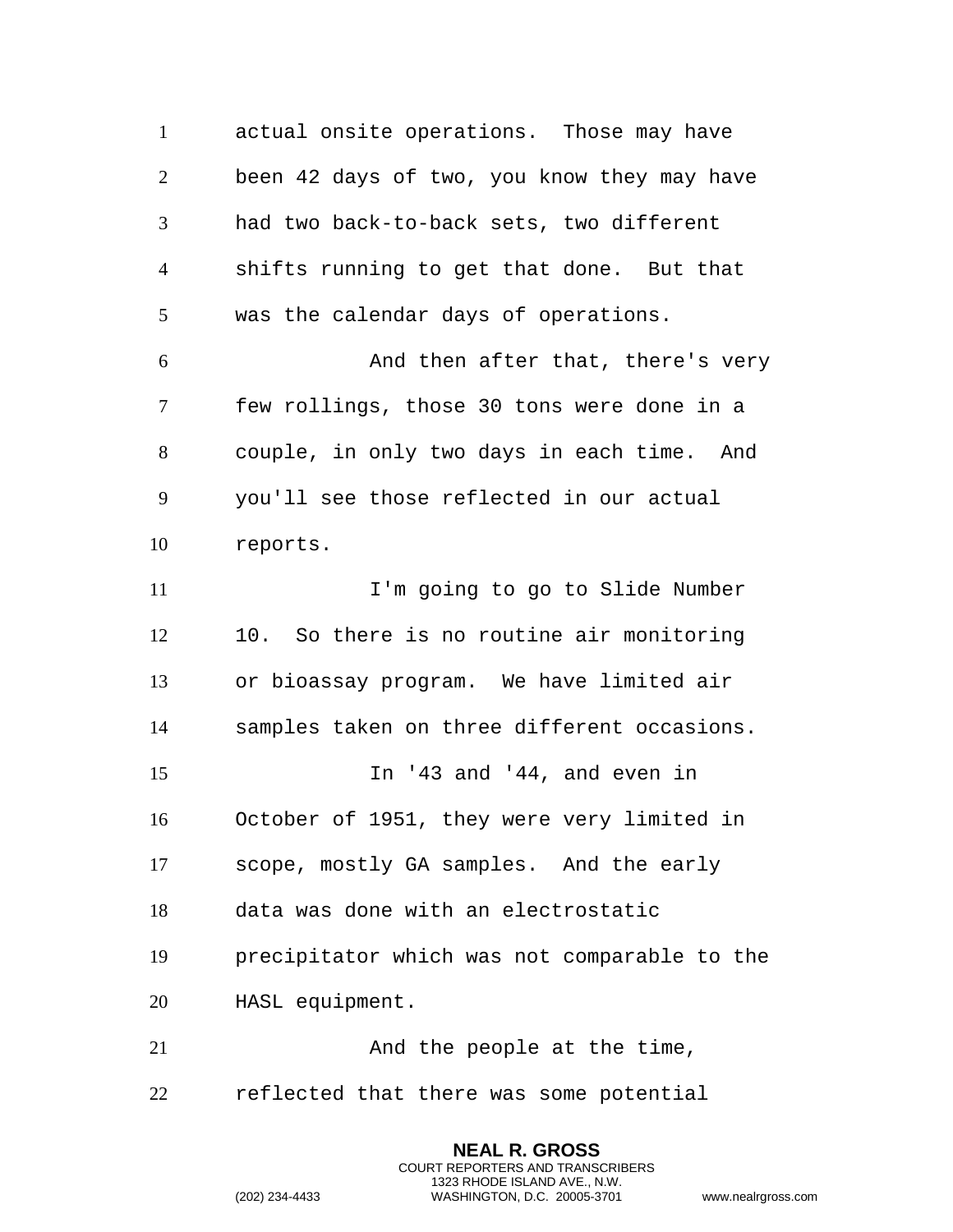bias. So we did not feel we could, very comfortable with those who bound the dose. Again, I mentioned there was this January 8, 1952 study conducted by HASL and they developed a time weighted average study of the various operations at Joslyn. Slide Number 11. And so, why add seven months? I think Jim or Stu, summarized this, so what changed? So we previously recognized that TBD-6000 approach needed validation for specific practices and methods used at the Joslyn. And these were performed under the MED operation. So they were done under Hanford supervision with the conditions and the limits at the time. So we have an extensive data collection in 1952. How far back can we justify that they represent the conditions and practices at the site? So we recognize that practices and standards were rapidly evolving in this

> **NEAL R. GROSS** COURT REPORTERS AND TRANSCRIBERS 1323 RHODE ISLAND AVE., N.W.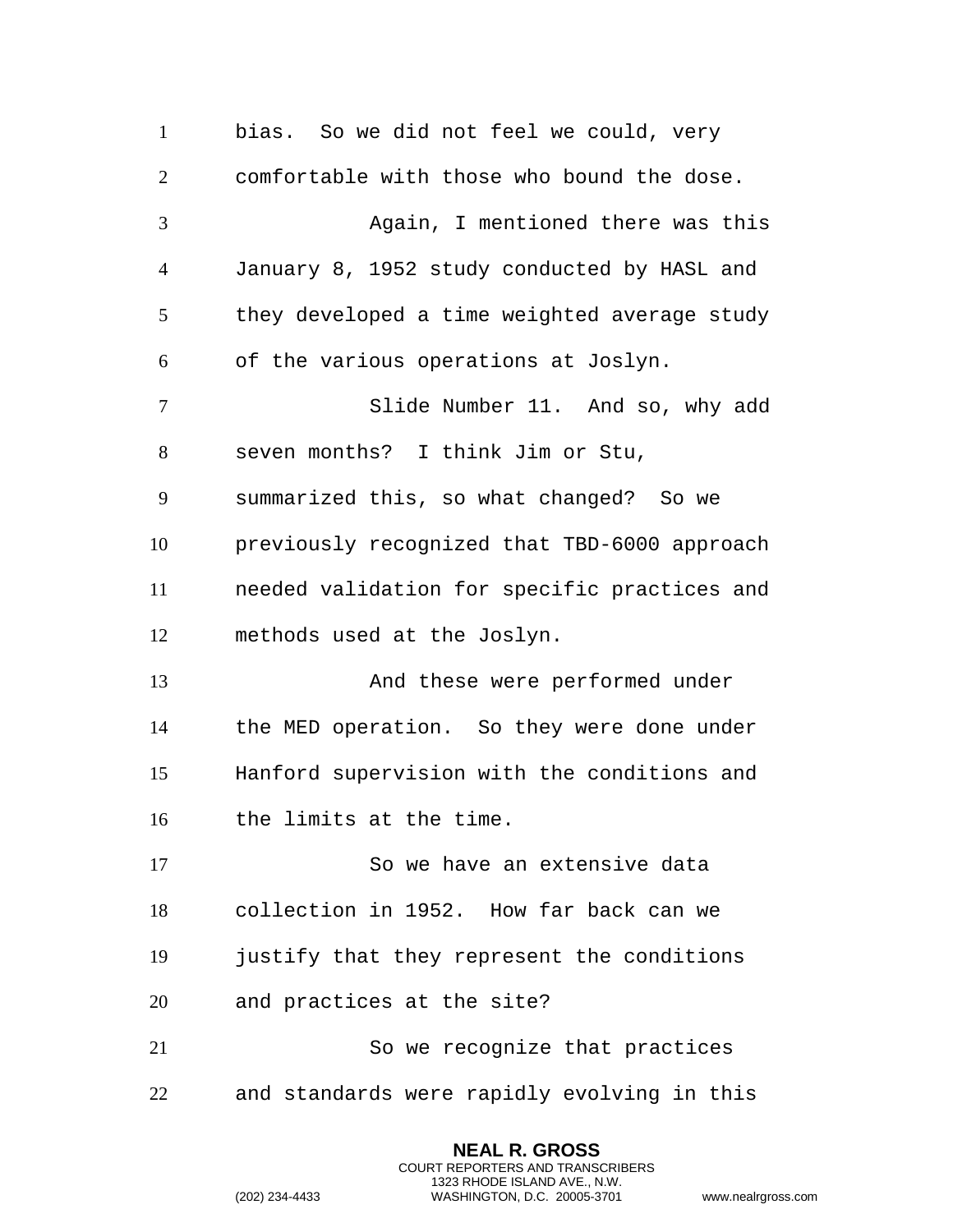time frame. In '48 Joslyn had that same oversight. It's still Hanford in this large, that 600,000 pounds, we see the same oversight and the same kinds of activity being conducted through the end of July '48. Operations after July of '48 are clearly done under the auspices of the AEC. You can see in the contracts and the people who are present, these are AEC officials. We've got that tie then, you know, HASL was clearly taking, you know, obviously were getting the reports from Simonds Saw and Steel. The other facilities that support TBD-6000, we get that change over from just, this is always how we've been doing things, to being done under the auspices of a new entity. Slide Number 12, please. So three closely co-located rolling mills, so pre-'48, after July of 1948, we have the documented practice of rolling multiple rods

> **NEAL R. GROSS** COURT REPORTERS AND TRANSCRIBERS 1323 RHODE ISLAND AVE., N.W.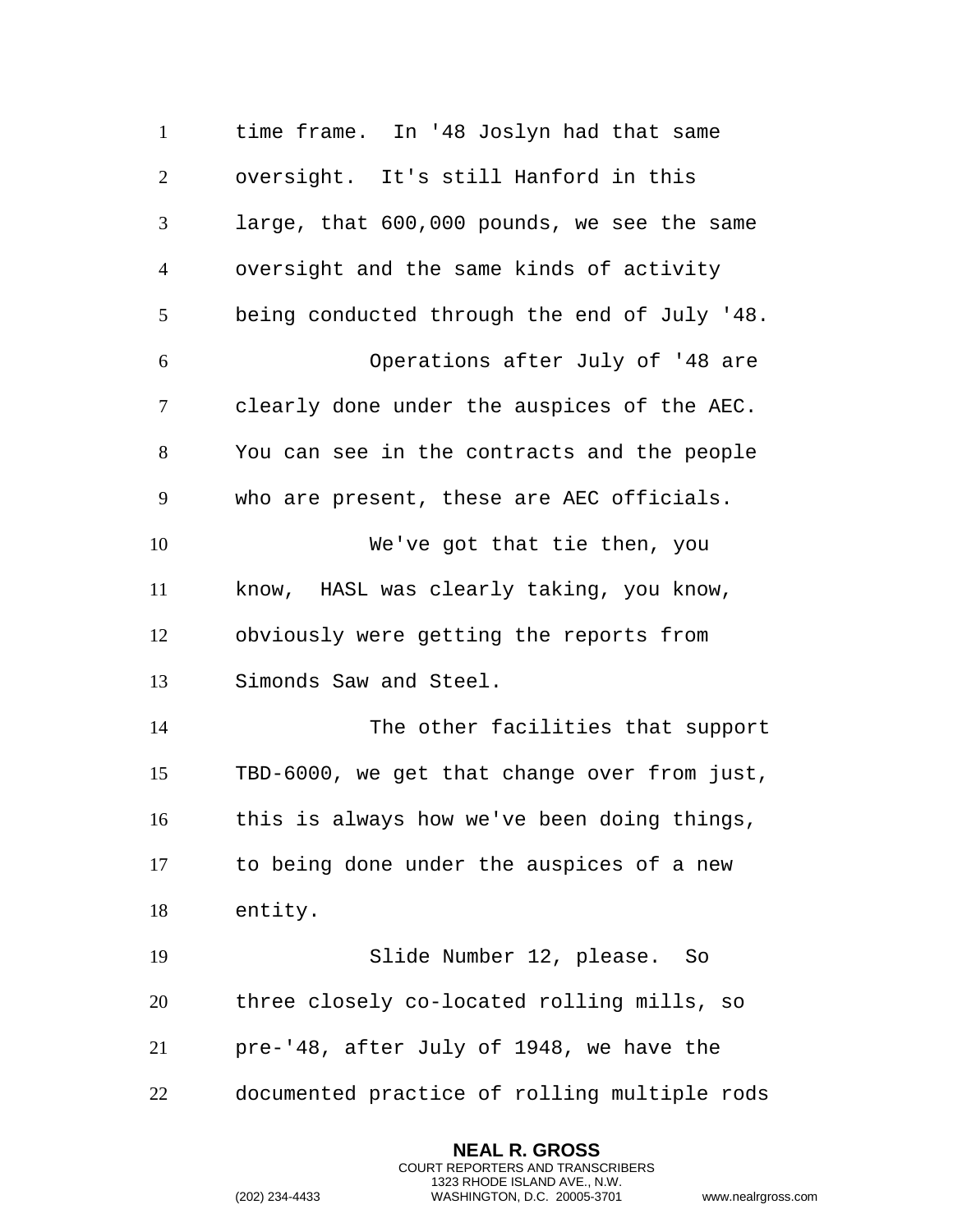simultaneously on the same, and not just adjacent mills, but they may, you could actually run multiple rods through the same mill is what they were documenting. And so this practice was needed to handle nearly 600,000 pounds of uranium rod processed as I said, in 42 days. NIOSH does not feel that the data collected in 1952 are directly comparable to this high production phase which required different operational practices. Slide Number 13. Something, and then also the type of work that was done. We carefully looked at the additional documentation received regarding Canadian -- it was still AEC, it was done for Chalk River. These rolling days, particularly the several campaigns that were, that represent most of the material after 1948, were done in what's called the alpha phase uranium dimensional stability.

> **NEAL R. GROSS** COURT REPORTERS AND TRANSCRIBERS 1323 RHODE ISLAND AVE., N.W.

```
(202) 234-4433 WASHINGTON, D.C. 20005-3701 www.nealrgross.com
```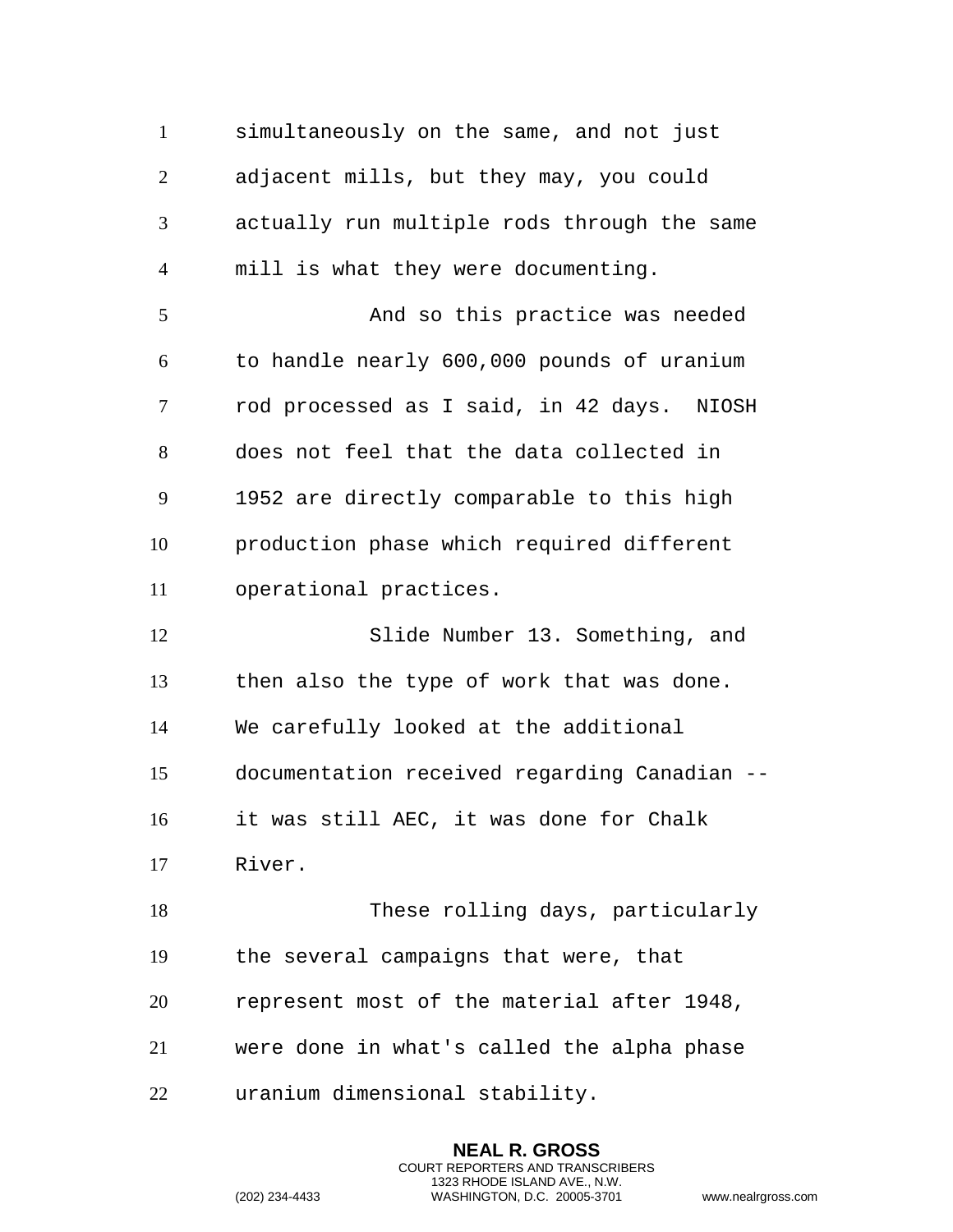| $\mathbf{1}$   | And that meant why wasn't the                |
|----------------|----------------------------------------------|
| $\overline{2}$ | uranium either expanding or shirking?        |
| 3              | That's why they started rolling material to  |
| $\overline{4}$ | begin with is that the extrusion process was |
| 5              | causing the Hanford reactors to shut down.   |
| 6              | And they wanted to understand why            |
| $\tau$         | that was that was doing that, so they began  |
| 8              | operations at different facilities to        |
| 9              | understand should we be rolling this to get  |
| 10             | better product, better uranium that wouldn't |
| 11             | cause our reactors to shut down?             |
| 12             | Alpha phase is cool, it's not,               |
| 13             | you can't get it too hot or it changes the   |
| 14             | metal characteristic. So they had to do      |
| 15             | careful temperature control. So you can't    |
| 16             | be running a whole bunch of rods and they    |
| 17             | get hot and you're not controlling that.     |
| 18             | They represent much smaller                  |
| 19             | efforts because they were test efforts in    |
| 20             | both, approximately 30 tons in '49 and '50   |
| 21             | each. They were specifically done only on    |
| 22             | the 18 inch mill.                            |

**NEAL R. GROSS** COURT REPORTERS AND TRANSCRIBERS 1323 RHODE ISLAND AVE., N.W.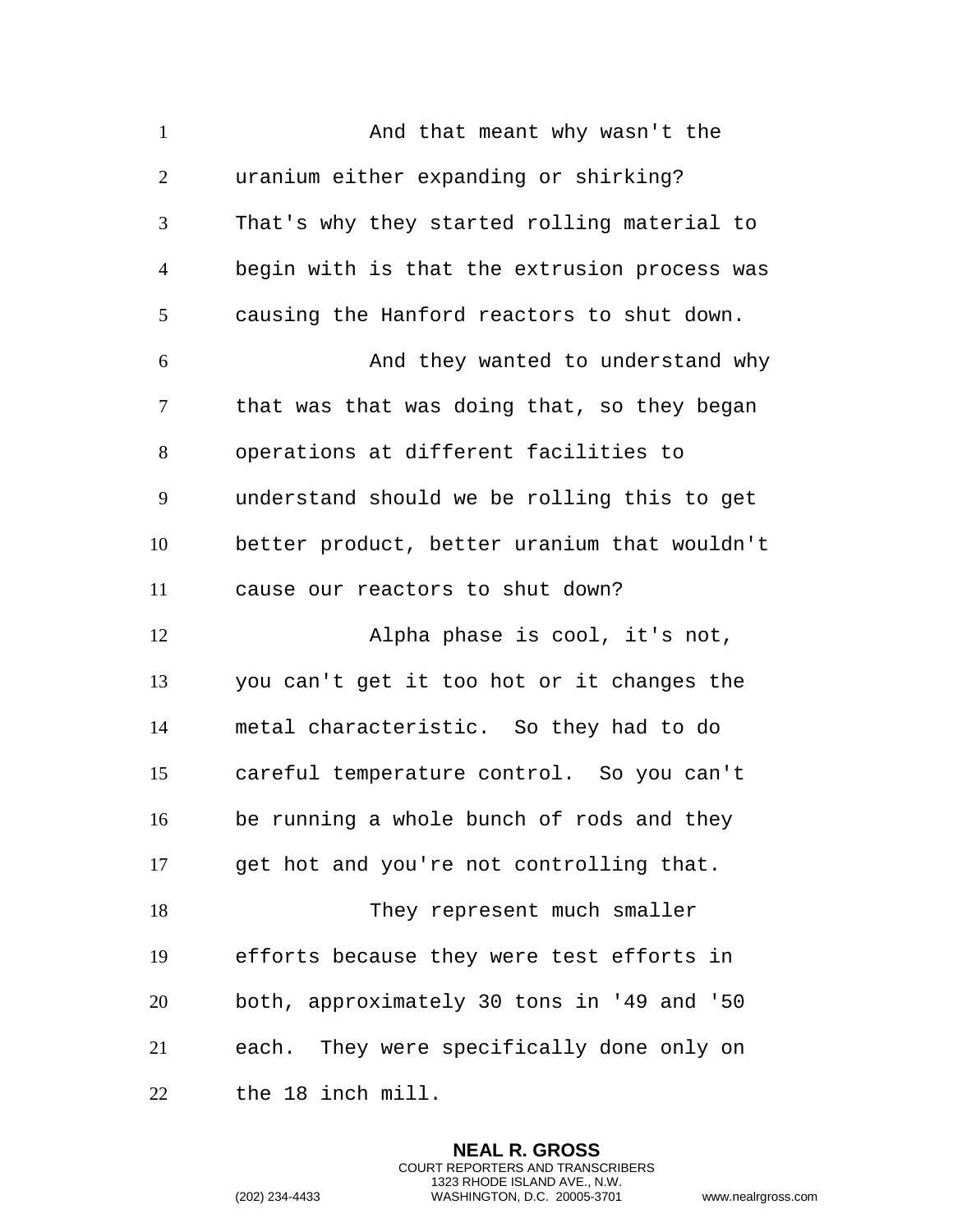| $\mathbf{1}$   | And that is of note because the             |
|----------------|---------------------------------------------|
| $\overline{2}$ | nine inch mill was noted by the 1952 study  |
| 3              | as being much, much higher than the 18 inch |
| $\overline{4}$ | mill. The 1943 or '44 data while it was     |
| 5              | still done with electrostatic precipitator, |
| 6              | also shows the same very large difference.  |
| $\tau$         | So it's supported a couple times            |
| 8              | in different conditions, that the nine inch |
| 9              | mill really was a huge source. And that was |
| 10             | one of our major concerns and what the      |
| 11             | exposure would be at the nine inch mill.    |
| 12             | And you don't see that because              |
| 13             | they simply didn't do it. They needed the,  |
| 14             | they rolled it I think 28 passes through a  |
| 15             | 18 inch mill, to get into the specifics.    |
| 16             | But they were very detailed in the          |
| 17             | procedures.                                 |
| 18             | Slide Number 14. So after July              |
| 19             | of 1948, beginning August 1, we proposed to |
| 20             | use the data from TBD-6000 and the known    |
| 21             | rolling days to determine internal and      |
| 22             | external dose.                              |

**NEAL R. GROSS** COURT REPORTERS AND TRANSCRIBERS 1323 RHODE ISLAND AVE., N.W.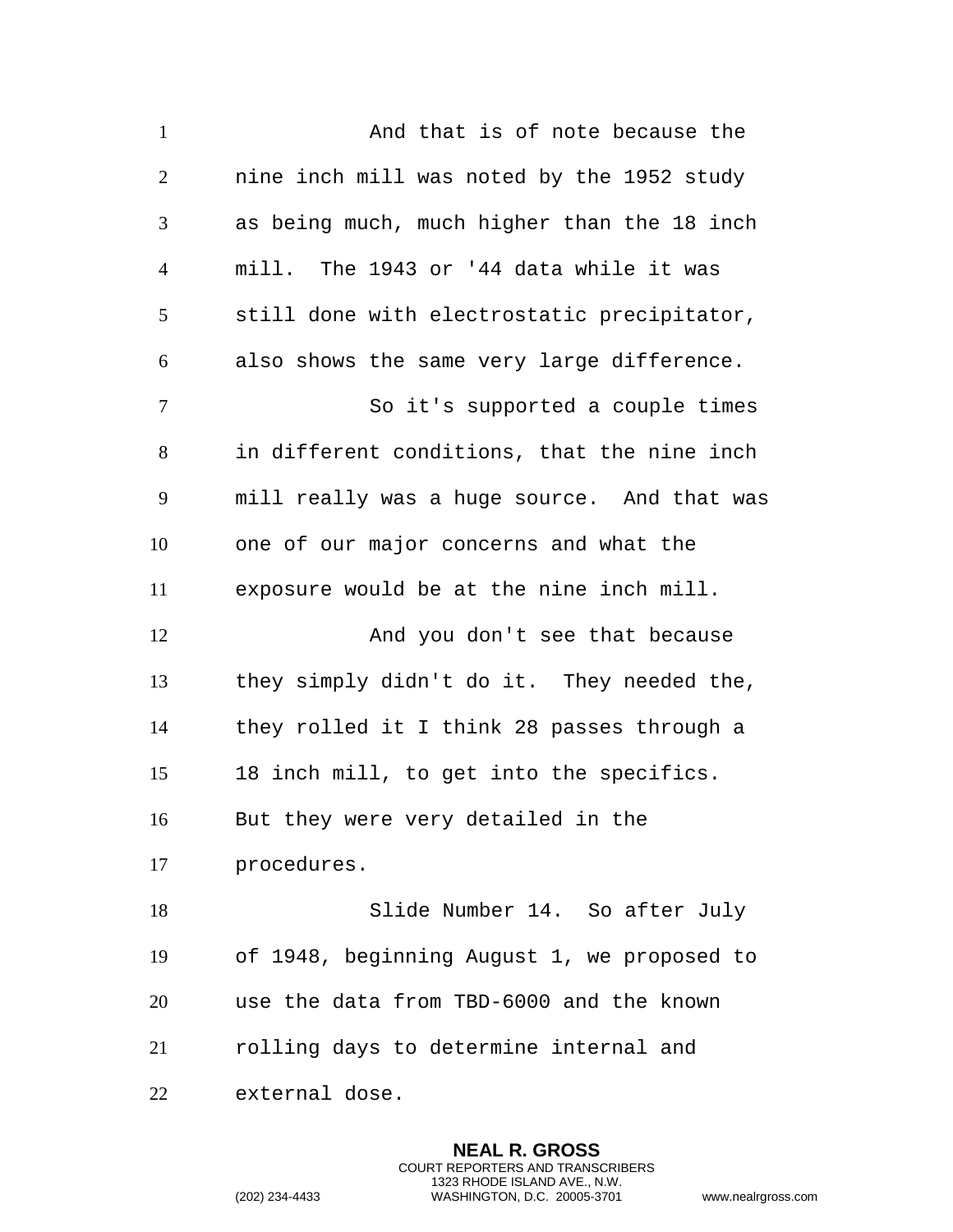Dose reconstruction methods were summarized in a White Paper. Unfortunately that's currently still in ADC review. It's not particularly difficult to discuss, we could walk through it, but that would be at your discretion. Whatever you want us to do, we'll be happy to give you the details. We'd propose to get these medical X-rays for, using the OTIB-0006, using the TBD-6000 tabulated data converted per calendar days. The standard dosing construction method for TBD-6000. One of the things I did want to note is that while rolling days are, you know, are listed and that's what the TBD –- we're still including uranium machining as an operation. There was a lot of machining done and we're still using the TBD-6000 machining data. And that was actually higher than the rolling data.

> **NEAL R. GROSS** COURT REPORTERS AND TRANSCRIBERS 1323 RHODE ISLAND AVE., N.W.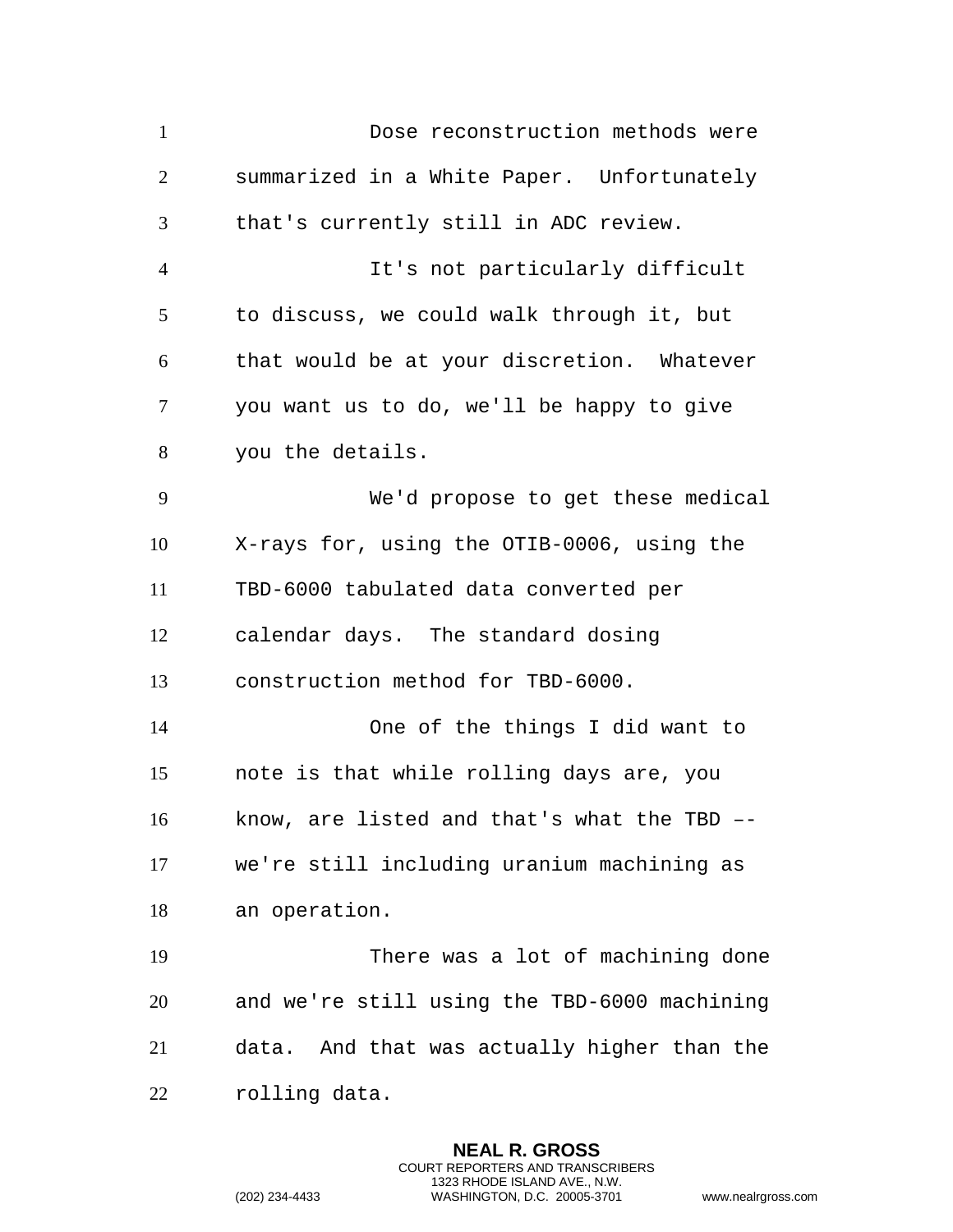1 Even though the HASL data does not bear that out, we're using that as the basis because of the different practices at the site. And we're just using that as the default. And that is actually a higher than the rolling operation. Next slide. So, I'm not going to read the entire Class. Essentially what this does is it adds, we're proposing to add from January 1 of '48 through July 31st of 1948 to the existing Class. This Class would essentially revise the previous one. It would run from March 1 of '43 through July 31st of '48. Slide 16. And just a brief summary, why the Class? Workers were potentially exposed to uranium and thorium who were not monitored, nor does suitable dose reconstruction method exist prior to, what should be August of '48, at Joslyn. Based on the adequate biological

monitoring data, sufficient air monitoring

**NEAL R. GROSS** COURT REPORTERS AND TRANSCRIBERS 1323 RHODE ISLAND AVE., N.W.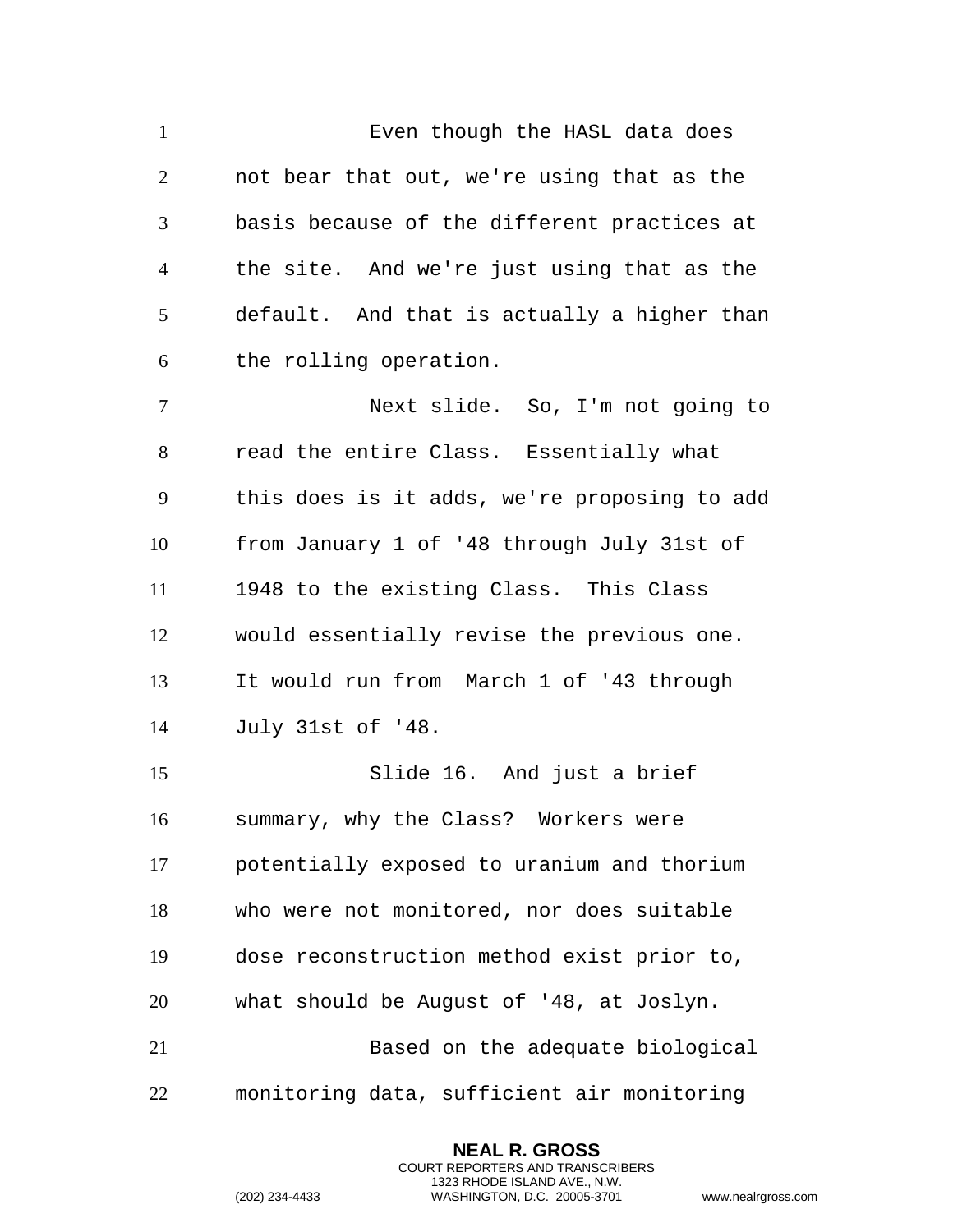information, and differences in operational characteristics from other metal working facilities. No appropriate surrogate data. Why everyone? Based on reports by the AEC and facility layout, the process areas were broadly distributed. And controls for preventing movement in these areas was not enforced. Why stop in July? NIOSH feels that the surrogate data from TBD-6000 which was, surrogates at the time, it wasn't collected at the, it was still within that facility, it's just that it's two years later. Coupled with the known operational data and source term information provides support that a realistic dose can be determined. And for employees not included in the SEC, we use any internal monitoring data that becomes available. And we're not saying we can't do external.

> **NEAL R. GROSS** COURT REPORTERS AND TRANSCRIBERS 1323 RHODE ISLAND AVE., N.W.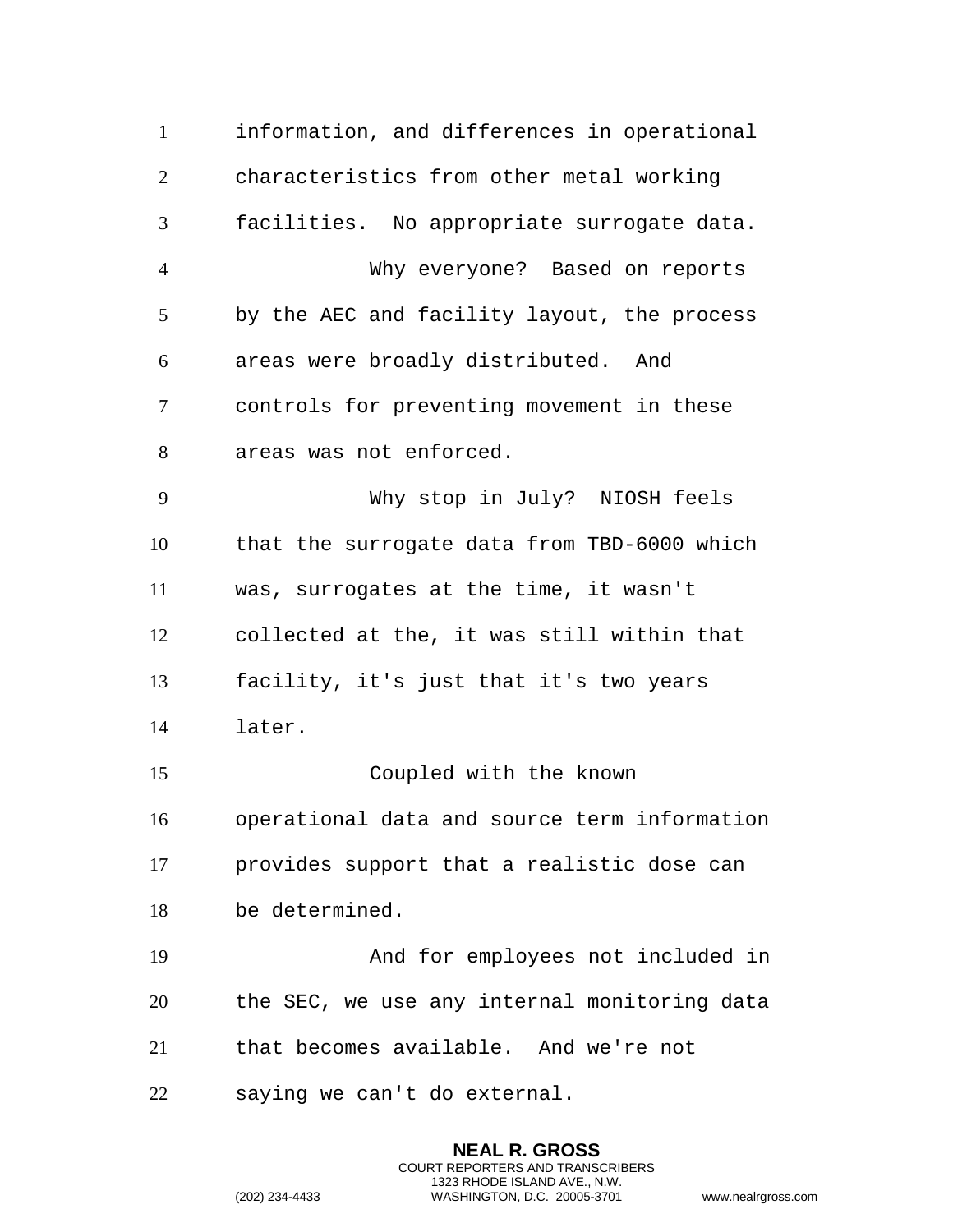| $\mathbf{1}$   | We're still going to use the               |
|----------------|--------------------------------------------|
| 2              | rolling days and the TBD-6000 approach to  |
| 3              | reconstruct the external dose before this. |
| $\overline{4}$ | So that's a brief run through. Paul if you |
| 5              | have any questions?                        |
| 6              | MEMBER POSTON: Paul.                       |
| $\overline{7}$ | CHAIRMAN ZIEMER: Okay, thank               |
| 8              | you.                                       |
| 9              | MEMBER POSTON: Paul.                       |
| 10             | CHAIRMAN ZIEMER: Yes.                      |
| 11             | MEMBER POSTON: This is John                |
| 12             | Poston here.                               |
| 13             | CHAIRMAN ZIEMER: So John Poston.           |
| 14             | MEMBER POSTON: I just was at a             |
| 15             | class.                                     |
| 16             | CHAIRMAN ZIEMER: Thanks John,              |
| 17             | just for the record, state any conflicts   |
| 18             | with Joslyn or GSI.                        |
| 19             | MEMBER POSTON: No conflicts.               |
| 20             | CHAIRMAN ZIEMER: Thank you.                |
| 21             | Okay, you've heard the presentation. Work  |
| 22             | Group Members do you have any questions?   |

**NEAL R. GROSS** COURT REPORTERS AND TRANSCRIBERS 1323 RHODE ISLAND AVE., N.W.

```
(202) 234-4433 WASHINGTON, D.C. 20005-3701 www.nealrgross.com
```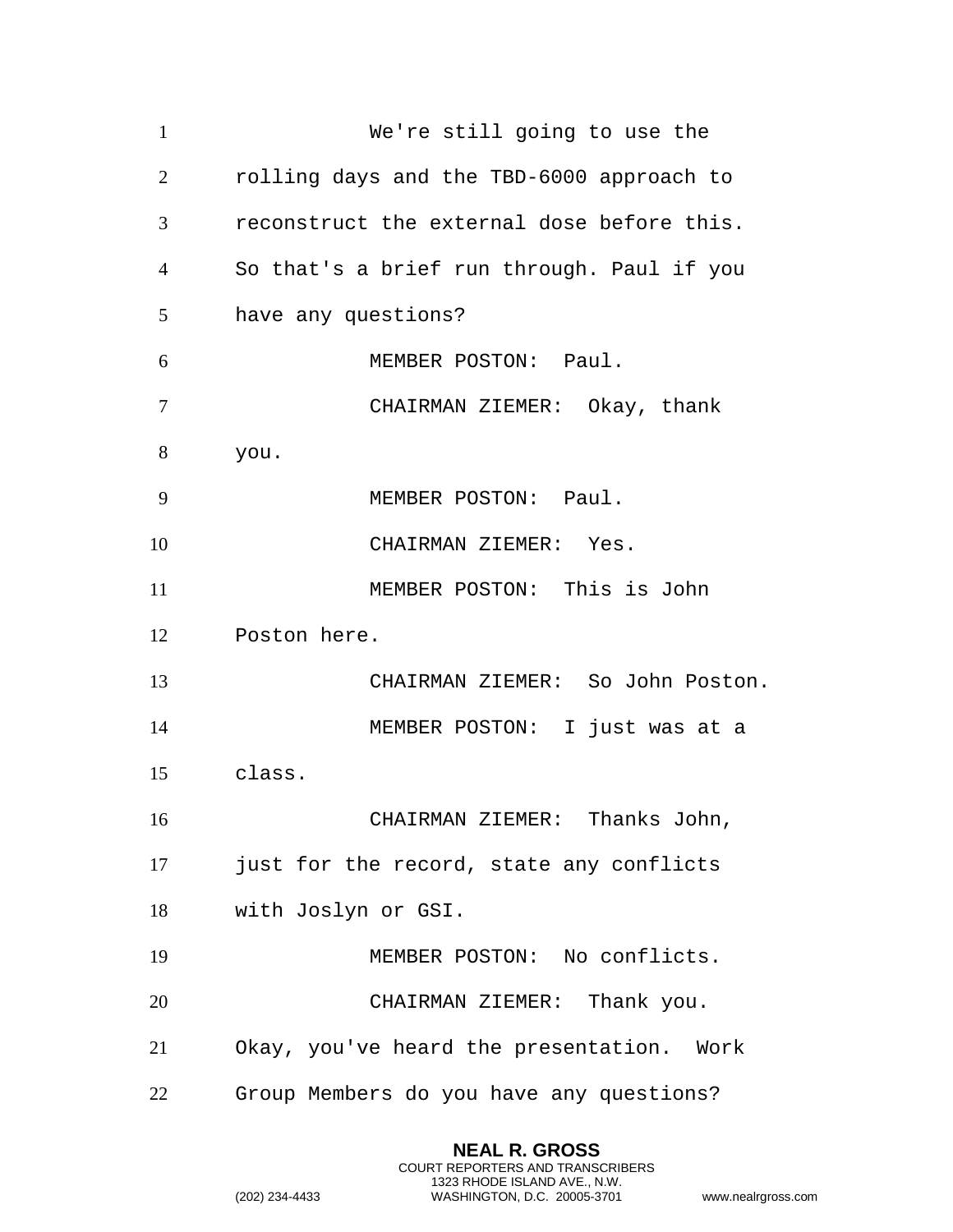| $\mathbf{1}$   | MEMBER MUNN: None here.                      |
|----------------|----------------------------------------------|
| $\overline{2}$ | MEMBER BEACH: Sam, this is                   |
| 3              | Josie. I have a, one question. I, looking    |
| $\overline{4}$ | through all the documents, what kind of      |
| 5              | cleanup did they do after '48? Was there     |
| 6              | anything discussed?                          |
| $\overline{7}$ | DR. GLOVER: Yes, there, we have              |
| 8              | measurements in '49 where they talk about a  |
| 9              | cleanup, but they still had operations after |
| 10             | that. The method we're basing the, I call    |
| 11             | it, I misname it often, I call it the        |
| 12             | residual contamination, but really it's the  |
| 13             | between operation days.                      |
| 14             | Contamination is basically just              |
| 15             | the TBD-6000 approach of containing of a     |
| 16             | facility for 30 straight days, at 100 MAC    |
| 17             | air, and essentially leaving that as a       |
| 18             | constant contaminated area from 1943 through |
| 19             | the end of operations in '52.                |
| 20             | Now I know you guys have                     |
| 21             | discussed that, probably at length, about    |
| 22             | how much activity that is at a facility.     |

**NEAL R. GROSS** COURT REPORTERS AND TRANSCRIBERS 1323 RHODE ISLAND AVE., N.W.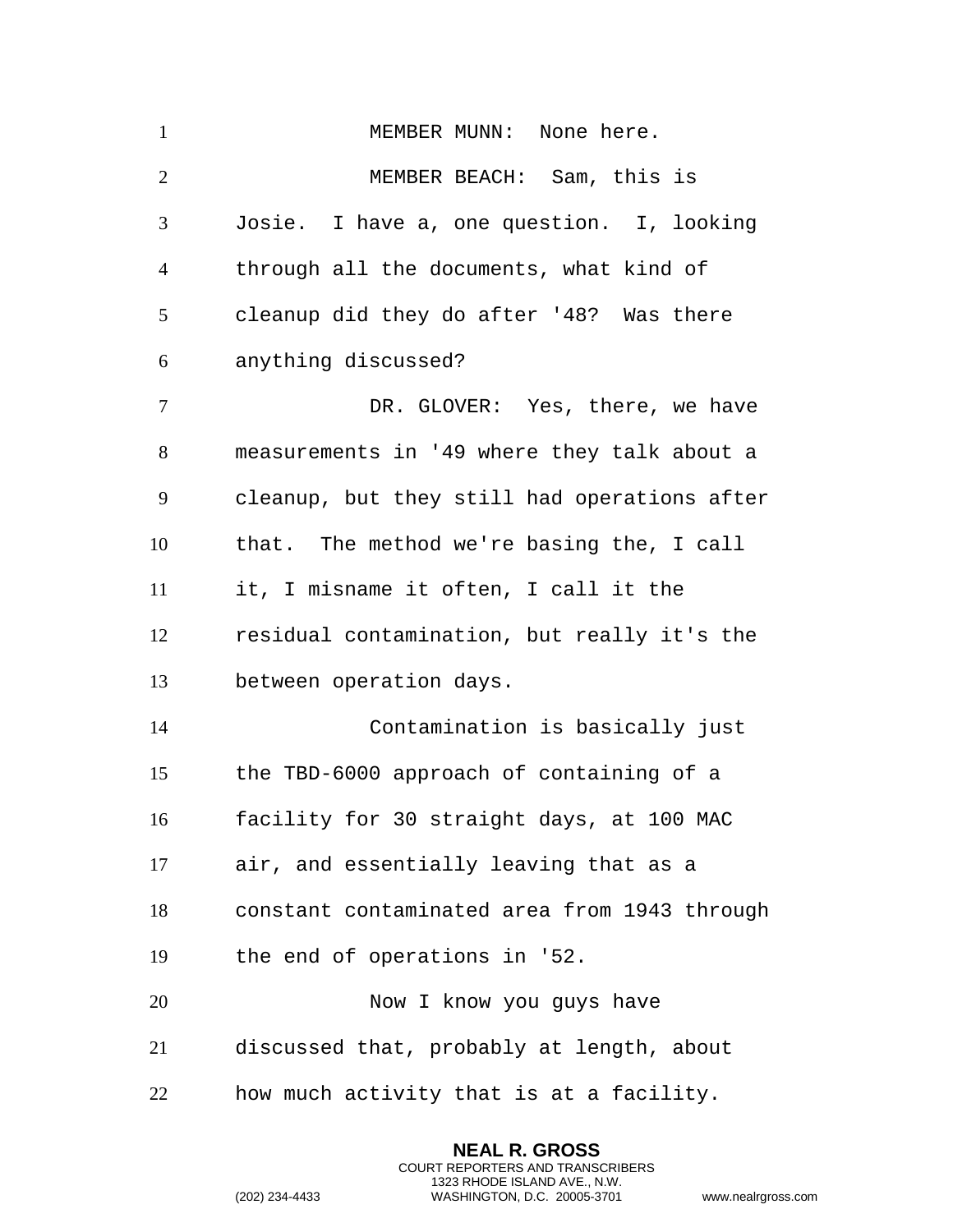It's several million dpm per 100 square centimeters. MEMBER MUNN: Yes, we have discussed that. MEMBER BEACH: Yes, we have. DR. GLOVER: So that is our default. And that is what's we're going to rely on to do internal dose between rolling days after that time frame. But we have a, what we've done for the external dose, and I apologize the White Paper is not available, but essentially you have the direct exposure for a machinist or rolling person handling uranium rod. 16 And also for none rolling data assigning dose as if you're being, to be exposed to the material that was stored onsite. 20 Because where it was located, which roughly is a millirem per day. So we're providing direct exposure for, to the

> **NEAL R. GROSS** COURT REPORTERS AND TRANSCRIBERS 1323 RHODE ISLAND AVE., N.W.

```
(202) 234-4433 WASHINGTON, D.C. 20005-3701 www.nealrgross.com
```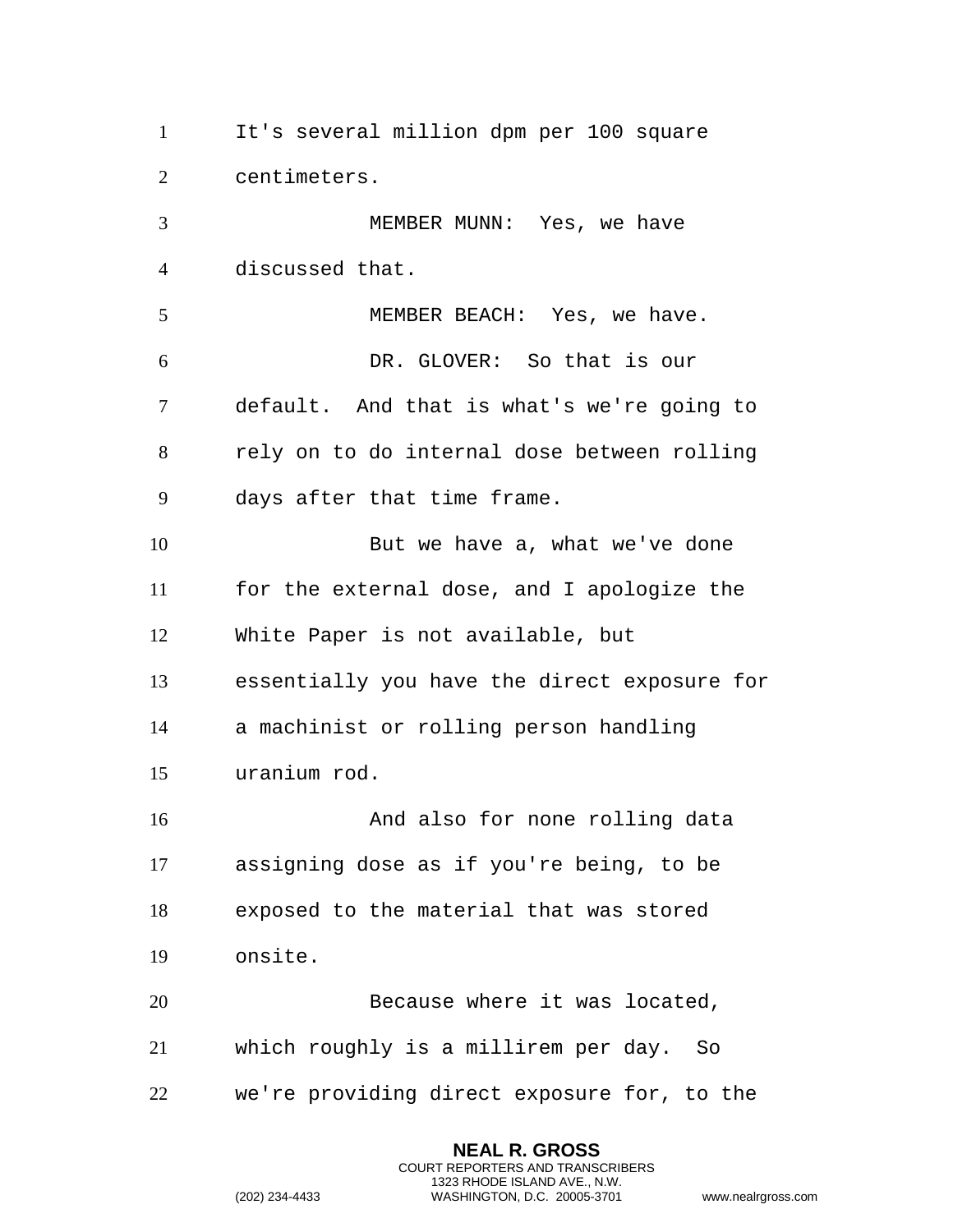material that's stored onsite.

 CHAIRMAN ZIEMER: Okay. Other questions? Sam, and Work Group Members, it seems to me that one of the options here that would be similar to what we did before. If we were to add this to the SEC, we still might want to defer action on the later group, as we did the last time until, for example that White Paper is not available yet, and that Sam referred to it. 11 And also that we do have the Issues Matrix to deal with. I'm wondering if we should take a look at the Issues Matrix before we actually take any action on the SEC recommendation? MR. KATZ: Yes, Paul. I would recommend that you do that, yes. 18 DR. MAURO: Paul, this is John Mauro. I just have one question also if I may? CHAIRMAN ZIEMER: Sure. DR. MAURO: Yes, during the time

> **NEAL R. GROSS** COURT REPORTERS AND TRANSCRIBERS 1323 RHODE ISLAND AVE., N.W.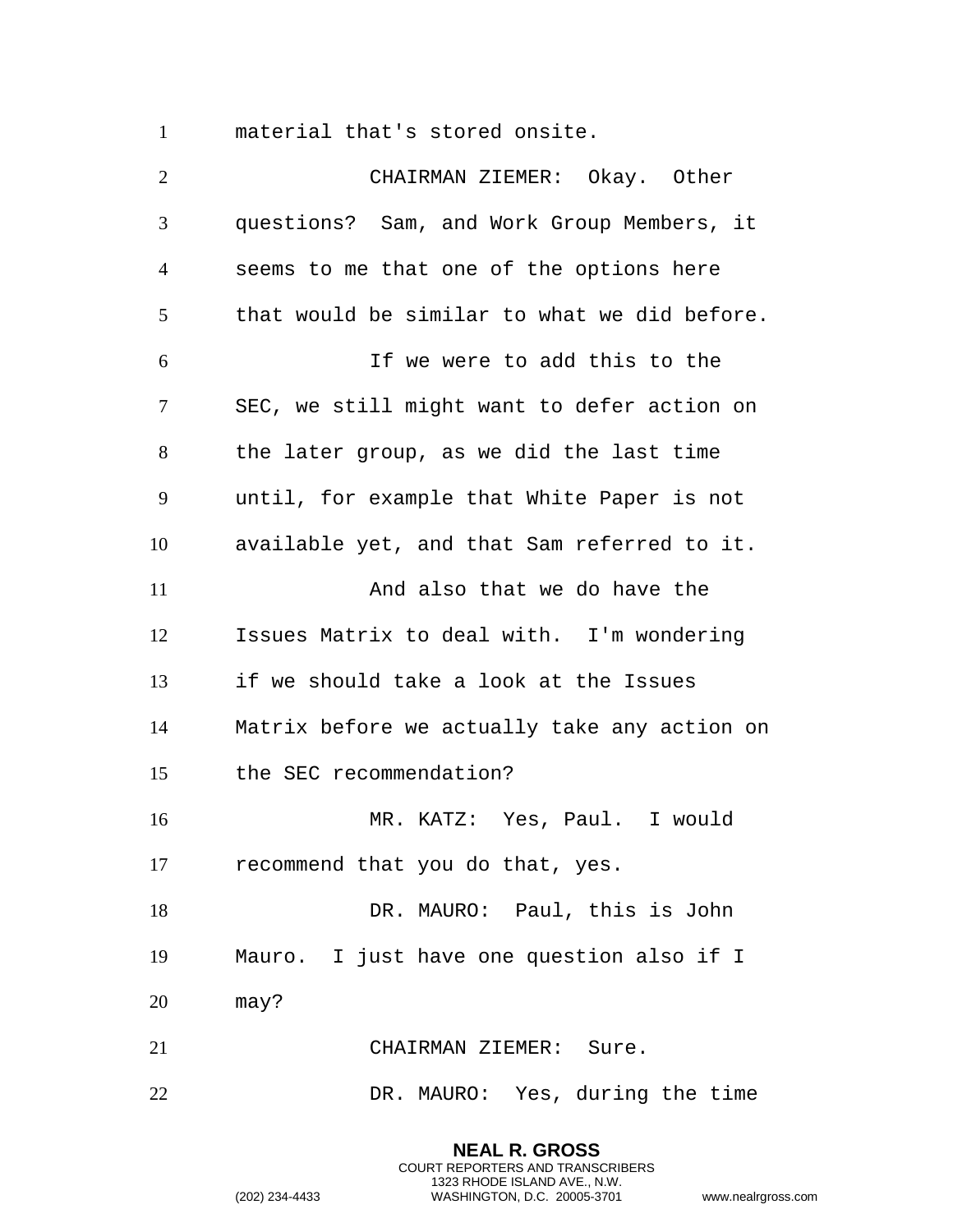period covered by the SEC, '42 to '48, there will, and you have someone, you know, that shows up with a skin or prostate cancer. Will you be using, making an effort to try to assign doses? I think you said you would, but I was wondering if the, you would be using in other words, in theory you have two options. One, this is what we have, we were unable to reconstruct those doses for the reasons you described. Or alternatively, one could argue, well we believe that TBD-6000, if anything would provide one way to estimate those doses. 15 They may not be upper bound, I mean because you can't place a plausible upper bound for the reasons you described, but there's a, you can assign some doses that might be reasonable. So is it your position that you're going to try to assign some internal and external doses to prostate, skin

> **NEAL R. GROSS** COURT REPORTERS AND TRANSCRIBERS 1323 RHODE ISLAND AVE., N.W.

```
(202) 234-4433 WASHINGTON, D.C. 20005-3701 www.nealrgross.com
```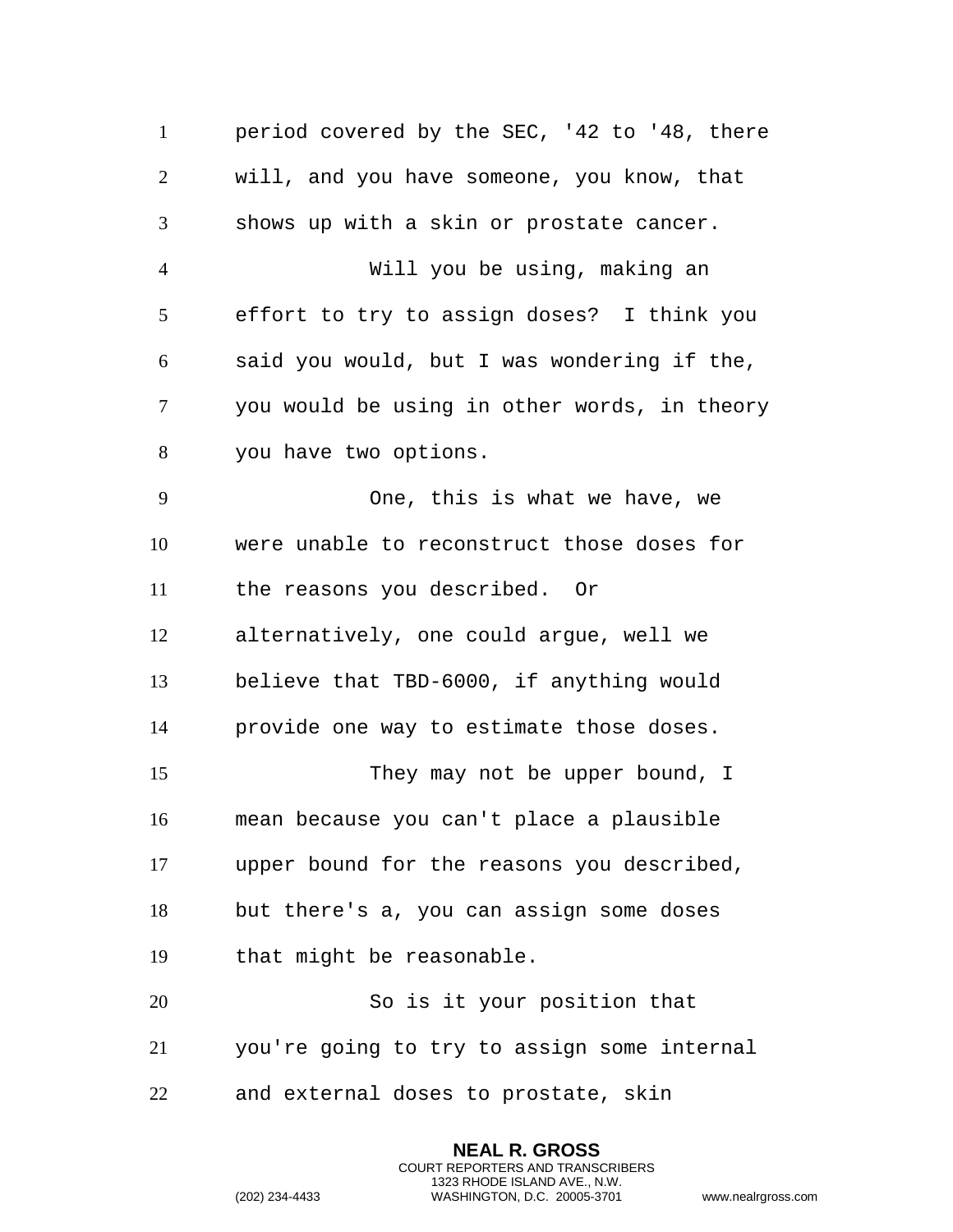cancers, people not covered during the covered period?

 DR. GLOVER: So the, John it's a good question. What we're doing is we're going to use TBD-6000 to assign the external doses. And they are particularly for like in skin cancer -- 8 DR. MAURO: Yes. DR. GLOVER: –- they're very large, as you are well aware. If I were a machinist, the base, the faults, we're going to still assign those. We can't assign, because we've decided you know, the uranium is the infeasibility, can't assign that as a dose unless we have somebody's past monitoring data. We would not discard that, we would use that, but we can't use the, because that is the infeasibility. DR. MAURO: Okay, I got you. So I just wanted to make sure we got that on the record, because I think it's important.

> **NEAL R. GROSS** COURT REPORTERS AND TRANSCRIBERS 1323 RHODE ISLAND AVE., N.W.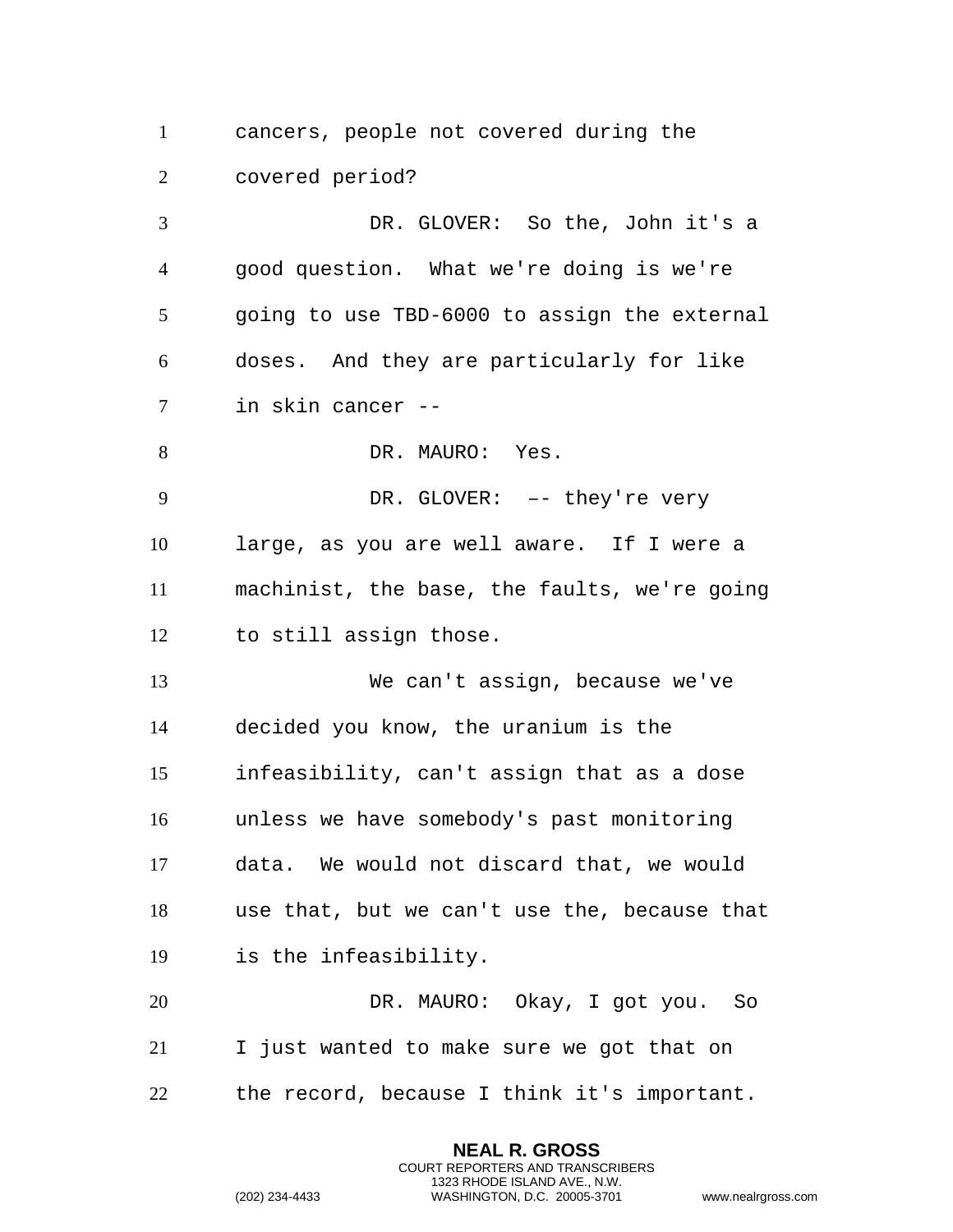So you're going to assign external, during the covered period, for non-covered cancers, but not internal. Is that what I heard you say? 5 DR. GLOVER: Exactly. DR. MAURO: Okay, thank you. CHAIRMAN ZIEMER: Okay. Other questions? I'm not hearing any. Let's take a quick look at the Issues Matrix and then we can proceed from there. 11 The thing that had the document, it was distributed, when was it distributed? I'm looking for the date here. On, in December, mid-December, December 18th is the date of the Issues Matrix, and it's actually a fairly base document. MR. KATZ: Paul, do you want SC&A to walk them through, all of you through that matrix? CHAIRMAN ZIEMER: Yes. I think it would be useful to do that. I'm just staring at the issues here because some of

> **NEAL R. GROSS** COURT REPORTERS AND TRANSCRIBERS 1323 RHODE ISLAND AVE., N.W.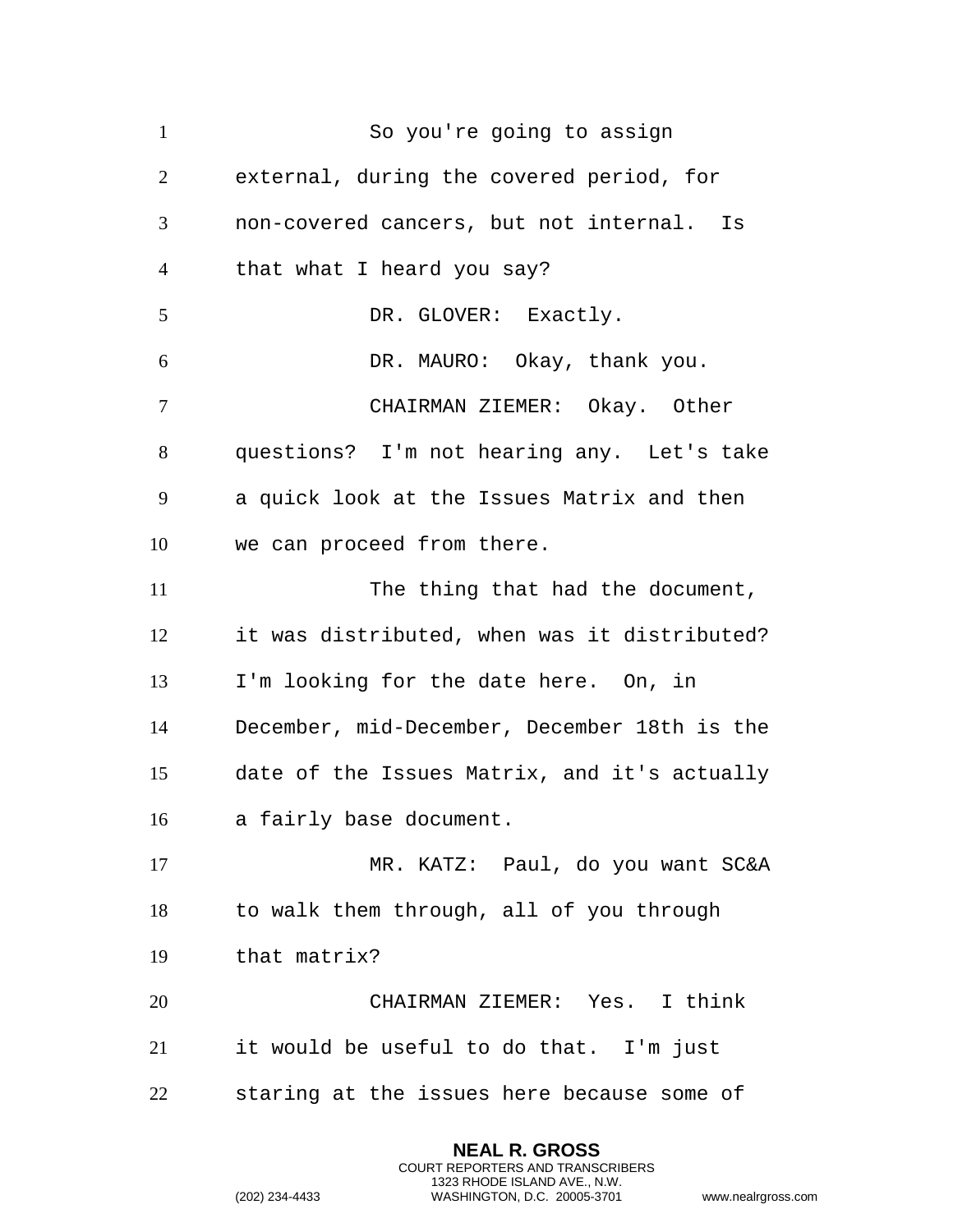these are fairly straight forward and NIOSH can to respond to them right away. For example, incorrect units of measure, that's certainly straight forward. But why don't go ahead and SC&A, if you want to just step through those and NIOSH give us your responses here. MR. THURBER: I can do that if you want. DR. MAURO: Bill, please. Yes. MR. THURBER: Yes, the first two issues are just questions of what we believed were incorrect units of measure used in a couple of the tables. And it's not terribly relevant to the SEC discussion, but was something we felt needed correcting. The third issue, we said that -- CHAIRMAN ZIEMER: Well and very quickly, does NIOSH, is okay, you understand those and agree? DR. GLOVER: Yes, and Paul I did want to mention that our responses to the

> **NEAL R. GROSS** COURT REPORTERS AND TRANSCRIBERS 1323 RHODE ISLAND AVE., N.W.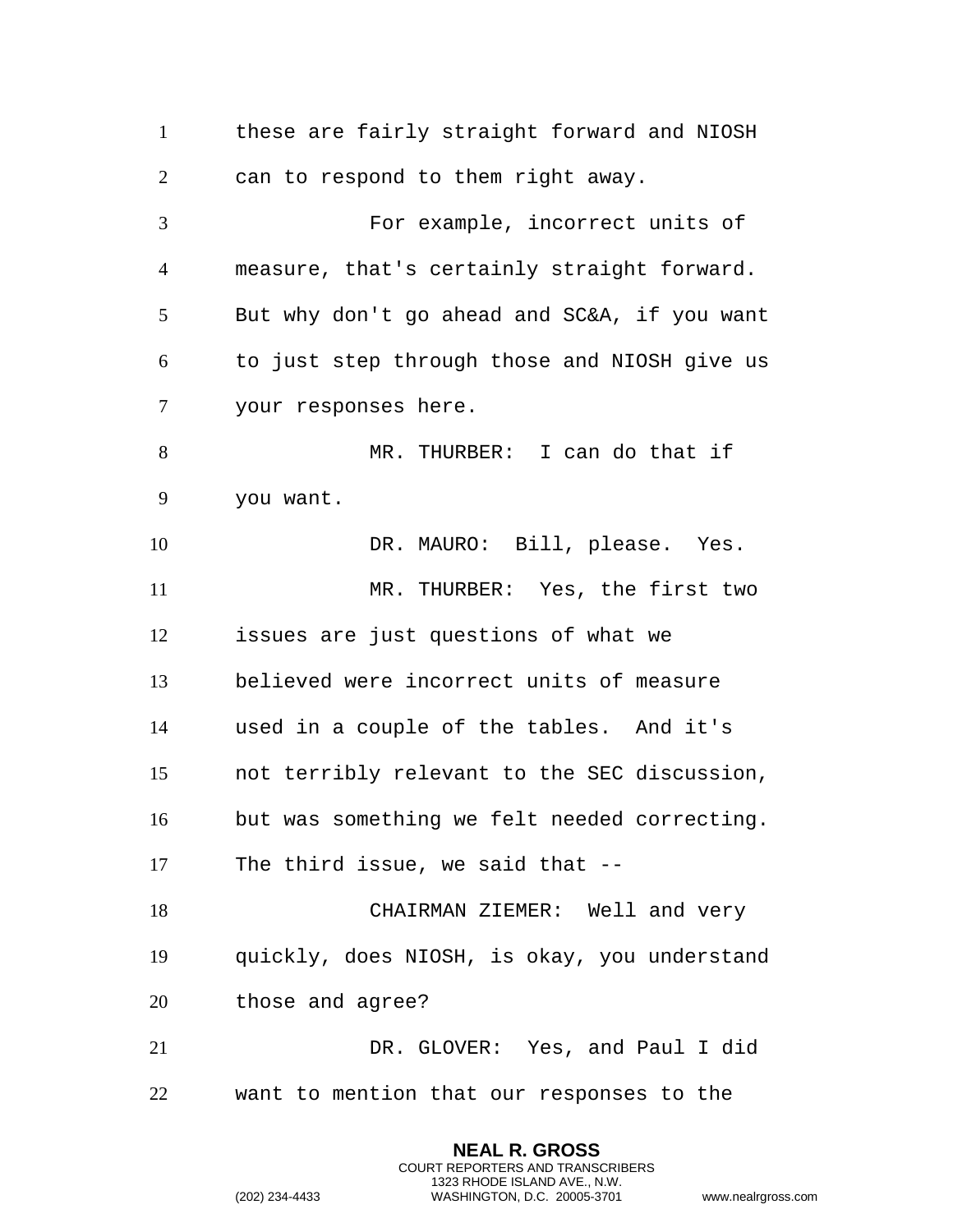findings are in that folder.

 CHAIRMAN ZIEMER: They're in the file, but I -- DR. GLOVER: We agree, he was wrong. CHAIRMAN ZIEMER: –- corrected. Right. (Simultaneous speaking.) CHAIRMAN ZIEMER: Okay. Issue 1 and 2, NIOSH agrees with the finding. Okay, go ahead. Issue 2 is the start date. MR. THURBER: Yes, and we raised the question at the time because there was some incorrect citations indicating that some of the basic literature actually said that the measurements, the HASL measurements if you will, began in 1948. And so that was the original basis upon which we made this finding. Now as Sam has explained, that is kind of moot because rather than relying on some of the basic information sources,

> **NEAL R. GROSS** COURT REPORTERS AND TRANSCRIBERS 1323 RHODE ISLAND AVE., N.W.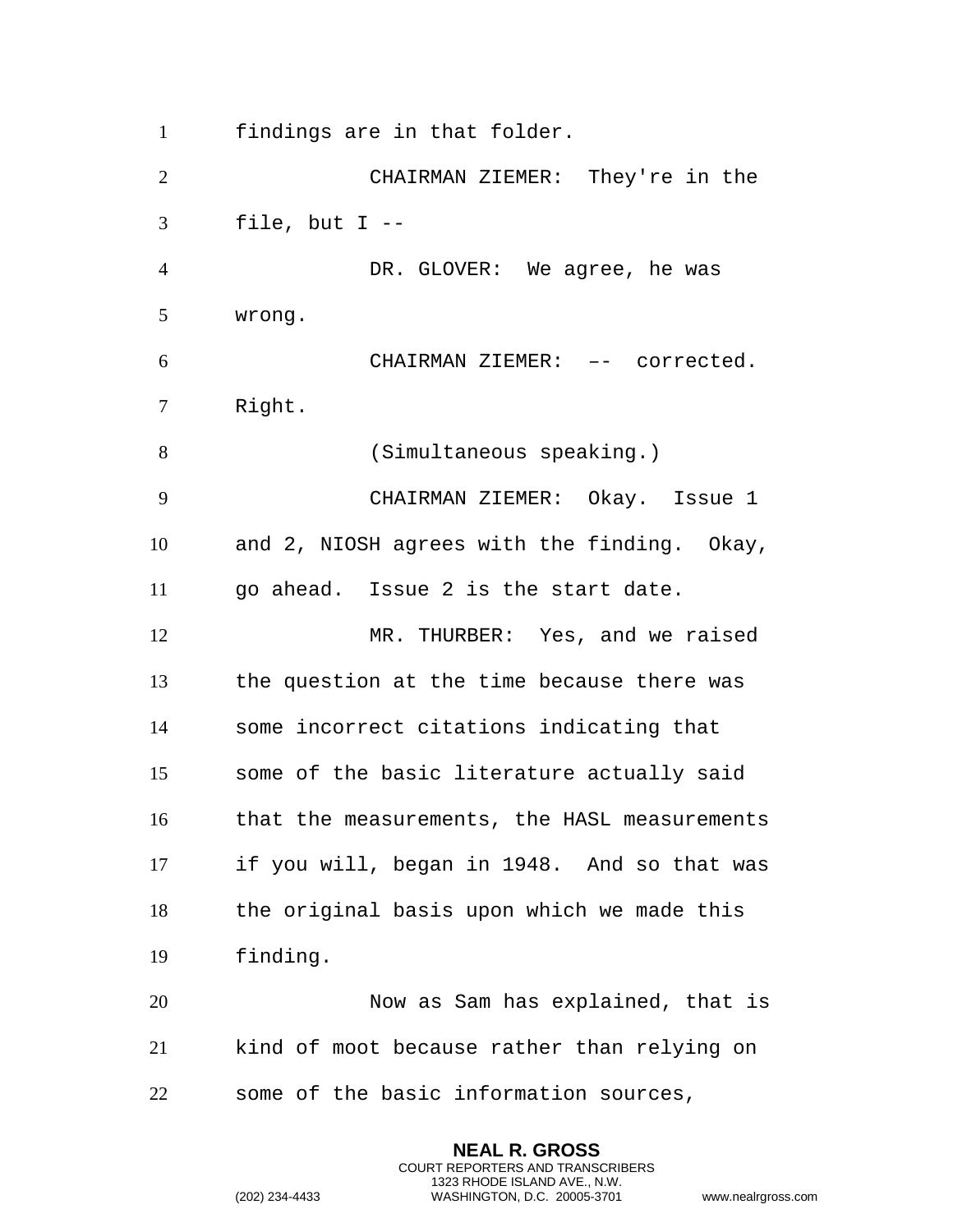particularly Harris and Kingsley, they have circumvented that with the approach that Sam described.

 So in point of fact, the question as to when TBD-6000 data, the background data that underlies the document, began to be accumulated is still unresolved. But the NIOSH approach as I said, bypasses establishing that date. CHAIRMAN ZIEMER: You make a good point. NIOSH, any comments? 12 DR. GLOVER: I agree, I appreciate that Bill. And I did want to mention the upper on the Kingsley document, if you look at that upper rolling mill data. That 13,700, that is directly from the first Simonds Saw and Steel, October 1948 HASL air monitoring data. And so I would contend that, that data goes all the way back into '48, when they started doing studies. MR. THURBER: Great. I'm glad

> **NEAL R. GROSS** COURT REPORTERS AND TRANSCRIBERS 1323 RHODE ISLAND AVE., N.W.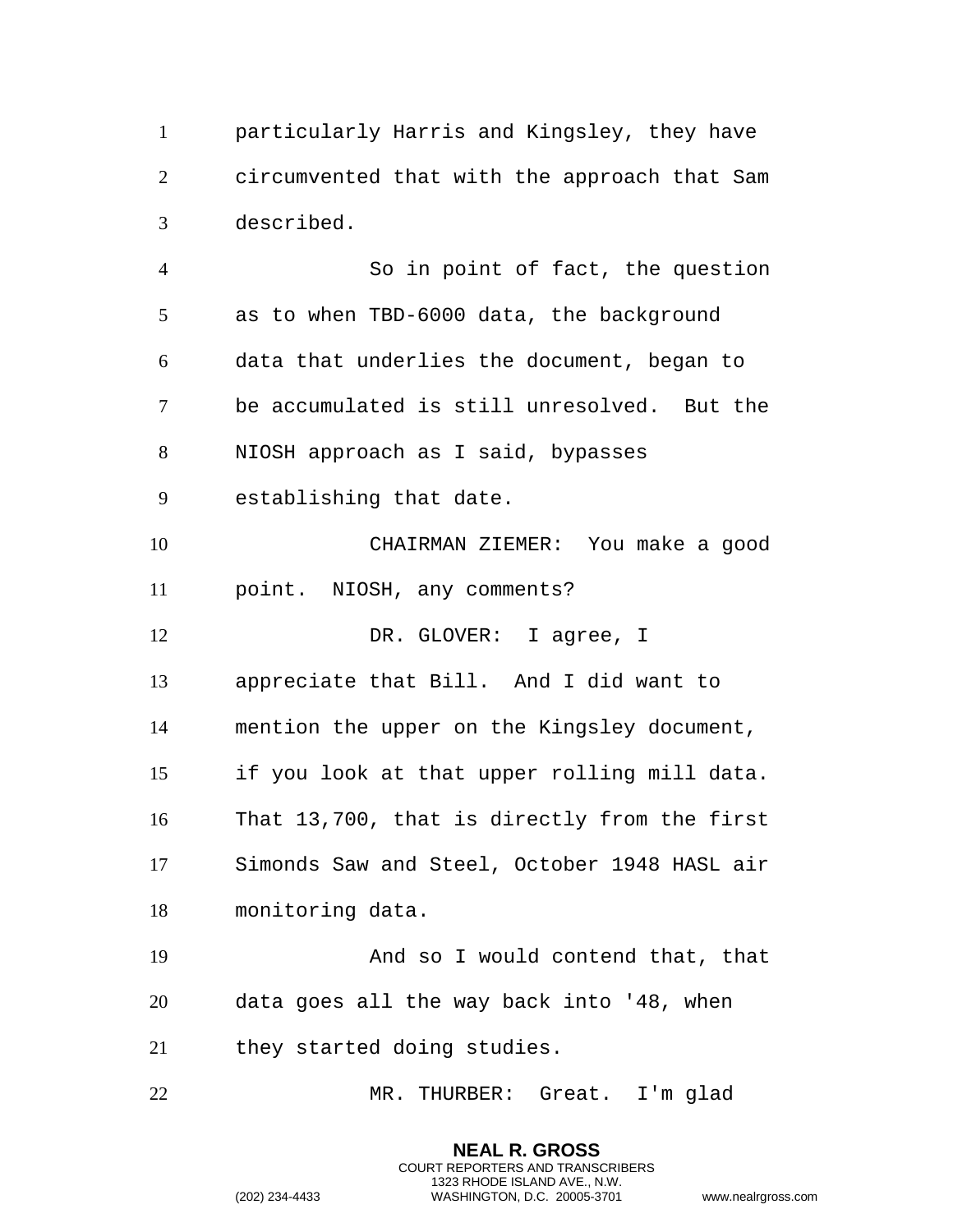that you have pin pointed that. I think that's important to all the uses of TBD- 6000. And I'm glad you were able to make that correlation. I mean, our initial finding was that, that needed to be looked into further. And I'm glad to hear that you did find some positive correlation that fixes the date for the Harris and Kingsley data. That's great. DR. MAURO: Let me second that because I think it's important. Not so much here, but TBD-6000. Now Paul -- CHAIRMAN ZIEMER: What? DR. MAURO: –- as you know we have been, this is John, you know TBD-6000 has been well reviewed and is the rock we're standing on for lots of these facilities. And there has been the general sense, and this is sort of something that I was not aware of until now. That you know, when you look at Harris and Kingsley. That's the one that

> **NEAL R. GROSS** COURT REPORTERS AND TRANSCRIBERS 1323 RHODE ISLAND AVE., N.W.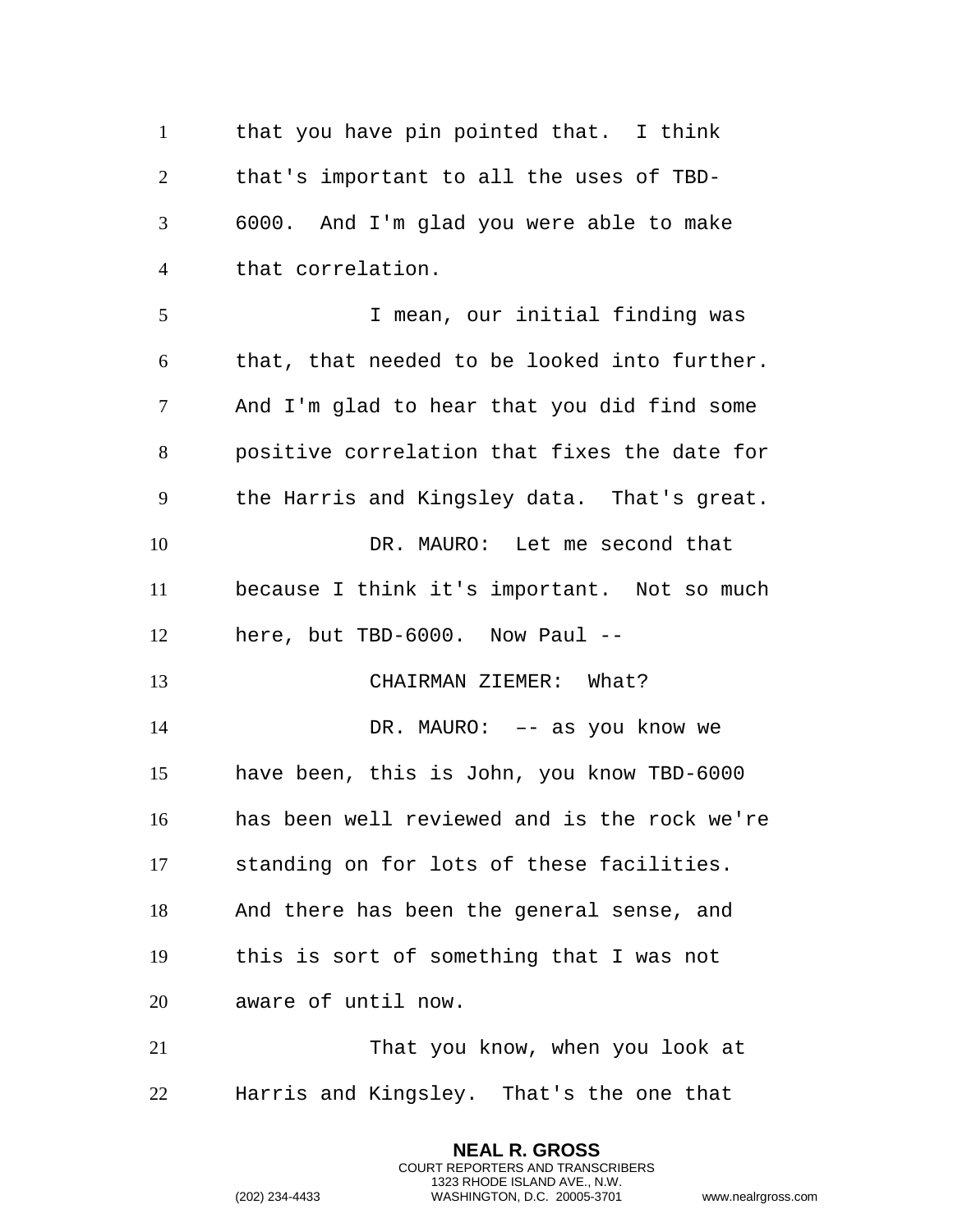deals with it, now of course Christofano and Harris, because sometimes there's a confusion.

 When you look at Harris and Kingsley, and look at all the great data that is the foundation upon which TBD-6000 is based, one of the things Bill and I, and Bill alerted me to this also.

 He said, gee, when you look at that, I don't really know when it starts. We've sort of been walking around with the sense that it's 1948.

 Because that's when Christofano and Harris cites, which deals with conversion and chemistry. But you know, not too sure about when a good starting point is for, you know, Harris and Kingsley, TBD-6000 for metal working.

19 And I have to, Sam thank you, pointing us into the direction that is Simonds Saw data, which is part of the

foundation of all this is a 1948 data set

**NEAL R. GROSS** COURT REPORTERS AND TRANSCRIBERS 1323 RHODE ISLAND AVE., N.W.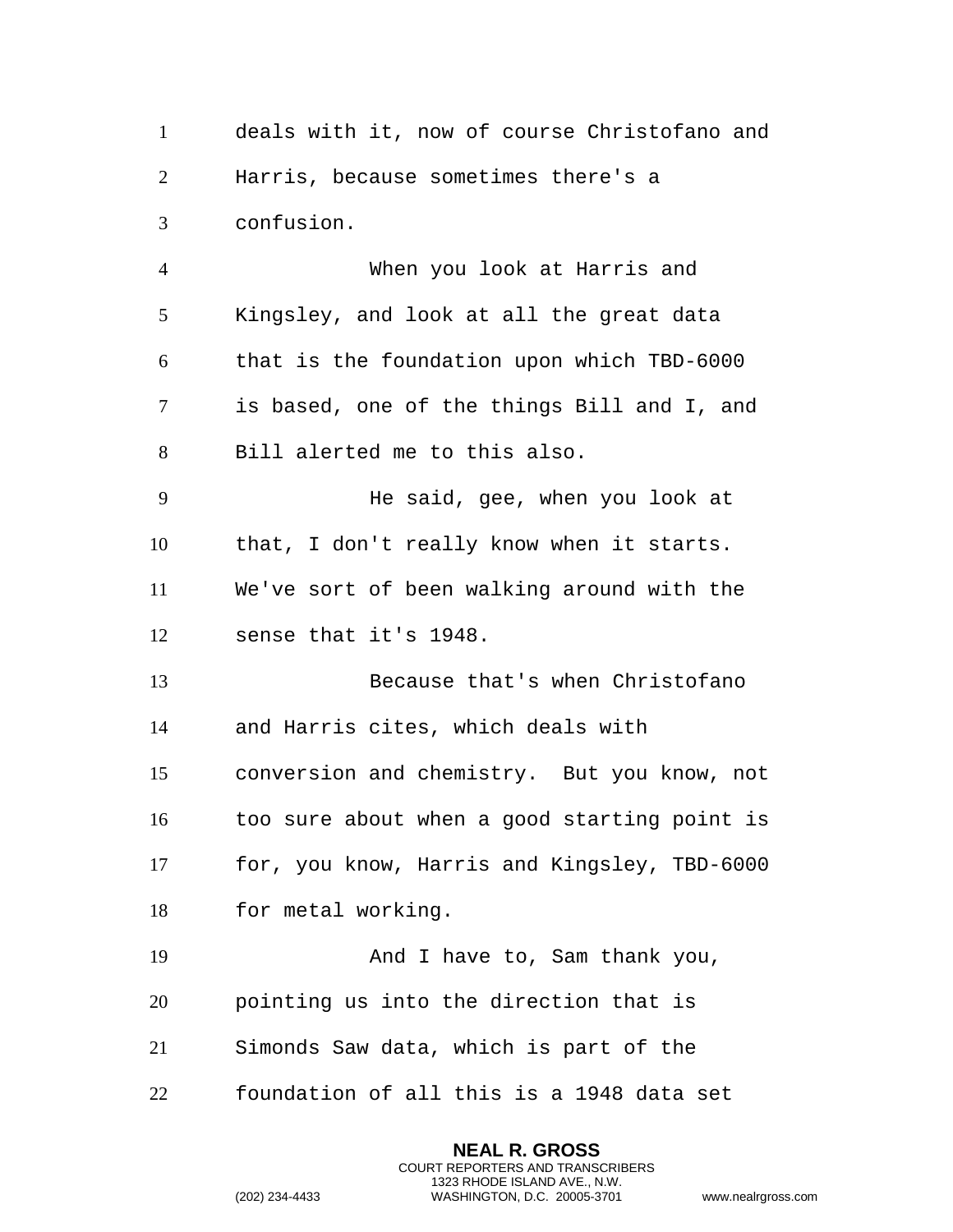| $\mathbf{1}$   | relative to machining, grinding, rolling and |
|----------------|----------------------------------------------|
| $\overline{2}$ | I think that further reinforces our          |
| 3              | understanding and use of TBD-6000.           |
| $\overline{4}$ | CHAIRMAN ZIEMER: So pleased,                 |
| 5              | thank you, good point, John. And thanks for  |
| 6              | reinforcing that. I think with the finding   |
| $\tau$         | and the response there, are important to us. |
| 8              | Issue 4 is another correction on             |
| 9              | the table. It has to do with table 7-1.      |
| 10             | And the units. Let's see. SC&A first, any    |
| 11             | amplification of that?                       |
| 12             | MR. THURBER: Not really.                     |
| 13             | CHAIRMAN ZIEMER: Okay. NIOSH.                |
| 14             | DR. GLOVER: I just want to say,              |
| 15             | I know we do appreciate that he caught       |
| 16             | those. They were wrong. Issue 5 is the       |
| 17             | same typographical error.                    |
| 18             | CHAIRMAN ZIEMER: Right.                      |
| 19             | DR. GLOVER: And we made those,               |
| 20             | in the addendum we have officially corrected |
| 21             | them on the record. So that they're out,     |
| 22             | they're truly in this addendum so that they  |

**NEAL R. GROSS** COURT REPORTERS AND TRANSCRIBERS 1323 RHODE ISLAND AVE., N.W.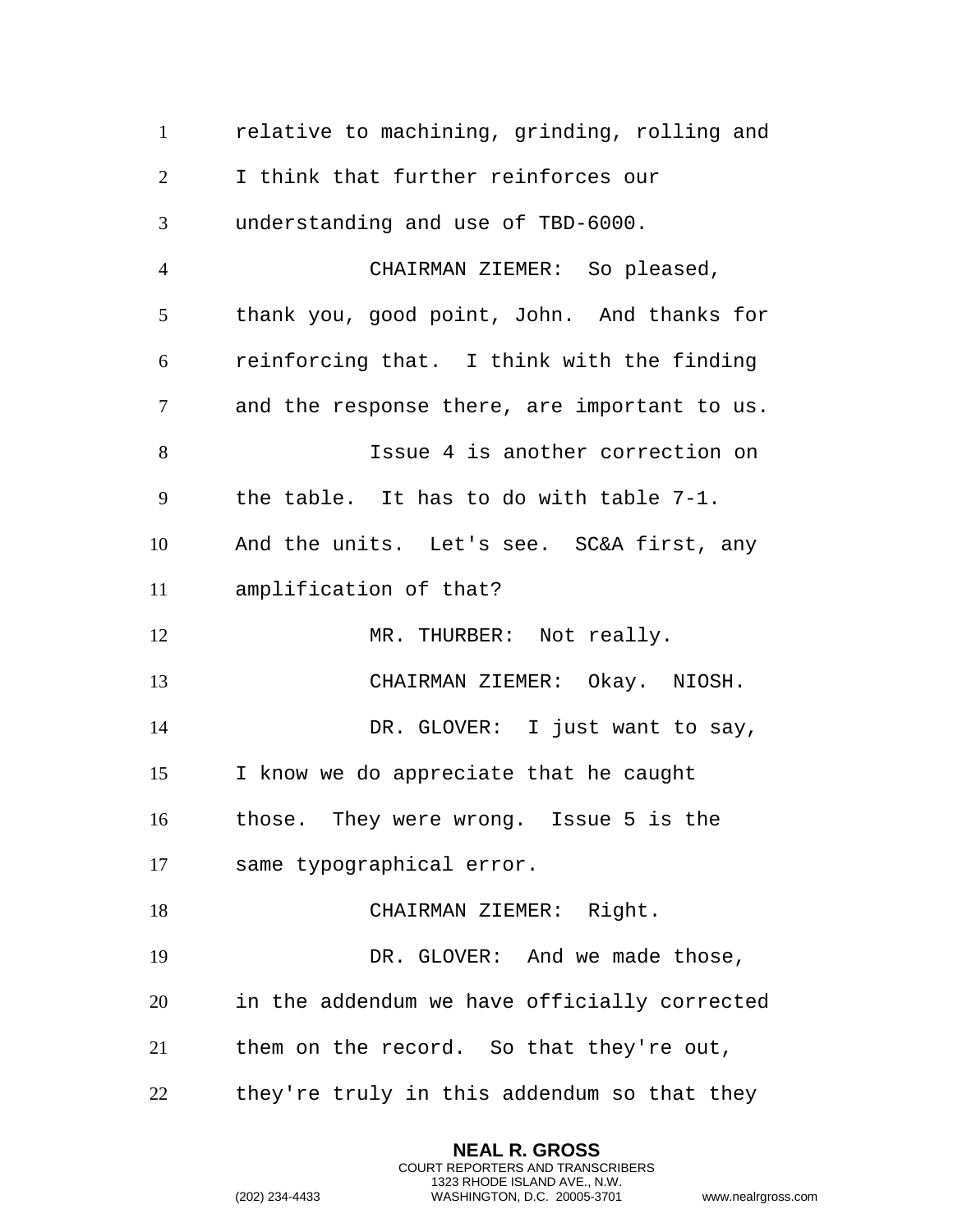have been officially corrected and not just out there incorrect.

 CHAIRMAN ZIEMER: Okay, very good. And then let's look at Issue 6, which has to do with the, how prescriptive TBD- 6000 is for dose reconstruction. SC&A, you want to clarify that any further? MR. THURBER: Well I mean this is a kind of comment that we often have made in the past. Basically we agree that the TBD- 6000 is a source to do the dose reconstructions. But we would like to understand responsibly specifically how you're going to apply it? Because there are obviously a number of options as to how the document can be used in dose reconstruction. 18 And we've as we say, on several occasions we've said that we'd like to hear a little bit more about just how you're going to do it.

CHAIRMAN ZIEMER: Okay, let me

**NEAL R. GROSS** COURT REPORTERS AND TRANSCRIBERS 1323 RHODE ISLAND AVE., N.W.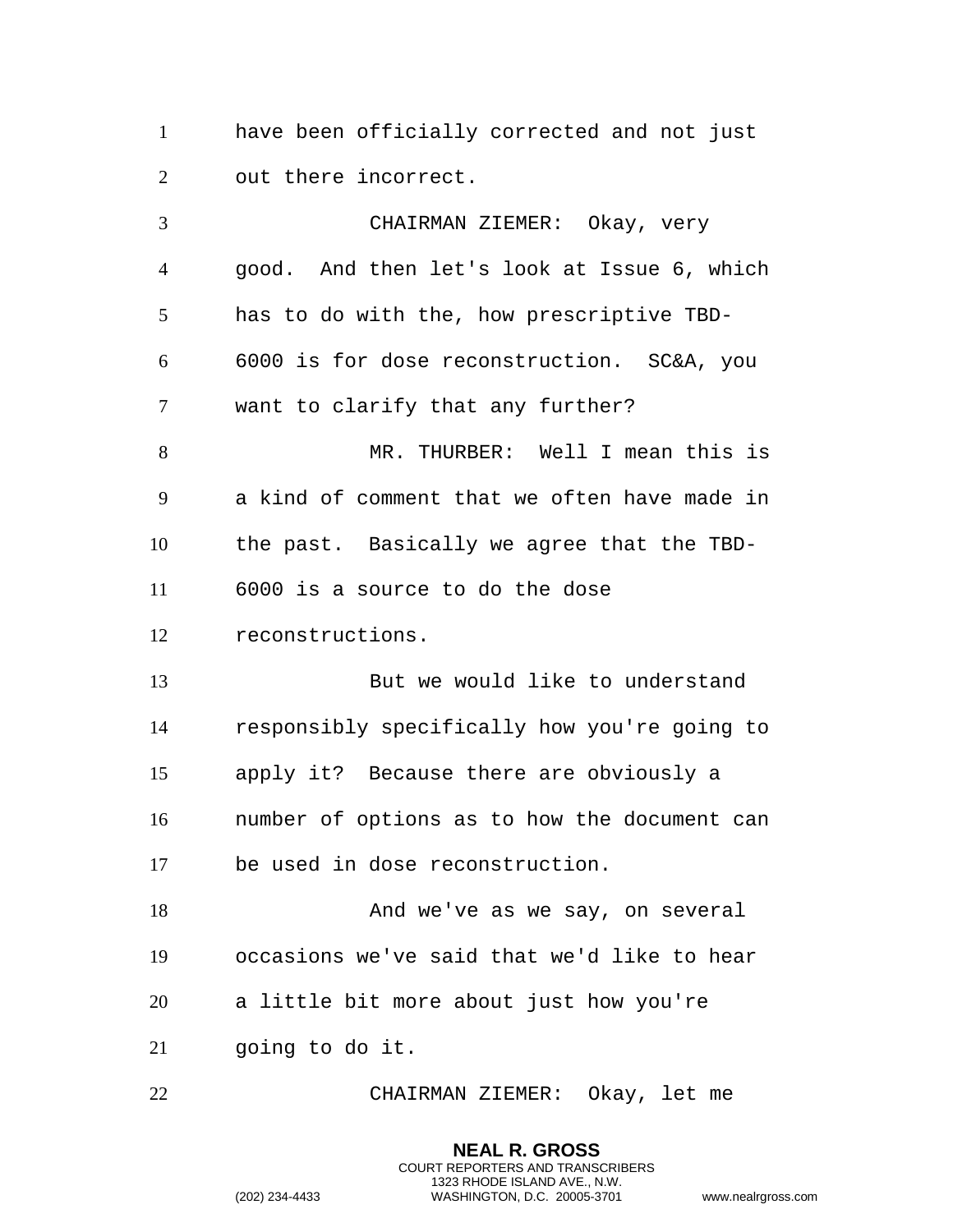ask this question. A part of this issue had to do with the pit burning, and we resolved that previously. MR. THURBER: Right, that part I'm satisfied. Yes. CHAIRMAN ZIEMER: That part is clear, but then the general sufficiency of TBD-6000 is kind of a broader issue than Joslyn is it not? And I think you're asking that in more of a genetic sense. Is that correct? MR. THURBER: That's true. And I suspect from what Sam said, that, that, there may have been some further comment on that in this, the document that is in the works. DR. MAURO: Can I, this is John again. I just want to help out. I guess my recollection is, when you implement TBD- 6000, it's a very large matrix. And you have choices regarding categories of workers, job categories, things like that.

> **NEAL R. GROSS** COURT REPORTERS AND TRANSCRIBERS 1323 RHODE ISLAND AVE., N.W.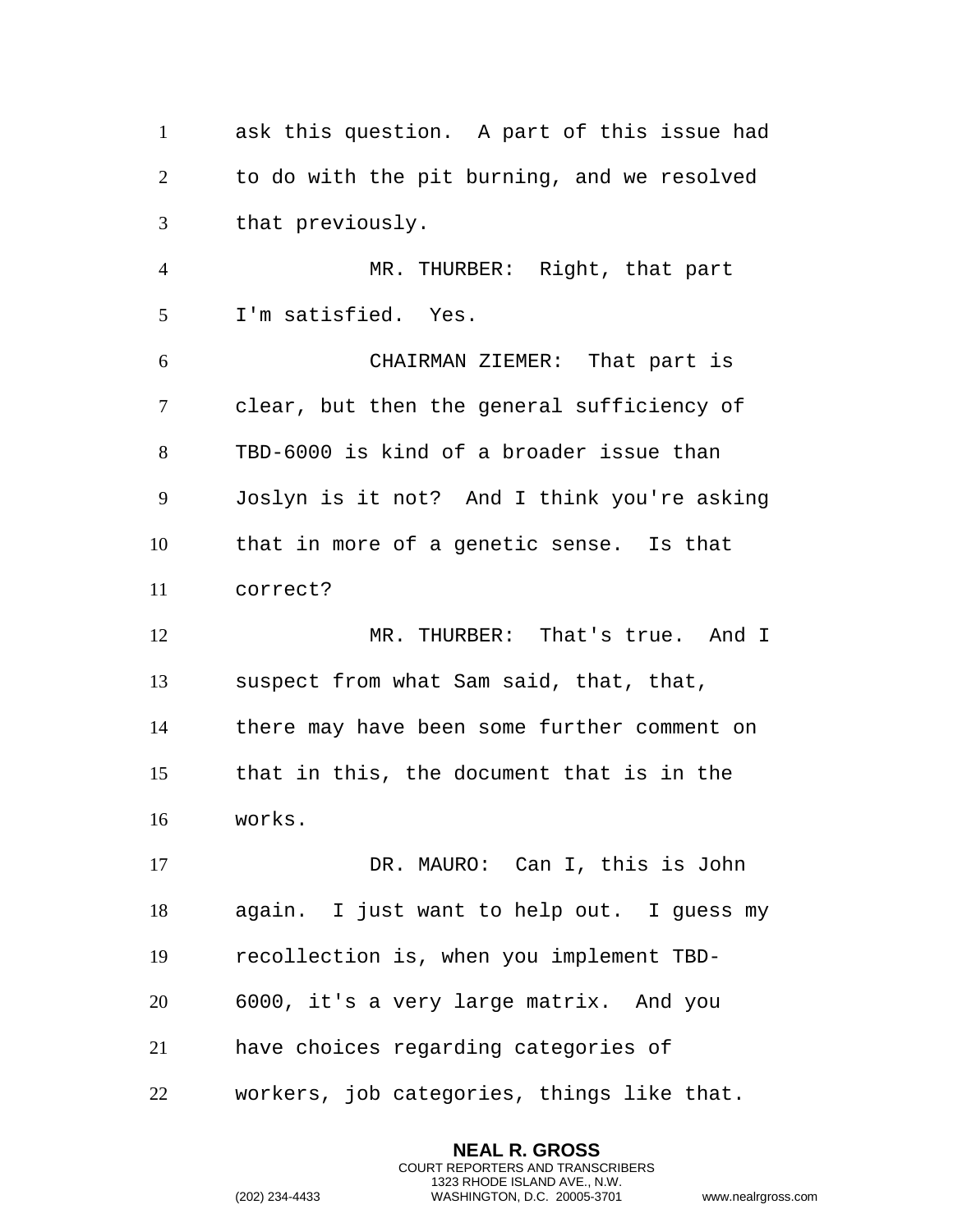| $\mathbf{1}$   | And there are, and really his                |
|----------------|----------------------------------------------|
| $\overline{2}$ | question was, if you, my understanding of    |
| 3              | this issue is that we're not really, it's    |
| 4              | not really clear what particular job         |
| 5              | category is going to be adopted, you know,   |
| 6              | in TBD-6000?                                 |
| $\tau$         | You know, and the time, how much             |
| 8              | time? I know that you have your              |
| 9              | concentrations and your exposures et cetera, |
| 10             | but of course embedded in that are           |
| 11             | questions, okay now when you apply it to     |
| 12             | Joslyn's, so it's not generic really.        |
| 13             | Is that as you apply it to                   |
| 14             | Joslyn, are there any questions regarding a  |
| 15             | duration of exposure for each category?      |
| 16             | That sort of thing? Am I correct that,       |
| 17             | that's the nature of this Issue 6?           |
| 18             | I guess this first a question to             |
| 19             | Bill, I'm sorry. Something that we could     |
| 20             | have talked about earlier but I wasn't       |
| 21             | available. Is that what's at play here?      |
| 22             | CHAIRMAN ZIEMER: Bill, can you               |

**NEAL R. GROSS** COURT REPORTERS AND TRANSCRIBERS 1323 RHODE ISLAND AVE., N.W.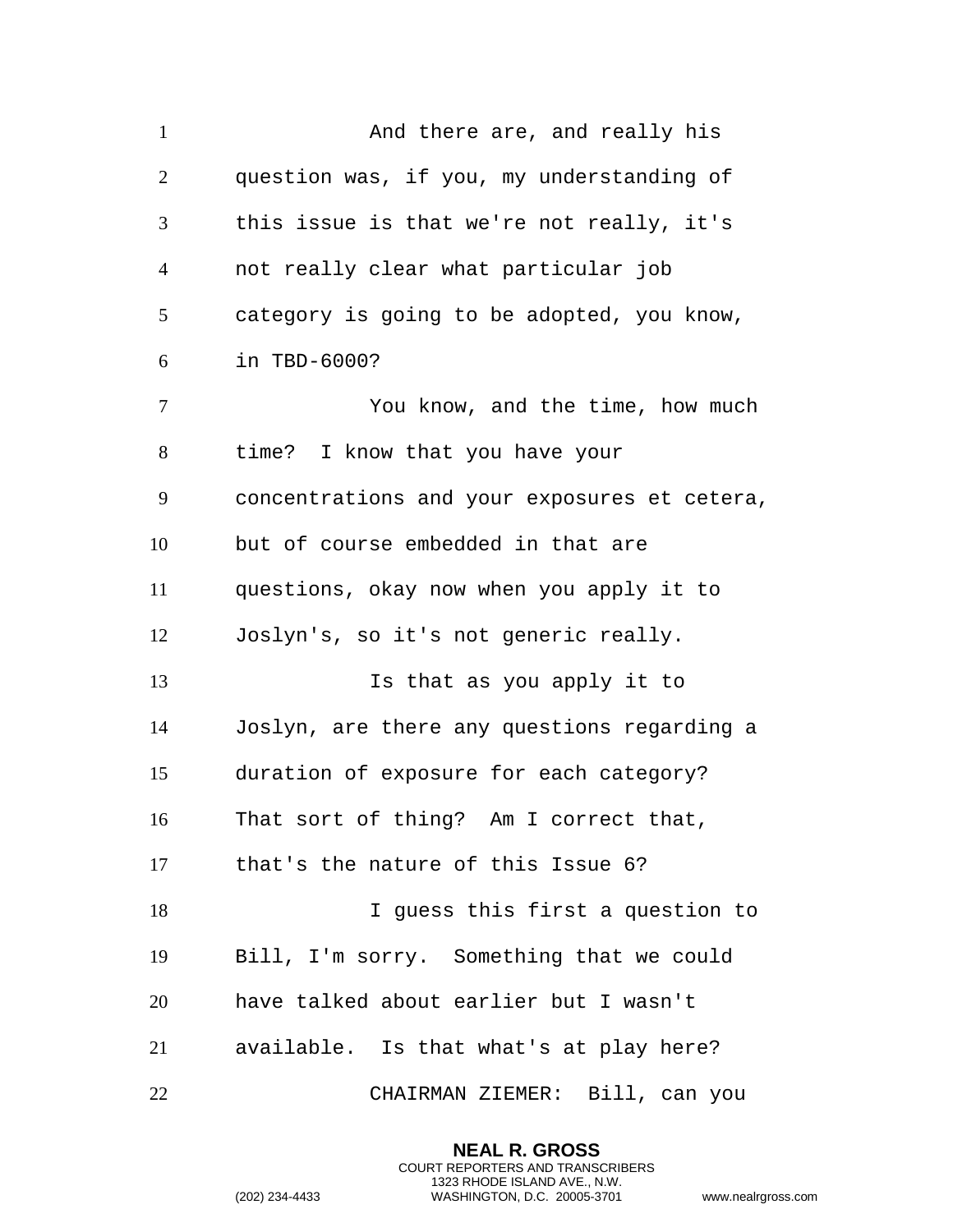answer that?

| $\overline{2}$ | MR. THURBER: I think you need to             |
|----------------|----------------------------------------------|
| 3              | go back to our report from which this Issues |
| $\overline{4}$ | Matrix was derived. And in there we          |
| 5              | provided a description, a much more detailed |
| 6              | description about exactly what we're talking |
| 7              | about.                                       |
| 8              | CHAIRMAN ZIEMER: Okay, well                  |
| 9              | again I'm trying to determine whether you    |
| 10             | need to close this issue specifically for    |
| 11             | Joslyn, or if it's a broader issue?          |
| 12             | I mean, you understand what I'm              |
| 13             | saying? It seems, there seems to be a        |
| 14             | genetic portion to it, asking for the extent |
| 15             | to which TBD-6000 is prescriptive?           |
| 16             | DR. NETON: Paul, this is Jim.<br>$\mathbf I$ |
| 17             | don't think that's the case here. I think    |
| 18             | what they're saying is, you need to describe |
| 19             | in more detail how you're applying TBD-6000. |
| 20             | MR. THURBER: Yes, it's your job              |
| 21             | to                                           |
| 22             | (Simultaneous speaking.)                     |

**NEAL R. GROSS** COURT REPORTERS AND TRANSCRIBERS 1323 RHODE ISLAND AVE., N.W.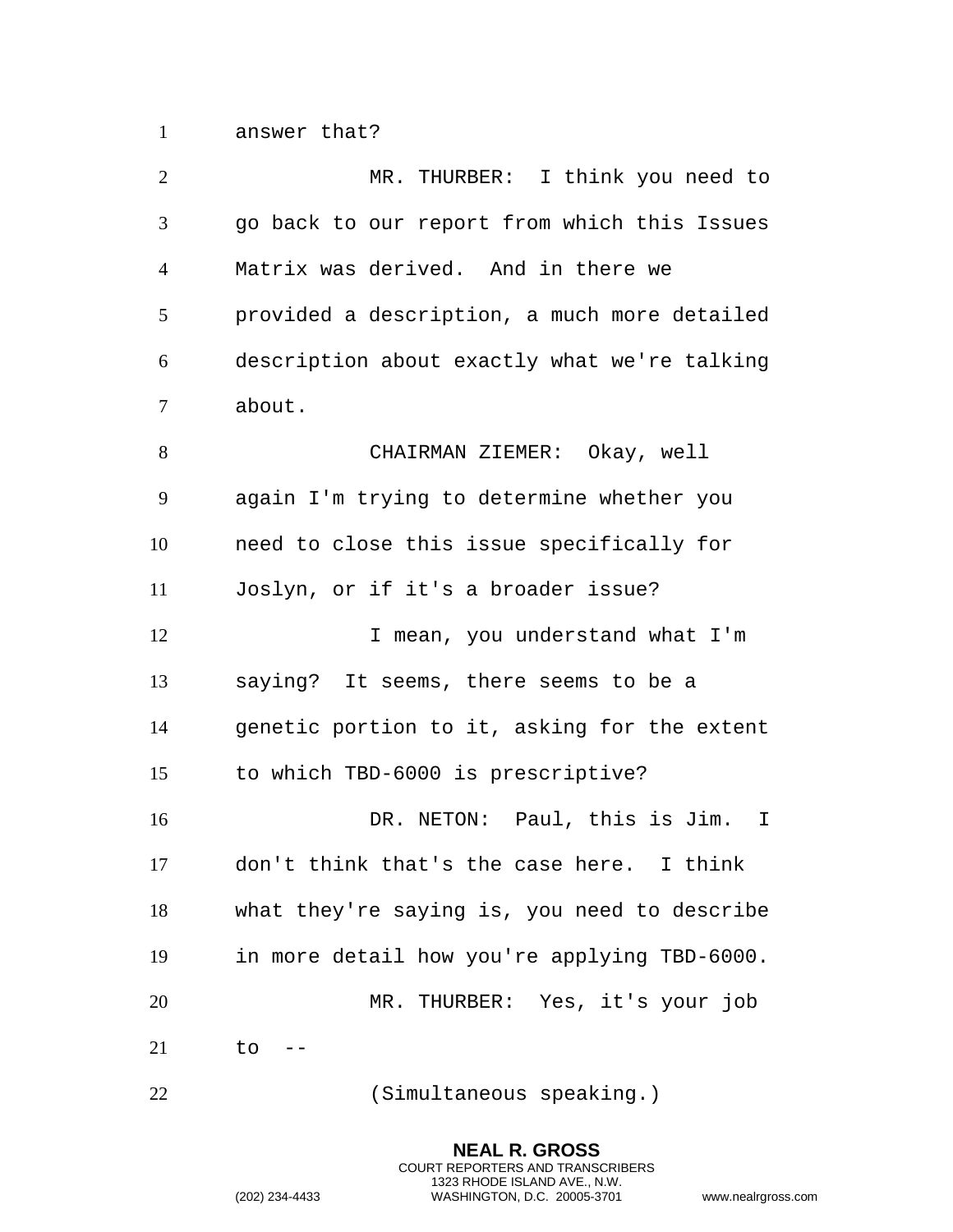| $\mathbf{1}$   | MR. THURBER: -- kind of things              |
|----------------|---------------------------------------------|
| $\overline{2}$ | about whether you assume the 95th           |
| 3              | percentile, or the geometric mean and the   |
| $\overline{4}$ | full distribution, and --                   |
| 5              | DR. NETON: And what you do on               |
| 6              | non-rolling days, that sort of thing.       |
| $\overline{7}$ | MR. THURBER: And how to treat               |
| 8              | the non-rolling days, it $-$ -              |
| 9              | DR. NETON: But Sam, I suspect               |
| 10             | that we've addressed this in this White     |
| 11             | Paper. Is that not correct?                 |
| 12             | DR. GLOVER: That is correct and             |
| 13             | we've left in rolling and cleaning.         |
| 14             | (Simultaneous speaking.)                    |
| 15             | CHAIRMAN ZIEMER: Yes, that's                |
| 16             | what we're waiting to see though, right?    |
| 17             | DR. GLOVER: Yes.                            |
| 18             | DR. MAURO: Jim, a couple quick              |
| 19             | questions. Will you be working with a upper |
| 20             | bound centerless grinding? I think you said |
| 21             | you would be.                               |
| 22             | In other words are you operating,           |

**NEAL R. GROSS** COURT REPORTERS AND TRANSCRIBERS 1323 RHODE ISLAND AVE., N.W.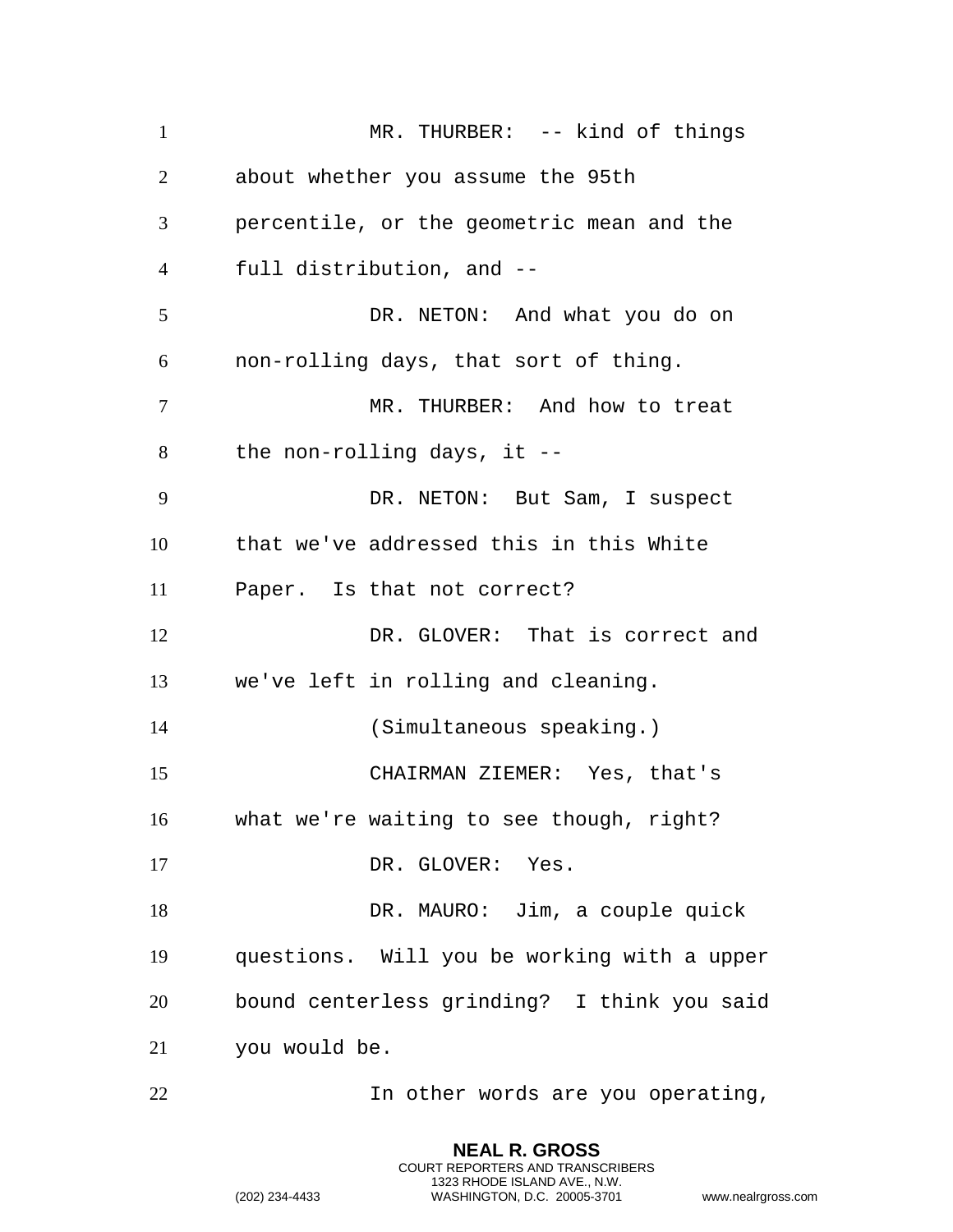when you make your choice, what I think I heard you say, is that you are going to be picking the upper end of the distribution of airborne dust floating, for example. That come off the Matrix in TBD-6000 with the -- (Simultaneous speaking.) 7 DR. MAURO: -- the data line. 8 DR. GLOVER: The White Paper describes both the rolling and the machining operations. 11 DR. MAURO: Okay. DR. GLOVER: So you know, it's descriptive. In this case it only does the post, because in SEC the standard practice is they start from July of '48. 16 DR. MAURO: Right. 17 DR. GLOVER: If you look at how, you know, Dave Allen, there's, the cases have been done. We got a large number of cases that came in. 21 And if you look what Dave did, he took the rolling operator and assigned a

> **NEAL R. GROSS** COURT REPORTERS AND TRANSCRIBERS 1323 RHODE ISLAND AVE., N.W.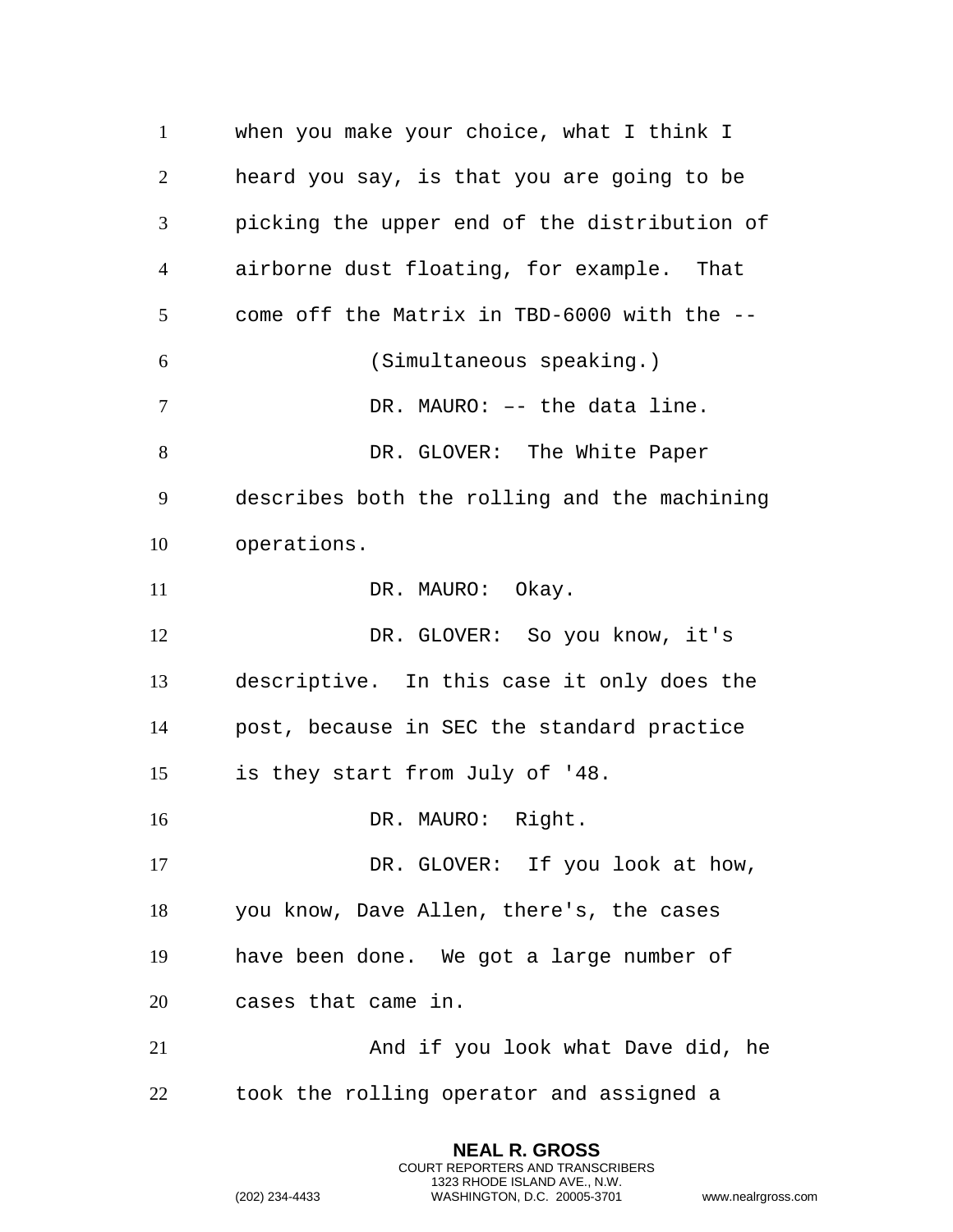geometric mean at 12th, you know, on the days afterwards, up until that point for the external exposure loads. It's at that machining operations, external even for the, in the SEC. There is a slight new revision to that because they didn't include the, dose from metal left onsite. We've included that in this, was part of our original dose reconstruction to the Board. And David actually come up with a method for doing external dose for thorium rods. Again in the SEC time frame. 14 DR. MAURO: Oh, okay. DR. GLOVER: So he's including that. And so essentially John, the machining operations is what's going to be used. DR. MAURO: Which is abound, it turns out that is I believe, at least for internal, that's bounded if I remember correctly.

> **NEAL R. GROSS** COURT REPORTERS AND TRANSCRIBERS 1323 RHODE ISLAND AVE., N.W.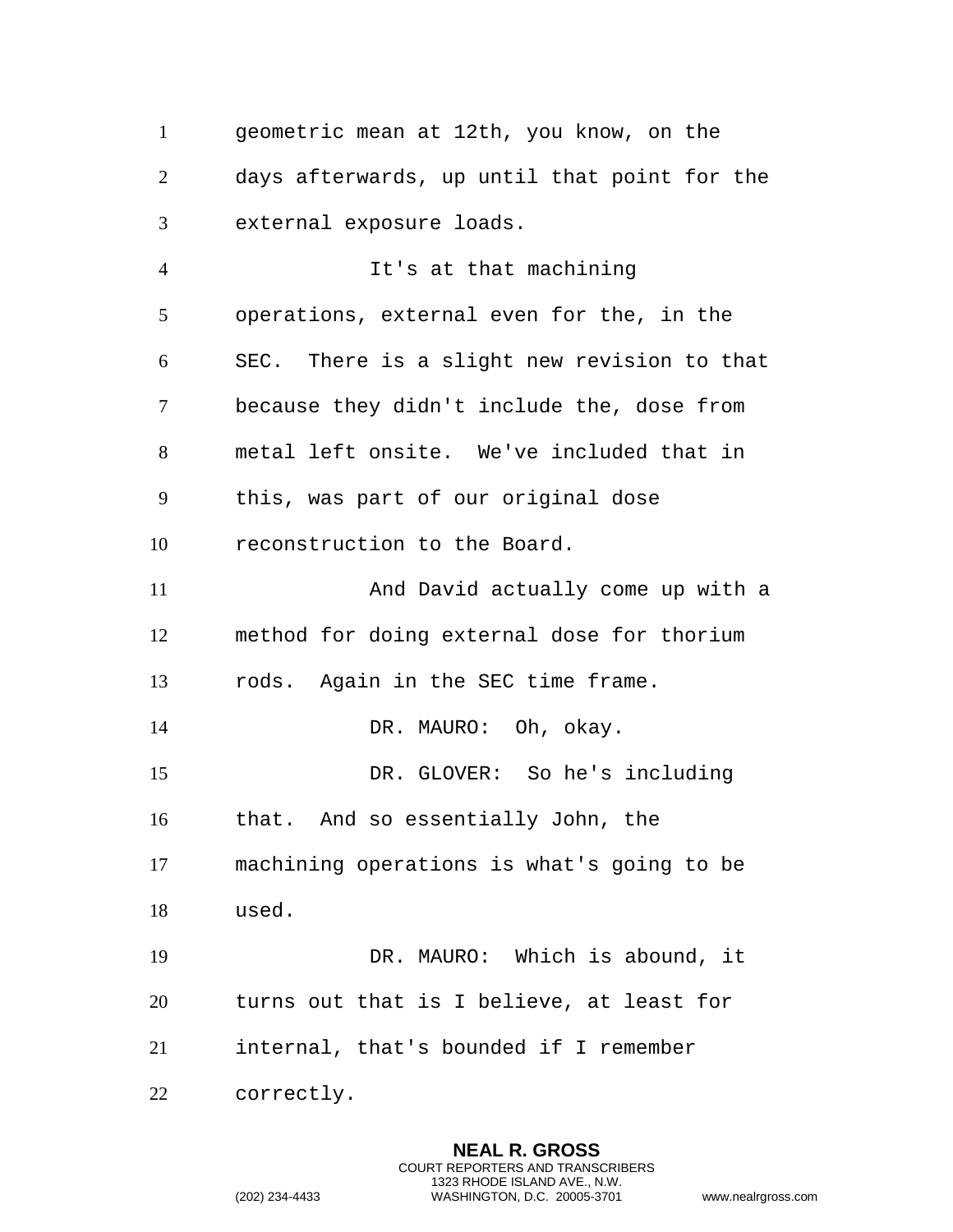DR. GLOVER: Yes, the centerless grinding is the worst case, pretty much. I think if you see, when we take this and we do the implementation. You go and you look at our cases, then you're going to see a bounding approach was applied. 7 DR. MAURO: Thank you. CHAIRMAN ZIEMER: Thanks for that clarification. It seems to me though, that SC&A is going to want to see that actual White Paper before they kind of give their final a, view on this. Is that correct, SC&A? DR. MAURO: I know I would. Yes, 15 just to see how it all closes out, right. You know, it sounds to me that this, we're in agreement in principal. 18 And what I'm hearing is that, yes, sounds like you're taking the task and implementing TBD-6000 in a way that's certainly is claimant favorable. But I think it's appropriate for us to actually

> **NEAL R. GROSS** COURT REPORTERS AND TRANSCRIBERS 1323 RHODE ISLAND AVE., N.W.

```
(202) 234-4433 WASHINGTON, D.C. 20005-3701 www.nealrgross.com
```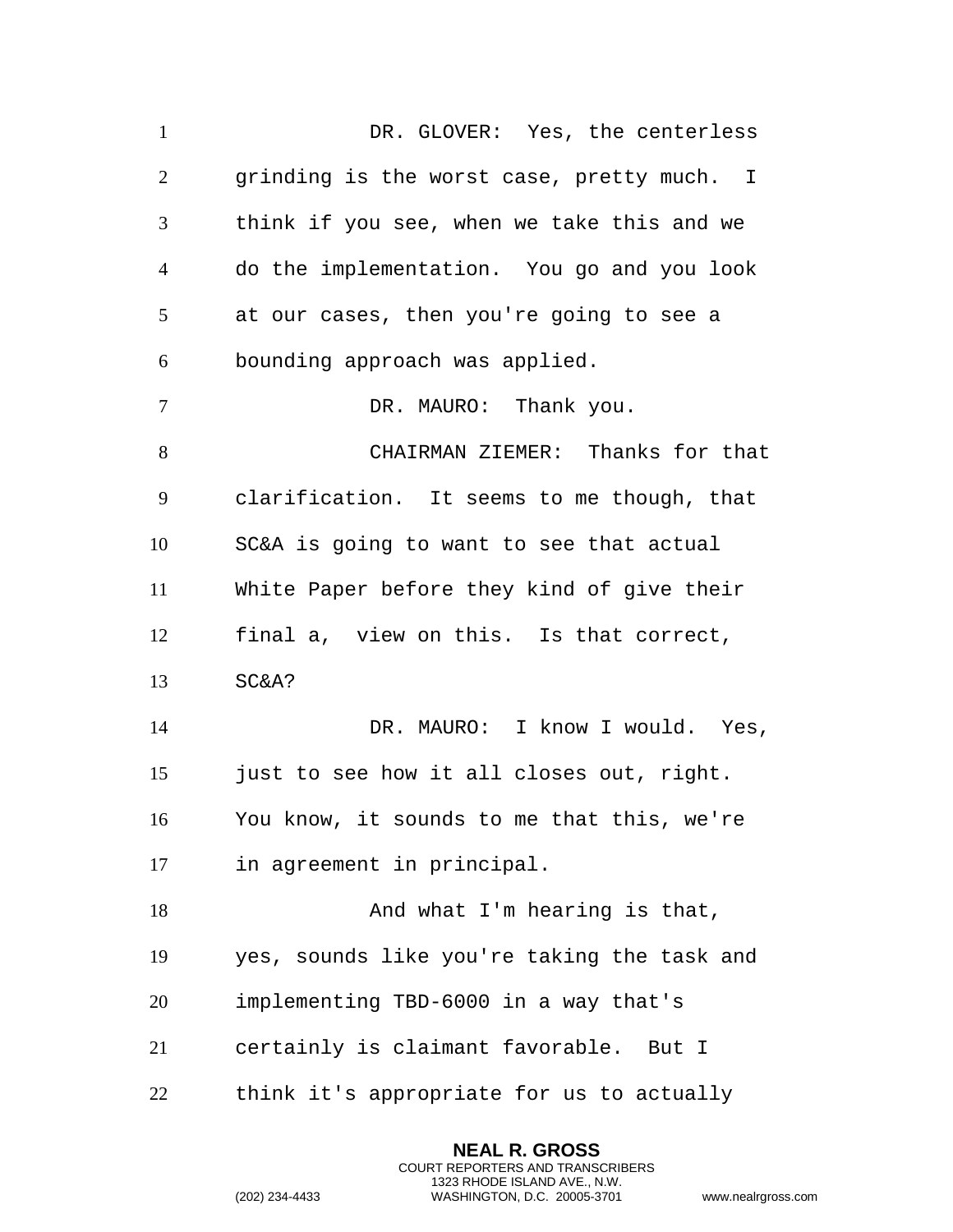see that White Paper and maybe later on, look at a few cases.

 CHAIRMAN ZIEMER: This particular one is going to have to remain in progress here, it looks like. What's the time frame on that White Paper, do we know? DR. GLOVER: It's in review, DOE has it, we're just waiting for it come back from Classification Review. CHAIRMAN ZIEMER: Right, right. So that may or may not be imminent. We'll have to wait and see I guess. MEMBER MUNN: What's been our recent experience on that? On review time for DOE? CHAIRMAN ZIEMER: Yes, has that changed with the sequestration? 18 MR. RUTHERFORD: Paul, this is LaVon. Yes, we have, we did have longer review periods from the September to December periods. However, I think that based on

> **NEAL R. GROSS** COURT REPORTERS AND TRANSCRIBERS 1323 RHODE ISLAND AVE., N.W.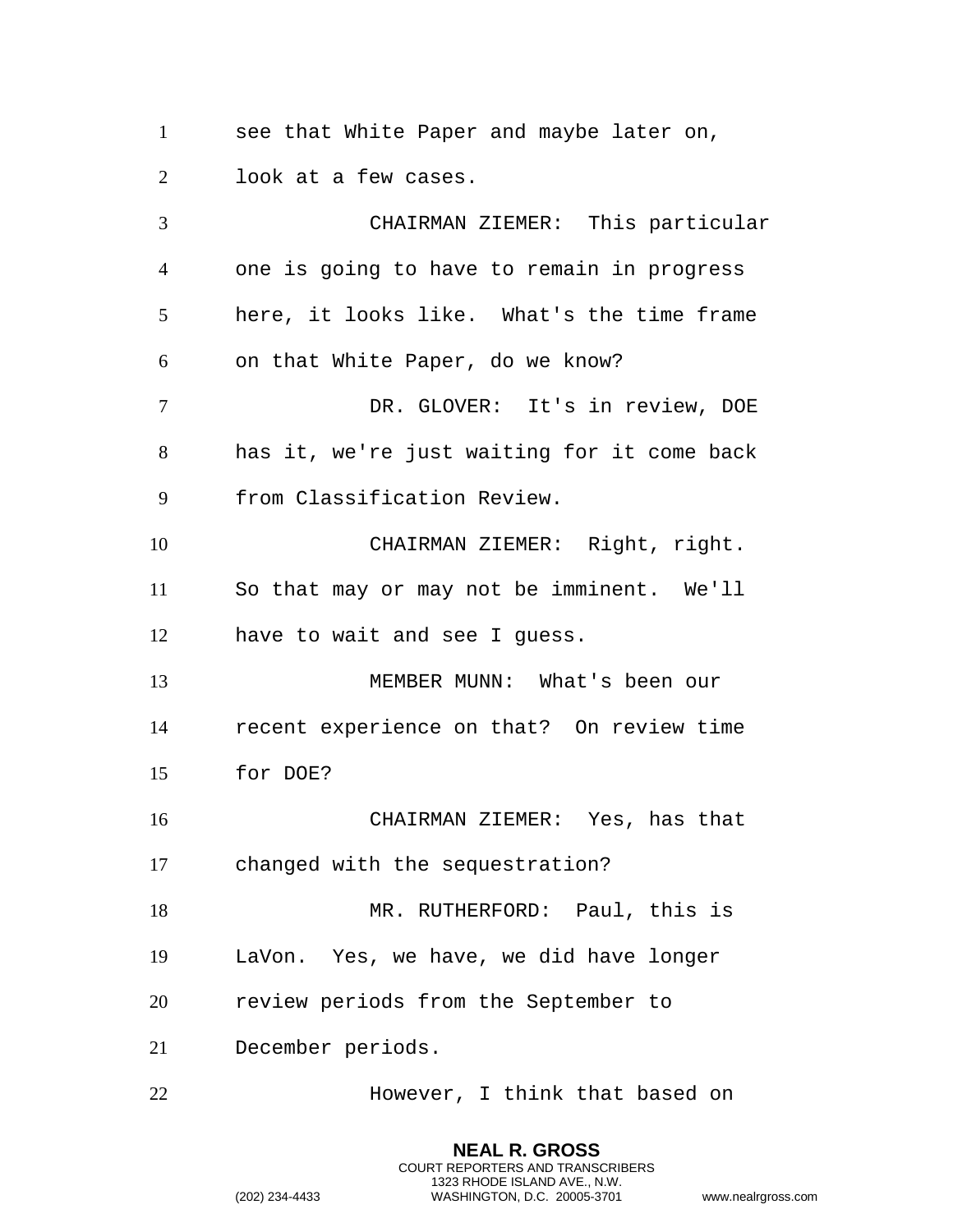discussions I'm hearing at least is that funds are opening up and they should be able to get those reviews completed fairly quick. And it'd be, KCP evaluation, Kansas City Plant Evaluation Report went through pretty quick. The Joslyn ER Addendum went through pretty quick, so I think they'll be more standard review periods in it, from this point. CHAIRMAN ZIEMER: Is it likely we'll have anything prior to the next Board meeting, which is coming up quickly? 13 MR. RUTHERFORD: Yes. 14 DR. GLOVER: I think so too, Paul. They turned the addendum around in about six days. So the more, a pretty focused issue, we've asked for a five day turn around as a, you know, requested an expedited review. And so I would expect that, that's going to be back with us very quickly.

CHAIRMAN ZIEMER: Very good.

**NEAL R. GROSS** COURT REPORTERS AND TRANSCRIBERS 1323 RHODE ISLAND AVE., N.W.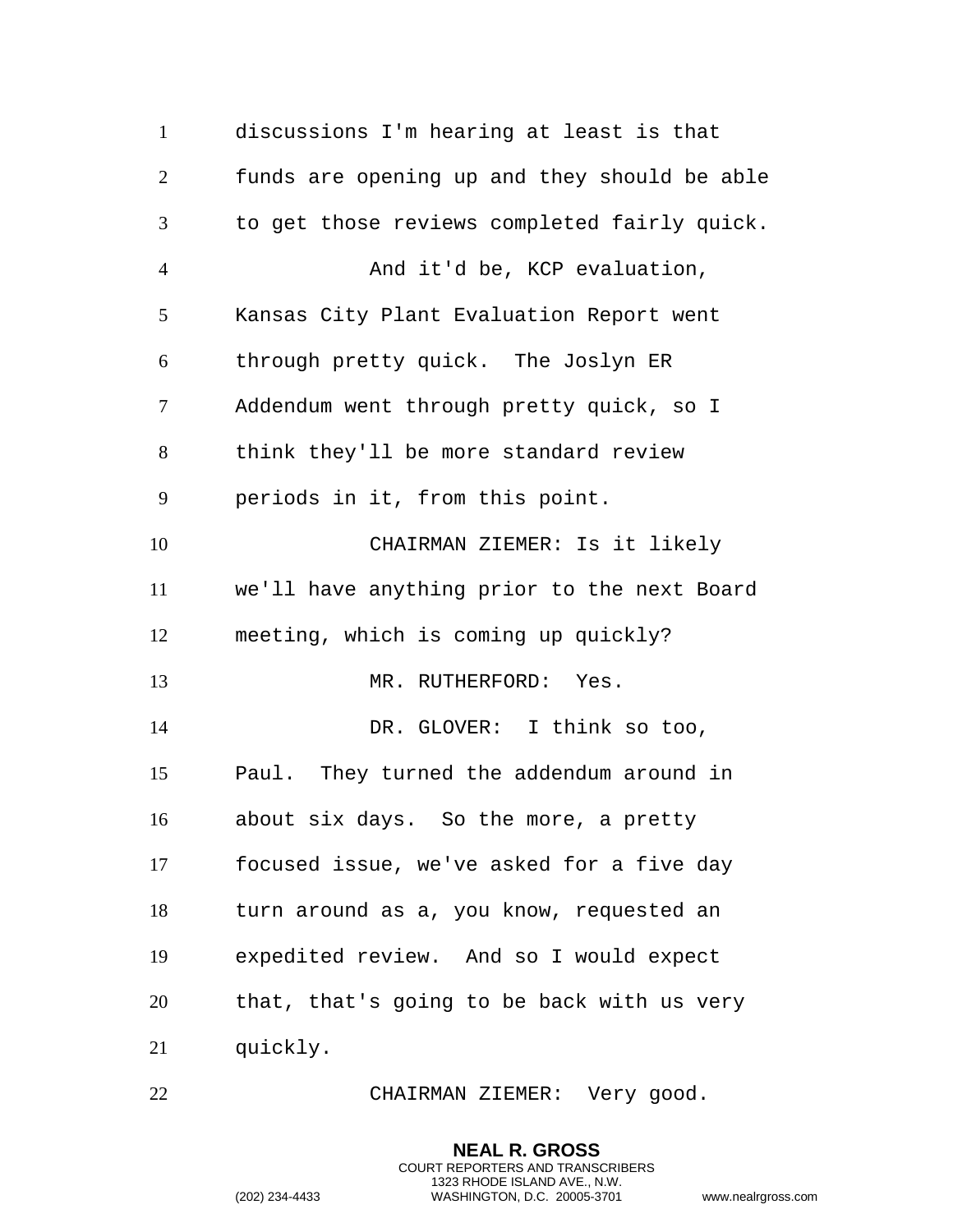Okay.

| 2              | MEMBER BEACH: Well, Paul, this              |
|----------------|---------------------------------------------|
| 3              | is Josie. This is Josie, the other part of  |
| $\overline{4}$ | that, SC&A may want to look at a couple of  |
| 5              | cases after reviewing that White Paper is   |
| 6              | what I heard from John.                     |
| 7              | DR. MAURO: Is there a PER?                  |
| 8              | Specifically for Joslyn, where you're going |
| 9              | to revisit some cases that were done? Or is |
| 10             | that not necessary here?                    |
| 11             | MEMBER MUNN: I'm not aware of               |
| 12             | it.                                         |
| 13             | DR. GLOVER: It wouldn't happen              |
| 14             | yet.                                        |
| 15             | CHAIRMAN ZIEMER: I don't think              |
| 16             | there would be, there's not a PER yet.      |
| 17             | There wouldn't be, would there?             |
| 18             | MEMBER MUNN: Why would there be?            |
| 19             | DR. GLOVER: Well, eventually                |
| 20             | there would be John, it just hasn't gone    |
| 21             | through, I'm sorry.                         |
| 22             | MEMBER MUNN: Well you look --               |

**NEAL R. GROSS** COURT REPORTERS AND TRANSCRIBERS 1323 RHODE ISLAND AVE., N.W.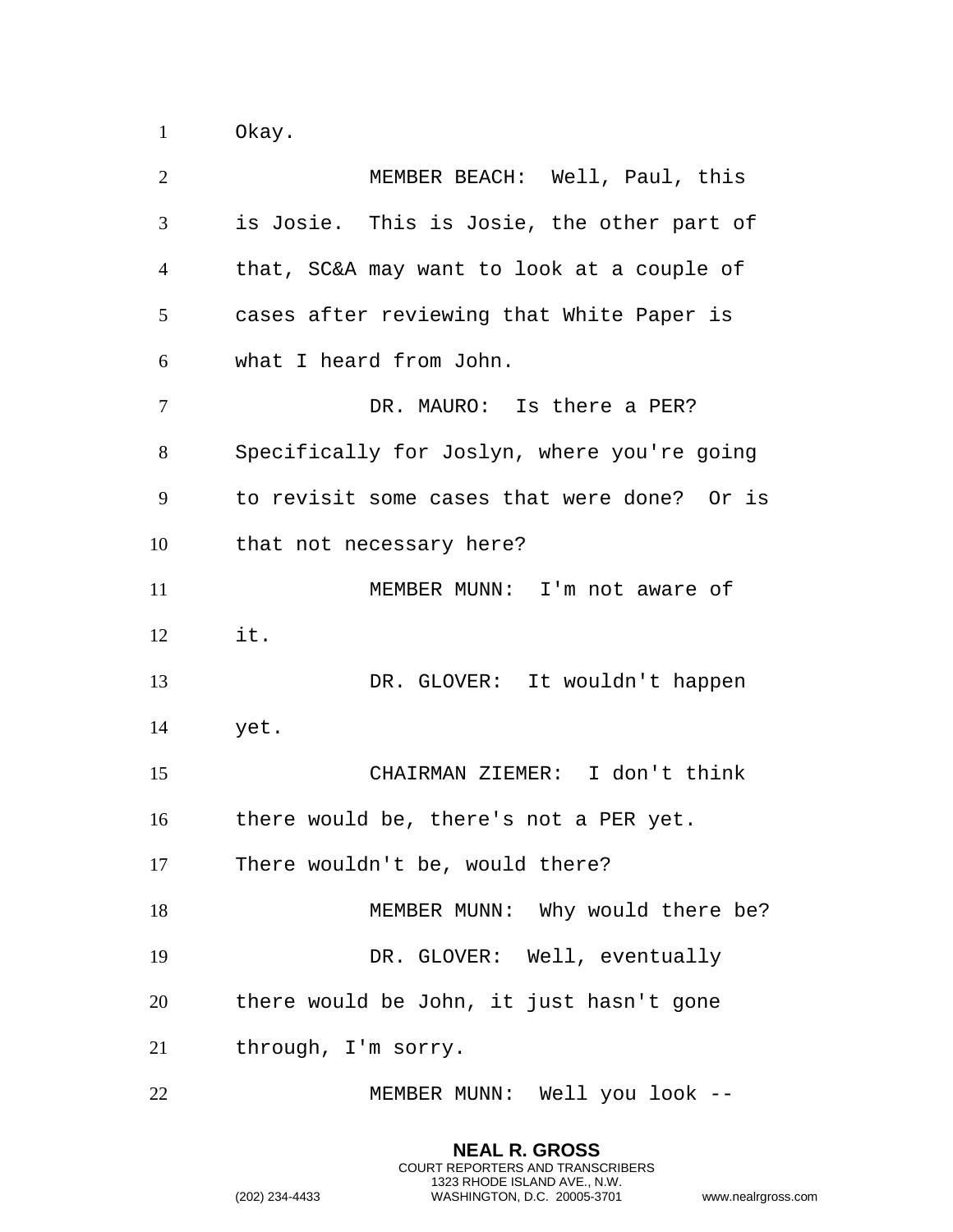| $\mathbf{1}$   | DR. NETON: That comes after the              |
|----------------|----------------------------------------------|
| $\overline{2}$ | fact. After we make these changes.           |
| 3              | DR. MAURO: Right. Right, well I              |
| $\overline{4}$ | guess that's a question really, what I'm     |
| 5              | hearing is, we're going to have a revision.  |
| 6              | But basically you don't have a Site Profile, |
| 7              | you've got an SEC Petition Evaluation        |
| 8              | Report. I believe that's the case.           |
| 9              | And in that is your protocol,                |
| 10             | with this White Paper, which will be a       |
| 11             | little more explicit in how you're going to  |
| 12             | do those reconstructions.                    |
| 13             | For both, you know, for covered              |
| 14             | and non-covered people, claimants. And       |
| 15             | there, I presume, there are a number of      |
| 16             | cases that have already been, DRs performed. |
| 17             | If not, then it becomes a moot               |
| 18             | point. But if there are, and they have been  |
| 19             | denied under the old paradigm, then wouldn't |
| 20             | it be correct that with this new paradigm, a |
| 21             | PER would be triggered, eventually?          |
| 22             | DR. NETON: Yes, that's right,                |

**NEAL R. GROSS** COURT REPORTERS AND TRANSCRIBERS 1323 RHODE ISLAND AVE., N.W.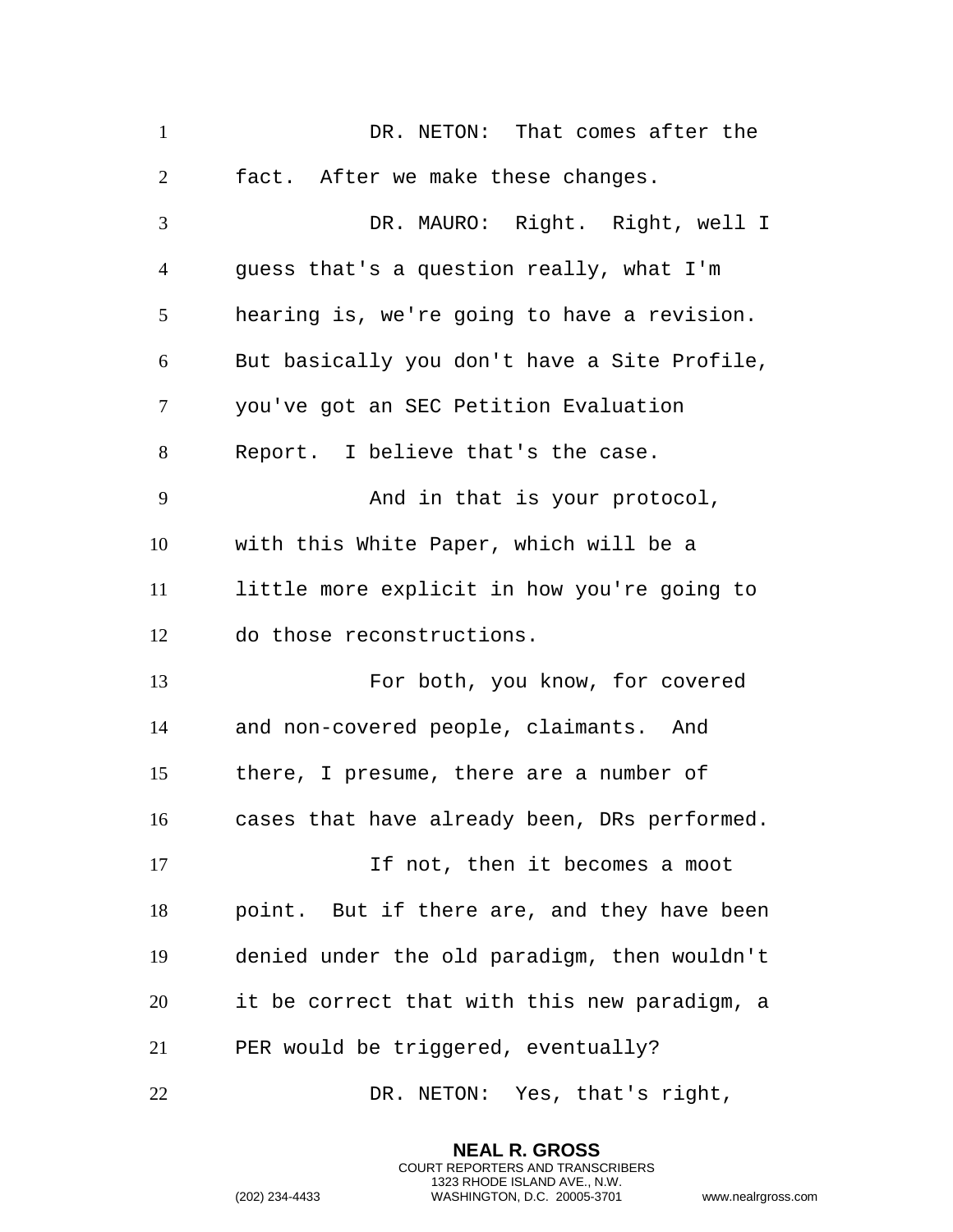John. But I think right now, we need to be careful, we're getting off into sort of Site Profile Review Issues. DR. MAURO: You're absolutely right. You're absolutely right. DR. NETON: And I think it would benefit us to focus on, and dispensing with any SEC issues first, and we could close the book on this Petition. 10 DR. MAURO: Okay. 11 DR. NETON: And then, you know, then certainly the Site Profile type things will follow, but, because otherwise we'll leave this thing open until we nail every, you know, every finding. MR. KATZ: Right, and so, this is Ted. So the question on the table, I think, right now should be, does SC&A need to review the White Paper to close the book on the SEC issues? Or is that a Site Profile related review? DR. MAURO: Could I take a shot

> **NEAL R. GROSS** COURT REPORTERS AND TRANSCRIBERS 1323 RHODE ISLAND AVE., N.W.

```
(202) 234-4433 WASHINGTON, D.C. 20005-3701 www.nealrgross.com
```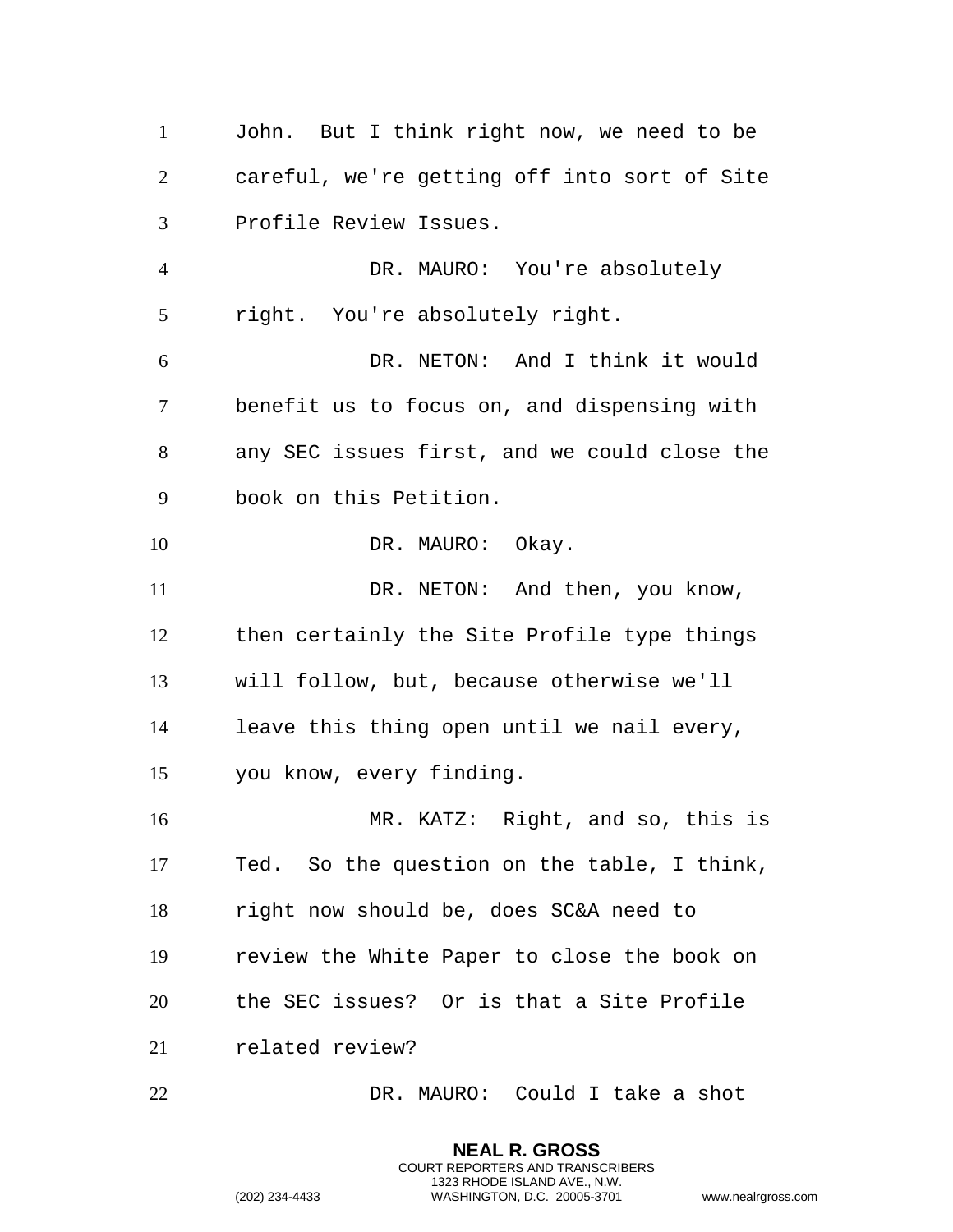at that?

| $\overline{2}$ | MR. KATZ: Yes, please do.                    |
|----------------|----------------------------------------------|
| 3              | DR. MAURO: I would say, really               |
| $\overline{4}$ | we're interested in seeing, we know it can   |
| 5              | be implemented. In other words, we have no   |
| 6              | doubt that TBD-6000 if used appropriately as |
| 7              | applied to this site, that you can place     |
| 8              | plausible upper bound. It depends on how     |
| 9              | you implement TBD-6000. So in my opinion,    |
| 10             | we're dealing with a Site Profile issue, not |
| 11             | an SEC issue.                                |
| 12             | MR. KATZ: Okay, thanks, John.                |
| 13             | And then just to be clear, I mean when this  |
| 14             | paper comes out, John, just consider         |
| 15             | yourself tasked to review that.              |
| 16             | DR. MAURO: Thank you.                        |
| 17             | MR. KATZ: Thanks.                            |
| 18             | CHAIRMAN ZIEMER: Right, and as               |
| 19             | we've done in many other cases, the Site     |
| 20             | Profile issues don't have to be closed prior |
| 21             | to action on SEC.                            |
| 22             | MR. KATZ: Right. Correct.                    |

**NEAL R. GROSS** COURT REPORTERS AND TRANSCRIBERS 1323 RHODE ISLAND AVE., N.W.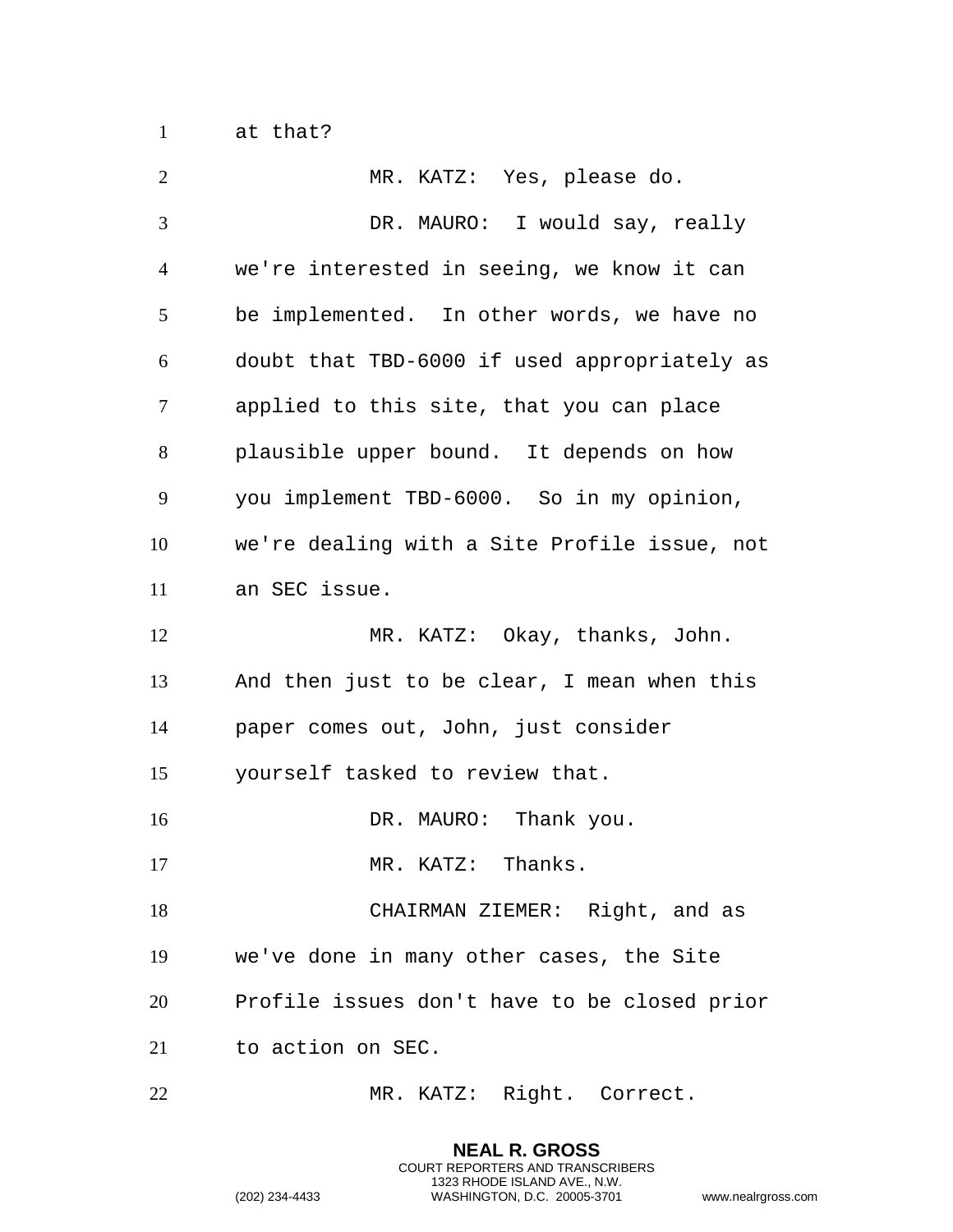CHAIRMAN ZIEMER: Okay. Any other comments on this particular issue? Okay. Issue 7, Uncertainty In Air Concentrations. This one's fairly straight forward in terms of the finding. To address uncertainty, as to whether air concentrations are dependent upon production rates, NIOSH should consider using the 95th percentile values in TBD-6000 to reconstruct doses. This is similar to comments that have come up in other situations. SC&A, any other comments on that? MR. THURBER: Well, I think that this comment was in part, based upon the fact that there was this very intense period of rolling activity in the first half of 1948, that Sam described. Given the fact that the recommendation is to include that period within the SEC cohort, kind of makes this finding moot.

> **NEAL R. GROSS** COURT REPORTERS AND TRANSCRIBERS 1323 RHODE ISLAND AVE., N.W.

```
(202) 234-4433 WASHINGTON, D.C. 20005-3701 www.nealrgross.com
```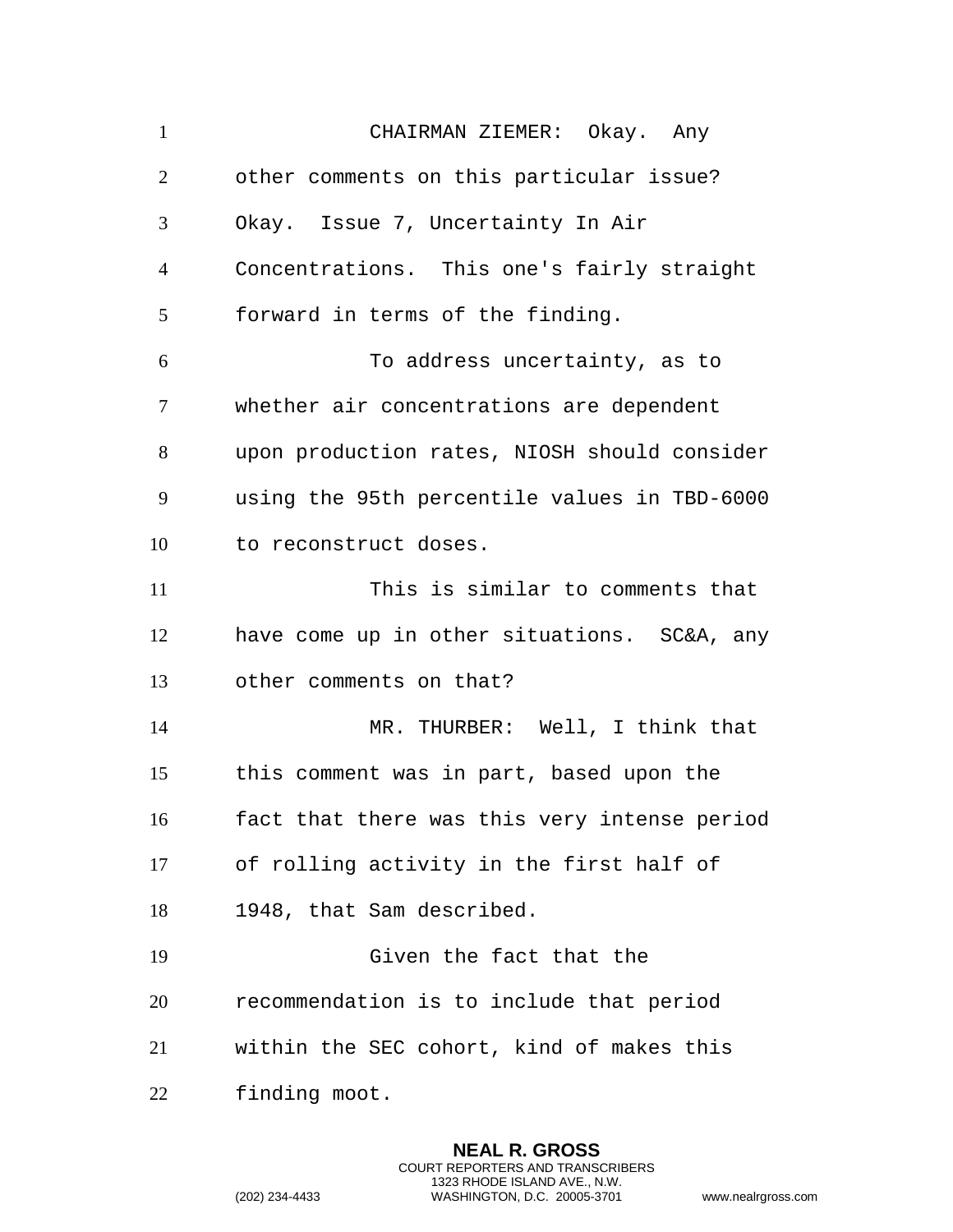Because it was, it was made to provide some comfort that the very high activity that might not have been normally captured, you were sure to capture it. That was the point. CHAIRMAN ZIEMER: Okay. NIOSH any comments? It sounds like this one we would be able to close as well, as it's considered moot by SC&A. MR. THURBER: Yes, I would think that the approach of using the full distribution for the remaining period in those reconstructions, given the operations are again, as Sam described them in that, the post '49 through '52 period basically as being kind of modest is not unreasonable at all. 18 DR. MAURO: I'll second that, this is John. I think Issue 7 becomes moot by the fact that you have extended the period to cover the time period where we were a little concerned. So we could

> **NEAL R. GROSS** COURT REPORTERS AND TRANSCRIBERS 1323 RHODE ISLAND AVE., N.W.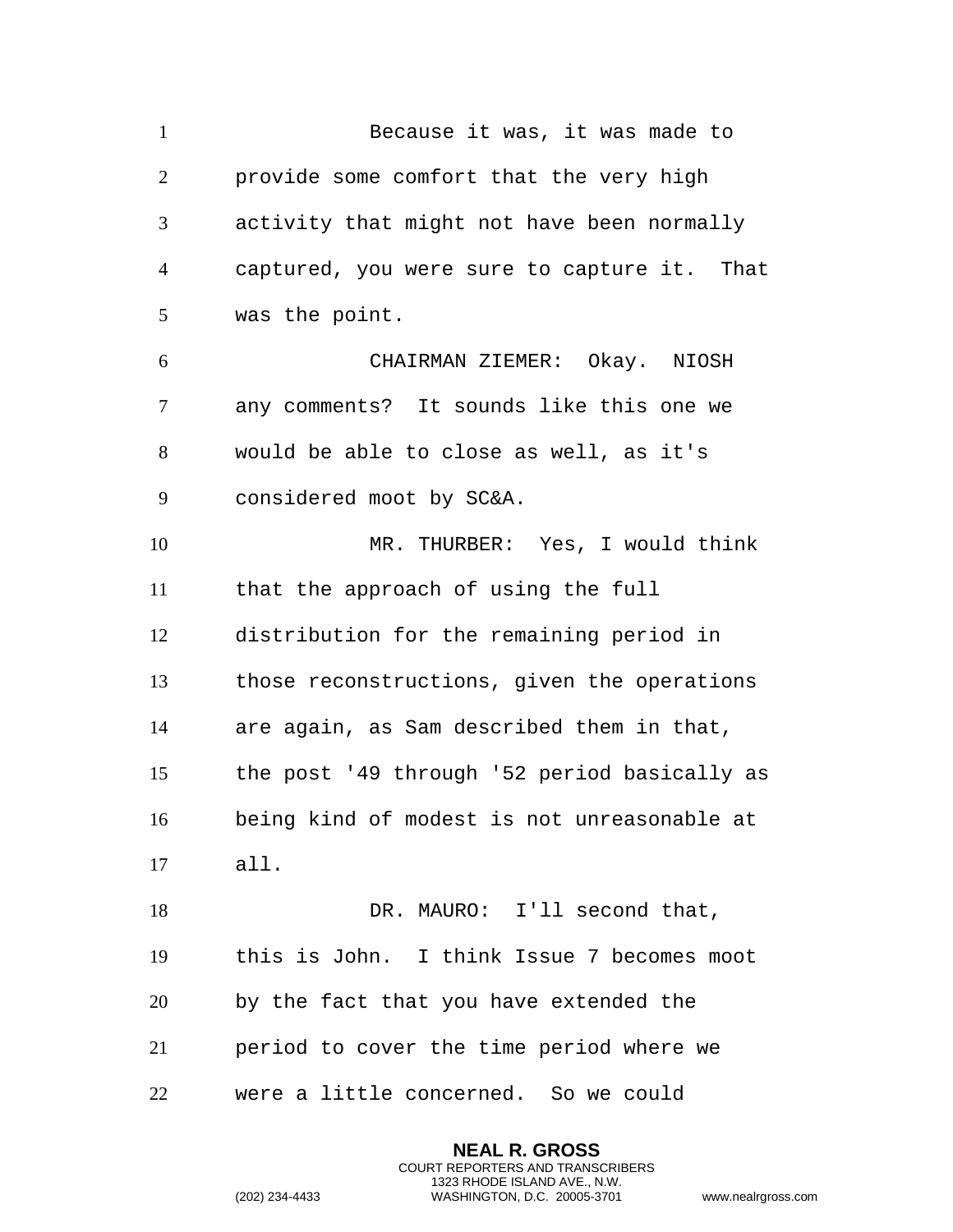withdraw this in light of what we just heard.

 CHAIRMAN ZIEMER: Okay, I'm going to deal with these all at one time. The Issue 8, we already dealt with and have resolved. So we'll be able to close that issue. Nine is sort of simple, it would strengthen the report if the basis for the 90 percent coverage of the uranium source term was documented. MR. THURBER: That was just, it was a statement of fact without a reference, that was made. And we said, please just tell us where the number came from. CHAIRMAN ZIEMER: NIOSH, is that something we can do readily? It almost doesn't sound like a finding, where it says it would strengthen the report.

 DR. GLOVER: So our intent really was just to say basically that 90 percent of the uranium, the activities were done in

> **NEAL R. GROSS** COURT REPORTERS AND TRANSCRIBERS 1323 RHODE ISLAND AVE., N.W.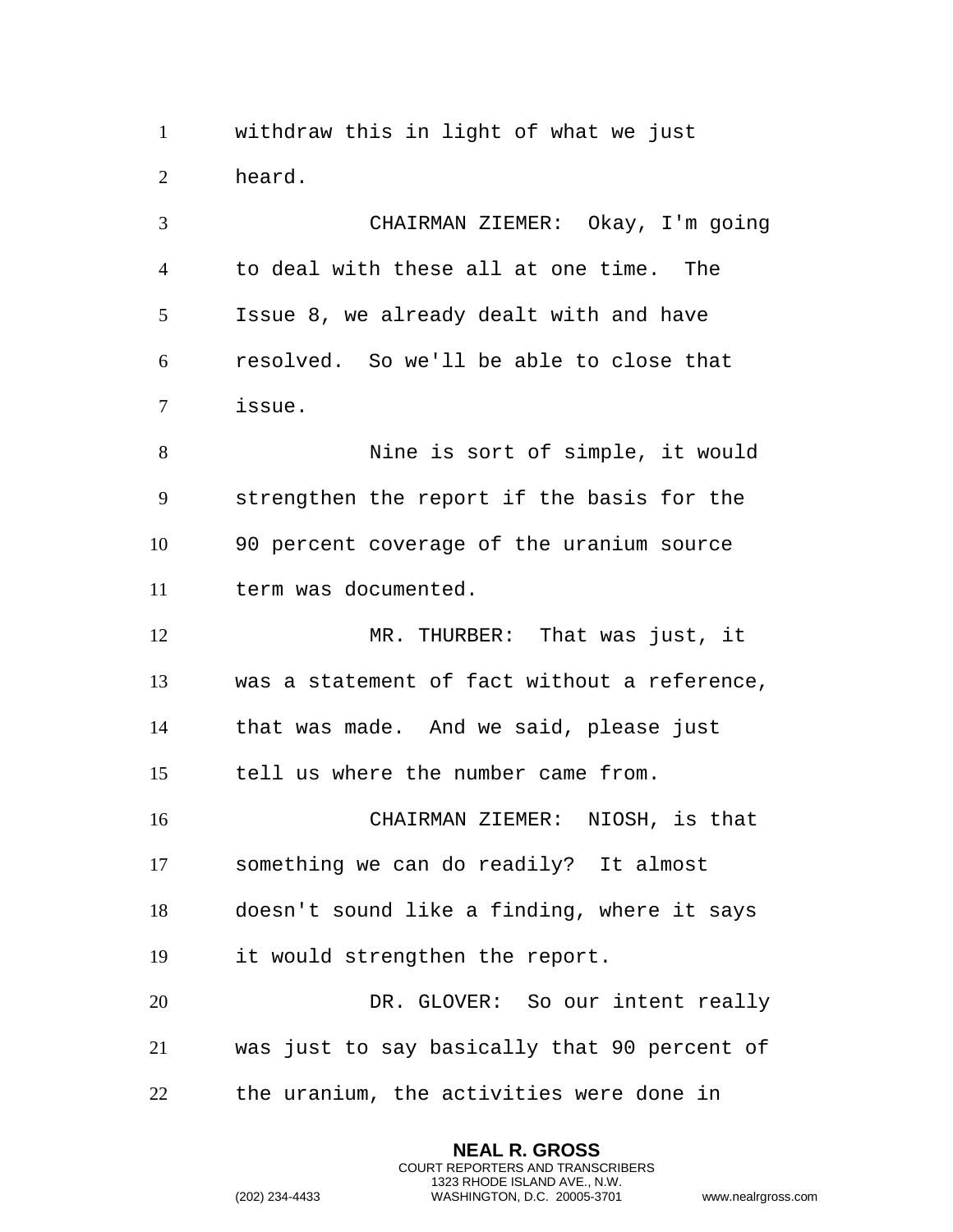1 just a few days, or under this, processes. And so we actually have a response to it. It's, intended statements to indicate the bulk of the materials processed at Joslyn can be described by a limited number of activities. 7 A more fully detailed list is in these references, where you would in it provide the SRV documents. Measure rolling centerless, grinding activities included, 166,000 pounds in 1943 and '44. 206,000 pounds in '45, and then the 660,000 pounds in the '48 time frame. So if you add those very few things up, that is a million pounds of material. And so we're just saying that for just a, most of the activity is related, that material on site was associated with just the rolling and machining of the uranium. So we weren't trying to be too -- it could do too much with that phase. It

> **NEAL R. GROSS** COURT REPORTERS AND TRANSCRIBERS 1323 RHODE ISLAND AVE., N.W.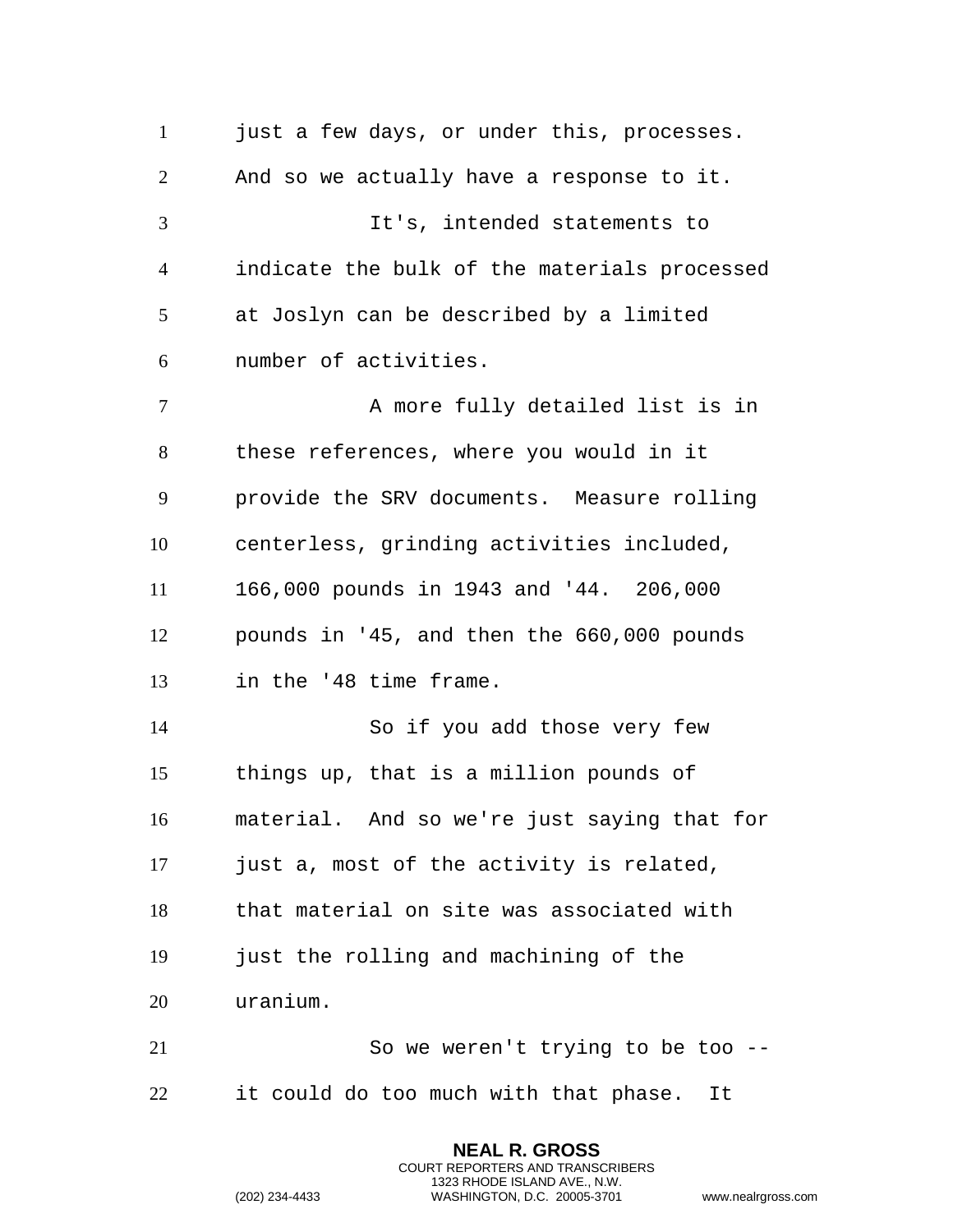was probably just more clear when we said it, what we were trying to get to. MR. THURBER: Yes, as I say, it was just a matter of clarification. It's a weak finding at best. CHAIRMAN ZIEMER: Okay. 7 DR. MAURO: Clearly not an SEC issue. MR. THURBER: No, clearly not. CHAIRMAN ZIEMER: Okay. My question is, are we satisfied that we'll be able to close that, based on that kind of explanation? 14 MR. THURBER: I am. 15 DR. MAURO: Me too. CHAIRMAN ZIEMER: Yes. Thank you. Issue 10. Need for Revised External Exposure Assumptions. SC&A comments first or clarifications? MR. THURBER: I don't. Well we had in our report, we had a number of comments. We, the NIOSH report said that

> **NEAL R. GROSS** COURT REPORTERS AND TRANSCRIBERS 1323 RHODE ISLAND AVE., N.W.

```
(202) 234-4433 WASHINGTON, D.C. 20005-3701 www.nealrgross.com
```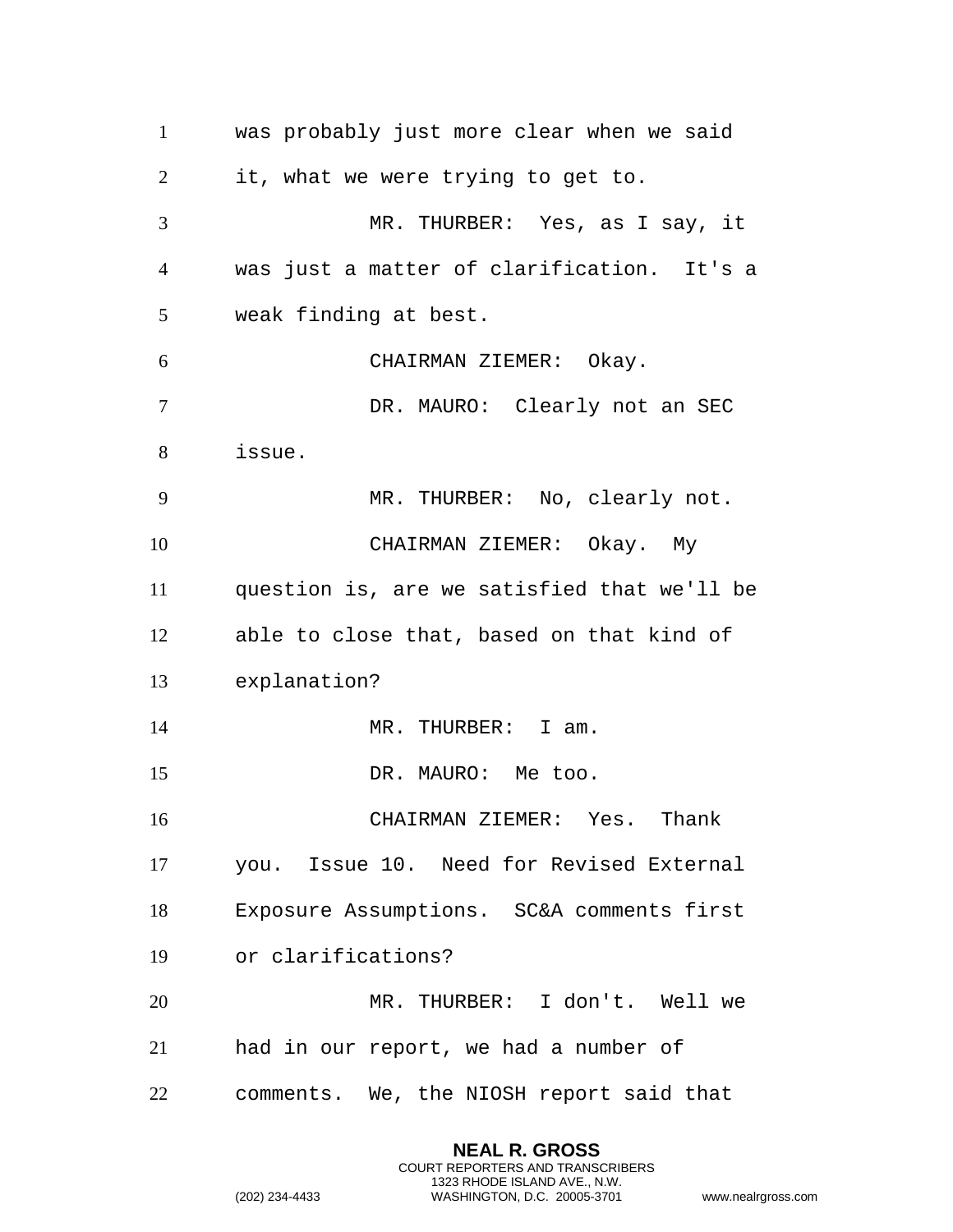there was, it was assumed there was 95 days of centerless grinding. And we felt that a, some documentation of the basis for that assumption was required. NIOSH assumed that the centerless grinding work would go forward contemporaneously with the rolling work. And we felt that, that might understate the total exposure time because the, it's certainly possible that the centerless grinding work would be done after the uranium rolling. We had some comments about the fact that the 50 percent of the uranium processing occurred in '48. Now that's kind of been talked about and addressed with the new, with the proposed change to the SEC. 18 And we thought that the, that the way that the monthly production rate was calculated, needed to be reconsidered. And because it was in large measure based on that spike in the first half of 1948.

> **NEAL R. GROSS** COURT REPORTERS AND TRANSCRIBERS 1323 RHODE ISLAND AVE., N.W.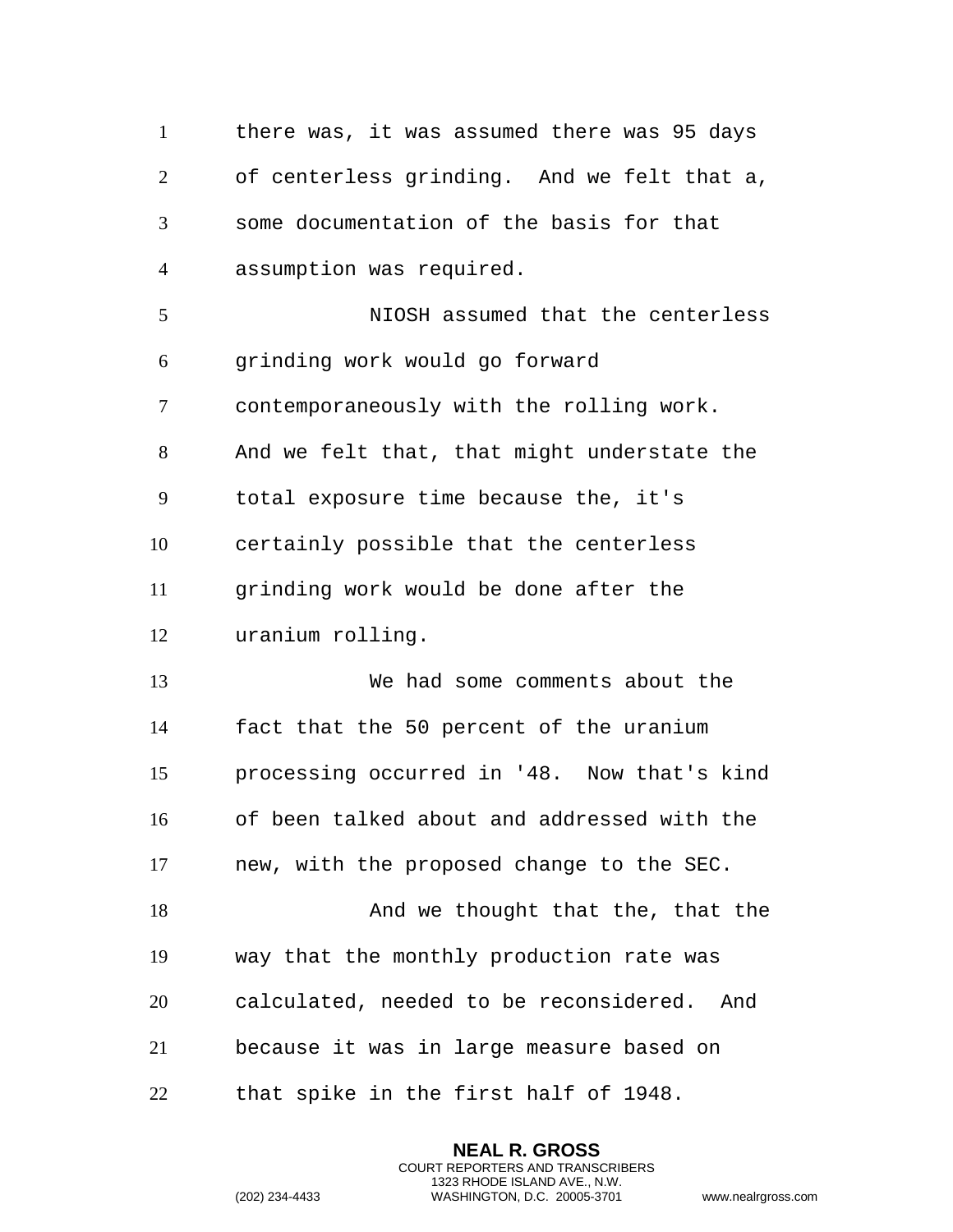So those are some of the kinds of things that we felt needed to be clarified and that's what was behind our findings, Sam. CHAIRMAN ZIEMER: Well there is a mix of things you had. You had some issues on the units used, millirem versus -- 8 MR. THURBER: Right. (Simultaneous speaking.) CHAIRMAN ZIEMER: The, this is external exposure in '48, early part of '48 and I, let's see, external exposure, NIOSH says they're still going to do it even in the early periods if needed. NIOSH, what's your response on this one? DR. GLOVER: Yes, Paul, this one is tied up with, you know, because it's sort of that, one of the details of dose reconstruction. So we bundled 6 and 10 together. Because it seemed to be, you know, they're sort of tied. I think we did try to do our best

> **NEAL R. GROSS** COURT REPORTERS AND TRANSCRIBERS 1323 RHODE ISLAND AVE., N.W.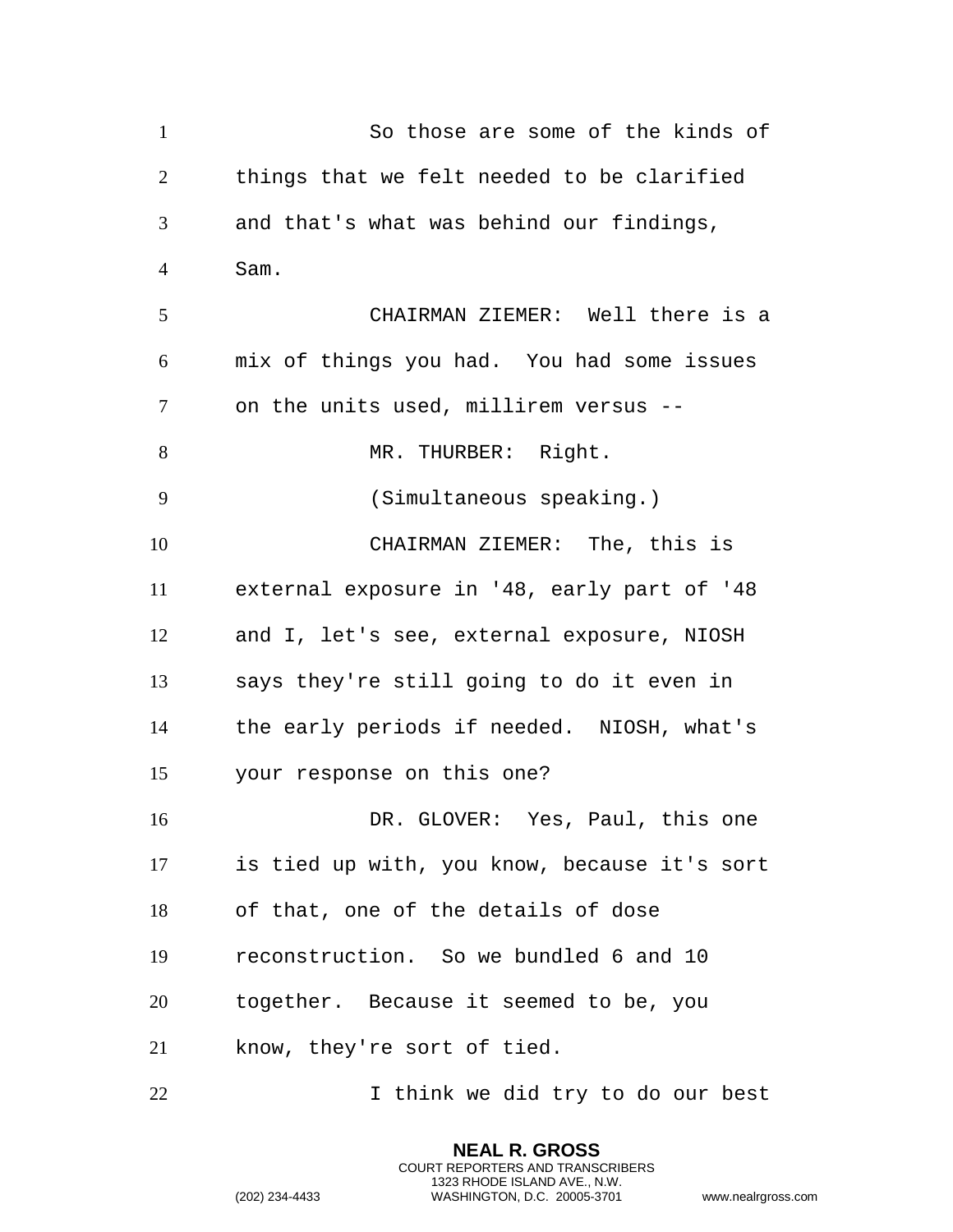1 iob to estimate how many roll, machining days. Hanford actually tells you how many days they were onsite.

 If you go to their monthly reports, they provide, and they were rolling a day, maybe two shifts of two eight hour days, they were there to get this done. And so a guy didn't roll and machine, so seemed to us, that to do it, to calculate the external dose if we provided them, you know, the appropriate number of hours per day at the machining rate, that we had done an appropriate amount. We recognize that a calendar day may represent two shifts of work, it just wasn't the same guy. 17 And in those documentation, they ran for, in 1944, they ran 16 or 18 days of 16 hours a day, centerless grinding, to get done the first loadings for the Hanford reactors.

They documented very clearly, so

**NEAL R. GROSS** COURT REPORTERS AND TRANSCRIBERS 1323 RHODE ISLAND AVE., N.W.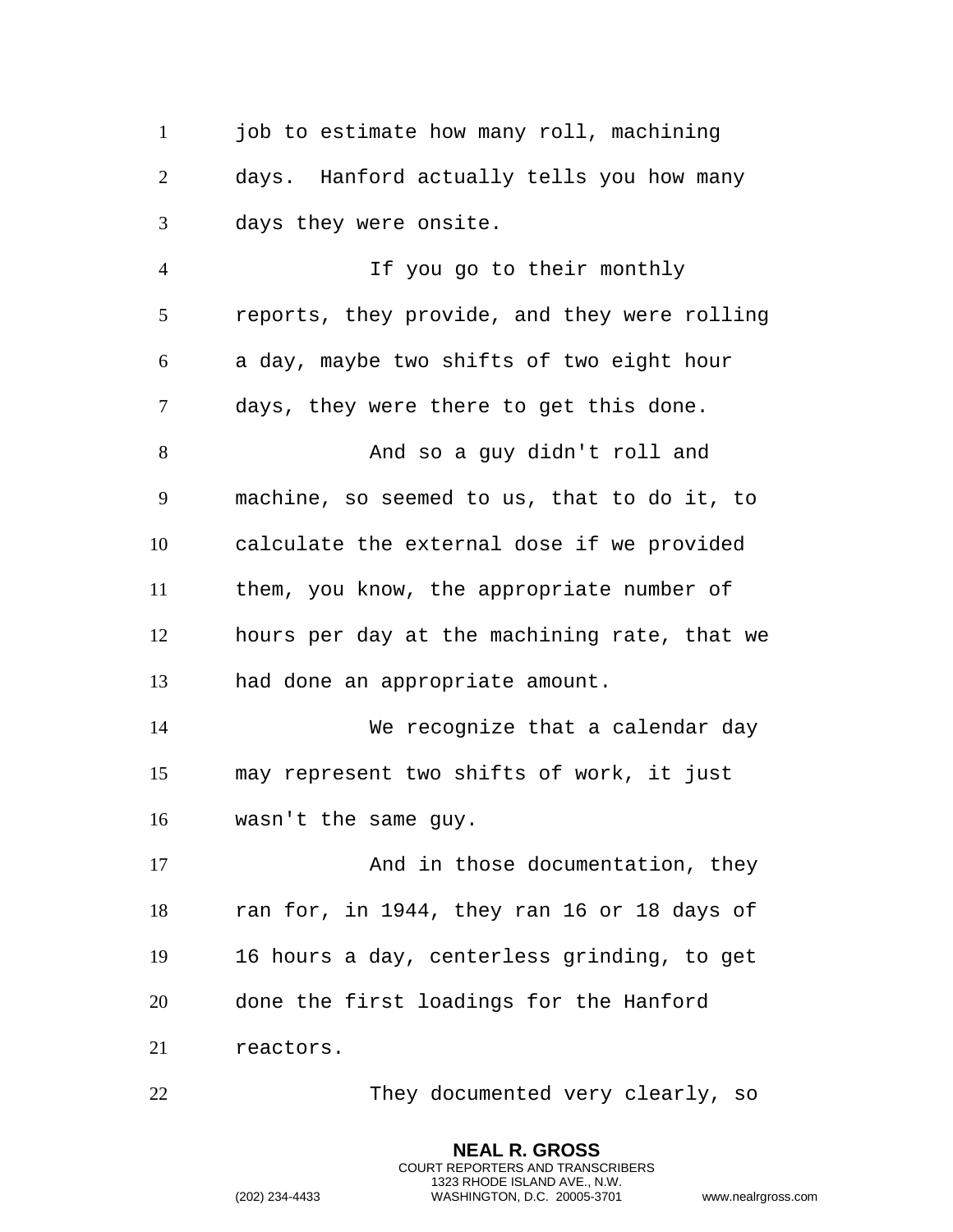you can see when Hanford's onsite. You know, the guy right in his reports, we ran the centerless grinders 16 hours a day, non-stop.

 MR. THURBER: This is, help me Sam, this is new information that you have developed since the original, since your original report. Is that true? DR. GLOVER: Yes, some of the things were captured by us as we went down to Oak Ridge, and pulling excerpts from their records. So I think probably it was always our concept that you know, that was the number of days.

 And how we, as far the, where I'm finding this new information, I certainly have done a lot of looking in the last year to understand the operation, so you may consider it new, Bill. 20 MR. THURBER: Okay.

> **NEAL R. GROSS** COURT REPORTERS AND TRANSCRIBERS 1323 RHODE ISLAND AVE., N.W.

DR. MAURO: And this is all

implementation issues, how you --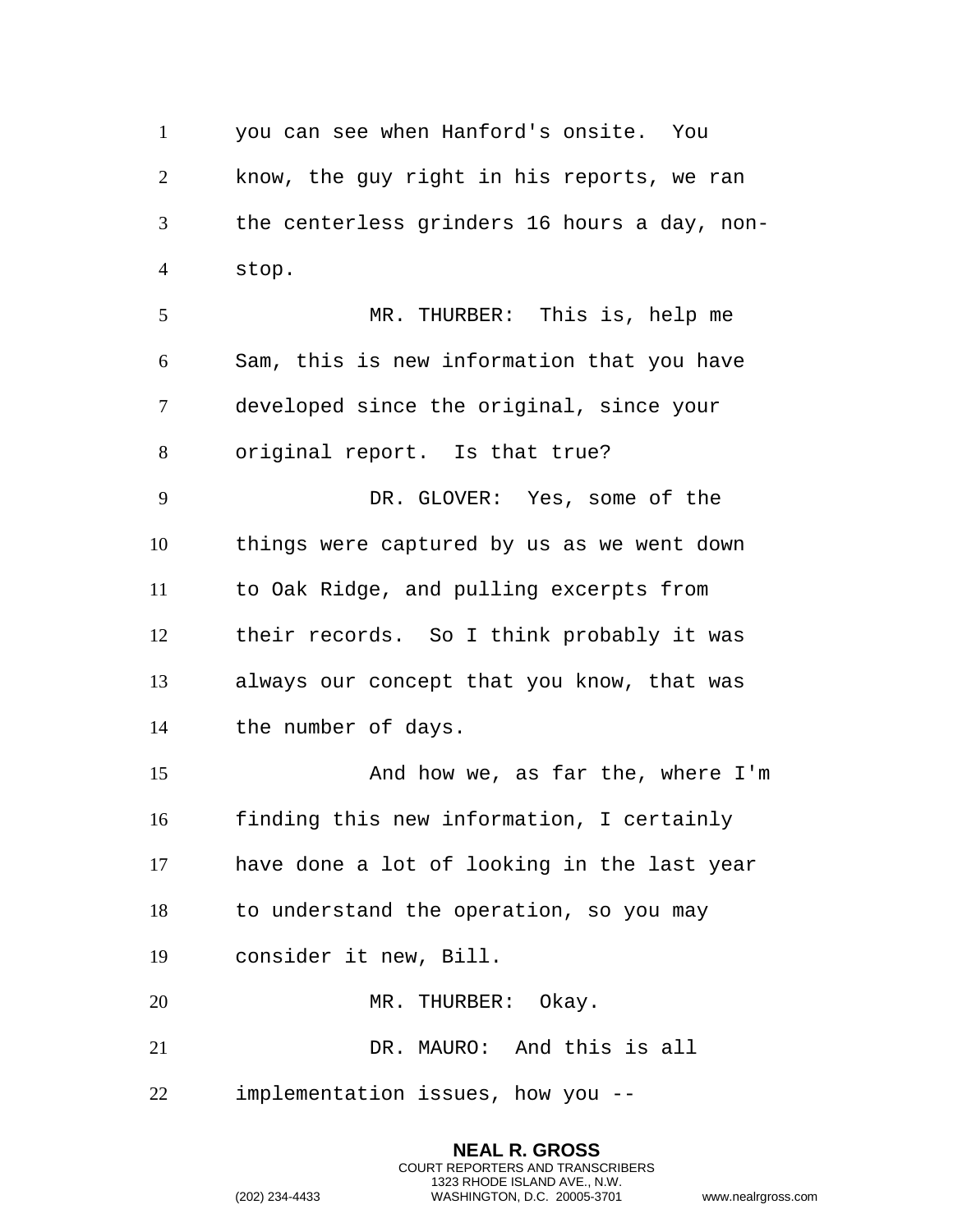| $\mathbf{1}$   | MR. THURBER: Yes, it's                         |
|----------------|------------------------------------------------|
| $\overline{2}$ | implementation, but it's good that there is,   |
| 3              | that there has been some additional            |
| $\overline{4}$ | information distilled from all these           |
| 5              | resources to help clarify some of this         |
| 6              | stuff.                                         |
| $\overline{7}$ | CHAIRMAN ZIEMER: Okay. So                      |
| 8              | NIOSH, you going to provide that               |
| 9              | information? Is this going to be included      |
| 10             | in the White Paper or is this separate?<br>You |
| 11             | talked about tying this to Issue 6.            |
| 12             | DR. GLOVER: I think they'll be                 |
| 13             | able to see whether they feel we've            |
| 14             | implemented their suggestions about the        |
| 15             | number of days. Again I think that's an        |
| 16             | implementation. We've bundled 6 and 10         |
| 17             | together though Paul, yes.                     |
| 18             | CHAIRMAN ZIEMER: Okay, very                    |
| 19             | good, that's it. So we'll leave this one       |
| 20             | open then.                                     |
| 21             | DR. MAURO: This John, I'd like                 |
| 22             | to ask a question, and I could certainly use   |

**NEAL R. GROSS** COURT REPORTERS AND TRANSCRIBERS 1323 RHODE ISLAND AVE., N.W.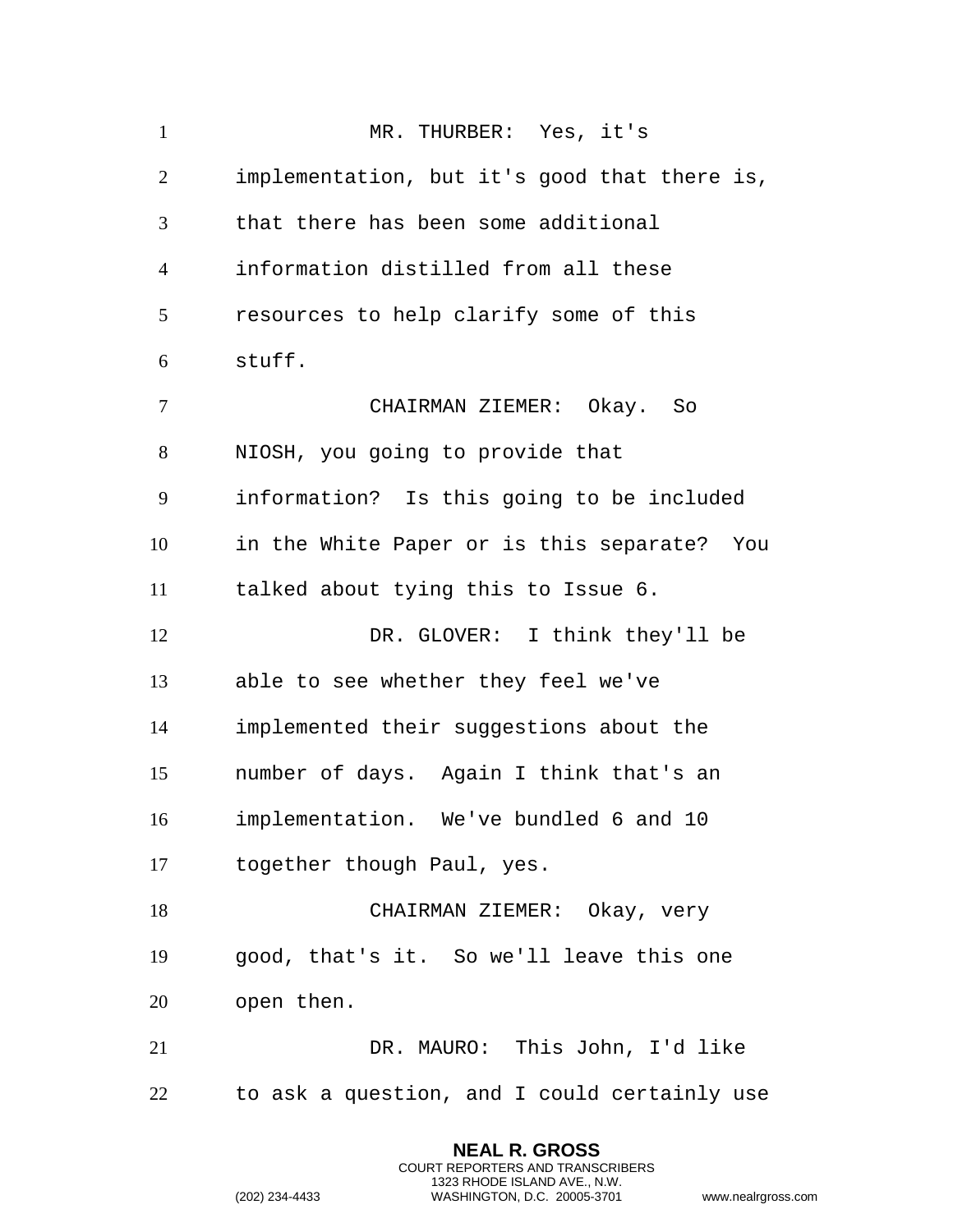a little help from Bill on this. I recall in the past, in looking at the TBD-6000 lookup tables, where they give you these exposures for different, external exposures now, the different categories of machining, so forth. 7 And the last sentence, or last couple of sentences in this item, Issue 10 has to do with, the labeling of the columns in TBD-6000 as to whether they're millirem per year, or milliR per year? 12 And Bill help me out if I got this wrong, but is it our understanding, maybe those columns are mis-labeled? And it could be significant on how you convert? MR. THURBER: That's what's the end of this findings, suggests. 18 DR. MAURO: Yes. MR. THURBER: Is that they should be labeled, that we thought they were incorrectly labeled as mR per year. When they should have been millirem per year

> **NEAL R. GROSS** COURT REPORTERS AND TRANSCRIBERS 1323 RHODE ISLAND AVE., N.W.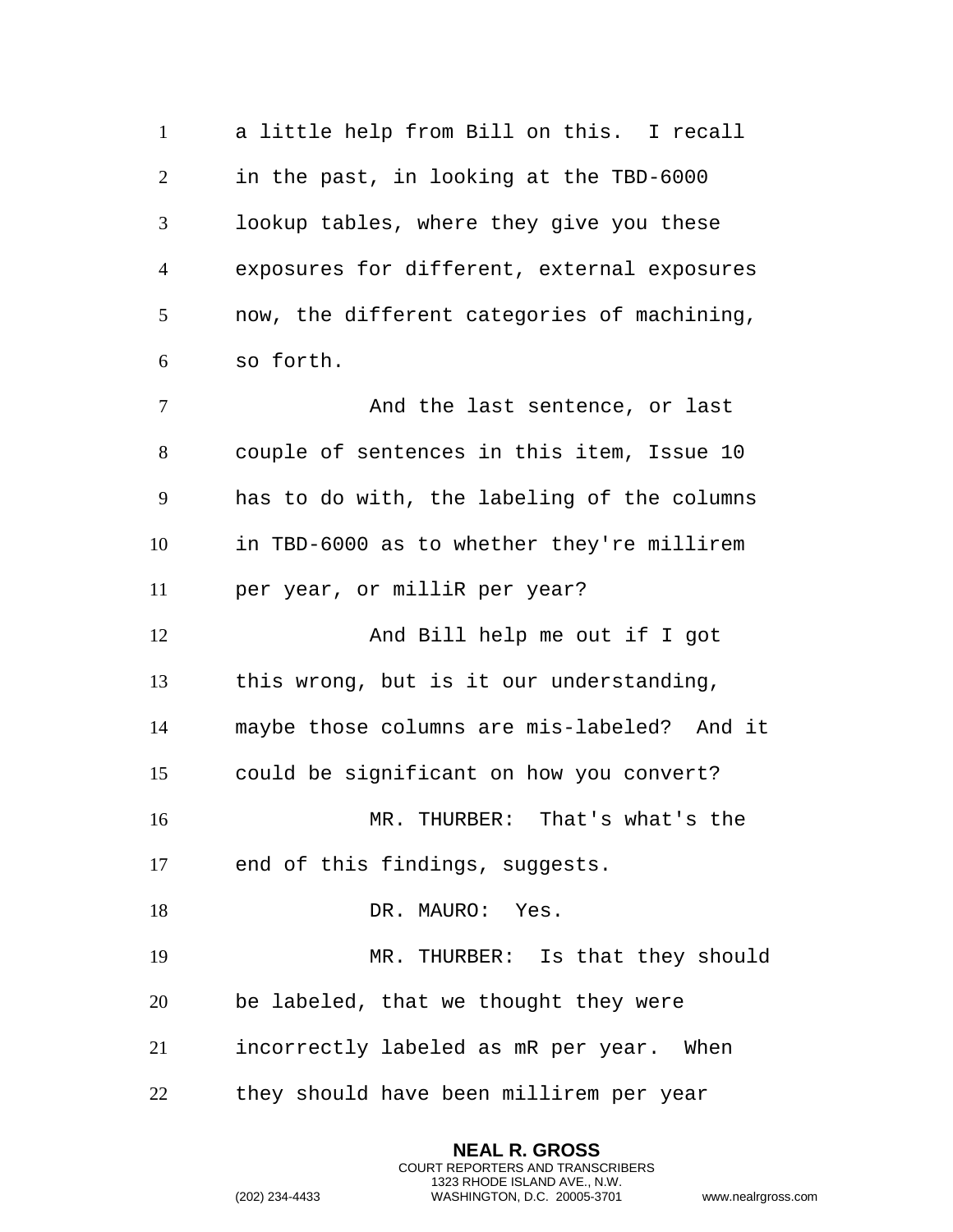based on how the data in those tables was arrived at.

 DR. MAURO: Yes, and I think that this might actually be a situation where if you're labeling them as mR per year, in the Matrix Tables of 6000. And then if you use, and then if you, okay so now you're about to, say calculate the dose to a person's liver. And you go to the OCAS-IG-001 their conversion factors, if you go from mR per year, to organ dose as opposed to go to, let's say, to a millirem per year organ dose, you're going to overestimate the dose. I think that's, so in other words what I'm getting at is, could you take a look at that? It's unfortunately it is a TBD-6000 issue. And Paul, I'm sorry to raise this now, but I guess we do have some question whether or not there needs to be some consideration of, are those columns properly

> **NEAL R. GROSS** COURT REPORTERS AND TRANSCRIBERS 1323 RHODE ISLAND AVE., N.W.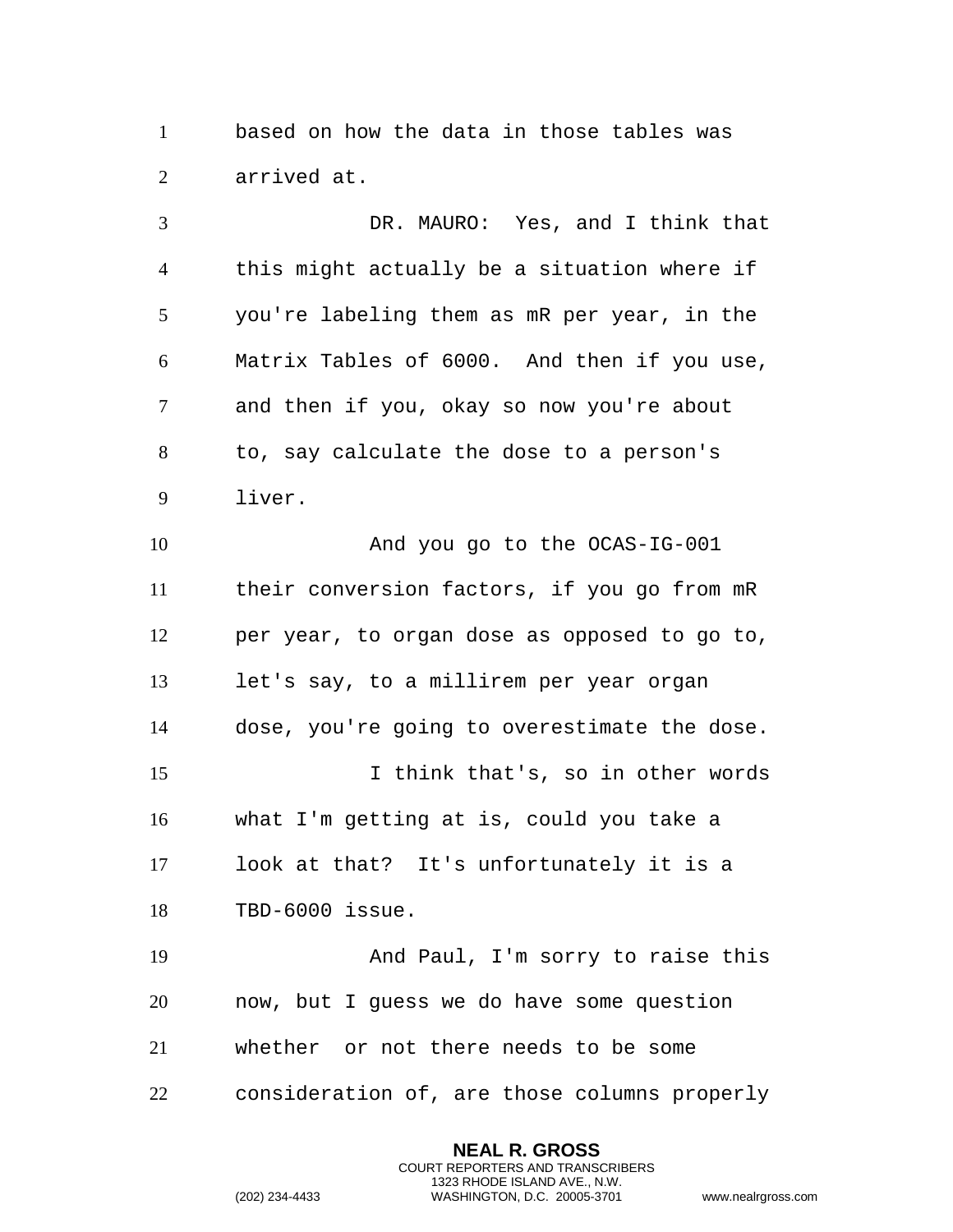labeled?

| $\overline{2}$ | And because they may end up                  |
|----------------|----------------------------------------------|
| 3              | resulting in an overestimate, which is I     |
| $\overline{4}$ | guess you know, anyway, Bill, am I --        |
| 5              | MR. THURBER: Well I mean that's              |
| 6              | basically the question that we posed in the  |
| 7              | finding.                                     |
| 8              | DR. MAURO: Yes, and I agree.                 |
| 9              | MR. THURBER: Is this table                   |
| 10             | properly labeled or not?                     |
| 11             | DR. MAURO: Yes, and it's a TBD-              |
| 12             | 6000 question is actually what it comes down |
| 13             | to. And I'd like to see, because I think we  |
| 14             | came across this not only in the, did we     |
| 15             | bring this up in the TBD-6000 review, or did |
| 16             | this come out as a result of looking at some |
| 17             | cases?                                       |
| 18             | MEMBER MUNN: Well, I've heard it             |
| 19             | discussed, I guess it was in the TBD-6000    |
| 20             | review.                                      |
| 21             | DR. MAURO: Okay.                             |
| 22             | MEMBER MUNN: Because this is not             |

**NEAL R. GROSS** COURT REPORTERS AND TRANSCRIBERS 1323 RHODE ISLAND AVE., N.W.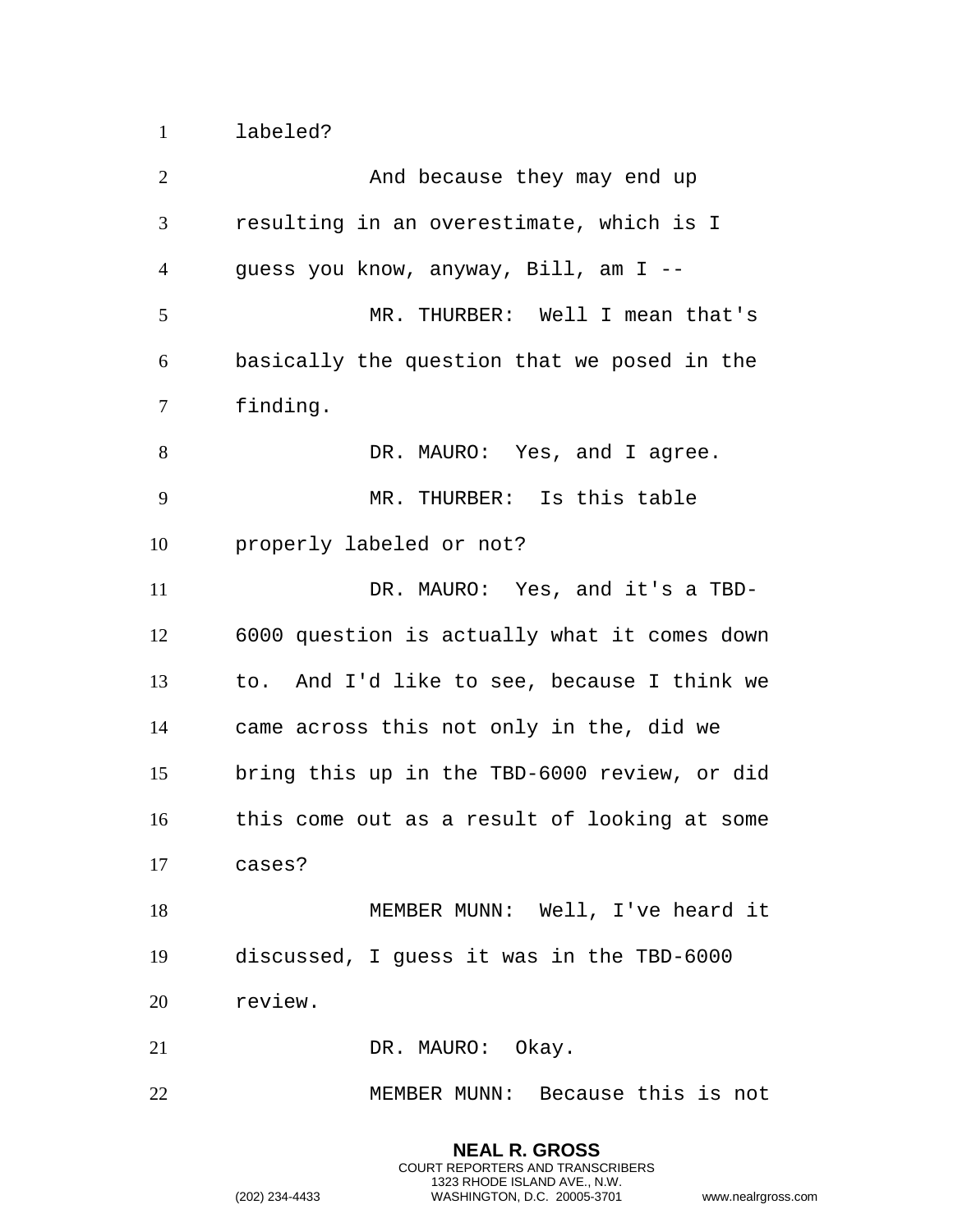the first time this has risen to the fore. And it's always a question of, you know, what kind of badge, what kind of dose? And whether or not you're dealing solely with gamma. But right. DR. NETON: This is Jim, I don't recall there being an open finding on TBD- 6000. DR. MAURO: I agree with you, Jim. And that's why -- CHAIRMAN ZIEMER: There wasn't. There wasn't Jim -- MEMBER MUNN: No, I think it was well resolved. That's why I was saying, I feel quite sure we've addressed it before. I just don't remember where or what the outcome was. CHAIRMAN ZIEMER: Yes, it's an interesting question because some of us determined where the data was originally generated. If it's the '48 data, and the user of that has it right, because the rem

> **NEAL R. GROSS** COURT REPORTERS AND TRANSCRIBERS 1323 RHODE ISLAND AVE., N.W.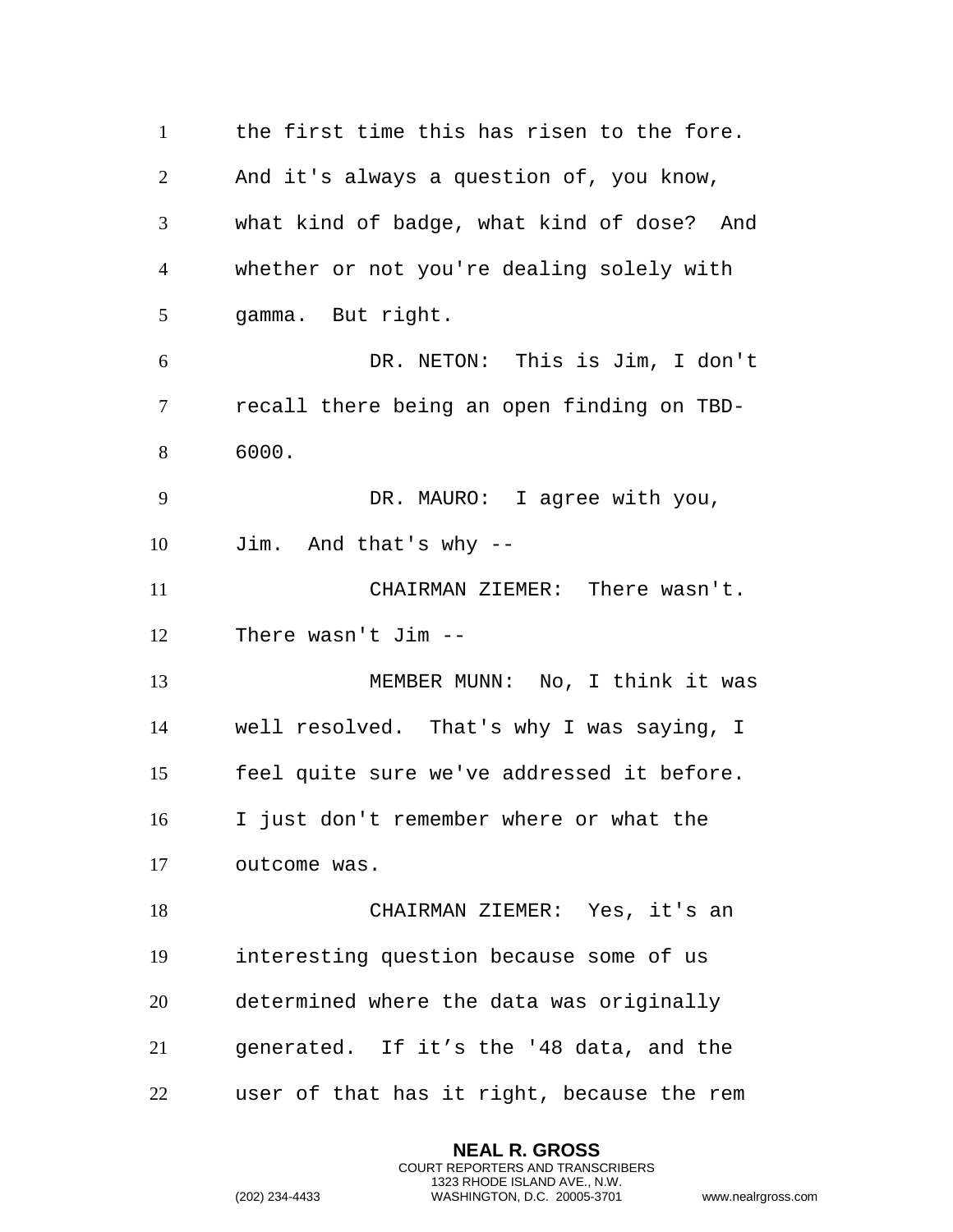didn't really exist then, as a unit. If you go back to '48, it hadn't been defined as far as I know. The rem really didn't come into use until sometime in the '50s. They were using other things in those days. But yes, but I think the question's an interesting one, is given that even the original information that had, in terms of mR, you can figure out conversions for that depending on the situation. (Simultaneous speaking.) CHAIRMAN ZIEMER: -- for the most part, tissue for gammas, your rems and rads, and roentgens are all very close within about seven percent, but anyway. DR. MAURO: Well, it has to do with when you get to the point where you've picked the number. CHAIRMAN ZIEMER: Right. DR. MAURO: Then you look up a dose conversion factor.

> **NEAL R. GROSS** COURT REPORTERS AND TRANSCRIBERS 1323 RHODE ISLAND AVE., N.W.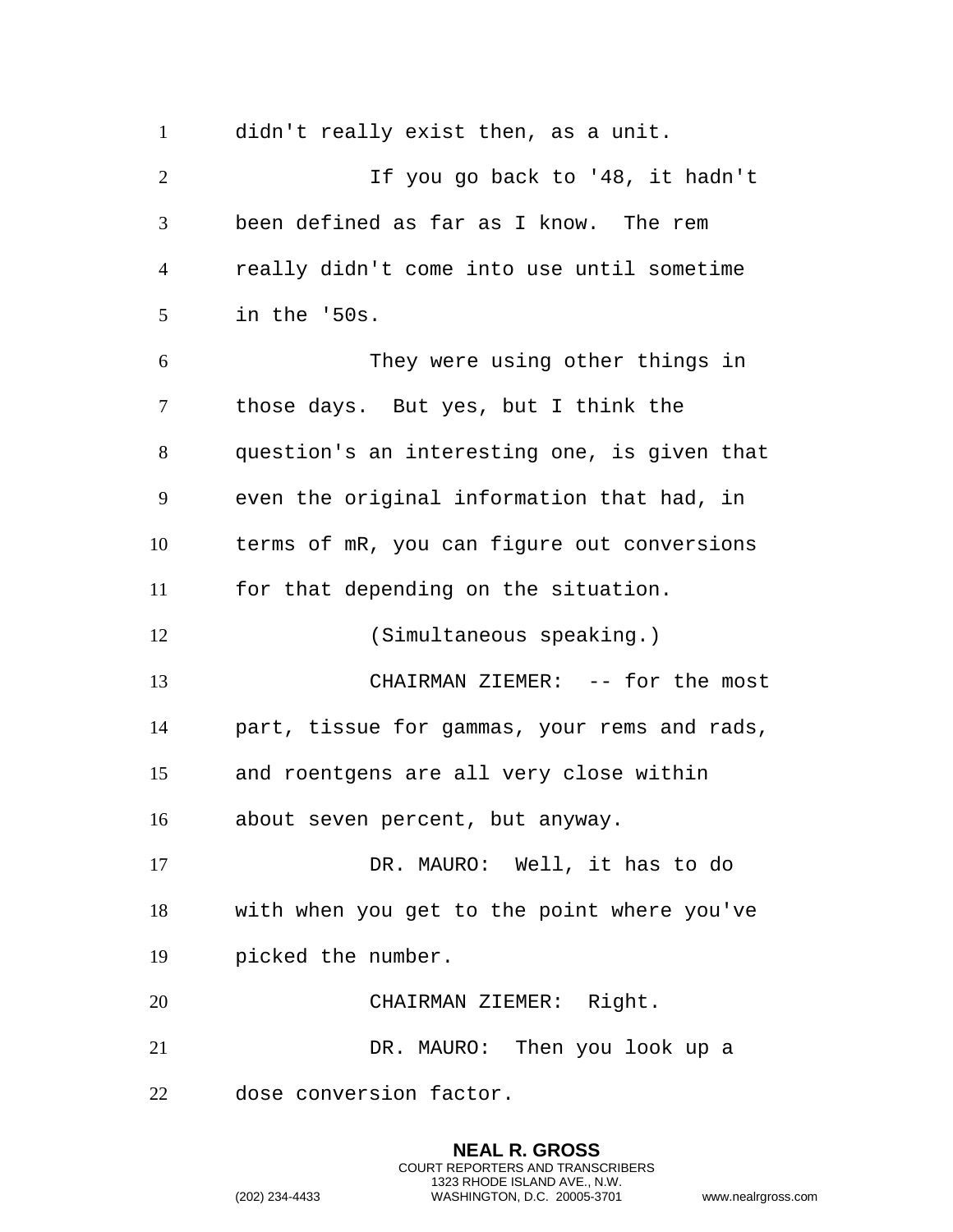CHAIRMAN ZIEMER: Exactly. DR. MAURO: They're quite different depending on if you look at the mR per hour, or the Hp(10) number. CHAIRMAN ZIEMER: Right. DR. MAURO: Yes, right now there's a little, I think, at least in my mind, maybe right or wrong, we do have some question regarding, you know, what does that column really mean? 11 11 It may be labeled MR, but maybe really isn't millirem. I mean I, or the reverse. I'm not sure. CHAIRMAN ZIEMER: Right. DR. MAURO: I remember this coming up. It would be nice to put this to bed. CHAIRMAN ZIEMER: Right, well we'll leave this issue open in any event, and try to clarify that as we go forward. DR. MAURO: I want to be fair. I don't think it's an SEC issue. I just, you

> **NEAL R. GROSS** COURT REPORTERS AND TRANSCRIBERS 1323 RHODE ISLAND AVE., N.W.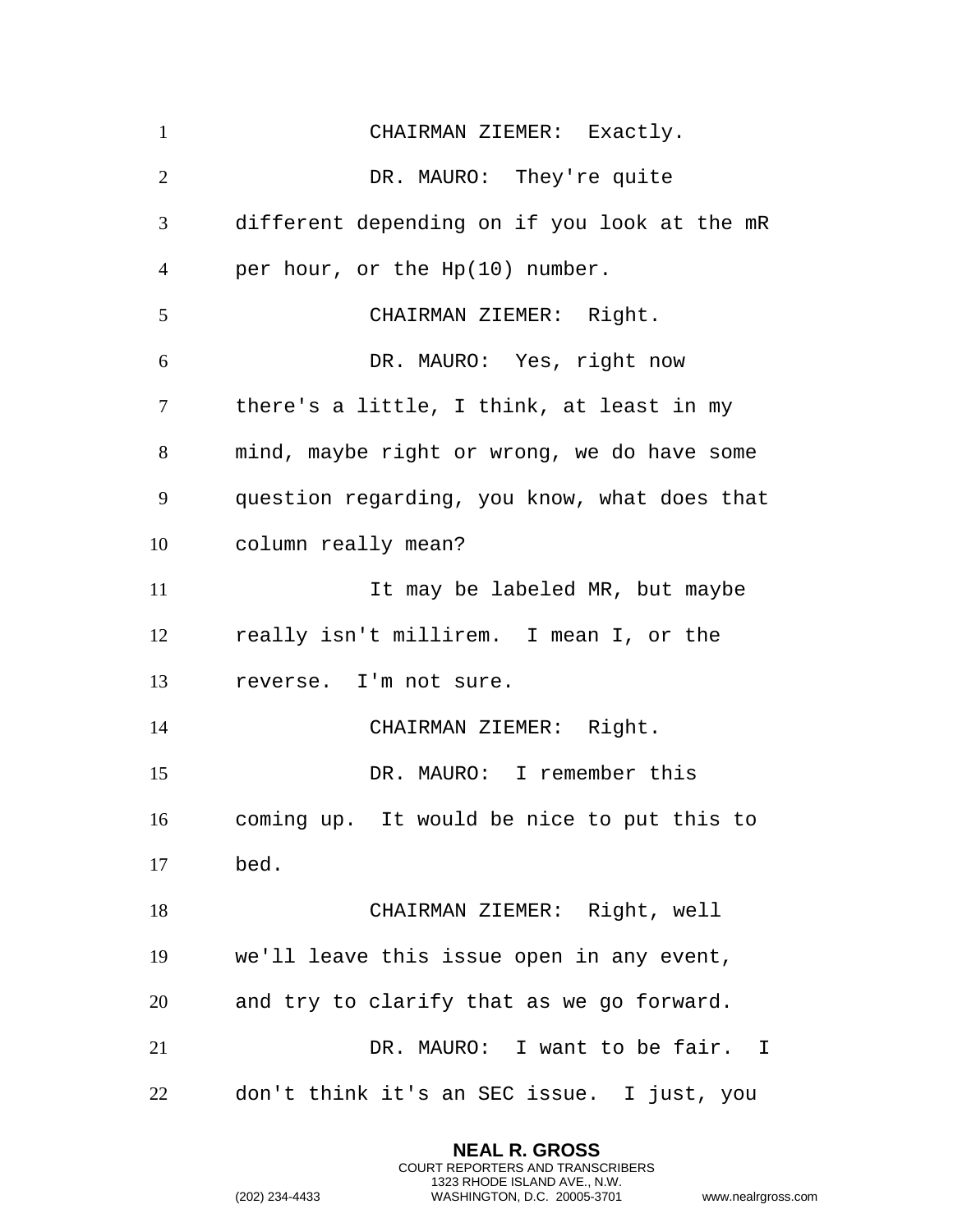see --

| $\overline{2}$ | CHAIRMAN ZIEMER: No.                         |
|----------------|----------------------------------------------|
| 3              | DR. MAURO: I guess we've got to              |
| 4              | get this clarified?                          |
| 5              | CHAIRMAN ZIEMER: Right, right.               |
| 6              | Okay, let's move on to the last one. Issue   |
| 7              | 11, Documentation of Thorium Hazard Sources. |
| 8              | NIOSH should document the sources of         |
| 9              | information they propose to use regarding    |
| 10             | the relative radiological hazard from        |
| 11             | thorium.                                     |
| 12             | MR. THURBER: Right, and what                 |
| 13             | NIOSH said in their report was that they had |
| 14             | information on the radiological hazards      |
| 15             | associated with the thorium, relative to     |
| 16             | uranium, and all we were saying is fine,     |
| 17             | tell us what those, what that information    |
| 18             | is.                                          |
| 19             | How you going to do it? How you              |
| 20             | going to use uranium information to          |
| 21             | characterize thorium exposures, so it's just |
| 22             | a, again not an SEC question, but an area    |

**NEAL R. GROSS** COURT REPORTERS AND TRANSCRIBERS 1323 RHODE ISLAND AVE., N.W.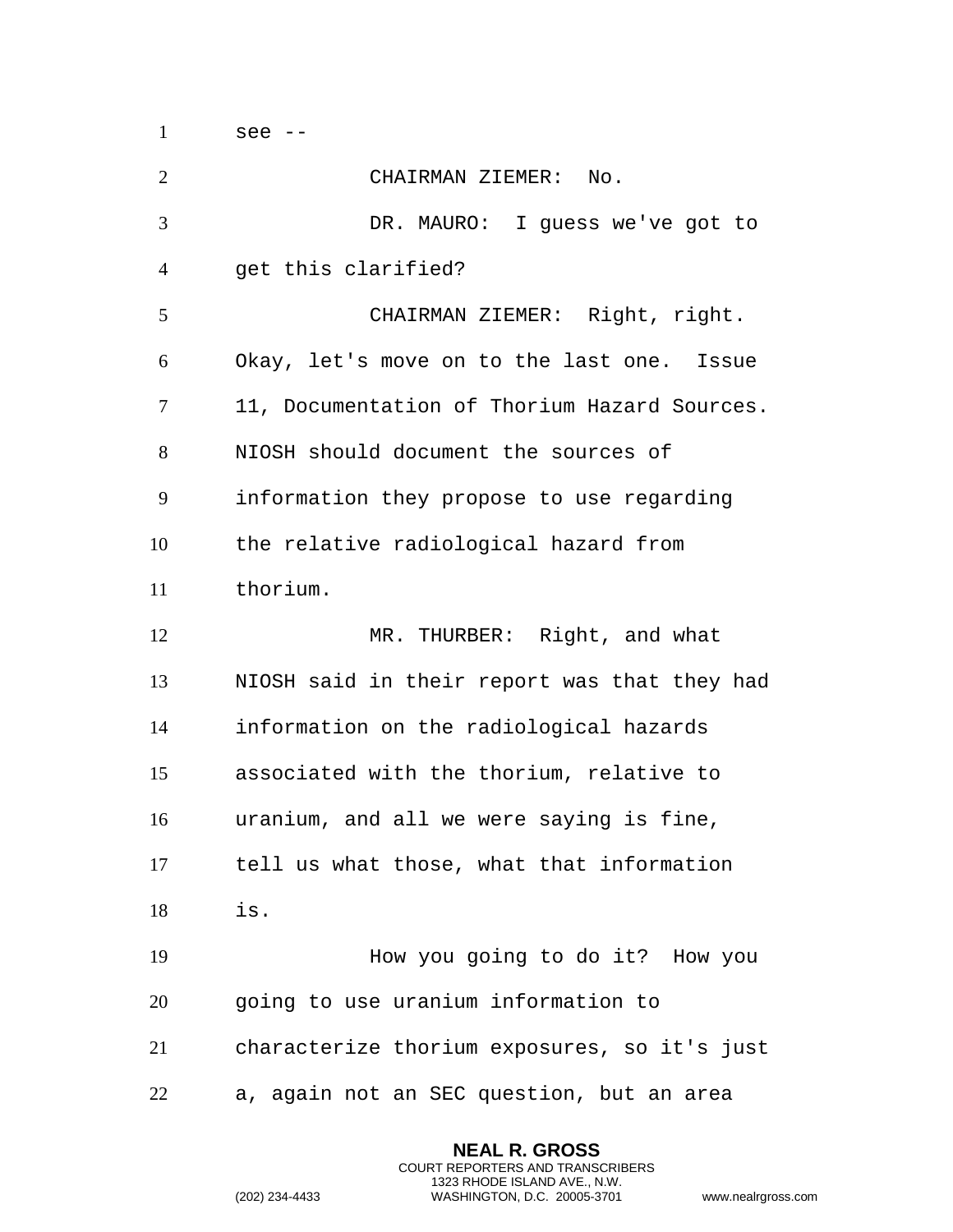where some additional --

 CHAIRMAN ZIEMER: Right. MR. THURBER: -- technical input should be included. MEMBER BEACH: Paul, this is Josie. There was quite a discussion back and forth between SC&A and NIOSH on this in an email. And basically I thought the bottom line was that, there wasn't anything addressed in TBD-6000 for thorium, and -- CHAIRMAN ZIEMER: That's true. Well this again, may be site specific as well I think. Are you asking this, you're asking this for Joslyn, right? 15 MEMBER BEACH: Of course, yes. 16 MR. THURBER: Yes. 17 DR. GLOVER: So Paul, what Dave did, since this is in the SEC time frame, I will apologize the White Paper just the format, the way we do business is that it addresses from after the SEC forward. So it's not going to talk about thorium.

> **NEAL R. GROSS** COURT REPORTERS AND TRANSCRIBERS 1323 RHODE ISLAND AVE., N.W.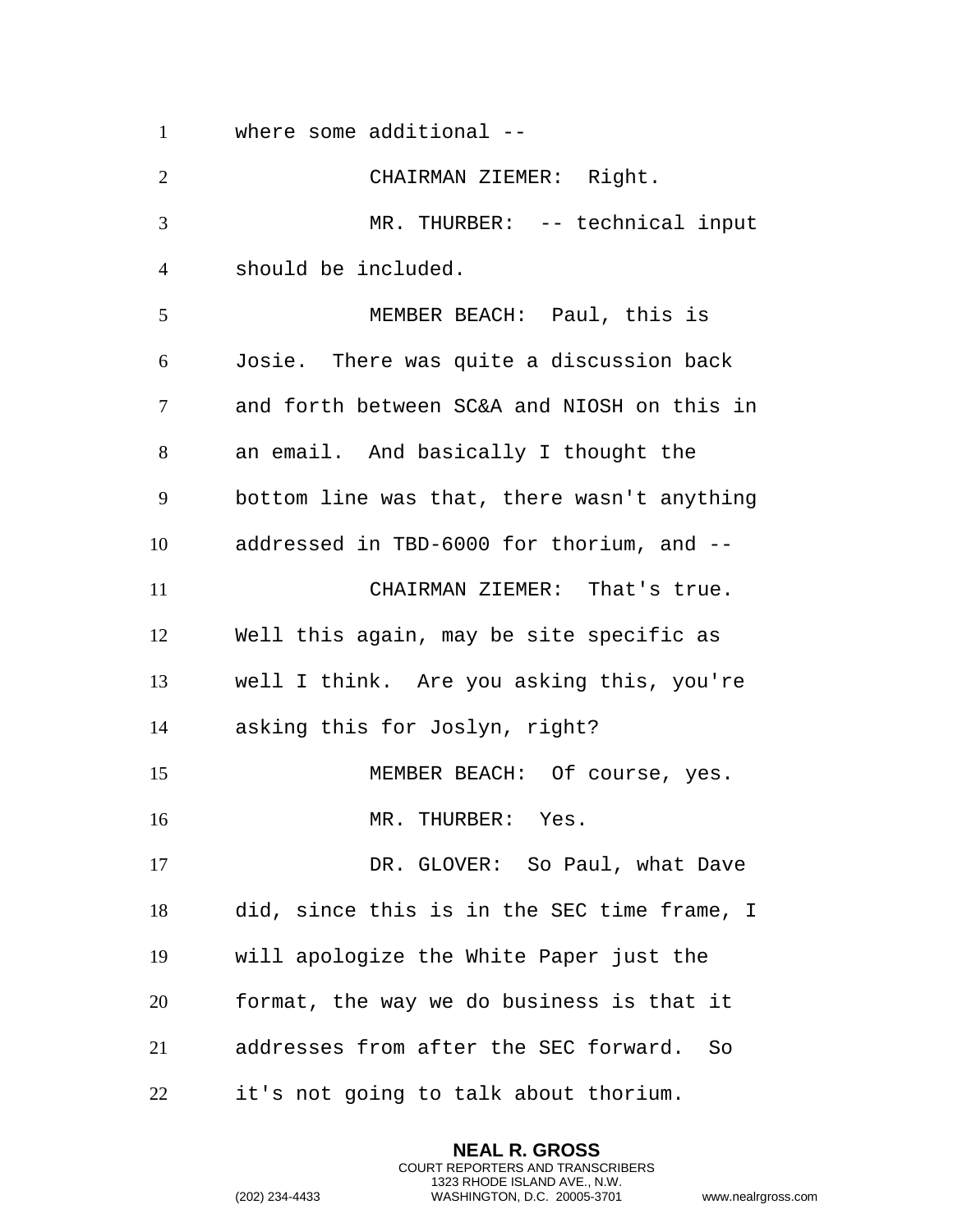When you get into our actual implementation for the entire period, what sort of comes after this, you know, it resolved. Dave has already come up with an implemented, a five day basis, two and a half days for each year of exposure to these rods. He used an MCNP model to ratio the rates, the exposure rates from, the dose rates from TBD-6000 for metal operations. And roughly a whole body dose is about 52 millirem per year for this, this is 11 rods in two years total that were run. Five days, gives them five days of exposure for 11 rods, there were, it's about 150, maybe 200 pounds of thorium total. Looking at about 52 millirem per year in '46 and '47. Hands and arms, 121 millirad per year, and other none skin with 16 millirad per year. I'm just reading off of the values that he generated for implementing

> **NEAL R. GROSS** COURT REPORTERS AND TRANSCRIBERS 1323 RHODE ISLAND AVE., N.W.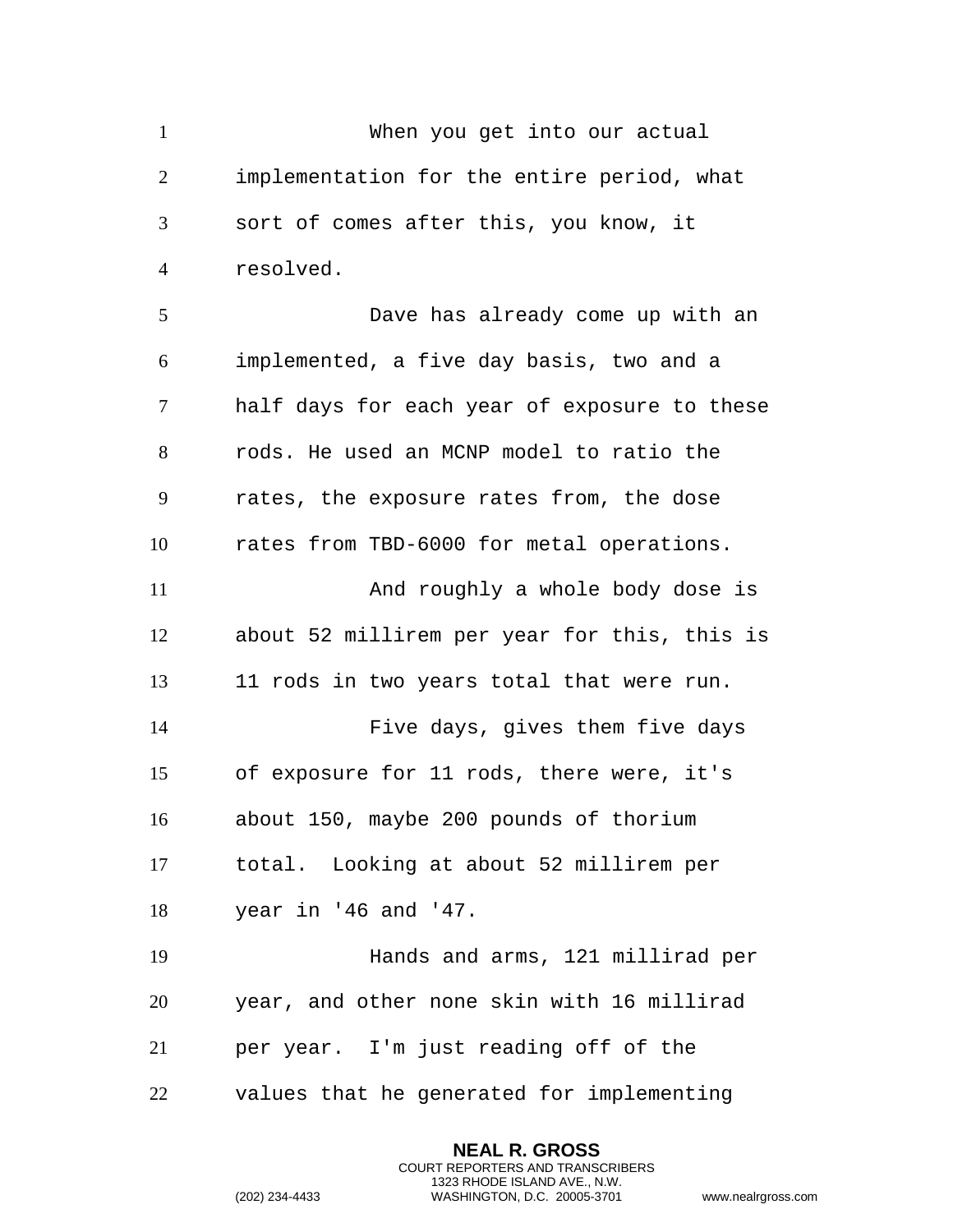this on existing dose reconstruction.

2 1 If you look in the existing DRs, this was POW, they've been done. We've had 57 cases done. So we did, we're responsive, he did come up with a methodology for that. And I think I put it in the folder. DR. MAURO: He did try to, I'd like to say that this is very much important, Site Profile issue. To see exactly how, it's clearly, it cannot be an SEC issue because what this is, if the SEC, the thorium activities occurred during the SEC period as I understand it. So the fact that, nevertheless you've elected, so it doesn't affect the decision on the SEC, but nevertheless you've elected to say listen, we're going to do our best to assign some thorium exposures because, externally now, I understand, externally. And yes, we'd be very interested in looking at that part of your Site Profile

> **NEAL R. GROSS** COURT REPORTERS AND TRANSCRIBERS 1323 RHODE ISLAND AVE., N.W.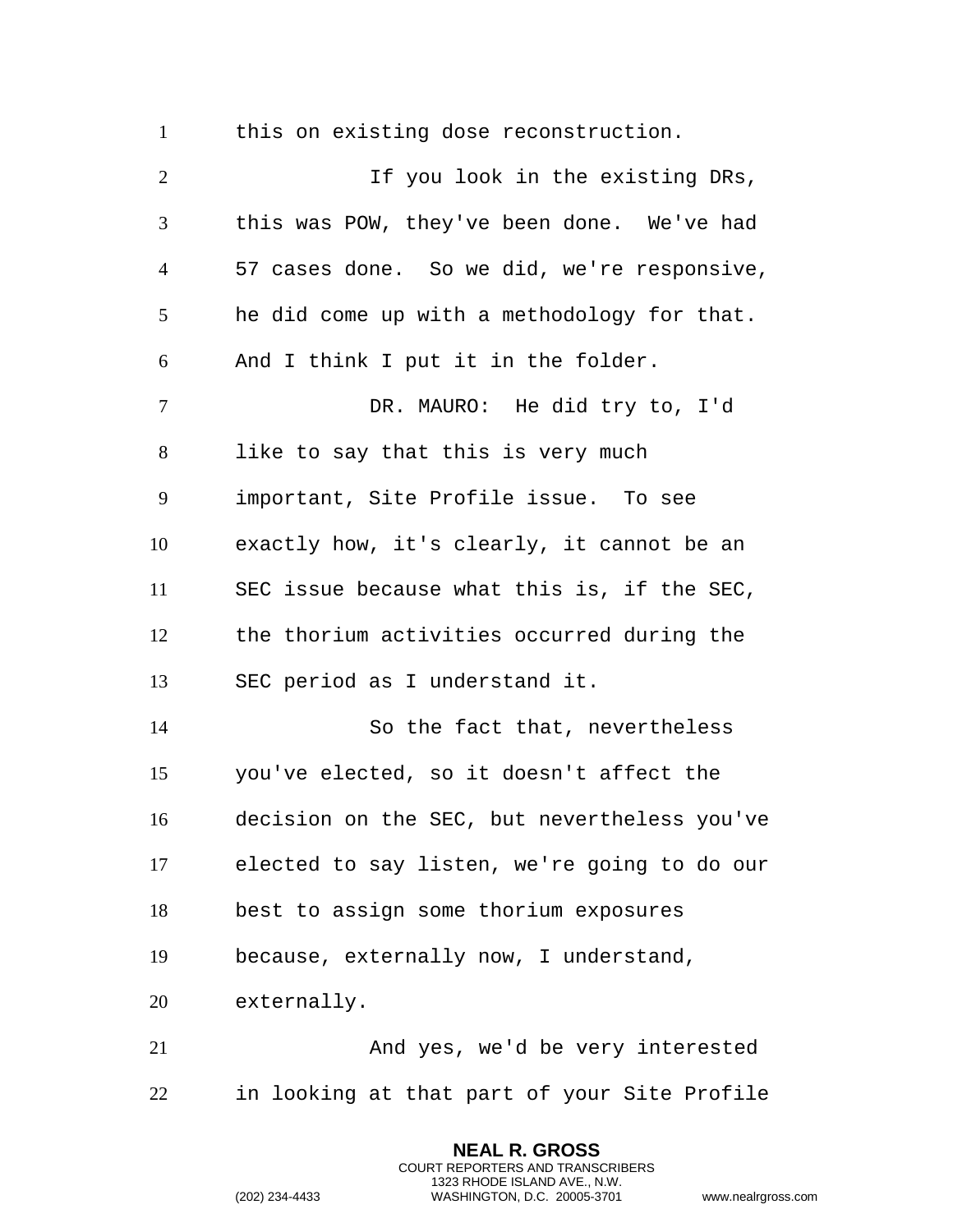protocol in your White Paper, to see how you came at the problem. CHAIRMAN ZIEMER: SC&A hasn't seen that information yet that's in there, in the files, right? DR. GLOVER: It will not be unfortunately addressed in the White Paper because it's already in the SEC -- CHAIRMAN ZIEMER: No. No. 10 DR. GLOVER: -- time frame. But we do have files that support this and so we can share those, and, absolutely. CHAIRMAN ZIEMER: Yes, so this is not a SEC issue at that point, but it will remain open. Okay, I'm going to ask for a formal motion to close all but Issues 6, 10, and 11 unless there's further discussion first. MEMBER MUNN: This is Wanda, I'm glad to so move. MEMBER BEACH: I'll second it, Paul.

> **NEAL R. GROSS** COURT REPORTERS AND TRANSCRIBERS 1323 RHODE ISLAND AVE., N.W.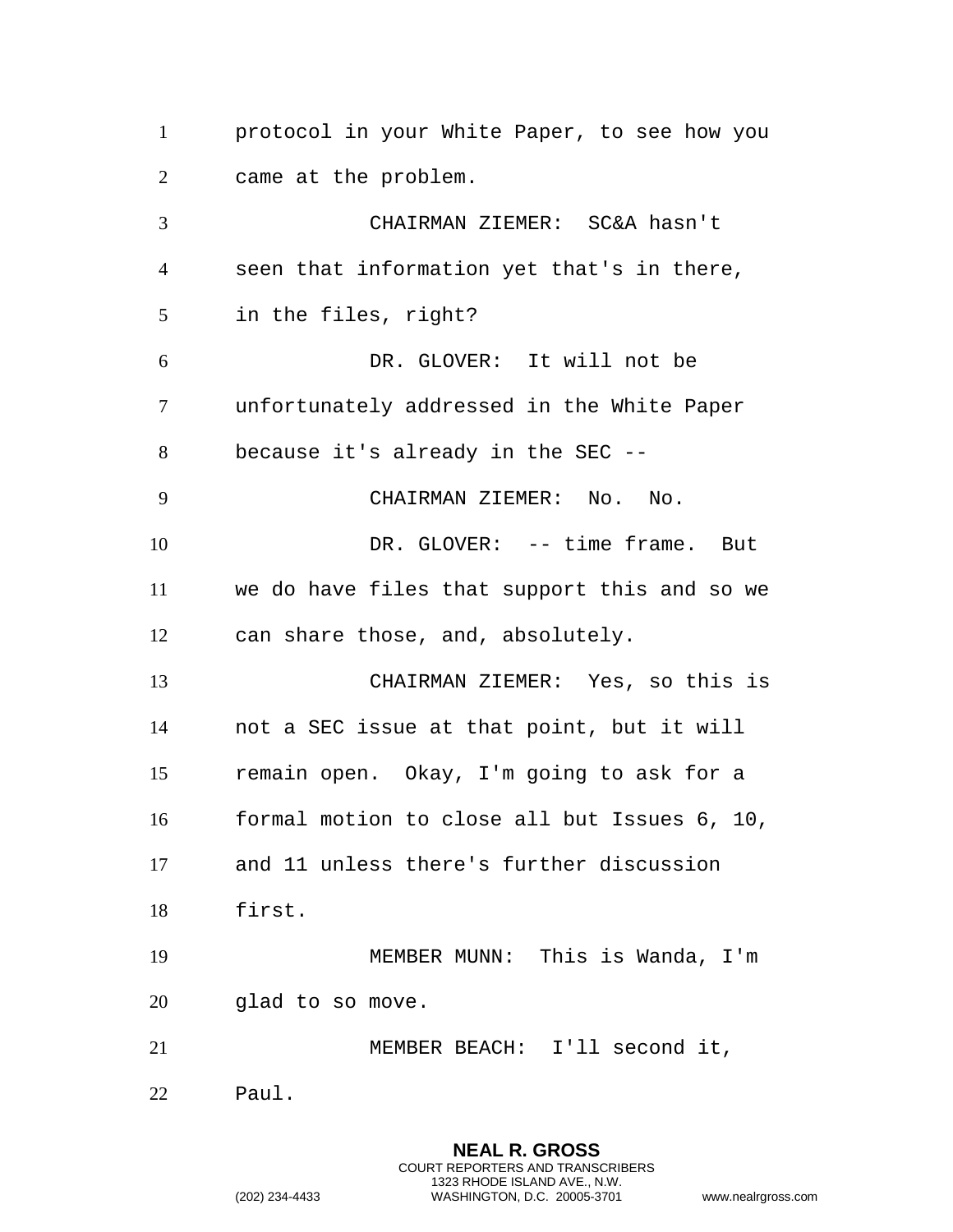CHAIRMAN ZIEMER: So Wanda moves, and Josie seconds that we close all the Issues except Issue 6, 10, and 11 on the Issues Matrix. Work Group Members, quick vote, Wanda? 6 MEMBER MUNN: Yes. CHAIRMAN ZIEMER: Josie? 8 MEMBER BEACH: Yes. CHAIRMAN ZIEMER: John? 10 MEMBER POSTON: Yes. CHAIRMAN ZIEMER: Paul, yes. Okay, we're recommending closure of those issues, the others will remain open. But we've agreed that they are not SEC issues any longer. And they have to do with the implementation of dose reconstructions. Starts with dose reconstructions for the early years and dose reconstructions for, the time period following July 31st, '48. And okay, now I think we're ready for our recommendation on the NIOSH proposal

> **NEAL R. GROSS** COURT REPORTERS AND TRANSCRIBERS 1323 RHODE ISLAND AVE., N.W.

```
(202) 234-4433 WASHINGTON, D.C. 20005-3701 www.nealrgross.com
```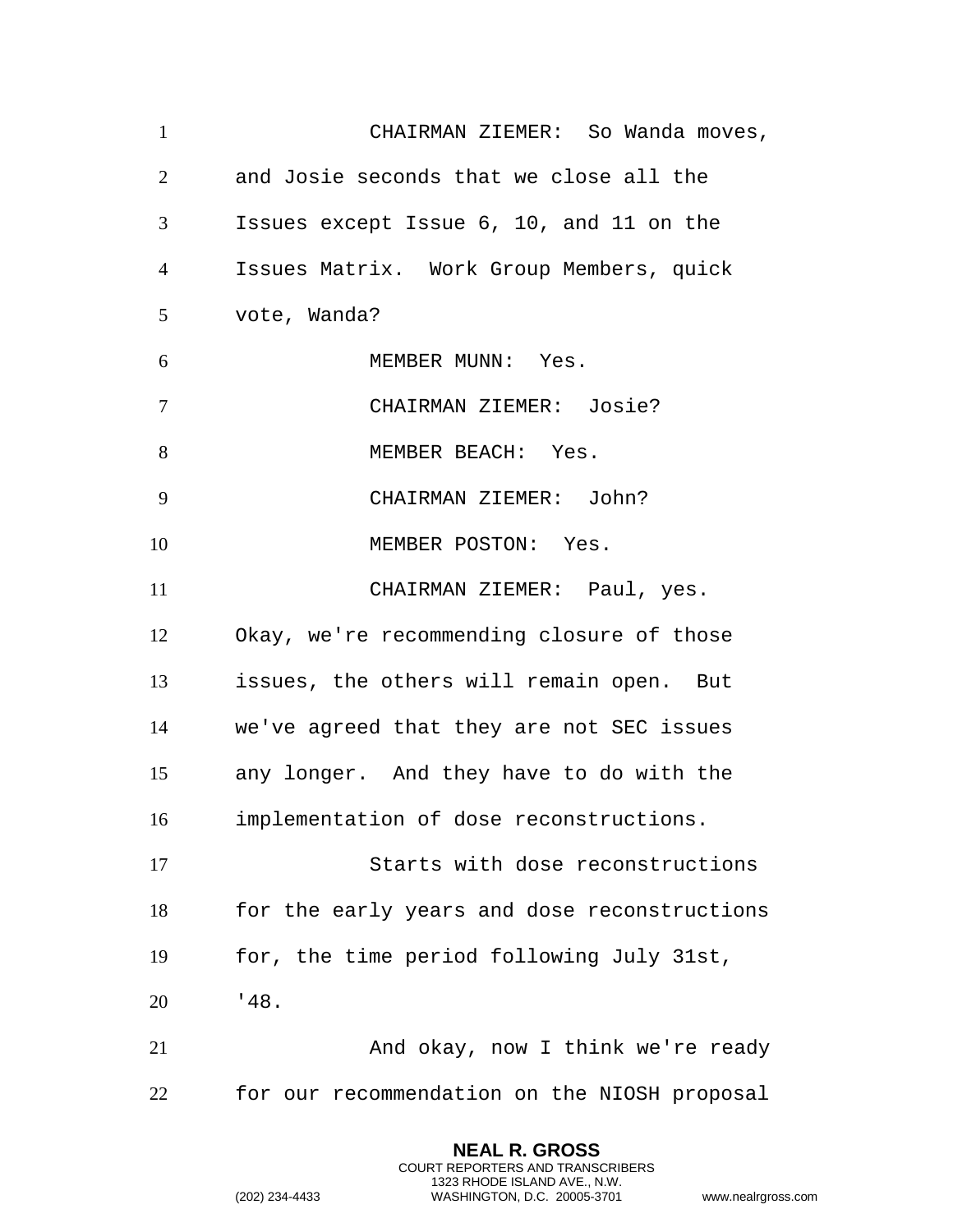to add seven months to the SEC Class, that the seven months would be January 1st, '48 through July 31st, '48. MEMBER BEACH: Paul, this is Josie. I'd like to make that motion. CHAIRMAN ZIEMER: Thank you, second? MEMBER MUNN: So, I'll second. CHAIRMAN ZIEMER: Any discussion? (No response.) CHAIRMAN ZIEMER: And then I'll call for votes. Wanda? 13 MEMBER MUNN: Aye. CHAIRMAN ZIEMER: Josie? 15 MEMBER BEACH: Yes. CHAIRMAN ZIEMER: John? 17 MEMBER POSTON: Yes. CHAIRMAN ZIEMER: Ziemer, yes. We will recommend to the Board that seven months be added to the SEC Class. Now preparing for the January Board meeting. I think Sam, we'd like you to

> **NEAL R. GROSS** COURT REPORTERS AND TRANSCRIBERS 1323 RHODE ISLAND AVE., N.W.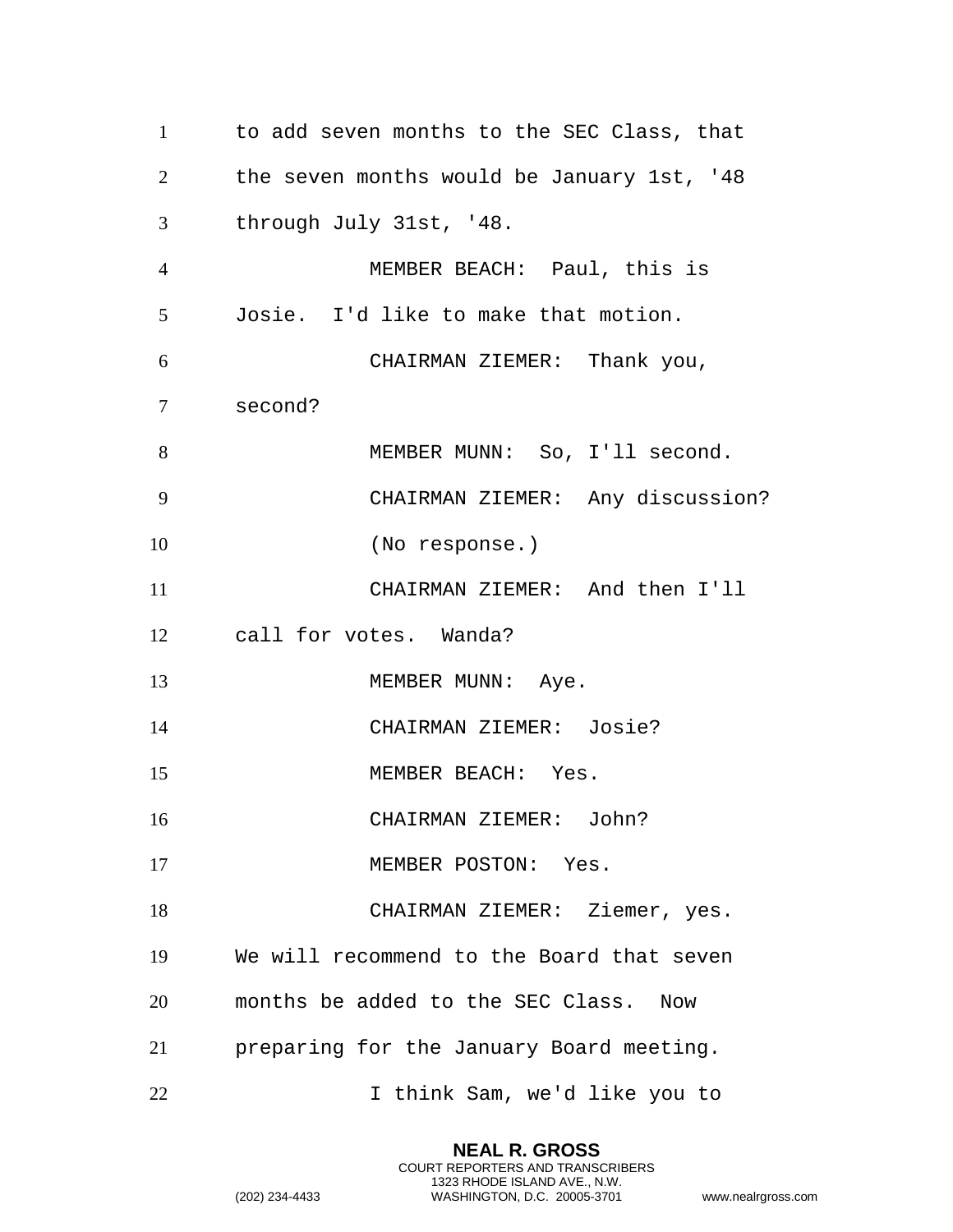present basically the information that you presented today.

 And then I would follow that with the recommendation of the Work Group on, and also I think I would summarize where we are on the Findings and Matrix. And Members, Work Group Members do you have any further suggestions on the presentation to the Board? MEMBER MUNN: No, I think that's appropriate, Paul. 12 MEMBER BEACH: I do too, Paul. One request I would have is that SC&A if possible, would update the Issues Matrix to combine all the information. CHAIRMAN ZIEMER: Yes, we need to add the SEC, or the NIOSH comments to the Matrix now, and then we can show the closure actions. SC&A can you take care of that in the near future? MR. THURBER: As soon as we get the White Paper, yes. And the information

> **NEAL R. GROSS** COURT REPORTERS AND TRANSCRIBERS 1323 RHODE ISLAND AVE., N.W.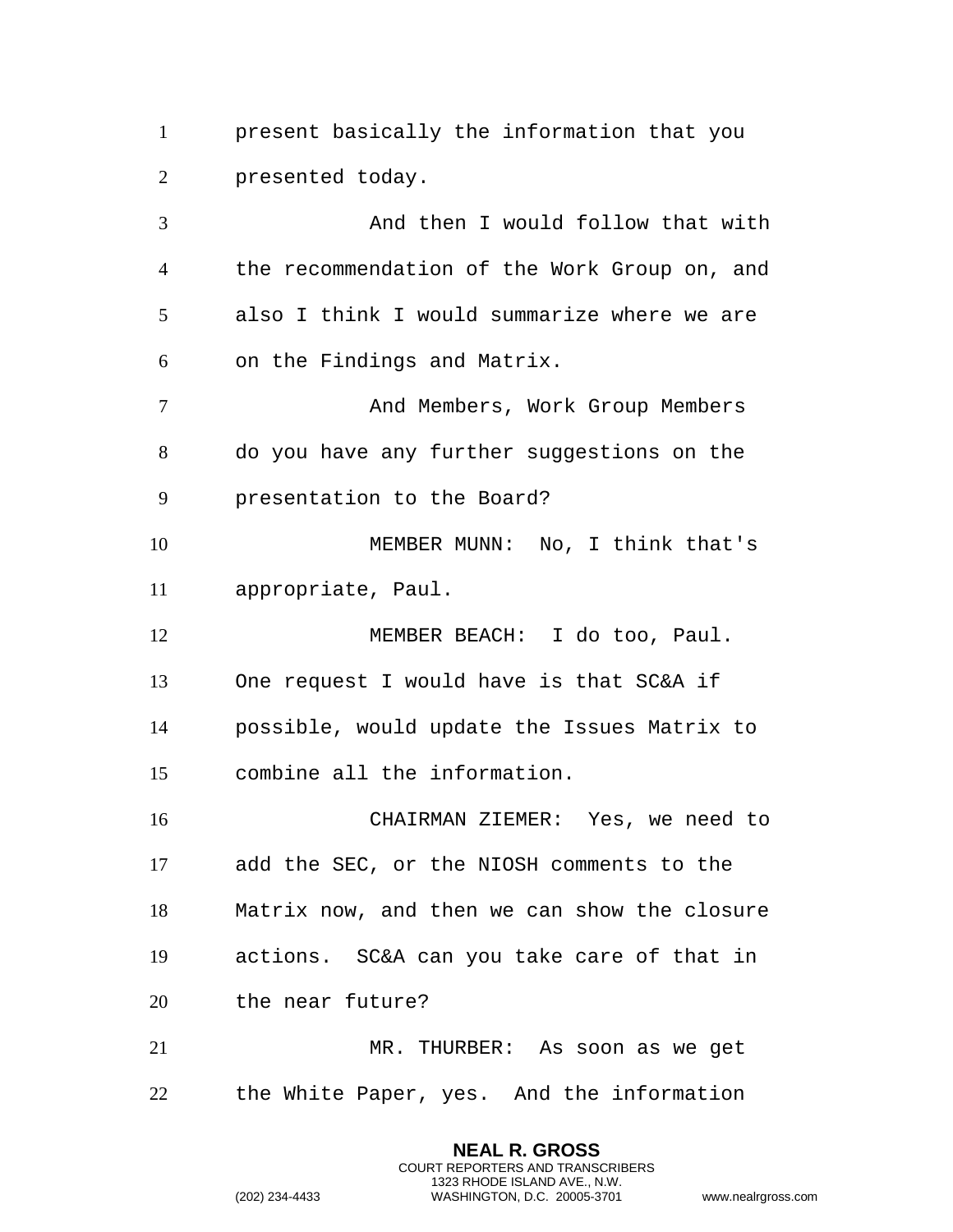on the thorium that Sam described. CHAIRMAN ZIEMER: Right. Okay, thank you. MR. KATZ: Right, this is Ted. Just, and to be clear as sort of implied by what Bill just said. **I** mean, you might as well ask SC&A when you're updating it, include whatever, your follow on analyses that were attached today too, if you can, if the timing works, you might as well include those too, like on the thorium. 13 MR. THURBER: Okay. MR. KATZ: Yes. Paul, I just want to get a little bit of clarity though, your motion was to add the seven months, but you didn't speak to the remaining part of the SEC Class. I mean petition specifically, so I think you need to address that specifically. CHAIRMAN ZIEMER: Well that, right. We can have a separate motion on

> **NEAL R. GROSS** COURT REPORTERS AND TRANSCRIBERS 1323 RHODE ISLAND AVE., N.W.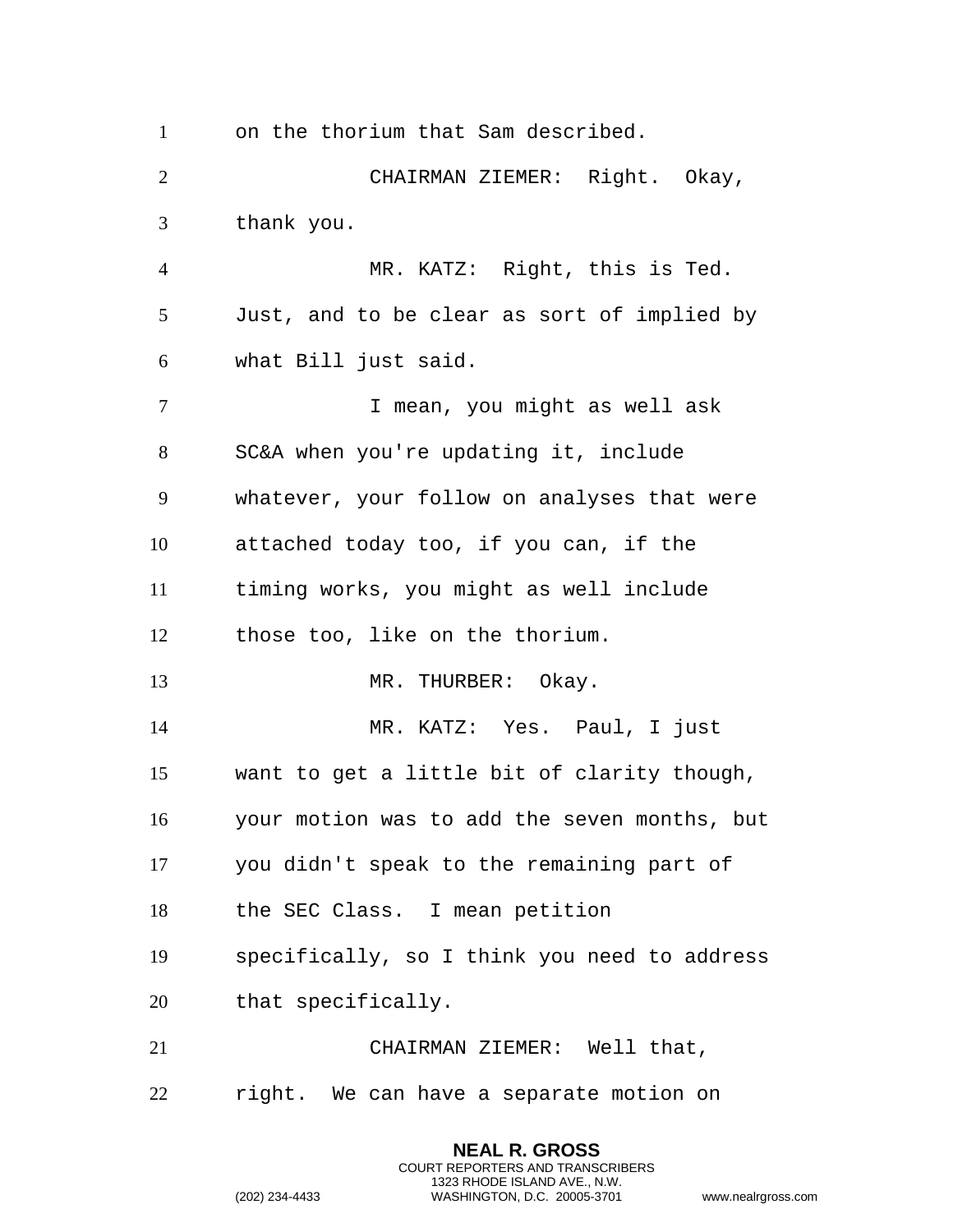that probably right now.

| $\overline{2}$ | And then the issue would be,                 |
|----------------|----------------------------------------------|
| 3              | whether to recommend to the Board that the   |
| $\overline{4}$ | remainder of the period be, I guess I'd use  |
| 5              | the word, denied, because it was in the      |
| 6              | original review by NIOSH for the rest of the |
| $\tau$         | years.                                       |
| 8              | And then they have indicated that            |
| 9              | from August '48 on, that they can            |
| 10             | reconstruct dose. Now one, we can make that  |
| 11             | determination now, or we can wait until we   |
| 12             | get the White Paper and hold it open as we   |
| 13             | did last time.                               |
| 14             | MR. KATZ: I mean right, but                  |
| 15             | you've made the determination that what's    |
| 16             | remaining is not, there are no SEC issues    |
| 17             | remaining here, dependent on that White      |
| 18             | Paper.                                       |
| 19             | CHAIRMAN ZIEMER: Right. I think              |
| 20             | that's what we established but everything in |
| 21             | the White Paper's going to deal with, it's   |
| 22             | basically none SEC because, SC&A and NIOSH   |

**NEAL R. GROSS** COURT REPORTERS AND TRANSCRIBERS 1323 RHODE ISLAND AVE., N.W.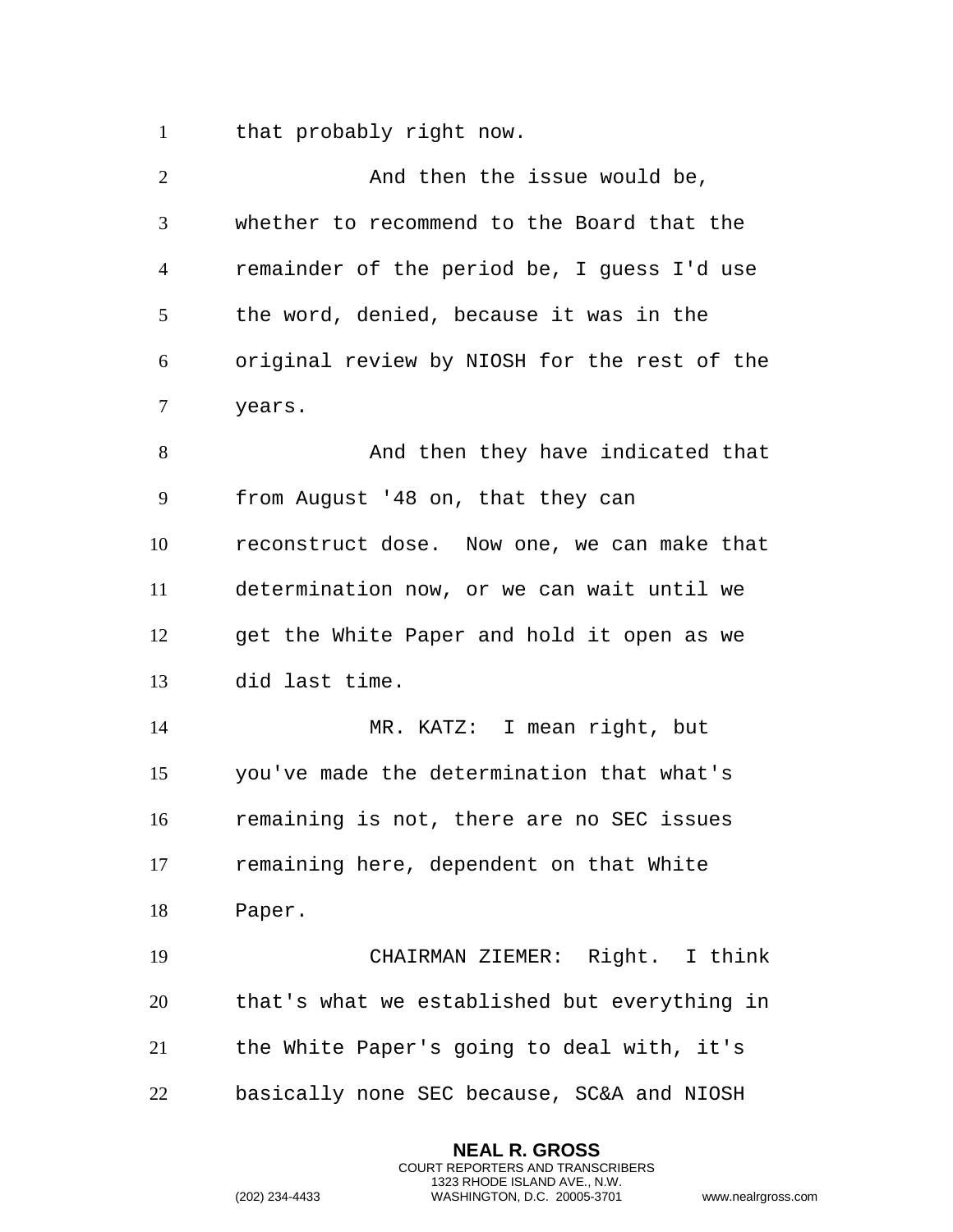had both agreed that they can reconstruct dose for that period.

 MEMBER MUNN: Yes, now I'm confused. I had thought our motion was to accept the previously identified time period and include the additional seven months? 7 MR. KATZ: Wanda, that is what the motion was. But the petition -- (Simultaneous speaking.) 10 MR. KATZ: -- so you've been silent about what happens after '48 to the rest of the petition. 13 MEMBER MUNN: Oh, all right. Yes, it should be -- CHAIRMAN ZIEMER: Yes, recall that when we took the original action, and the Board for the SEC, we in fact left the rest of the time period open. I think at the request of NIOSH since they were still looking at the later period. Now they, I don't know if you -- MR. KATZ: I don't think that --

> **NEAL R. GROSS** COURT REPORTERS AND TRANSCRIBERS 1323 RHODE ISLAND AVE., N.W.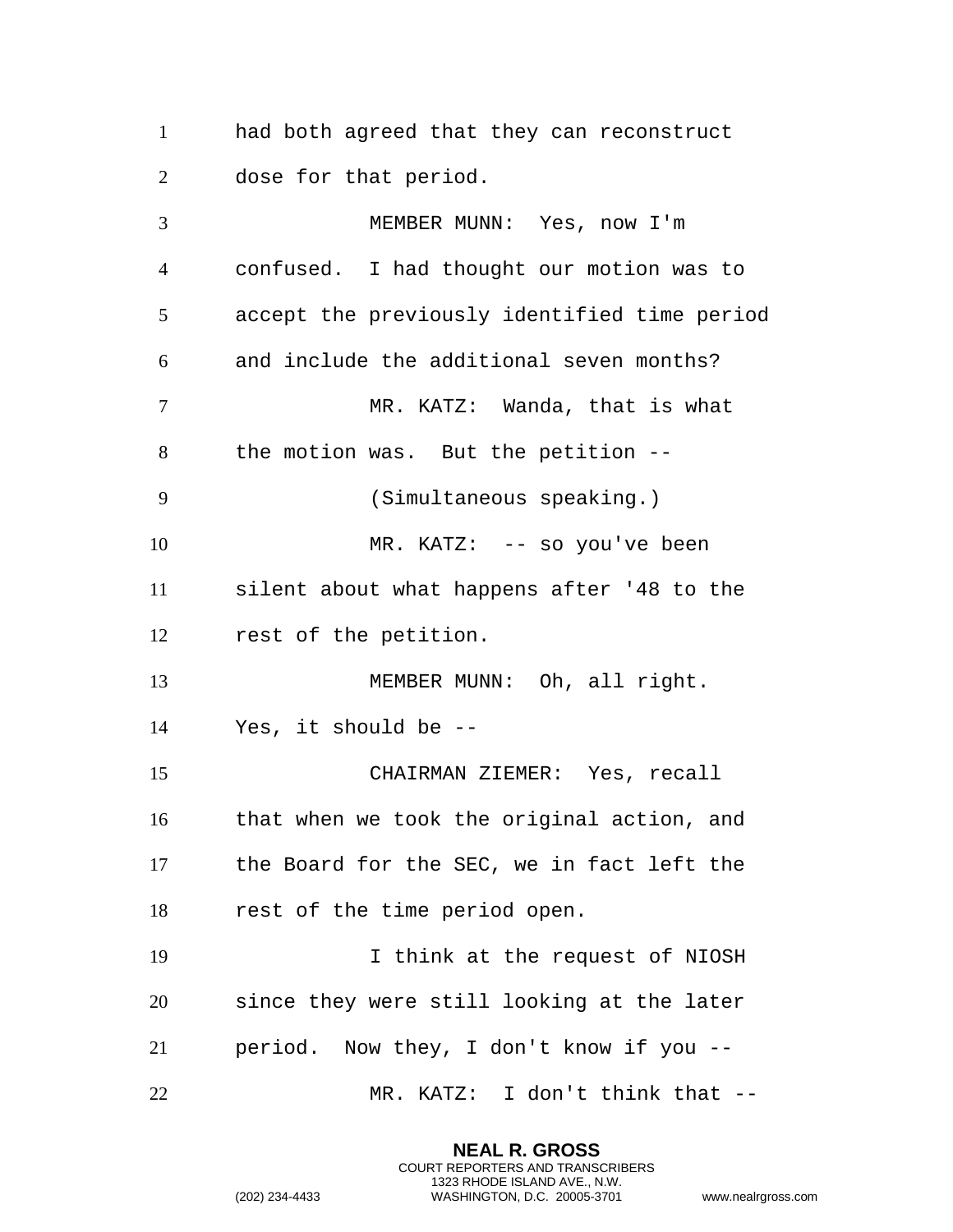CHAIRMAN ZIEMER: -- completely recommended this Sam, but the implication was that you are recommending that, or you are stating now that you can reconstruct dose beyond July, from August '48 onward. DR. NETON: Paul, this is Jim. I think our original recommendation was that we could do everything past 19, past the middle of '47. We were pretty definitive in that regard. And then we decided after the fact, to add the six month period, but we didn't leave it open. 14 14 I think what happened was the Working Group decided, or the Board decided to turn it over to the Working Group for SC&A to review the remaining time period that was, we were recommending be denied. MR. KATZ: Right, and Jim -- CHAIRMAN ZIEMER: I believe that's correct. That's correct. MR. KATZ: I'm sorry I was just

> **NEAL R. GROSS** COURT REPORTERS AND TRANSCRIBERS 1323 RHODE ISLAND AVE., N.W.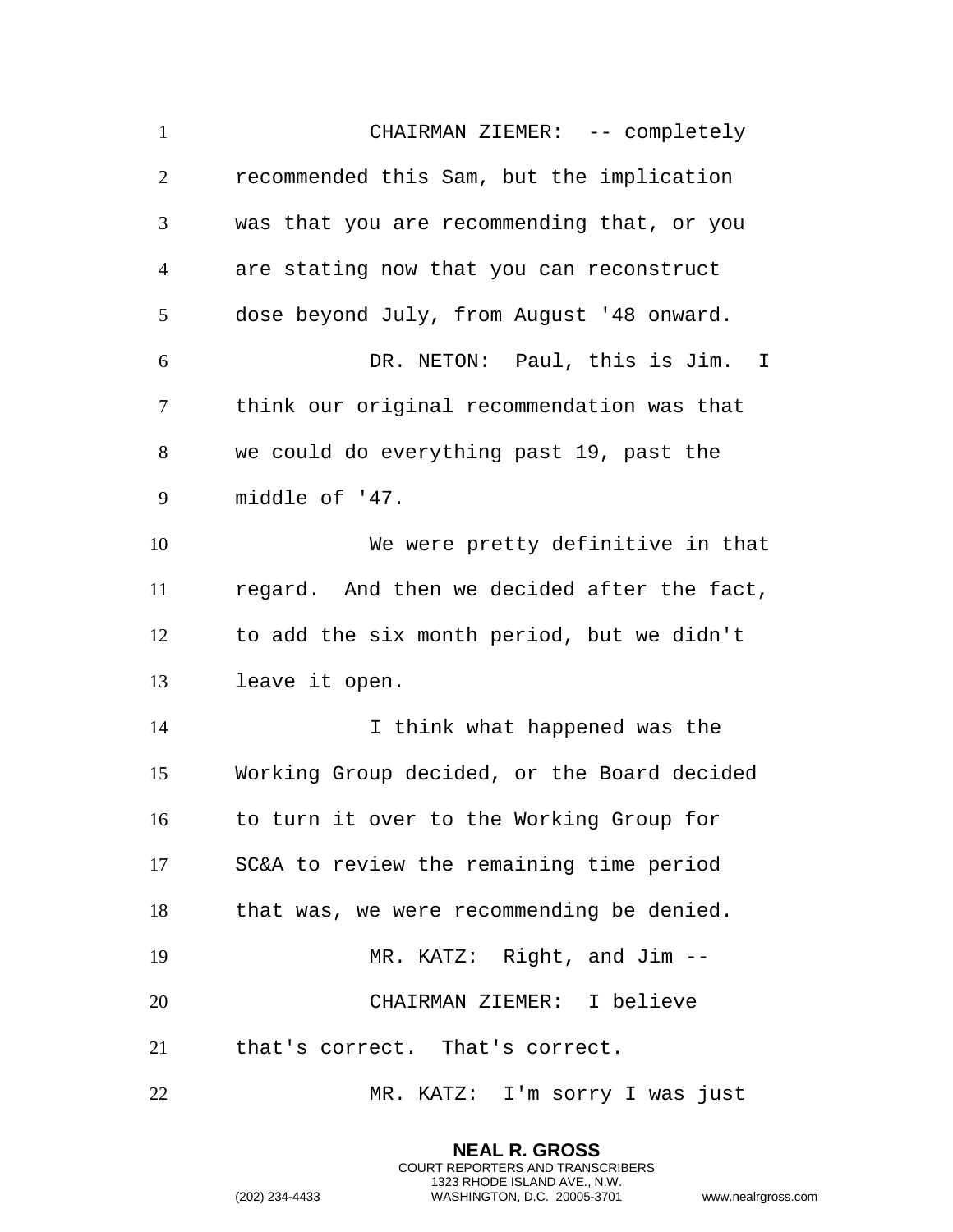going to say, that to remind Jim I guess, in the Board discussion of this petition, you know, there was some uncertainty on the Board about the remainder of the period, which is why they specifically set it aside to draft a little bit later. DR. NETON: But our original recommendation was it be denied. We didn't withhold a recommendation at that point. MR. KATZ: That's correct. 11 MEMBER BEACH: So then, we need, oh  $-$  CHAIRMAN ZIEMER: Yes, for clarification then we need to take action on the rest of the period. Either to accept what, basically NIOSH has just moved that, 17 the marker from January 1st to July  $31^{st}$ , is how the recommendation is changed. Am I interpreting that correctly, then Jim? 20 MR. KATZ: That's correct. CHAIRMAN ZIEMER: Yes. So the rest of action would be to accept the rest

> **NEAL R. GROSS** COURT REPORTERS AND TRANSCRIBERS 1323 RHODE ISLAND AVE., N.W.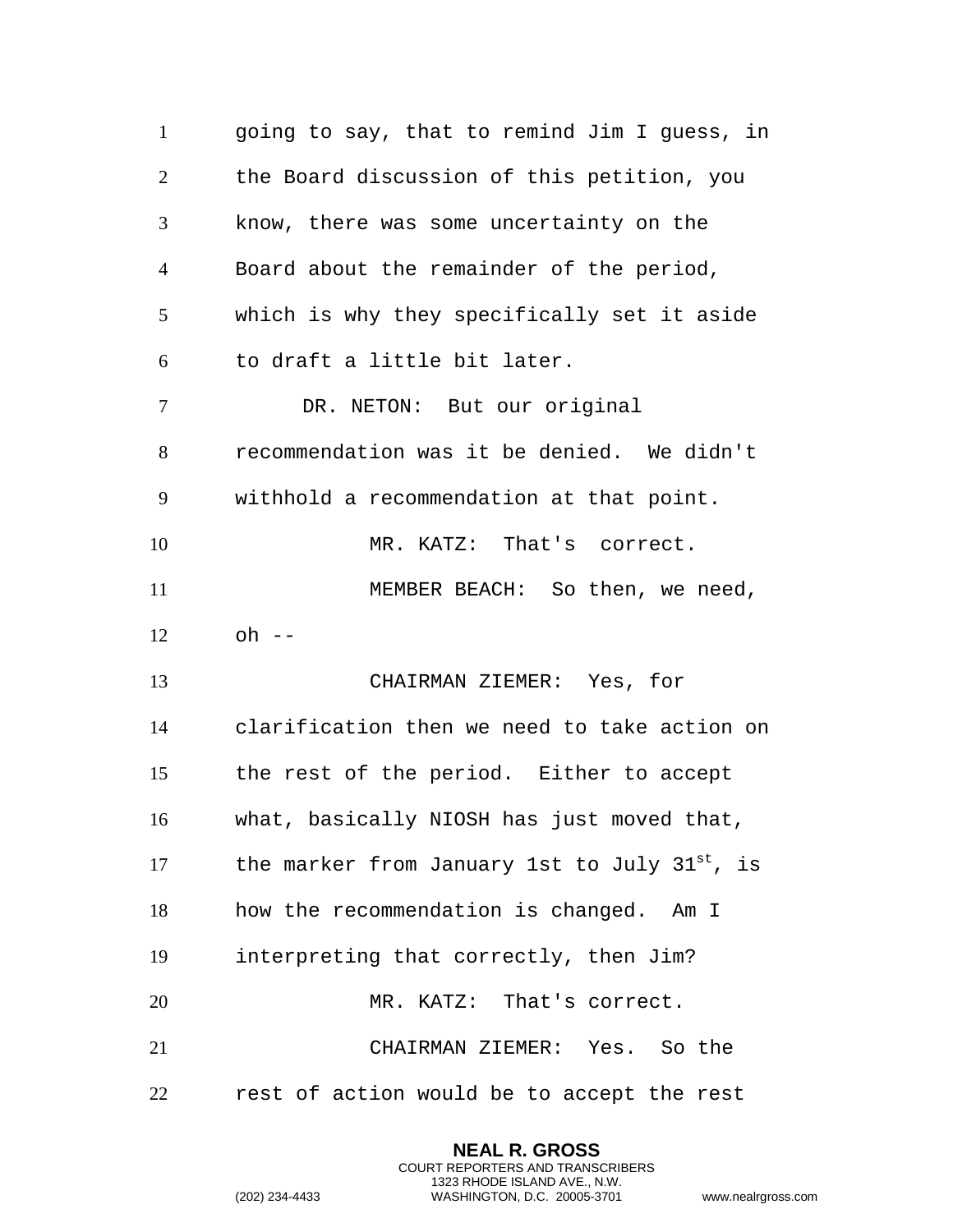| $\mathbf{1}$   | of the recommendation then, which would be   |
|----------------|----------------------------------------------|
| $\overline{2}$ | from August 1st, '48 for the rest of the     |
| 3              | period, to extend through --                 |
| $\overline{4}$ | MEMBER MUNN: December.                       |
| 5              | CHAIRMAN ZIEMER: -- NIOSH's                  |
| 6              | recommendation that they can reconstruct     |
| $\tau$         | dose.                                        |
| 8              | MEMBER MUNN: Well it's my                    |
| 9              | personal opinion that our discussion ought   |
| 10             | to clarify that, but just for the record, if |
| 11             | it's felt that it's needed I'm glad to       |
| 12             | specify that.                                |
| 13             | We move that the entire                      |
| 14             | recommendation by NIOSH be accepted,         |
|                |                                              |
| 15             | including the fact that following July 30th, |
| 16             | I mean July 31st, 1948, it is assumed that   |
| 17             | dose reconstructions are possible to be      |
| 18             | completed.                                   |
| 19             | CHAIRMAN ZIEMER: Thank you.                  |
| 20             | Second.                                      |
| 21             | MEMBER BEACH: I guess, this is               |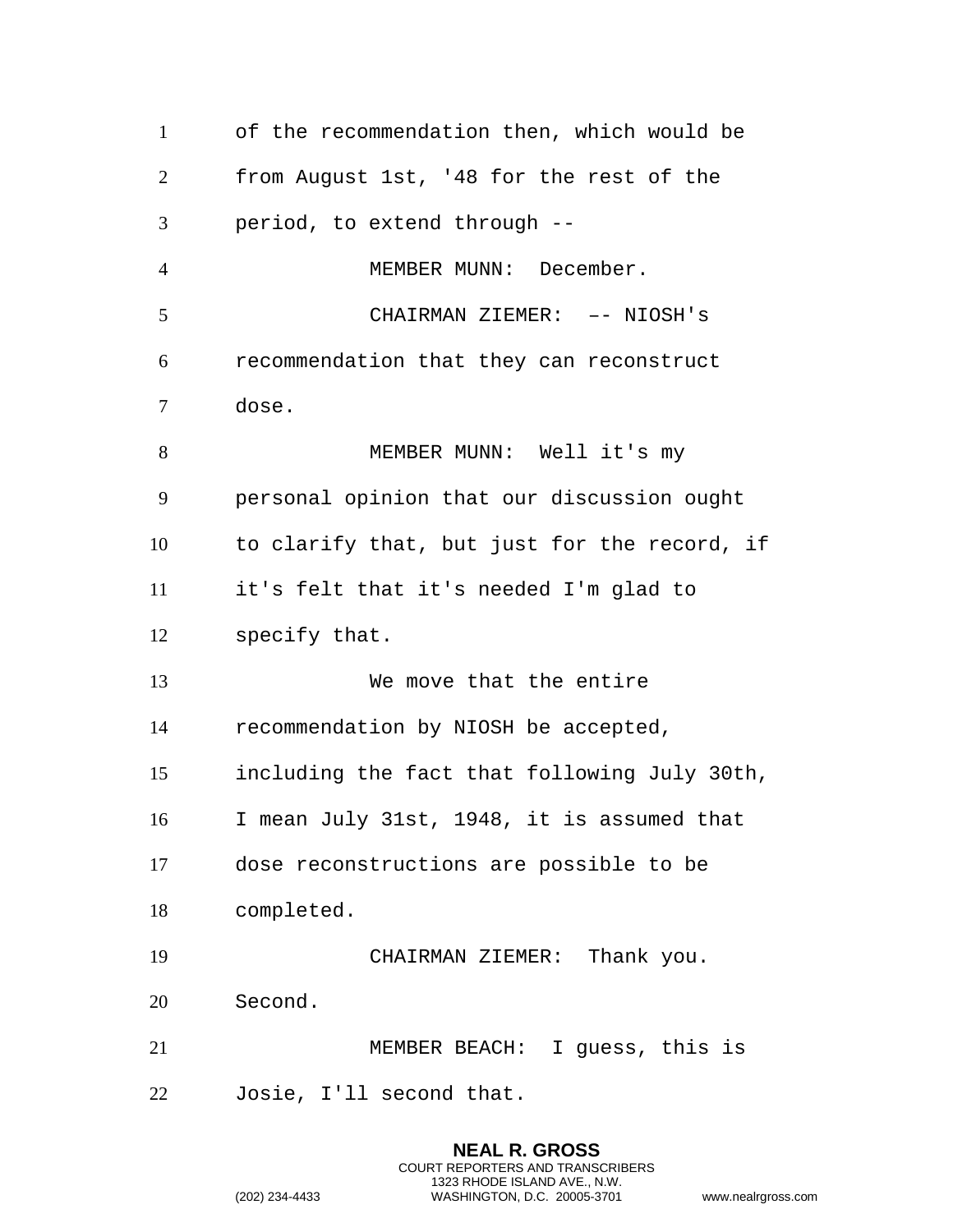| $\mathbf{1}$   | CHAIRMAN ZIEMER: Okay, any                  |
|----------------|---------------------------------------------|
| 2              | discussion?                                 |
| 3              | MEMBER BEACH: I do have one                 |
| $\overline{4}$ | question for SC&A. Are they comfortable     |
| 5              | that there's no outstanding SEC issues      |
| 6              | during that August 1st, 1948 through        |
| $\tau$         | December 31st, 1952 time period? I guess    |
| 8              | that's for John.                            |
| 9              | DR. MAURO: Yes, this is John                |
| 10             | Mauro. I agree.                             |
| 11             | MEMBER BEACH: Okay.                         |
| 12             | DR. MAURO: I cannot see any                 |
| 13             | reason why they cannot reconstruct doses    |
| 14             | using TBD-6000 and of course using it, you  |
| 15             | know, in a claimant favorable way.          |
| 16             | I cannot envision under any                 |
| 17             | circumstances, unless some new information  |
| 18             | emerges that we're not aware of, that based |
| 19             | on everything we have in front of us,       |
| 20             | certainly doses can be reconstructed, you   |
| 21             | know, from the time periods we just         |
| 22             | discussed.                                  |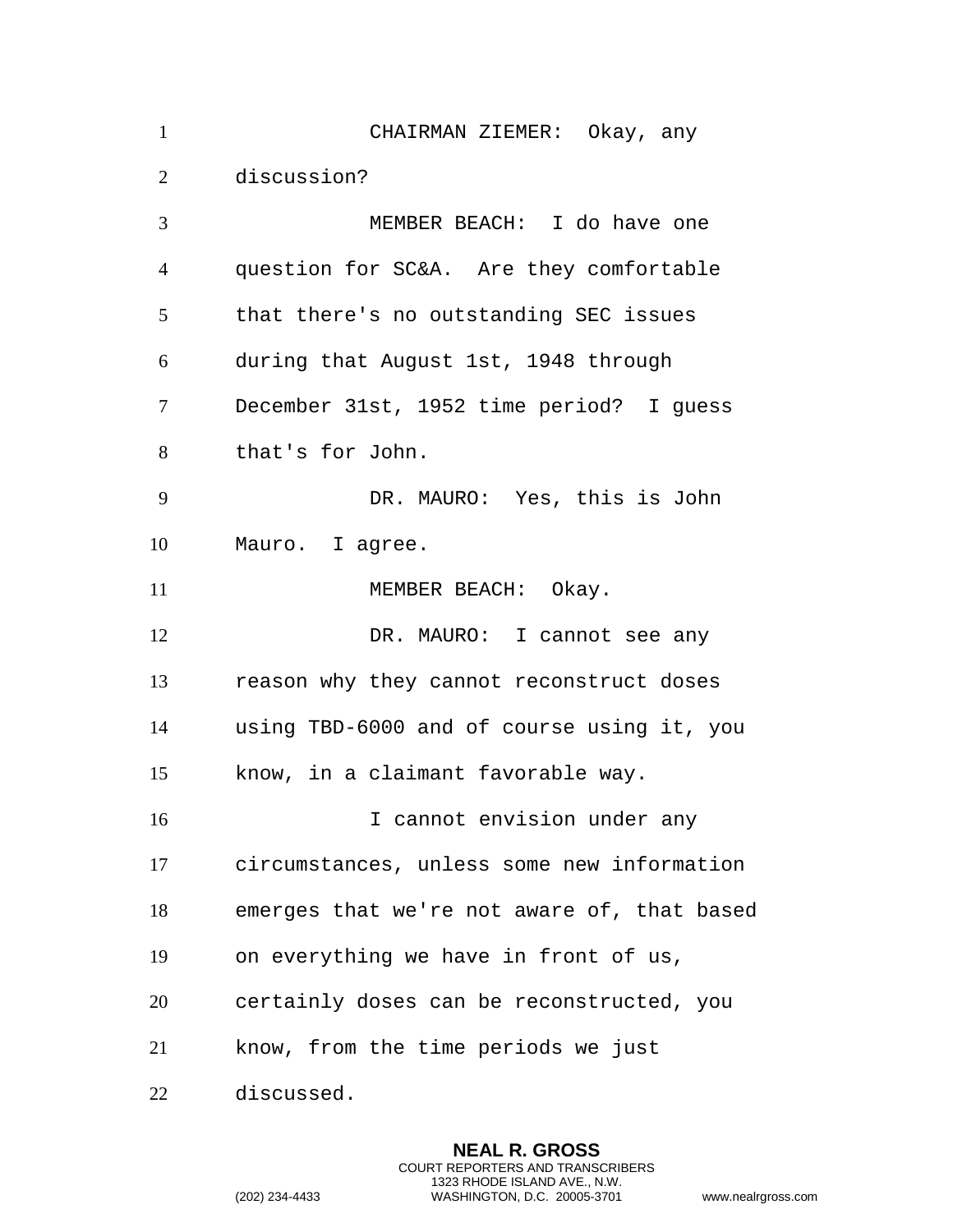| $\mathbf{1}$   | MEMBER BEACH: Thank you, John.              |
|----------------|---------------------------------------------|
| $\overline{2}$ | CHAIRMAN ZIEMER: Any more                   |
| 3              | discussion? Okay. Let's formally vote on    |
| $\overline{4}$ | it so it's in the record. Wanda?            |
| 5              | MEMBER MUNN: Yes.                           |
| 6              | CHAIRMAN ZIEMER: Josie?                     |
| $\overline{7}$ | MEMBER BEACH: Yes.                          |
| 8              | CHAIRMAN ZIEMER: John?                      |
| 9              | MEMBER POSTON: Yes.                         |
| 10             | CHAIRMAN ZIEMER: Ziemer, yes.               |
| 11             | Okay, motion carries. I think, so at the    |
| 12             | meeting we'll have Sam present the --       |
| 13             | DR. NETON: Dr. Ziemer, just a               |
| 14             | point of clarification, I'm going to be     |
| 15             | presenting for Sam at the meeting.          |
| 16             | CHAIRMAN ZIEMER: Oh, okay.                  |
| 17             | Thank you. Jim Neton will present. And      |
| 18             | then I will summarize the recommendation of |
| 19             | the Work Group, and also review the status  |
| 20             | of the Finding Matrix. Ted, will that cover |
| 21             | it for us?                                  |
| 22             | MR. KATZ: Yes, that's perfect.              |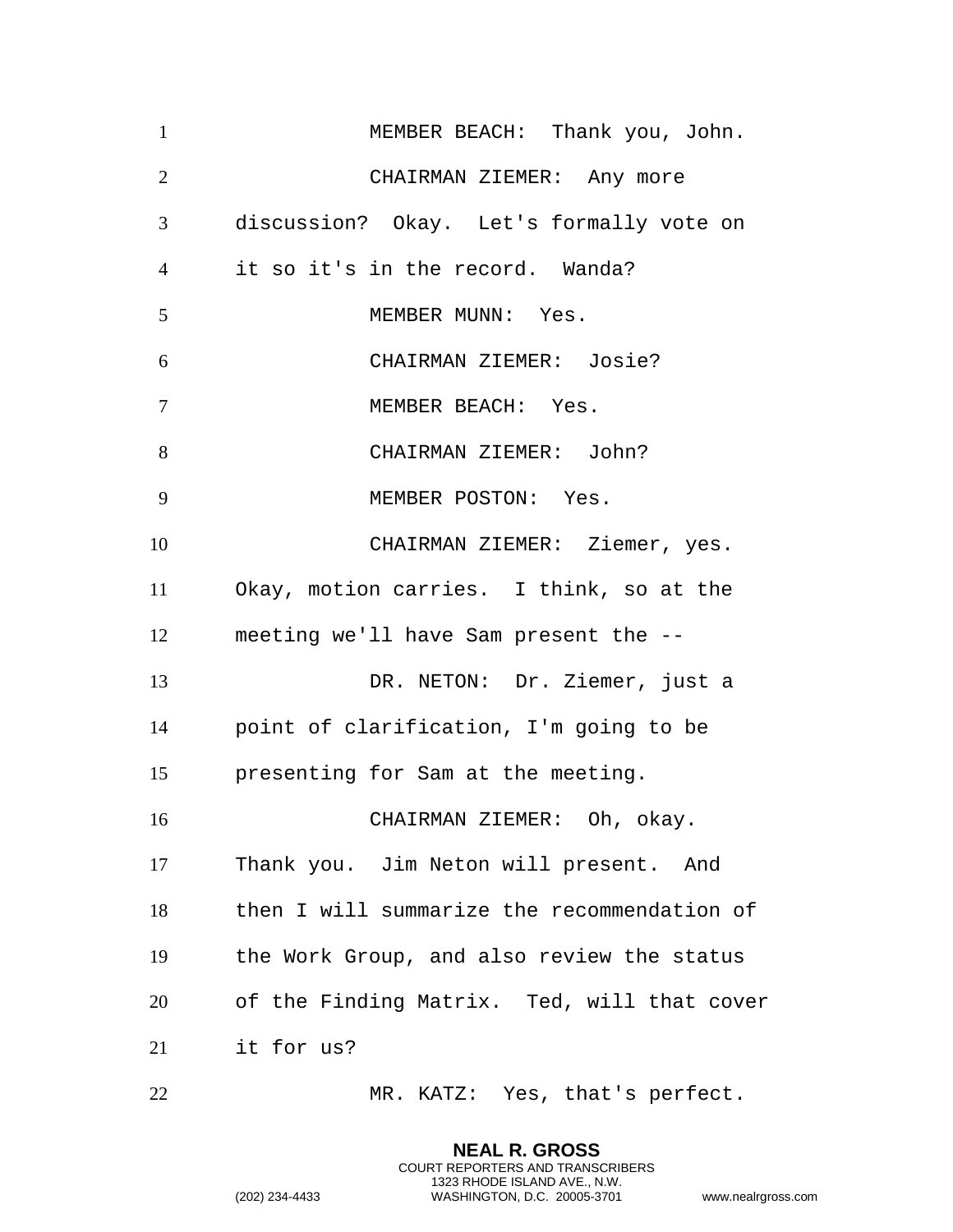CHAIRMAN ZIEMER: Okay, very good. Let's move on in our agenda to the next item, which is General Steel Industries. And we have a number of documents that have been distributed and are on the website as well. 7 And we're going to begin with SC&A review of the calculations for external exposures. And I think we have read a memo from SC&A, from Bob Anigstein and John Mauro. And Bob are you going to go through that for us? 13 DR. ANIGSTEIN: Will do. There is a, okay, I just put up my briefing, can everybody see it, is that visible on Live Meeting? DR. MAURO: Yes, Bob I don't see it. I'm still looking at the slide. MEMBER BEACH: I see it, Bob. 20 DR. MAURO: You have it, yes. 21 MEMBER BEACH: Yes. MR. KATZ: Yes, I see it too.

> **NEAL R. GROSS** COURT REPORTERS AND TRANSCRIBERS 1323 RHODE ISLAND AVE., N.W.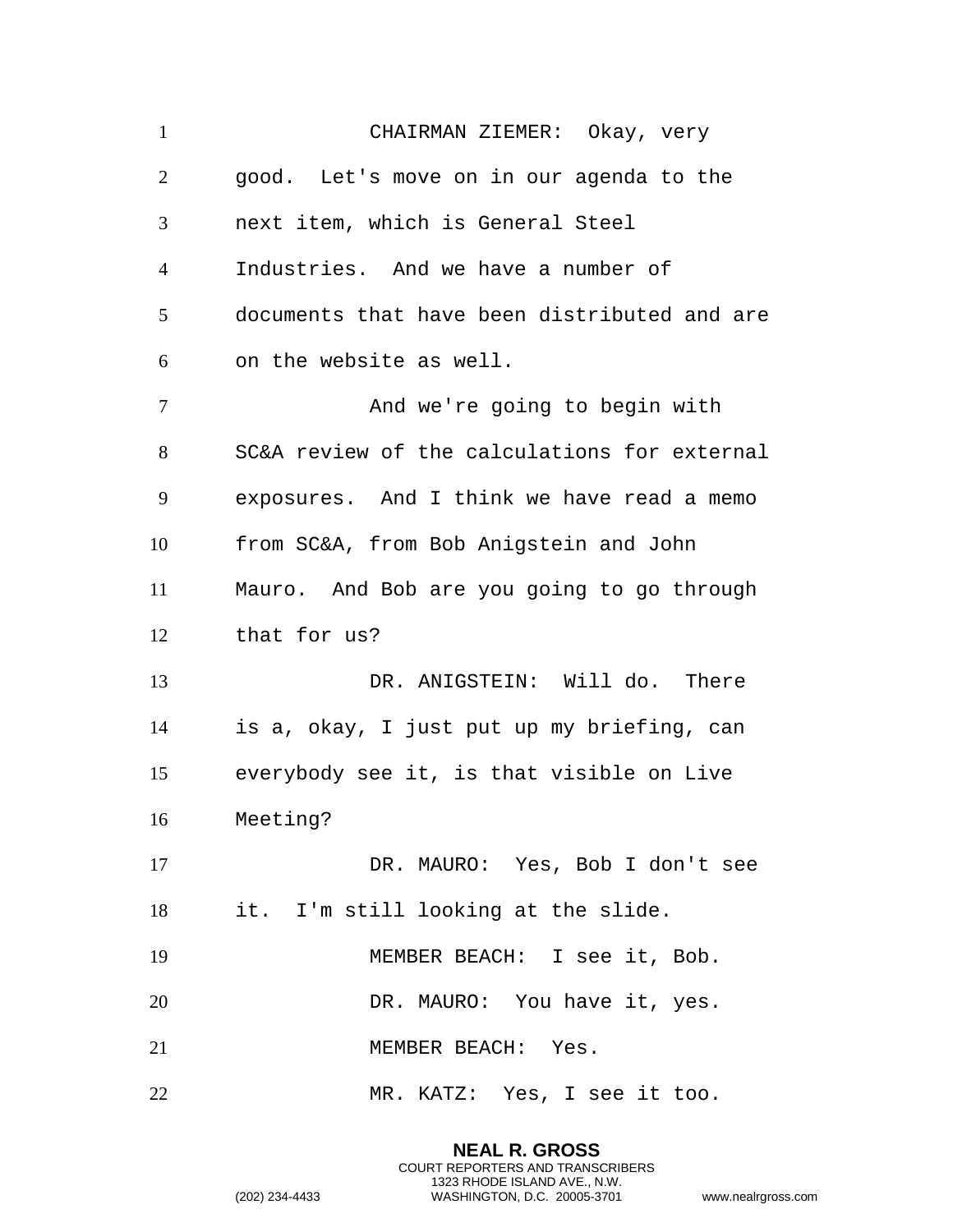1 DR. ANIGSTEIN: Okay. Are you using -- MEMBER BEACH: It's large, it's large. MR. KATZ: You just have to shrink it, Bob. DR. ANIGSTEIN: Oh, just a second, hold on. CHAIRMAN ZIEMER: Yes, it is very large. 11 DR. MAURO: Oh, yes. There it is, okay. 13 DR. ANIGSTEIN: How is this? CHAIRMAN ZIEMER: Better. MR. KATZ: But smaller. You need to -- 17 DR. ANIGSTEIN: I mean is it, okay, let me just get the Title Page. Okay, now is this visible, or should I shrink it? (Simultaneous speaking.) MEMBER BEACH: Some of it runs off, you might want to --

> **NEAL R. GROSS** COURT REPORTERS AND TRANSCRIBERS 1323 RHODE ISLAND AVE., N.W.

```
(202) 234-4433 WASHINGTON, D.C. 20005-3701 www.nealrgross.com
```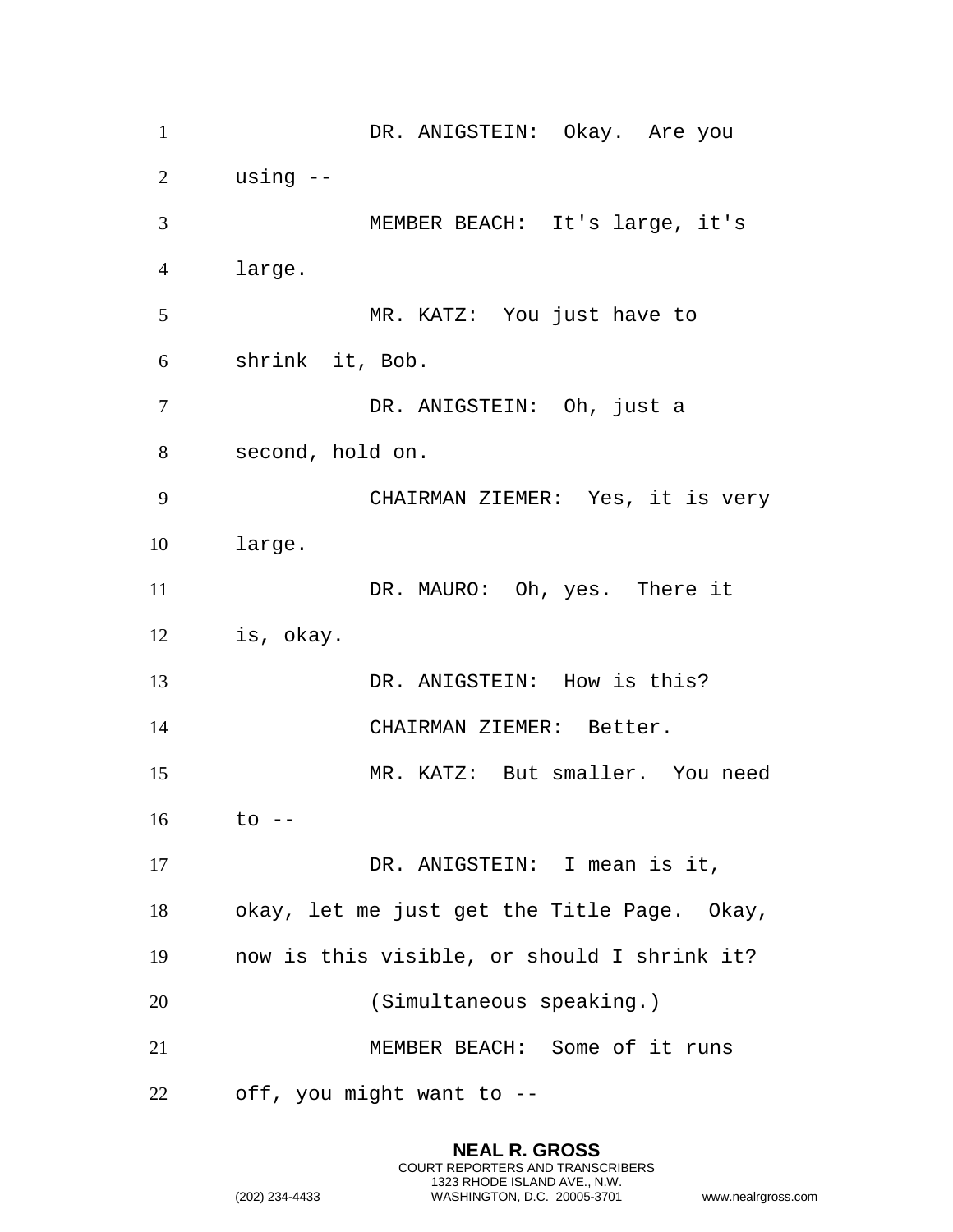| $\mathbf{1}$   | DR. ANIGSTEIN: Hold it, okay,                |
|----------------|----------------------------------------------|
| 2              | wait a second, I can go, how is this?        |
| 3              | MR. KATZ: That's better.                     |
| $\overline{4}$ | DR. ANIGSTEIN: You see it                    |
| 5              | completely, or should I go --                |
| 6              | MEMBER BEACH: Yes, no that's                 |
| $\tau$         | fine.                                        |
| 8              | MR. KATZ: Okay, thank you, Bob.              |
| 9              | DR. ANIGSTEIN: Okay, so we, I                |
| 10             | won't bother with the Title Page. This is,   |
| 11             | we recalculated, as I explained last time.   |
| 12             | We did some of the MCNP runs, and            |
| 13             | this a complete review of the external       |
| 14             | doses, excluding the triangular distribution |
| 15             | based on the radiography that was done       |
| 16             | during the years, October, I believe it's on |
| 17             | October '52 through 1962.                    |
| 18             | So that's a settled issue that               |
| 19             | has been adopted, and so I'm not mentioning  |
| 20             | that here. So all of these doses are in      |
| 21             | addition to, or alternative to that set of   |
| 22             | doses.                                       |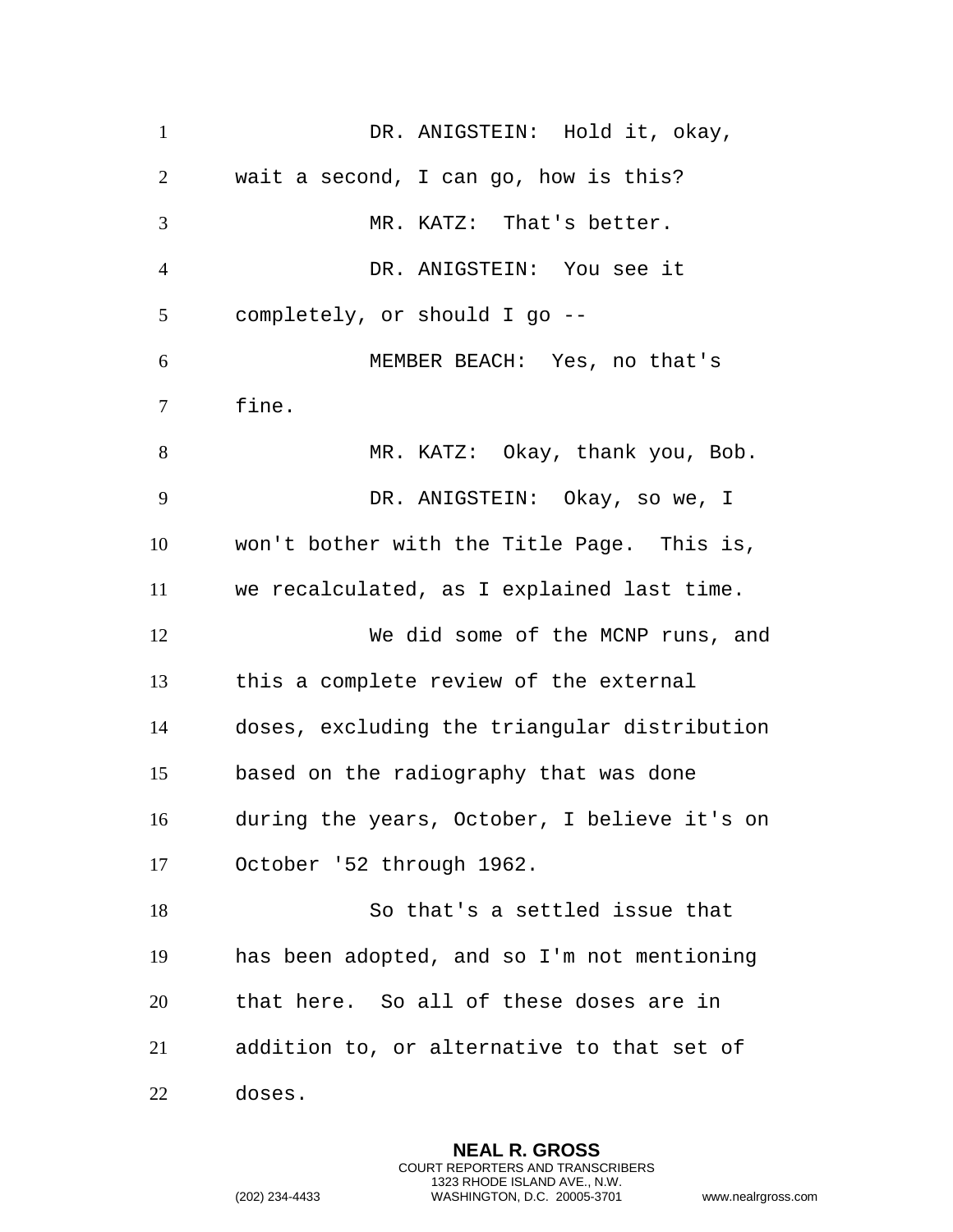There were two things that were settled on, actually three things I should say. One was the external doses, the limiting external exposure during the years as I said, '52 to '62. The exposure of the administrative personnel during the entire period of AEC operations that were proposed by NIOSH, and was agreed to by SC&A. And those are a limited number of people. Only those administrative people who are, clearly had administrative jobs and who were not located in the plant area. We're not excluding someone who might have a desk job, but his office is in the plant area. And who did not frequently visit the plant area. So we're, you know, we're agreeing on that. And then we're also, reached agreement on skin doses from beta, from beta radiation from the steel and the radiated uranium. So those are settled already.

> **NEAL R. GROSS** COURT REPORTERS AND TRANSCRIBERS 1323 RHODE ISLAND AVE., N.W.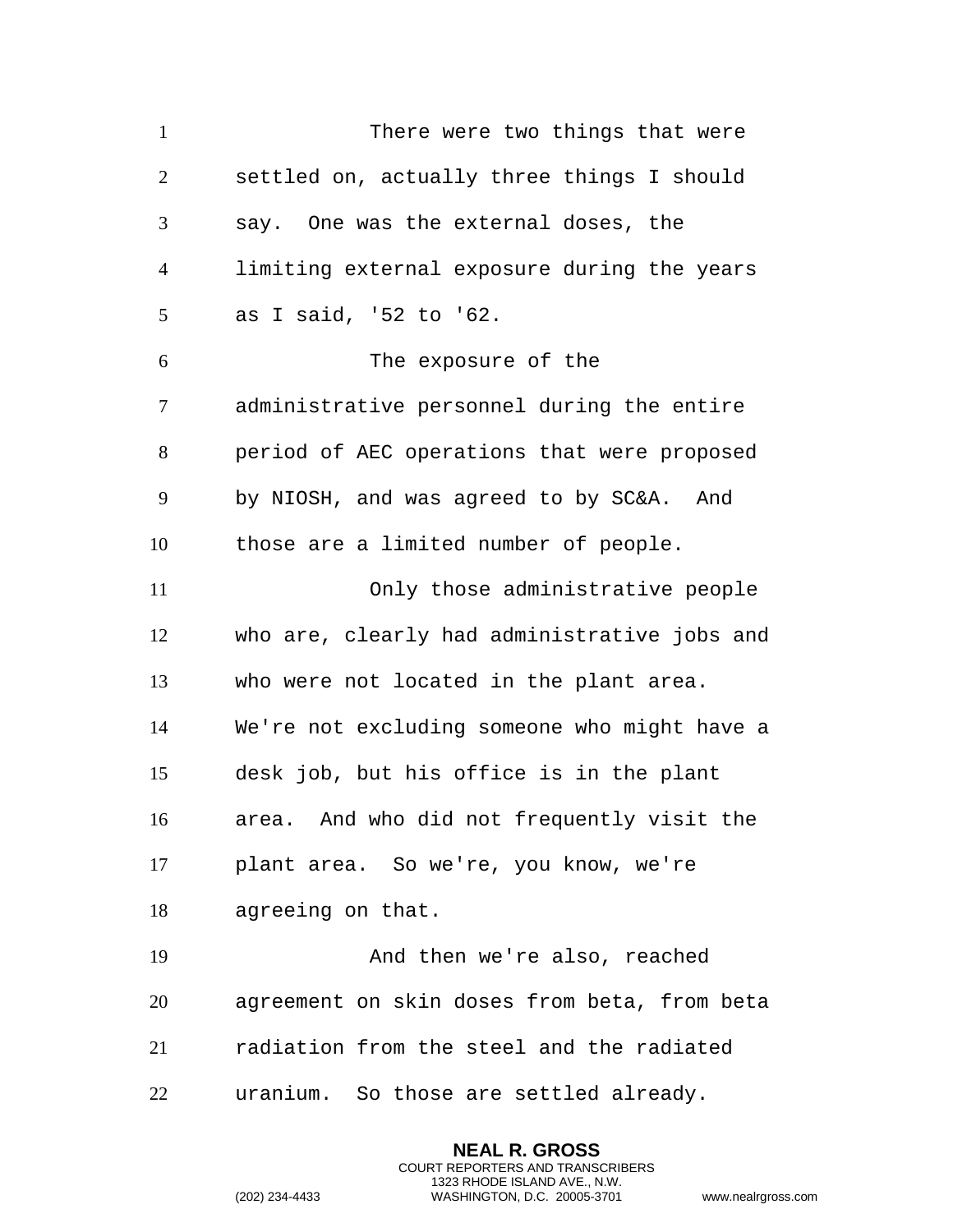So now we're limited, so this discussion is limited to what's technically called, external exposure to penetrating radiation. So in this case, that includes, that comprises photons and neutrons. So now the photon exposure, it's already been agreed to, together with NIOSH, is that there is an unconfirmed report, I mean a single report with no further evidence, just an indirect evidence about possible radiation from the betatron apparatus after it shutoff. We did a very extensive, we hired a special consultant, who was a physicist, accelerator expert, and we could find no physical scientific explanation for that. But nevertheless we say, well it could have happened, so, and yet it didn't show up on the film badges. And that was when film badges were almost all, M, meaning below 10 mR per week.

So we hypothetically postulated

**NEAL R. GROSS** COURT REPORTERS AND TRANSCRIBERS 1323 RHODE ISLAND AVE., N.W.

```
(202) 234-4433 WASHINGTON, D.C. 20005-3701 www.nealrgross.com
```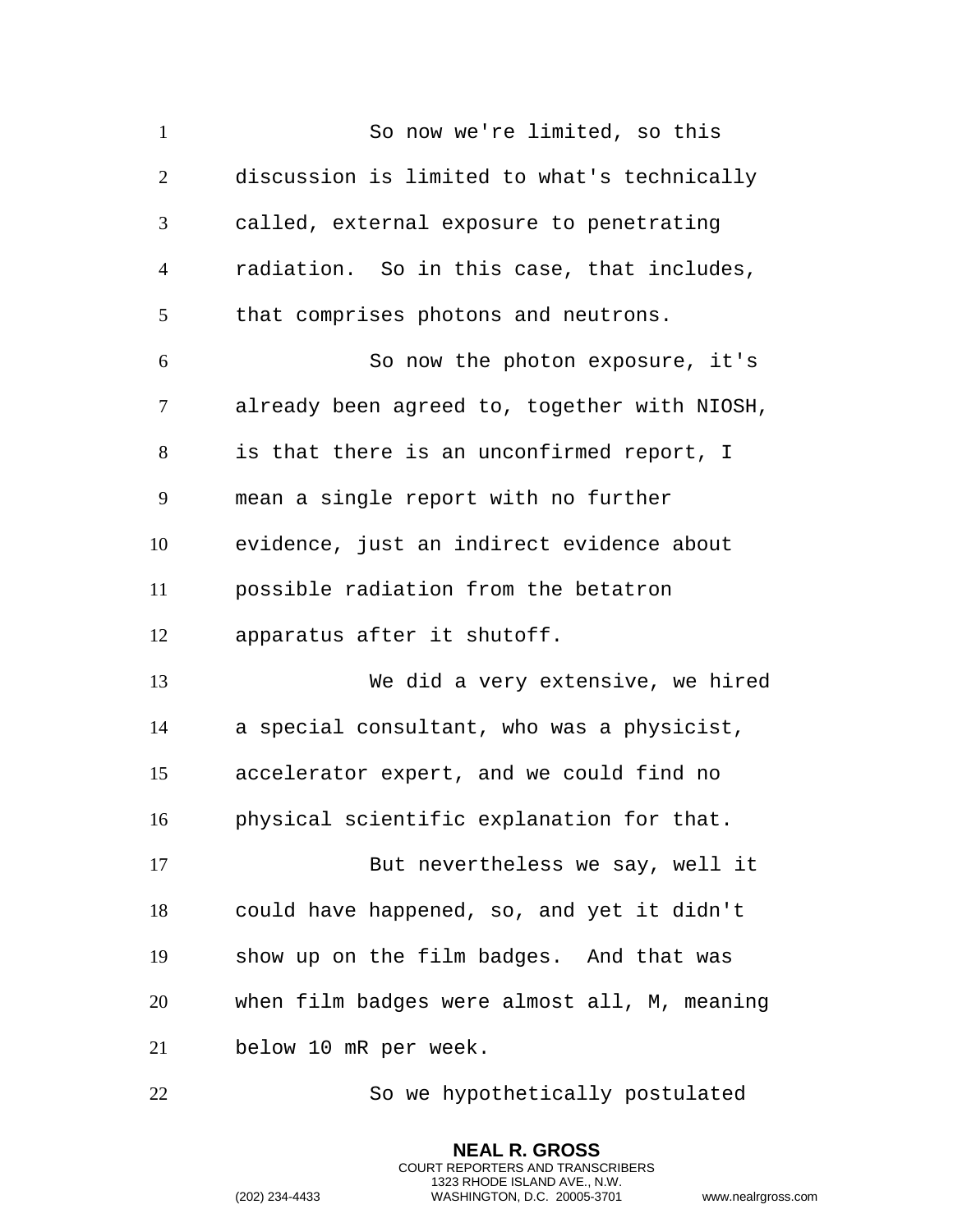that if the worker had his back to the apparatus, this is not new by-the-way, I'm just reviewing for completeness. Had his back to the apparatus, the betatron apparatus, and wore his film badge on his chest, as normally would do a chest or belt, front of the body, then how much dose could his body receive and still have the film badge receive no more than 10 mR? 11 And we calculated that it could be as much as 26 mR per week, or millirem per week. So we assigned that, I call that hypothetical exposure, the only summary table later. 16 Now then the neutron exposures were calculated with new calculation. And there were three sources of neutron exposures. One is the betatron operator, betatron operating crew, handled the uranium slices after they had been irradiated. 22 And you'll have short lived

> **NEAL R. GROSS** COURT REPORTERS AND TRANSCRIBERS 1323 RHODE ISLAND AVE., N.W.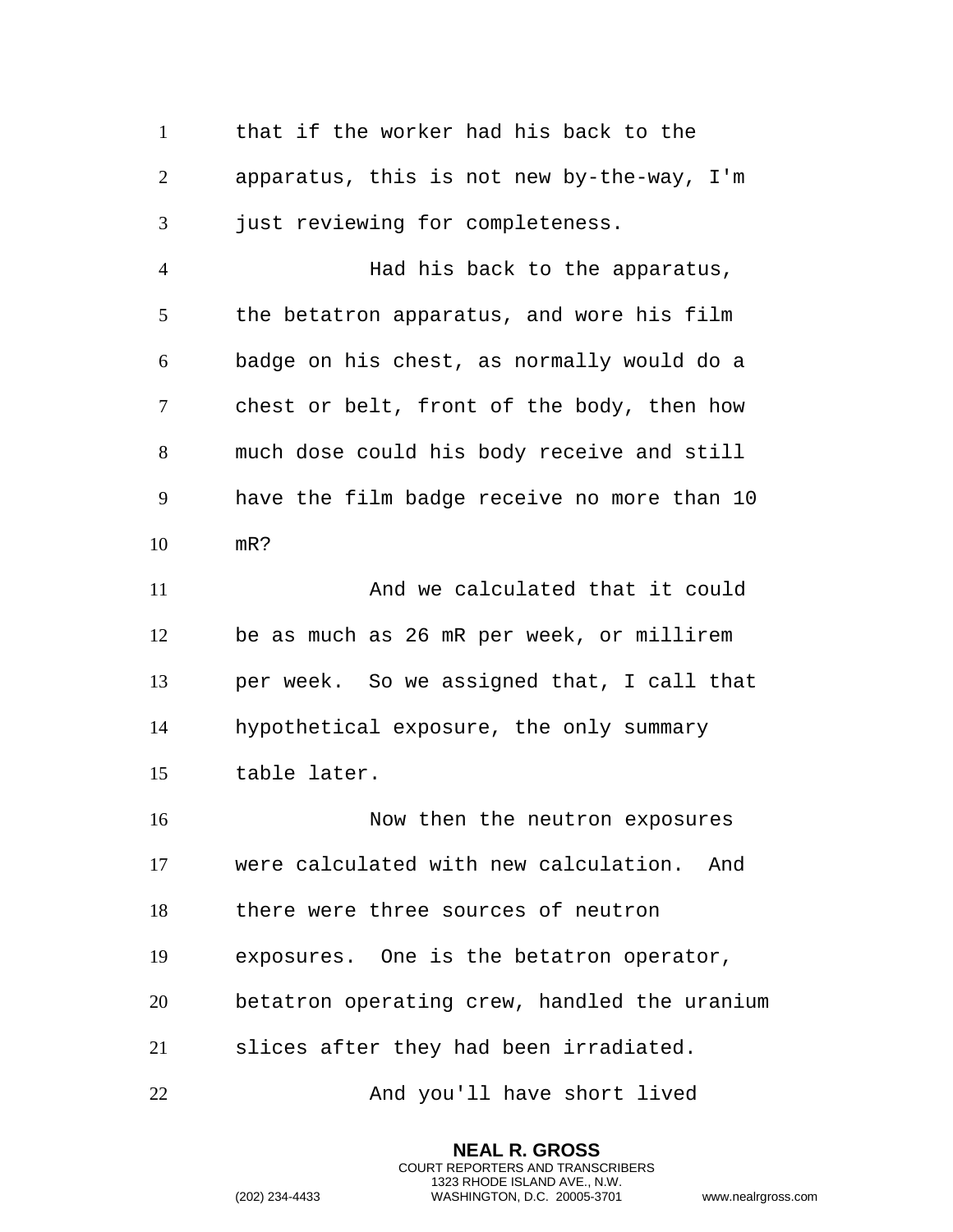radionuclides generated. They're sort of process of photo activation of the uranium, also photofission of the uranium, and other and perhaps secondary neutron activation. Then these are short lived, and everything is gone within five or 10 minutes after the exposure of the uranium. 8 But since we postulate that the operator could be coming out of the control room, walking quickly through the uranium, he could be there in as little as five seconds, which is just to be claimant favorable, really, it probably would be more like, would be a little longer. Then there is also neutrons being given off by the uranium while it was being radiographed. Now the operator's in the control room, but the control room walls were really designed to stop photons and they're not as effective against neutrons. So some neutrons would get through the, and expose the operator in the

> **NEAL R. GROSS** COURT REPORTERS AND TRANSCRIBERS 1323 RHODE ISLAND AVE., N.W.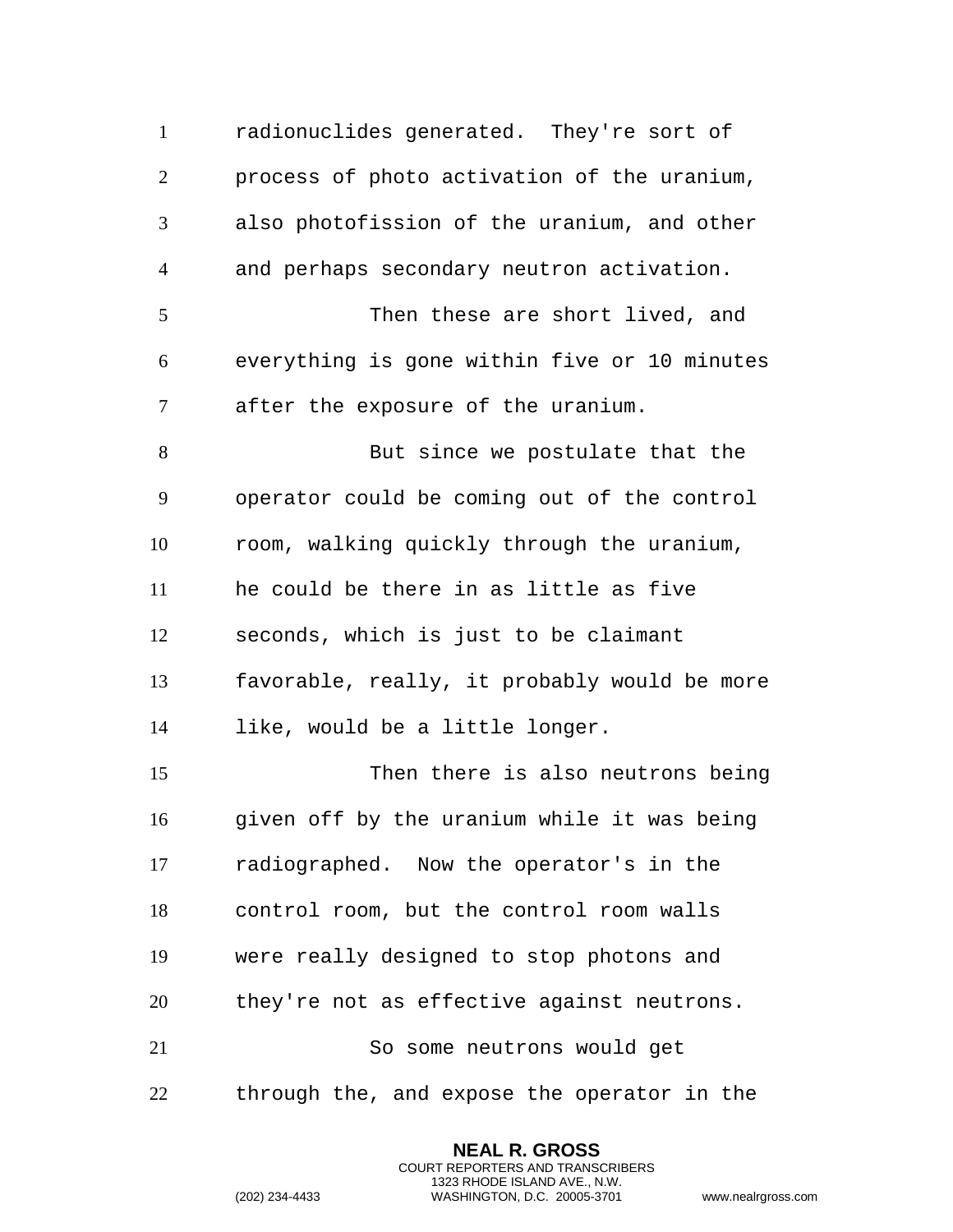control room. And since the badges, the film badges were sensitive to high energy betas, and photons, but were not sensitive to neutrons, we have to calculate the neutrons. We can't rely on the film badges, to limit neutron exposure. And then also there is some neutron radiation given off during the radiography of steel. Not as much as during uranium, but the steel also gives off neutrons which are very, very short lived. So handling the steel after radiation, does not give any neutron exposure, but during the actual irradiation, it does. And also we show, just to clarify how we did that, we drew diagrams, here is a, all of these by-the-way are in the report. So here is just the geometry if anyone is interested, of how we modeled the uranium.

So here's the uranium disk, we

**NEAL R. GROSS** COURT REPORTERS AND TRANSCRIBERS 1323 RHODE ISLAND AVE., N.W.

```
(202) 234-4433 WASHINGTON, D.C. 20005-3701 www.nealrgross.com
```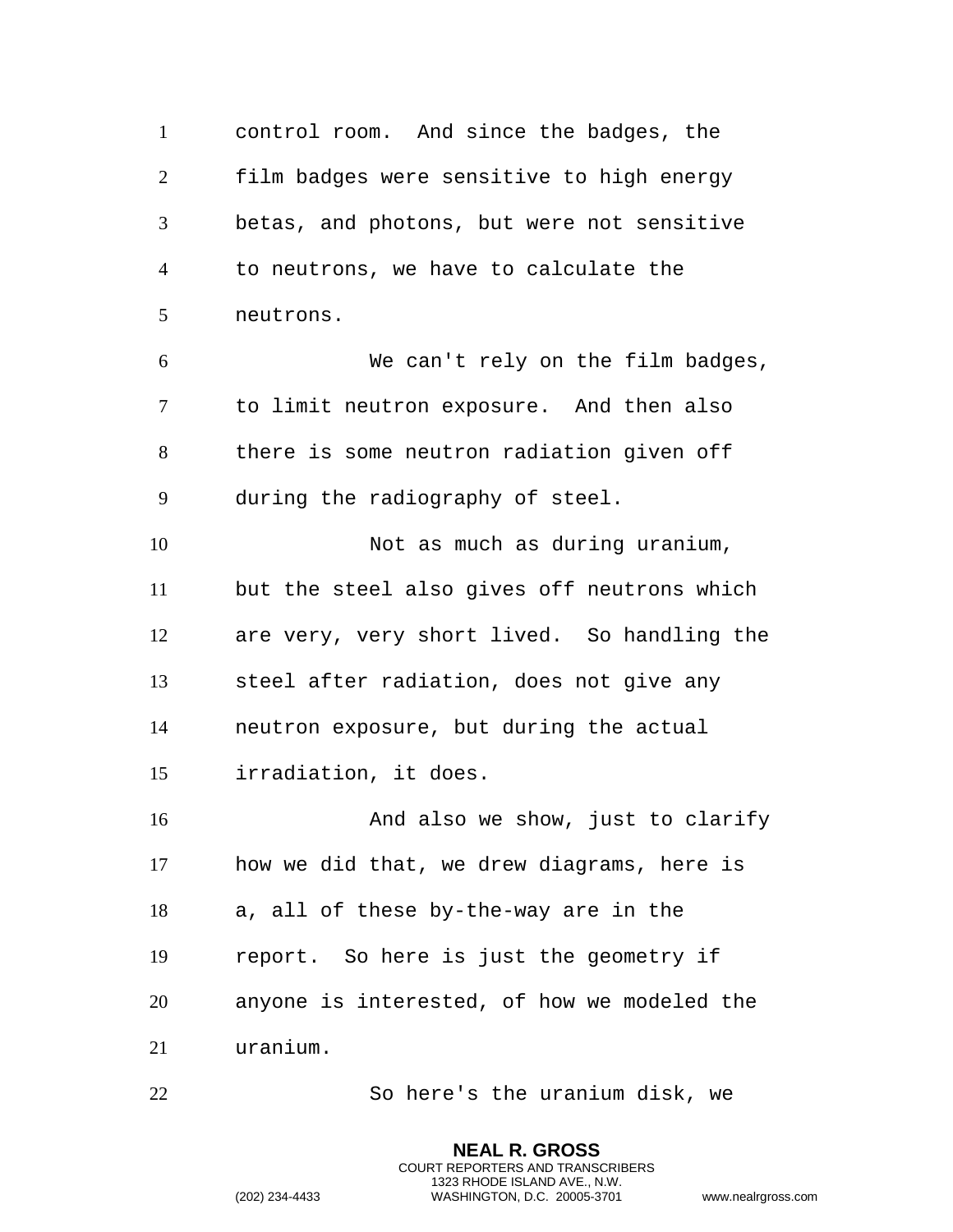1 just assumed it's sitting on a table. We don't have any details, so didn't include a table itself in the model. So the table's assumed to be about 39 inches off the floor, it's working height for a work bench. And the uranium is, you're looking at a cross section of the uranium, so it's four inches thick and about 18 inches high. That's not quite the proportion here, the reason being -- maybe it's correct. 12 And this is a portion of the betatron, we don't model the entire betatron, but here is the chamber in which you put the, the vacuum chamber in which you have the electron beam coming out. 17 This is the, several aluminum plates put together on the ion chamber, so we can monitor, ionization chambers that could monitor the beam intensity. And this is the beam flattening cone, so that the, otherwise the beam is very strong in the

> **NEAL R. GROSS** COURT REPORTERS AND TRANSCRIBERS 1323 RHODE ISLAND AVE., N.W.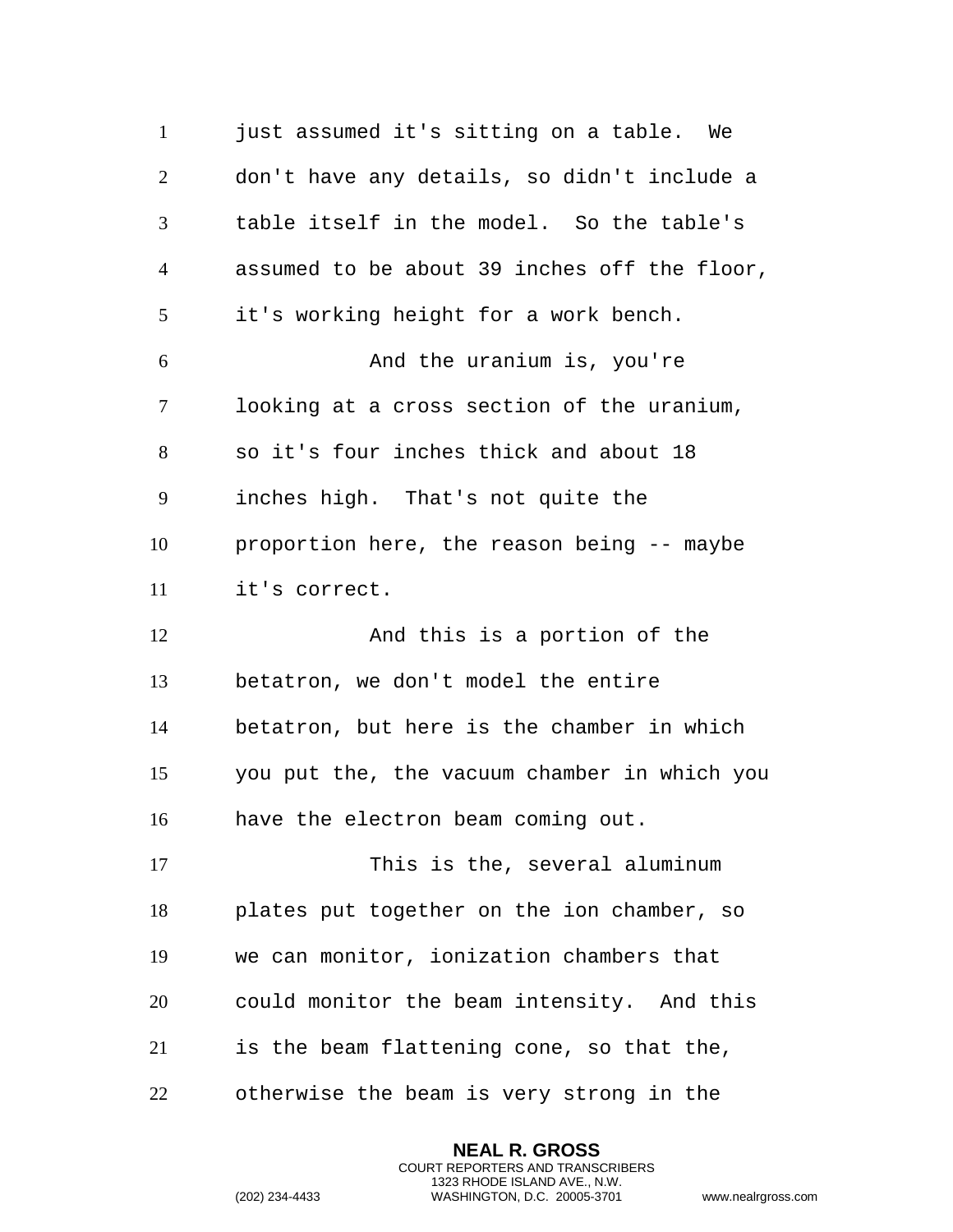middle and weak along the sides.

 So here you have aluminum to absorb the sensor and not, and less absorption as it goes inside. So it's rather flattened, to be, make it more uniform. Then, and oh, these are merely two locations. This is one foot from the uranium, and this is one meter from the uranium. Of course the operator is standing here, after the beam is shut off. But the apparatus is still there, so we left it in place. 14 And then, this is the same picture only now we are bringing the entire shooting room of the old betatron building, which is where a good portion of the uranium radiography took place. And in here is the operator behind our one meter, away from the wall, behind the wall in the most exposed position. Directly, exactly in line with

> **NEAL R. GROSS** COURT REPORTERS AND TRANSCRIBERS 1323 RHODE ISLAND AVE., N.W.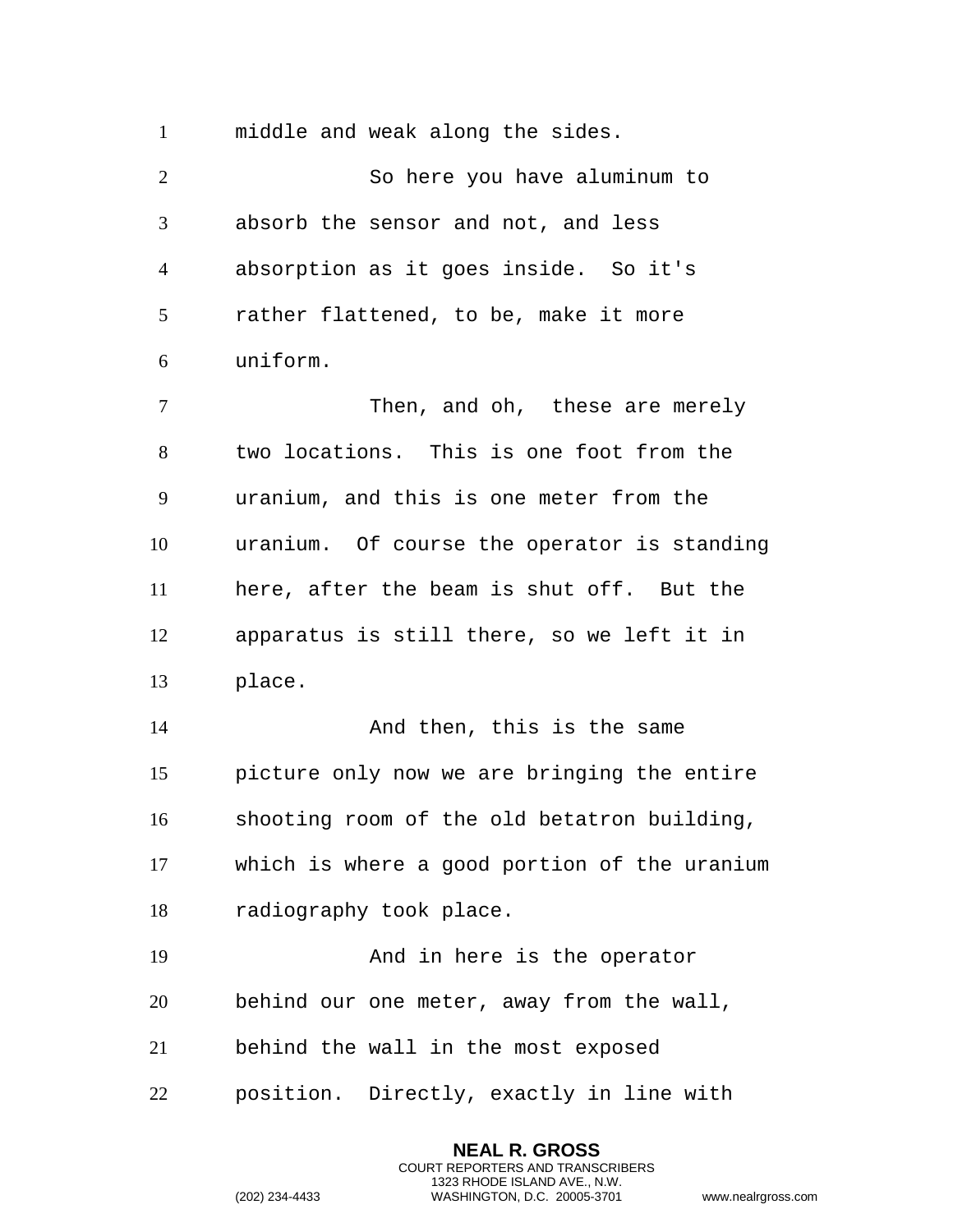the uranium.

| $\overline{2}$ | The uranium now is, the betatron             |
|----------------|----------------------------------------------|
| 3              | itself doesn't give off much in the way of   |
| $\overline{4}$ | neutrons, but once the beam hits the         |
| 5              | uranium, the neutrons come off in all        |
| 6              | directions. And they are hitting the         |
| 7              | operator here. Those are passed through the  |
| 8              | wall.                                        |
| 9              | Next we use the picture, and this            |
| 10             | is not in the current report, it was taken   |
| 11             | from an earlier report of the new betatron   |
| 12             | building.                                    |
| 13             | It was taken from those FOIA                 |
| 14             | documents when they were obtained from the   |
| 15             | Atomic Energy Commission's application.      |
| 16             | And the purpose of this is just              |
| 17             | to show the location of the desk in the      |
| 18             | control room. It's the new betatron          |
| 19             | building, but its structure is basically     |
| 20             | similar.                                     |
| 21             | And here is the MCNP model of the            |
| 22             | same building, showing the important part of |

**NEAL R. GROSS** COURT REPORTERS AND TRANSCRIBERS 1323 RHODE ISLAND AVE., N.W.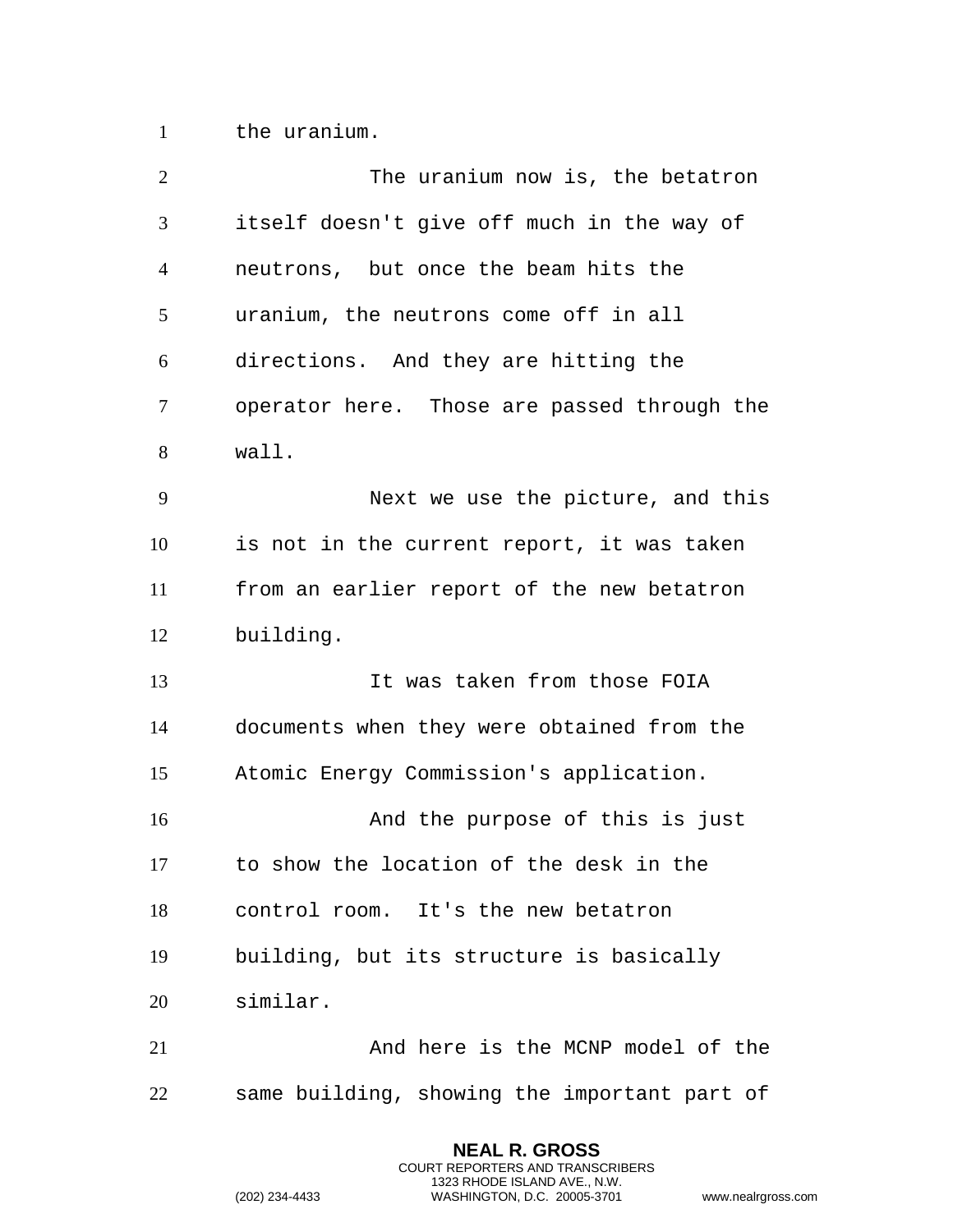it, we truncated it into, there's walls out here.

 And again, here's the betatron. This time they're radiating this heavy steel casting, that gives you about as much scattering as possible, for this heaviest item that GSI ever made. This is just a portion of it. And here is the operator sitting at his desk. These would be longer exposures, he presumably would be spending time at his desk. 13 He may very well, with an hour exposure, leave the control room, there will be a door in this direction where he might leave, and be getting even less exposure. But this seemed to me like a reasonable compromise. And then the final one. Okay, so here is the doses to the operator. If we presume 26 millirem per week, as this hypothetical upper limit from the betatron

> **NEAL R. GROSS** COURT REPORTERS AND TRANSCRIBERS 1323 RHODE ISLAND AVE., N.W.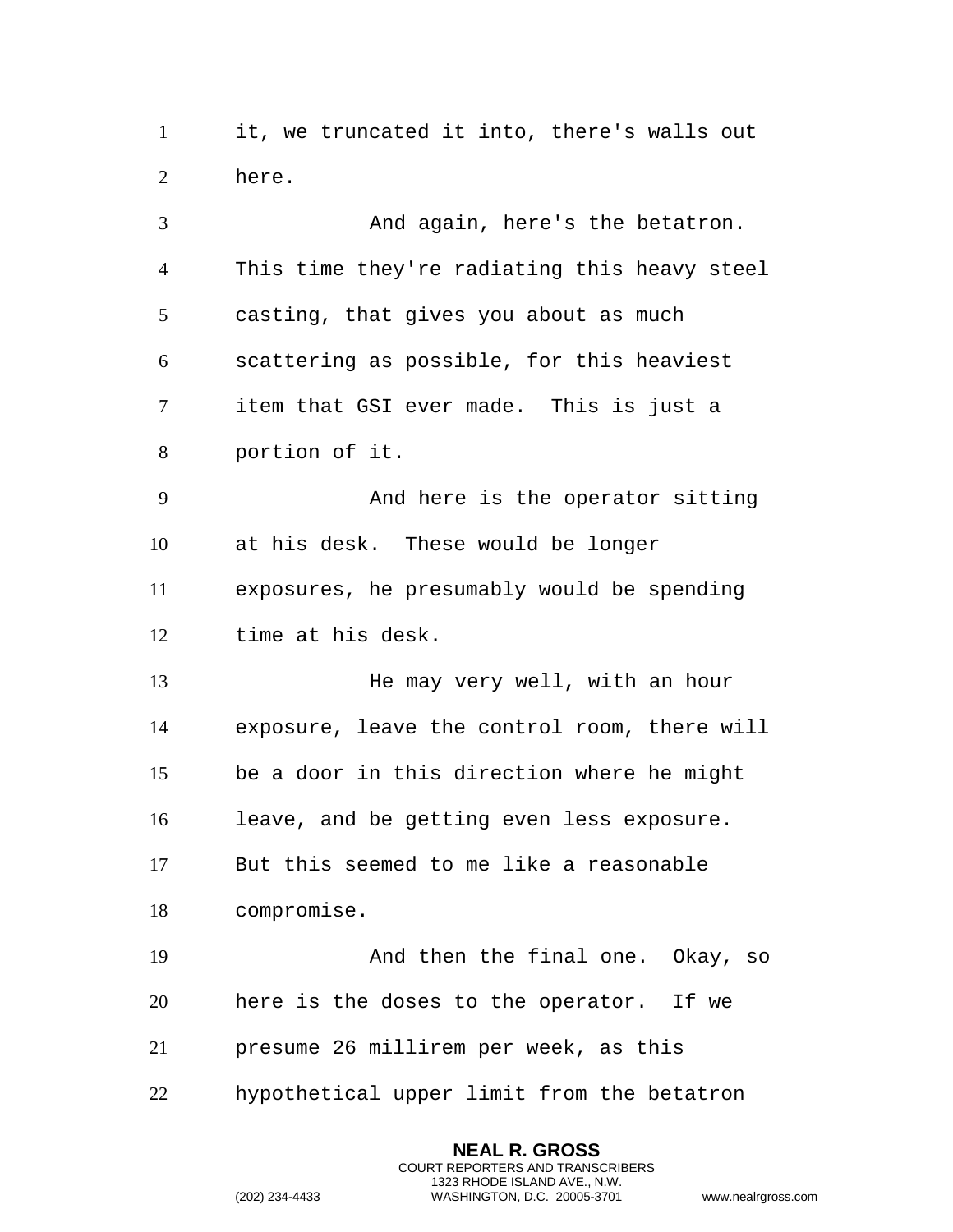| $\mathbf{1}$   | residual operation, this is the neutrons     |
|----------------|----------------------------------------------|
| $\overline{2}$ | from uranium handling, .5 millirem per       |
| 3              | shift, for eight hour shift.                 |
| $\overline{4}$ | We assumed they are like an                  |
| 5              | average of 6., if exposed. Each uranium      |
| 6              | shot is 75 minutes, now so 60 minutes of,    |
| 7              | for the radiographic exposure, 15 minutes in |
| 8              | between handling.                            |
| 9              | So if you take the 75 minutes,               |
| 10             | divided into 480 minutes for a full work     |
| 11             | day, not even allowing time for lunch, you   |
| 12             | get 6.4 shift, uranium exposures per shift   |
| 13             | average.                                     |
| 14             | So this is what he gets from the             |
| 15             | handling, this is what he gets in the        |
| 16             | current uranium radiography, this is in the  |
| 17             | control room, and this is during the         |
| 18             | radiography of steel per shift.              |
| 19             | And then when we add them up,                |
| 20             | here's where we come up with annual doses.   |
| 21             | So we don't list any, betatron photons       |
| 22             | during the first ten years because those     |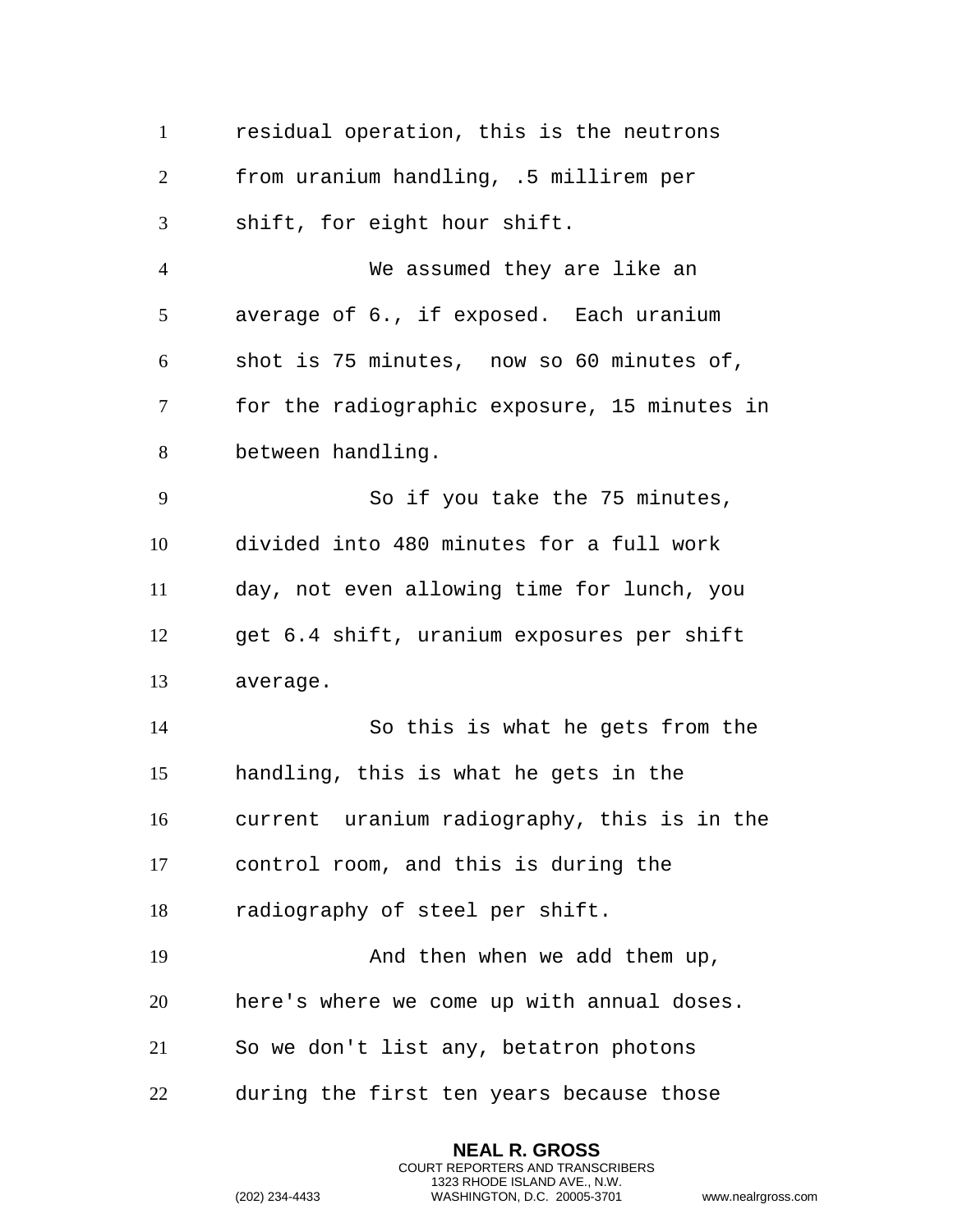would be superseded by the triangular distribution, which is a much higher dose. So any dose he gets from, the betatron operator, would be subsumed by that limiting distribution. So we only list this, since uranium, the use of radium stops in '62, we only list these for '63 through '66, or the middle of '66. And then the number of shifts on uranium, devoted to uranium, based on the Mallinckrodt purchase orders, we only have it from '58 on. And these we assume to be the maximum of any 12 month period, which is not actually calendar year, because they continued to issue purchase orders, some of them were like, June 30, July 1st to June 30th of the next year. So we took the highest 12 month period, and assigned that to this period where we don't have any purchase orders. So

> **NEAL R. GROSS** COURT REPORTERS AND TRANSCRIBERS 1323 RHODE ISLAND AVE., N.W.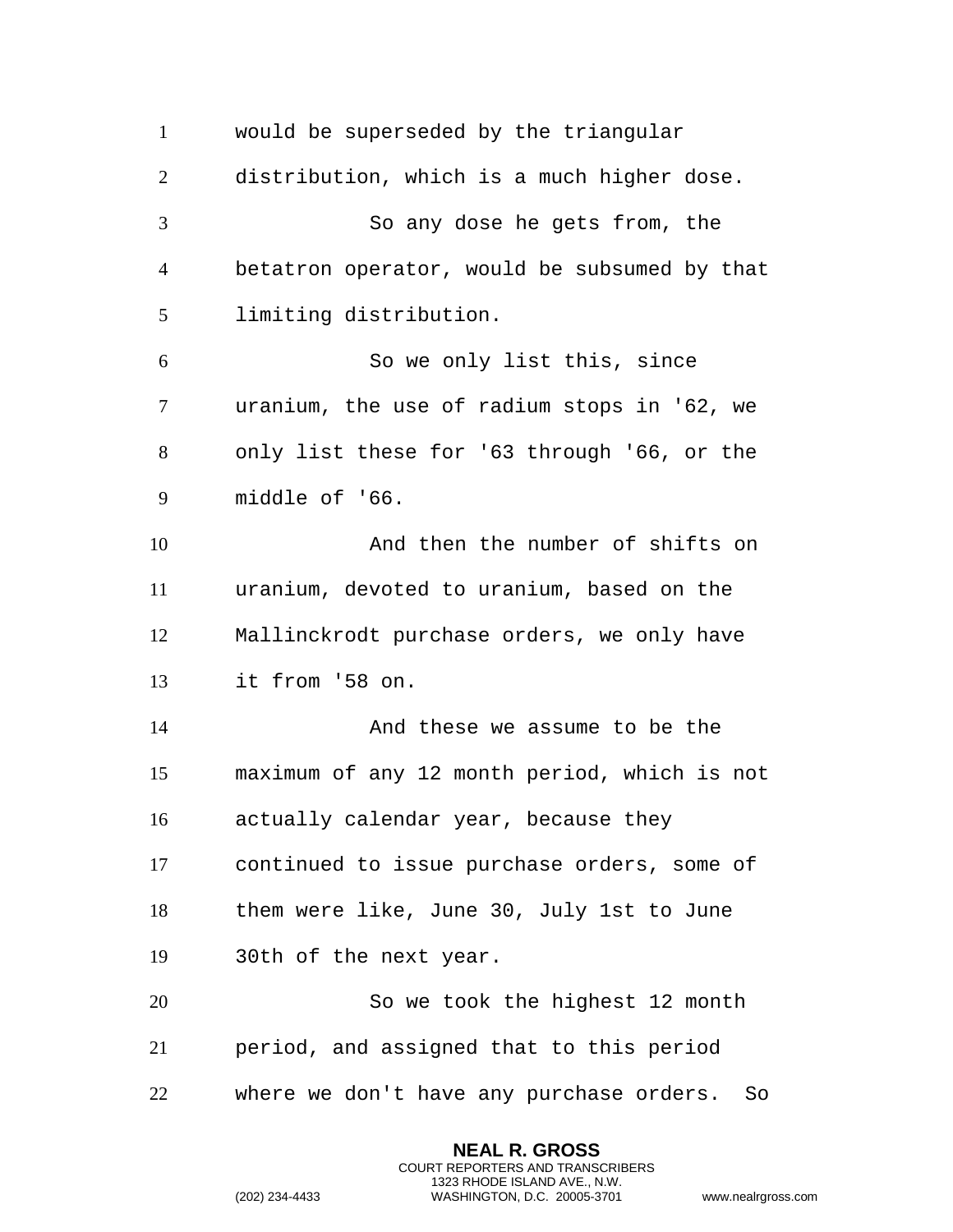it's a limiting, and this is, I mean NIOSH has already previously agreed to. And then the balance is steel. So the same worker can't be doing, we're just assuming, again for conservative, the same worker spends all the time allotted to uranium, on uranium, and then the rest of his shift on steel. So we're presuming to work 30 to 50 hours a year, we get the steel by subtraction of the uranium. And then the neutron dose is just going to the previous table and multiplying by the number of shifts. Here we have the uranium handling. Uranium, the radiography of uranium while the worker's in the control room. The balance of the time, the radiography of steel, in the control room. The new betatron, and here we have the total. So you see by far, the highest

> **NEAL R. GROSS** COURT REPORTERS AND TRANSCRIBERS 1323 RHODE ISLAND AVE., N.W.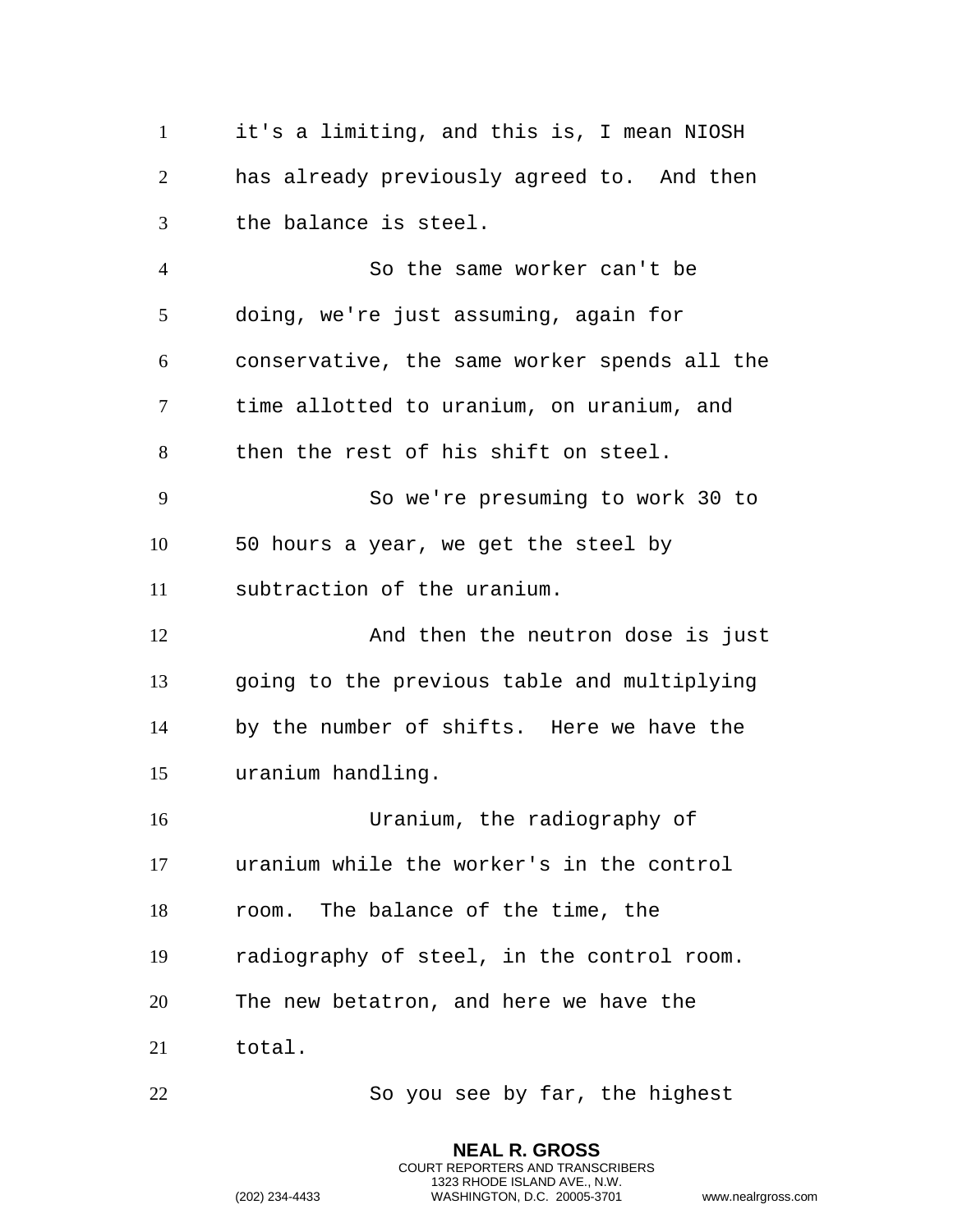neutron exposure is from the steel. Simply because more time is spent on steel, even though during a given shift, uranium gives off more neutrons. It penetrates, neutron dose is higher per shift, but because there are many more shifts of steel, the annual dose is higher from the steel. And then finally we get to the exposure of the layout man. And this is again from an older report because it's already been reviewed. 13 But I, just for reference purposes, this the new betatron building based on that previous drawing that I showed. And we modeled two positions of the layout man. On, here is the railroad track, going straight down the center. So he's, he can't be on the railroad track because he'll be blocking access to the control room. So we assume

> **NEAL R. GROSS** COURT REPORTERS AND TRANSCRIBERS 1323 RHODE ISLAND AVE., N.W.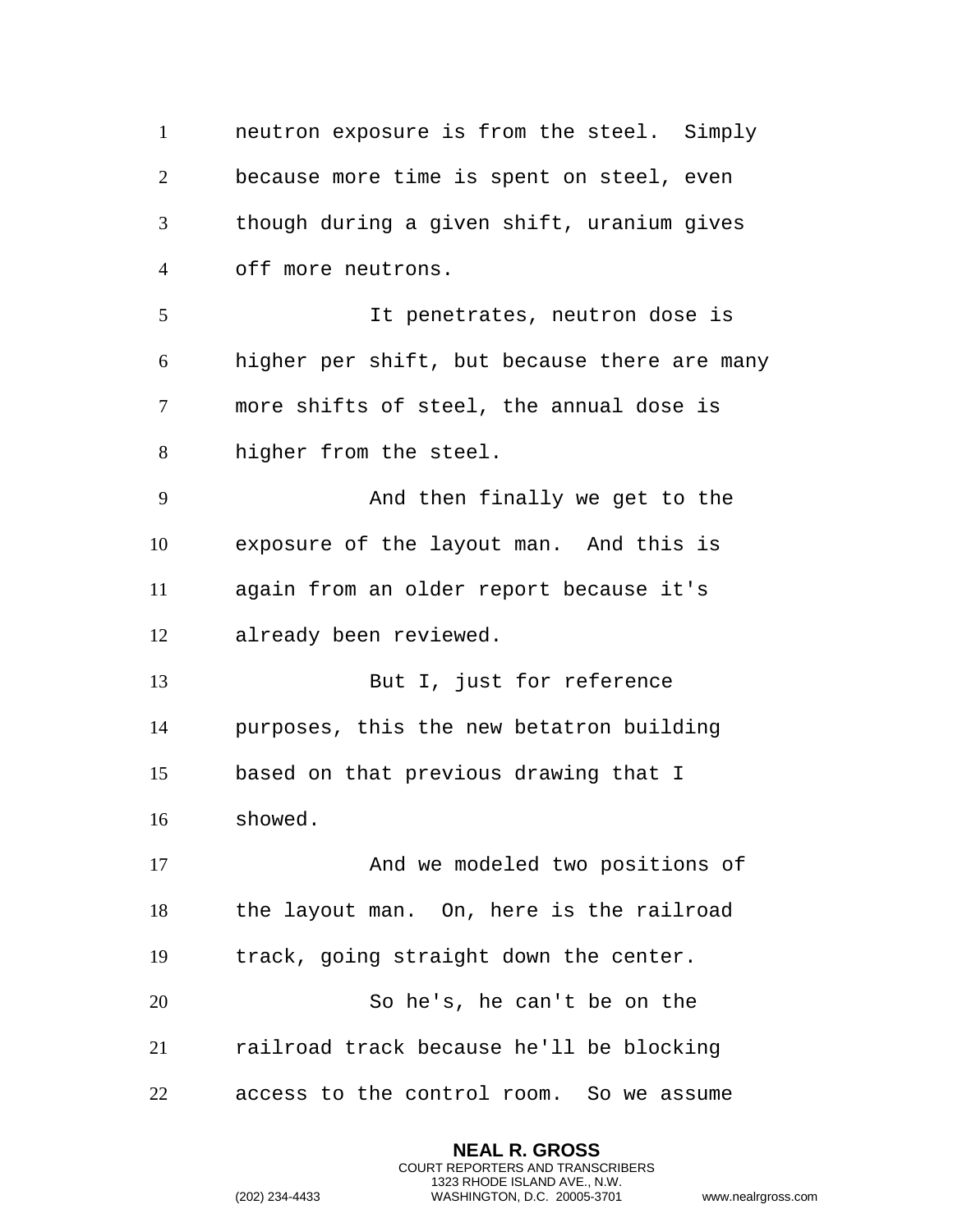he's ten feet to the side of the railroad track.

 I put him on both sides, and it turns out that the dose, the photon dose is much higher on this side, than on this side. Because actually, if you were to draw, take a ruler and draw a line, he's actually within, straight line visual of the actual betatron. In reality, there is a this thin door, which is part of our model, but it is so thin that on this scale, it doesn't show up. But that's essentially, it's almost transparent to high energy protons. So what happens is the beam from the, the x-ray beam from the betatron goes forward primarily. But it has a little scatter-off at the end. It just it doesn't go to zero. It just trails off as you go further and further from the center. 21 And it can actually get here. And then the neutron dose, it turns out is

> **NEAL R. GROSS** COURT REPORTERS AND TRANSCRIBERS 1323 RHODE ISLAND AVE., N.W.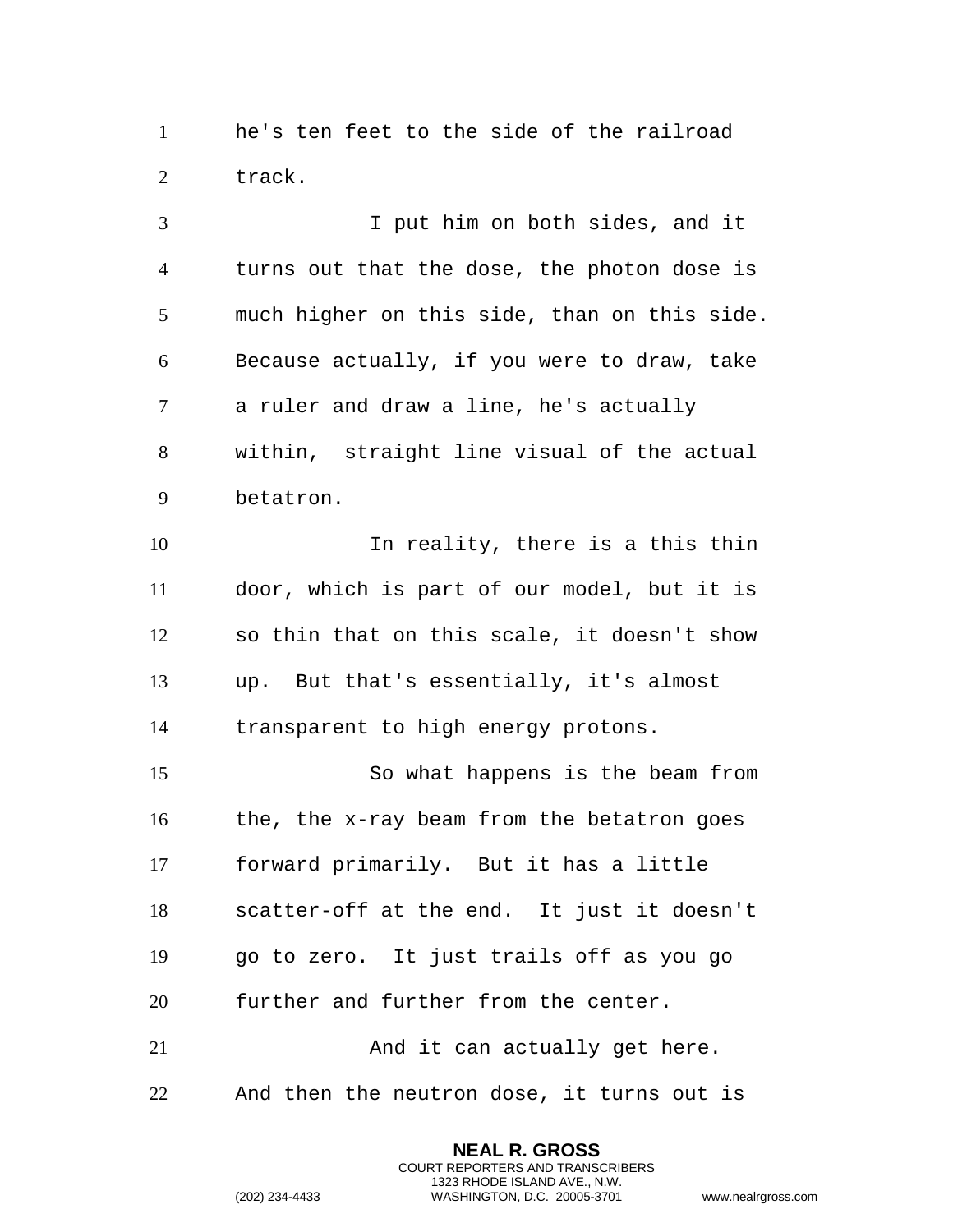actually higher when he's on this side of the tracks, because the neutron dose, the proton dose comes from the betatron itself, the neutron dose comes from the steel. So he sees more of the steel when he's over here. But the difference isn't that great, about 12 percent more. And since the photon dose is twice as high, almost twice as high in this position, as in that position, we assign all the, he can't be in two places at once, we assign all the doses from this position. So and then here is a summary of the exposure of the layout man. So he's also getting dosed, no neutron exposure from radiated steel, because the neutrons die very quickly. He does get some proton exposure from handling the radiated steel, but it's

trivial compared to what he gets directly

**NEAL R. GROSS** COURT REPORTERS AND TRANSCRIBERS 1323 RHODE ISLAND AVE., N.W.

from the betatron.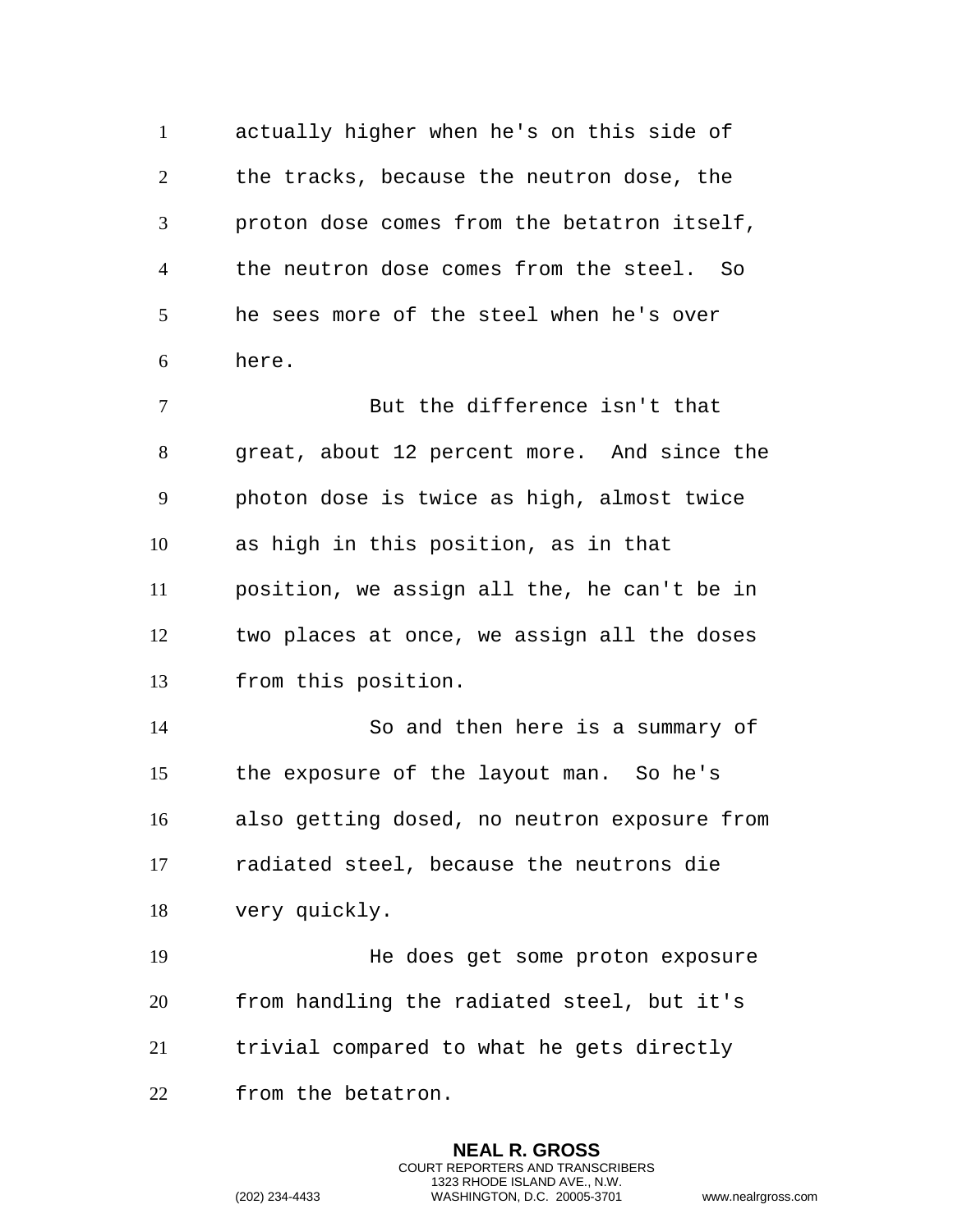So we did the calculation anyway, but it's a very small amount. And he does get some, some neutron exposure and we assume he spends all his regular portion, 6, shifts a year doing this work and this would be his exposure in roentgens per year, nine roentgens per year. And this is the neutron dose in millirem per year. And this exposure just as a point of reference, this applies only to the years '63 through mid '66, because it's based on the location of the new betatron building. Whereas the new betatron building is right alongside the Number 10 Finishing Building. This is the door that simply separates the two. And the Number 10 Finishing Building starts right around here. But it wasn't built until '63. So with the old betatron building, it was about a quarter mile away, and I'm just going by memory, it could be not quite accurate.

> **NEAL R. GROSS** COURT REPORTERS AND TRANSCRIBERS 1323 RHODE ISLAND AVE., N.W.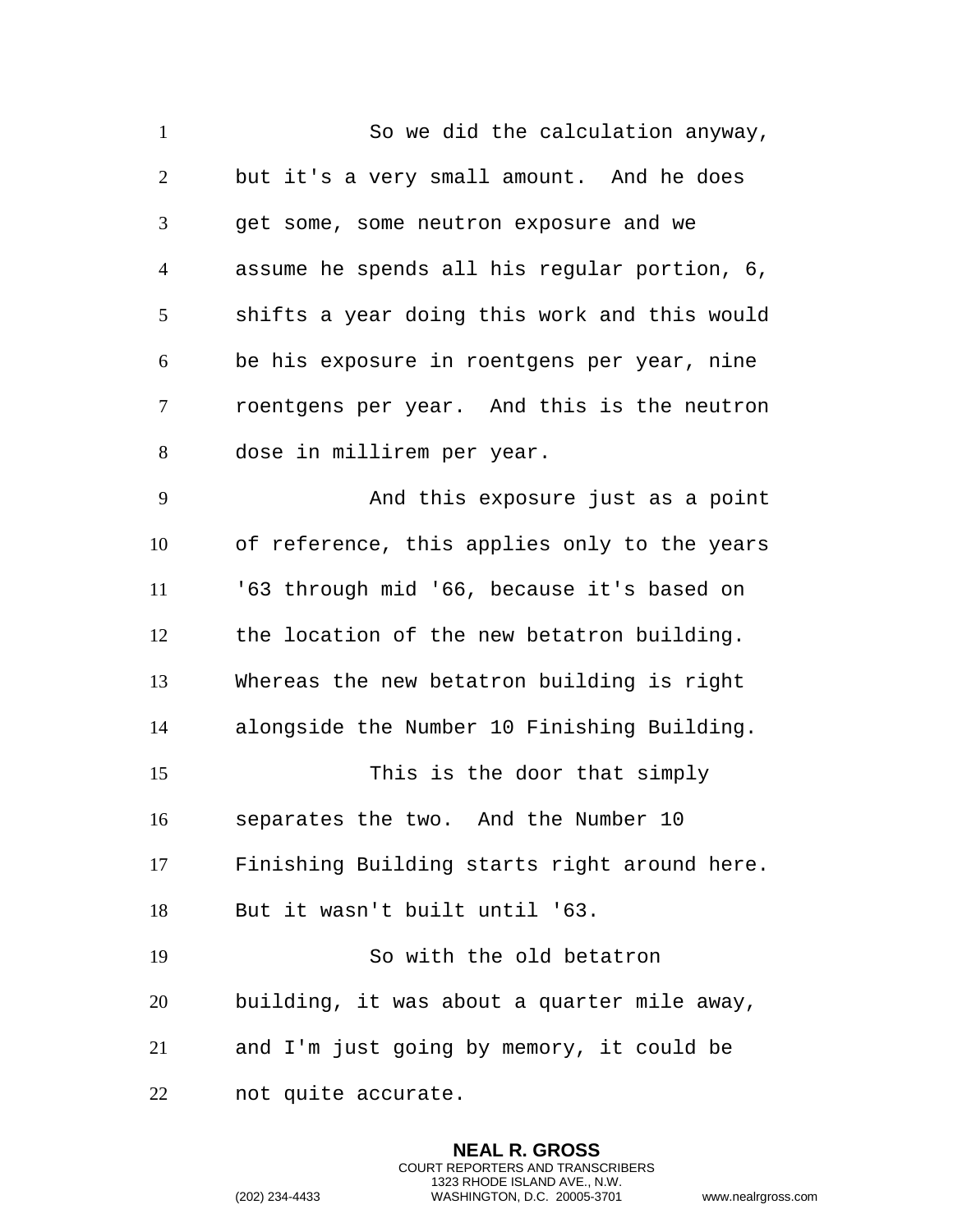From the, what do you call it, machining and finishing buildings, which is where most of the work was done, so there would be no significant exposure from that source. So, but during that time you do get the exposure to the radium. This will happen as the two are adjacent. At least since NIOSH decided to find an entire year that the radium was in use, even though the radium stopped in the middle of '62, NIOSH said we'll just give it for the entire year. 13 And the new betatron opened up late in '63, but NIOSH agreed to use it again, for the entire year. So you have this very convenient adjacent period of '52 through '62, the uranium dominates. And '63 through mid '66 the betatron dominates and the doses are about the same. Because the mid-point on that triangular distribution is, I think it's at

> **NEAL R. GROSS** COURT REPORTERS AND TRANSCRIBERS 1323 RHODE ISLAND AVE., N.W.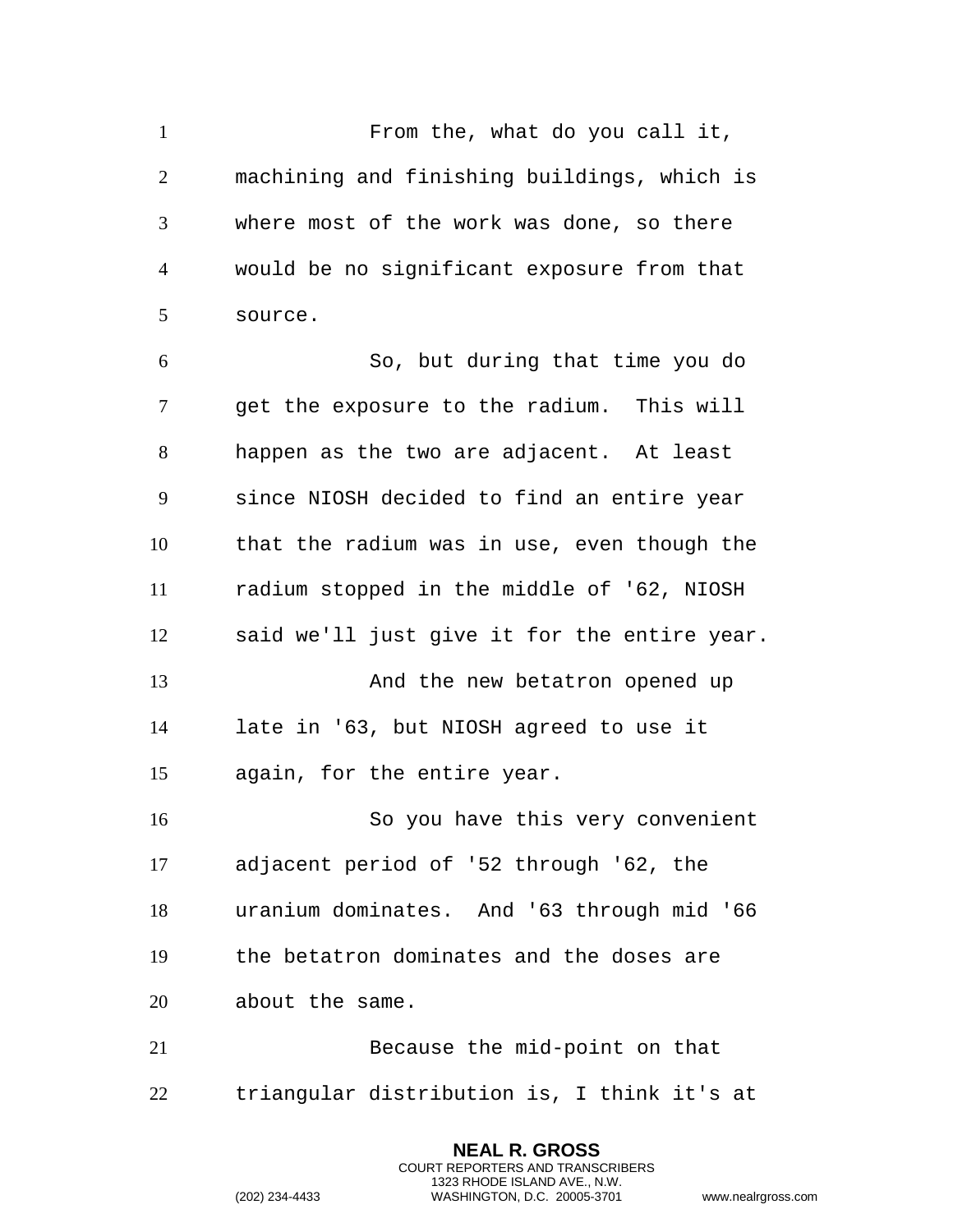9.69 something like that. And depending which end point you use, 12 rem for the later years, 15 rem for the earlier years. On average, it comes out roughly 9R, 9 rem per year. In those days they assumed rem and roentgen were the same, but they're not. That was what the initial AEC regulation said. So you had a fairly consistent roentgen exposure for this entire period. So that's basically it. CHAIRMAN ZIEMER: Okay, thanks Bob. Now one of the big issues we had at the last meeting was differences between your calculation and the NIOSH calculation. 16 And you and Dave Allen were exchanging input files and trying to make sure that you were all doing things the same way for the same for the same model. I want to get some feedback from Dave now, to clarify where we are in terms of the numbers coming out the same for both

> **NEAL R. GROSS** COURT REPORTERS AND TRANSCRIBERS 1323 RHODE ISLAND AVE., N.W.

```
(202) 234-4433 WASHINGTON, D.C. 20005-3701 www.nealrgross.com
```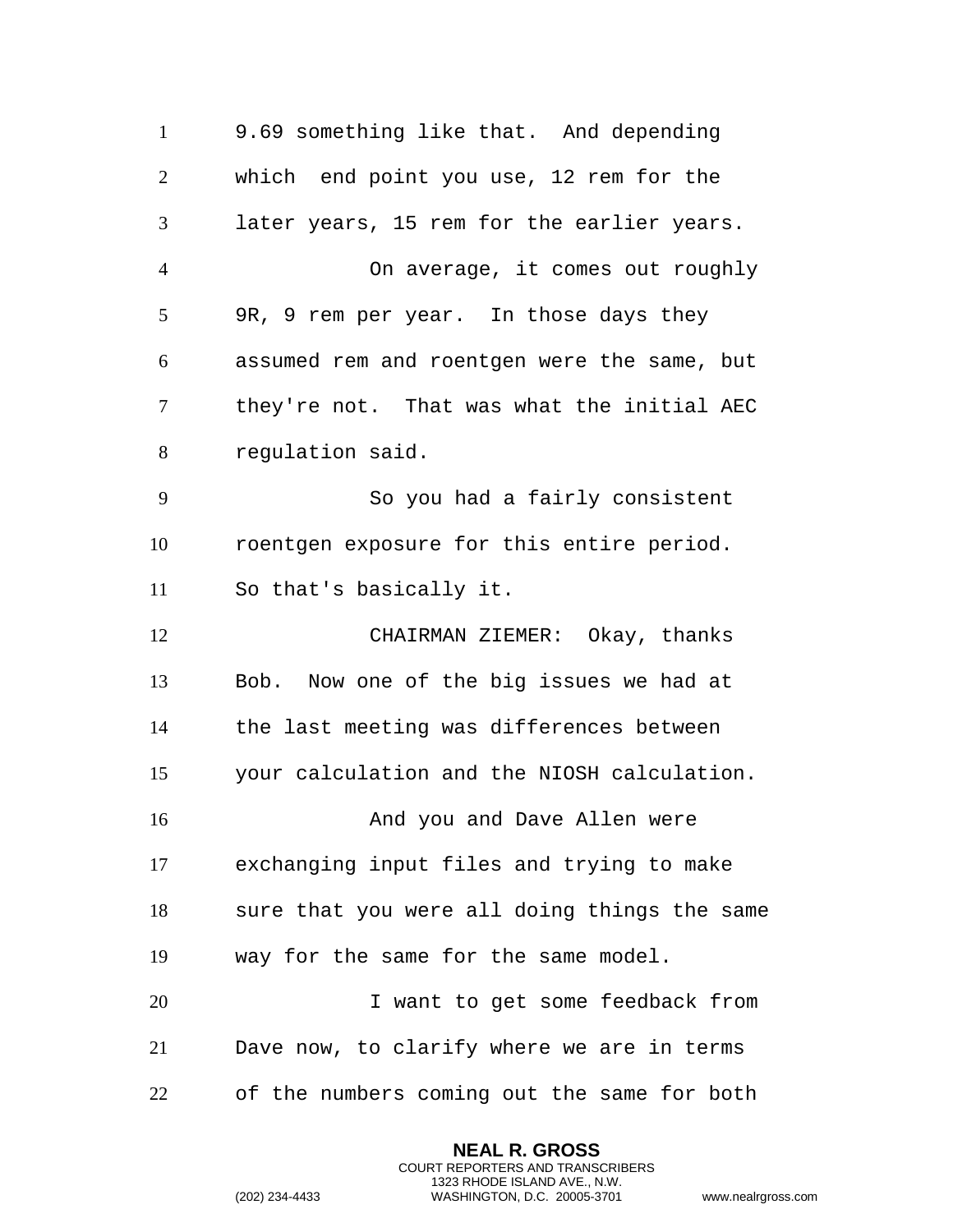of you, for the same inputs.

 MR. ALLEN: Yes, this Dave. Bob sent me his files and we reconciled. I think most of that was done on the beta. On this last round, Bob sent me the files. It was primarily neutron and some photon. And I think all the assumptions have been discussed in the past, and I was able to reproduce his numbers. So I think we're all on the same page. CHAIRMAN ZIEMER: Okay, so the numbers that Bob has shown us here today, represent what NIOSH also is using? MR. ALLEN: Yes. I mean there may be a difference in round-off, you know, with the third decimal point or something, but they are essentially the same numbers. Yes, for what we will be using. (Pause.) MR. ALLEN: Did I drop off? MR. KATZ: No. You're still there.

> **NEAL R. GROSS** COURT REPORTERS AND TRANSCRIBERS 1323 RHODE ISLAND AVE., N.W.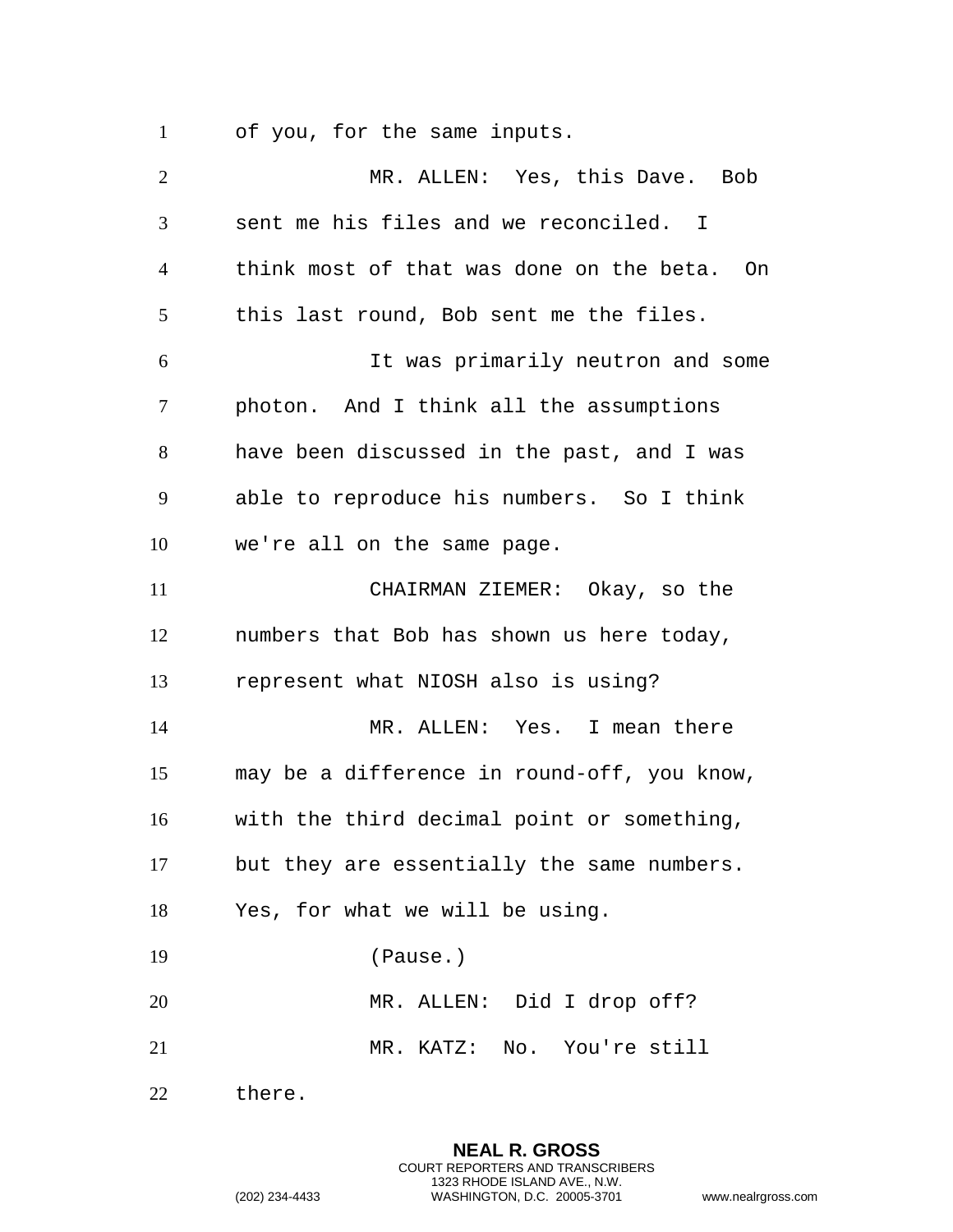| $\mathbf{1}$   | MR. ALLEN: I'm okay?                         |
|----------------|----------------------------------------------|
| 2              | MR. KATZ: Paul may have,                     |
| 3              | sometimes Paul has trouble with his phone.   |
| $\overline{4}$ | Paul, are you still there?                   |
| 5              | I think he might, whatever, but              |
| 6              | it's a problem that he has sometimes. I      |
| 7              | think he's having it right now. But Paul,    |
| 8              | we can't hear you, you may have gone to      |
| 9              | mute, or you may have been dropped           |
| 10             | completely. In which case, he can't hear     |
| 11             | this.                                        |
| 12             | MEMBER MUNN: Well at least he                |
| 13             | was able to get back okay last time.         |
| 14             | MR. KATZ: Yes, I'm sure he'll                |
| 15             | get back again, as soon as he --             |
| 16             | CHAIRMAN ZIEMER: Can you hear me             |
| 17             | now?                                         |
| 18             | MR. KATZ: Oh, there. Paul.                   |
| 19             | CHAIRMAN ZIEMER: Yes, I must                 |
| 20             | have gone to mute and not realized it.       |
| 21             | Okay, I want to make sure that we're getting |
| 22             | the same numbers for the same input, for     |

```
(202) 234-4433 WASHINGTON, D.C. 20005-3701 www.nealrgross.com
```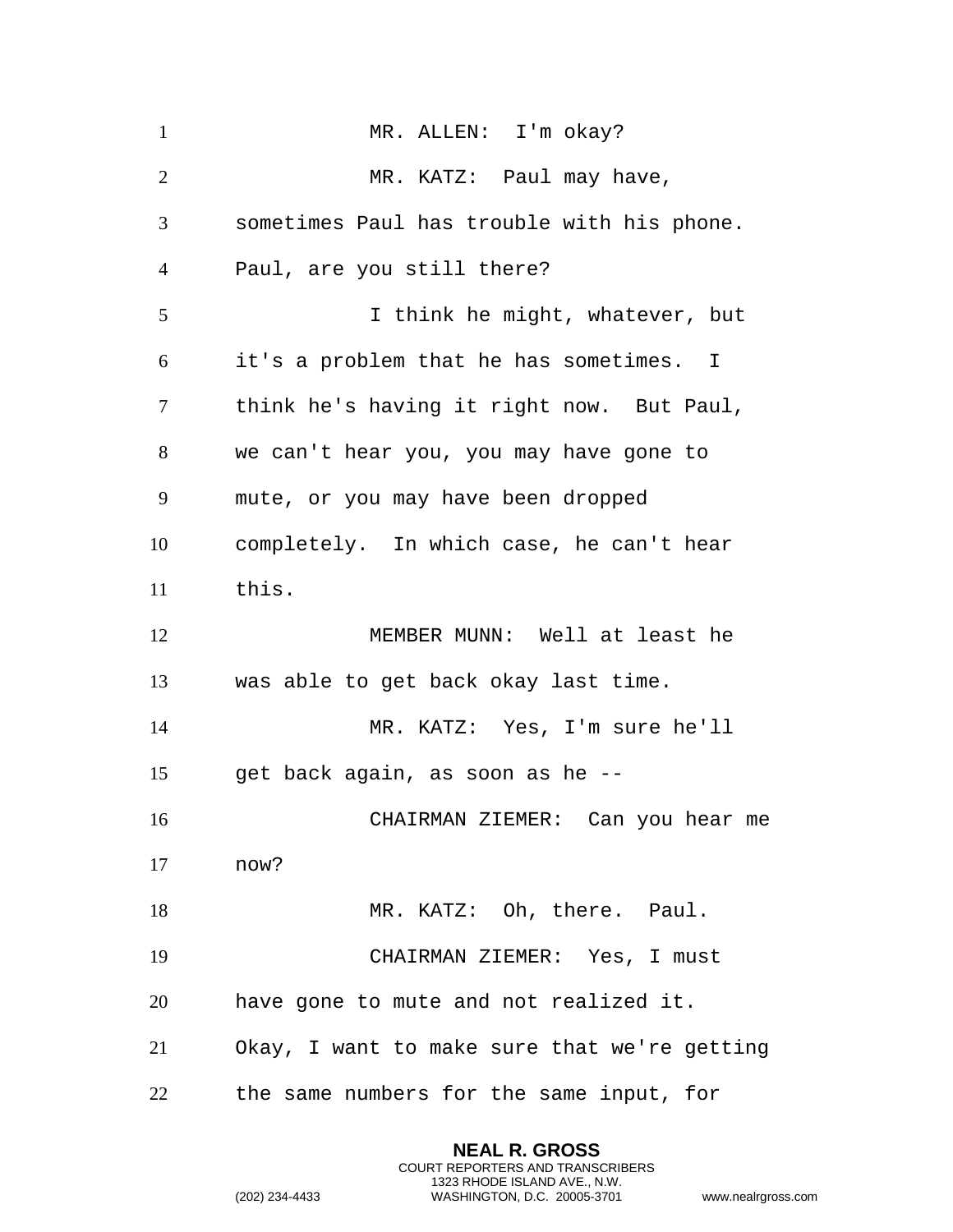each of our components.

| $\overline{2}$ | So, I think this was the last                |
|----------------|----------------------------------------------|
| 3              | memo, we had disagreements with, on this, on |
| 4              | the external calculation, is that correct?   |
| 5              | MR. ALLEN: I think that was                  |
| 6              | correct, yes.                                |
| 7              | CHAIRMAN ZIEMER: We have                     |
| 8              | agreement in numbers on the internal. And    |
| 9              | for external, agreement on the models in,    |
| 10             | with the, we talked last time about the      |
| 11             | Landauer information and the fact that NIOSH |
| 12             | was not going to use the film badge          |
| 13             | information in the model any more. Is that   |
| 14             | correct?                                     |
| 15             | MR. ALLEN: That's correct.                   |
| 16             | CHAIRMAN ZIEMER: Okay. I want                |
| 17             | to make sure that we're in agreement in      |
| 18             | terms of --                                  |
| 19             | MR. KATZ: I'm sorry Paul, did                |
| 20             | you go to mute again, because we can't hear  |
| 21             | you?                                         |
| 22             | MEMBER MUNN: I thought he was                |

**NEAL R. GROSS** COURT REPORTERS AND TRANSCRIBERS 1323 RHODE ISLAND AVE., N.W.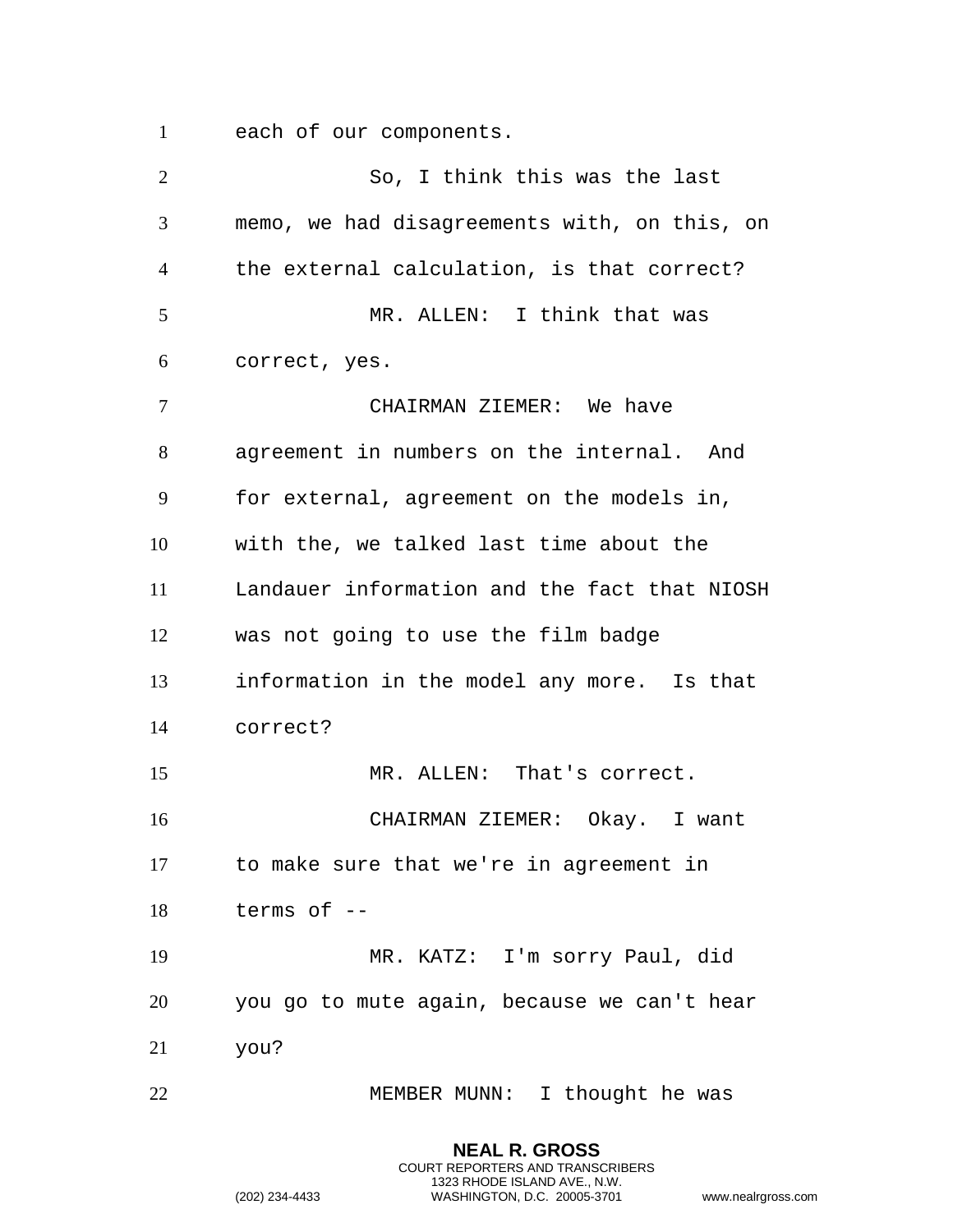just thinking a lot.

 MR. KATZ: He might be thinking, I don't know. DR. ANIGSTEIN: Well he stopped in mid-sentence. MR. KATZ: Paul, you're on mute again. MEMBER MUNN: Or it's long drafting, one or the two. 10 MR. KATZ: Yes. CHAIRMAN ZIEMER: Can you hear me now? MR. KATZ: There you are, you're back. Okay. CHAIRMAN ZIEMER: I don't know what happened, it went onto hold. Who knows how these smart phones operate. They're smarter than everybody I guess, or not so smart. Anyway I wanted to make sure that we're on the same boat, not only with the MCNP outcomes, but also with the functions

> **NEAL R. GROSS** COURT REPORTERS AND TRANSCRIBERS 1323 RHODE ISLAND AVE., N.W.

```
(202) 234-4433 WASHINGTON, D.C. 20005-3701 www.nealrgross.com
```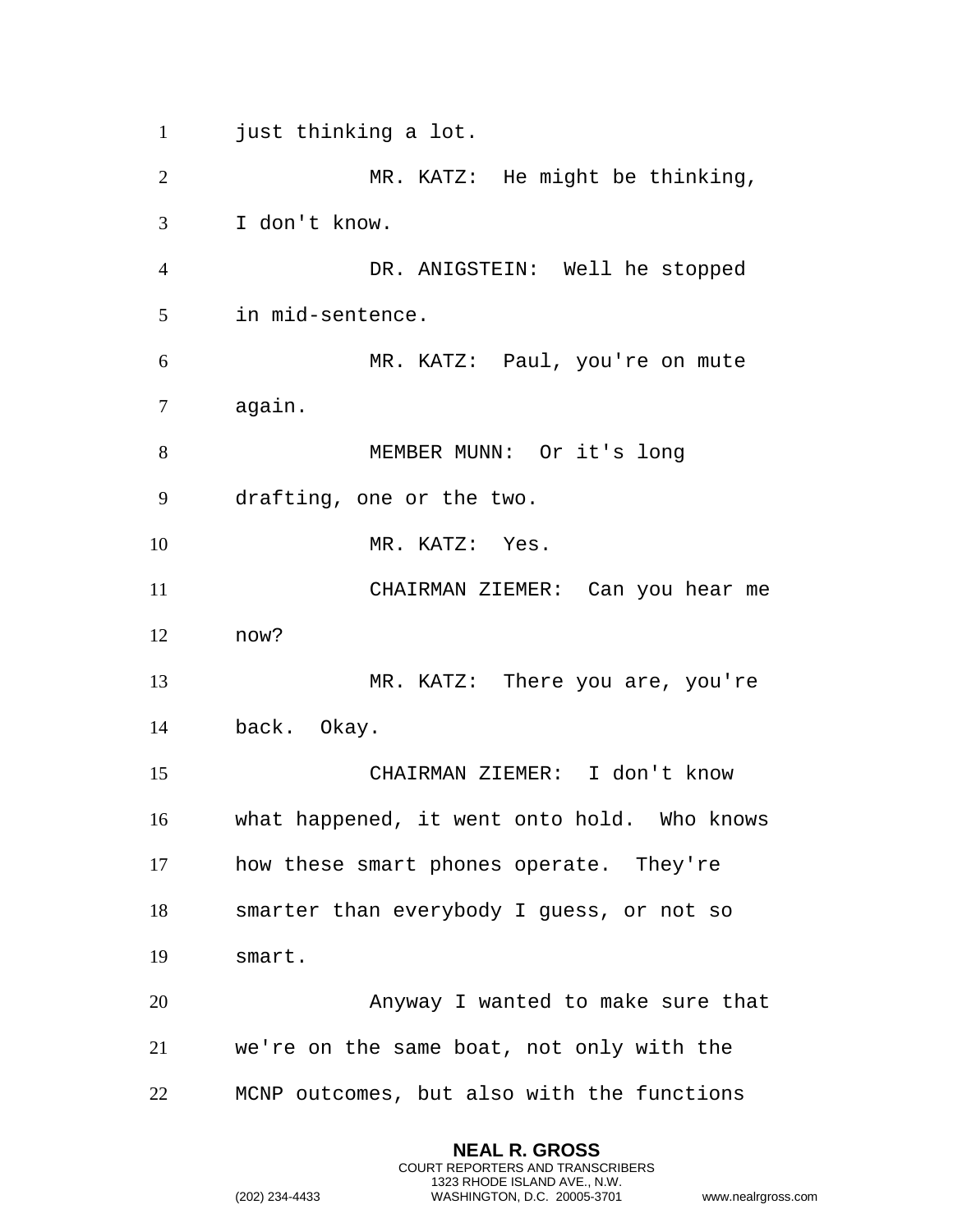used prior to the calculations in terms of all the assumptions about locations and so on.

 So I, it appears to me that SC&A now is in agreement with all the assumptions that NIOSH is using. Is that correct? 7 MR. ALLEN: Yes, this is Dave. CHAIRMAN ZIEMER: Bob or John? DR. ANIGSTEIN: I believe, I think that NIOSH has agreed to adopt the SC&A model. Of course we had some discussion back and forth, so it was some compromise. But -- CHAIRMAN ZIEMER: Dave. MR. ALLEN: Yes, this is Dave. CHAIRMAN ZIEMER: Okay. Now let me open this part to Board questions. What do you question? MEMBER MUNN: All of the outstanding issues seem to have been resolved to me. I was able to follow Bob's presentation well. So if that's acceptable

> **NEAL R. GROSS** COURT REPORTERS AND TRANSCRIBERS 1323 RHODE ISLAND AVE., N.W.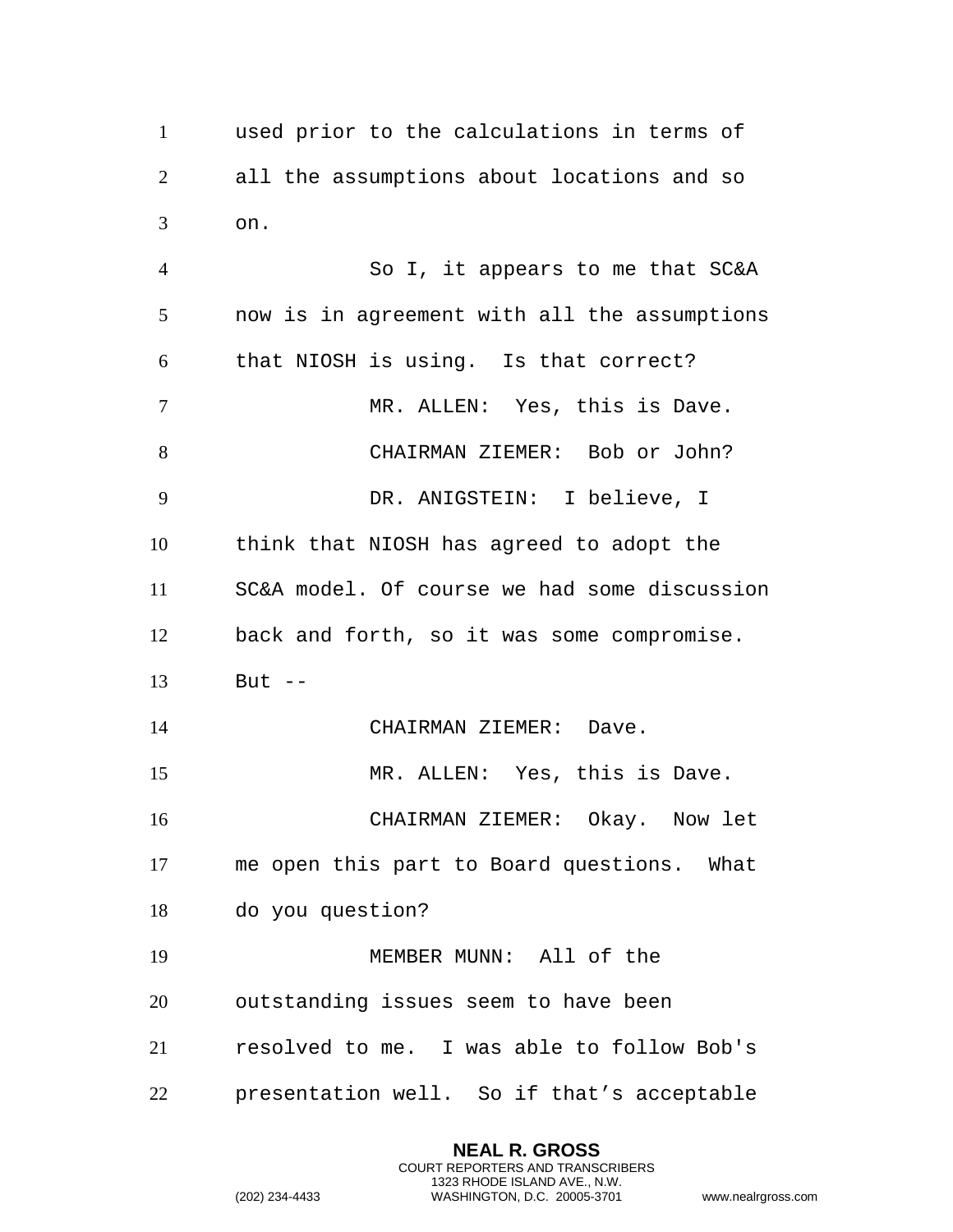to NIOSH I have no questions.

 CHAIRMAN ZIEMER: Josie or John. MEMBER BEACH: Yes, Paul, this is Josie. I have no questions either. CHAIRMAN ZIEMER: And John. (No response.) CHAIRMAN ZIEMER: Okay, now I want to go to Appendix BB and we have a very recent update, where basically what was done in the update was just to incorporate the actions from our last meeting into the Matrix. And we have an Appendix BB Matrix, which is dated January 15th. DR. ANIGSTEIN: Yes. CHAIRMAN ZIEMER: Actually, it, I guess you updated it again January 14th to include the December actions and yesterday as well to -- apparently you got the minutes from the last meeting. Is that when you went and updated it again? DR. ANIGSTEIN: That's correct. What the 14th update, I was very cautious

> **NEAL R. GROSS** COURT REPORTERS AND TRANSCRIBERS 1323 RHODE ISLAND AVE., N.W.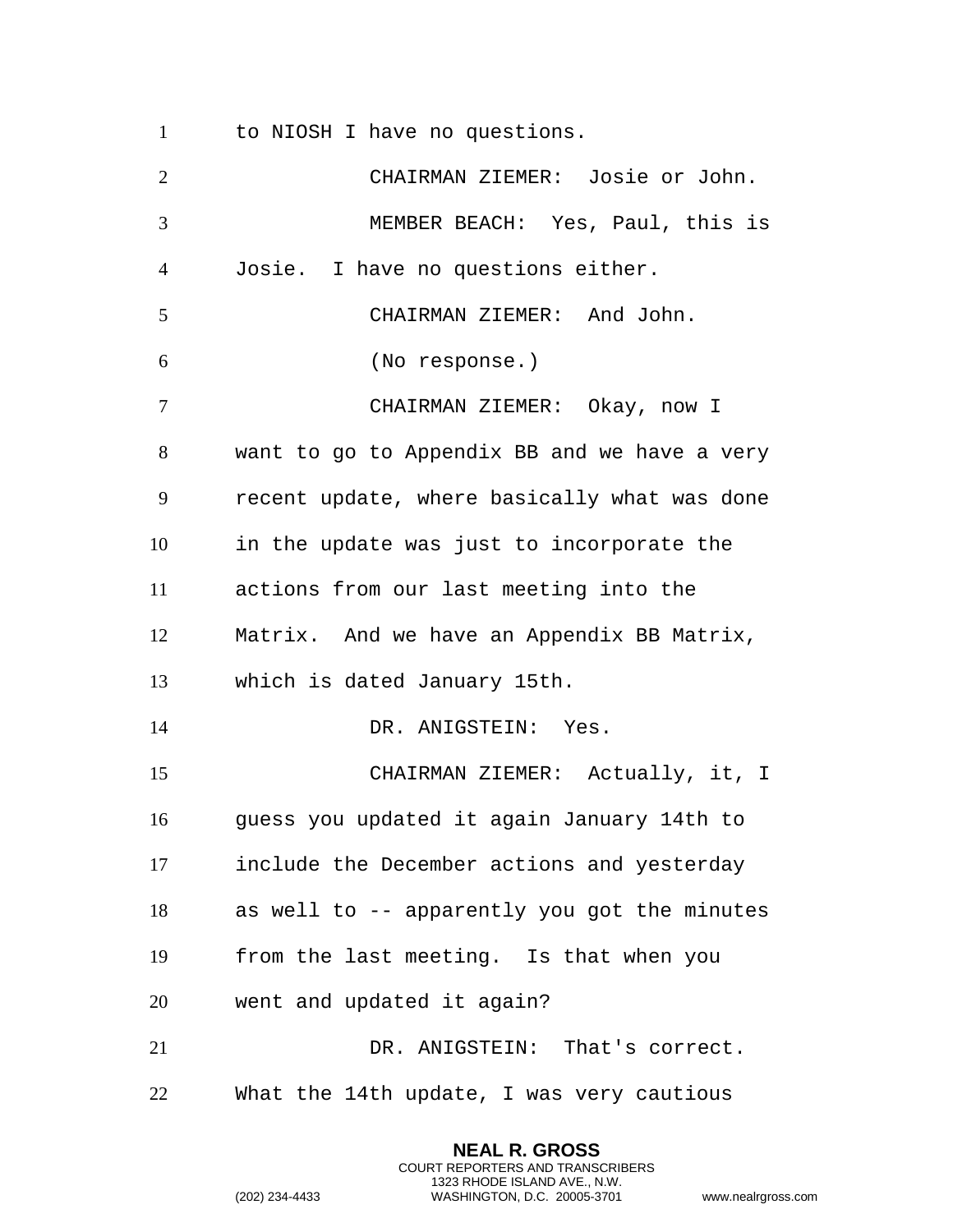because I didn't want to put words in NIOSH's mouth. I wasn't sure what was exactly, I didn't take, I was too busy participating to take notes. So then since Ted forwarded the minutes to me yesterday morning, I was able to review it, and I was able to add material. So nothing from the, so the 16th supersedes the 14th, by just some additional material and actually the email, distributing that, summarized where the changes are so the Board Members wouldn't have to read the whole thing. They could just focus on the, I gave the page numbers and the location where additional material was added. So I did my best to summarize the NIOSH input from the last meeting, to the point where every issue now is, either closed, either the old issues that SC&A recommends closure, or they're in progress.

> **NEAL R. GROSS** COURT REPORTERS AND TRANSCRIBERS 1323 RHODE ISLAND AVE., N.W.

```
(202) 234-4433 WASHINGTON, D.C. 20005-3701 www.nealrgross.com
```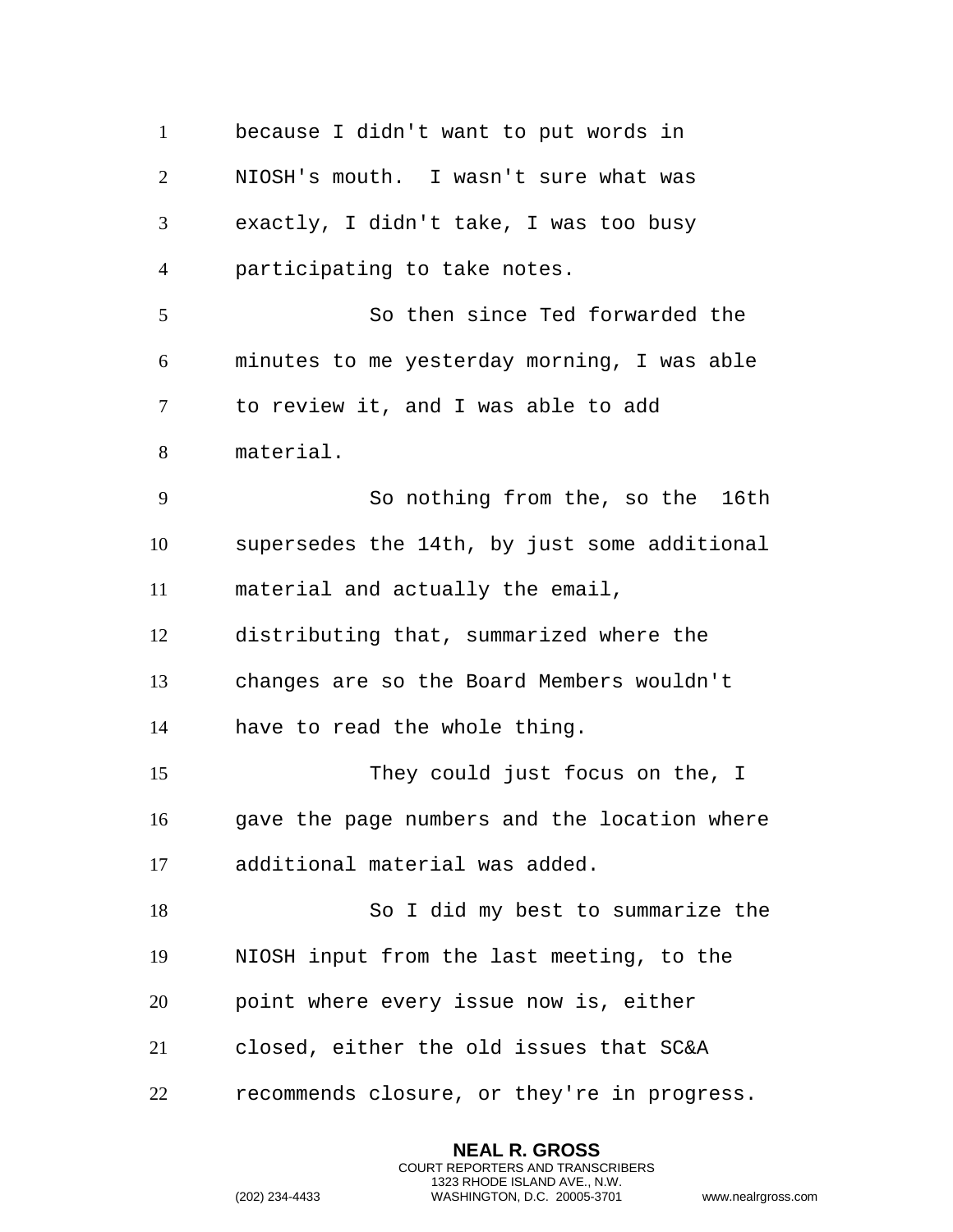We used that term for anything where we have verbal agreement, or perhaps written agreement, yes we will adopt that model. But we haven't actually seen a White Paper or seen of course the revised Appendix BB, to see what their actual numbers are, so we consider that in progress. 10 We don't anticipate any problems, but that's how we labeled it, so, of course the Work Group will make the final decision. DR. MAURO: Paul, this is John. I'm sorry to interrupt, Bob. Usually when we agree in principle, with, you know, as we are right now, we don't call it in progress. We actually call it in abeyance. And if course, I leave it to the judgment of the Work Group, whether or not we do have it. See, usually in progress means we're still debating the issue and we still

> **NEAL R. GROSS** COURT REPORTERS AND TRANSCRIBERS 1323 RHODE ISLAND AVE., N.W.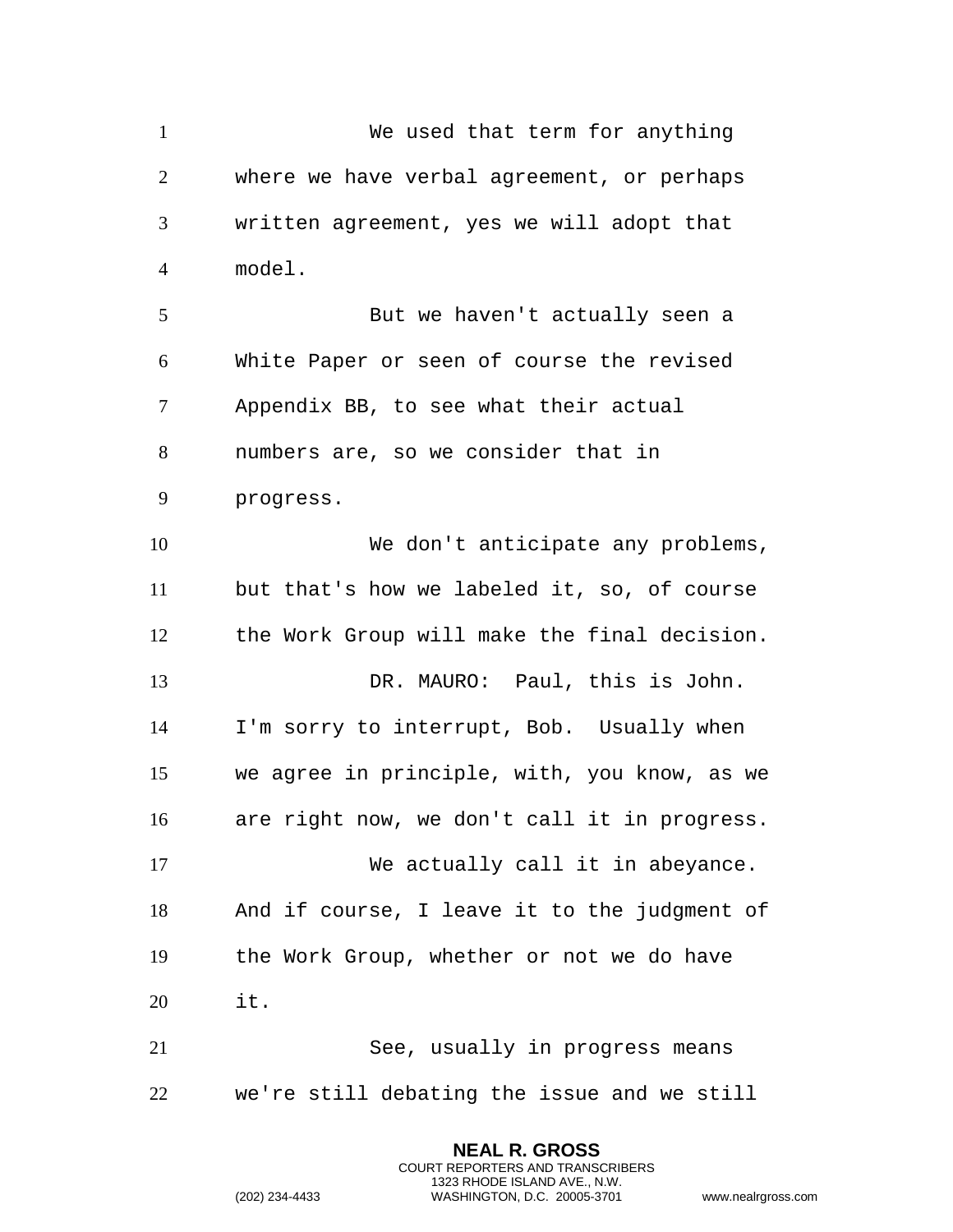have issues to resolve. That's my

understanding of the term.

 DR. ANIGSTEIN: That's not the way we've been doing in the past. That's not the way Paul has ruled in the past on other issues.

7 DR. MAURO: Okay, then I -- CHAIRMAN ZIEMER: This is Paul, well let me just clarify. If something's in abeyance, it means that it's been agreed to. For example, in the case of the change in the number of work hours, it hasn't shown up because the revision didn't occur. So it means that, now, we've all come to an agreement on it, but it has to show up in the revised document. But the issue from the point of view of action is basically closed. That it hasn't, it's going to remain in abeyance until we

actually see the change in the final

document.

I think that's the same

**NEAL R. GROSS** COURT REPORTERS AND TRANSCRIBERS 1323 RHODE ISLAND AVE., N.W. (202) 234-4433 WASHINGTON, D.C. 20005-3701 www.nealrgross.com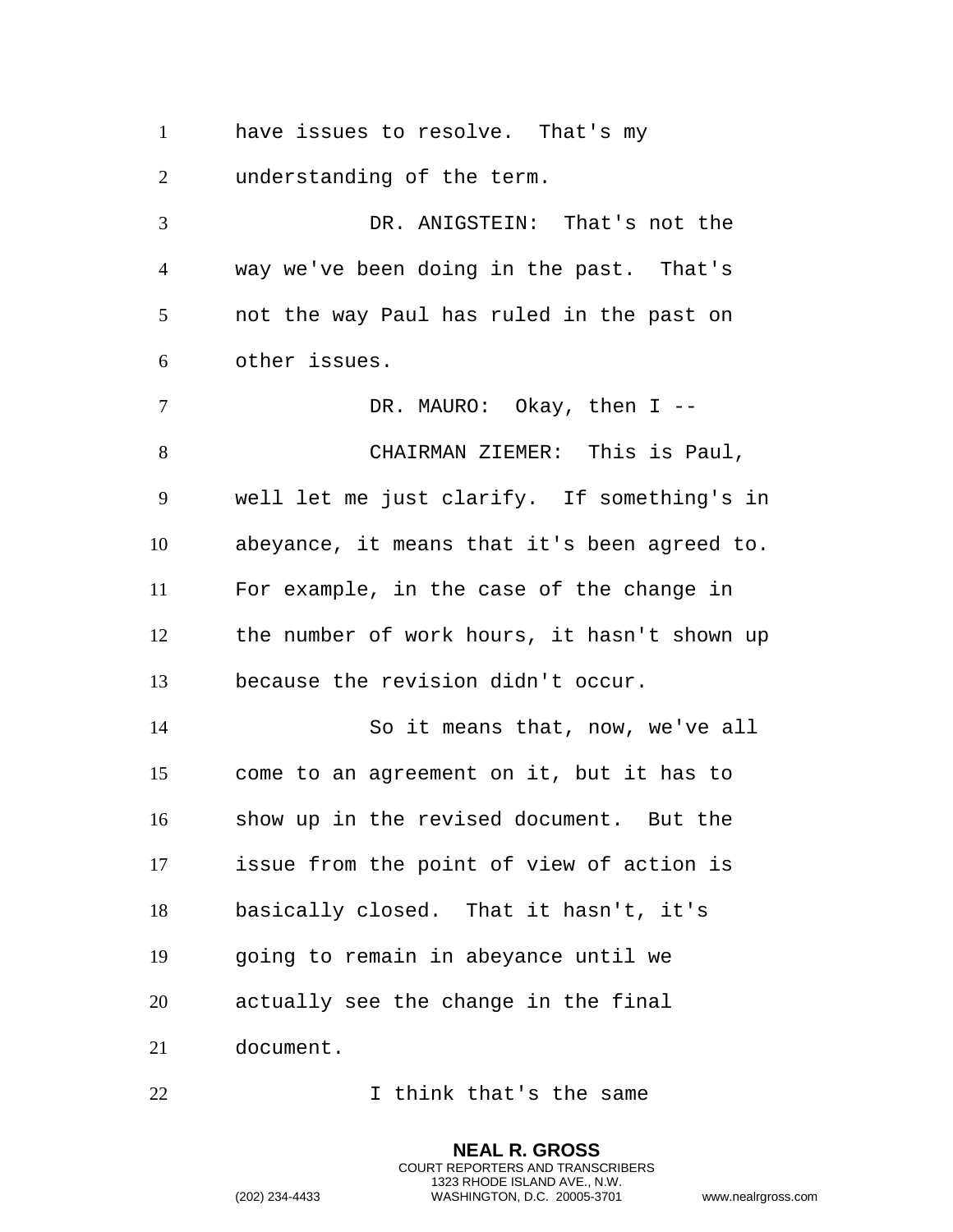terminology now that the Procedures Work Group that Wanda heads up is using. Wanda, you can confirm that I think, right? MEMBER MUNN: That is correct. You've characterized the situation properly, Paul. CHAIRMAN ZIEMER: Okay, so let's see if we can quickly go through the matrix and see if we have any outstanding issues. And there is a summary of the Issues Matrix in the front end of the document. On the new document, it is on Pages 8 and 9. And then if you need that for reference. But I'm looking now at the final item, the final status of Issue 1 on Page 12 of the updated matrix. 17 And it says, in progress, pending NIOSH revision and limiting external exposures and limiting neutron exposures and skin doses during the entire operational period. And that revision, I believe is

> **NEAL R. GROSS** COURT REPORTERS AND TRANSCRIBERS 1323 RHODE ISLAND AVE., N.W.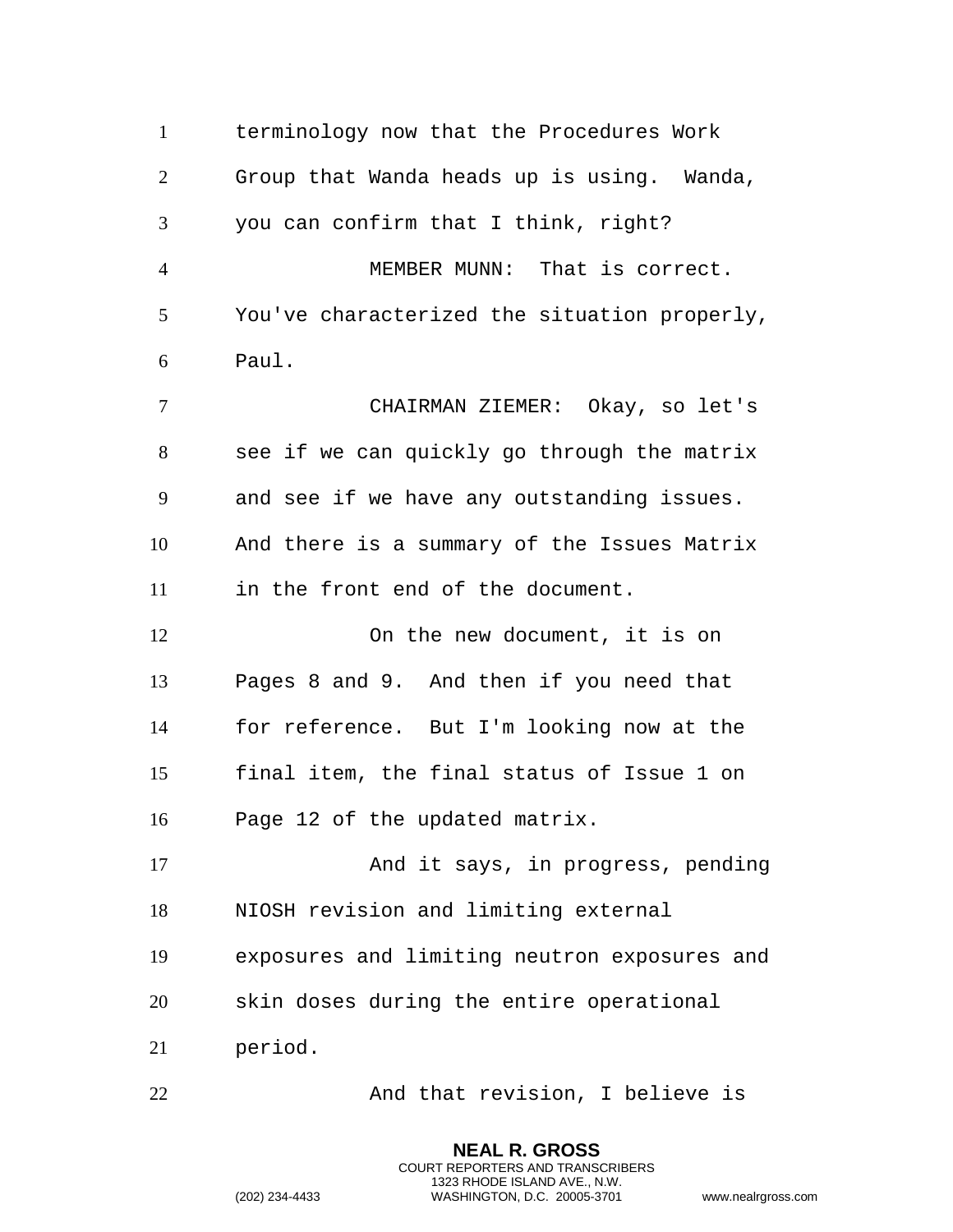the one we just had this morning, is that not correct? DR. ANIGSTEIN: I'm sorry, Paul. I didn't follow that. CHAIRMAN ZIEMER: I'm looking at your last statement on Issue 1. DR. ANIGSTEIN: Okay. Yeah, I'm 8 just putting that on the screen now. So, Issue 1 is, you're right, in progress pending NIOSH revision of limiting exposures. So, is that how you would characterize it? Or should you -- CHAIRMAN ZIEMER: Well, if NIOSH agrees to that, if NIOSH has agreed, then it goes to -- it'll be in abeyance and we basically that -- 17 DR. ANIGSTEIN: Okay. CHAIRMAN ZIEMER: I think we heard Dave agree to that. MR. ALLEN: Yes, this is Dave. We have. DR. ANIGSTEIN: Very good, I will

> **NEAL R. GROSS** COURT REPORTERS AND TRANSCRIBERS 1323 RHODE ISLAND AVE., N.W.

```
(202) 234-4433 WASHINGTON, D.C. 20005-3701 www.nealrgross.com
```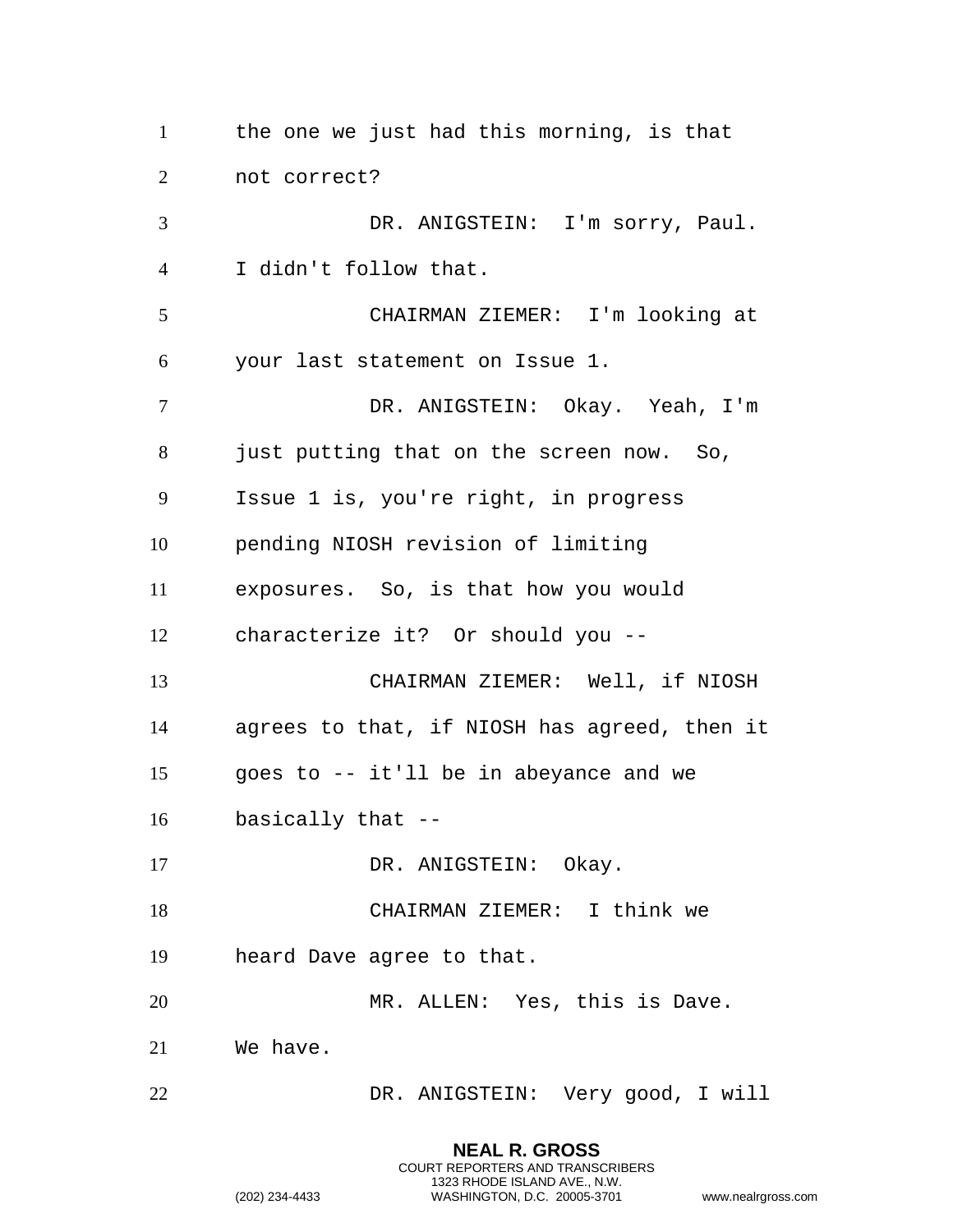update that.

| $\overline{2}$ | CHAIRMAN ZIEMER: So, that issue              |
|----------------|----------------------------------------------|
| 3              | -- well, let me ask the Work Group. Do you   |
| 4              | agree that that issue now is, for action     |
| 5              | purposes, is closed and goes into abeyance   |
| 6              | until the revision appears in the revised    |
| 7              | Appendix BB?                                 |
| 8              | MEMBER MUNN: Correct. Based on               |
| 9              | what we've heard today, this is currently in |
| 10             | abeyance.                                    |
| 11             | MEMBER BEACH: I agree with that,             |
| 12             | Paul. This is Josie.                         |
| 13             | CHAIRMAN ZIEMER: John?                       |
| 14             | MEMBER POSTON: Fine with me.                 |
| 15             | CHAIRMAN ZIEMER: So, they                    |
| 16             | consider that to be in abeyance, which means |
| 17             | that we have closed the action and that the  |
| 18             | revision has to appear in a revised          |
| 19             | document. Issue 2, I'm looking at Page 13.   |
| 20             | DR. ANIGSTEIN: Top of Page 13.               |
| 21             | CHAIRMAN ZIEMER: Top of Page 13,             |
| 22             | Issue 2. This is the addition of the added   |

**NEAL R. GROSS** COURT REPORTERS AND TRANSCRIBERS 1323 RHODE ISLAND AVE., N.W.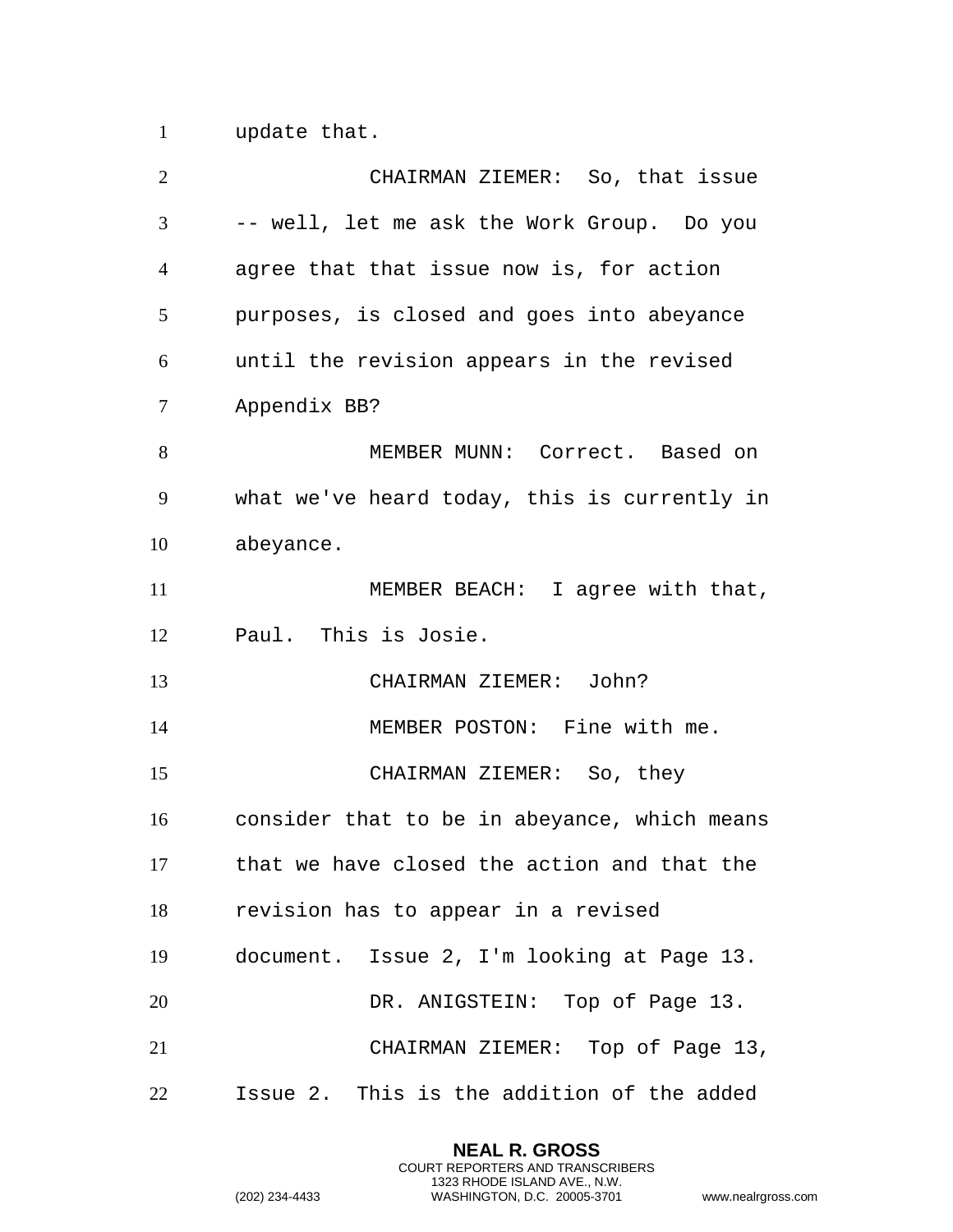| $\mathbf{1}$   | year of covered employment and SC&A          |
|----------------|----------------------------------------------|
| $\overline{2}$ | recommends now that this issue be closed.    |
| 3              | Is there agreement that the issue be closed? |
| $\overline{4}$ | MEMBER MUNN: Yes.                            |
| 5              | MEMBER BEACH: Yes.                           |
| 6              | CHAIRMAN ZIEMER: John?                       |
| $\overline{7}$ | MEMBER POSTON: Yes.                          |
| 8              | CHAIRMAN ZIEMER: And I'll say                |
| 9              | yes, and we'll close Issue 2.                |
| 10             | Issue 3: Underestimate of                    |
| 11             | Betatron Beam Intensity. And this issue,     |
| 12             | NIOSH recommends be closed.                  |
| 13             | I'm taking each one at a time so             |
| 14             | we can show action in the minutes.           |
| 15             | Everybody in agreement? I think I heard      |
| 16             | Wanda. Josie?                                |
| 17             | MEMBER BEACH: Yes.                           |
| 18             | CHAIRMAN ZIEMER: And John?                   |
| 19             | MEMBER POSTON: Yes.                          |
| 20             | CHAIRMAN ZIEMER: And Ziemer,                 |
| 21             | yes. Okay. Underestimate of Stray Radiation  |
| 22             | from Betatron. Fairly extensive.             |

**NEAL R. GROSS** COURT REPORTERS AND TRANSCRIBERS 1323 RHODE ISLAND AVE., N.W.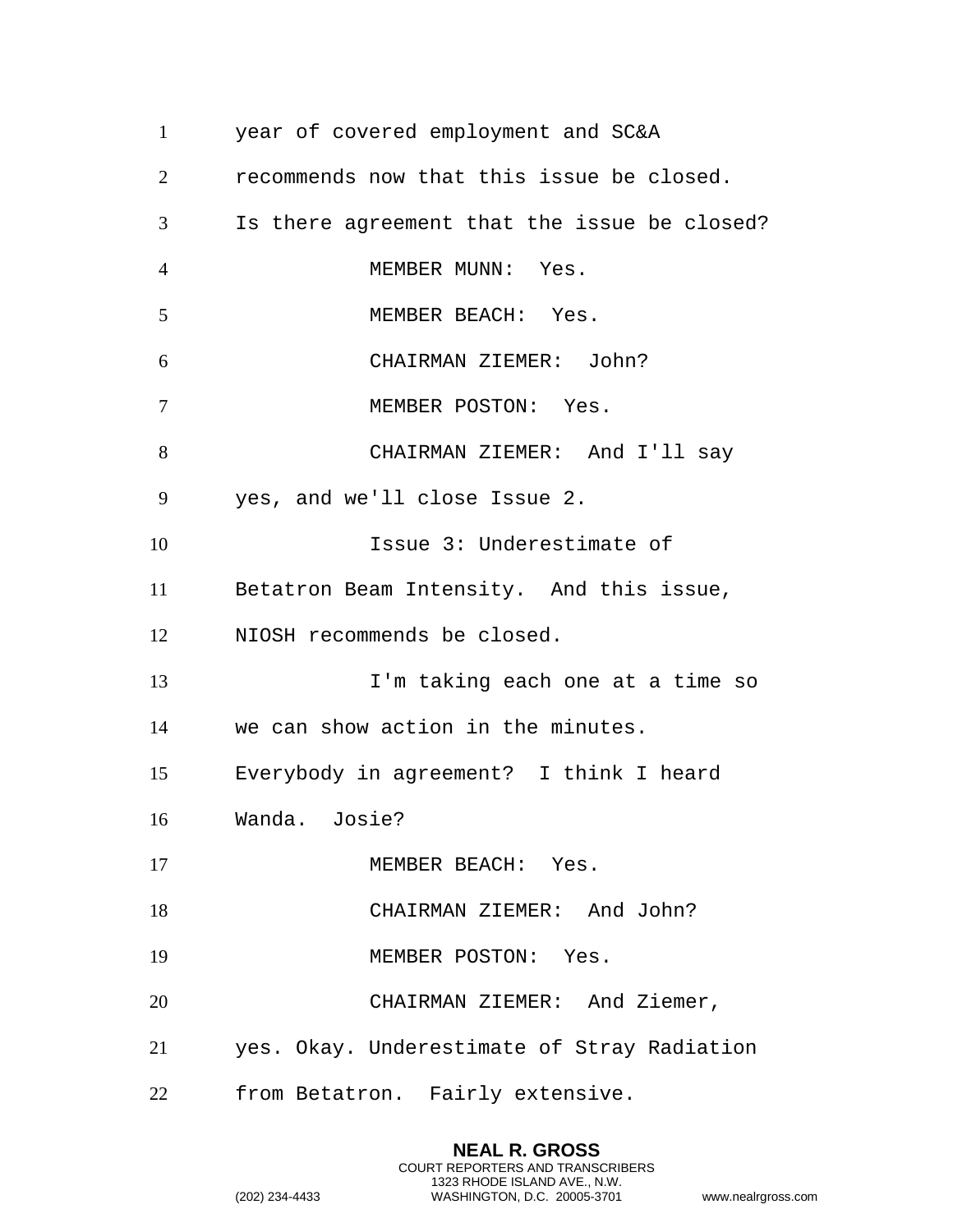| $\mathbf{1}$   | DR. ANIGSTEIN: It ends on Page               |
|----------------|----------------------------------------------|
| $\overline{2}$ | $7$ .                                        |
| 3              | CHAIRMAN ZIEMER: I'd like to                 |
| $\overline{4}$ | point out now, on this particular one -- but |
| 5              | I'm looking for a page number here. But SEC  |
| 6              | Issue 2, SEC Issue 6 and SEC Issue 8 have    |
| 7              | been included in this now. And these were    |
| 8              | SC&A's items. And in their judgment, and     |
| 9              | they were SC&A's findings, SC&A believes     |
| 10             | that SEC Issue 2, SEC Issue 6 and SEC Issue  |
| 11             | 8 are part of this issue in the matrix. And  |
| 12             | I'm all the way to the top of 17.            |
| 13             | And the status says, "in                     |
| 14             | progress, pending revision by NIOSH of       |
| 15             | neutron doses to GSI plant workers and       |
| 16             | external exposures to the layout men."       |
| 17             | Again, those are the issues that were agreed |
| 18             | upon between NIOSH and SC&A in our earlier   |
| 19             | discussion here today.                       |
| 20             | And I guess, SC&A, are you                   |
| 21             | recommending then that this be put in        |
| 22             | abeyance?                                    |

**NEAL R. GROSS** COURT REPORTERS AND TRANSCRIBERS 1323 RHODE ISLAND AVE., N.W.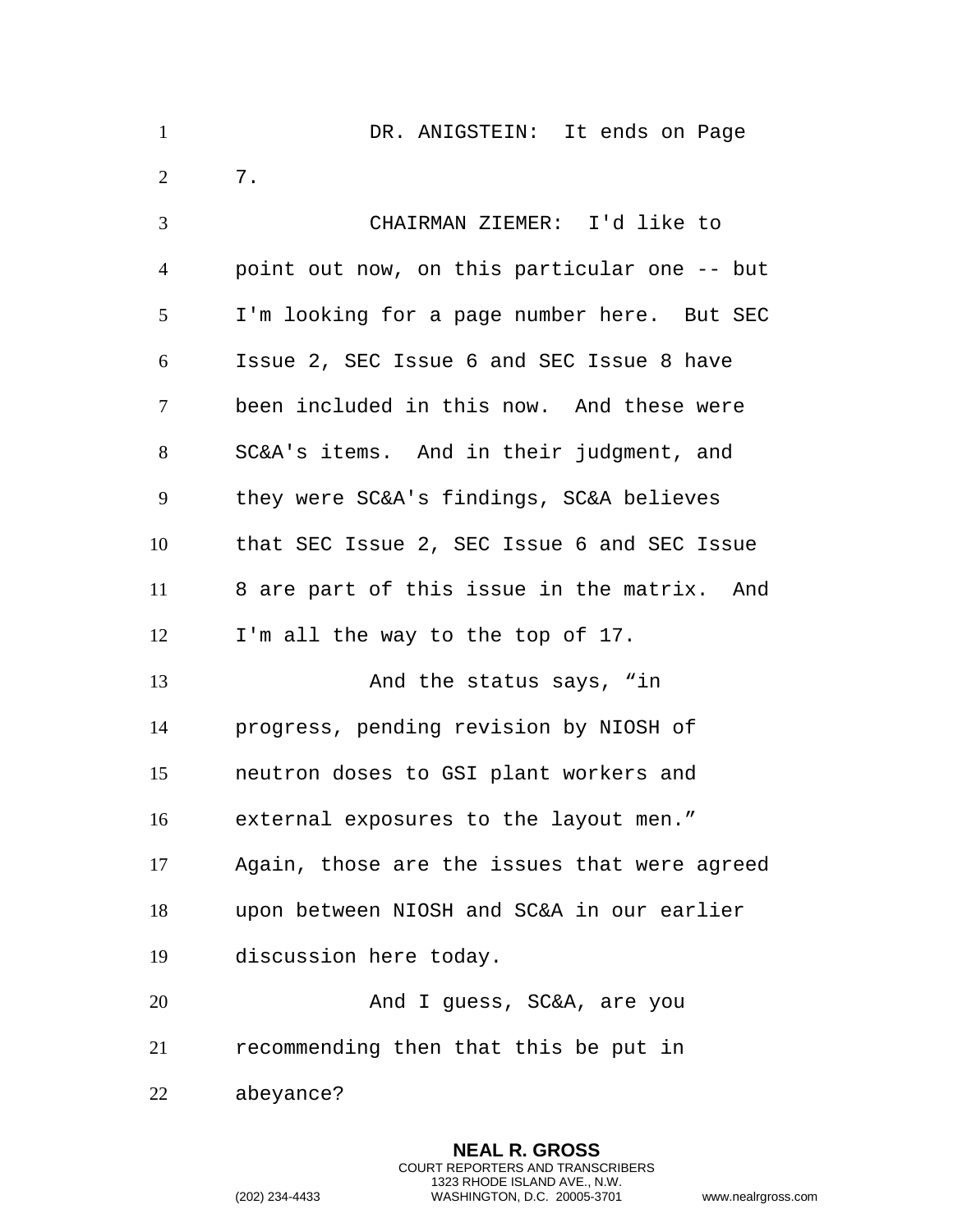1 DR. ANIGSTEIN: Correct. CHAIRMAN ZIEMER: And, NIOSH, do you agree with that? MR. ALLEN: Yes, this is Dave. We agree. CHAIRMAN ZIEMER: And Work Group Members? 8 MEMBER MUNN: Yes, Wanda. MEMBER BEACH: This is Josie. I think we had a paper from John Ramspott on this issue, if I'm correct? CHAIRMAN ZIEMER: We have an issue, and for those of you -- and we can still close this from the findings point of view and still deal with John Ramspott's issue, which has to do with the lost neutron source. MEMBER BEACH: Okay. So then I'm in agreement with putting this in abeyance. DR. ANIGSTEIN: You mean lost radium source. CHAIRMAN ZIEMER: Right, I meant

> **NEAL R. GROSS** COURT REPORTERS AND TRANSCRIBERS 1323 RHODE ISLAND AVE., N.W.

```
(202) 234-4433 WASHINGTON, D.C. 20005-3701 www.nealrgross.com
```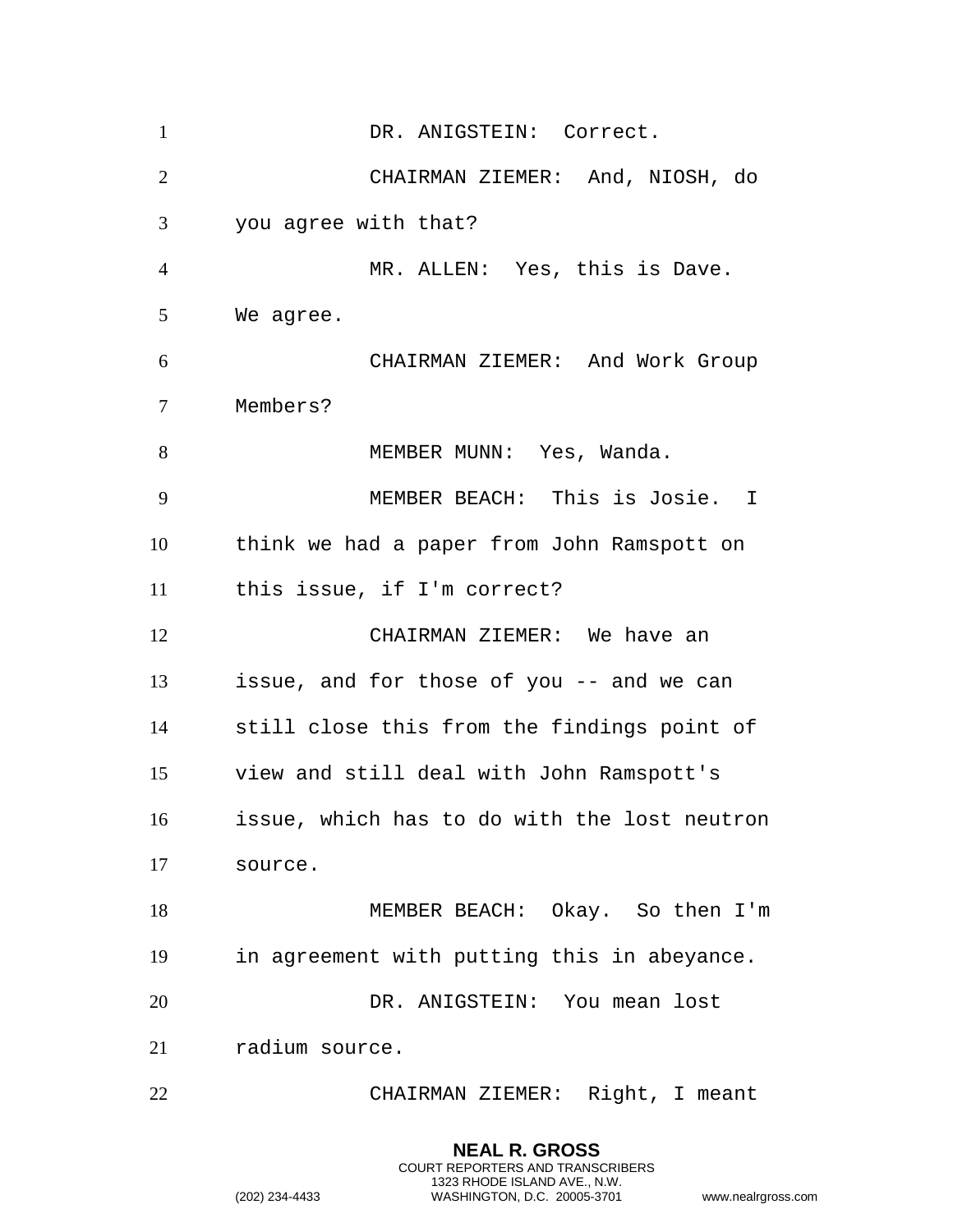lost radium source. Because that was not part of the finding, per se. We can close the finding and still deal with that issue, is all I'm saying. We're dealing with SC&A's issues right now. MEMBER BEACH: Okay, I'm in agreement then, Paul, thank you. CHAIRMAN ZIEMER: And John? MEMBER POSTON: Yes. CHAIRMAN ZIEMER: Okay. DR. MCKEEL: Dr. Ziemer, this is Dan McKeel. I'm having trouble following what you just -- CHAIRMAN ZIEMER: Oh, I'm sorry. DR. MCKEEL: I'm fine up to Issue 3. But I'm not sure what you did with 4, 5, and which one we are on right now. CHAIRMAN ZIEMER: Oh, we're on 4. DR. MCKEEL: Ah, okay. Got you. CHAIRMAN ZIEMER: And I just was pointing out that Number 4 -- DR. MCKEEL: I understand that

> **NEAL R. GROSS** COURT REPORTERS AND TRANSCRIBERS 1323 RHODE ISLAND AVE., N.W.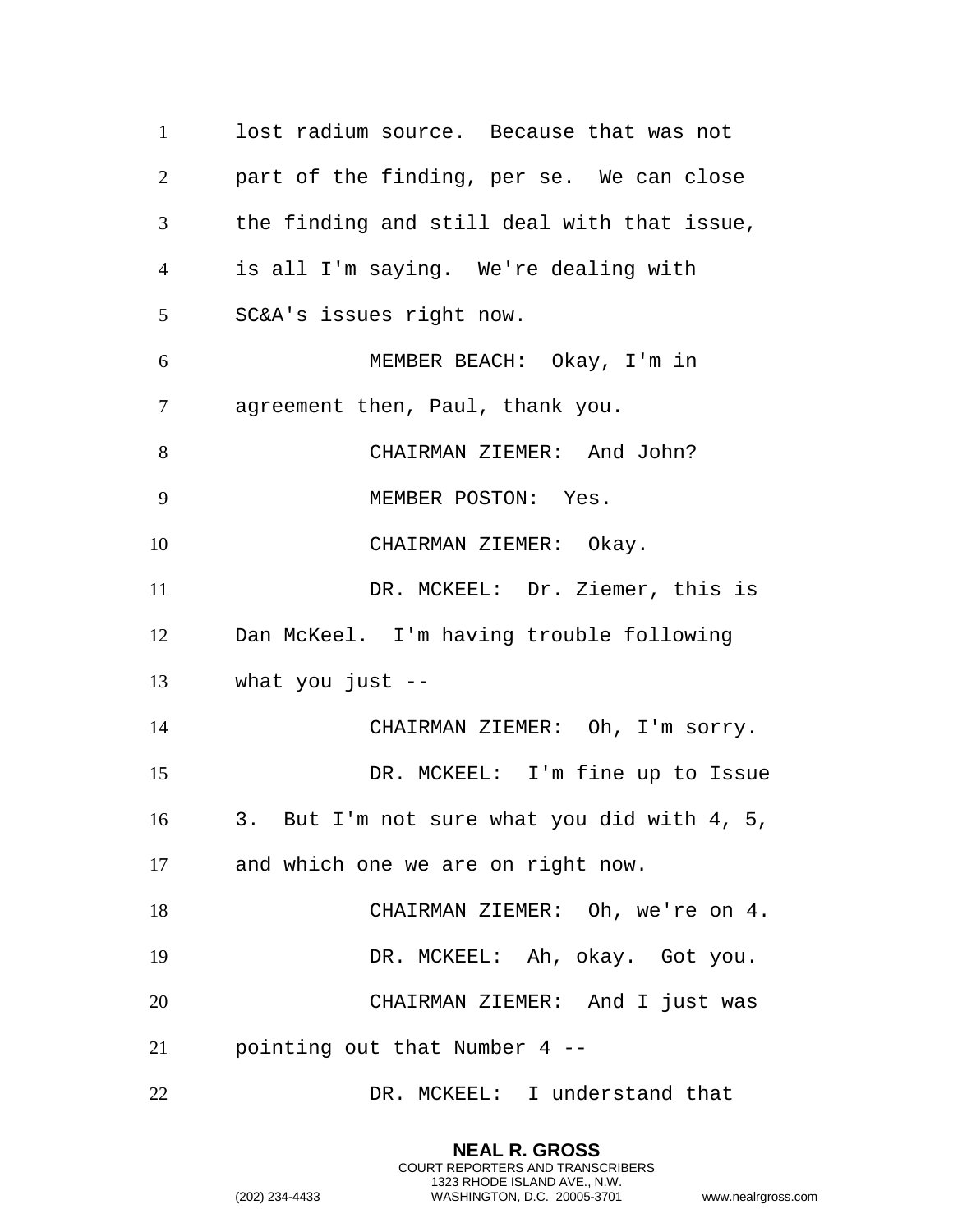includes several SECs, former SEC. CHAIRMAN ZIEMER: Right, right. DR. MCKEEL: Okay, I understand that. CHAIRMAN ZIEMER: Yes, yes. DR. MCKEEL: Thank you. CHAIRMAN ZIEMER: Thank you. Issue 5, and I'm looking for a page number here now. Issue 5 also included SEC Issue 3. And so I want to sort these out as we go because there are going to be questions about, when we transferred to SEC issues, where the SC&A put them, because they're an SC&A finding, so they can put those findings, if they believe it's the same issue, then they have combined them. And -- (Simultaneous speaking.) 20 MEMBER MUNN: -- 20, Paul. CHAIRMAN ZIEMER: Pardon me? MEMBER MUNN: Status is on Page

> **NEAL R. GROSS** COURT REPORTERS AND TRANSCRIBERS 1323 RHODE ISLAND AVE., N.W. (202) 234-4433 WASHINGTON, D.C. 20005-3701 www.nealrgross.com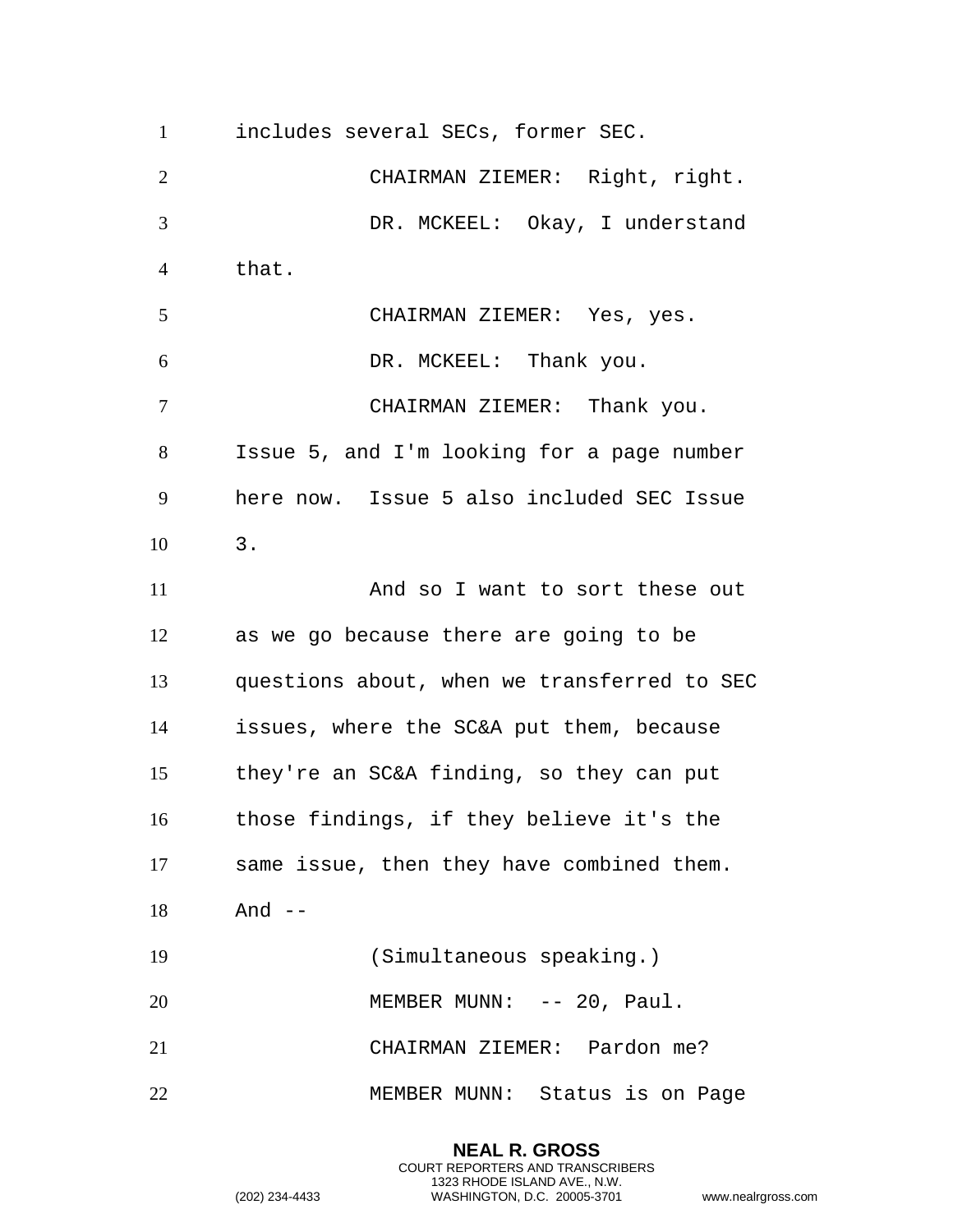| $\overline{2}$ | CHAIRMAN ZIEMER: Yes. So in the              |
|----------------|----------------------------------------------|
| 3              | latest version, SC&A recommends that this    |
| $\overline{4}$ | issue be closed.                             |
| 5              | MEMBER BEACH: Okay, Paul, this               |
| 6              | is Josie. I thought that that Issue 3 was    |
| $\tau$         | actually transferred and covered by Issue    |
| 8              | 11.                                          |
| 9              | CHAIRMAN ZIEMER: Well, you know,             |
| 10             | it's SC&A's finding and their judgment. I'm  |
| 11             | looking. I see that they have included it    |
| 12             | here. Maybe they included it in both, I      |
| 13             | don't recall. But if you look back on page,  |
| 14             | let's see. It's the top of Page 20. It       |
| 15             | says SEC Issue 3.                            |
| 16             | MEMBER BEACH: Okay.                          |
| 17             | CHAIRMAN ZIEMER: Is that                     |
| 18             | correct? That's what I'm assuming in the     |
| 19             | matrix, that it includes SEC Issue 3.        |
| 20             | DR. ANIGSTEIN: I guess that was              |
| 21             | our judgment because the Work Group voted    |
| 22             | that the issue should be closed and moved to |

**NEAL R. GROSS** COURT REPORTERS AND TRANSCRIBERS 1323 RHODE ISLAND AVE., N.W.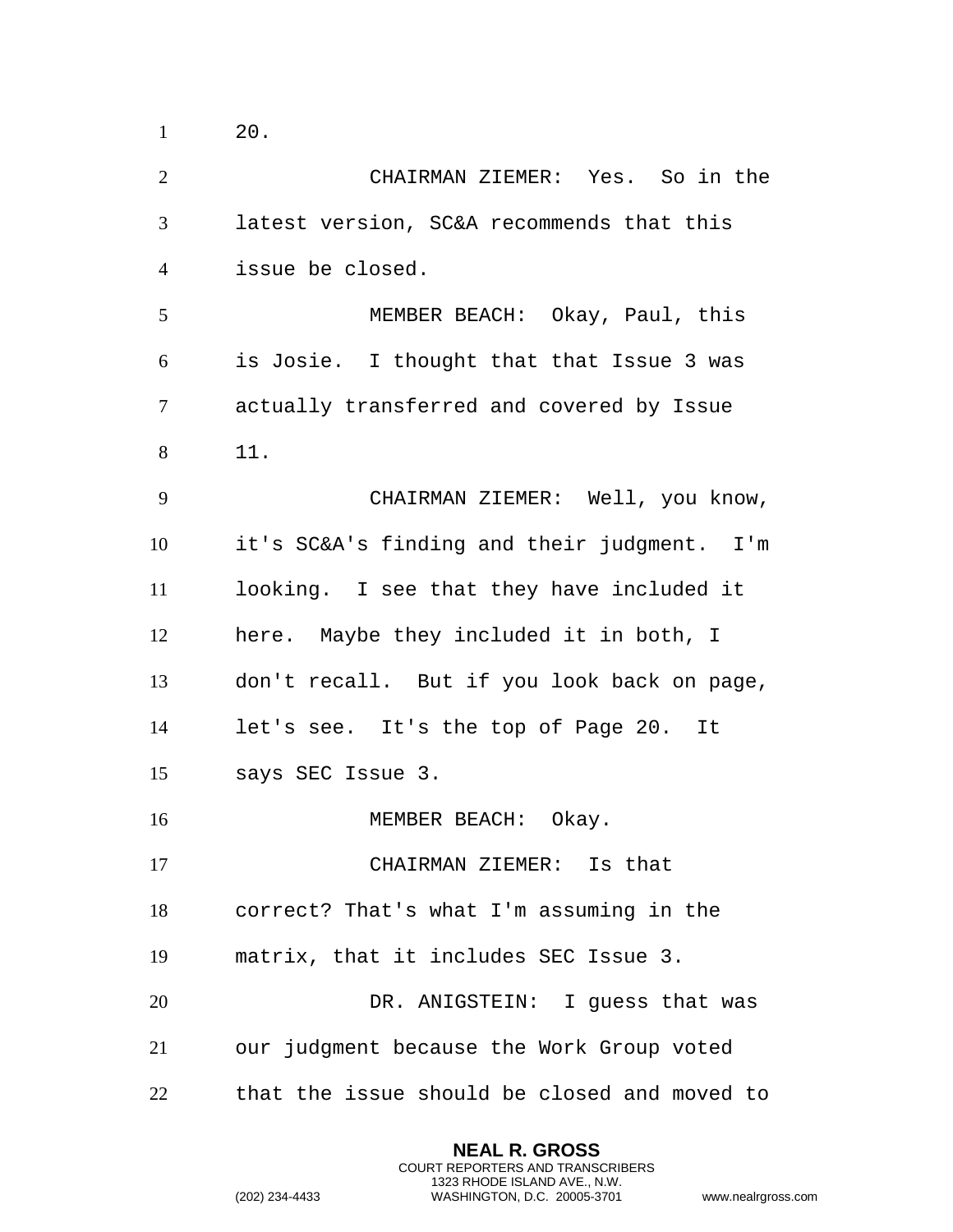the Appendix BB Matrix.

| $\mathbf{2}$ | And since the Issue 3 was lack of            |
|--------------|----------------------------------------------|
| 3            | documentation, and since, yeah, let me just  |
| 4            | go quickly to Issue 11. No, no, Issue 11 is  |
| 5            | Underestimate of Doses to Other Workers, so  |
| 6            | that's not the same.                         |
| 7            | MEMBER BEACH: Okay, this is                  |
| 8            | Josie. I probably just had it noted wrong    |
| 9            | in $my - -$                                  |
| 10           | CHAIRMAN ZIEMER: We may have                 |
| 11           | originally thought -- I think originally     |
| 12           | when we transferred these, we thought maybe  |
| 13           | different ones would go in different places. |
| 14           | But it's basically SC&A's call, because it's |
| 15           | their findings.                              |
| 16           | MALE PARTICIPANT: Sure.                      |
| 17           | CHAIRMAN ZIEMER: Yeah.<br>So                 |
| 18           | that's where they chose to put it. You       |
| 19           | know, they had the choice of including it    |
| 20           | with existing findings, they're saying it's  |
| 21           | different from all them and keeping it       |
| 22           | separate.                                    |

**NEAL R. GROSS** COURT REPORTERS AND TRANSCRIBERS 1323 RHODE ISLAND AVE., N.W.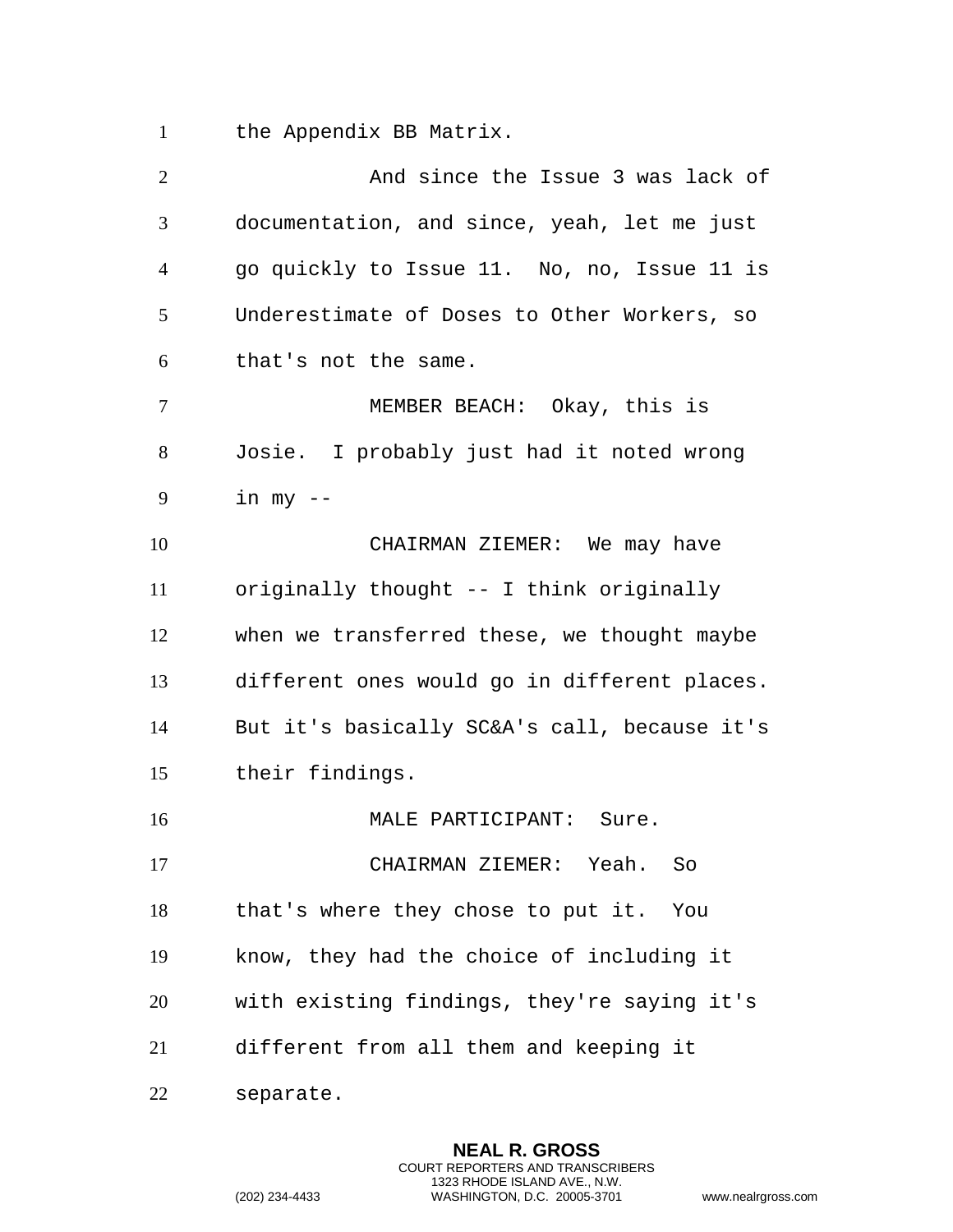So, anyway, that's where it ended up, and the recommendation is to close this Issue 5. MEMBER BEACH: I agree. 5 MEMBER MUNN: I agree. CHAIRMAN ZIEMER: John, you're okay on that? I'm not hearing John. MEMBER POSTON: Oh, could you hear me? CHAIRMAN ZIEMER: Yeah. You okay on this one? MEMBER POSTON: Yeah, I'm okay. CHAIRMAN ZIEMER: Okay. And so we will close Issue 5. Issue 6 includes SEC Issue 9, I'll just point that out. And SC&A is recommending that Issue 6 be closed. 18 DR. ANIGSTEIN: No, we did not recommend it be closed -- CHAIRMAN ZIEMER: Oh, oh. (Simultaneous speaking.) DR. ANIGSTEIN: SEC Issue 9 --

> **NEAL R. GROSS** COURT REPORTERS AND TRANSCRIBERS 1323 RHODE ISLAND AVE., N.W.

```
(202) 234-4433 WASHINGTON, D.C. 20005-3701 www.nealrgross.com
```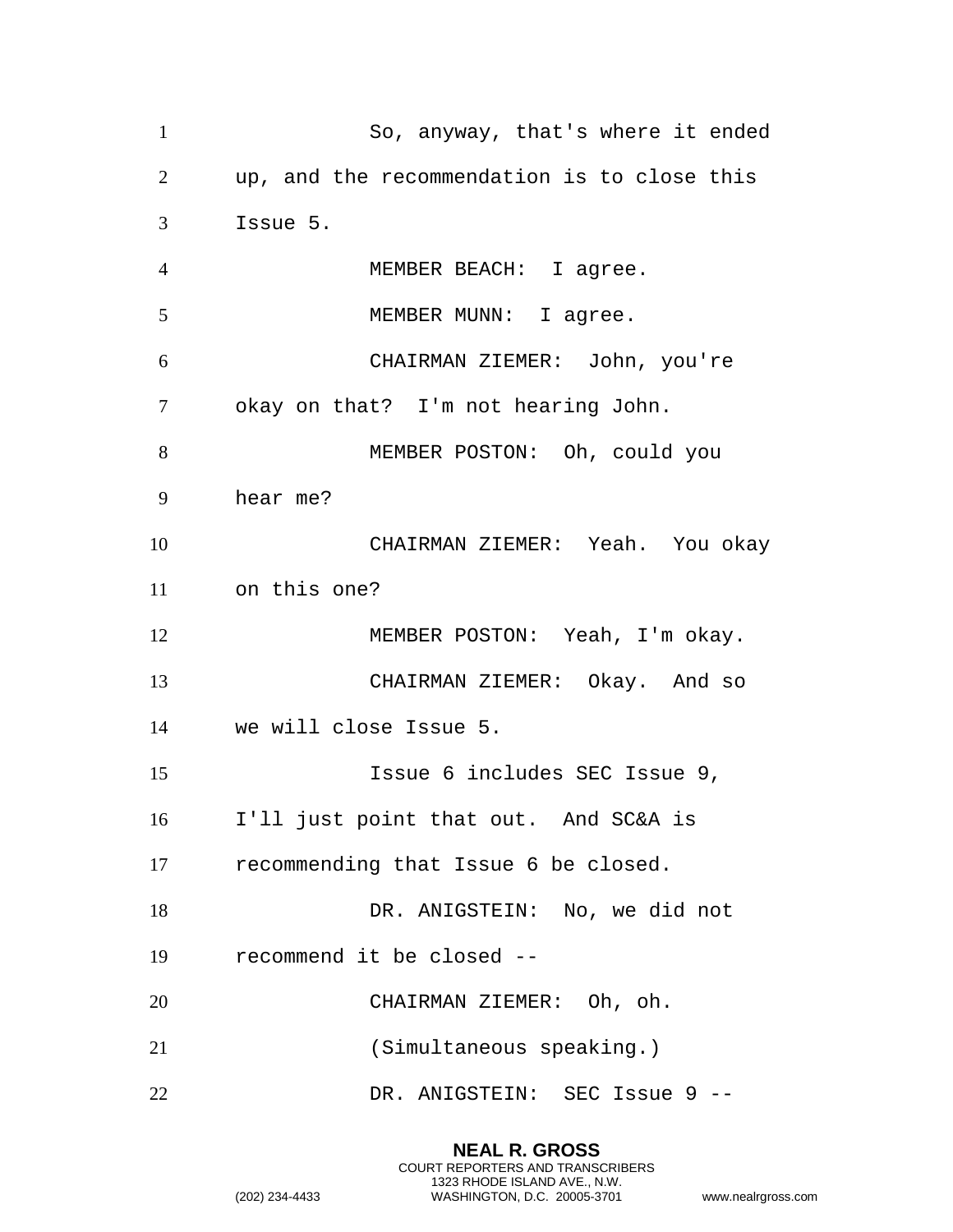CHAIRMAN ZIEMER: Oh, I'm on 7 -- DR. ANIGSTEIN: -- which is virtually the same, the Work Group voted to have it, agreed to have it transferred to the BB Matrix. CHAIRMAN ZIEMER: Right. DR. ANIGSTEIN: And basically they're the same. One is Underestimate of Skin Dose, the other is Neglect of Skin Dose. It's not that different. 11 CHAIRMAN ZIEMER: Right. DR. ANIGSTEIN: And then we said in progress. And I would suggest, based on the other actions, perhaps it should be in abeyance now? CHAIRMAN ZIEMER: Oh, yeah, actually, I was looking at your previous version, where you recommend that it be closed. Right, this would be -- this is Skin Dose -- (Simultaneous speaking.) CHAIRMAN ZIEMER: In your

> **NEAL R. GROSS** COURT REPORTERS AND TRANSCRIBERS 1323 RHODE ISLAND AVE., N.W.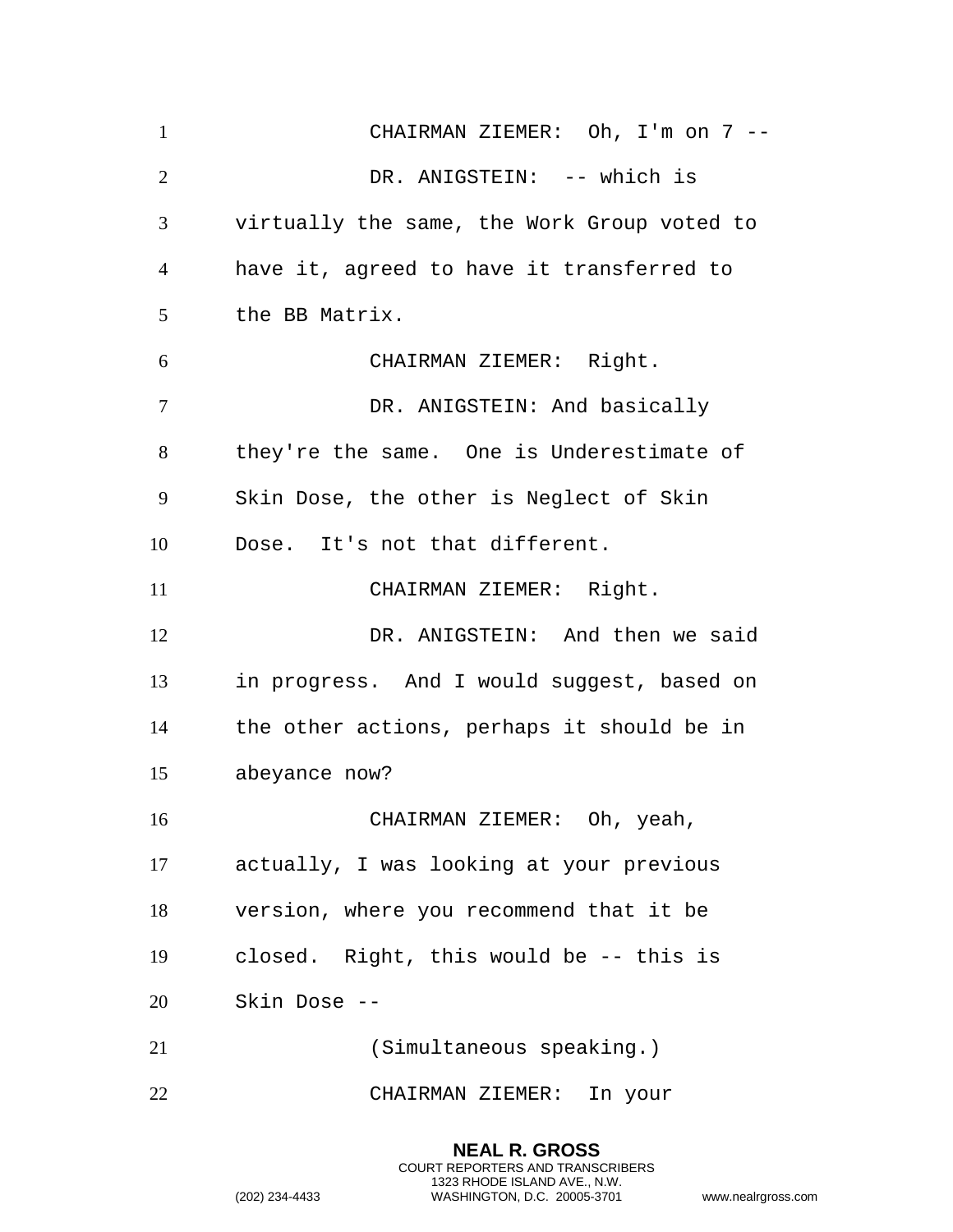| $\mathbf{1}$   | previous version, in the December one, you  |
|----------------|---------------------------------------------|
| $\overline{2}$ | said to recommend closing. But, no, the     |
| 3              | current version you say in progress.        |
| $\overline{4}$ | But based on the agreement now              |
| 5              | today, we would be finished with the action |
| 6              | and it would go into abeyance, which means  |
| $\tau$         | that the change has to show up in the       |
| 8              | document.                                   |
| 9              | That action would be closed, but            |
| 10             | it would go into abeyance, the way we're    |
| 11             | acting on these. Josie.                     |
| 12             | MEMBER MUNN: This is Wanda, I               |
| 13             | agree.                                      |
| 14             | CHAIRMAN ZIEMER: Wanda, okay.               |
| 15             | MEMBER BEACH: Josie, I agree.               |
| 16             | CHAIRMAN ZIEMER: And John.                  |
| 17             | MEMBER POSTON: Agree.                       |
| 18             | CHAIRMAN ZIEMER: Okay. And I                |
| 19             | agree.                                      |
| 20             | And then Issue 7 is Betatron                |
| 21             | Exposures. Issue 7, I'm looking to see if   |
| 22             | that included any carry-overs. I don't      |

**NEAL R. GROSS** COURT REPORTERS AND TRANSCRIBERS 1323 RHODE ISLAND AVE., N.W.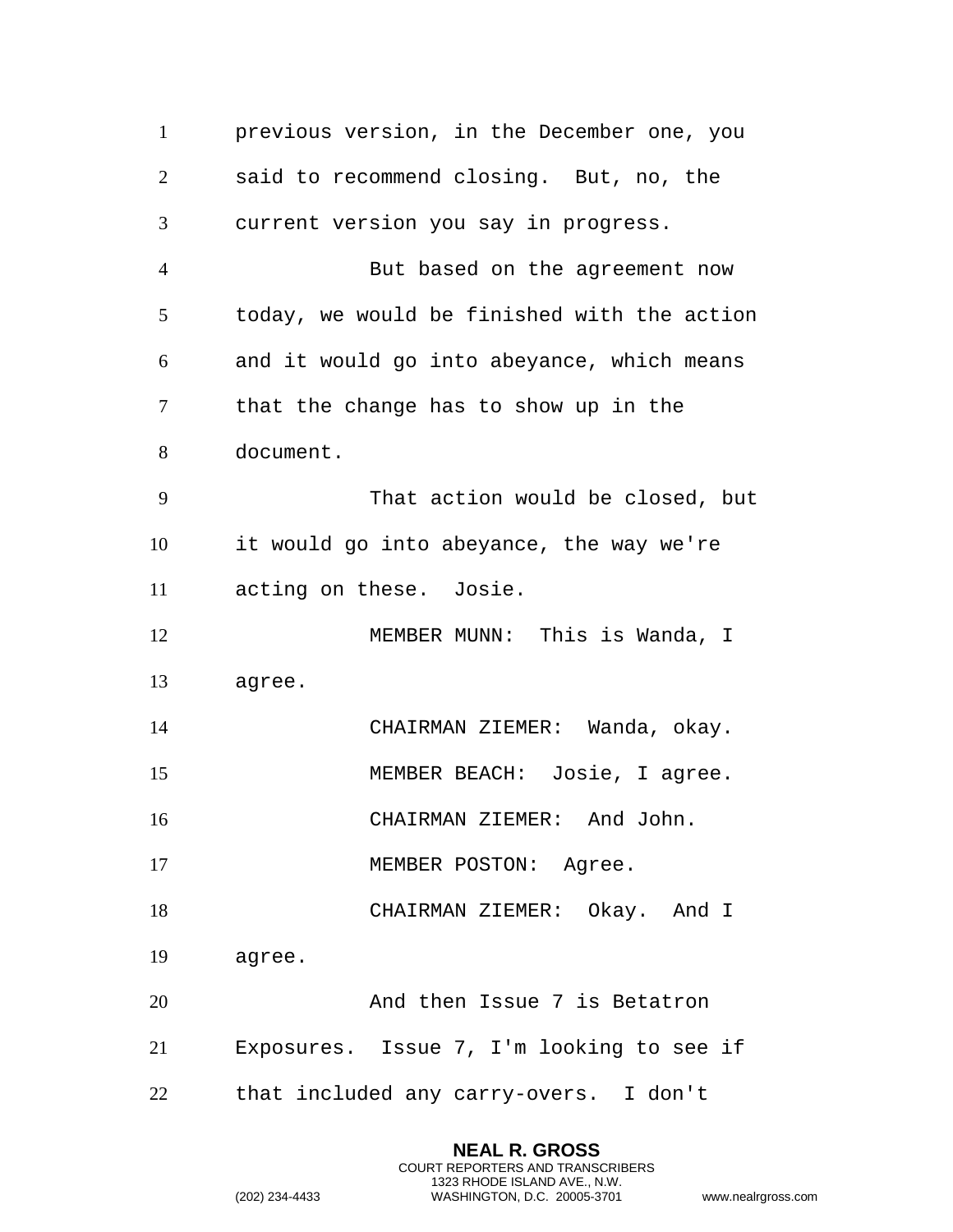think it did. And that one SC&A recommended closure. MEMBER MUNN: We did that quite some time ago, closed. CHAIRMAN ZIEMER: Right. And it's still showing up here as recommending closure. I thought we had closed it, too. (Simultaneous speaking.) CHAIRMAN ZIEMER: Right, in 12, yeah. But just to make sure we had the action recorded, let's reconfirm closure. Wanda. 13 MEMBER MUNN: Yes, I agree. CHAIRMAN ZIEMER: Josie. John. 15 MEMBER BEACH: Yes. CHAIRMAN ZIEMER: Yes, okay. 17 MEMBER POSTON: Okay. CHAIRMAN ZIEMER: The Underestimate of Worker Dose is closed. It was closed. In a sense, that's in abeyance also because it has to show up in the final document. We're closed as far as our action

> **NEAL R. GROSS** COURT REPORTERS AND TRANSCRIBERS 1323 RHODE ISLAND AVE., N.W.

```
(202) 234-4433 WASHINGTON, D.C. 20005-3701 www.nealrgross.com
```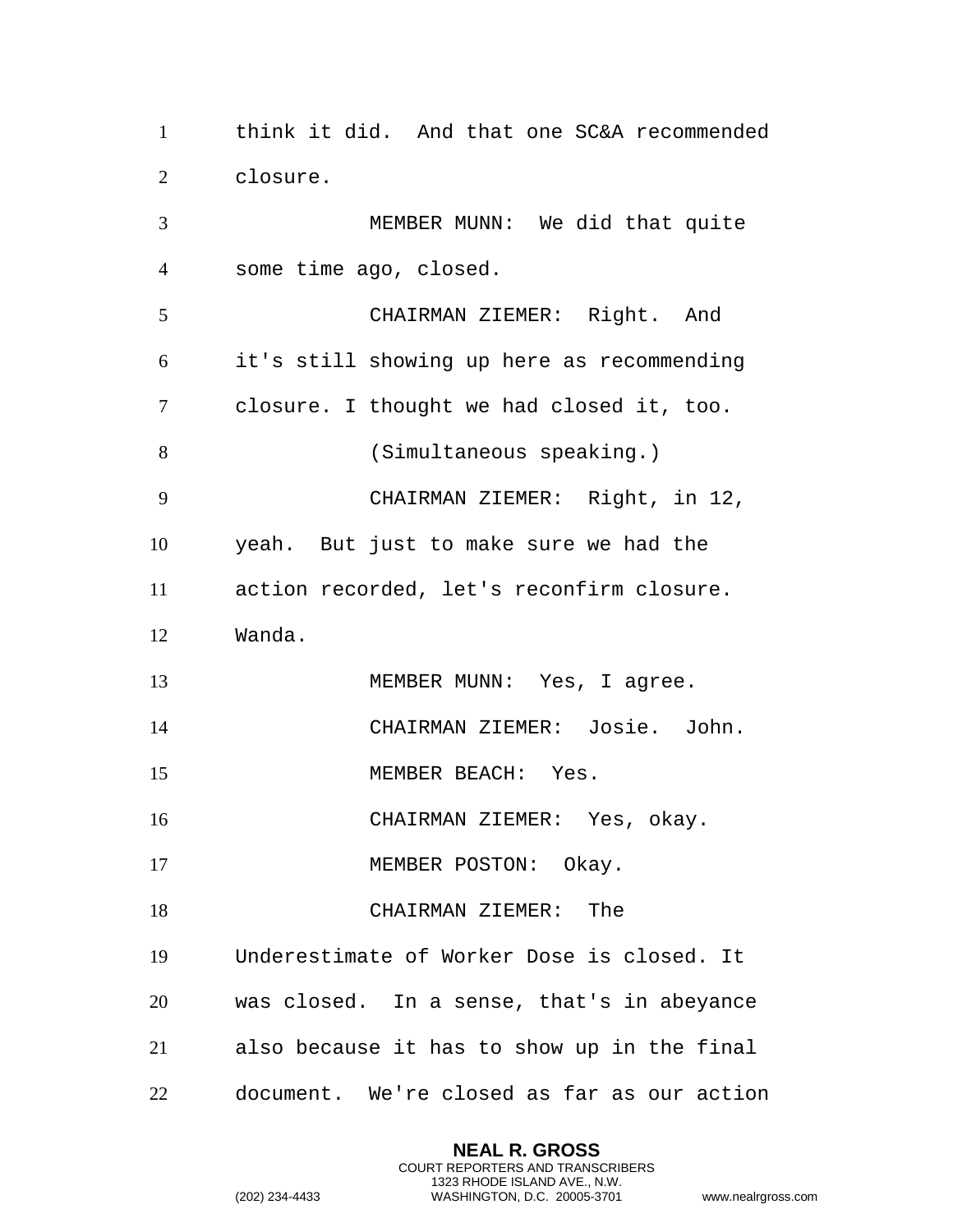is concerned.

2 MEMBER MUNN: Yes. CHAIRMAN ZIEMER: So we don't have to do anything more. That's long since been handled. Mischaracterization of Steel Work Practices. MEMBER MUNN: The same is true. CHAIRMAN ZIEMER: SC&A recommends that this action be closed. That was an old one, too. Let's see, is there anything -- that would be truly closed. There's not an abeyance here, is there? Yeah, it does involve revising the model. Let's see, I guess we'll show this in abeyance as the others. Is that agreeable? Wanda? 16 MEMBER MUNN: Sure. CHAIRMAN ZIEMER: Josie? John? 18 MEMBER BEACH: Which one? CHAIRMAN ZIEMER: This was 9. Again, the times of exposure duration is still going to have to show up in the final document. So --

> **NEAL R. GROSS** COURT REPORTERS AND TRANSCRIBERS 1323 RHODE ISLAND AVE., N.W.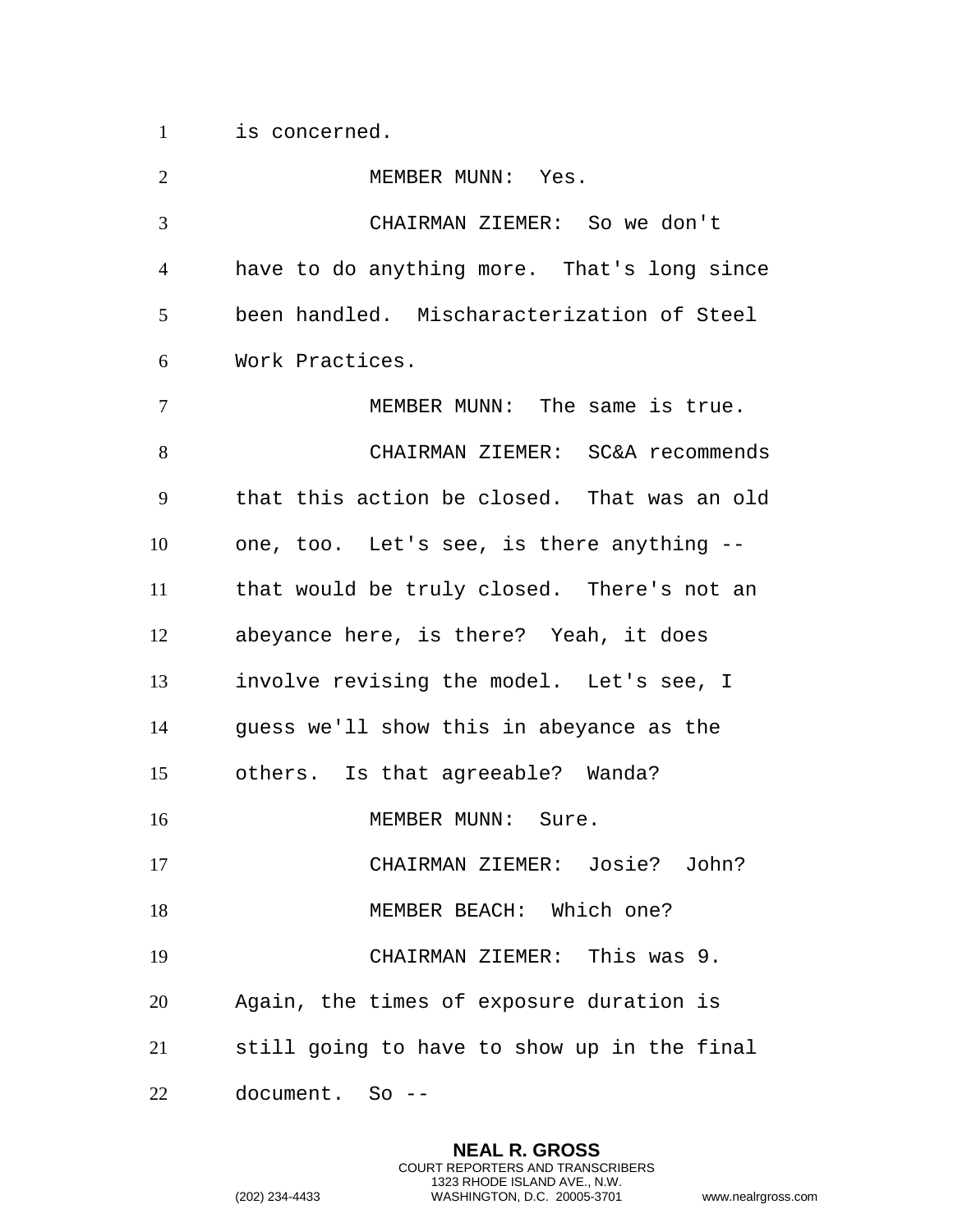| $\mathbf{1}$   | MEMBER BEACH: Okay, I                       |
|----------------|---------------------------------------------|
| 2              | understand.                                 |
| $\overline{3}$ | CHAIRMAN ZIEMER: Yeah. Even                 |
| $\overline{4}$ | though they recommended closure, I think    |
| 5              | we'll show it in abeyance, if that's        |
| 6              | agreeable.                                  |
| $\overline{7}$ | MEMBER BEACH: Yes.                          |
| 8              | CHAIRMAN ZIEMER: And John, okay.            |
| 9              | Okay, I'm not hearing John again. Are you   |
| 10             | there, John?                                |
| 11             | (Simultaneous speaking.)                    |
| 12             | CHAIRMAN ZIEMER: John, we didn't            |
| 13             | hear you on that one. But we have Wanda and |
| 14             | Josie amenable.                             |
| 15             | MEMBER POSTON: Paul.                        |
| 16             | CHAIRMAN ZIEMER: I'm hearing you            |
| 17             | now, John.                                  |
| 18             | MEMBER POSTON: Okay. I'm having             |
| 19             | trouble remembering whether I'm on or off.  |
| 20             | CHAIRMAN ZIEMER: Right. You're              |
| 21             | agreeing that 9, we're done with that and   |
| 22             | it'll go in abeyance.                       |

**NEAL R. GROSS** COURT REPORTERS AND TRANSCRIBERS 1323 RHODE ISLAND AVE., N.W.

```
(202) 234-4433 WASHINGTON, D.C. 20005-3701 www.nealrgross.com
```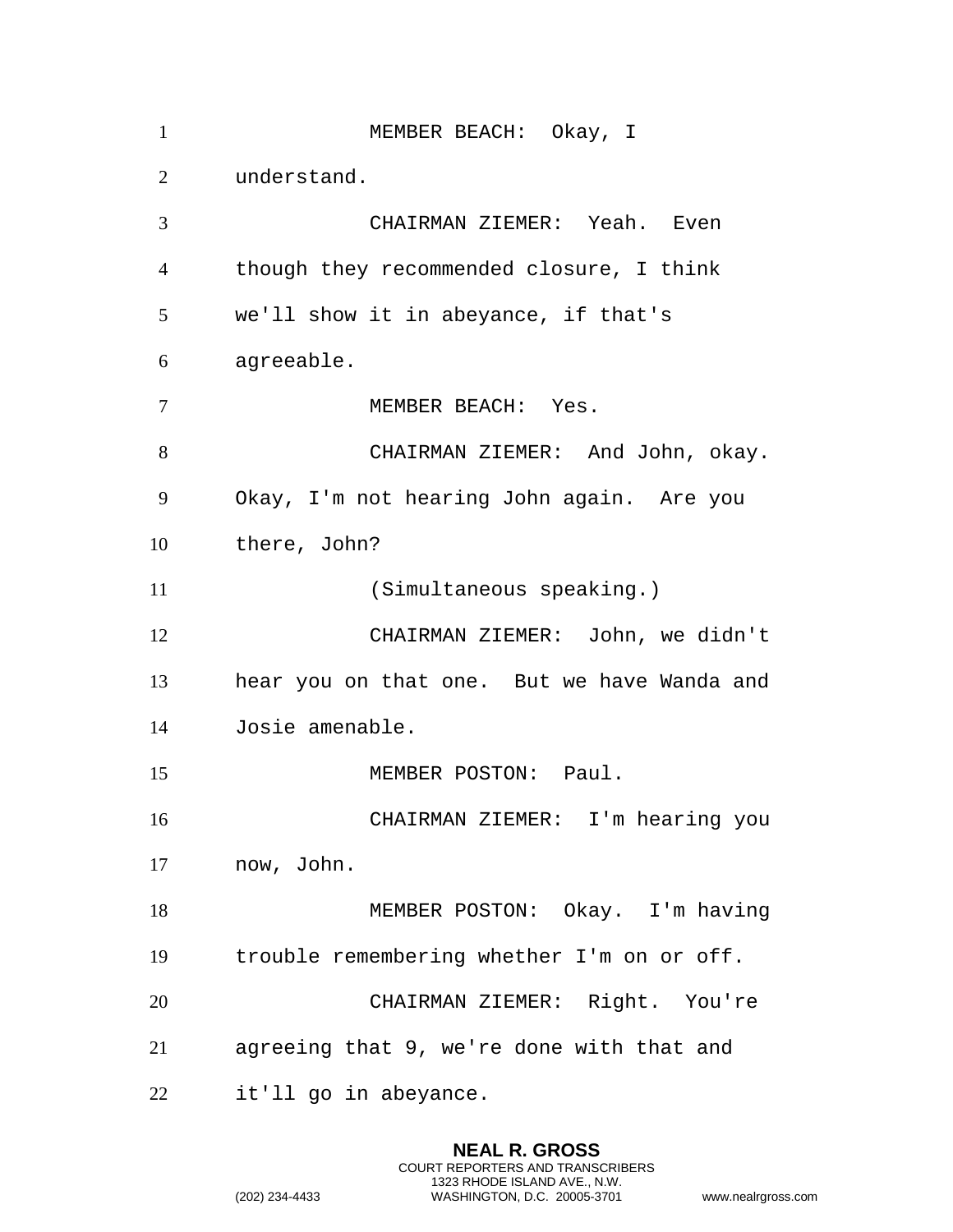| CHAIRMAN ZIEMER: Okay. Issue<br>10, let's see. Page 24. |
|---------------------------------------------------------|
|                                                         |
|                                                         |
| MEMBER MUNN: Again, in abeyance.                        |
| CHAIRMAN ZIEMER: Yes, this is                           |
| the neutron doses. This we just completed,              |
| would go in abeyance. Wanda, okay?                      |
| MEMBER MUNN: Yes.                                       |
| CHAIRMAN ZIEMER: And Josie.                             |
| MEMBER BEACH: Yes.                                      |
| CHAIRMAN ZIEMER: And John.                              |
| MEMBER POSTON: Yes.                                     |
| CHAIRMAN ZIEMER: And Paul, yes.                         |
| Issue 11.                                               |
| (Pause.)                                                |
| MEMBER MUNN: I believe we                               |
| essentially closed it last time.                        |
| MEMBER BEACH: Yes, I agree. We                          |
| did, Wanda.                                             |
| MEMBER MUNN: Yeah.                                      |
| (Pause.)                                                |
| MEMBER BEACH: I think we lost                           |
|                                                         |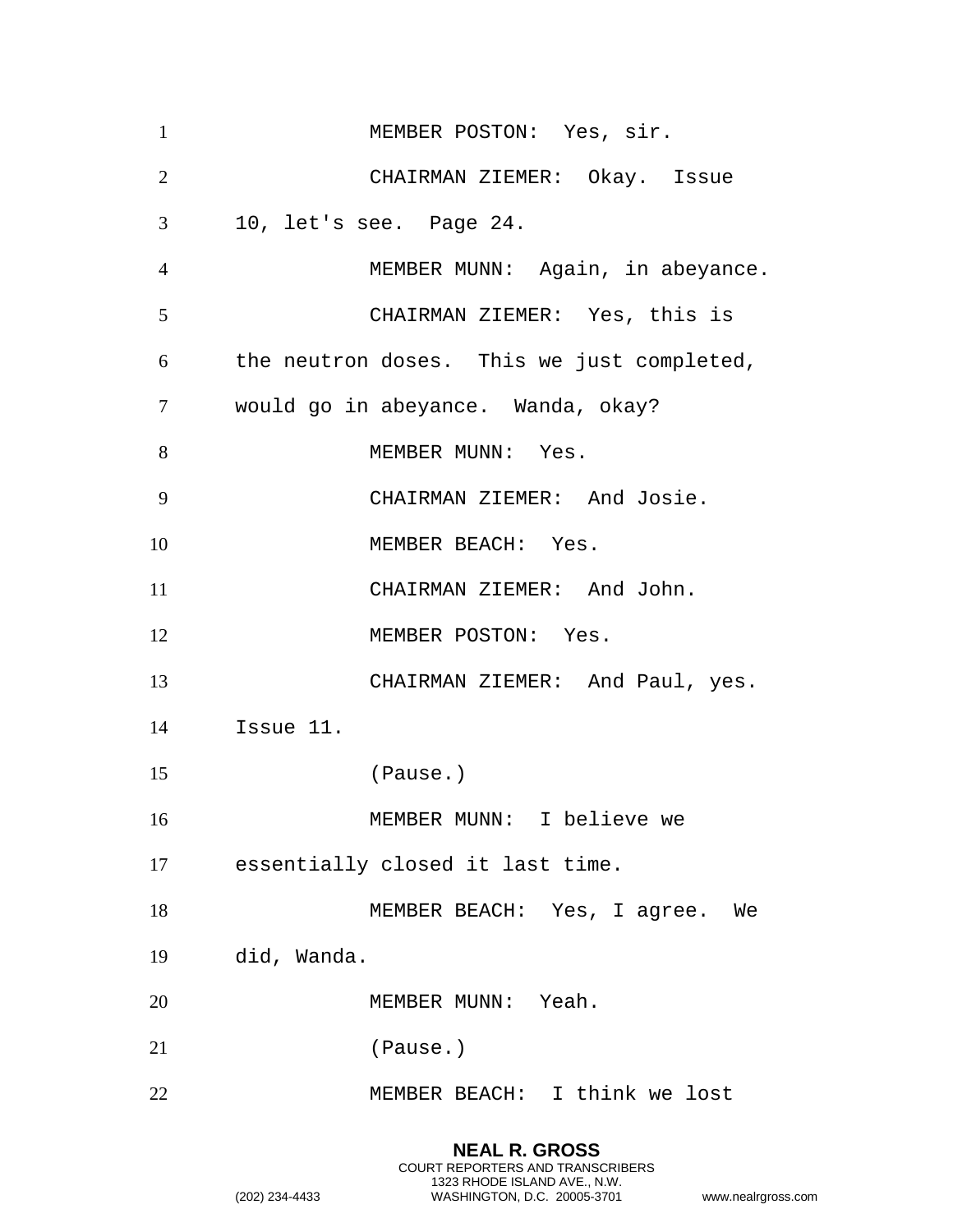Paul again.

| $\overline{2}$ | MEMBER MUNN: Sounds like it.                |
|----------------|---------------------------------------------|
| 3              | Are we out here all alone?                  |
| $\overline{4}$ | MR. KATZ: No, no, you're there.             |
| 5              | Like you said, Paul's probably on mute      |
| 6              | again.                                      |
| $\tau$         | MEMBER BEACH: We need to get                |
| 8              | phones with large flashing lights on the    |
| 9              | mute button.                                |
| 10             | MEMBER POSTON: Well, the guy                |
| 11             | that talks on my phone, I can't tell the    |
| 12             | difference between on and off.              |
| 13             | MEMBER MUNN: And we need to get             |
| 14             | a microphone for you.                       |
| 15             | MEMBER POSTON: When I do *6 and             |
| 16             | it says mute on, mute off, I can't tell the |
| 17             | difference between on and off because it's  |
| 18             | not clear.                                  |
| 19             | MEMBER MUNN: That's why I said              |
| 20             | we need a large flashing light on that mute |
| 21             | button.                                     |
| 22             | MEMBER POSTON: That would be                |

**NEAL R. GROSS** COURT REPORTERS AND TRANSCRIBERS 1323 RHODE ISLAND AVE., N.W.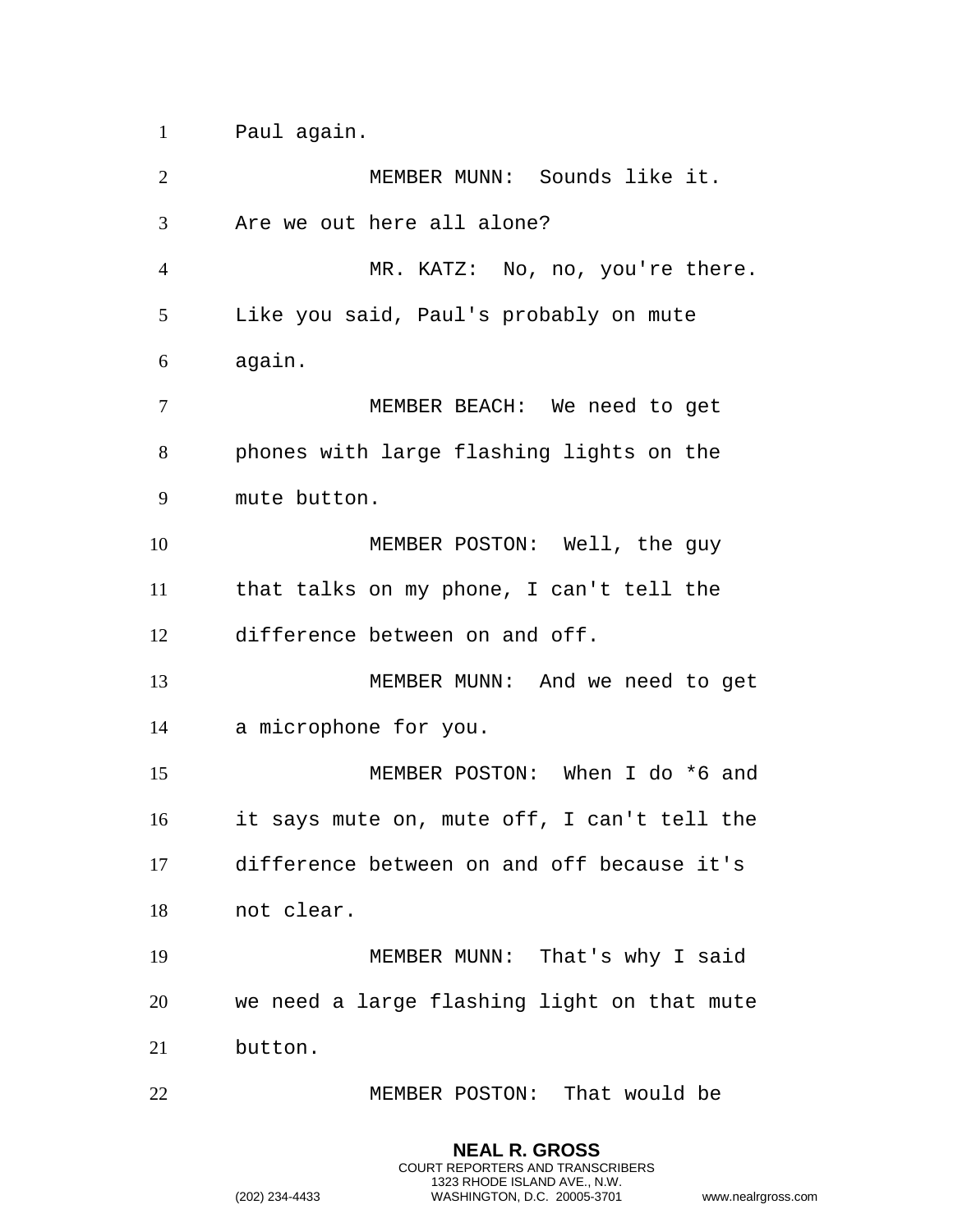really great.

| $\overline{2}$ | MEMBER MUNN: Yeah.                          |
|----------------|---------------------------------------------|
| 3              | CHAIRMAN ZIEMER: Okay, I'm back.            |
| $\overline{4}$ | MR. KATZ: Welcome back, Paul.               |
| 5              | CHAIRMAN ZIEMER: I think my ears            |
| 6              | were touching something turning this off.   |
| 7              | Who knows what's happening on these things. |
| 8              | Sorry about that.                           |
| 9              | MR. KATZ: You were on Issue 11.             |
| 10             | And while you were trying to get back on,   |
| 11             | the Members were saying that they believe   |
| 12             | this was closed at the last meeting.        |
| 13             | MEMBER MUNN: Page 25.                       |
| 14             | CHAIRMAN ZIEMER: Right. Right.              |
| 15             | And, right, 12/10/13 we recommended closure |
| 16             |                                             |
| 17             | DR. ANIGSTEIN: This is Bob.                 |
| 18             | don't believe it was actually -- I went     |
| 19             | through the minutes of the last meeting. I  |
| 20             | don't believe there was an actual decision  |
| 21             | made to close it.                           |
| 22             | CHAIRMAN ZIEMER: Okay. Let's                |

**NEAL R. GROSS** COURT REPORTERS AND TRANSCRIBERS 1323 RHODE ISLAND AVE., N.W.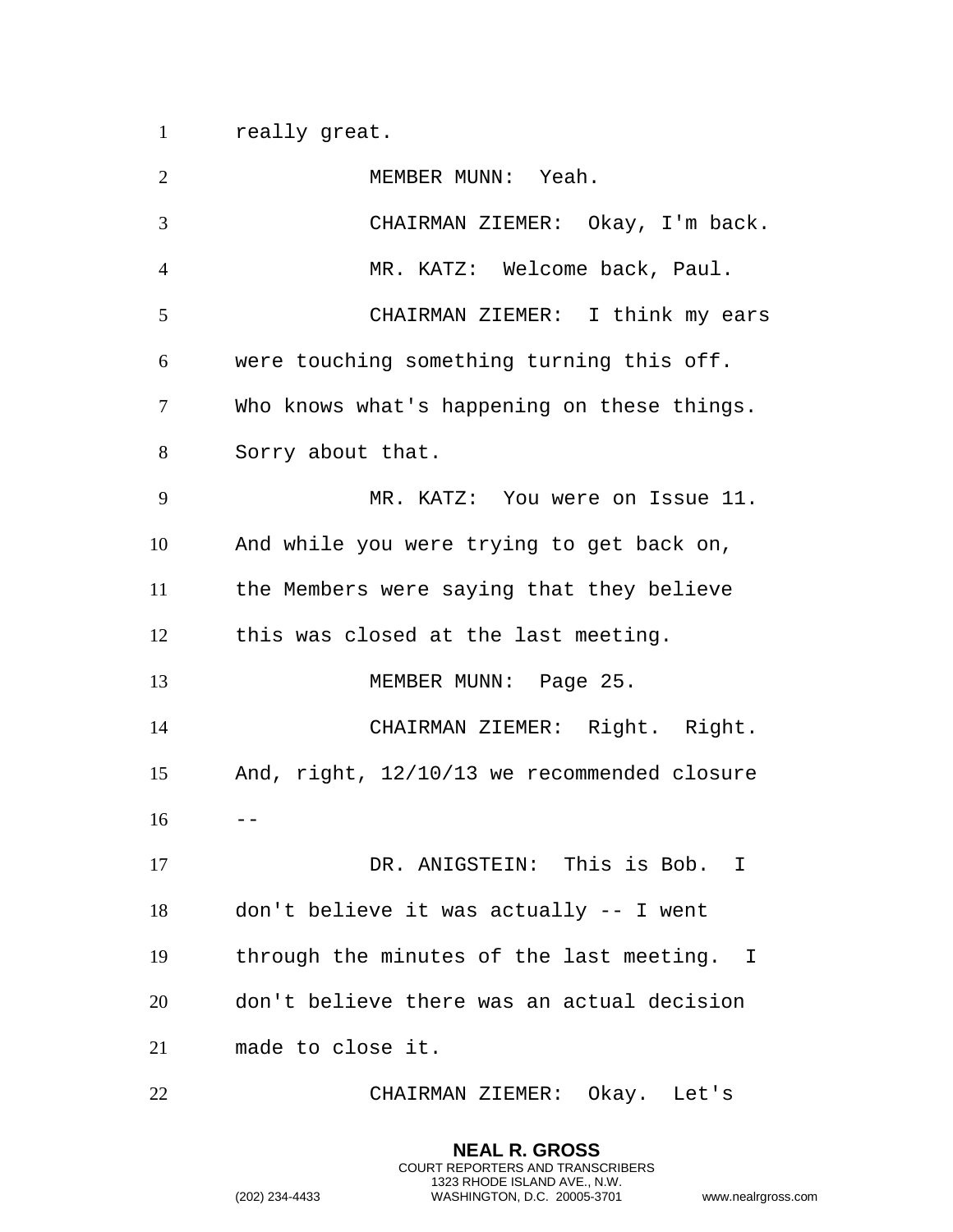just formalize it. This was the issue of the residual period, was it not? DR. ANIGSTEIN: No, this is the Underestimate of the Other Workers. It was other than betatron operators -- CHAIRMAN ZIEMER: Oh, oh. Oh wait, I'm looking at 12. We're talking about 11 here. DR. ANIGSTEIN: Yes, okay. Right. CHAIRMAN ZIEMER: So I'm looking at the wrong one. Right, okay. MEMBER MUNN: Talks about admin people. CHAIRMAN ZIEMER: Right. MEMBER BEACH: Well, it's the admin and assigning the most favorable exposures. CHAIRMAN ZIEMER: Right. The admin people, we had that -- the agreement was that there not only could not have a workstation there, but they couldn't

> **NEAL R. GROSS** COURT REPORTERS AND TRANSCRIBERS 1323 RHODE ISLAND AVE., N.W.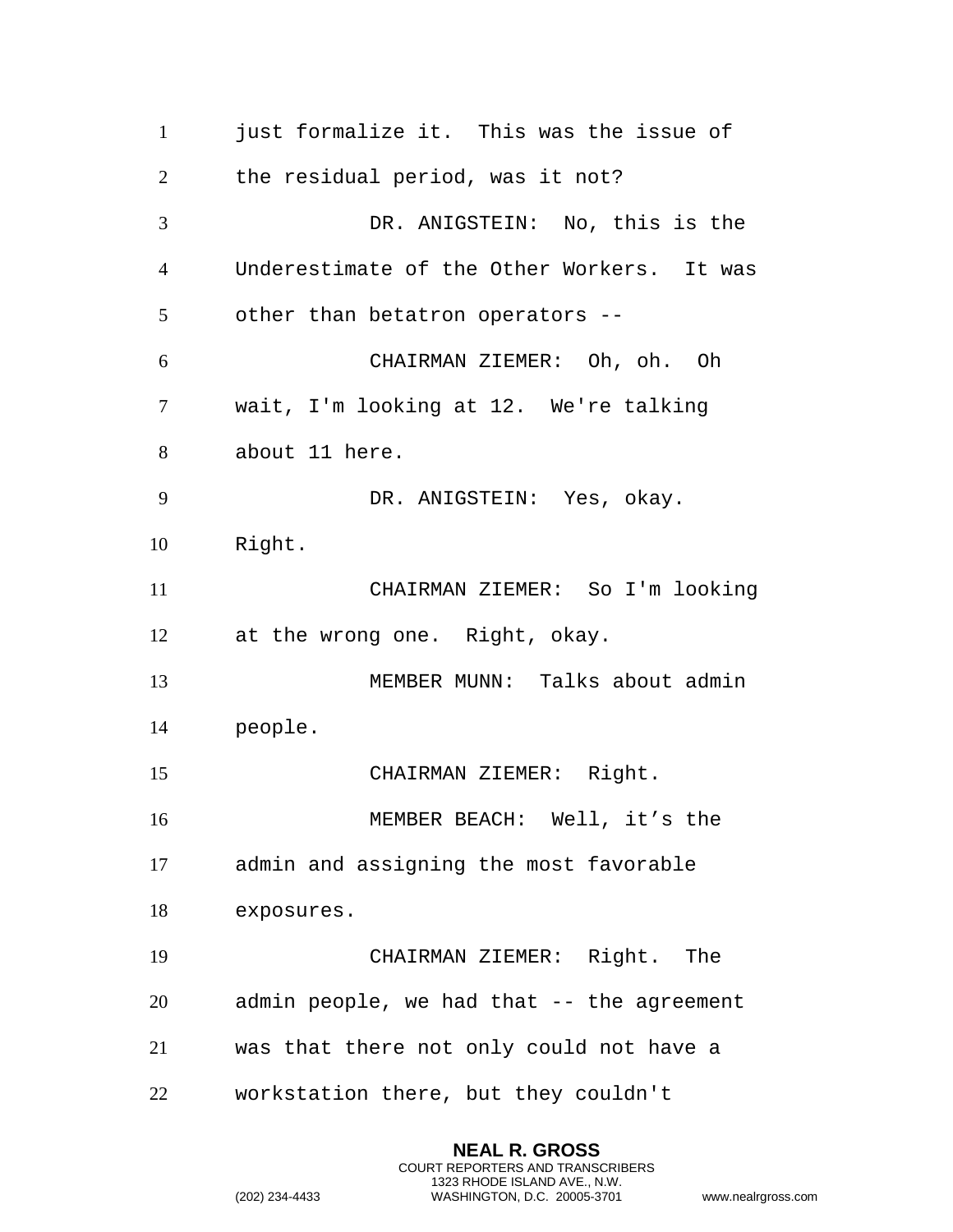frequent the active area regularly and they would have to -- that would have to be established. That was all agreed to. I'm not sure whether this goes in abeyance. Probably does in the same way because it's going to have to show up in the final document that we could close our action on this. Is that agreed? MEMBER BEACH: Yes. This is Josie. I agree with the abeyance. 11 MEMBER MUNN: I had thought we could close it. CHAIRMAN ZIEMER: Well, all of these have to show up in the final document in any event. MEMBER MUNN: All right, I just - CHAIRMAN ZIEMER: Our action is - - basically we're done with the action. But it has to show up. And so abeyance will work. You agree with that, John, as well? MEMBER MUNN: Just add his

> **NEAL R. GROSS** COURT REPORTERS AND TRANSCRIBERS 1323 RHODE ISLAND AVE., N.W.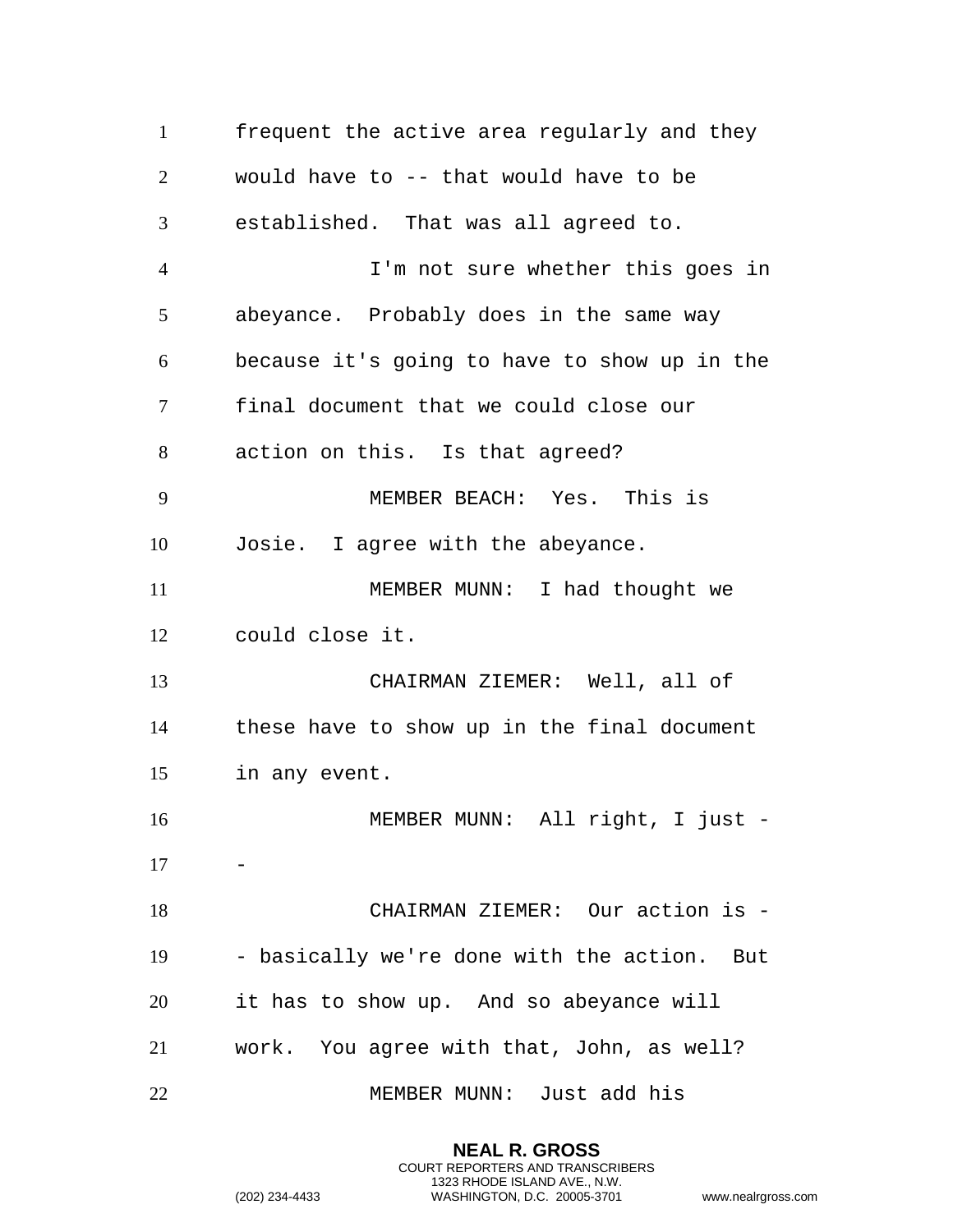instruction to the dose reconstructors? CHAIRMAN ZIEMER: Right, right. Okay, the next one, that's the residual contamination, surface contamination, resuspension. We agreed to that. And closure was recommended. Again, it would have to go in abeyance, I think, in the same way. Is there agreement on that? MEMBER MUNN: All right. 10 MEMBER BEACH: Yes, there is. CHAIRMAN ZIEMER: And John, okay? We're not hearing you, John. 13 MEMBER POSTON: Yes. CHAIRMAN ZIEMER: Okay, we're all okay on that one. 16 And then 13 was done long ago, the incorrect units. That correction will be made as well. So I think that updates us on the matrix. DR. ANIGSTEIN: Excuse me, what's the final decision on 13? CHAIRMAN ZIEMER: Well, that was

> **NEAL R. GROSS** COURT REPORTERS AND TRANSCRIBERS 1323 RHODE ISLAND AVE., N.W.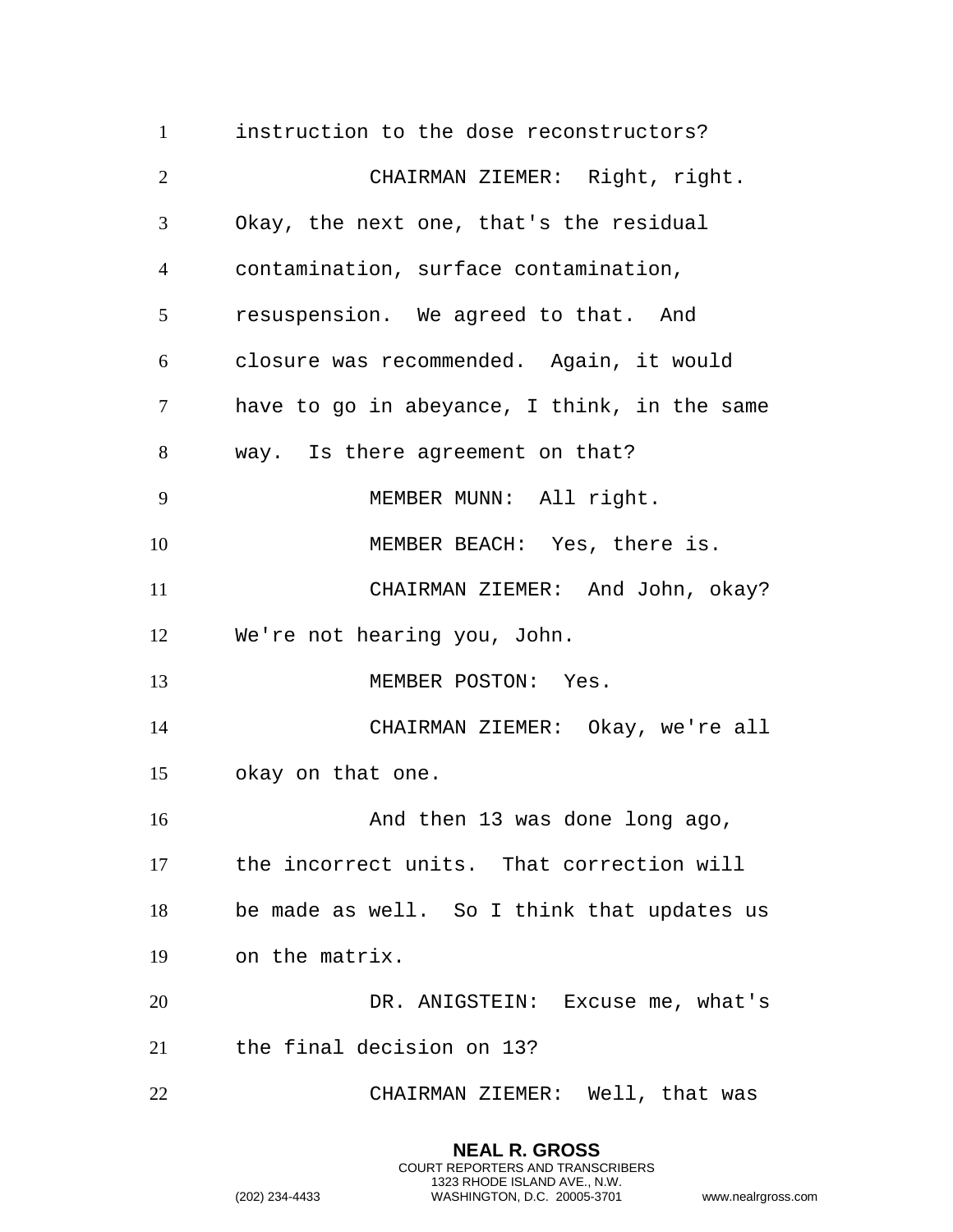done long ago.

 DR. ANIGSTEIN: Is that in abeyance or closed? CHAIRMAN ZIEMER: Well, I -- 5 MEMBER BEACH: In abeyance. CHAIRMAN ZIEMER: Yes, it's in abeyance in the sense that they have to put the correct units in. They've agreed to that long ago, yeah. Probably in abeyance. All of these things have to show up in the revised Appendix BB. 12 Now I want to move to the public comments. And I think you've all gotten a number of comments from Dan, and we also have the request from John Ramspott to address the lost radium source. And I think Dan also endorsed that. 18 I would like to -- I think it's a valid question to ask. And, I don't know, I assume NIOSH and SC&A both got a copy. John, did you copy SC&A and NIOSH on your request?

> **NEAL R. GROSS** COURT REPORTERS AND TRANSCRIBERS 1323 RHODE ISLAND AVE., N.W.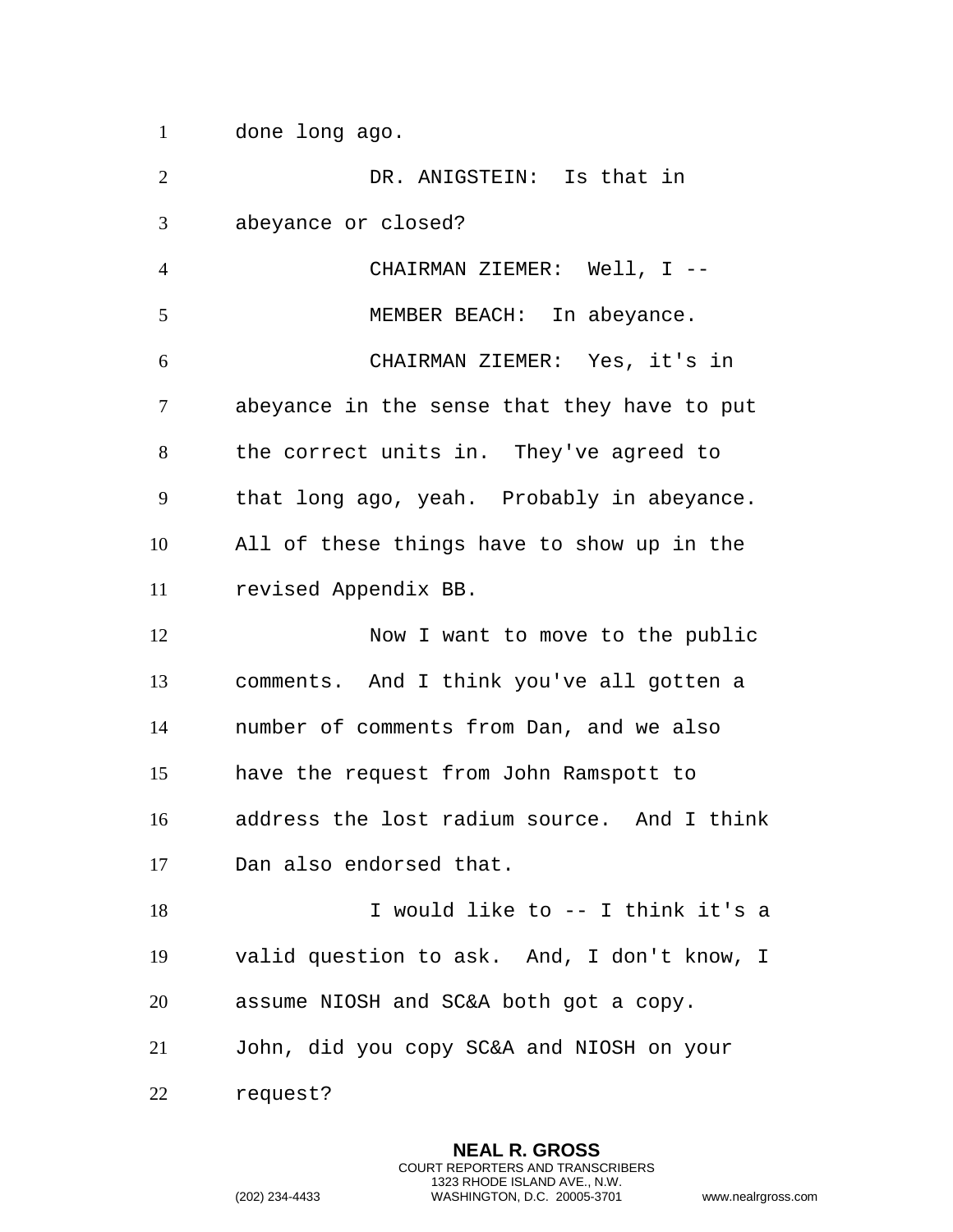DR. ANIGSTEIN: I saw all the correspondence. CHAIRMAN ZIEMER: I'm wondering if any of us have given any thought to how this might be handled? Originally -- let me make some comments here and then I would like to get some other input. Originally my thought was, well, if someone, as part of their calling, says, you know, I'm the one that took this source or I found it or whatever it was, we could deal with that in an individual way as an incident. However, John has raised a point which I think is worth considering, that, especially the lost source, and it was characterized, I think even in the news article, as being lost in the plant. Although, I guess it showed up in somebody's home later, I don't recall that. John, you might be able to clarify. But if it was lost in the plant, how might it be

> **NEAL R. GROSS** COURT REPORTERS AND TRANSCRIBERS 1323 RHODE ISLAND AVE., N.W.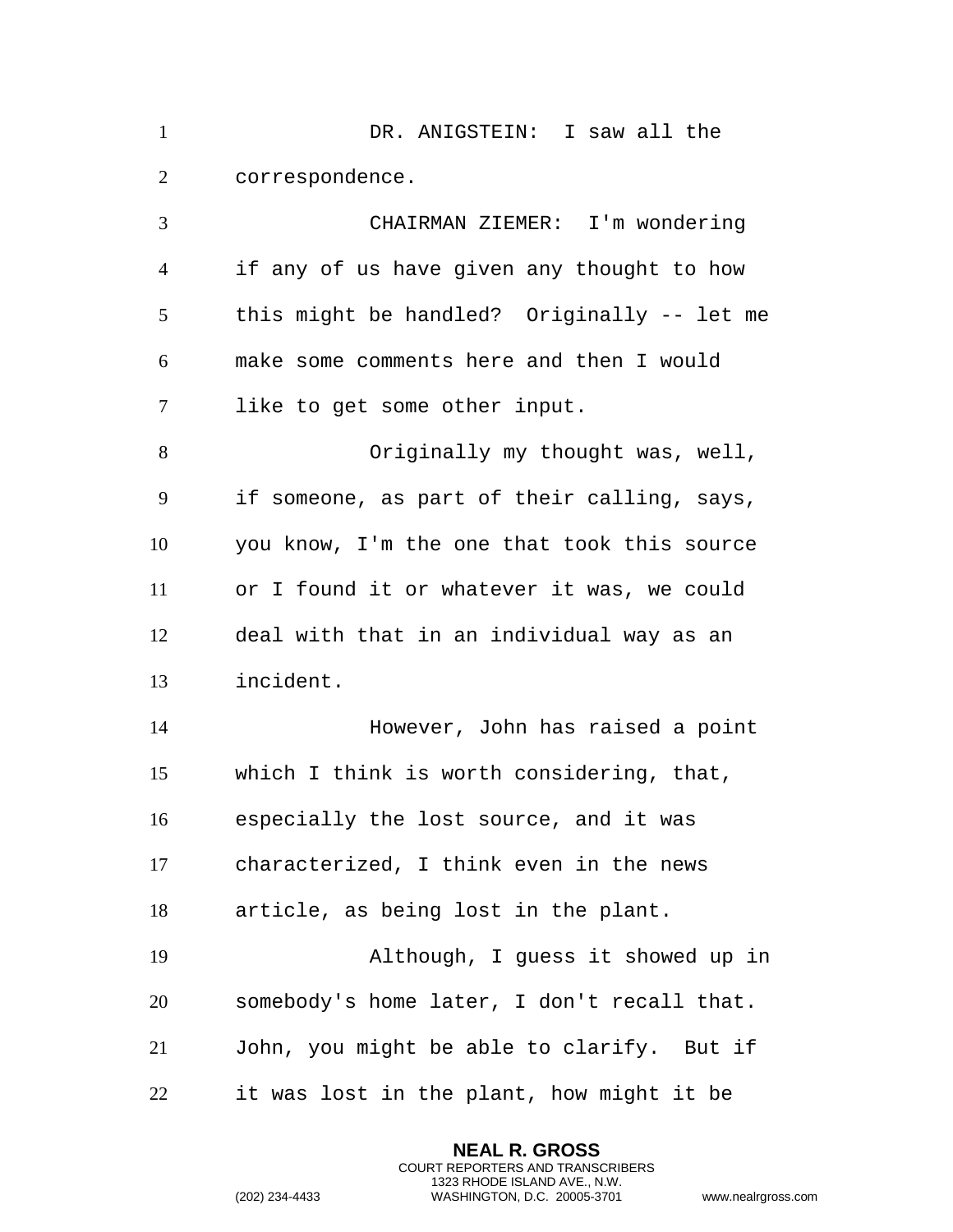| $\mathbf{1}$   | handled in terms of saying, okay, what do we |
|----------------|----------------------------------------------|
| $\overline{2}$ | do during that week where there might have   |
| 3              | been additional exposure?                    |
| $\overline{4}$ | DR. ANIGSTEIN: Can I -- this is              |
| 5              | Bob. Can I comment on that?                  |
| 6              | CHAIRMAN ZIEMER: Yes.                        |
| $\overline{7}$ | DR. ANIGSTEIN: The information               |
| 8              | that -- first, we heard about this and the   |
| 9              | information that we got from the supervisor  |
| 10             | who was -- I mean, he was later a            |
| 11             | supervisor, I believe at that time he was    |
| 12             | the assistant metallurgist.                  |
| 13             | But, anyway, he attended this                |
| 14             | meeting in Collinsville in 2007. And he      |
| 15             | described the incident, you know, quite      |
| 16             | plausibly. I think he was -- he forgot it    |
| 17             | was radium. He referred to it as cobalt.     |
| 18             | But other than that, he simply               |
| 19             | said that the source was missing, they       |
| 20             | searched the entire plant, you know, using   |
| 21             | Geiger counters, whatever, most likely.      |
| 22             | They thought that maybe it had               |

**NEAL R. GROSS** COURT REPORTERS AND TRANSCRIBERS 1323 RHODE ISLAND AVE., N.W.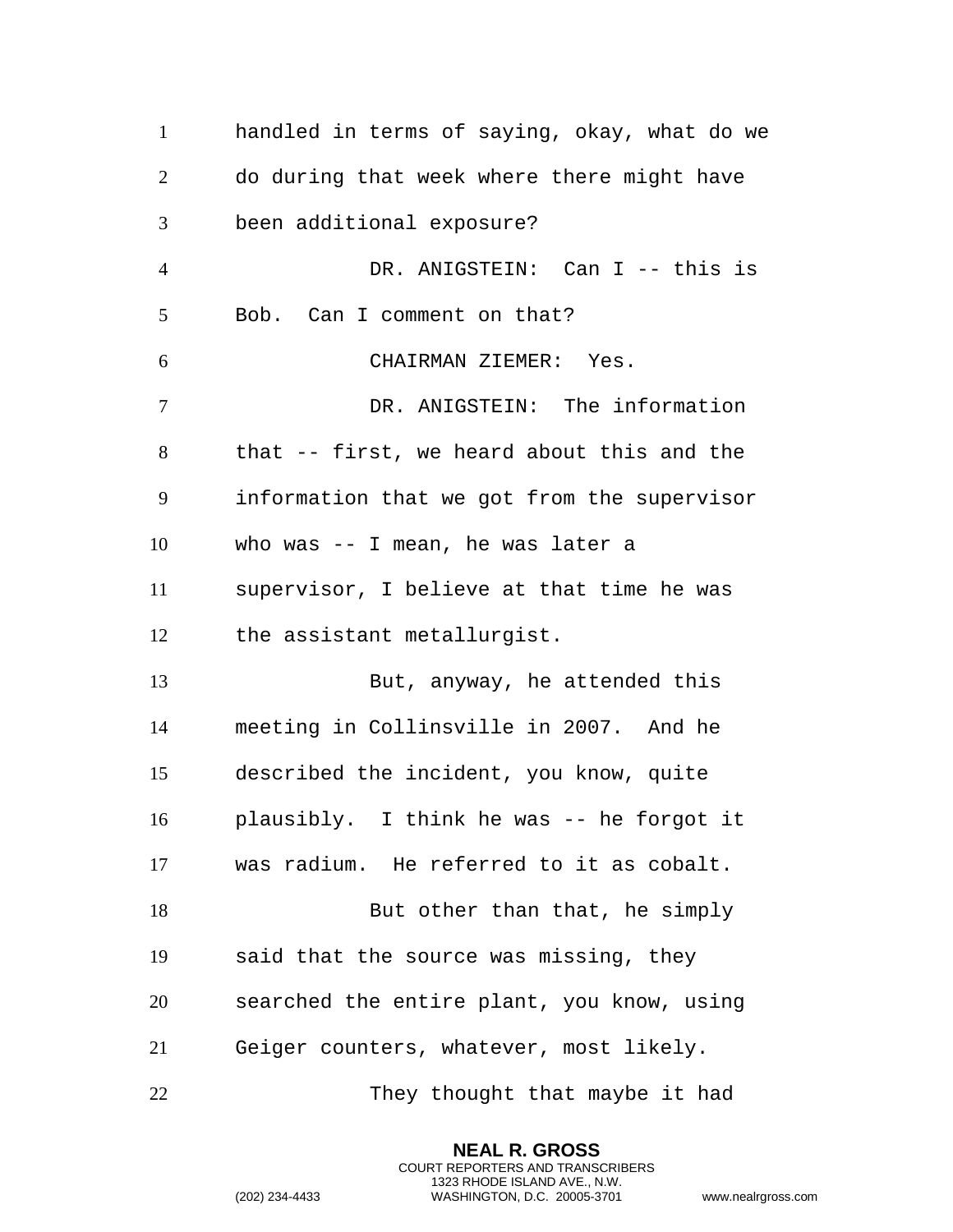1 just gotten ground up and put into the casting, which of course would be of major concern to them.

4 And, finally, he clearly described that his senior supervisor or manager, who was also a metallurgist, actually hired an airplane and they flew around the town with a Geiger counter and they found it. They found the location where it was, and they recovered it. So it was definitely, you know, taken offsite. And then according to the -- that it could have been as long as, I think

according to the information from John

Ramspott, it could have been as long as a

week that it was kept out of the plant.

17 And then this same account was confirmed by a radiographer, this part-time radiographer who was not employed at the time. He was in the military at the time. But when he came back, he heard the story. And his account was very similar to the

> **NEAL R. GROSS** COURT REPORTERS AND TRANSCRIBERS 1323 RHODE ISLAND AVE., N.W.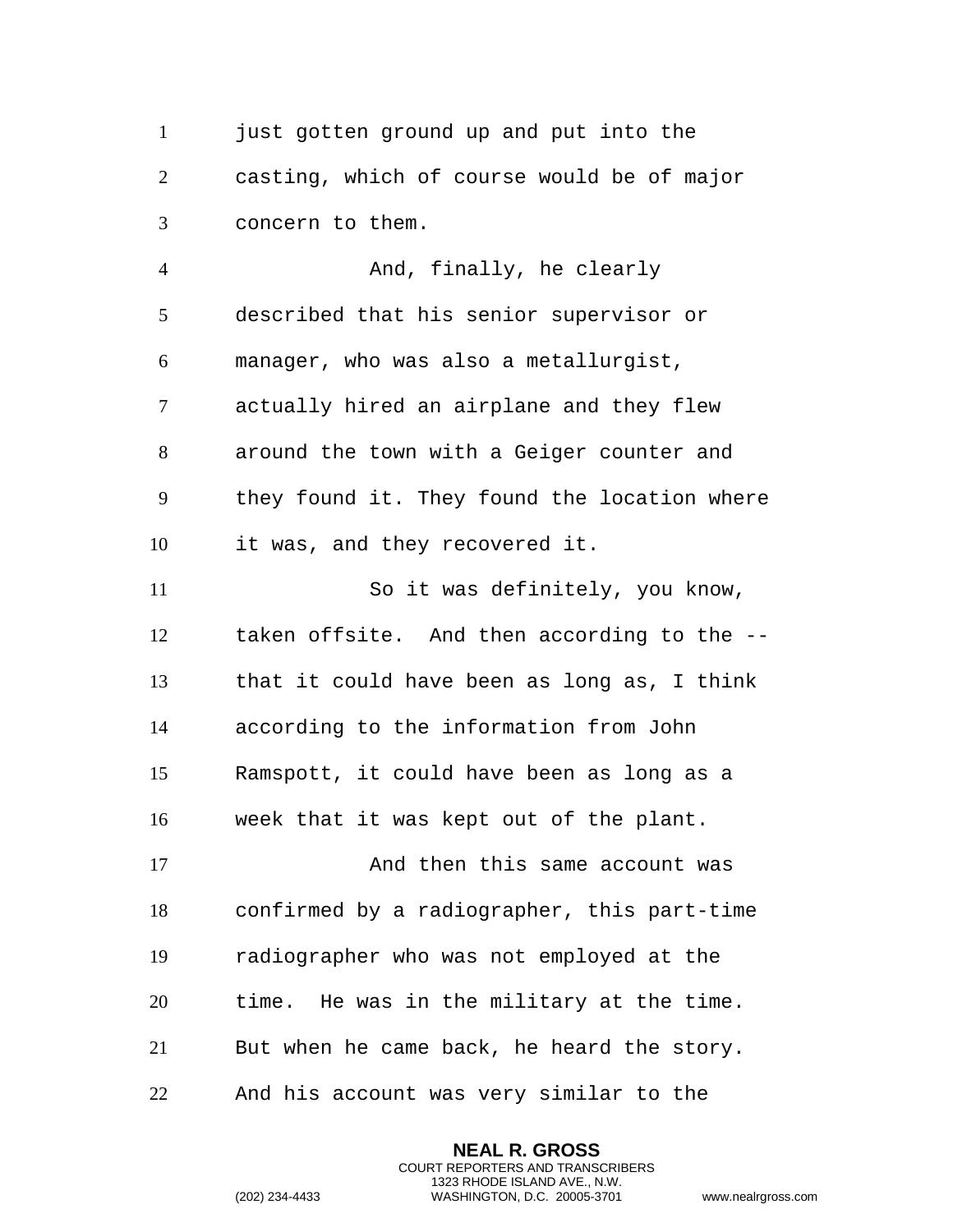account of the metallurgist/supervisor. So we consider that plausible, believable. I have to confess that I did have a moment of doubt when we found out that a similar thing happened at the GSI Eddystone plant years earlier and got us thinking, gee, maybe someone just heard about one and the story somehow got transferred to another location. But it turned out, well, apparently it happened twice. Probably it happened other places. 12 MEMBER MUNN: Yes, Bob, I can attest to the fact that there are similar instances of sources having been lost in transit. You know, so many of the sources were bounced around in the back of pickups and when they bounced out of their pick-ups, well, from industrial sources. 20 And I know of at least one other case where a similar kind of airborne surveillance was used to locate a source

> **NEAL R. GROSS** COURT REPORTERS AND TRANSCRIBERS 1323 RHODE ISLAND AVE., N.W.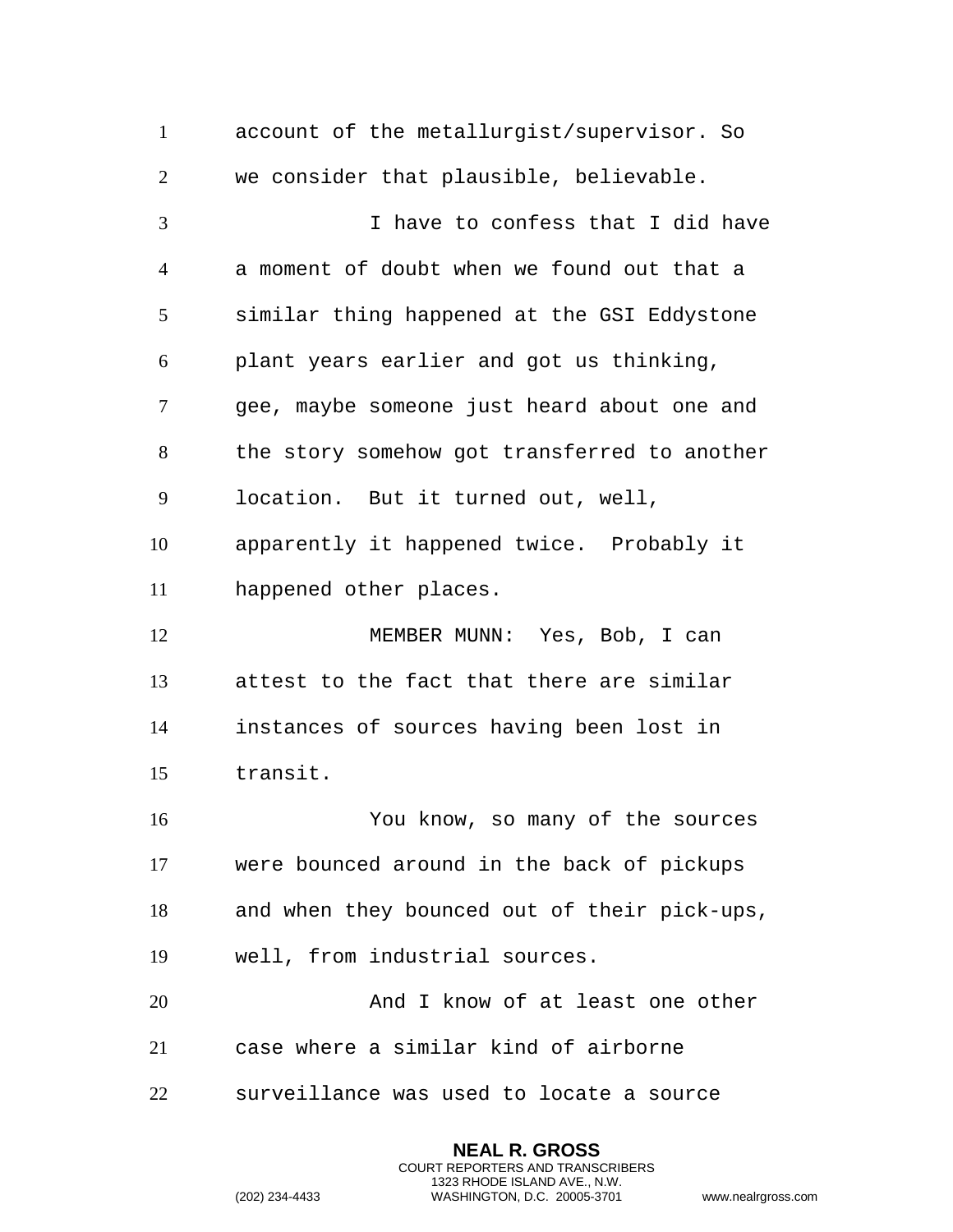that had been lost in the western states in transport from one site to another. So it wasn't uncommon, apparently.

 DR. ANIGSTEIN: Yeah. Now, I think what needs to be kept in mind though is we did a little back of the envelope calculation, that this vessel was a 500 milligram or 500 millicuries of radium -- the two units are about the same -- source. 10 And the rule of thumb, it's actually a calculation that's been around in all the handbooks, at one meter from such a source, you would have an exposure rate of approximately 400 mR per hour. And so if someone had this source for a week, which would be the upper limit, is it plausible that he would be very near the source the whole time? Could be somewhere in his house, could be someplace.

- But if you say, just for the sake of
- argument, he was two meters from it, then
- the exposure rate would be 100 mR per hour.

**NEAL R. GROSS** COURT REPORTERS AND TRANSCRIBERS 1323 RHODE ISLAND AVE., N.W.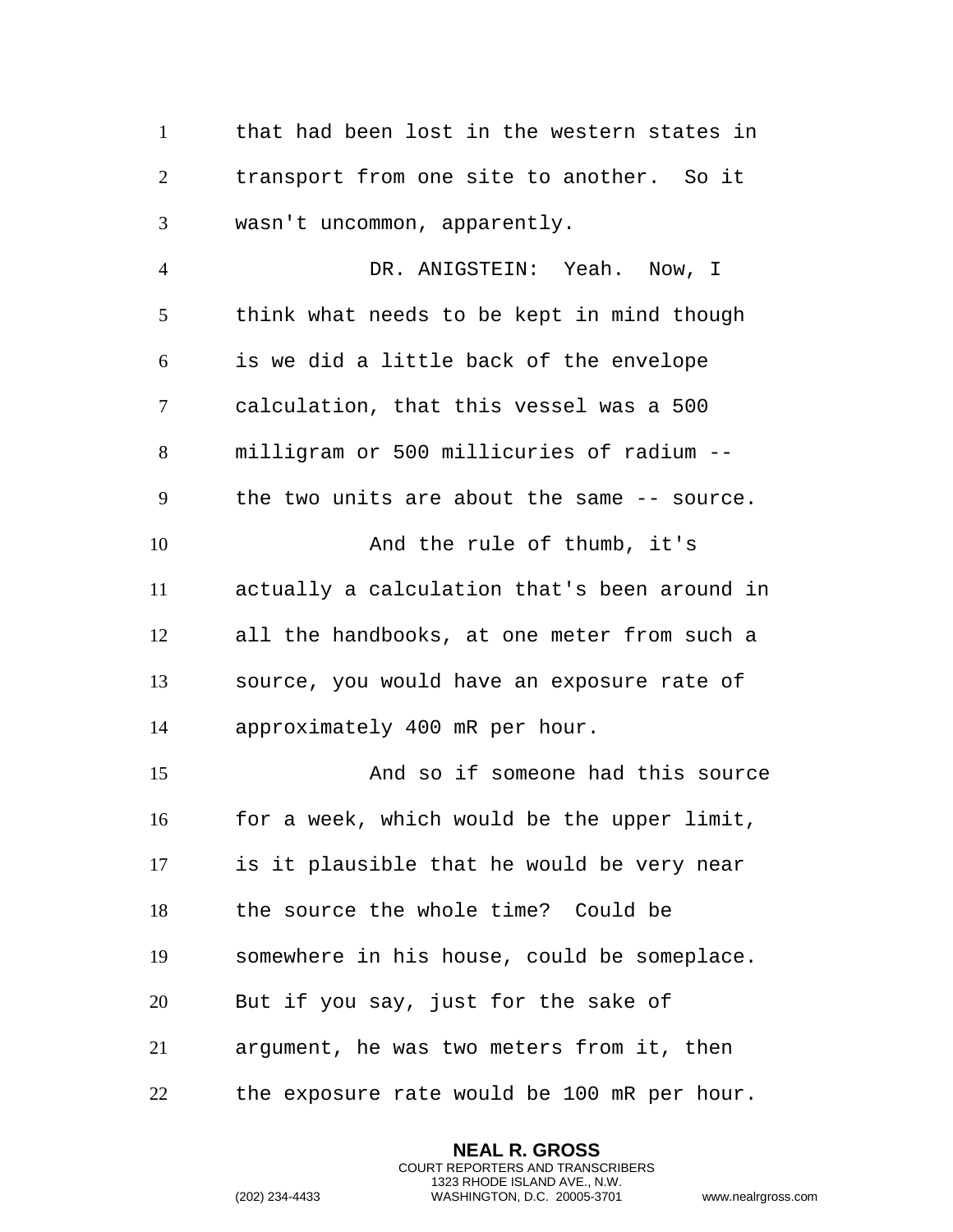And during 168 hour week, we're talking about something like 17 rem, which is almost within the boundary of our triangular distribution which ends at 15 rem. And this is a really, really, really extreme scenario, 168 hours at two meters, about six feet and two inches away the whole time. And so in SC&A's opinion, and I think John would agree with that, the rate of triangular distribution would more than likely capture this instance. CHAIRMAN ZIEMER: My question is, I don't think if it was in somebody's house it's going to count anyway. I think it has to be in the facility, if I'm not mistaken, legally. But I was looking at this article that John Ramspott distributed, that had indicated that the officials thought it was within the plant, but --

> **NEAL R. GROSS** COURT REPORTERS AND TRANSCRIBERS 1323 RHODE ISLAND AVE., N.W.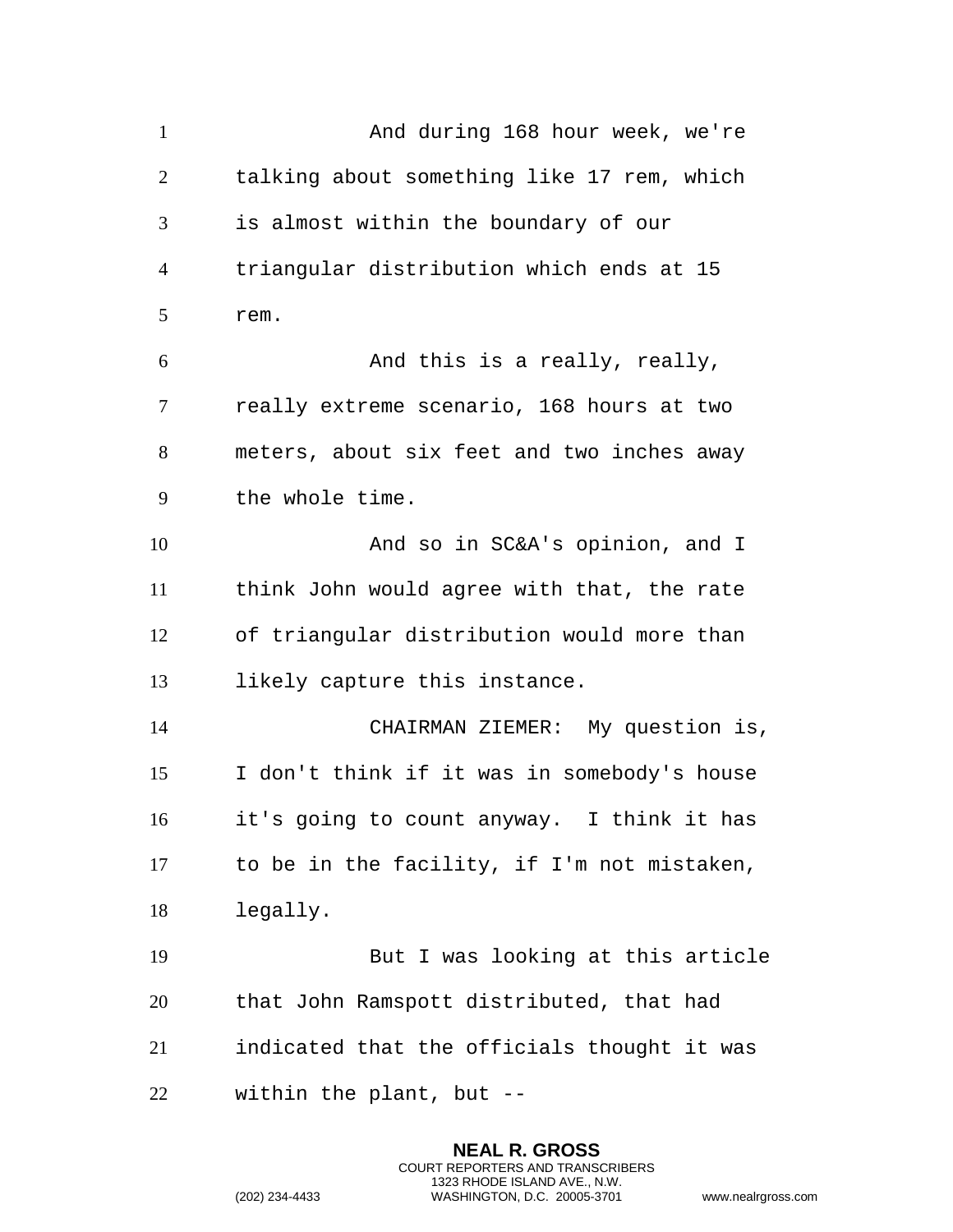DR. ANIGSTEIN: That was when they first reported it lost. But then it was found. The testimony of two people, the one virtually firsthand, meaning I was working there and my colleague -- I think his name I shouldn't mention -- is the one who went and hired the airplane. So it was very, very clear that it was taken offsite. CHAIRMAN ZIEMER: So let me ask John Ramspott. John? 11 MR. RAMSPOTT: Yes, Doctor? CHAIRMAN ZIEMER: Do you know whether, when it was lost, do you have any additional information beyond the news article that you distributed, that in fact it was outside the plant, then? 17 MR. RAMSPOTT: Yes, actually I would like to comment on a couple of those last remarks. The two -- my thought is in having researched this, the date on this was in '53. First off, I thought, okay, where

**NEAL R. GROSS** COURT REPORTERS AND TRANSCRIBERS 1323 RHODE ISLAND AVE., N.W.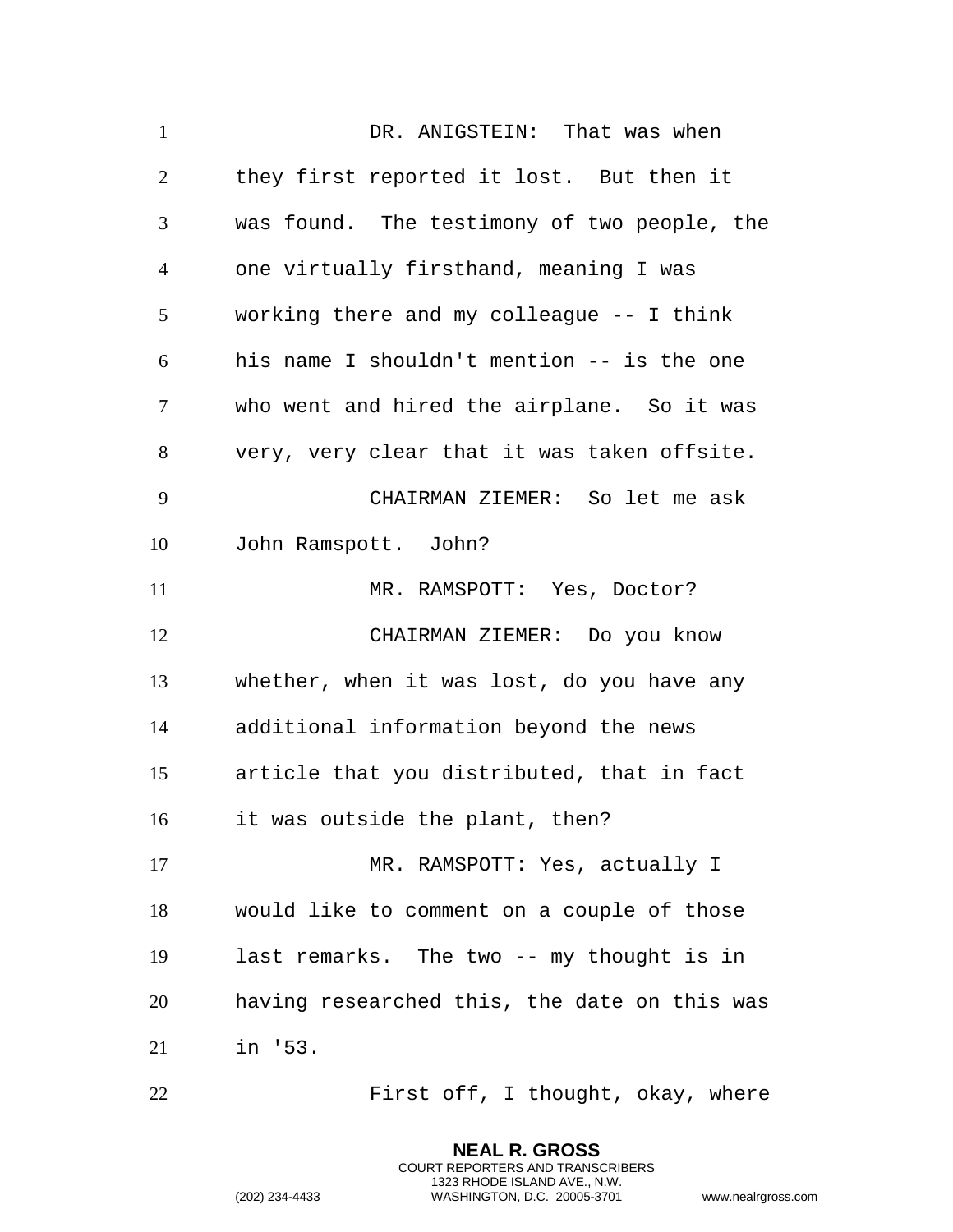was this supervisor that Bob just mentioned? And in 1953, that gentleman had nothing to do with radiography. He was a supervisor of a totally different area of the plant. And he's definitely not a site expert on radiography. And then the second person who was stated -- and the one gentleman's deceased, Jim Burgess, he's the person we just talked about. Jim Burgess had nothing to do with the radium, didn't know about the radium. He was a metallurgist. He had nothing to do with NDT. So he's not an expert, in my opinion, just because of the time frame. The second person that was mentioned, [identifying information redacted], I've talked to [identifying information redacted] as recently as two weeks ago and he has confirmed multiple times, he had nothing to do with radiography until 1957.

This incident happened in '53.

**NEAL R. GROSS** COURT REPORTERS AND TRANSCRIBERS 1323 RHODE ISLAND AVE., N.W.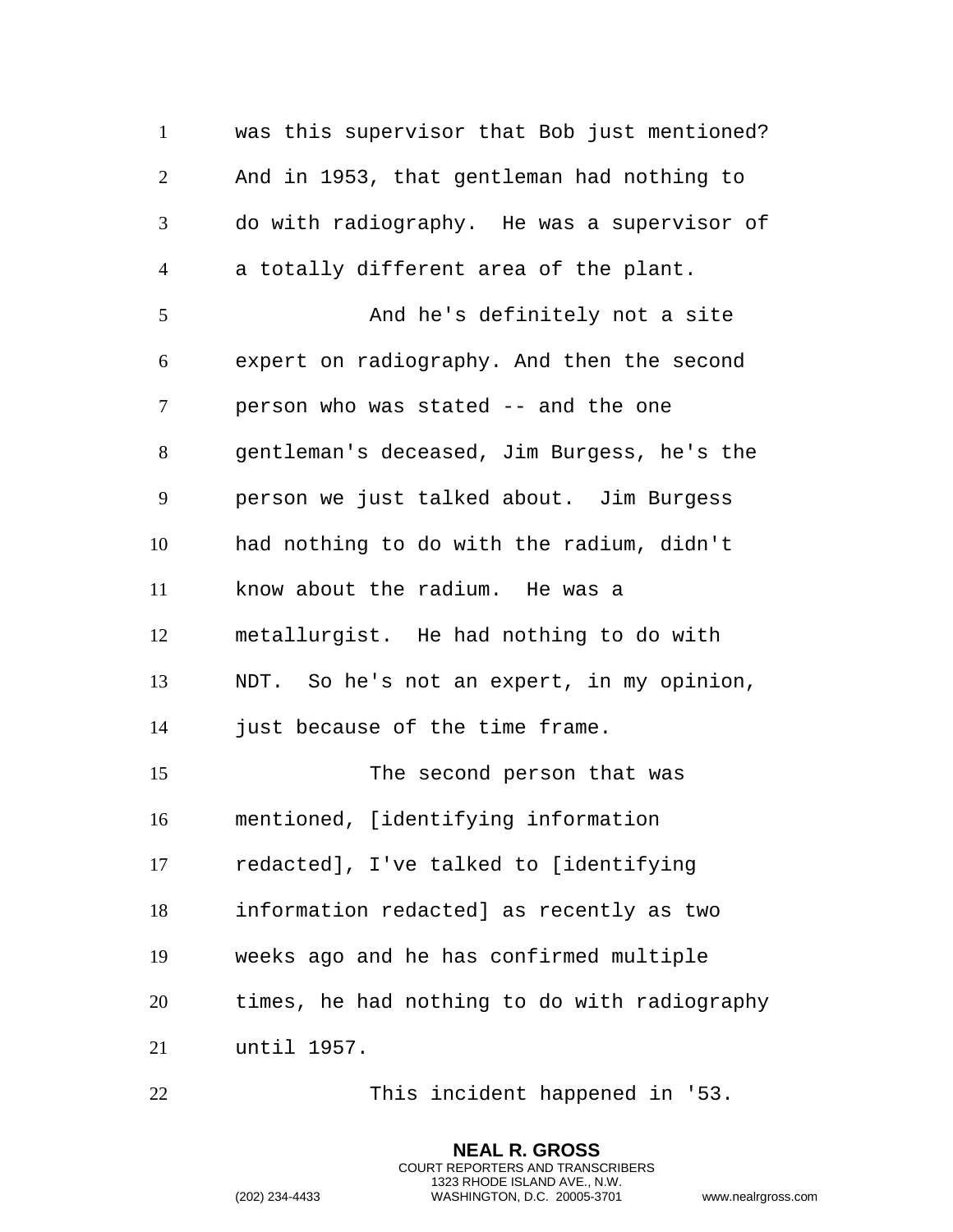Now, with further research, and I'm going by the people who ran that plant, which everybody accepts as gospel as far as Dr. McKeel's FOIA information. These guys are all considered experts, and we take their word for it. And they say it was in the plant. I have to take their word for it. It was in the plant, because unless we talk to the guy who may have eventually picked it up and taken it, we don't know when he picked it up and took it. Was it lost in the plant for six and a half days, and the last day maybe he picked it up and he took it home? We don't know that. 17 Now, with further research, New York Times is one, they report as many as 350 of these sources having been lost or stolen. And I just found that recently. 21 And that tells that you're right, it definitely was not an infrequent thing to

> **NEAL R. GROSS** COURT REPORTERS AND TRANSCRIBERS 1323 RHODE ISLAND AVE., N.W.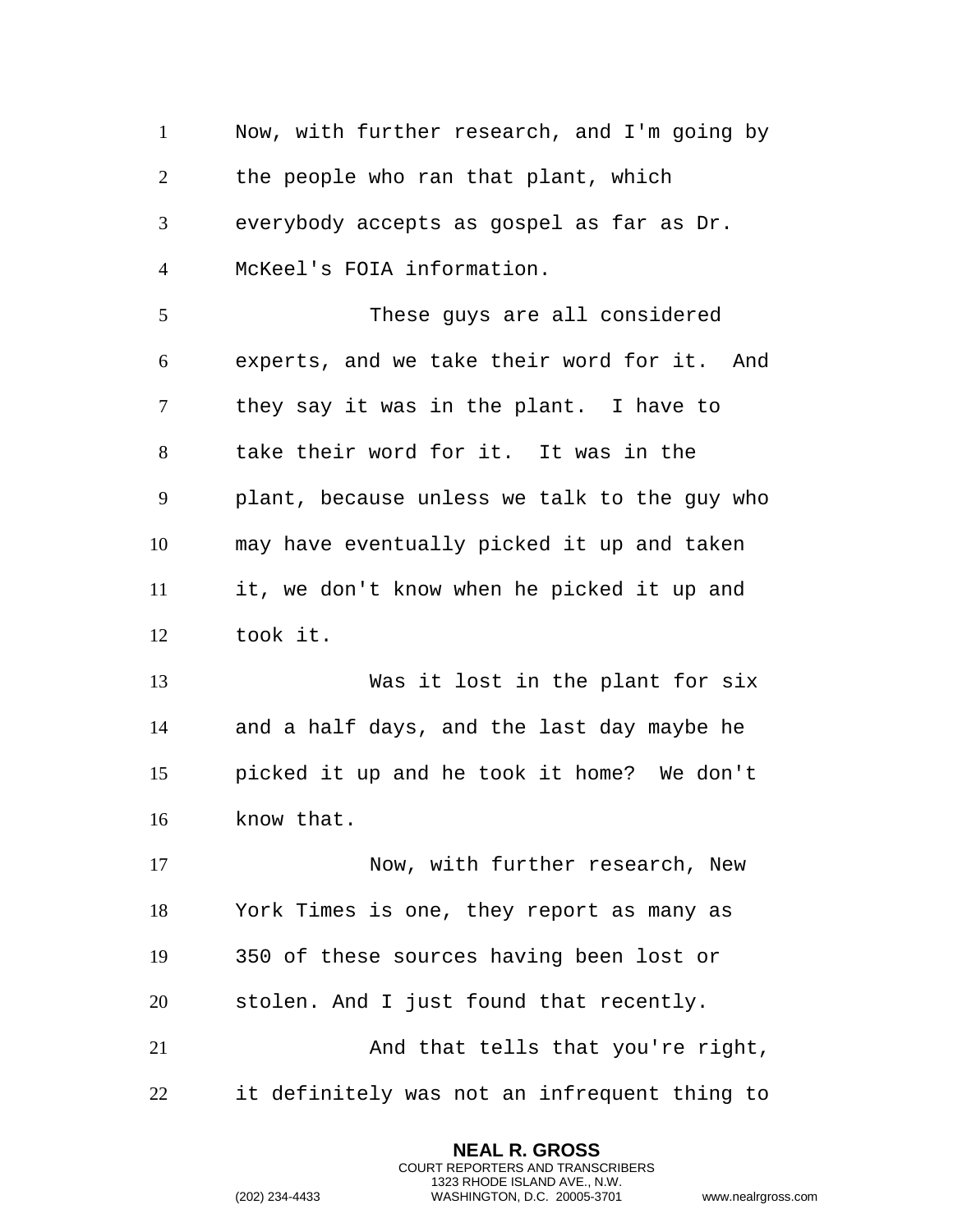happen. And we definitely know it happened at General Steel in Eddystone, Pennsylvania. That's documented in The New York Times as well, and in some law cases where the employee actually sued the company. But I guess the main thing is it was out in that plant. We accept management's word on everything else. I think we have to accept or consider accepting management's word on this. We have no proof of when, if anybody took it out of the plant. Now, Mr. Burgess, if he doesn't know the difference between radium and cobalt, and he's supposed to be an expert, I would question that, too. But I do know, the incident he's talking about, was later. I think more than one source and more than one radium source was misplaced at GSI on multiple times. 20 So, we just have proof of one, just by a little bit of luck and persistence, I guess, about this radium,

> **NEAL R. GROSS** COURT REPORTERS AND TRANSCRIBERS 1323 RHODE ISLAND AVE., N.W.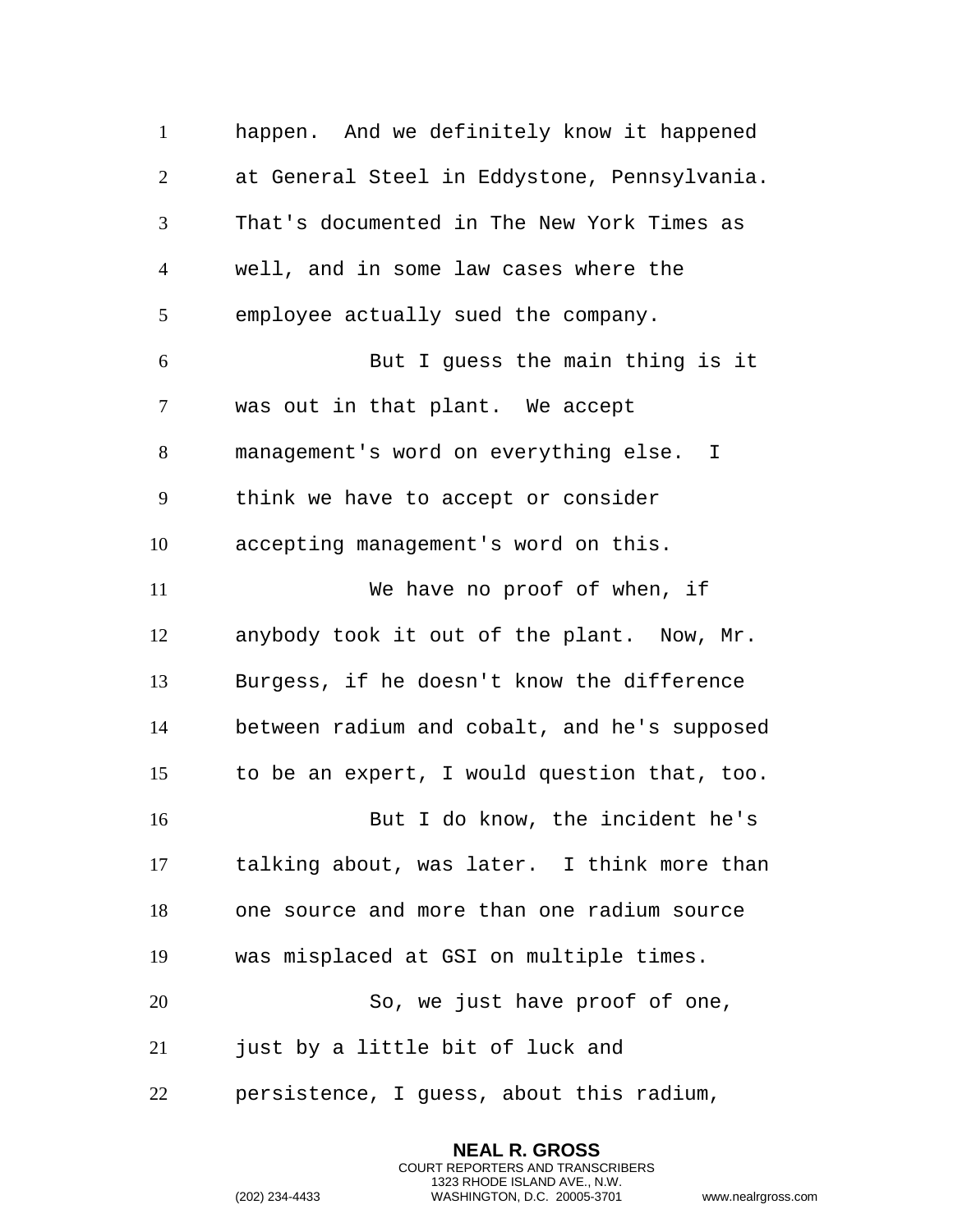which, I agree, it does sound like it could be hearsay, or it could be -- but I have too many people telling me the story. I knew there was something there and then just got lucky and found it. DR. ANIGSTEIN: Well, what I might -- now that you've mentioned names, both Burgess and [identifying information redacted] said it was found by going up in an airplane. That was always consistent. (Simultaneous speaking.) CHAIRMAN ZIEMER: Bob, was it in '53 that they were talking about it? DR. ANIGSTEIN: Yes, okay. [Identifying information redacted] simply said he heard about it when he came back to GSI. He had been in the service. He got out of the service in '56. He had worked at GSI briefly, was laid off, you know, got drafted, joined or got drafted into the Army, it was the time towards the end of the Korean War.

> **NEAL R. GROSS** COURT REPORTERS AND TRANSCRIBERS 1323 RHODE ISLAND AVE., N.W.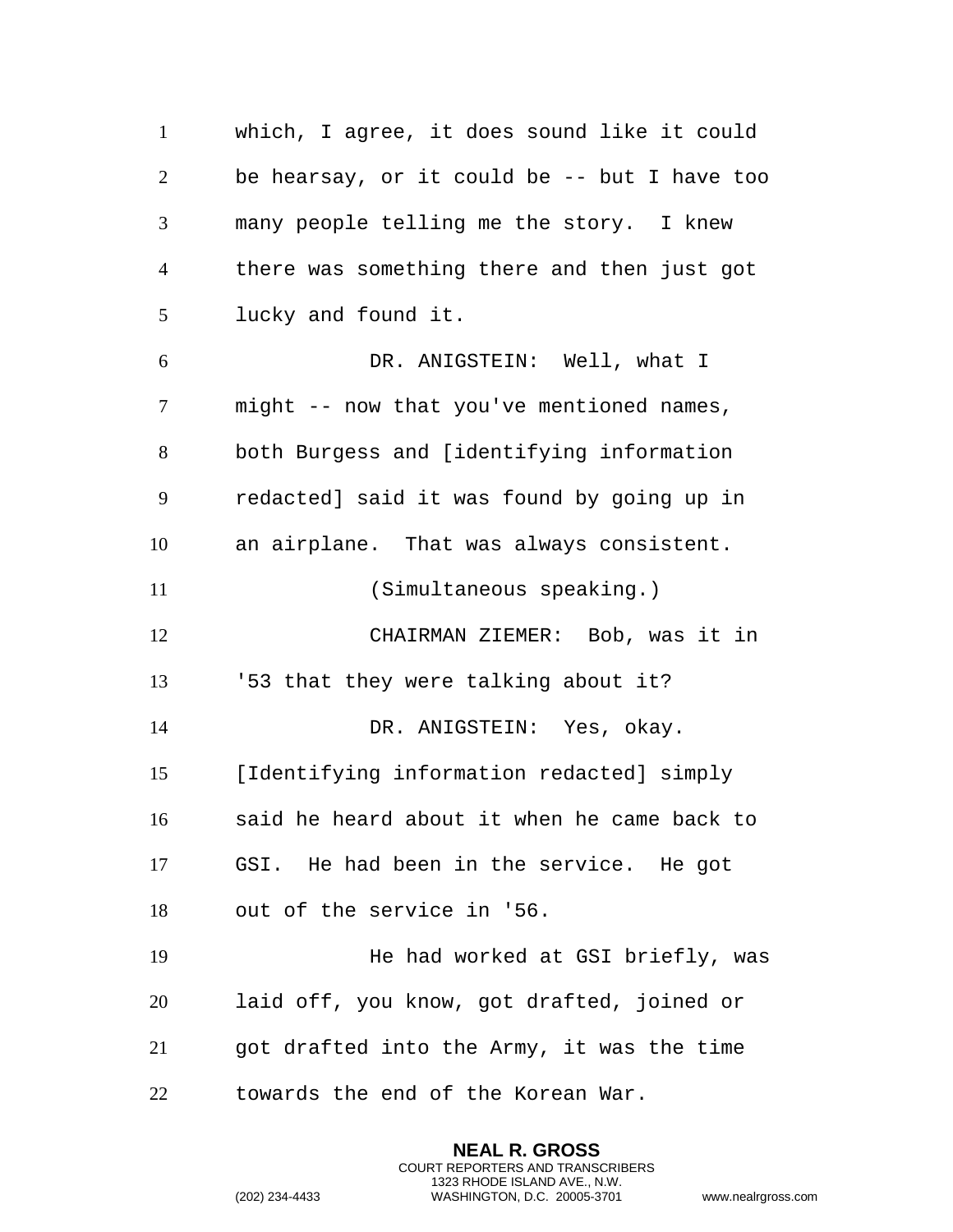1 And he came out in '56, went back to GSI, took a job as a lab technician and then moonlighted on weekends doing radiography. But he simply said he heard about this, and his account of it to me was that it was taken out of an unlocked cabinet. It was left -- it was where it should have been, but it was not secured. 9 And he said when he came back, there was a lock on the door -- by that time they took the precaution and it was kept in this radiographic facility in the Number Six Building, and there was a lock on the door. MR. RAMSPOTT: Dr. Ziemer? CHAIRMAN ZIEMER: Yes. MR. RAMSPOTT: If I could correct that point. We now have eyewitness proof from two workers that that Number Six Building, NDT building, was built in 1957, or '55, I forget which. DR. ANIGSTEIN: I think it was the earlier time because [identifying

> **NEAL R. GROSS** COURT REPORTERS AND TRANSCRIBERS 1323 RHODE ISLAND AVE., N.W.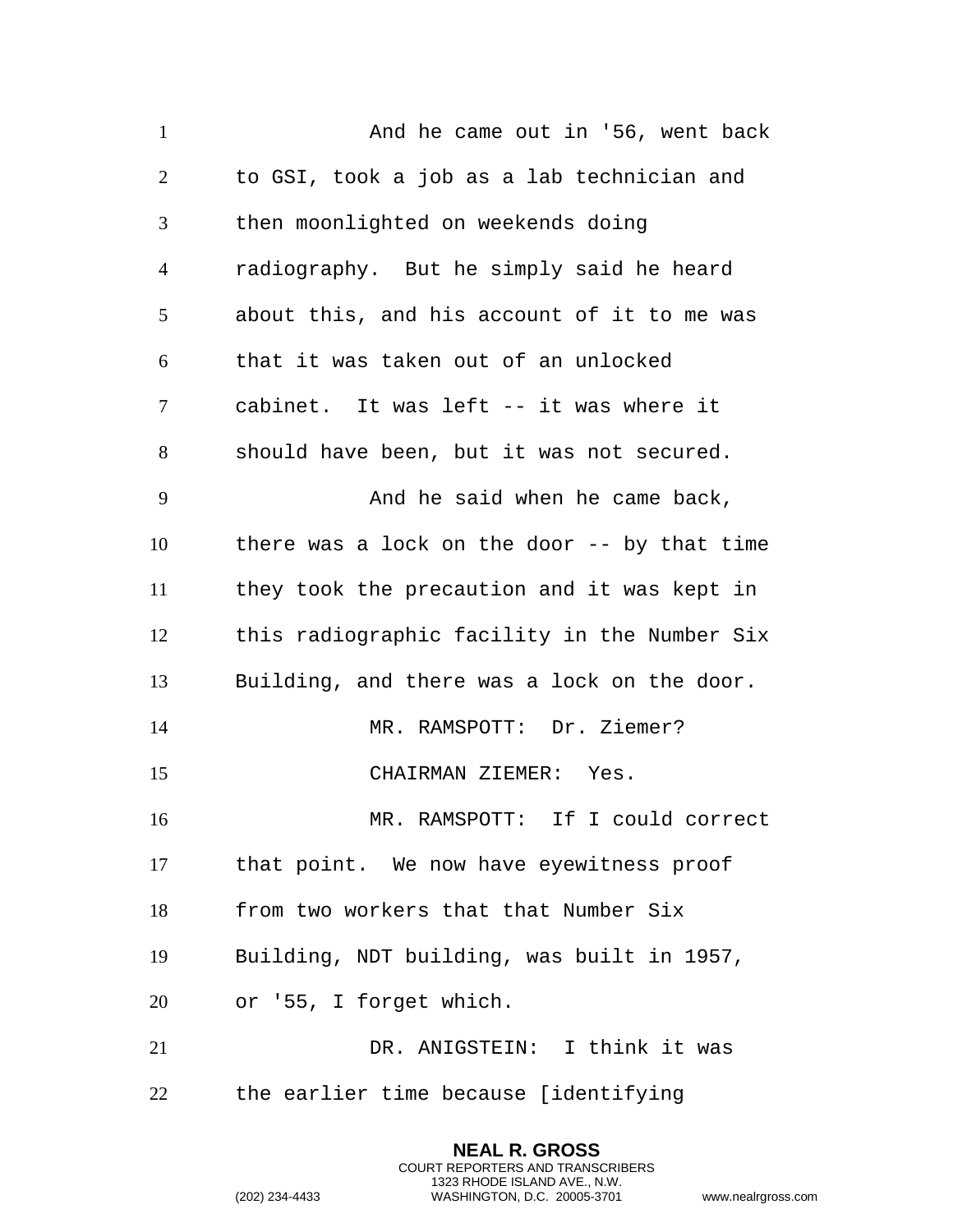information redacted] said it was there when he came back.

 MR. RAMSPOTT: It was '55, okay. This source was stolen or taken or misplaced in '53, gentlemen. There was no building, no lock on the door, no cabinet. Management said it was lost in the plant. CHAIRMAN ZIEMER: As I understand it, the case, Bob, you're describing someone who came back and found a lock later and wondered why it was there and was told that this incident perhaps initiated locking it after that, is that -- DR. ANIGSTEIN: That was his conclusion. MR. RAMSPOTT: Well, that would be a second incident, then. That building didn't exist in '53. DR. ANIGSTEIN: He didn't say it was. All he said was, when I came back, it was under lock and key. That's what he said.

> **NEAL R. GROSS** COURT REPORTERS AND TRANSCRIBERS 1323 RHODE ISLAND AVE., N.W.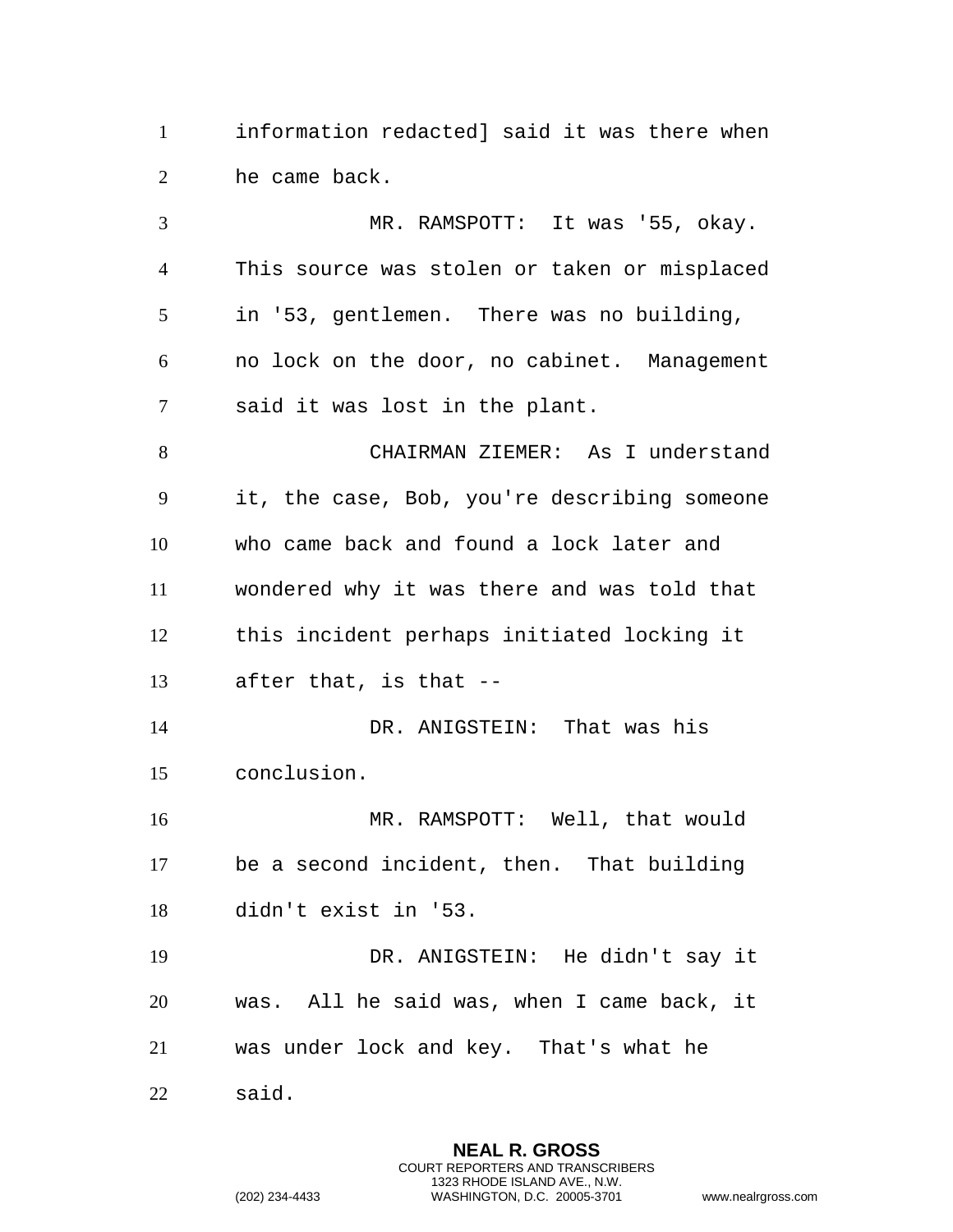| $\mathbf{1}$   | MR. RAMSPOTT: What was?                     |
|----------------|---------------------------------------------|
| $\overline{2}$ | DR. ANIGSTEIN: When he came back            |
| 3              | from his time in the service.               |
| $\overline{4}$ | MR. RAMSPOTT: You had just said             |
| 5              | the Non Destructive Testing Building. And   |
| 6              | it wasn't there, Bob, in '53.               |
| $\tau$         | DR. ANIGSTEIN: But it was there             |
| 8              | when he came back. That's all we're saying. |
| 9              | When he came back $-$                       |
| 10             | MR. RAMSPOTT: When he came back             |
| 11             | in '57, maybe there was a lock on the door. |
| 12             | But that guy's saying --                    |
| 13             | (Simultaneous speaking.)                    |
| 14             | MR. KATZ: Don't interject,                  |
| 15             | please. One at a time.                      |
| 16             | DR. ANIGSTEIN: I don't think                |
| 17             | that makes any difference. I think it was   |
| 18             | missing while he was gone and he came back, |
| 19             | and now, you know, now they got their act   |
| 20             | together and maybe locked that up.          |
| 21             | CHAIRMAN ZIEMER: Well, let me               |
| 22             | ask you this. So his information --         |

**NEAL R. GROSS** COURT REPORTERS AND TRANSCRIBERS 1323 RHODE ISLAND AVE., N.W.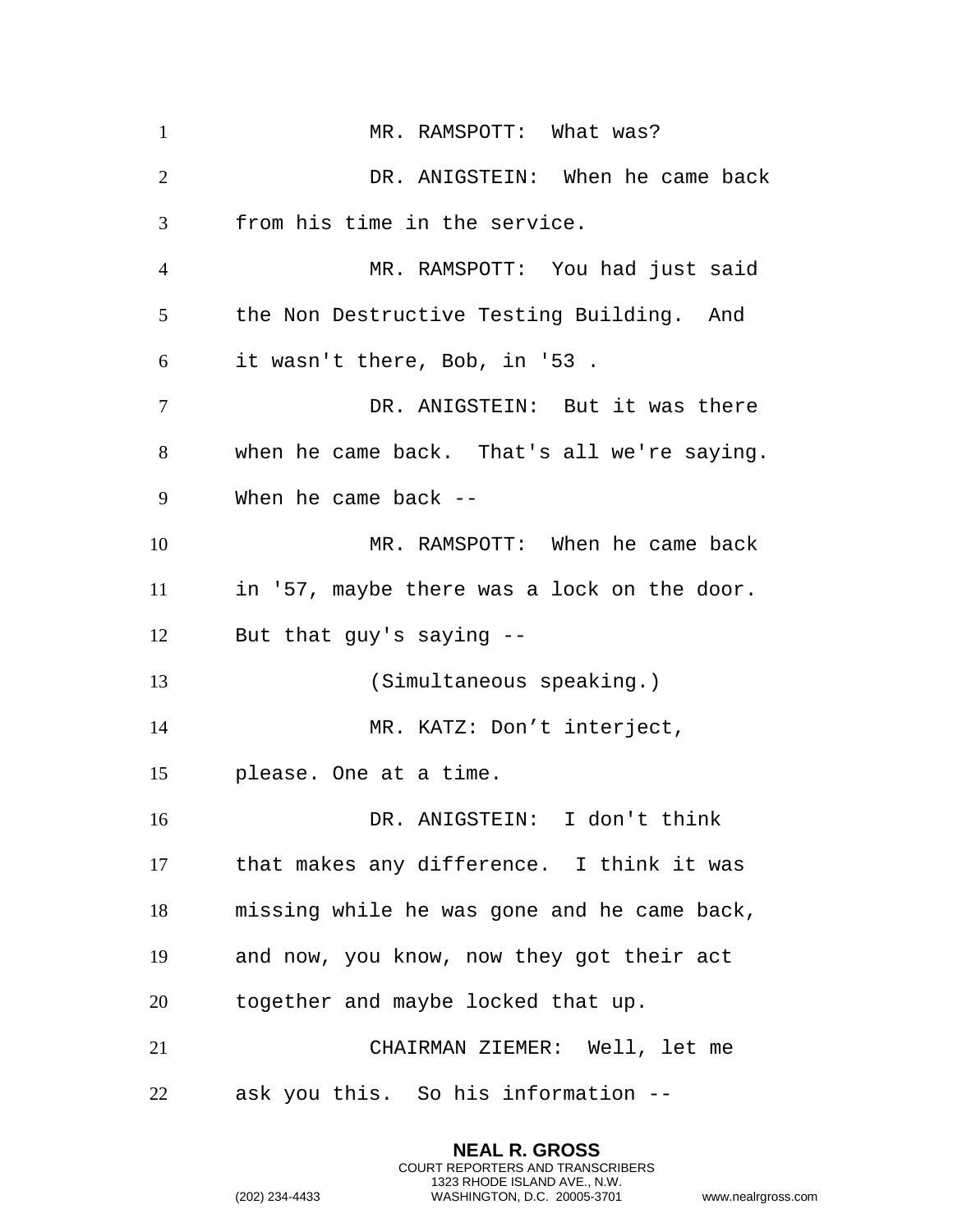DR. MCKEEL: Dr. Ziemer, this is Dan McKeel. CHAIRMAN ZIEMER: -- was hearsay. Let me ask you now if there was any firsthand knowledge of the plane search and so on. Was that the same individual that gave you this information, Bob? 8 DR. ANIGSTEIN: The plane was first reported by Jim Burgess. CHAIRMAN ZIEMER: Right. 11 DR. ANIGSTEIN: And then it was echoed by a [identifying information redacted] who had heard about it when he came back a couple of years later. CHAIRMAN ZIEMER: I got you. So Burgess was there during the '53 time frame? DR. ANIGSTEIN: Yes, he was there. He was working there. And -- MR. RAMSPOTT: He was not a radiographer in '53. DR. ANIGSTEIN: Well, he was never actually a radiographer. I don't --

```
(202) 234-4433 WASHINGTON, D.C. 20005-3701 www.nealrgross.com
```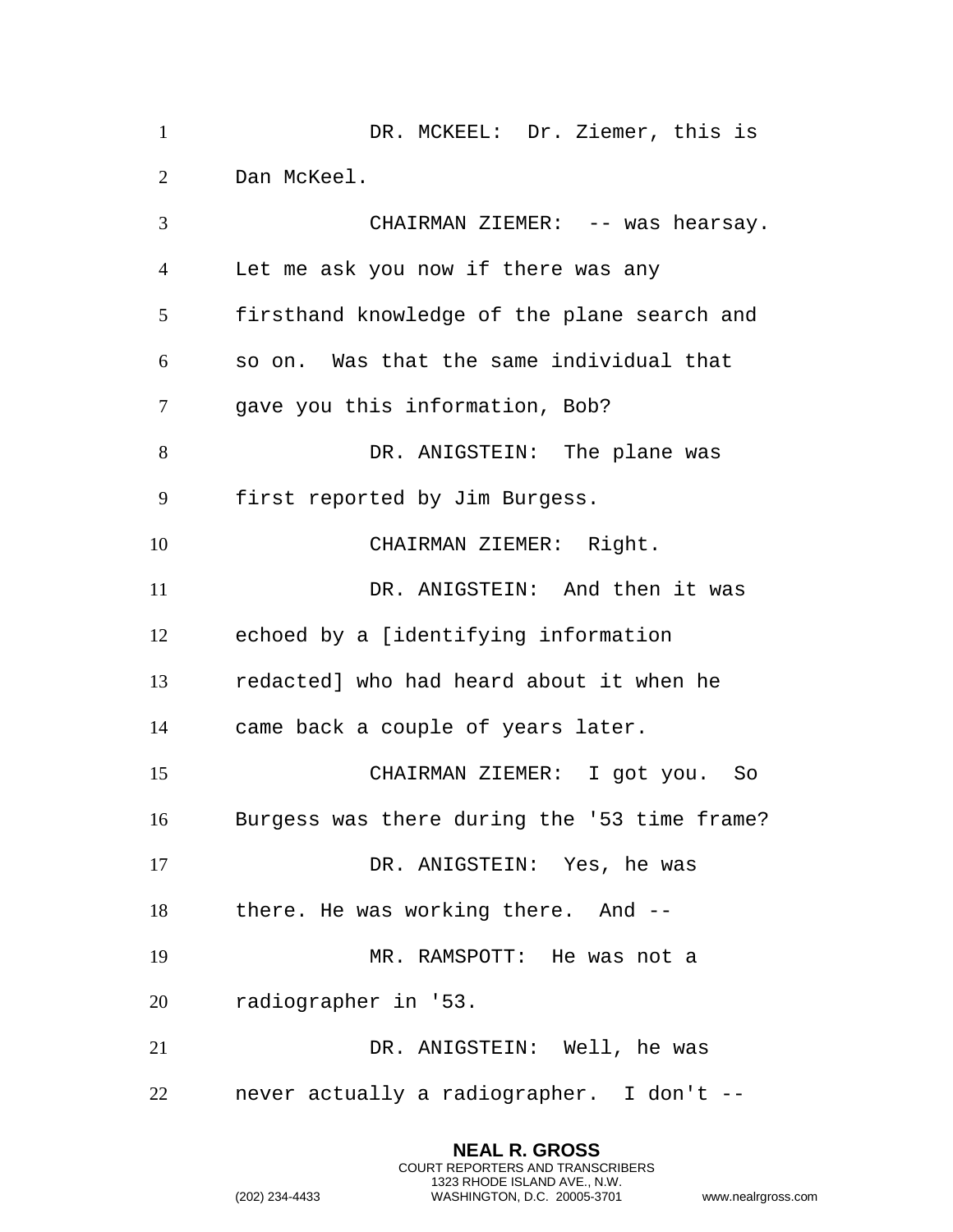he never actually never went in and handled 2 the controls on the betatron.

 CHAIRMAN ZIEMER: Well, I'm not asking you whether -- I'm asking if there was someone there who had firsthand knowledge of this plane search? 7 DR. ANIGSTEIN: No one. 8 DR. MCKEEL: Dr. Ziemer? CHAIRMAN ZIEMER: Yes? DR. MCKEEL: This is Dan McKeel. CHAIRMAN ZIEMER: Yes, Dan. 12 DR. MCKEEL: Since I provided part of the input on this -- 14 CHAIRMAN ZIEMER: Sure. DR. MCKEEL: -- can I please comment? I've been sitting here. I think there's several things that need to be highlighted that really are being passed over. Number one is that the answer to your question is was there anybody who was an eyewitness? The closest we have to that

> **NEAL R. GROSS** COURT REPORTERS AND TRANSCRIBERS 1323 RHODE ISLAND AVE., N.W.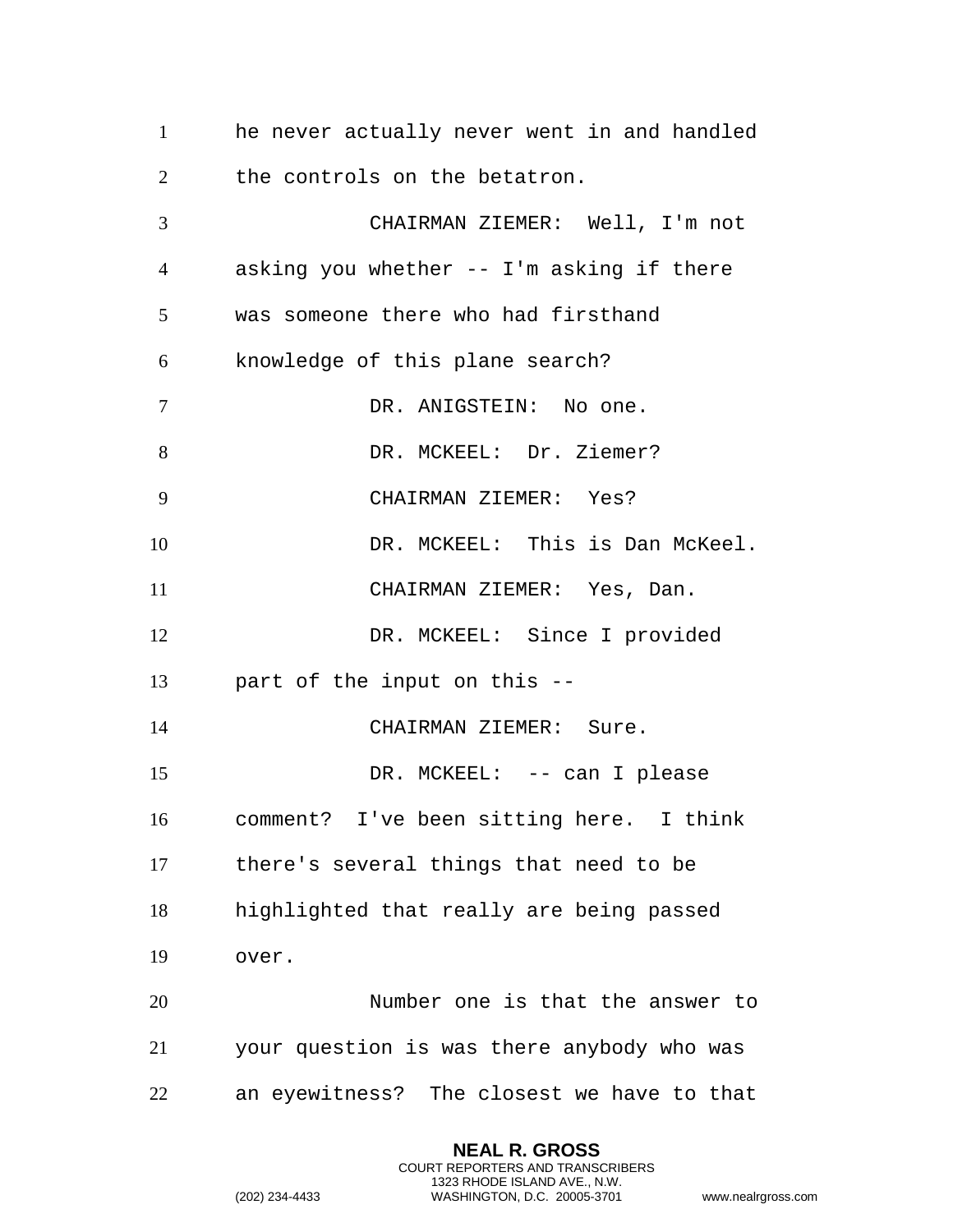is that this story was reported in three newspapers.

 And two of them came out of the same Intelligencer newspaper, and presumably that reporter talked to GSI plant administrators and got the story about the - 7 - the official story from GSI that there were sources lost in the plant. And I need to underscore that if you accept that statement, you must also accept the fact that there's nobody, including Jim Burgess or [identifying information redacted] or any other person that we've yet found, that knows exactly where it was in the plant, what it was taken from, where it went in the plant, how many people handled it in the plant, all of those things. So, that's one point. The second point is that John Ramspott had found another newspaper account that described the recovery of the source. And so maybe he can

> **NEAL R. GROSS** COURT REPORTERS AND TRANSCRIBERS 1323 RHODE ISLAND AVE., N.W.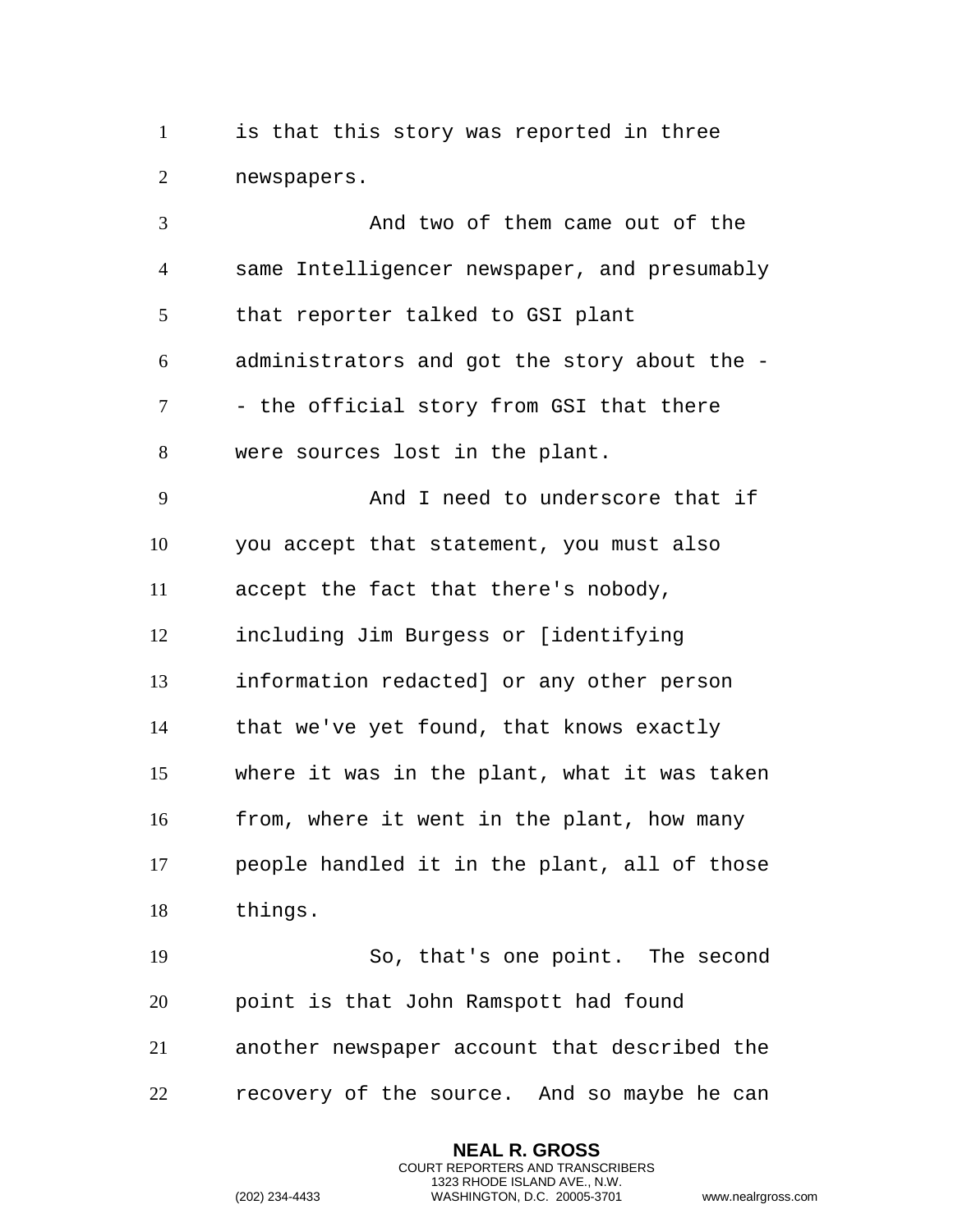tell us whether that source included an airplane radiologic survey, flyby, and recovery and so forth.

 He also talked to people who had 5 gone over to the site where it was presumably recovered. And I'm just blanking on the name of the street, but that's very well-known, as well.

 But the other thing I wanted to point out that I included in my codicil to John, my comments to the Work Group and the Board, was that there is a section of the Act that's posted on the DCAS website, Section 83.9, which I included in my codicil.

16 And, to me, as I read through that language, it definitely says without any equivocation that a radiation overexposure instance, which this was, this was not just a single individual, could have involved many people.

> **NEAL R. GROSS** COURT REPORTERS AND TRANSCRIBERS 1323 RHODE ISLAND AVE., N.W.

That NIOSH, regardless of whether the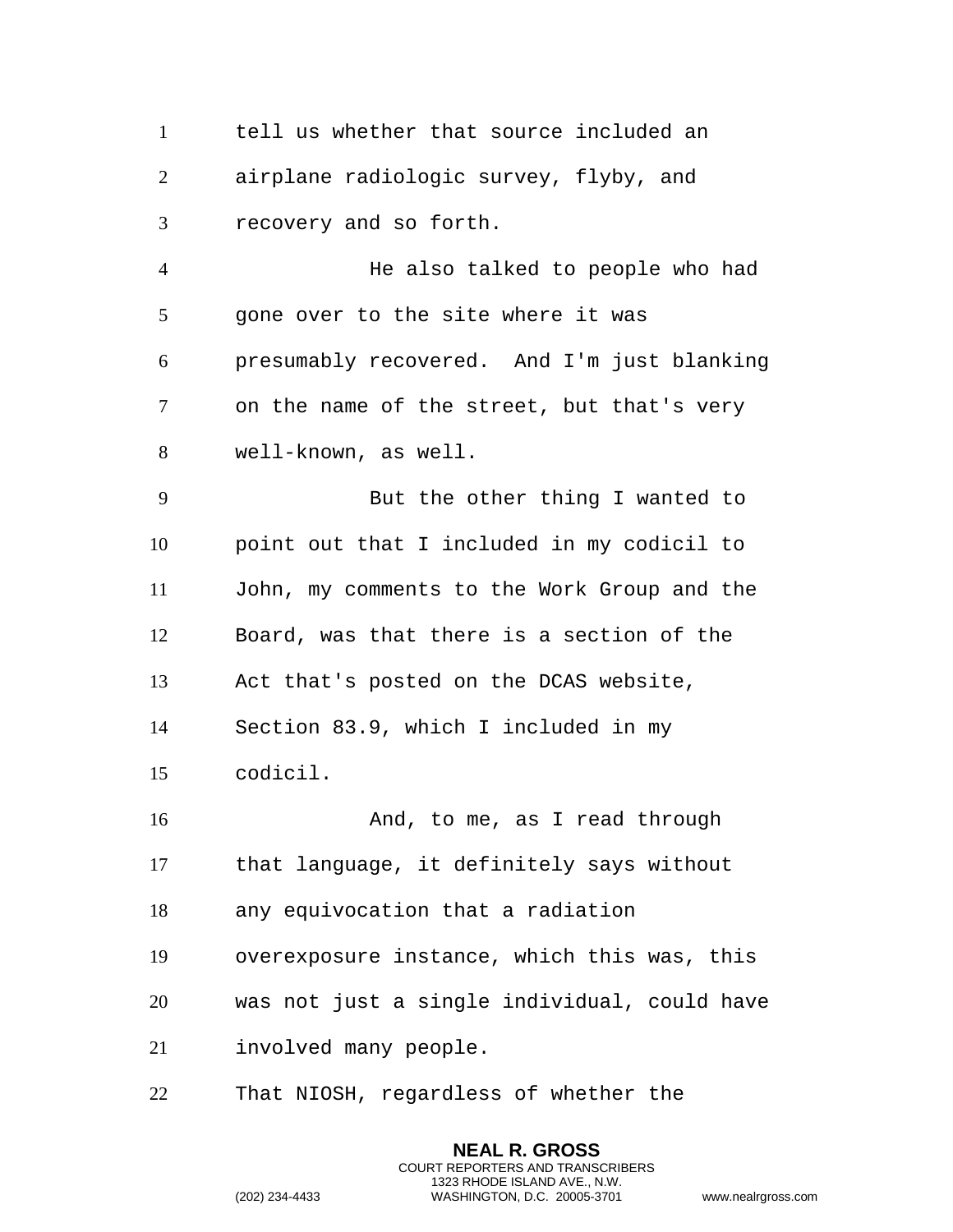petitioners supply affidavits or other information, NIOSH needs to investigate the instance. And, the way I read it, they have to calculate a dose, they have to bound the dose for that. And so it seems to me that here again we're hearing this morning, I respect Dr. Anigstein and SC&A, but it's not their primary job to bound the dose delivered by that radium source. So I think that NIOSH, just to cut to the chase, needs to recognize that this is a plausible incident, as Dr. Anigstein said. It's backed up not only by the worker testimony, but by three newspaper accounts in two separate newspapers, contemporaneously, at the time the incident occurred. We know that it went missing from GSI on October the 27th, 1953. That's pretty specific. And so I think NIOSH needs to proceed to calculate a dose and write a

```
(202) 234-4433 WASHINGTON, D.C. 20005-3701 www.nealrgross.com
```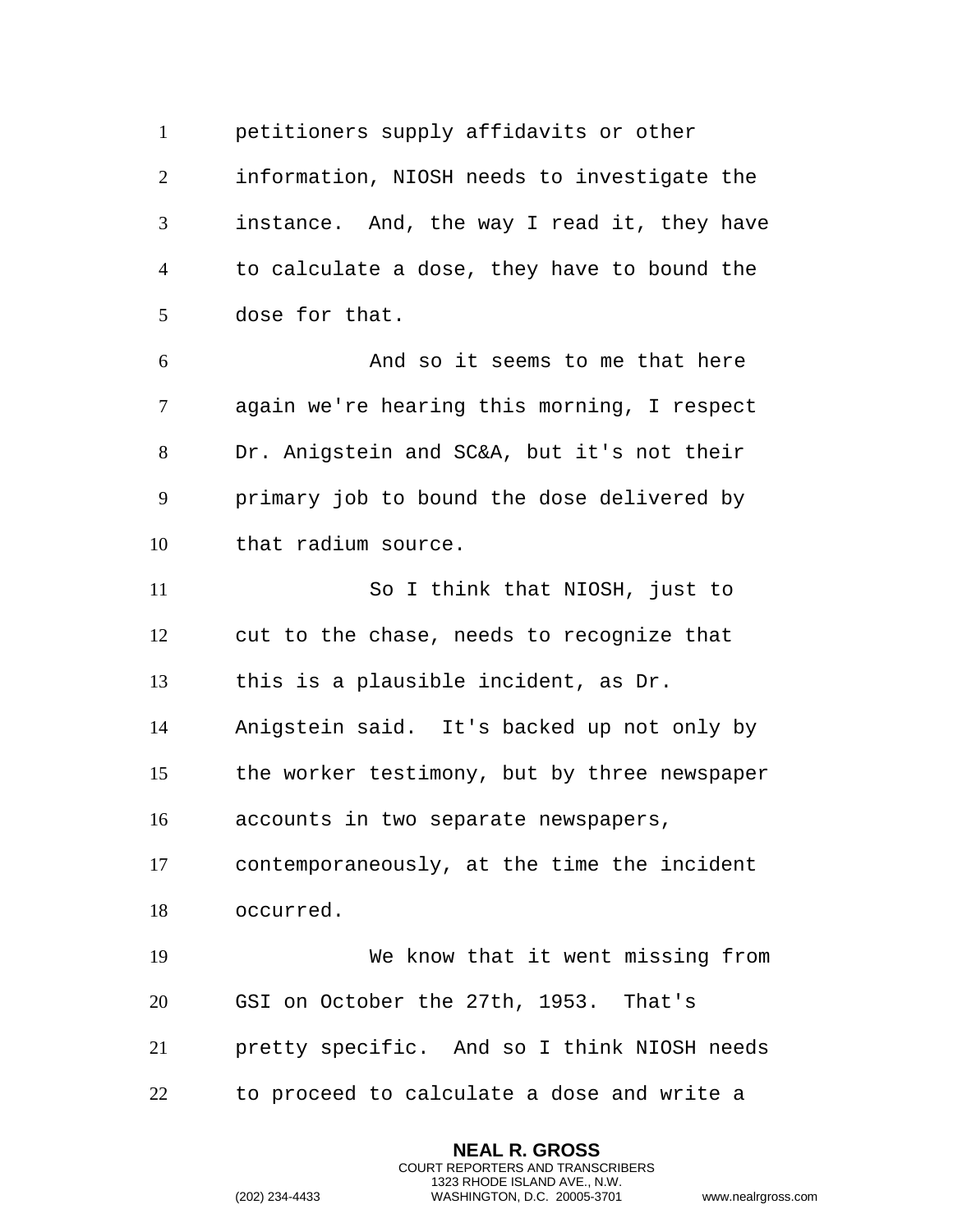White Paper or memo, and tell the Work Group and the Board what dose they're going to assign for people who might have been involved in that incident. John Ramspott and I have absolutely no way to know if anybody filed a claim that might be one of those persons. The only people I know that could try and date that information are Department of Labor and NIOSH. And we don't have any access to that kind of information. So the other thing is we had some talk about lost radium sources, whether that was common or not. And I think John mentioned one source. But he also alerted me to an article that I referenced in my codicil from the IAEA, pretty respectable organization, where a very nice summary was provided of all experiences with lost, stolen, and transport incidents of radium sources that had been documented in the United States.

> **NEAL R. GROSS** COURT REPORTERS AND TRANSCRIBERS 1323 RHODE ISLAND AVE., N.W.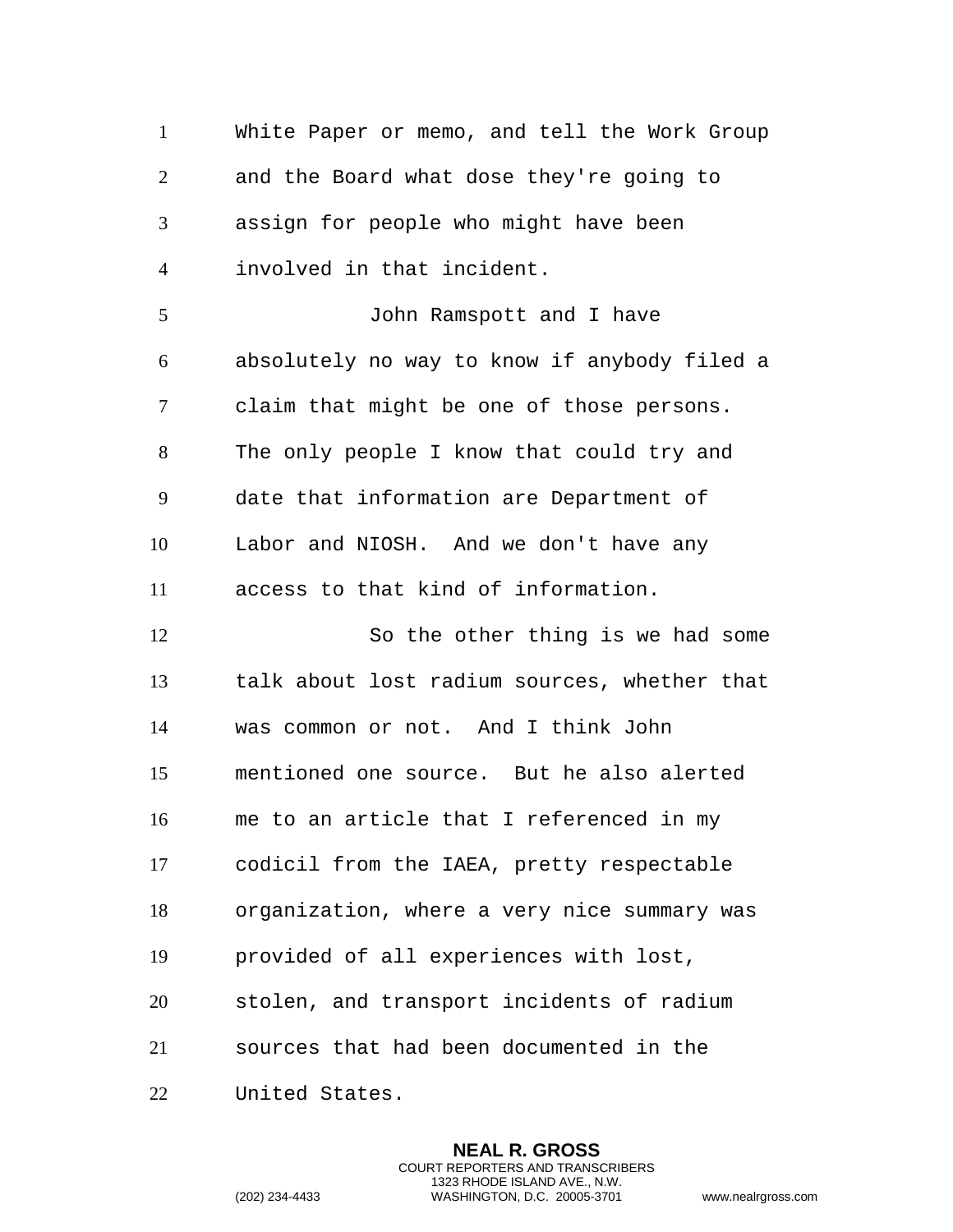1 And, you know, I think the number was, like, 367 of those from 1913 to whenever that was written, in 2006 or something like that. So there have been lots of instances like that. They give the number that were involved with medical sources and some with industrial sources and some with transport and so forth. It's a very common occurrence. 11 And then, finally, there's another article that John sent me that I thought was pretty interesting. A second instance in 1914, and of interest, that article, just like the two newspaper accounts from the GSI instance, mention the cost of the radium. In the 1914 instance it was \$4,500, and in the GSI instance, it was \$5,500 worth of radium. And then this IAEA article gives the cost of radium since 1929. It's something like \$120,000 per gram. And so by

```
(202) 234-4433 WASHINGTON, D.C. 20005-3701 www.nealrgross.com
```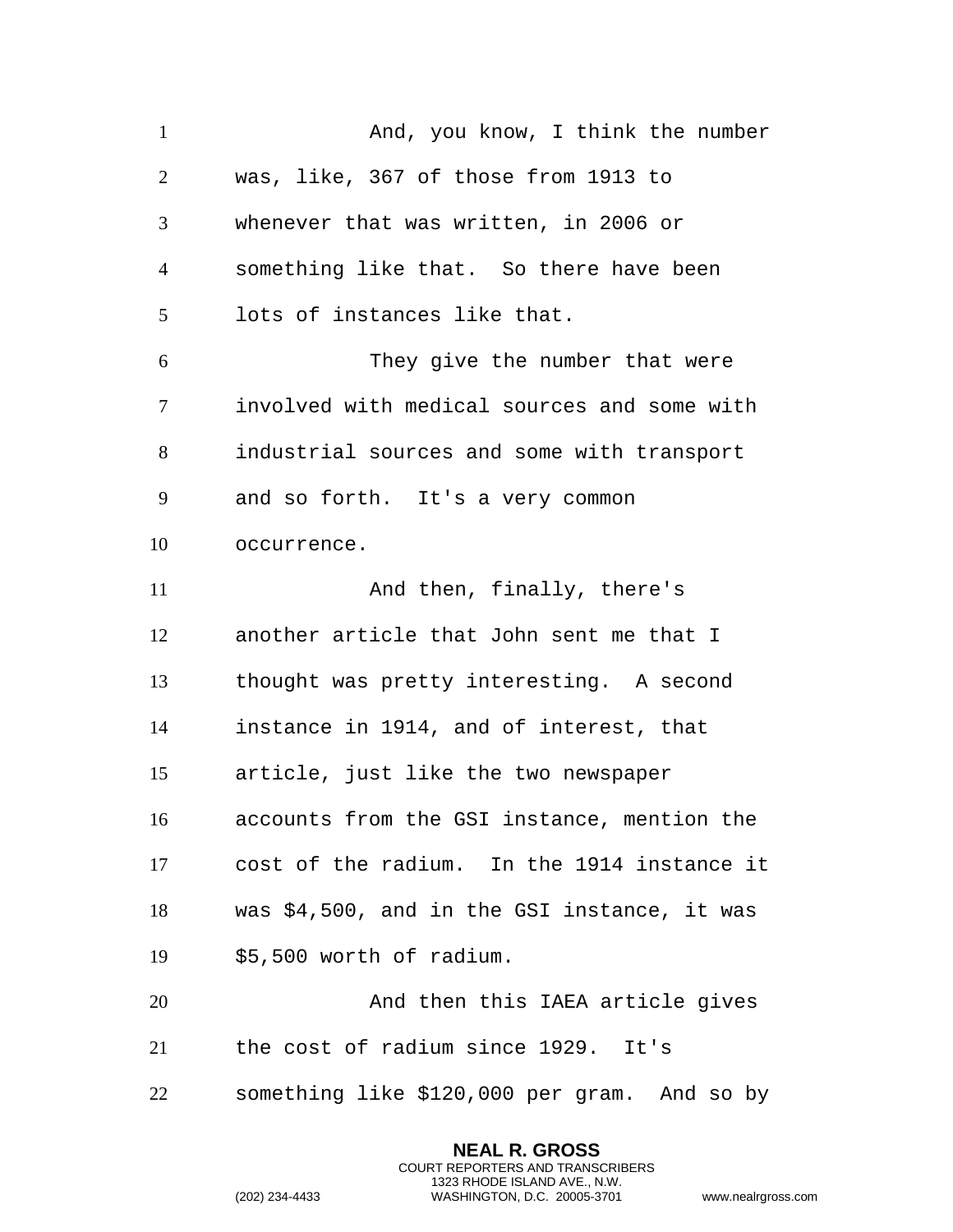interpolating all of those data, you might figure that -- and the point of the 1914 article in the newspaper was that that \$4,500 worth of radium was a potentially lethal dose. And so, you know, Dr. Anigstein can use as an assumption and make statements to their plausibility, like suppose the person carried it at one meter and would get 400 millirems per hour. Well, I would say suppose that person, like I do sometimes around here down on a farm, wear a pair of pants for a week and put it in my pants pocket, you know, and wore it all during the day and took it off and put those same pants on the next day. He could have gotten a much higher exposure. So I think playing with that sort of thing, if you want to do it correctly and be indeed claimant-favorable, then you have to find a much higher dose. Why don't you put it at one inch from the person's body

> **NEAL R. GROSS** COURT REPORTERS AND TRANSCRIBERS 1323 RHODE ISLAND AVE., N.W.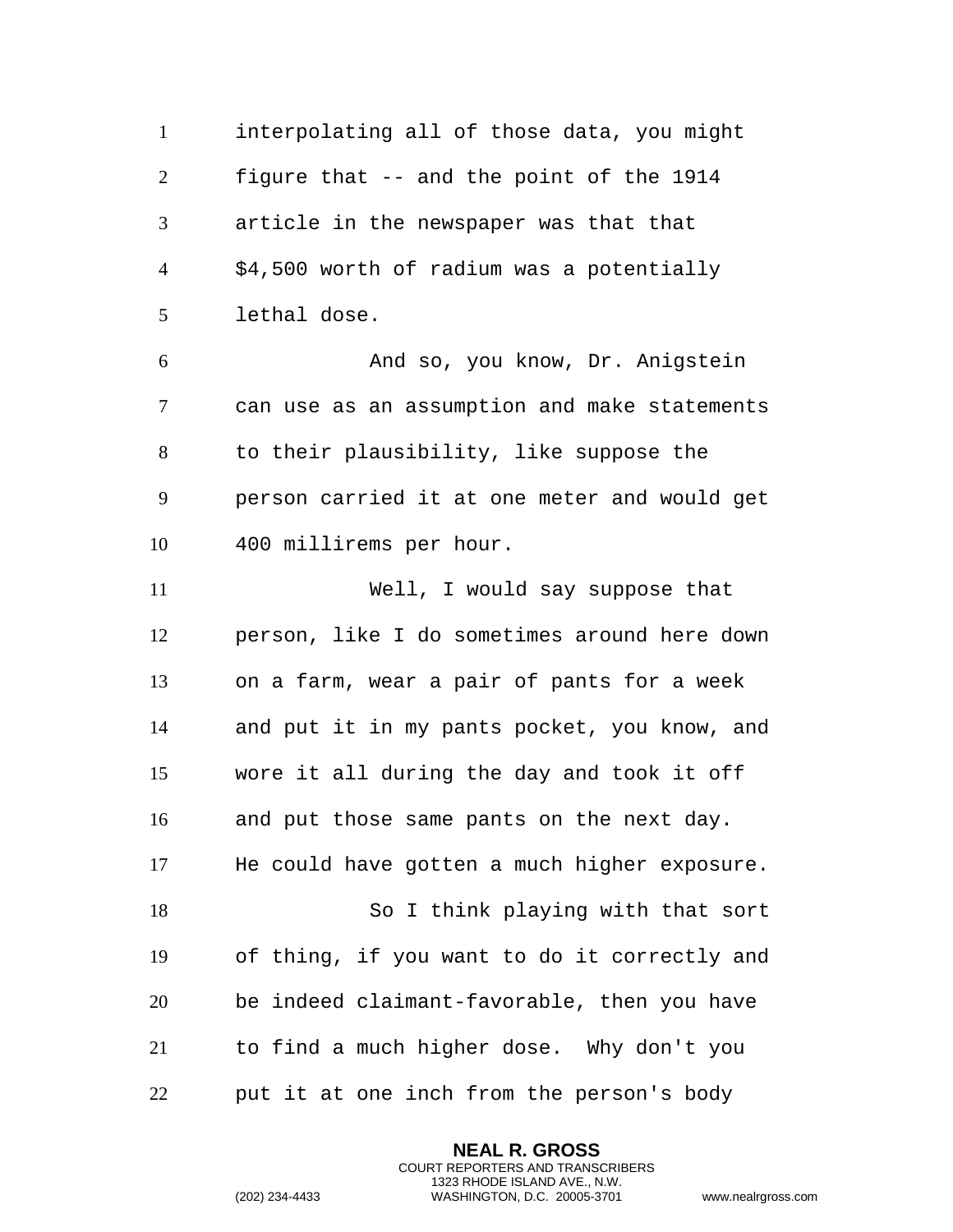for, say, 12 hours a day for a week and see how that dose turns out?

 Anyway, I think the bottom line here, that's a legitimate radiation overexposure instance covered by Section 83.9. And NIOSH needs to bound it, and I hope they will decide to do so and send us a memorandum or a White Paper about how those calculations turn out. CHAIRMAN ZIEMER: Okay. Let me add some comments here. And, you know, in

 my mind, and you're quite right, there have been many such incidences that have occurred. Even if none had occurred elsewhere, we still have this one and I want to deal with it.

17 17 I notice in this article, I'm reading the one from -- I think that's the one, John, that you distributed to us. At the time that this one was written, it says that this Bob had been looking for a week, and they still believed it was in the plant.

> **NEAL R. GROSS** COURT REPORTERS AND TRANSCRIBERS 1323 RHODE ISLAND AVE., N.W.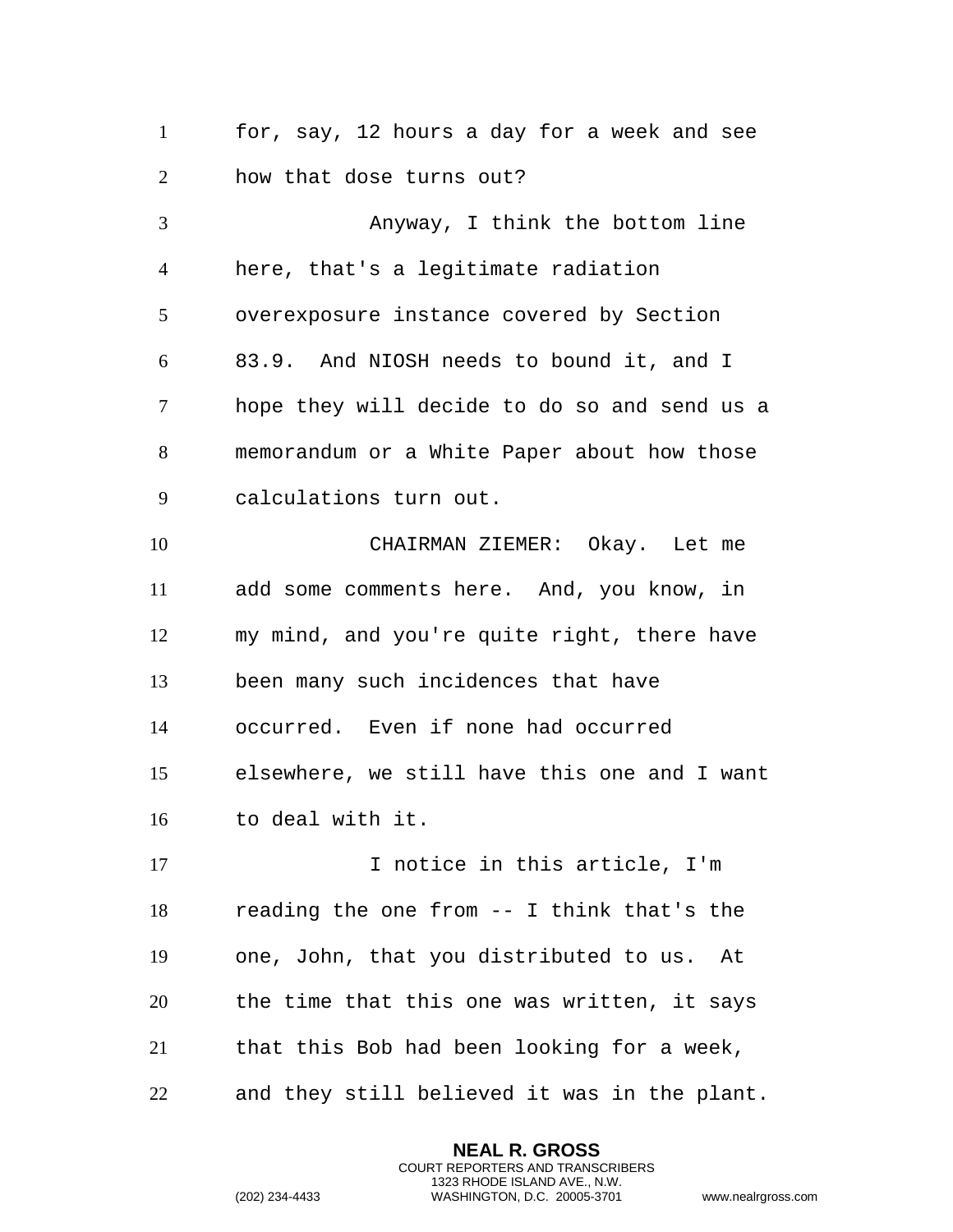So at least at the time that this article was written, that plane search must not have yet occurred. So it was missing for a while. Now let me ask. John, did you have some -- John Ramspott. MR. RAMSPOTT: Yes. CHAIRMAN ZIEMER: Did you have some follow up information about was the plane search directly connected with this incident, and can you fill us in on any more information on that? 12 12 It seems to me you may be very correct that it may have been missing for a week before they found it. But we don't know if it left the plant right away, or at the end of that time. I'd certainly want to answer that, if it is true. What can you tell us about the other articles, because I only have this one. MR. RAMSPOTT: Dr. Ziemer, the only mention I've ever heard of an airplane was from Jim Burgess, and he's also the

> **NEAL R. GROSS** COURT REPORTERS AND TRANSCRIBERS 1323 RHODE ISLAND AVE., N.W.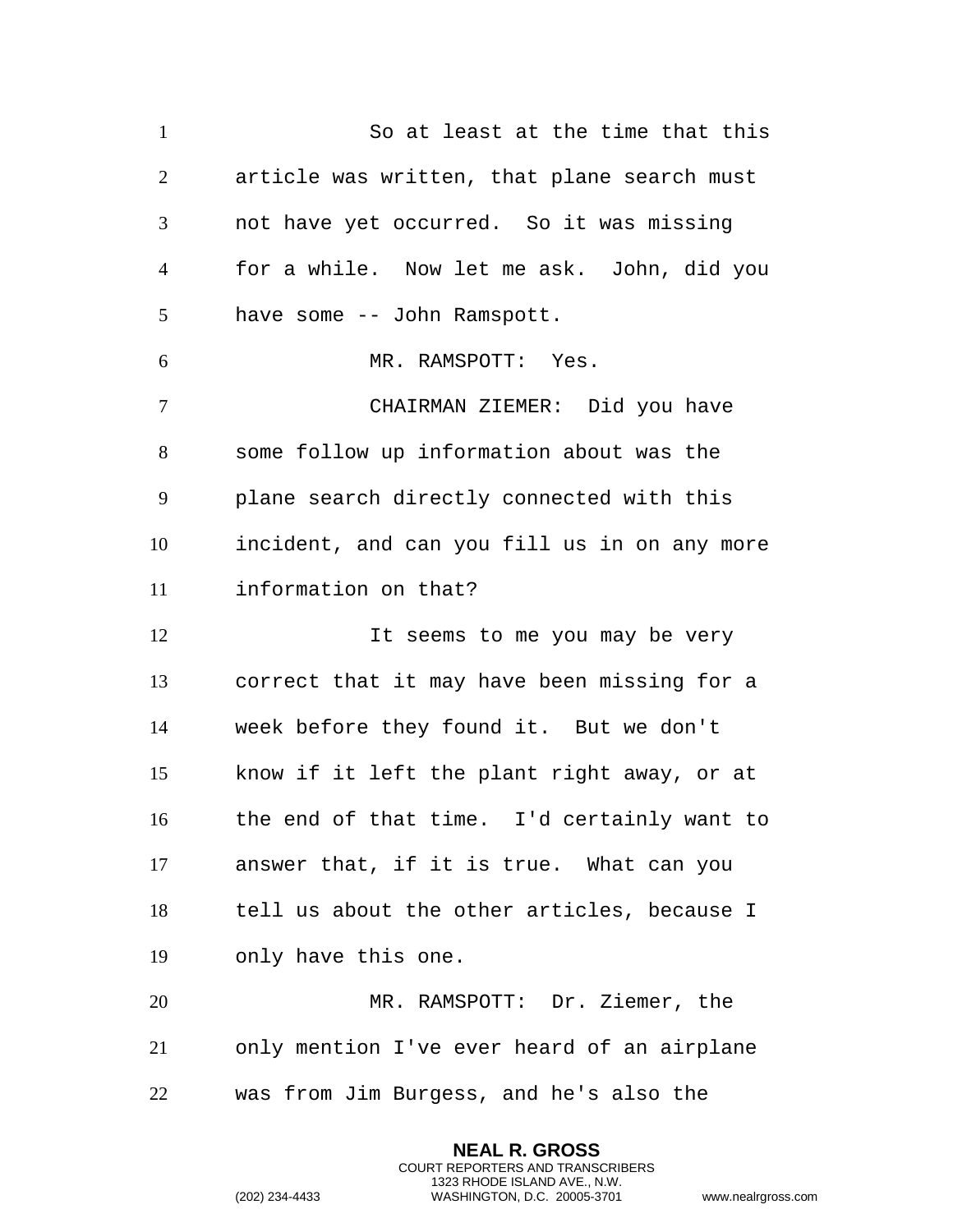gentleman that told us they were worried about it possibly being ground up, because they got a low radioactive reading. That ended up being some of the silica sand they used that was radioactive. So, the airplane story, absolutely know nothing about it. CHAIRMAN ZIEMER: Thank you. 8 DR. MCKEEL: John, this is Dan McKeel. Don't you have a third, a newspaper article that describes the recovery of -- MR. RAMSPOTT: Yes, I'm actually scanning now in my old computer. DR. MCKEEL: Well, just what does it say? MR. RAMSPOTT: If I can find it, because I wanted to find out how all was lost. So they say it's been lost a week in this one, and as soon as I can find this as we're discussing and going through, I've got about, it says I've got 5,200 articles here. DR. MCKEEL: This is Dan McKeel. My recollection is that the follow up

> **NEAL R. GROSS** COURT REPORTERS AND TRANSCRIBERS 1323 RHODE ISLAND AVE., N.W.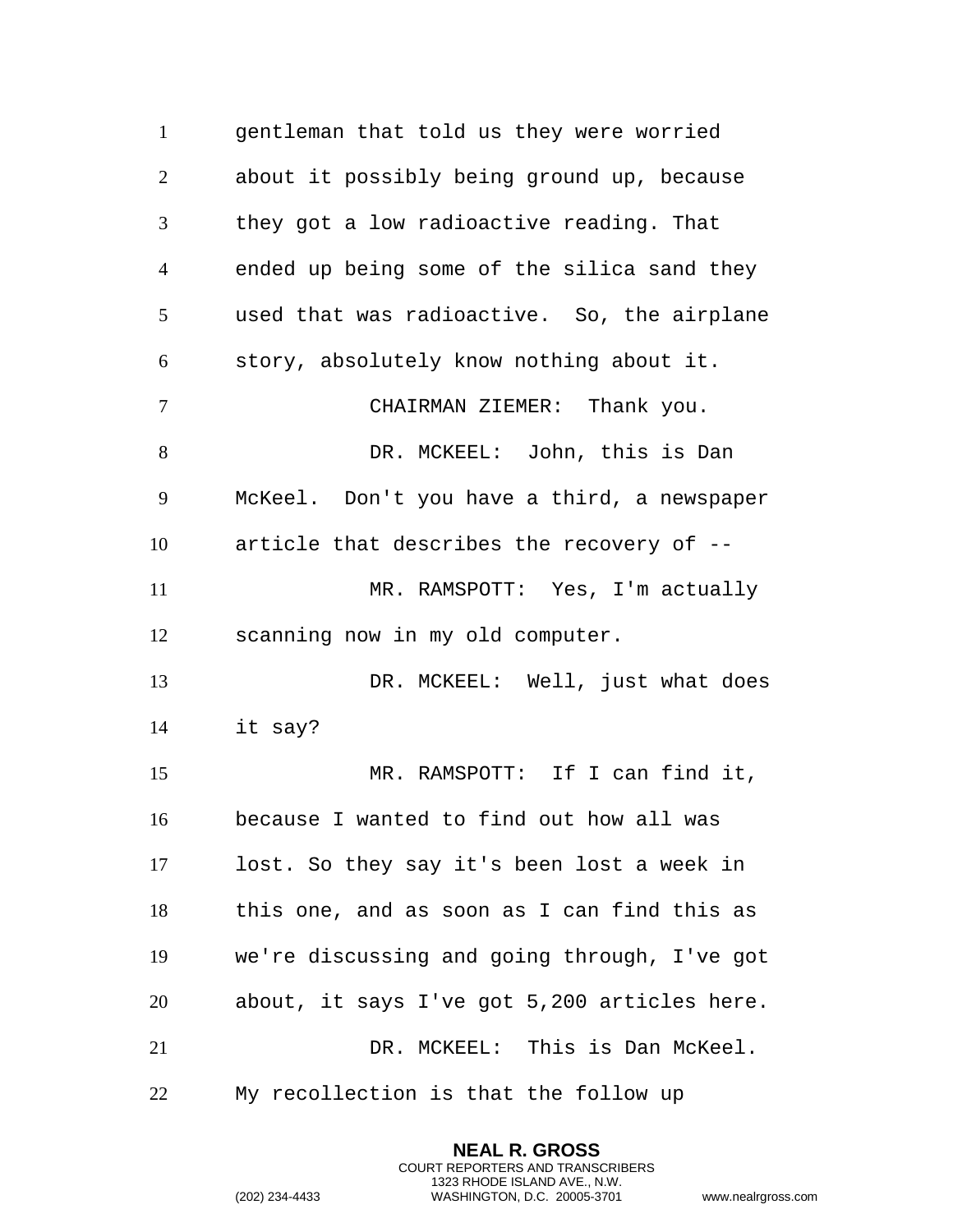newspaper article about the recovery, please pardon me if I'm incorrect, but the way I remember it, it did not mention an airplane recovery. (Simultaneous speaking.) MR. RAMSPOTT: The airplane is a Jim Burgess reminiscences only, period. Never mentioned by [identifying information redacted] -- 10 DR. MCKEEL: Correct. 11 MR. RAMSPOTT: -- never mentioned by any of the other workers. DR. MCKEEL: And I've got to say this, if a worker has no idea -- DR. ANIGSTEIN: Hold on, wait a minute. I completely -- 17 DR. MCKEEL: -- of the difference between cobalt and radium, then they're not a very credible secondary source. DR. ANIGSTEIN: I completely disagree with John. It was [identifying information redacted] told me --

```
(202) 234-4433 WASHINGTON, D.C. 20005-3701 www.nealrgross.com
```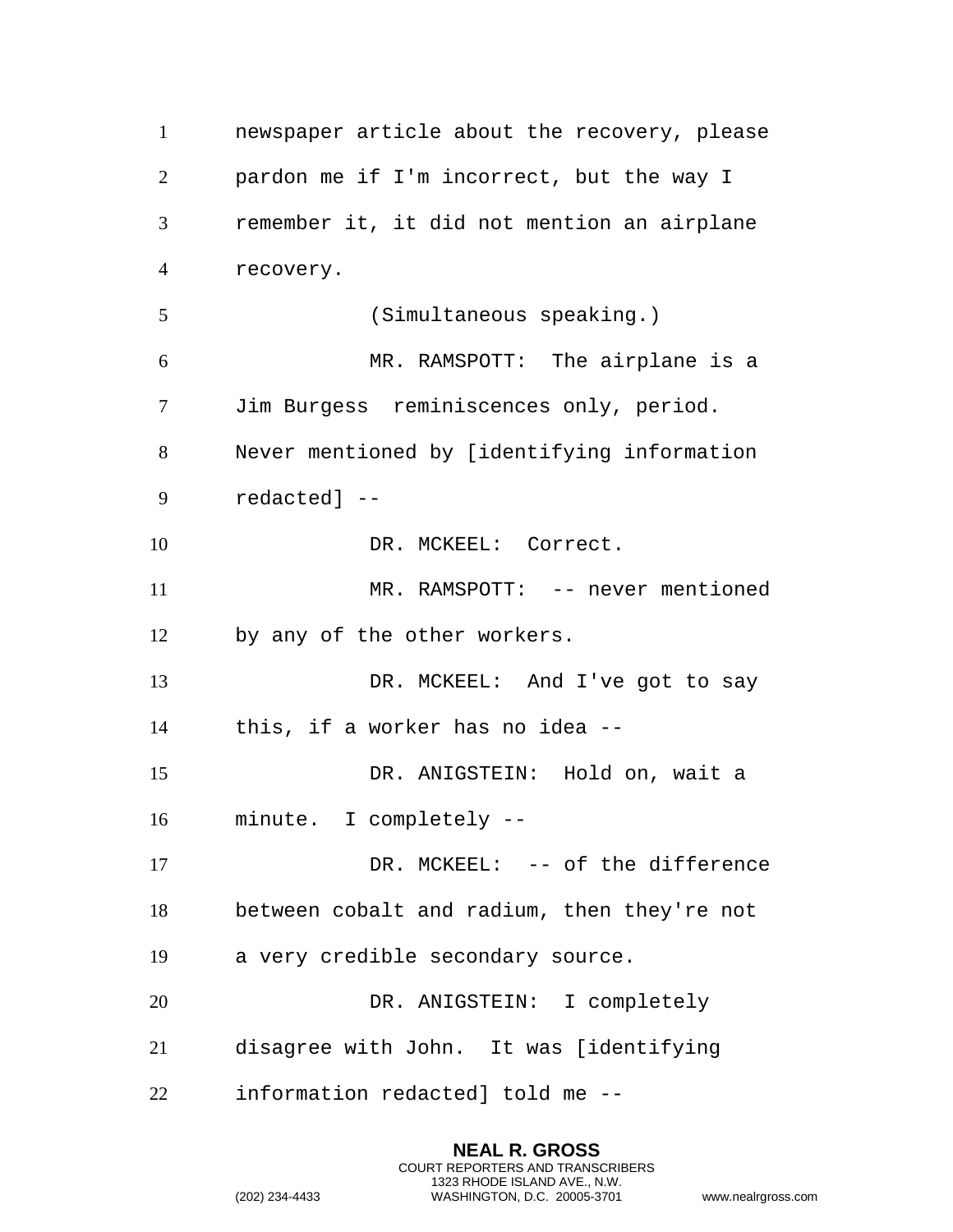| $\mathbf{1}$   | CHAIRMAN ZIEMER: I don't want to             |
|----------------|----------------------------------------------|
| $\overline{2}$ | debate those details --                      |
| 3              | DR. ANIGSTEIN: [Identifying                  |
| 4              | information redacted] told me about the      |
| 5              | airplane.                                    |
| 6              | CHAIRMAN ZIEMER: I just want to              |
| 7              | get the framework because I would like to    |
| 8              | figure out a way that this can be dealt      |
| 9              | with. I'm sort of in agreement that I may    |
| 10             | want to think about having us ask NIOSH to   |
| 11             | consider this again.                         |
|                |                                              |
| 12             | I know we've looked at it in the             |
| 13             | past. We've gotten some additional           |
| 14             | information that I've always thought that it |
| 15             | was out of the plant and they didn't have to |
| 16             | deal with it.                                |
| 17             | Maybe it was there for a week.               |
| 18             | If they knew it was missing for a week, it's |
| 19             | suggests to me that they might have been     |
| 20             | searching for it.                            |
| 21             | MR. RAMSPOTT: They searched in               |

**NEAL R. GROSS** COURT REPORTERS AND TRANSCRIBERS 1323 RHODE ISLAND AVE., N.W.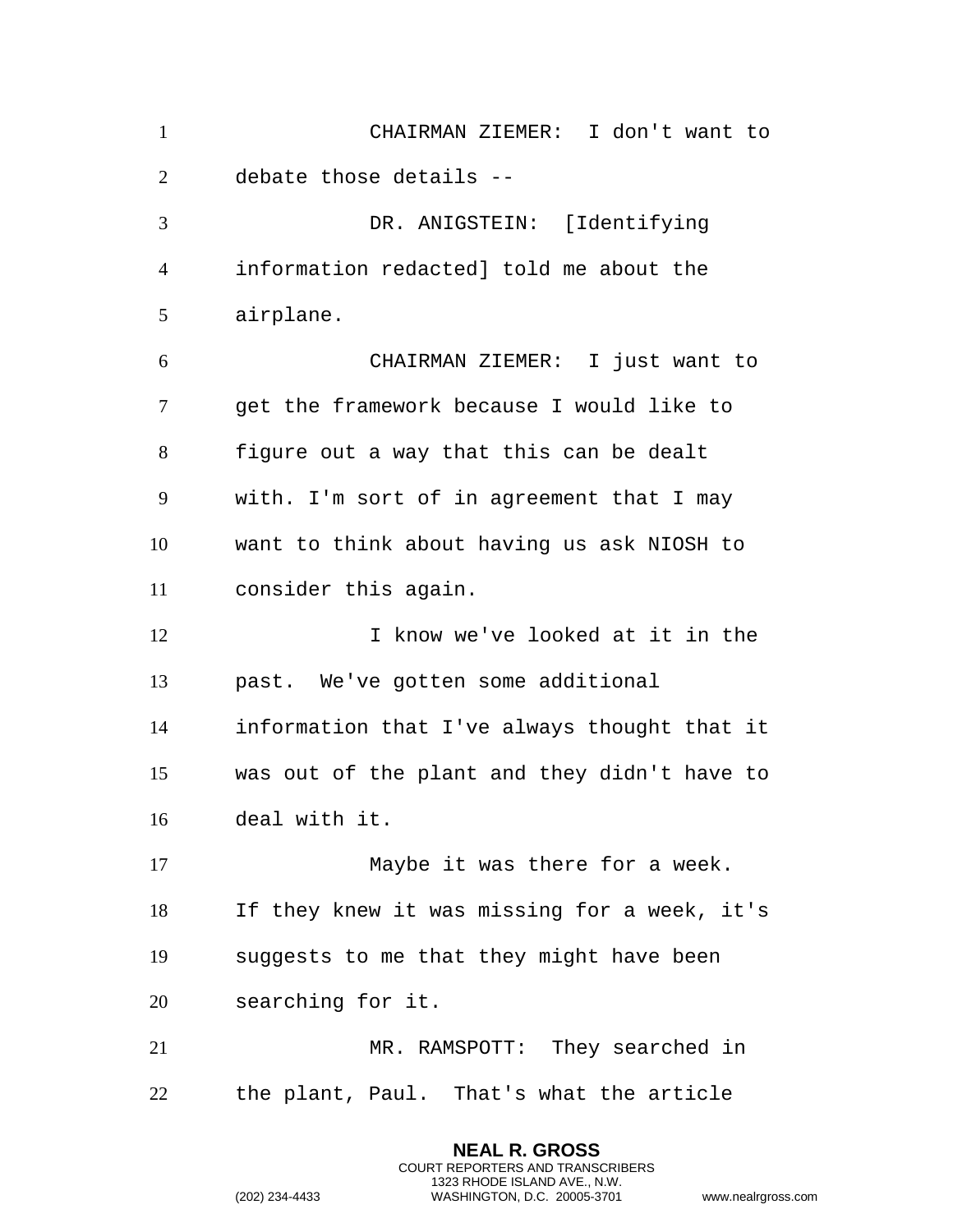says.

| $\overline{2}$ | CHAIRMAN ZIEMER: Well, and if                |
|----------------|----------------------------------------------|
| 3              | you're searching for a radium source, you    |
| $\overline{4}$ | search with Geiger counters. And this would  |
| 5              | make me think that it was somewhere where it |
| 6              | wasn't giving high exposures.                |
| 7              | I mean, I could make that                    |
| 8              | argument, but I guess I kind of agree with   |
| 9              | the suggestion that Dr. McKeel made that     |
| 10             | maybe we should ask NIOSH to just kind of -- |
| 11             | DR. NETON: Jim, I mean, I can                |
| 12             | give our opinion right now.                  |
| 13             | CHAIRMAN ZIEMER: Oh, okay. Well              |
| 14             | that's good. If you can do that right now,   |
| 15             | we're $--$                                   |
| 16             | (Simultaneous speaking.)                     |
| 17             | DR. NETON: $-$ we actually did               |
| 18             | discuss how we handled incidents in that     |
| 19             | October 2010 meeting way back in October of  |
| 20             | 2010 where we got into a discussion about    |
| 21             | incidents.                                   |
| 22             | It started off with a discussion             |

**NEAL R. GROSS** COURT REPORTERS AND TRANSCRIBERS 1323 RHODE ISLAND AVE., N.W.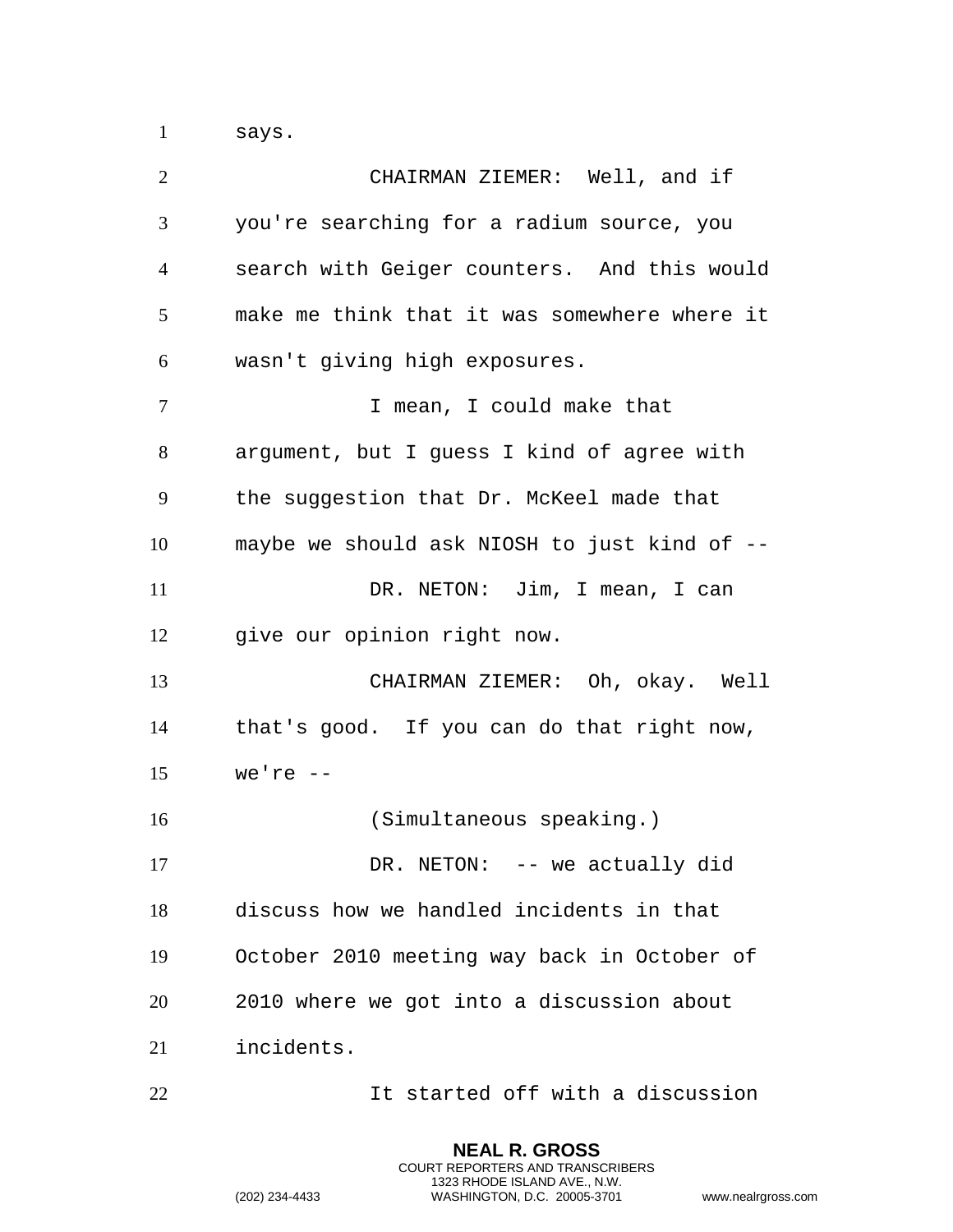about cobalt 60, but then it kind of went into a wide ranging discussion about how do you handle, like, off-normal situations? And that's covered on Page 209 through 224 of the transcripts of that meeting. And if you read the whole thing, you know, we portray the sense that the TBD- 6000 is designed to cover normal operations, allowing for characterizations, or allowing for the uncertainties that are associated with our lack of knowledge. 12 And that's why we have, for instance, the triangular distribution in the '60s that, you know, goes all the way up to 15 rem per year. The case of the lost source would be handled like we would handle all incidents on a case by case basis. And in this particular case, I think there's so much conflicting information that, I don't know, there was no evidence to us, at least me, that this

> **NEAL R. GROSS** COURT REPORTERS AND TRANSCRIBERS 1323 RHODE ISLAND AVE., N.W.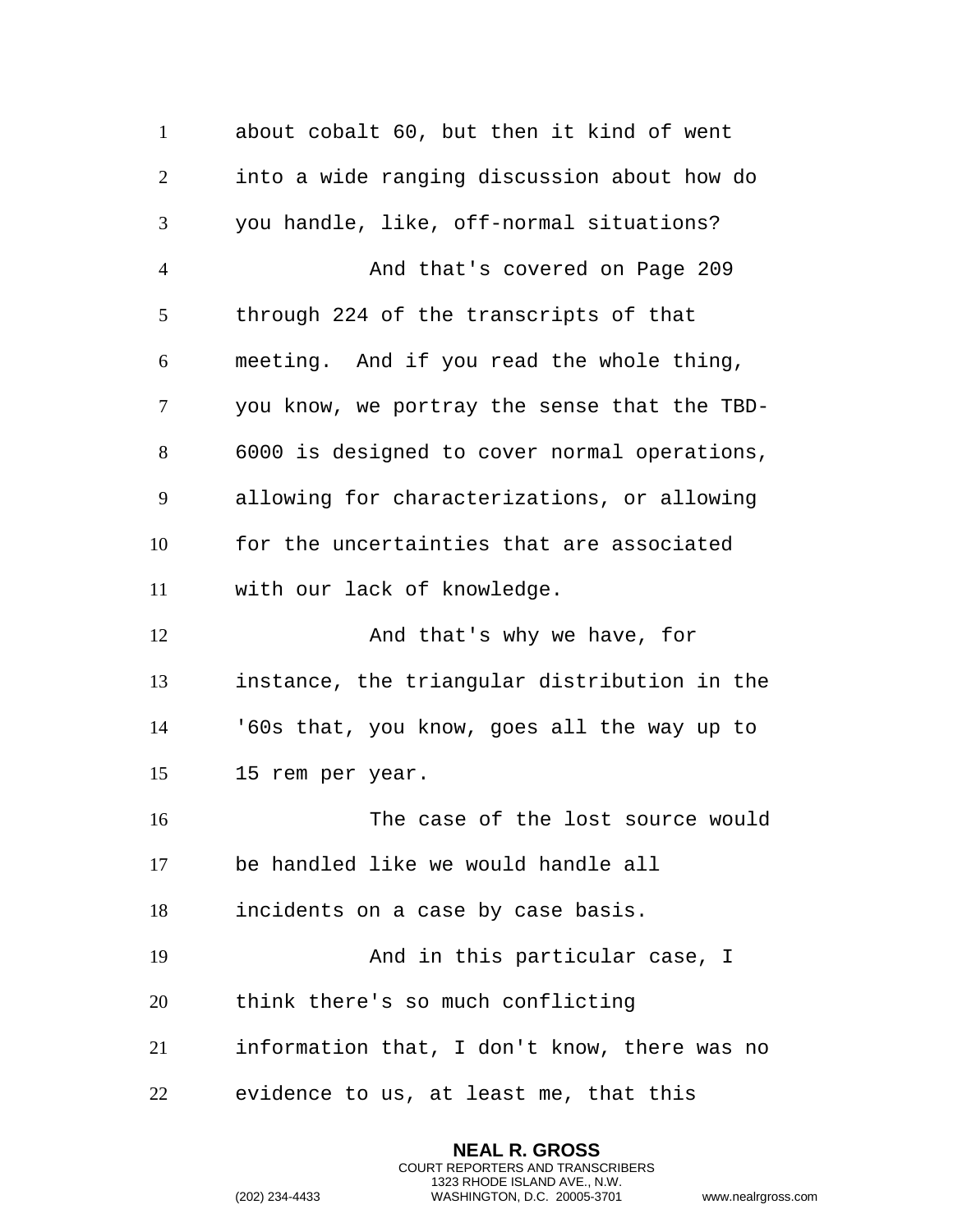source actually overexposed people.

 As you suggest Dr. Ziemer, the dose rate coming off of this source would have been extremely easy to find if it was in a place where it was just out in the open. I mean, it would be a no-brainer. 7 So even if it was in the plant, I can't believe that people were being exposed to high levels of radiation unknown to the plant personnel. DR. MCKEEL: But pardon me, isn't that basically supposition on your part? DR. NETON: Well, we can't engage in speculation also that the plant was sitting out in the open and irradiating people to doses that would cause lethality almost. 18 DR. MCKEEL: Well, if you want to comply with 83.9 and be claimant favorable, that's exactly what you have to do. DR. NETON: No we don't. NIOSH is required to come up with reasonable

> **NEAL R. GROSS** COURT REPORTERS AND TRANSCRIBERS 1323 RHODE ISLAND AVE., N.W.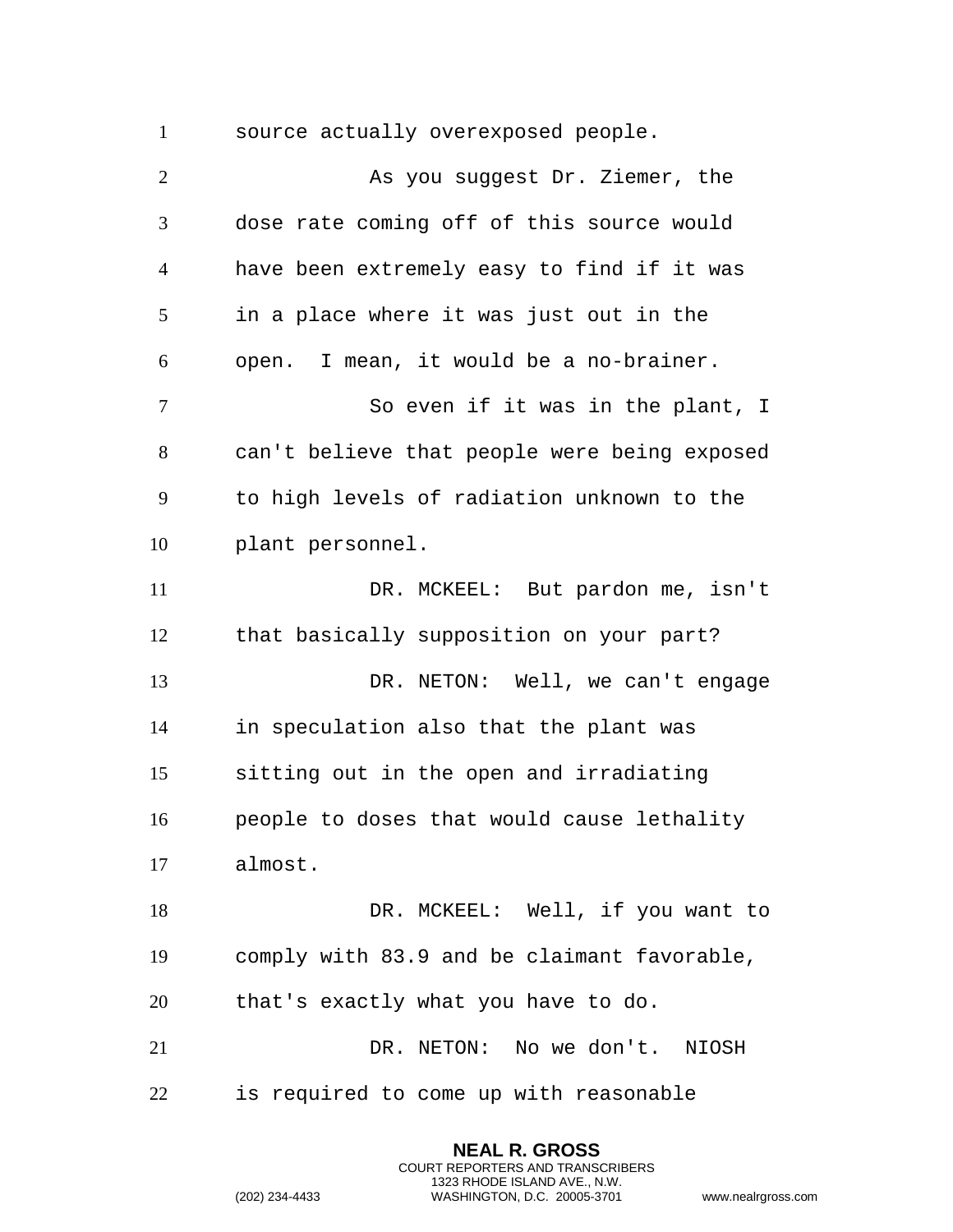estimates of dose allowing for the uncertainties associated with those estimates.

4 Right now, all we have is an article that says they believe the plant, the source was missing in the plant. They believe it was missing in the plant. They don't think it was stolen, but then there's also worker testimony that says it was recovered off site. So there's all kinds of conflicting information. 12 And we're often in the position in this program of people asking us to prove a negative. You just can't do it. DR. MCKEEL: No, this is a positive. Three newspaper accounts, two people, two workers that corroborated it -- 18 DR. NETON: And there's no suggestion that anyone in the plant was exposed at all. None. MEMBER MUNN: Wait a minute with that, may I make a comment?

```
(202) 234-4433 WASHINGTON, D.C. 20005-3701 www.nealrgross.com
```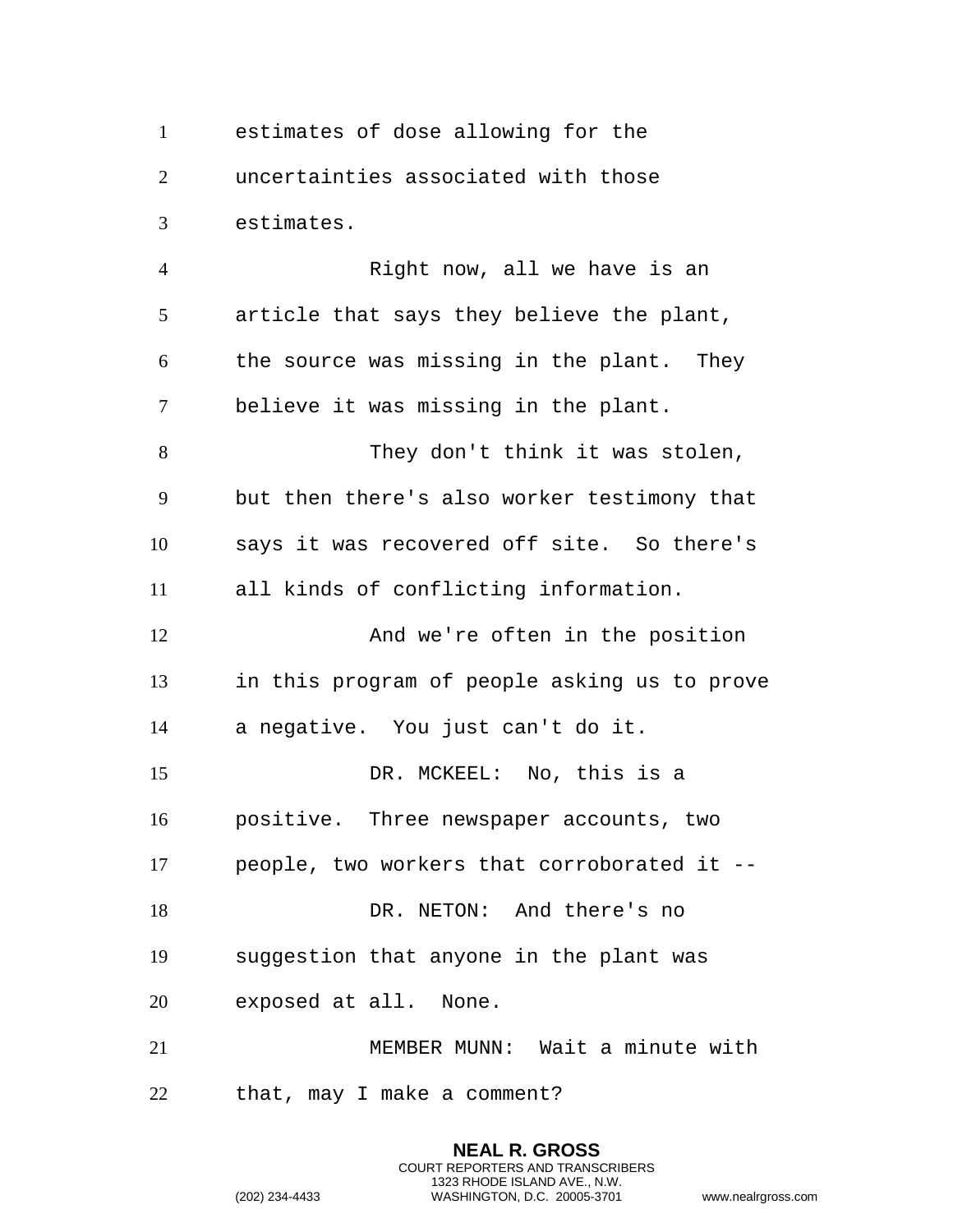| $\mathbf{1}$   | DR. NETON: Yes.                              |
|----------------|----------------------------------------------|
| $\overline{2}$ | MEMBER MUNN: Or insert a                     |
| 3              | question? Some of us have a real problem     |
| $\overline{4}$ | accepting newspaper accounts as very         |
| 5              | reliable.                                    |
| 6              | Certainly those of us who were               |
| $\tau$         | in, anywhere near the Hanford Reservation in |
| 8              | the 1970's know what the East Coast          |
| 9              | newspapers did when we had an incident where |
| 10             | a chemical separating column just in a       |
| 11             | laboratory exploded and exposed one of the   |
| 12             | workers rather seriously.                    |
| 13             | We had people calling from, I                |
| 14             | believe it was the Boston Globe wanting to   |
| 15             | know where the crater could be located.      |
| 16             | And we had a wide variety of                 |
| 17             | newspaper reporters from some of the major   |
| 18             | newspapers in the United States taking early |
| 19             | flights to our location to try to identify   |
| 20             | what catastrophe had befallen us.            |
| 21             | The question that I have with                |
| 22             | respect to reports from the missing data     |

**NEAL R. GROSS** COURT REPORTERS AND TRANSCRIBERS 1323 RHODE ISLAND AVE., N.W.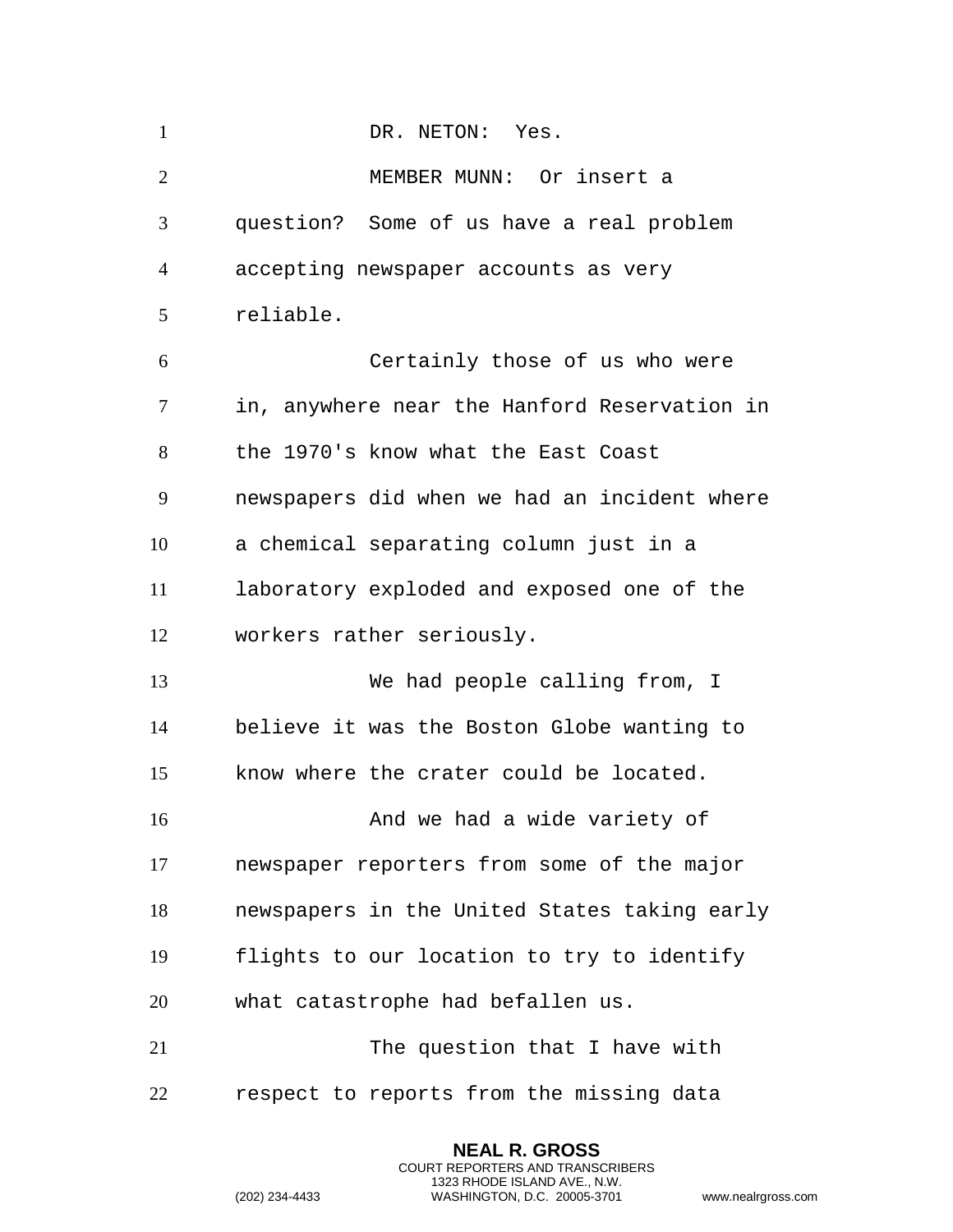from the site we're concerned with is this, I've just heard for the first time today that there is an IAEA document apparently in some way reporting, or at least outlining, information with respect to what is known of missing sources in the U.S. 7 1 If that report exists, and I have never heard of this before, but if it exists then my first question is, and does the IAEA material include documented evidence of this particular event? If it did, I think it would be of real consequence for us to look at it. It would be the only documented evidence that I've heard about. Contrarily, if the IAEA report does not include this specific incident, to me that would be evidence that whatever occurred, it was not of major consequence. DR. MCKEEL: All I can say, this is Dan McKeel again. All I can say is I included the complete reference to that IAEA

```
(202) 234-4433 WASHINGTON, D.C. 20005-3701 www.nealrgross.com
```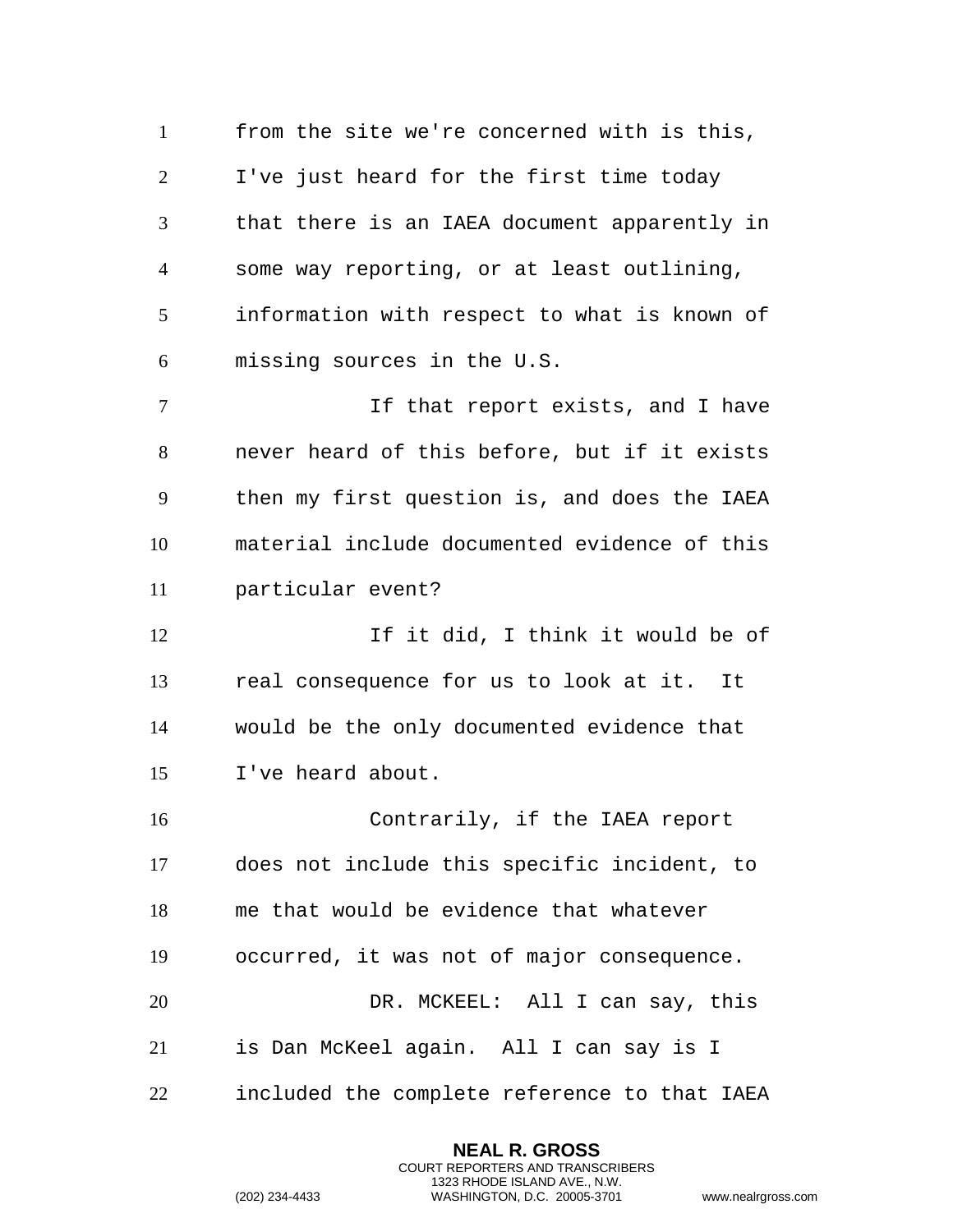report. It's online. You can download the complete PDF.

 What it does say is that the number of recorded lost, stolen, transport source reports that they list are clearly the tip of the iceberg. 7 and that there must be thousands more. And they give some idea of how many thousands of radium users there were up through 1975 and some through the '80s and so forth. 12 But this particular instance, there is no comprehensive index in that article of all 367 incidents. It's a review article. And it's very useful, but it certainly won't pass Wanda's test of having information of this instance. 18 But all I can say is the following, the description of what happened has clear cut what in my world we used to call face validity.

Workers heard the story, three

**NEAL R. GROSS** COURT REPORTERS AND TRANSCRIBERS 1323 RHODE ISLAND AVE., N.W.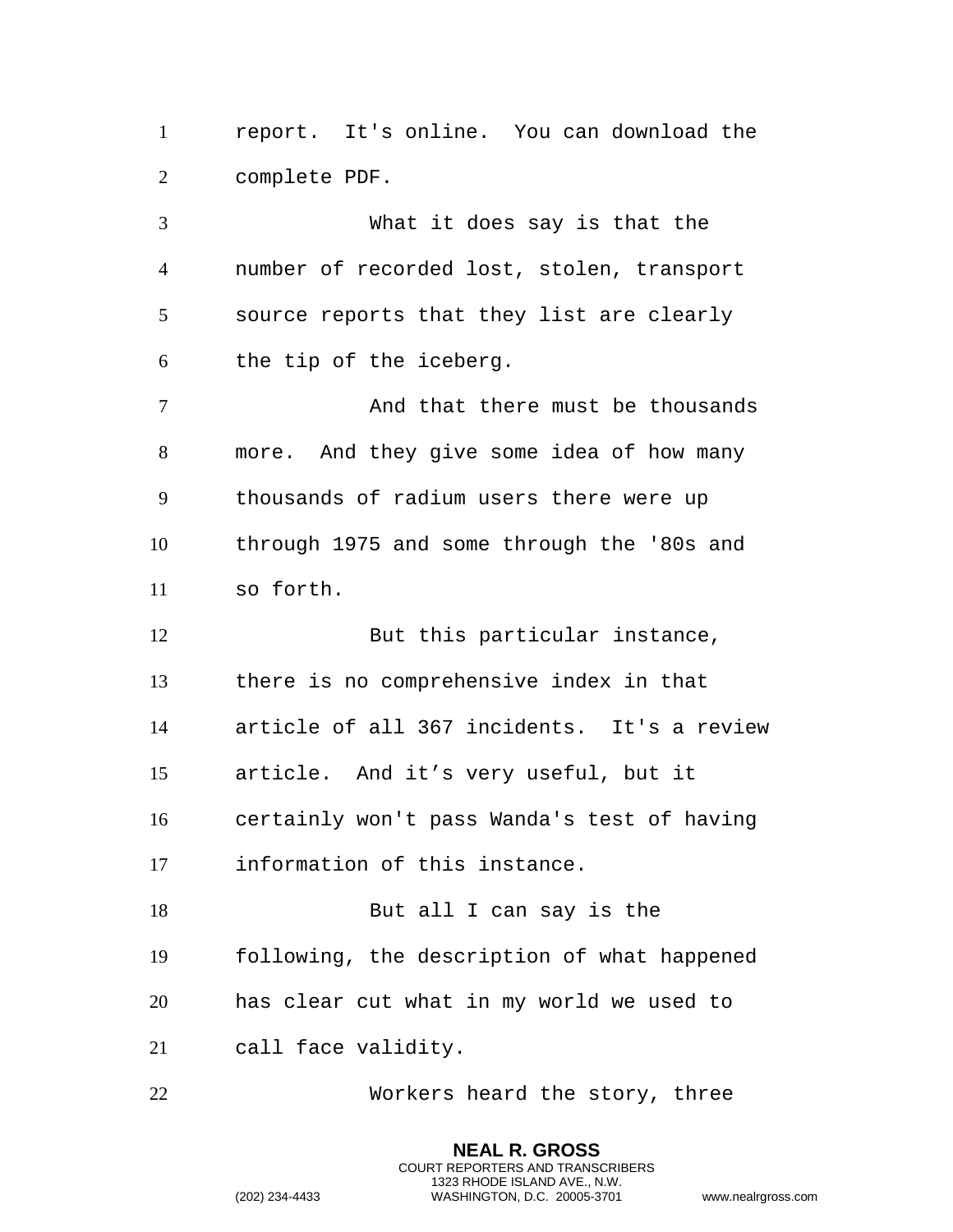newspaper accounts documented the story. There's no reason for the newspapers to have made up those stories. And they had specific details.

 Now as I'm saying, no we don't know who was involved and so forth. But I will go so far as to say this, this Work Group and this Board and NIOSH and SC&A are in the business of assigning doses with no other information other than a source term. You do that all the time. You claim that you're quite comfortable doing that. And then on top of that, you have to make some claimant favorable assumptions, I would say.

16 Somebody is not muted.

17 Then you have to make some claimant favorable assumptions.

 But if Dr. Neton is saying that NIOSH cannot comply with Section 83.9 and Wanda's position is that she doesn't trust newspaper accounts enough to even give this

> **NEAL R. GROSS** COURT REPORTERS AND TRANSCRIBERS 1323 RHODE ISLAND AVE., N.W.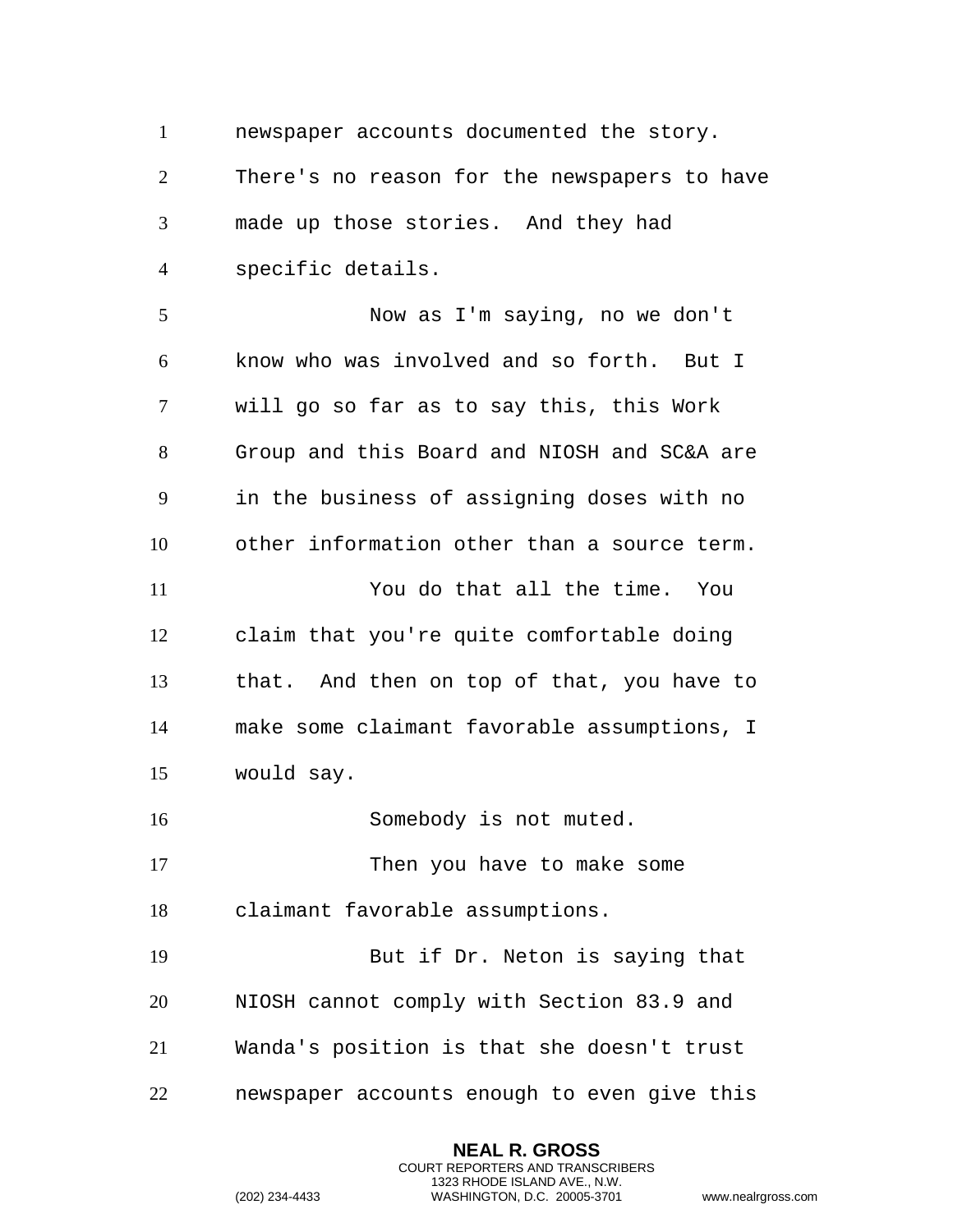plausibility, then I'm going to be honest with you, I don't know what to say except to say that I'm going to take the matter to the full Board, and perhaps beyond, and try to enforce what I believe the Act says needs to be done. So you know, I wanted to get it on the record. I think it is on the record and I hope there will be some follow up. And I will say this, I remember quite clearly the 2010 numerous pages that we spent talking about instance. 13 But I want to remind everybody, in 2010, you know, that was when I got, for this group, the NRC FOIA 2010-0012 that for the first time ever proved that there was two radium sources at GSI. 18 And so you know, all the time we were talking about those instances and everything, and I carefully looked back at Dr. Anigstein's satellite meeting in October of 2007 and all the affidavits and

> **NEAL R. GROSS** COURT REPORTERS AND TRANSCRIBERS 1323 RHODE ISLAND AVE., N.W.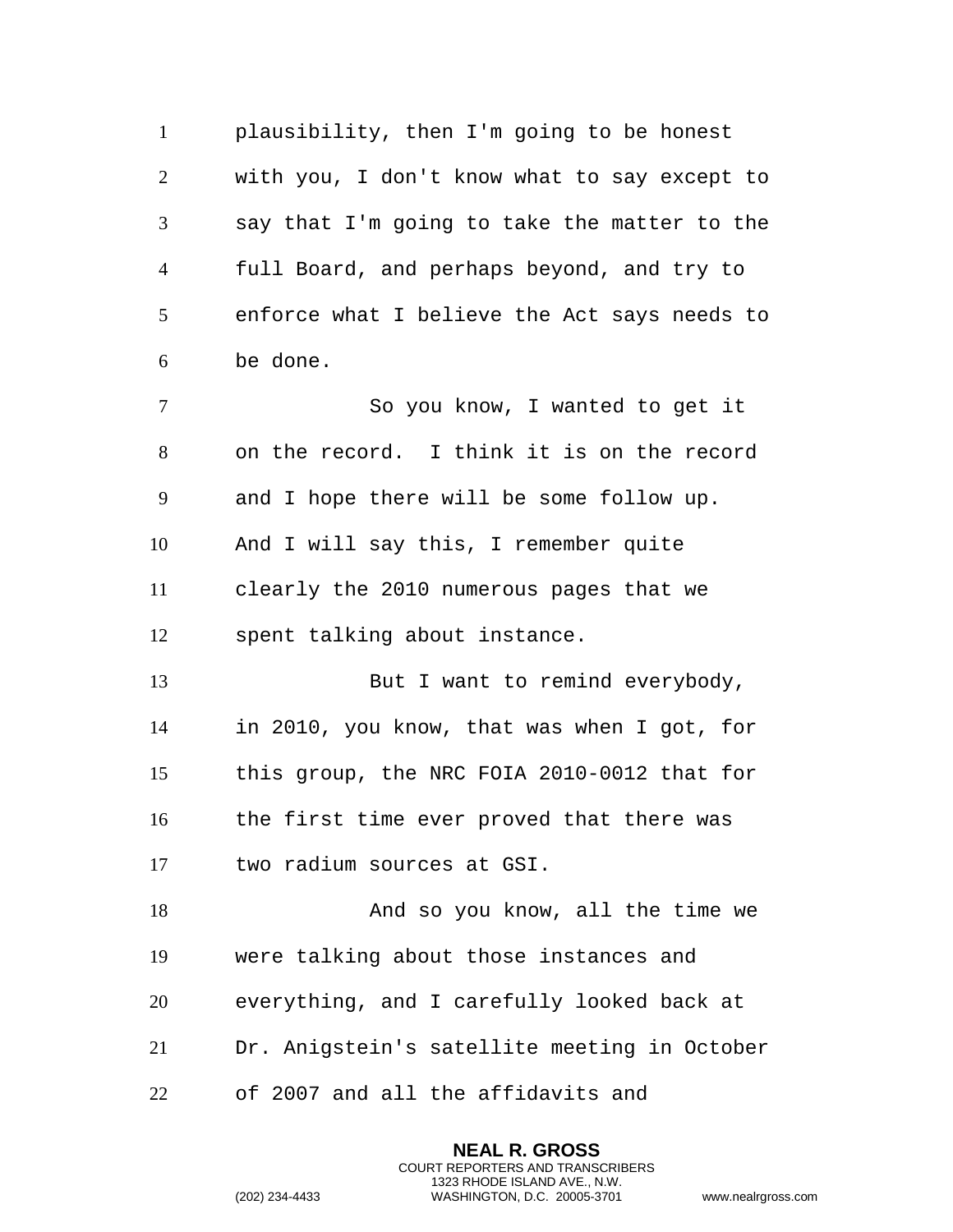everything. Not a soul mentioned radium 226 sources at GSI, nobody.

 It's not there. And I would be most pleased if it would. They talk about a plumb bob. And for a long time I thought that well, plumb bobs were exclusively radium 226, but now I know that's not true. Some plum bobs, or what we call plumb bobs contain cobalt 60 sources. But anyway, that's kind of where things stand. I think this is a valid overexposure instance and I think it needs to be accounted for. CHAIRMAN ZIEMER: Okay, so we've heard from Jim Neton, the approach that NIOSH would take on this and similar kinds of situations. So I think the only other thing then at this point would be to ask the Work Group Members if they wish to pursue this issue in any further detail? MR. RAMSPOTT: Dr. Ziemer?

> **NEAL R. GROSS** COURT REPORTERS AND TRANSCRIBERS 1323 RHODE ISLAND AVE., N.W.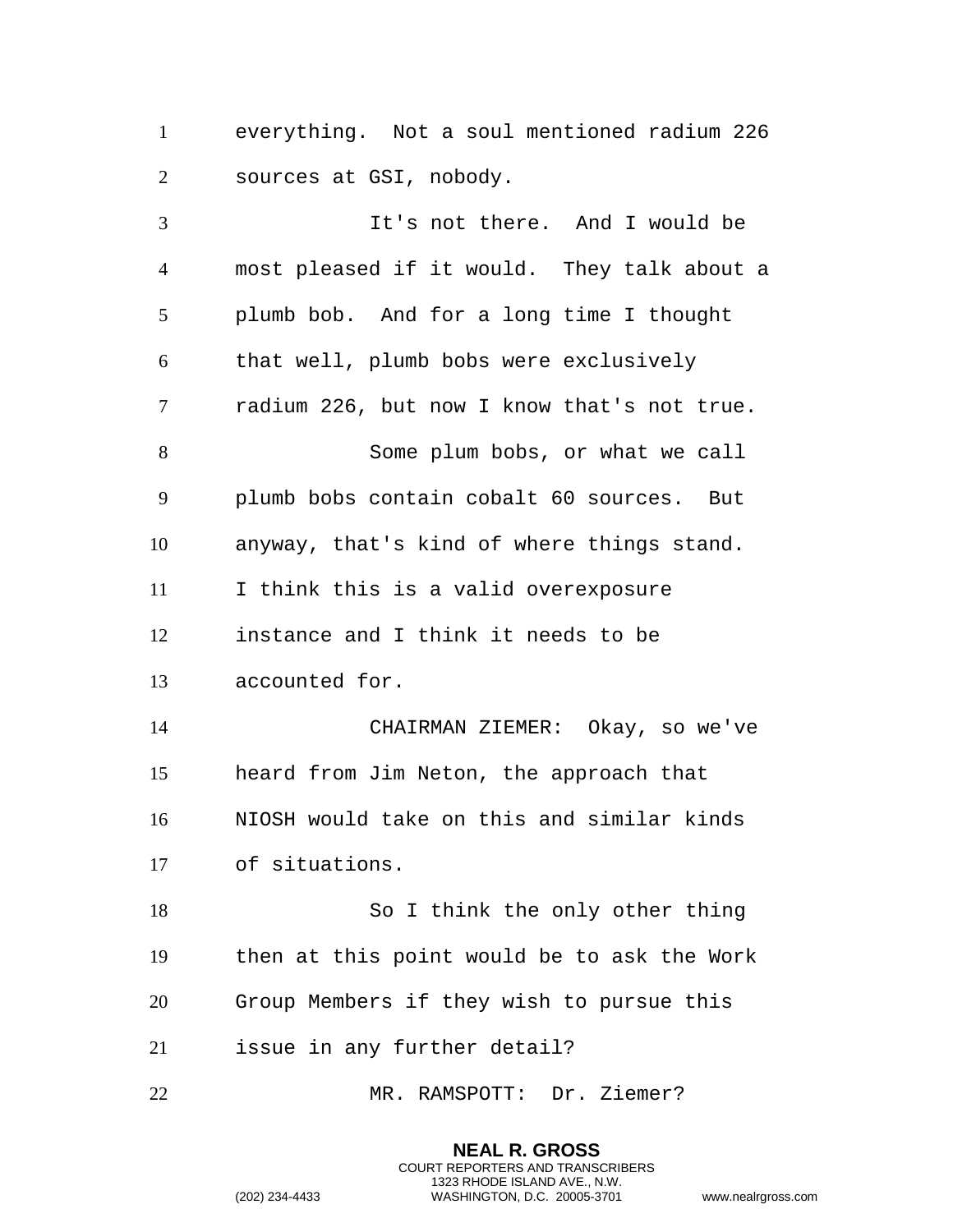| $\mathbf{1}$   | CHAIRMAN ZIEMER: Yes.                        |
|----------------|----------------------------------------------|
| $\overline{2}$ | MR. RAMSPOTT: This is John                   |
| 3              | Ramspott. Can I make one, just final         |
| $\overline{4}$ | comment here.                                |
| 5              | CHAIRMAN ZIEMER: Yes, John.                  |
| 6              | MR. RAMSPOTT: You know, if this              |
| $\tau$         | is laying out in a plant, obviously, I mean, |
| 8              | there was no other place to do this non-     |
| 9              | destructive testing with this. Management    |
| 10             | said it was out in the plant.                |
| 11             | And this is directed to Dr.                  |
| 12             | Neton. I respect you. But how would people   |
| 13             | know if they were exposed to it, if there    |
| 14             | were a chip, or a bowl, or a blank, or they  |
| 15             | had nothing to do with NDT, they'd just been |
| 16             | in the area.                                 |
| 17             | They wouldn't know. They're not              |
| 18             | going to tell some dose reconstructor well   |
| 19             | oh, by the way, I was over there when it was |
| 20             | lost.                                        |
| 21             | DR. NETON: I'm not saying that,              |
| 22             | John. I'm saying that fact that this         |

**NEAL R. GROSS** COURT REPORTERS AND TRANSCRIBERS 1323 RHODE ISLAND AVE., N.W.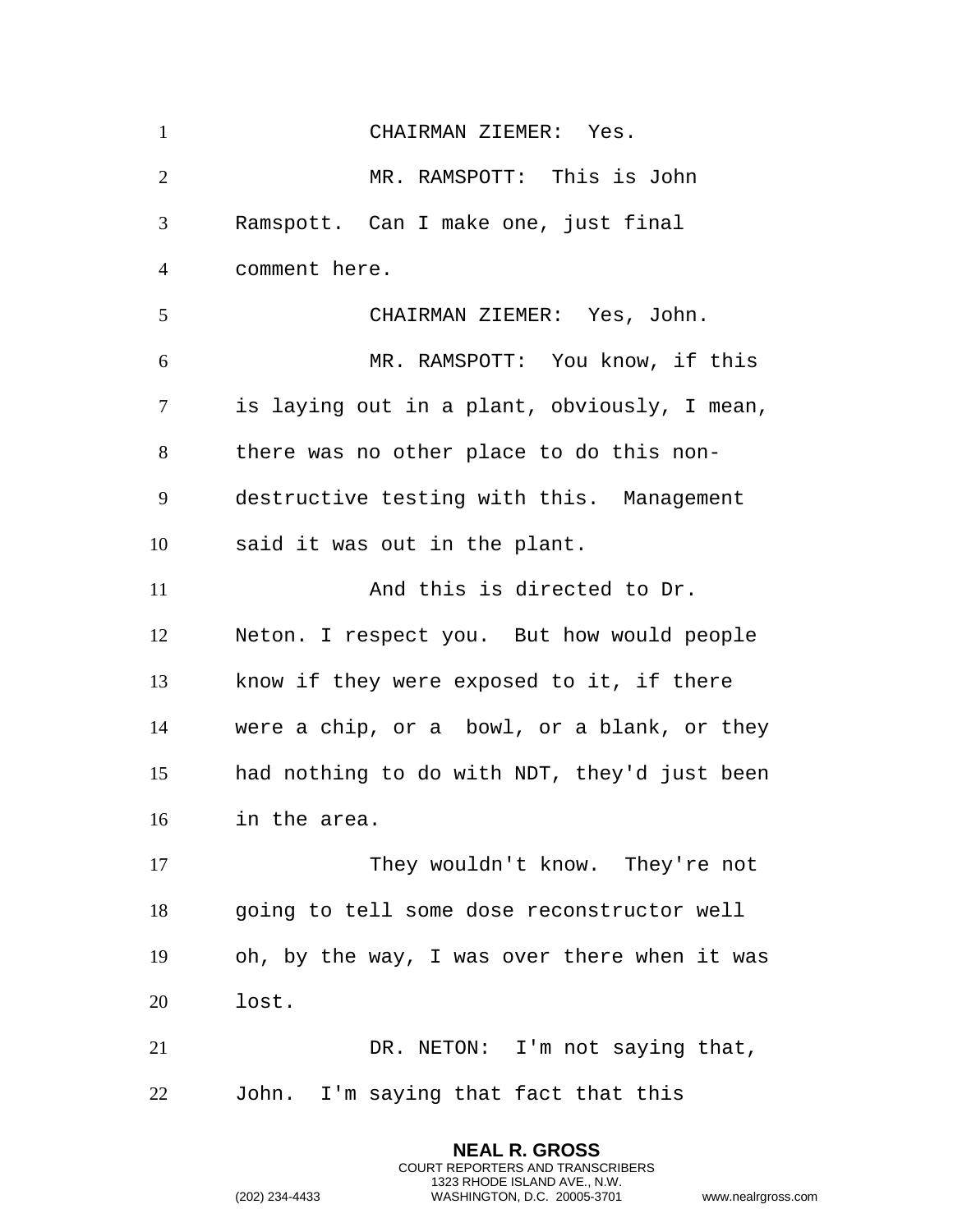source, if it was laying out in plain view of a radiation detector would be easily have been detected. MR. RAMSPOTT: They had one radiation detector in the betatron -- (Simultaneous speaking.) 7 DR. NETON: The thing could be measured from dozens of yards, a hundred yards away, if it was out in the open with a sensitive Geiger counter. It would have been -- MR. RAMSPOTT: This is a 127 acre plant. DR. NETON: Yes, and this thing is close up and personal. This thing is in the R per hour range. It is huge. And the Geiger detectors can detect 10/5 millirem exposures. It would not be plausible in my mind that, that source could be laying out and significantly irradiating personnel the entire time period, and no one would know

```
(202) 234-4433 WASHINGTON, D.C. 20005-3701 www.nealrgross.com
```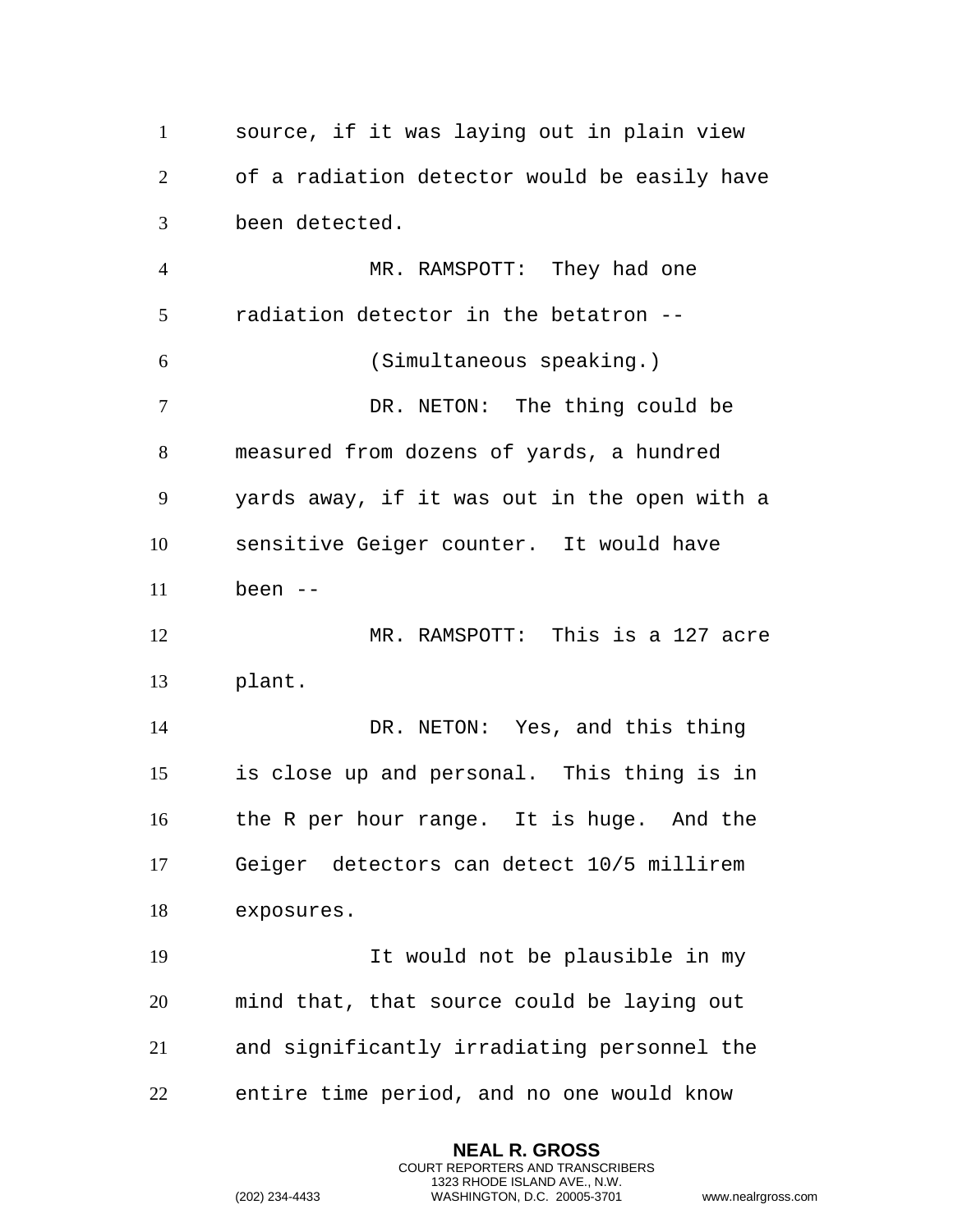it.

 MR. RAMSPOTT: They probably wouldn't go looking for it, until they knew they lost it. 5 DR. NETON: That is true. MR. RAMSPOTT: And maybe they didn't use it every day. I mean they didn't do  $-$  DR. NETON: The other thing that bothers me, John, about this is there is no follow up that I have seen. Now you say you have a recovery article. MR. RAMSPOTT: Boy, I am scanning right now, and I am looking -- 15 DR. NETON: All right. MR. RAMSPOTT: But I know where it is. I can find it. 18 DR. NETON: I am looking at newspaper coverage of this and I found the original document that you did. 21 MR. RAMSPOTT: Yes. DR. NETON: But no follow up that

> **NEAL R. GROSS** COURT REPORTERS AND TRANSCRIBERS 1323 RHODE ISLAND AVE., N.W.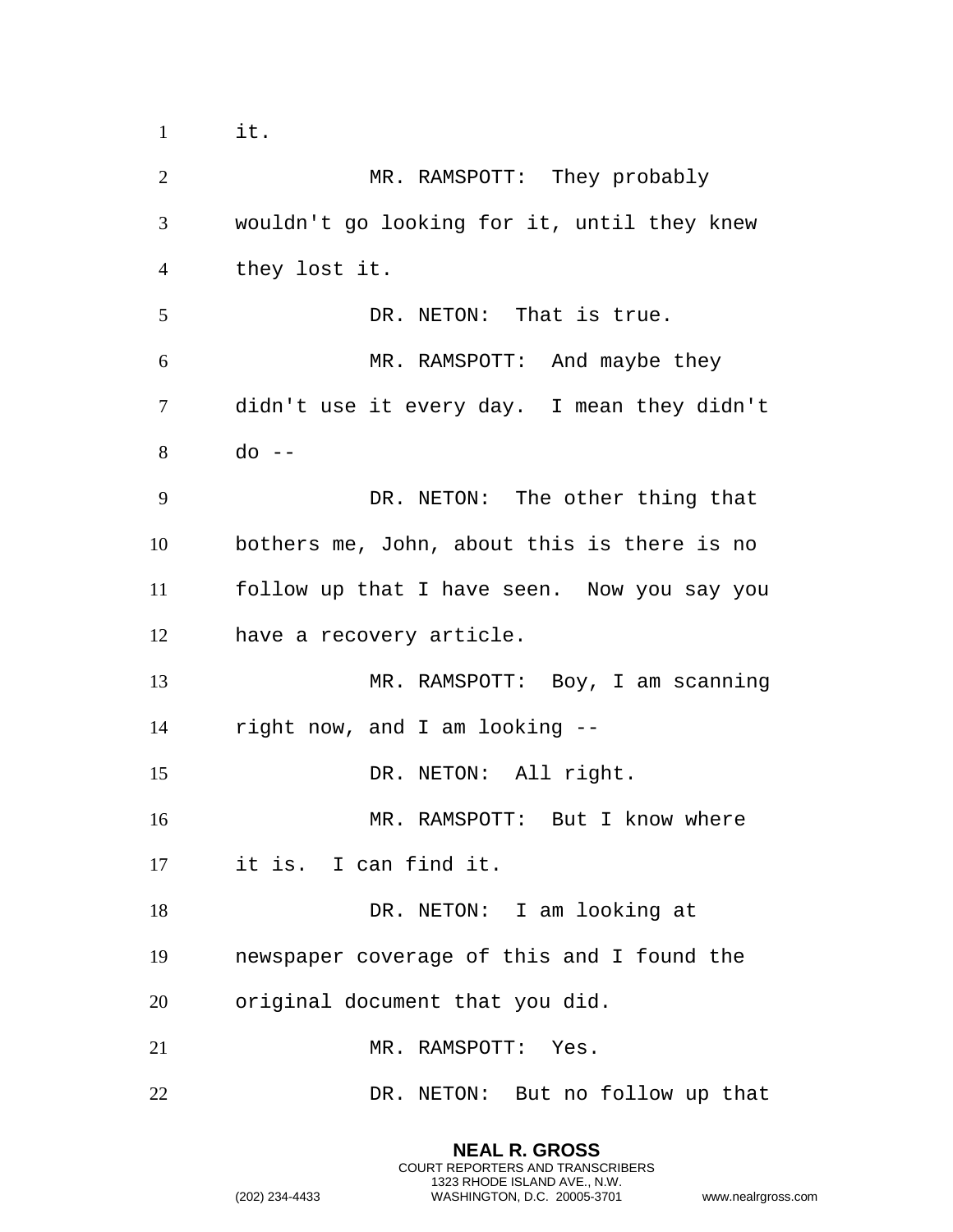said it was found and here were the consequences to the workers. And I thought you would think that would be very -- MR. RAMSPOTT: Jim I actually, yes I do have that. DR. NETON: And -- MR. RAMSPOTT: I'll find it. DR. NETON: I'd love to see what that says. MR. RAMSPOTT: Yes. Oh maybe, I know management's position. Oh, nobody was hurt. It was a piece of cake. It is. That's how they talk about it I'll find that document because the original one came from Edwardsville and the one where it was located and found. 17 DR. NETON: Yes. MR. RAMSPOTT: I actually went to the Granite City Public Library and went through their microfiche footage about that date and scanned a month or so forward, backwards, and then I found it.

```
(202) 234-4433 WASHINGTON, D.C. 20005-3701 www.nealrgross.com
```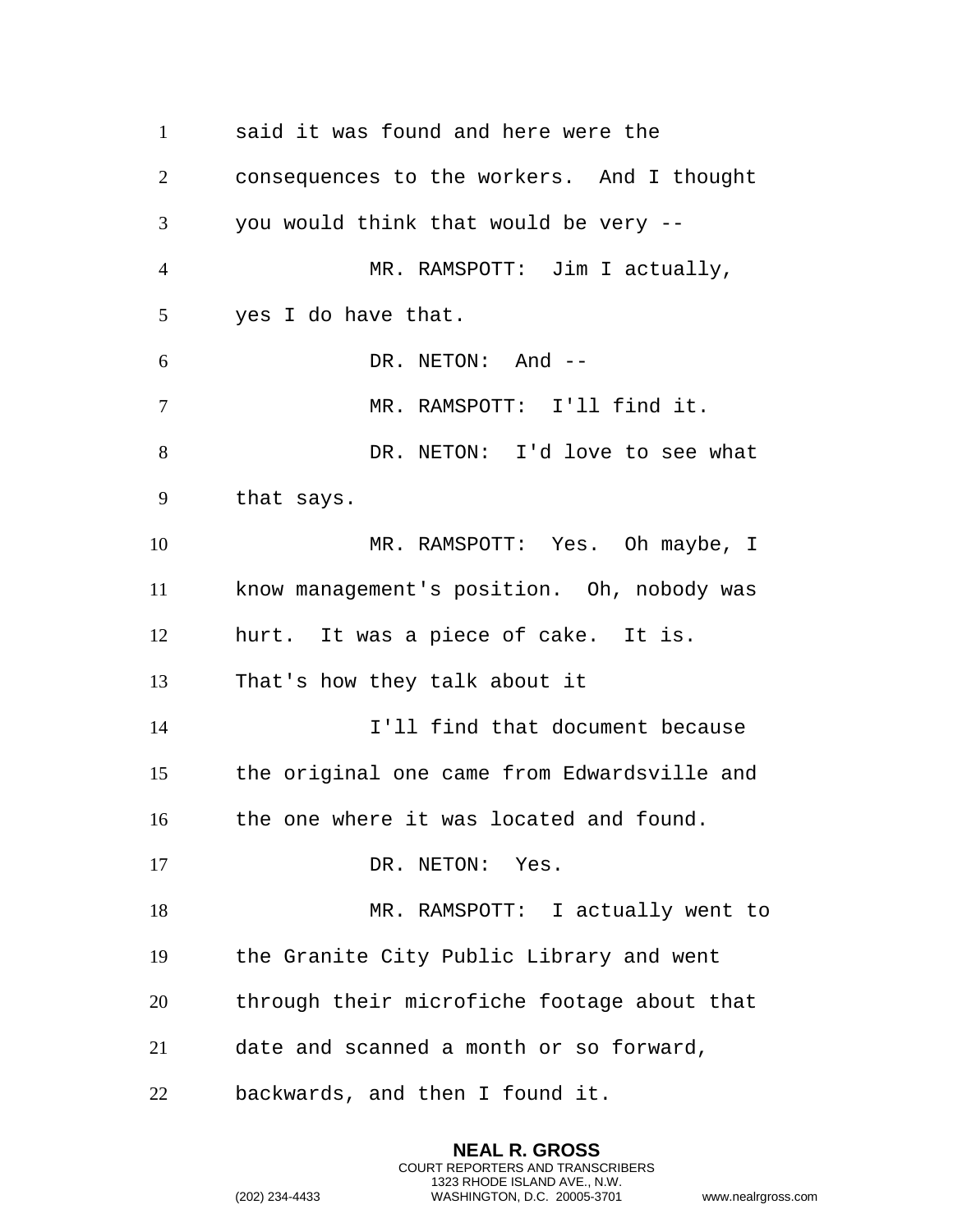DR. NETON: So your recollection from scanning that, or reviewing that article, is that it was found in the plant? MR. RAMSPOTT: You know what, until I see the article I can't tell you. I got the feeling that  $-$  DR. MCKEEL: This is Dan McKeel. I sent the Work Group, months ago, a White Paper about that radium -- MR. RAMSPOTT: Yes you did. 11 DR. MCKEEL: -- 226 instance, with that and, John Ramspott, mailing to you included that paper. And I also, so you know, you all have gotten that radium 226 Edwardsville Intelligencer article and -- DR. NETON: But that's all we have Dan. There's no follow up. 18 DR. MCKEEL: No. It was up to you to do the follow up once you got the information. It's not up to me. DR. NETON: Well, and I spent some time. I could not find anything in the

> **NEAL R. GROSS** COURT REPORTERS AND TRANSCRIBERS 1323 RHODE ISLAND AVE., N.W.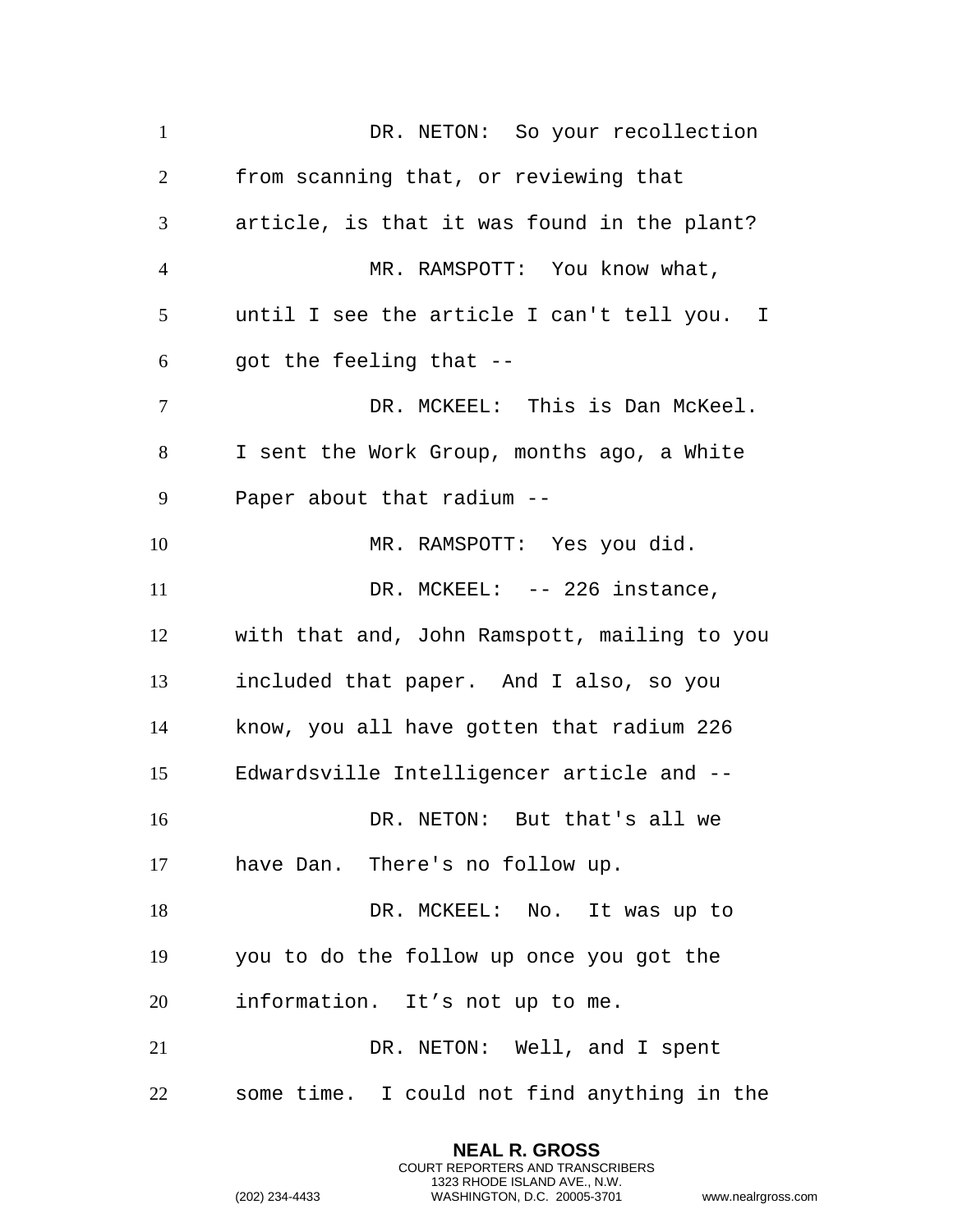news press that responded to a follow up. Now apparently John has found that. MR. RAMSPOTT: Yes, and I'll find it again. In fact I'll go over to Granite City and I'll get it cause I know it's there. DR. MCKEEL: Right. When I wrote my paper and sent it to you guys, that was the fourth time I found this recovery article and -- 11 MR. RAMSPOTT: Right. DR. MCKEEL: But he definitely did. I just  $-$  MR. RAMSPOTT: At Granite City -- DR. MCKEEL: And if he would have put it in my hand, I would have put it in my paper. CHAIRMAN ZIEMER: Okay, well let's do the following. John if you will get that information through NIOSH to Jim Neton, I'd appreciate it. 22 1 I think what I'll propose that we

> **NEAL R. GROSS** COURT REPORTERS AND TRANSCRIBERS 1323 RHODE ISLAND AVE., N.W.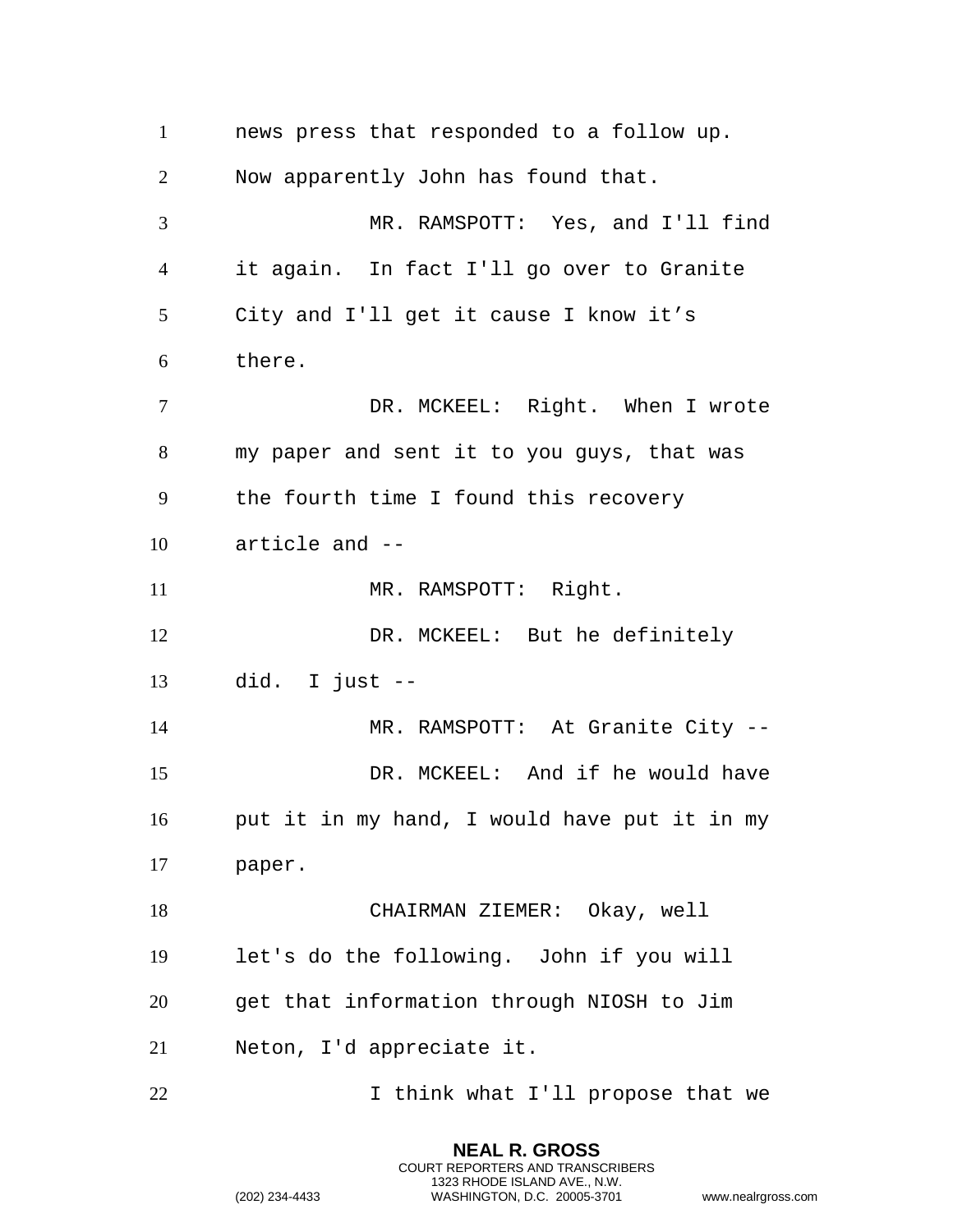do on this particular issue, because we know how NIOSH proposes to handle it, and it's in keeping with how they handle similar situations. But for the benefit of the petitioners when we report the actions of this meeting I will take this issue out. Dan, you will have an opportunity to add to it and make sure that the full Board understands how, what this issue is, and how NIOSH proposes to handle it. 12 And if something different is proposed that will, unless the Work Group has something at this point to propose, but I think until NIOSH gets that follow up information from John, perhaps we'll sort of put this in the back burner until we can do anything additional with it. I think we know what the issue is. We've heard the petitioner's views. We've heard NIOSH's approach and we'll have to perhaps leave it at that for the moment.

> **NEAL R. GROSS** COURT REPORTERS AND TRANSCRIBERS 1323 RHODE ISLAND AVE., N.W.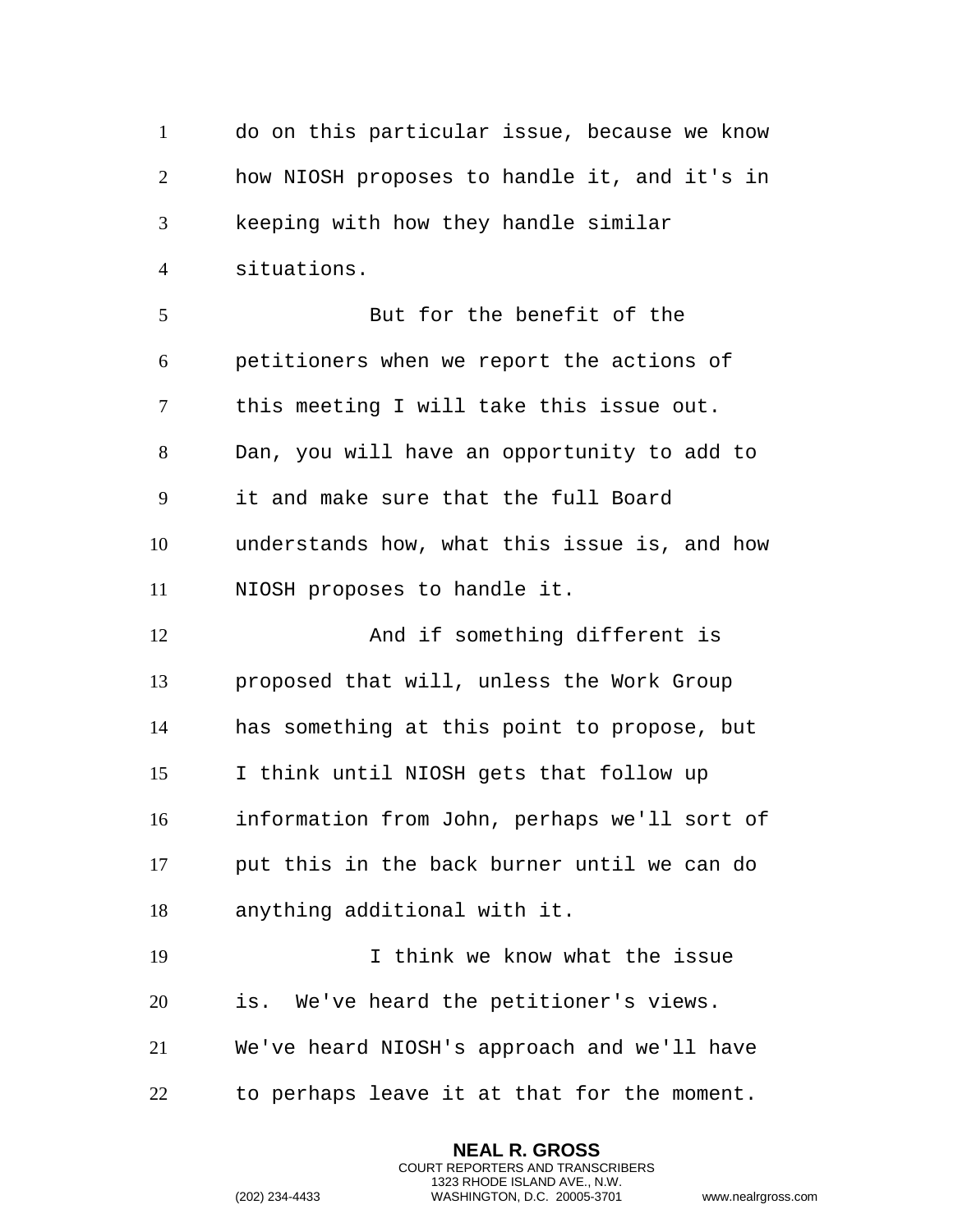I don't think there is anything further we can do here on the phone to address this. I myself would be interested, and John if you will share that with the rest of the Work Group -- MR. RAMSPOTT: Absolutely. I thought I already had it, but it's, and I will find it. I have a lot of data here and  $9 - -$  CHAIRMAN ZIEMER: And I'll go back through mine, maybe we got it before and I didn't pay, put it in a different place. But I don't seem to have it here with my, radium source information. But let me see if other Work Group Members have additional comments or questions on this issue. MEMBER BEACH: Paul this is Josie. I agree with, we will pass forward on this issue. CHAIRMAN ZIEMER: John do you have any comments?

> **NEAL R. GROSS** COURT REPORTERS AND TRANSCRIBERS 1323 RHODE ISLAND AVE., N.W.

```
(202) 234-4433 WASHINGTON, D.C. 20005-3701 www.nealrgross.com
```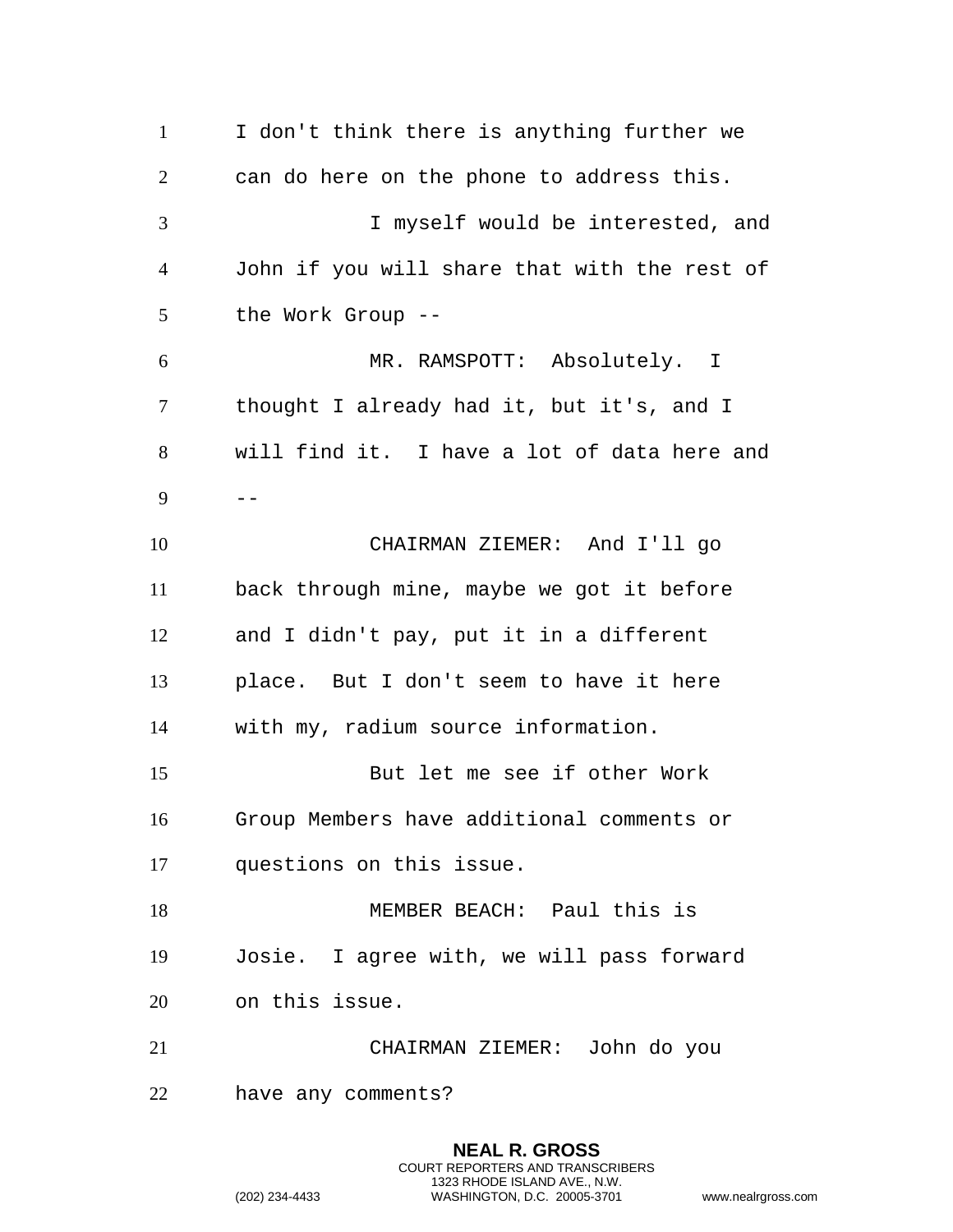MEMBER POSTON: I don't have any standing comments. I'm with you. I just did a computer search and I haven't been able to find that document. CHAIRMAN ZIEMER: Okay, Let -- DR. MCKEEL: When you all say that document, what document are we talking about that couldn't be found? MEMBER POSTON: The newspaper report that's missing. 11 DR. MCKEEL: Oh so, are you doubting that it exists? 13 MEMBER POSTON: No, absolutely not. 15 DR. MCKEEL: Okay. MEMBER POSTON: I said I couldn't find it. (Simultaneous speaking.) CHAIRMAN ZIEMER: John will provide it to us, okay? 21 DR. NETON: Just to be clear, this is Jim, we have the document from the

> **NEAL R. GROSS** COURT REPORTERS AND TRANSCRIBERS 1323 RHODE ISLAND AVE., N.W.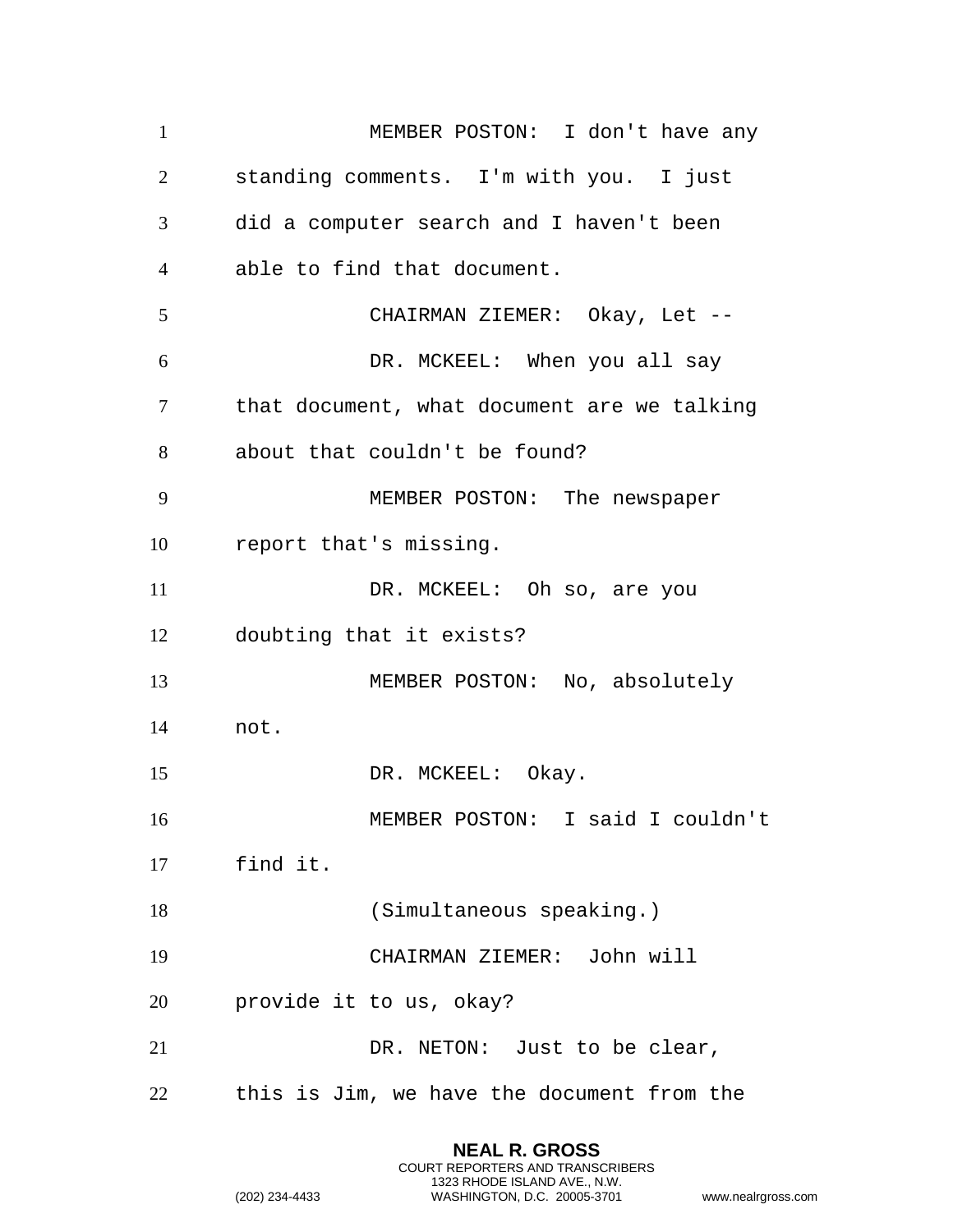Edwardsville Intelligencer about the lost source. We know that. 3 DR. MCKEEL: Yes. DR. NETON: I'm talking about the one that John Ramspott recently found in Granite City in the library. 7 MR. RAMSPOTT: That's correct. 8 DR. NETON: About the recovery operation. That's the one that no one has. DR. MCKEEL: I understand that. 11 DR. NETON: I never got that. DR. MCKEEL: It's understood. DR. NETON: John just found it apparently. 15 DR. MCKEEL: Good. 16 DR. NETON: Okay. CHAIRMAN ZIEMER: Okay. Let me proceed now. I think we're still on public comment. And I think Dan, I know you have other comments, so let me give you the floor again. DR. MCKEEL: All right. I'll try

> **NEAL R. GROSS** COURT REPORTERS AND TRANSCRIBERS 1323 RHODE ISLAND AVE., N.W.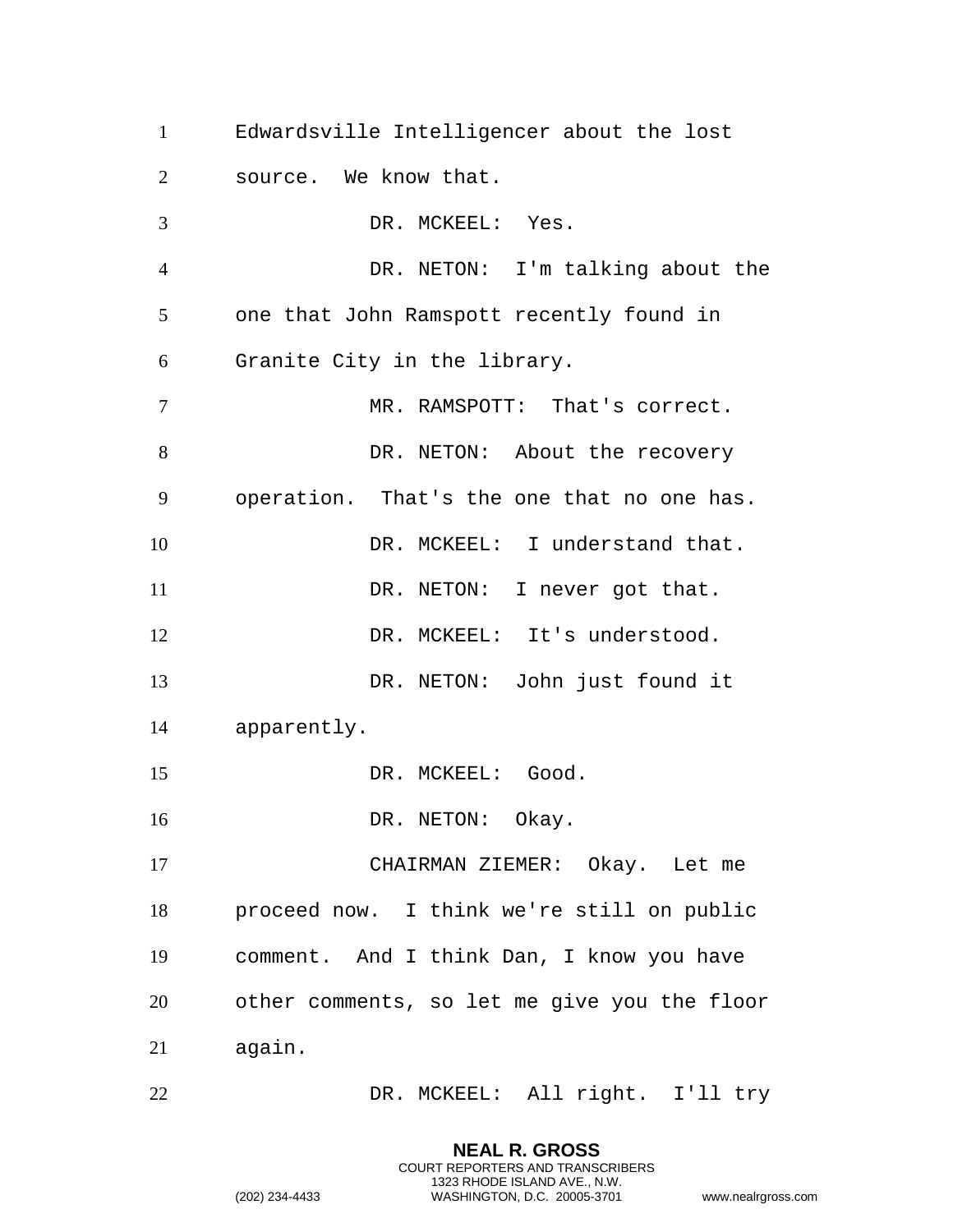to make it fairly brief. But I do have some things to talk about.

 The first thing that I want to talk about is I was very interested in the memo that Dr. Neton circulated about the conversations, the calls, and the emails that Stuart Hinnefeld had with Craig Yoder about how the Landauer GSI film badges were handled. And I understand that that series of communications clarifies how the control badges were handled and so forth. What I found interesting about that was, and I wanted to make sure that my interpretation was correct, that there was some information exchanged in that memo, which by the way, I didn't get until actually more than a month after it had been circulated to the Work Group. But when I did see it, the thing that struck me was that M, for a minimal detectable level, might indicate a dose

> **NEAL R. GROSS** COURT REPORTERS AND TRANSCRIBERS 1323 RHODE ISLAND AVE., N.W.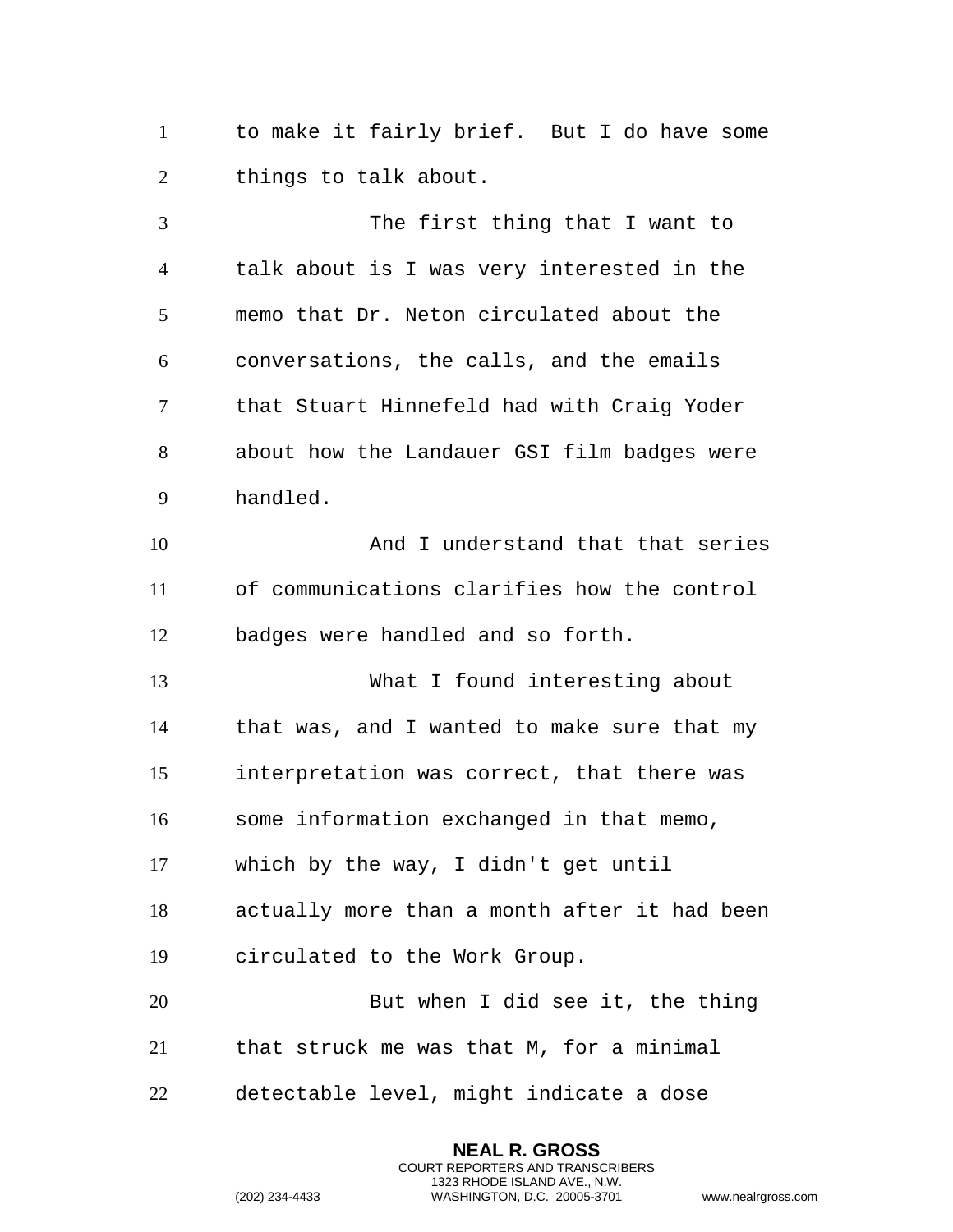level as high as 50 millirems a week. Not 10 millirems a week. Now, I know that 10 millirems a week value has been used for a very long time for, as being equivalent to what M stands for. But I have seen other articles that talk about M, minimal detectable levels being higher, particularly for anything but low MeV protons. So I just wanted to see if I understood that Craig Yoder was saying that Landauer M could be assigned for doses up to and below 50 millirems a week, rather than 10 millirems. So I guess I would pose that to Dr. Neton. Is that part of the conversation? DR. NETON: I don't think that's what he intended to convey. What he was saying was that the M would be listed for the control badges if when you subtracted -- the M for a worker badge does not mean that

> **NEAL R. GROSS** COURT REPORTERS AND TRANSCRIBERS 1323 RHODE ISLAND AVE., N.W.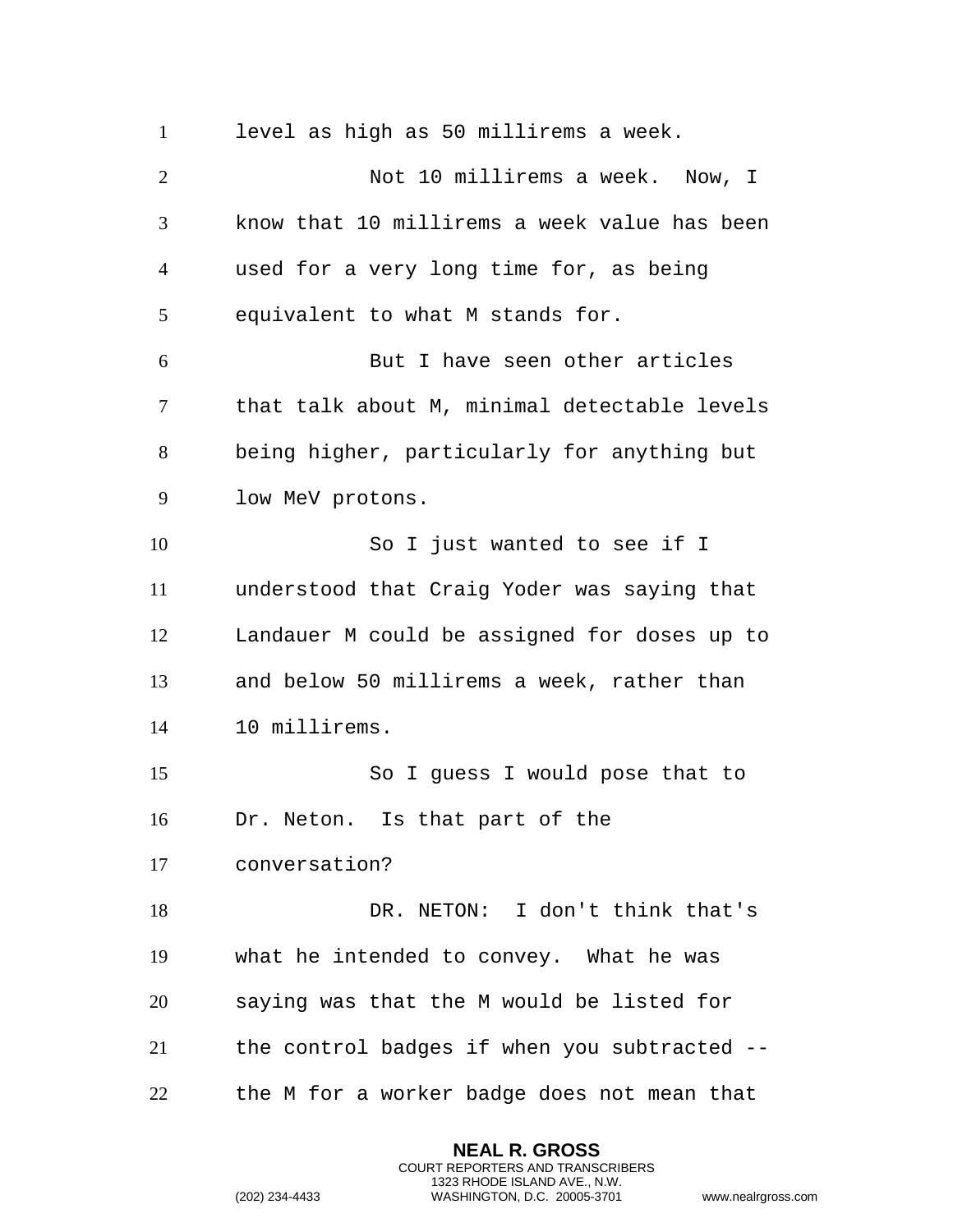it could be as high as 50 millirems. That's for certain. It still stands at 10 millirems. But the M was for the control badges only where he was applying that. DR. MCKEEL: I see. DR. NETON: And if you subtracted 8 the transit from the badge rack background and it was non-detectable, if it was listed as M meaning it was not above the detection limit of the badge system. DR. MCKEEL: Well may I ask you this question, I'm just, it's a point of curiosity. If Stuart Hinnefeld had all these discussions with Craig Yoder, why wouldn't he have written up his, a write up of what he discussed and convey that? I'm just wondering how that task fell to you. DR. NETON: Because I work for Stu. 21 DR. MCKEEL: Okay. 22 DR. NETON: I took on my duties,

> COURT REPORTERS AND TRANSCRIBERS 1323 RHODE ISLAND AVE., N.W. (202) 234-4433 WASHINGTON, D.C. 20005-3701 www.nealrgross.com

**NEAL R. GROSS**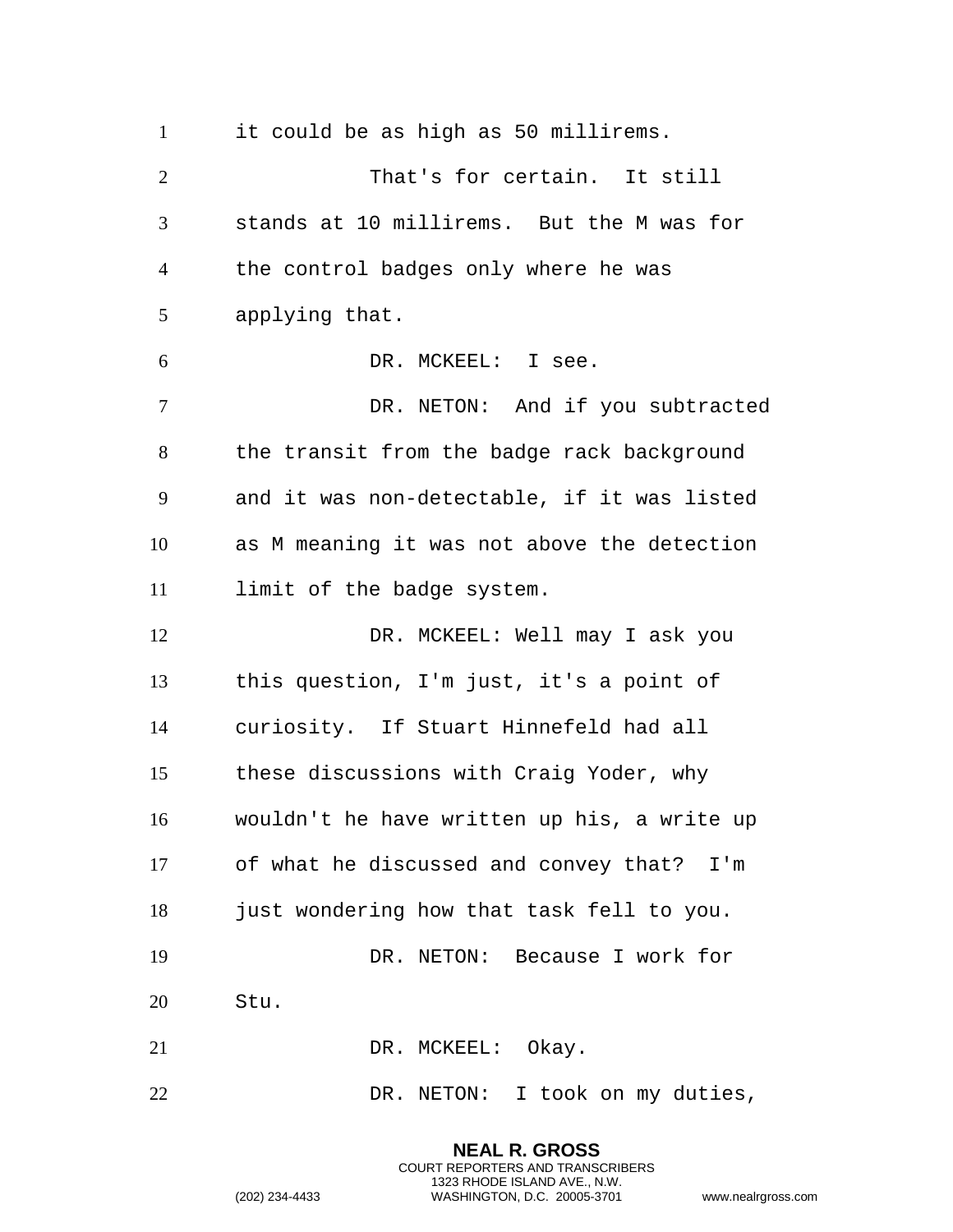because one of my responsibilities is to consolidate what you learn. DR. MCKEEL: Okay, that's fine. All right, the next thing I want to mention is, I did have some comments. And specifically about the White Paper that was discussed earlier by Dr. Anigstein. 8 And I had, I sent you all my comments in an email, which I will refer you to again. And I just want to mention that I had some rather specific and serious concerns. 13 And I understand that by now you

 all seem to have been comfortable with everything that paper had to say. But I just want to run through, extremely quickly,

the things that bothered me.

18 The first thing was that the method, the assumptions, that SC&A used in its MCNPX modeling were not stated in detail. And that's a criticism that applies

> **NEAL R. GROSS** COURT REPORTERS AND TRANSCRIBERS 1323 RHODE ISLAND AVE., N.W.

to all such modeling.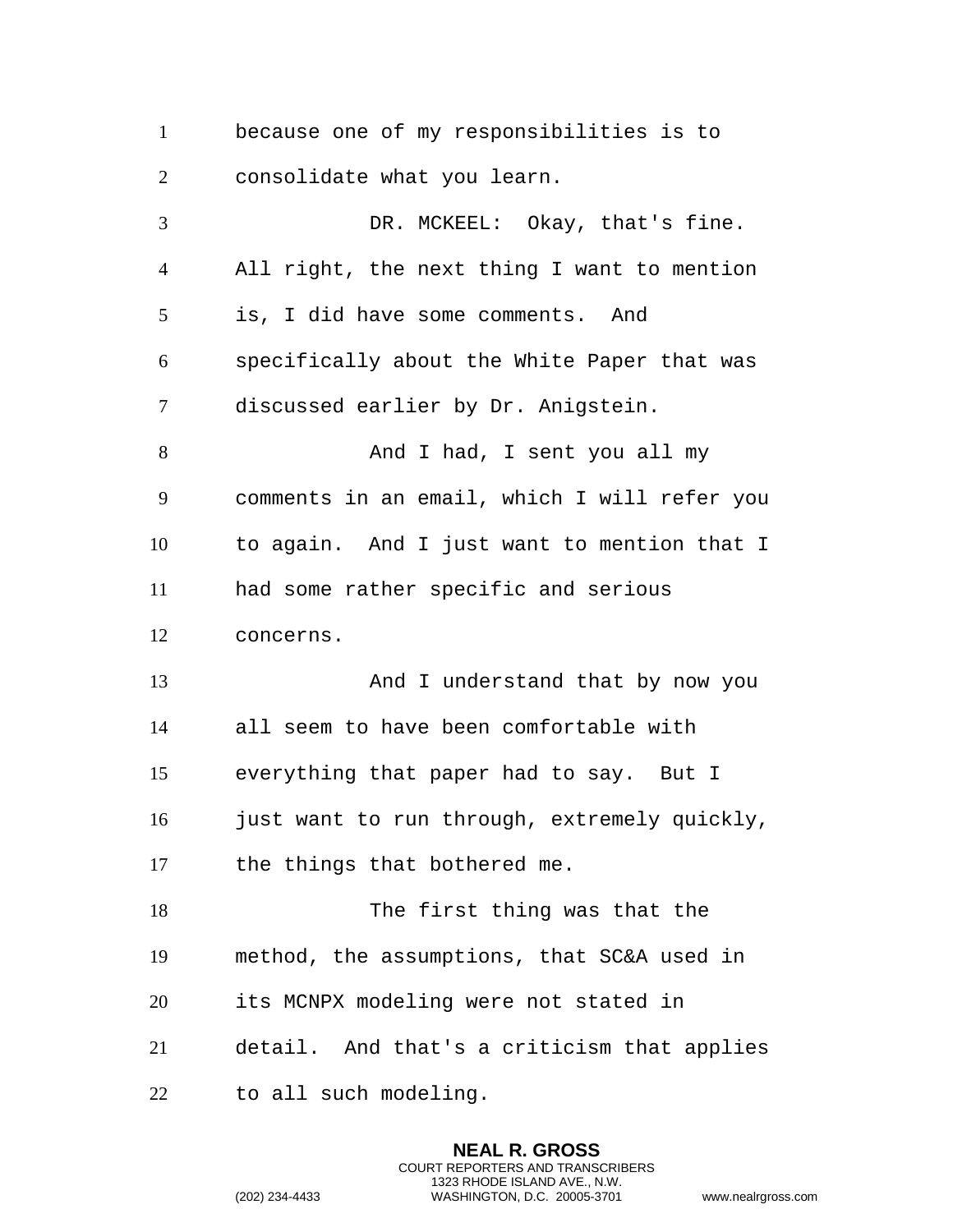I think they need to be layered in much more detail. I also noticed in that paper something that I found very ironic. And that was that the sketches of the betatron Building model and so forth, the wall thicknesses, the materials, the concrete formula, the betatron, neutron dose assumptions, basically were of the same caliber as in the NYO 4699 Pelican Safety Laboratory papers I referred to this Work Group for review. And which Dr. Neton said were inadequate to characterize, that, those papers as having useful data. And along with that it seems to me a serious mistake that, that paper just totally ignored, NYO 4699. 17 So I guess it means that SC&A also concurs that there's no utility in neutron and proton measured data from three betatrons similar to those used at GSI. I believe that both betatron facilities need to be modeled separately to

> **NEAL R. GROSS** COURT REPORTERS AND TRANSCRIBERS 1323 RHODE ISLAND AVE., N.W.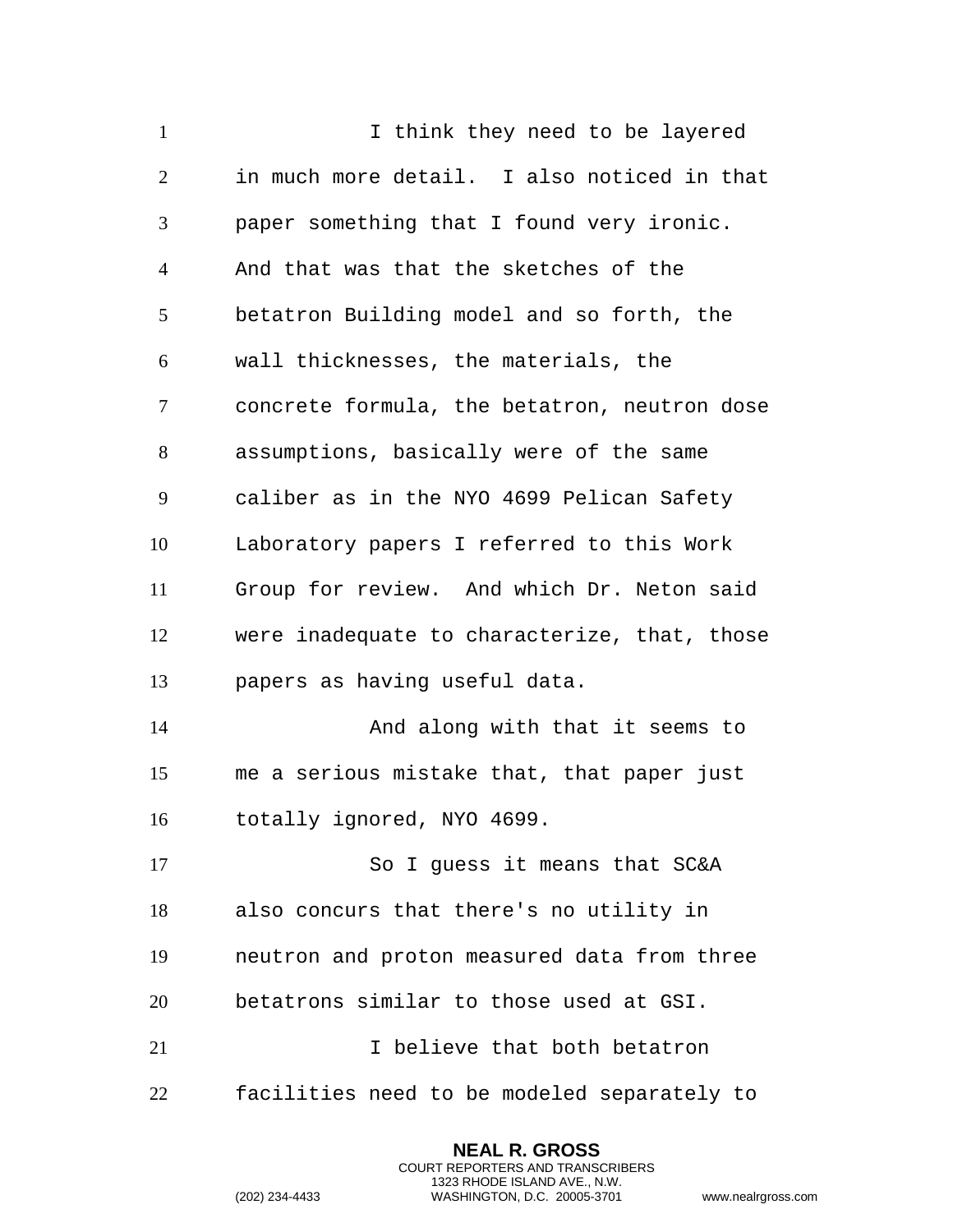assign external doses. I think that the old betatron was after all, present from 1952 all the way through 1953.

 And, you know, that was the only betatron at GSI. So when you model only the new betatrons, you are taking a great big leap in saying that was, that gave identical data, which you'd get if you modeled the old betatron.

10 1 I think you have to, like all things in science, you can't assume that. You have to show that it's true, and then you can say that.

 Third is, I thought the paper was very confusing because it, some of the data in it are brand new, like the neutron calculations, some of it is old from other

 And once again, you cannot take that paper and read through it and follow the train of progression of how the betatron doses changed between 2008 and 2012, and now

> **NEAL R. GROSS** COURT REPORTERS AND TRANSCRIBERS 1323 RHODE ISLAND AVE., N.W.

MCNPX models.

```
(202) 234-4433 WASHINGTON, D.C. 20005-3701 www.nealrgross.com
```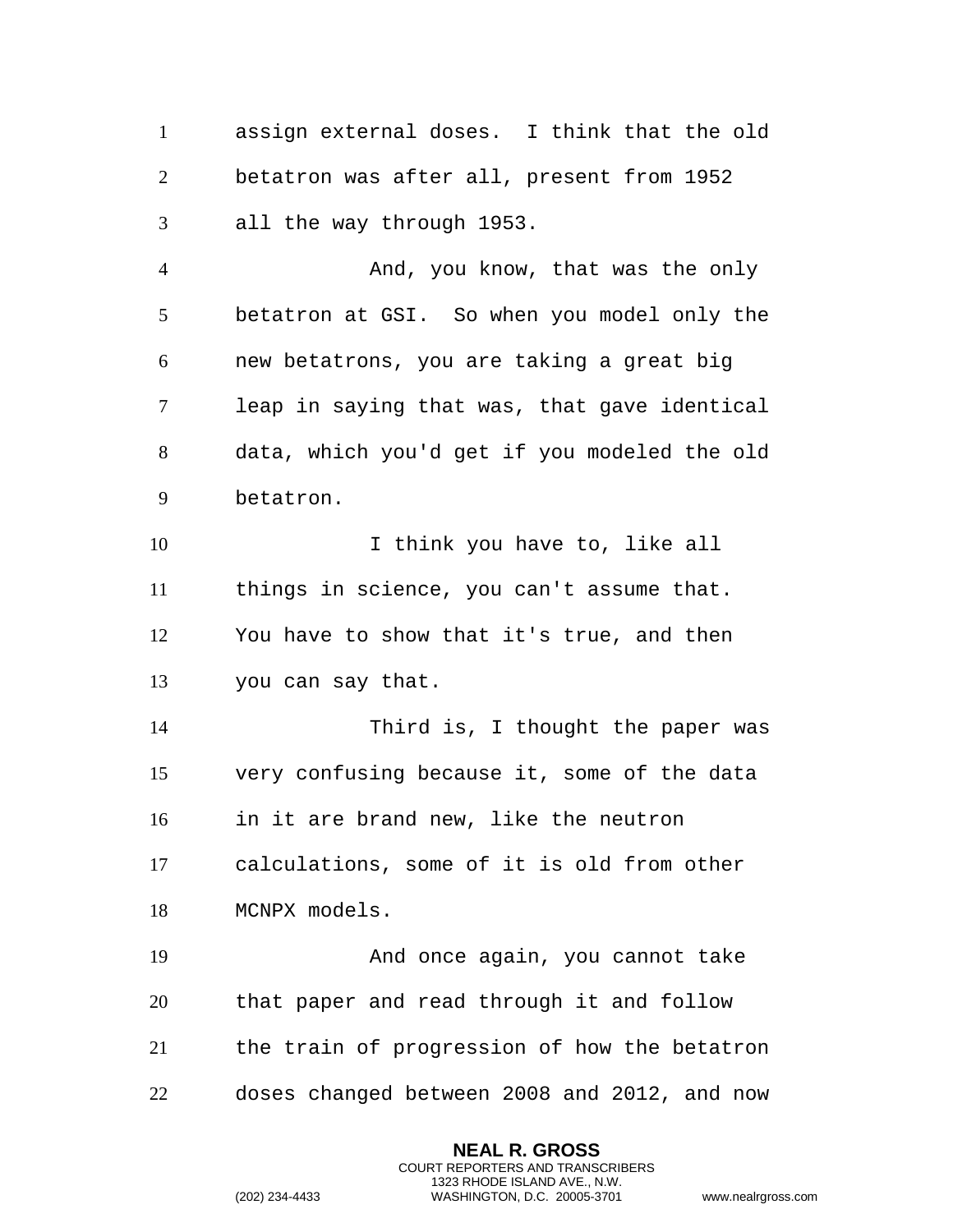2013-14.

| $\overline{2}$ | I also thought that the idea that            |
|----------------|----------------------------------------------|
| 3              | you can bound the external doses between '63 |
| $\overline{4}$ | and '66 based purely on the betatron,        |
| 5              | ignores the fact of all the other sources    |
| 6              | that were present during that time period.   |
| $\overline{7}$ | And again I heard it done again this         |
| 8              | morning.                                     |
| 9              | The assumption is that, and just             |
| 10             | like the assumption was, you don't need to   |
| 11             | model the old betatron during 1952-62        |
| 12             | because the radium 226 source would far      |
| 13             | outweigh the doses from the betatron.        |
| 14             | You know, by the same token, the             |
| 15             | betatron was supposed to overwhelm all other |
| 16             | sources that you might have during the non-  |
| 17             | radium era. So I just think that's           |
| 18             | difficult to follow, reasoning.              |
| 19             | I think that the paper that Jim              |
| 20             | made into policy, actually, IG-003 is that   |
| 21             | all sources must be accounted for.           |
| 22             | And there are numerous other                 |

**NEAL R. GROSS** COURT REPORTERS AND TRANSCRIBERS 1323 RHODE ISLAND AVE., N.W.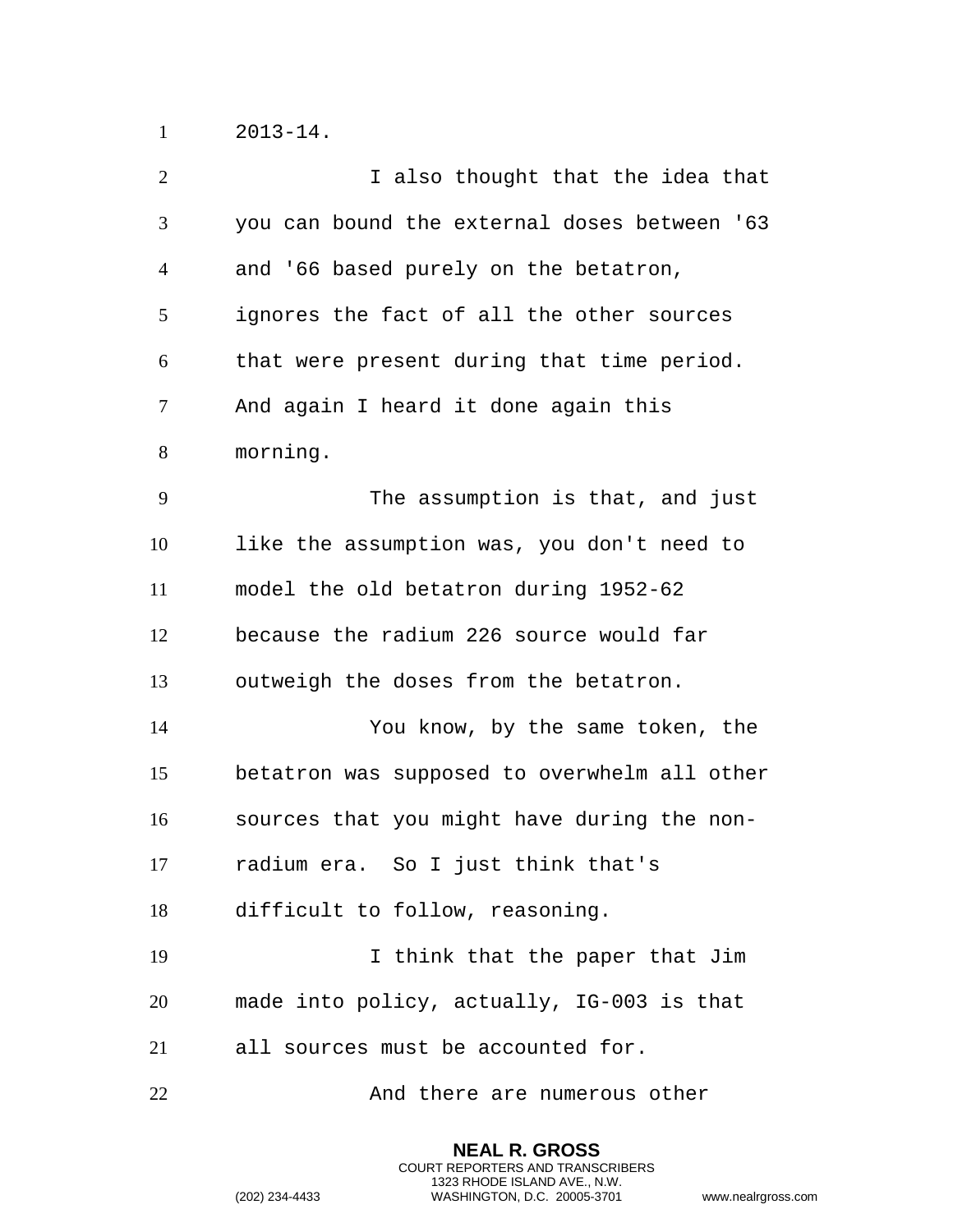sources that really have not been accounted for at GSI including the iridium 192 sources from GSI, Saint Louis testing. But then actually used the same source over at American Steel, wearing their badges. Its 250 kVp x-ray machine and the two small cobalt 60 sources have never been modeled adequately by NIOSH, I don't believe. The other point is that I have made before, and it does it again is external doses are assigned to three groups, radiographer, layout worker, and administrative. There is no official job category of layout man at GSI, but more important, there were no workers at GSI who held that job category exclusively. So that puts NIOSH and Department of Labor in the odd position of having to take a single individual and divide their time so that part of the time they will be

> **NEAL R. GROSS** COURT REPORTERS AND TRANSCRIBERS 1323 RHODE ISLAND AVE., N.W.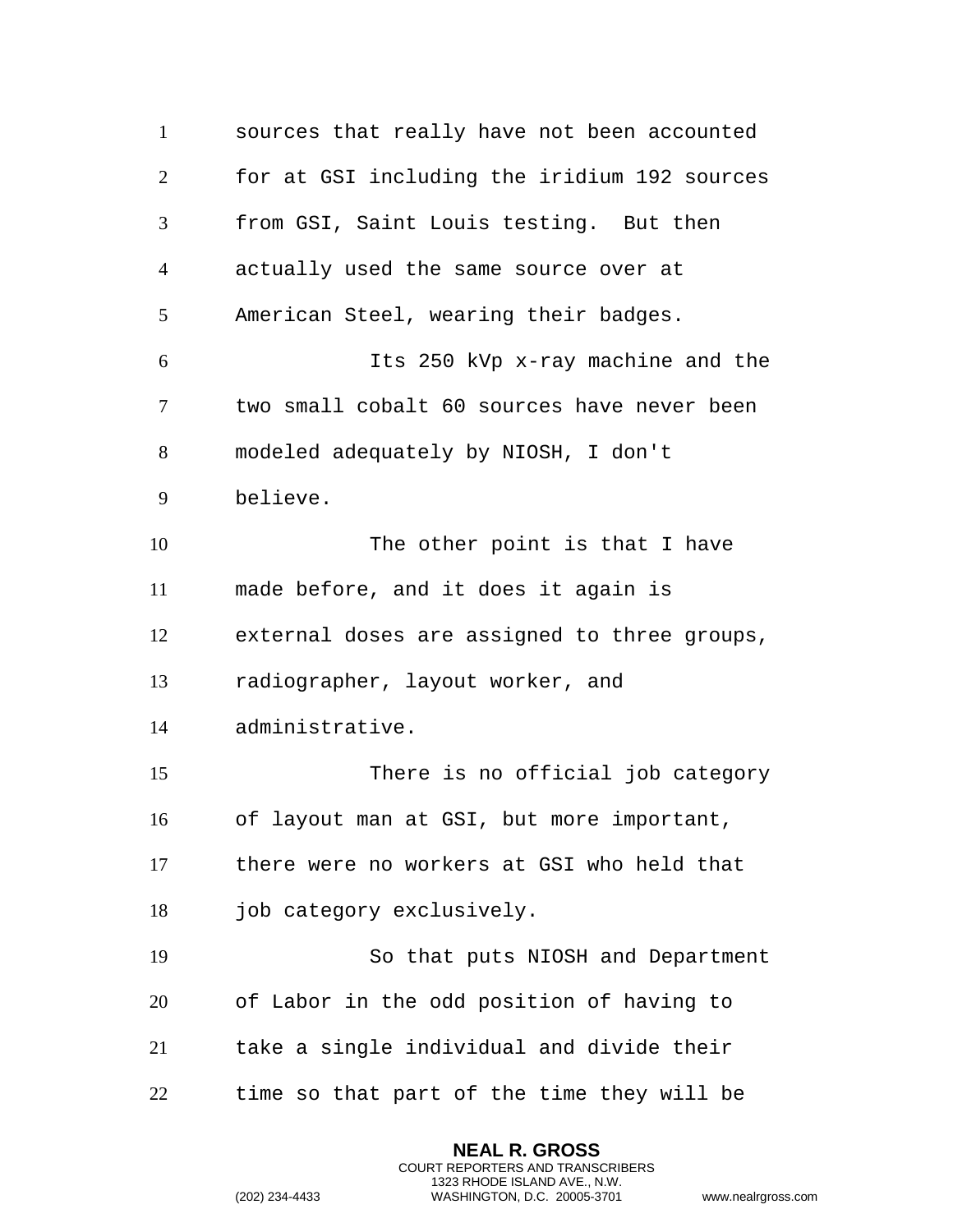assigned the dose of a betatron

 radiographer, and the rest of the time they will be assigned the dose of a layout person.

 And there will be no way the Department of Labor will have to know how much time a particular individual spent as a layout worker or as a betatron worker. It's just impossible to assign, to administrate the Class based on that kind of thinking. 11 I want to point out that repeatedly this morning, that extended

operational period, GSI from October the 1st

1952 through December 31st, 1952, that

earlier modeling doses have simply been back

 extrapolated to cover that period and with absolutely no new analysis of what happened

> **NEAL R. GROSS** COURT REPORTERS AND TRANSCRIBERS 1323 RHODE ISLAND AVE., N.W.

during that last quarter of 1952.

However, if you look at the

documents that NIOSH used and that I

produced under FOIA, it led to that

extension of the covered period.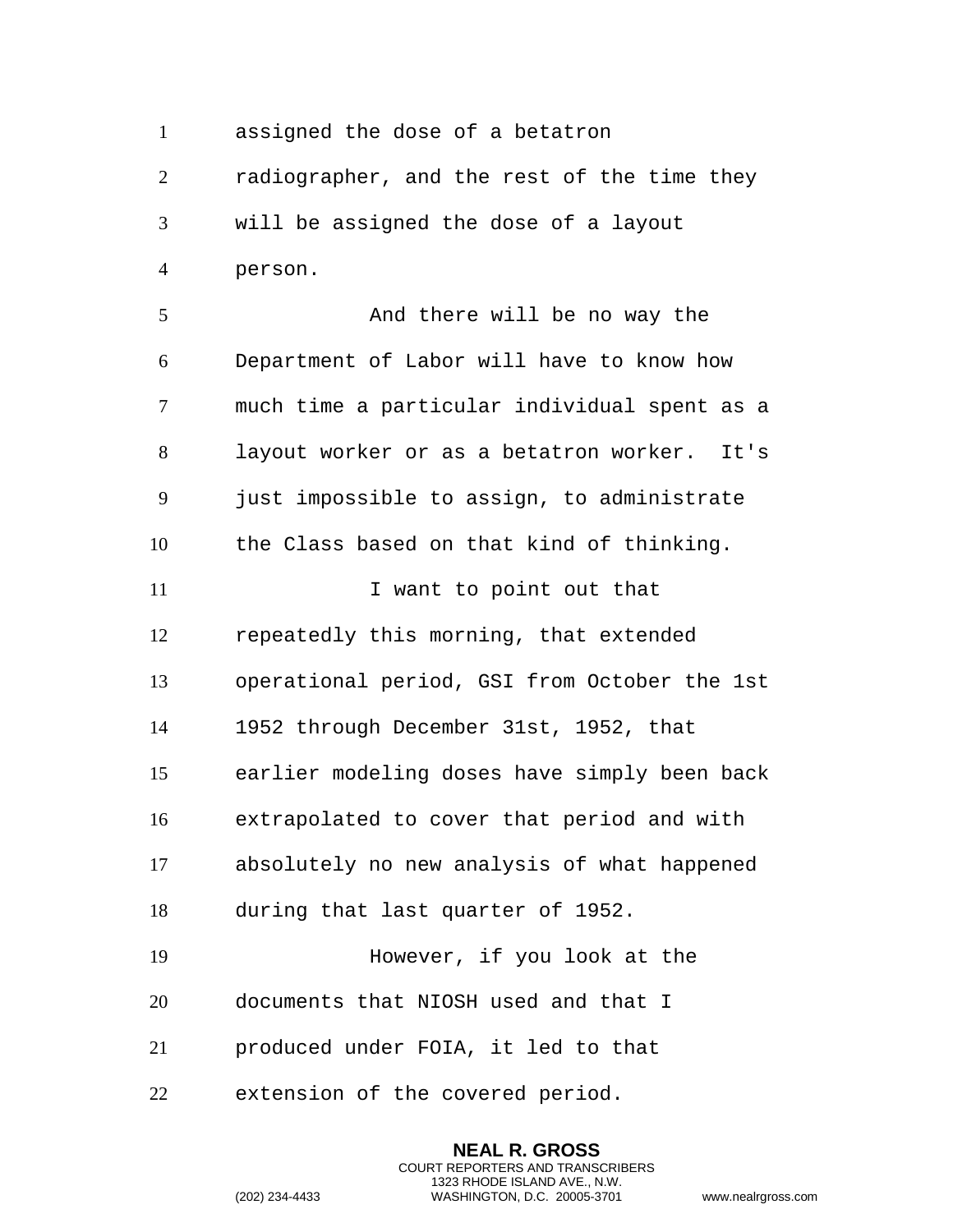| $\mathbf{1}$   | You will see that the betatron               |
|----------------|----------------------------------------------|
| $\overline{2}$ | work done was quite different than we        |
| 3              | believe was done at other times at GSI. And  |
| $\overline{4}$ | in particular, it was described as research  |
| 5              | and development work done between GSI, with  |
| 6              | its old betatron which has not been modeled, |
| $\tau$         | and doing that work for the Atomic Energy    |
| 8              | Commission.                                  |
| 9              | It was a cooperation of                      |
| 10             | Mallinckrodt, and they were trying to        |
| 11             | improve imaging quality of uranium. And for  |
| 12             | that they used slices, center elongated      |
| 13             | pieces of billets, uranium billets.          |
| 14             | They also used a new uranium                 |
| 15             | field that had been built at Mallinckrodt    |
| 16             | and somehow was used to manipulate the beam  |
| 17             | of, they used a collimator or something for  |
| 18             | the betatron.                                |
| 19             | All the same, it's quite                     |
| 20             | different from the normal operating betatron |
| 21             | work at GSI. And I think that 1952 period    |
| 22             | needs to be addressed, and the old betatron, |

**NEAL R. GROSS** COURT REPORTERS AND TRANSCRIBERS 1323 RHODE ISLAND AVE., N.W.

```
(202) 234-4433 WASHINGTON, D.C. 20005-3701 www.nealrgross.com
```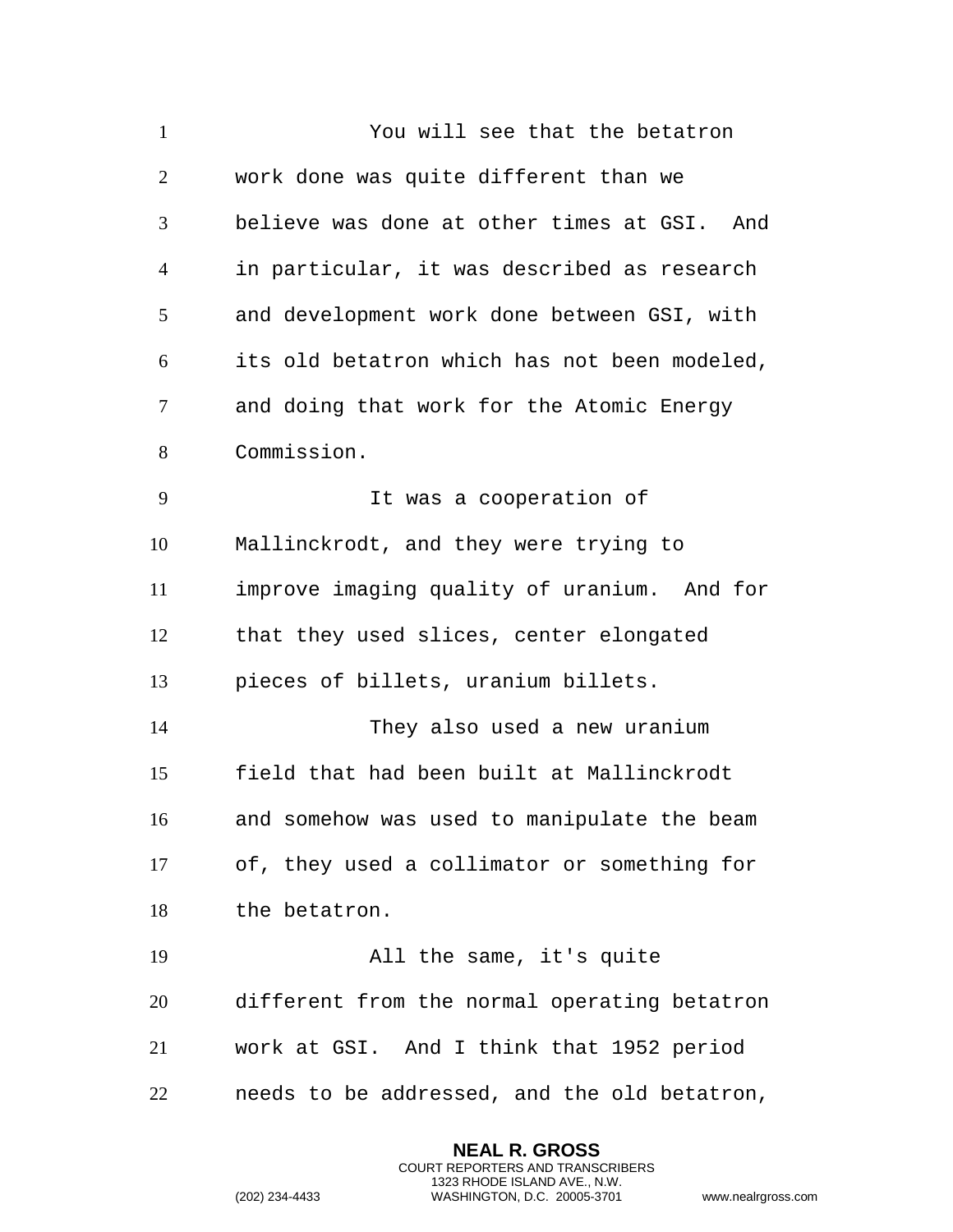for that reason alone.

| $\overline{2}$ | The other thing is there seems to            |
|----------------|----------------------------------------------|
| 3              | be a fixed idea that the description of how  |
| $\overline{4}$ | uranium was handled at GSI began and ended   |
| 5              | with the October the 9th, 2007 meeting.      |
| 6              | But we've sent you new testimony             |
| 7              | from other GSI workers, including            |
| 8              | [identifying information redacted], that say |
| 9              | that it was really different in some of the  |
| 10             | time frames and so forth for exposure and    |
| 11             | handling of the uranium were different from  |
| 12             | what was described. And I think that needs   |
| 13             | to be factored in.                           |
| 14             | And a final footnote on that                 |
| 15             | paper was that John Ramspott alerted me to   |
| 16             | an article from The Hitchhiker's Guide to    |
| 17             | the Galaxy, which was actually a reprint of  |
| 18             | the Wikipedia article on General Steel.      |
| 19             | And what struck me was that we've            |
| 20             | used, repeatedly during this research on     |
| 21             | GSI, a maximal workforce number of 3,000     |
| 22             | people. That Hitchhiker's Guide has a        |

**NEAL R. GROSS** COURT REPORTERS AND TRANSCRIBERS 1323 RHODE ISLAND AVE., N.W.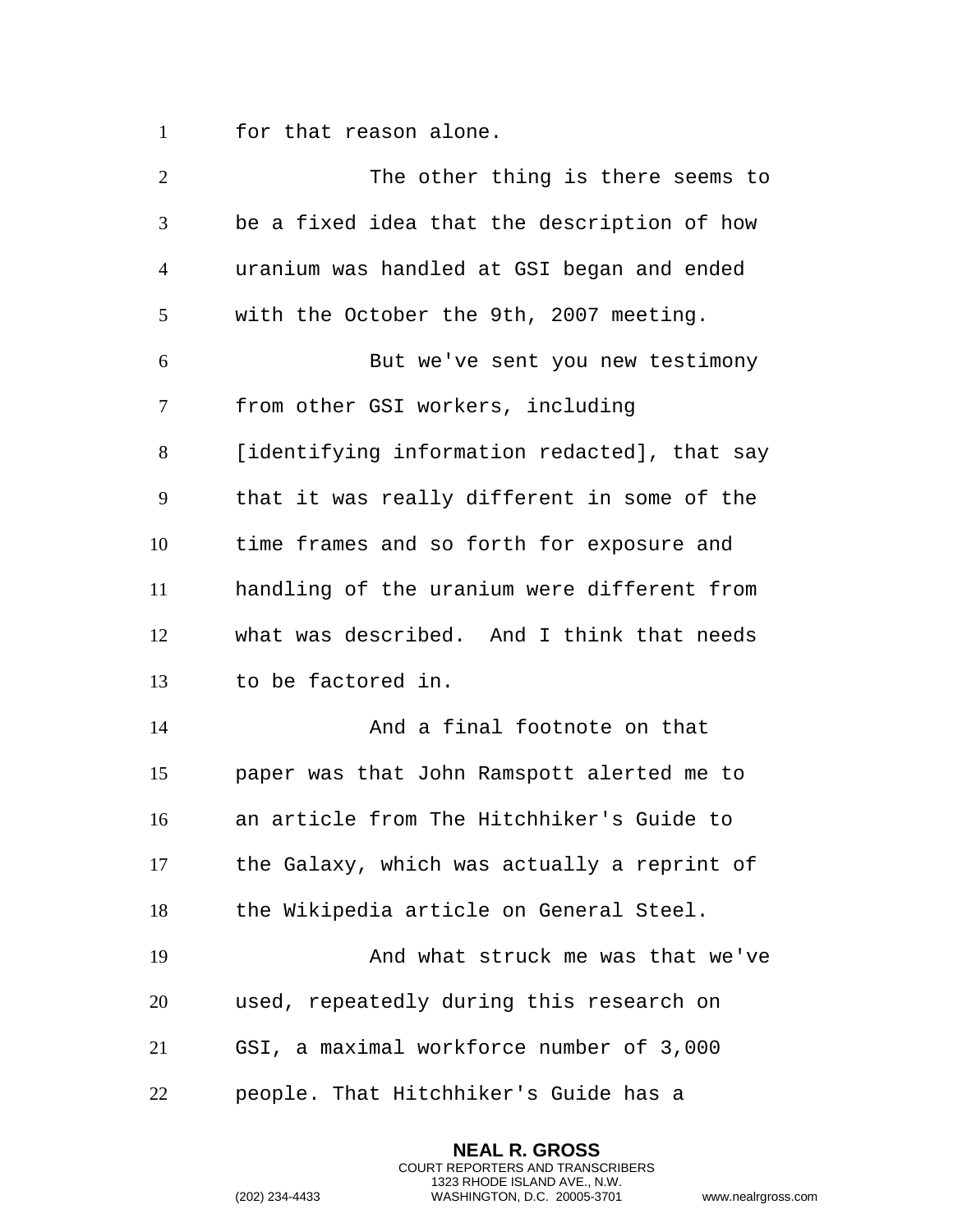reference to a 75th Anniversary, Granite City, Illinois publication which says that there was a peak of 5,200 workers at GSI in World War II. And in 1964, which is highly relevant, there were 4,400 workers. So we have always claimed that this small subset of film badges on 89 people in the covered period from Landauer was a very small sample. This makes it an even smaller and non-representative sample, 89 out of, say 4,400 people, in 1964. So anyway, let's see. So that's the main comments I have about that particular paper. 16 I wanted to mention to the group that I am in the midst of doing a new paper that reviews all of Landauer film badges used. I hope this will be useful to the 20 group and to the full Board. 21 And I, in that paper I point out that when you compare the Landauer data that

> **NEAL R. GROSS** COURT REPORTERS AND TRANSCRIBERS 1323 RHODE ISLAND AVE., N.W.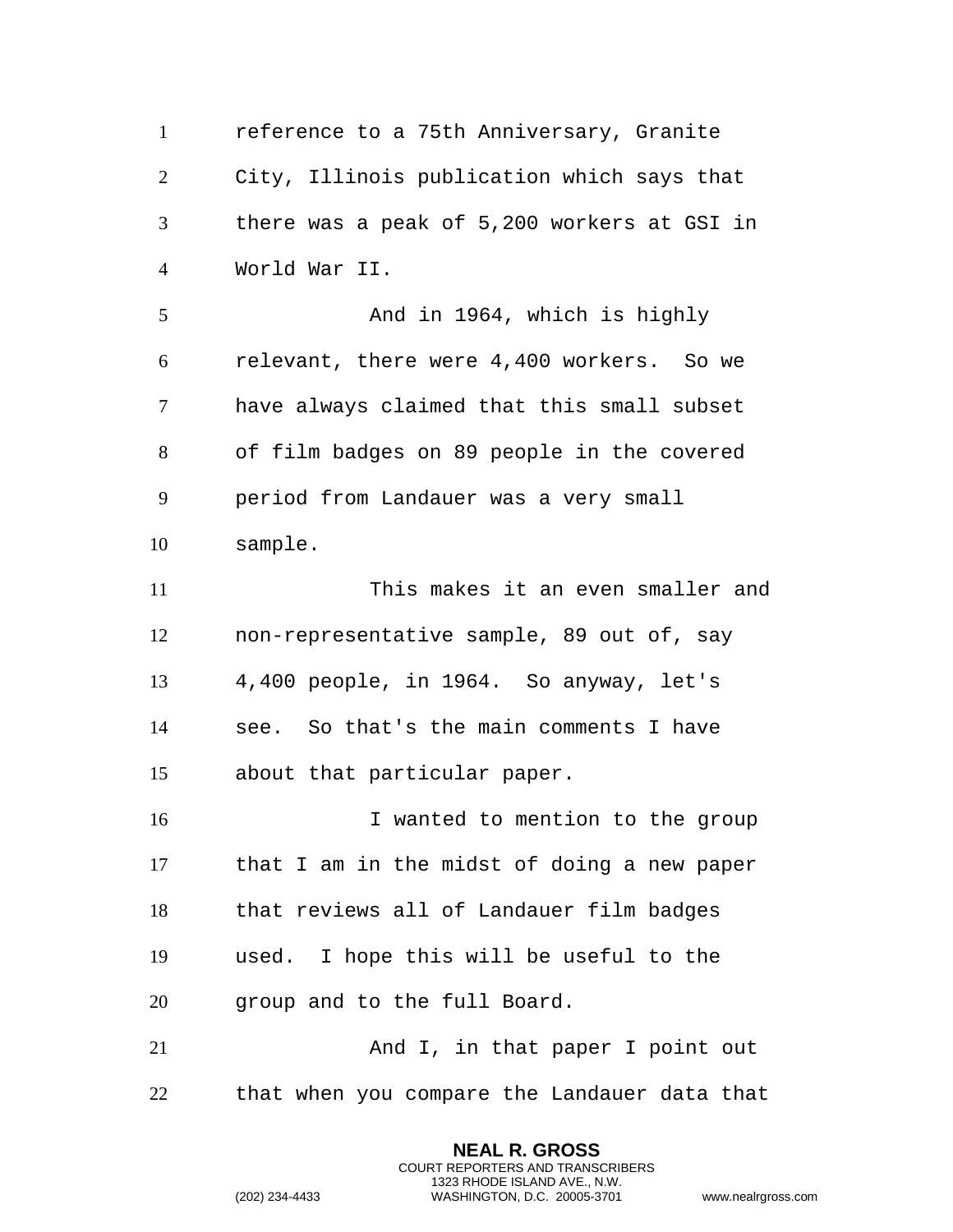I got, the Landauer data that SC&A and NIOSH got, and the Landauer report from various GSI workers that we obtained from them and they got through the Privacy Act, that there are some really significant, I would call them, variances and discrepancies that need to be explained and dealt with. 8 And I hope to get back to all of you all within the next week. And the final thing I wanted to mention was I have definitely, obviously, followed the discussion on Appendix BB, and really have been working since the Board voted to deny the SEC back in December of 2012. I have been working to make sure that the Rev 1 of Appendix BB is as claimant favorable as possible. 18 And I listened carefully this morning to how each and every Appendix BB Matrix Issue was either closed or put in abeyance with unanimous consent by all the Work Group Members.

> **NEAL R. GROSS** COURT REPORTERS AND TRANSCRIBERS 1323 RHODE ISLAND AVE., N.W.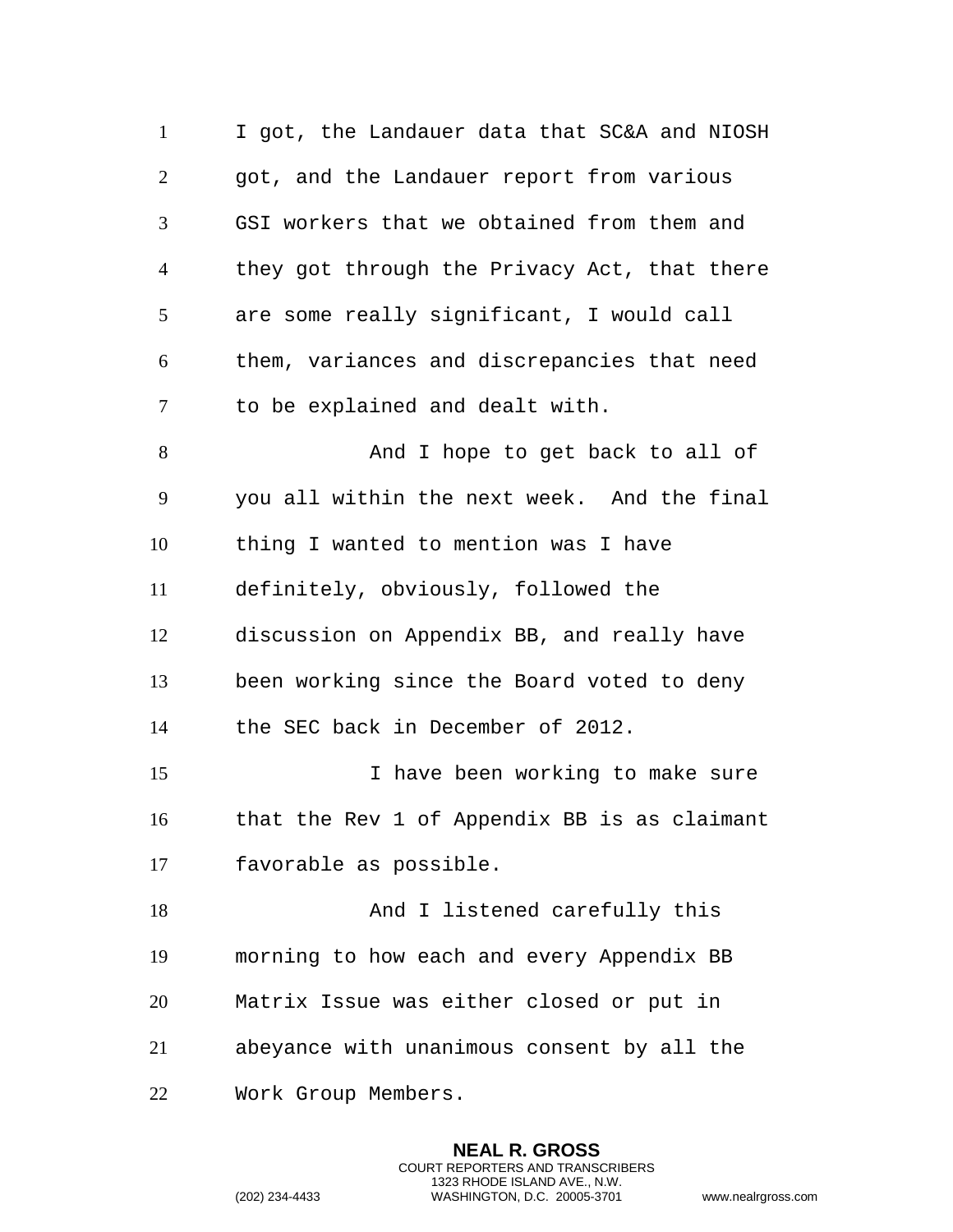And I listened quietly. I didn't interrupt because I just wanted that process to take place without being, without my intervening. But I do want to say, just as an overall reaction, I could not disagree more with the closing of many of those items. 8 And so I do want make just, speed through and talk about that a little bit. In the first place, I do not accept that NIOSH simply saying we agree with SC&A's model is satisfactory. 13 And when they say that we ran their input file and it came out exactly the same, I don't think that's sufficient. 16 16 I think that they have to write a response, which puts them in the very odd position I think once more, of NIOSH doing the initial modeling work, and NIOSH saying we agree with SC&A's model, which I think is 180 degrees from how the work should be done.

> **NEAL R. GROSS** COURT REPORTERS AND TRANSCRIBERS 1323 RHODE ISLAND AVE., N.W.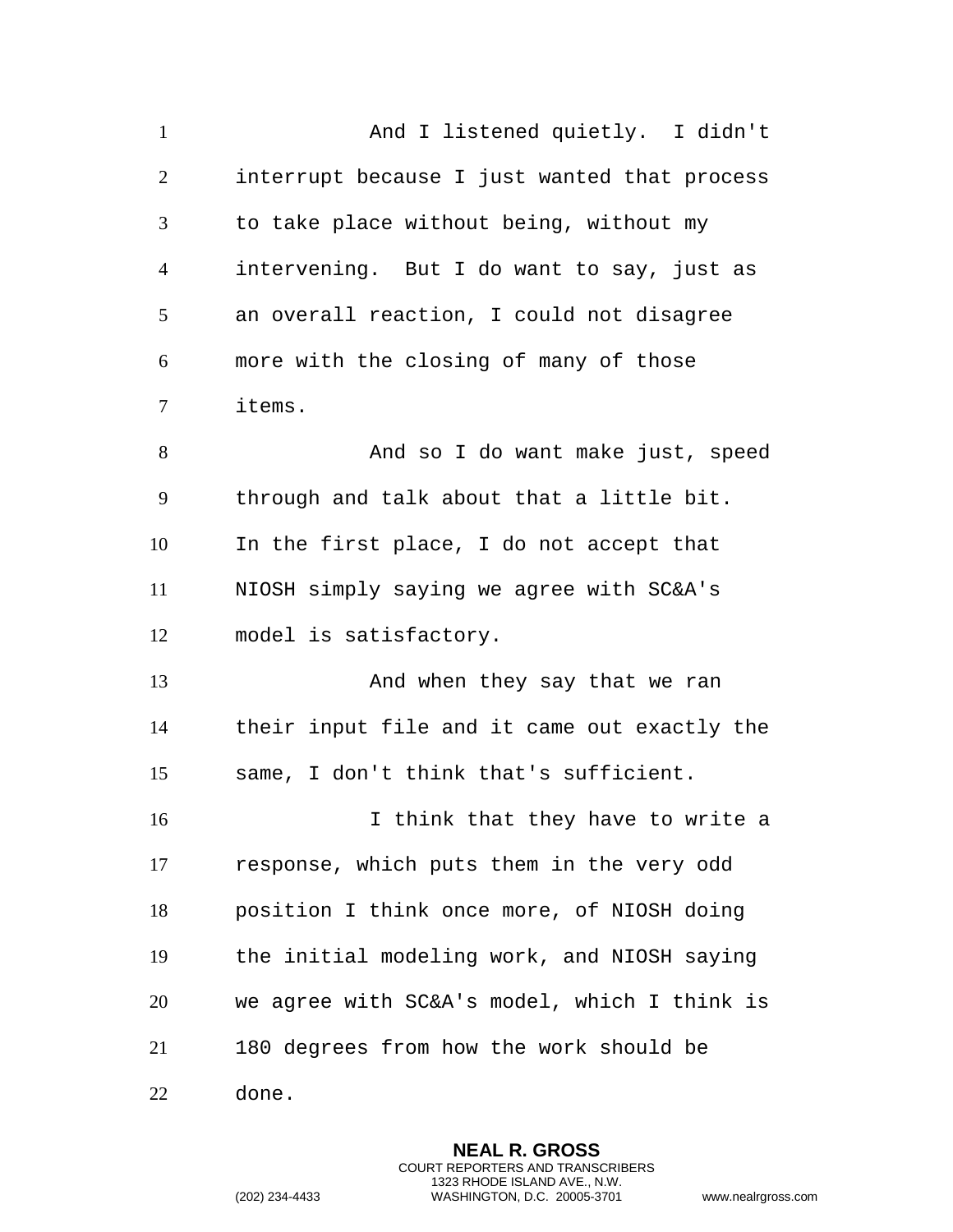1 1 I think NIOSH should have modeled their doses externally, independently. They can use MCNPX. And then have NIOSH give their, or subject their, analyses to a review by SC&A. So that's one comment. So I don't think just saying, Dave Allen saying yes, we agree. But we know for example back in 19, I mean 2008, when both groups modeled the betatron, NIOSH started using Attila then it switched over 11 to MCNPX. SC&A used MCNPX, the earlier version, and even their doses that they came up with for external betatron photons, turned out differently. And so did the neutrons. And so did the superficial, the beta doses. 18 So I just can't accept that they are the same. What does the same mean? Does that mean no disagreement, exactly the same? Was it ten percent, twenty percent, et cetera?

> **NEAL R. GROSS** COURT REPORTERS AND TRANSCRIBERS 1323 RHODE ISLAND AVE., N.W.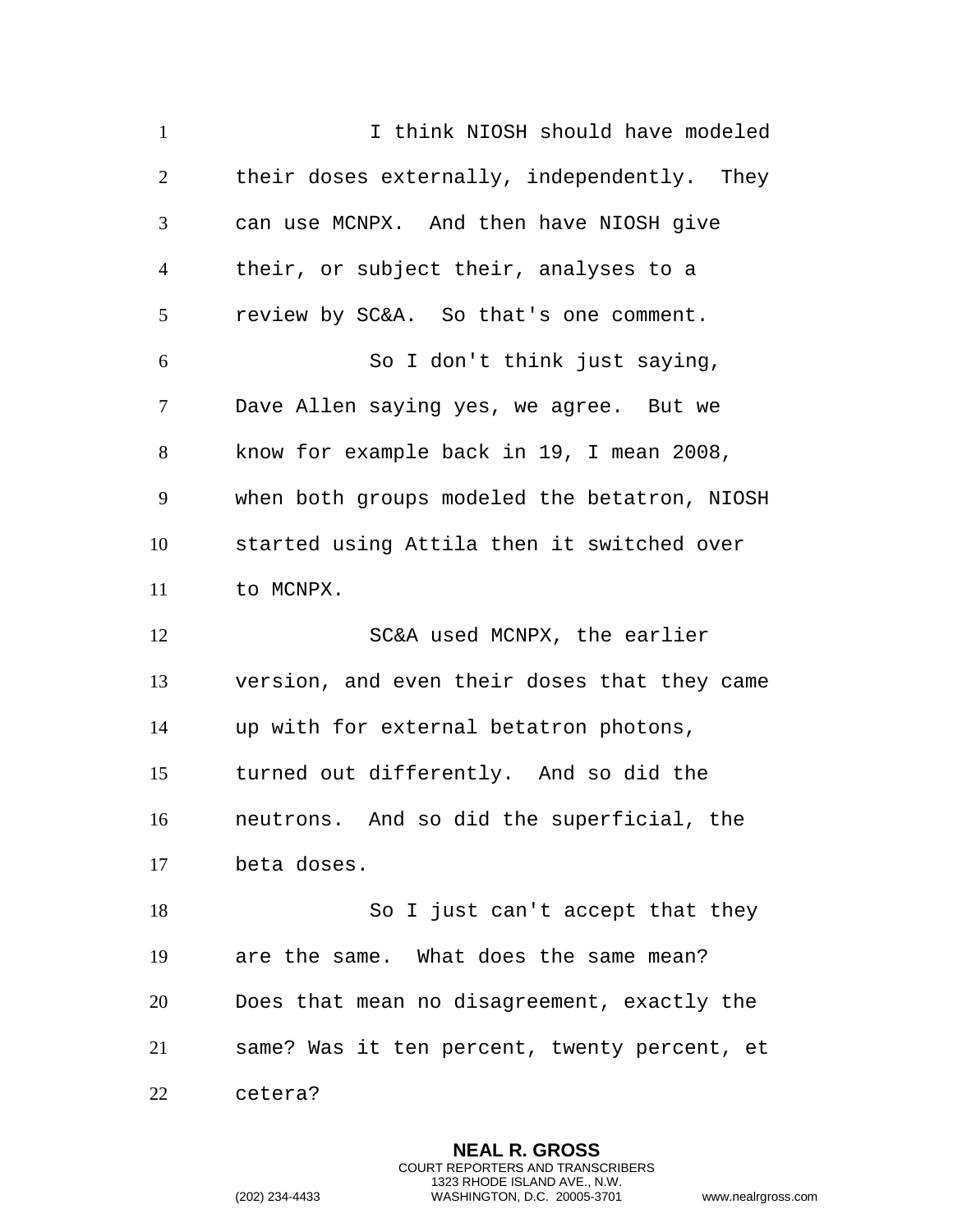So anyway, it pretty much goes down through the whole thing. The period of covered employment has been closed. I think the 1952 period needs to be considered and it really hasn't been. The betatron beam intensity. I have sent you all numerous papers that show that a clear cut explanation for that to be, that as those betatrons bombard the target, and the column, and so forth for month after month, year round, that all of the components in that machine get activated. And that residual radioactivity of the column and the beam spreader and the target, and the whole apparatus, the whole camera head, to be expected. And so this idea that it couldn't be accounted for scientifically, there are just too many papers saying that, that's the explanation for it. The Underestimate of Stray Betatron Radiation, once again everybody

> **NEAL R. GROSS** COURT REPORTERS AND TRANSCRIBERS 1323 RHODE ISLAND AVE., N.W.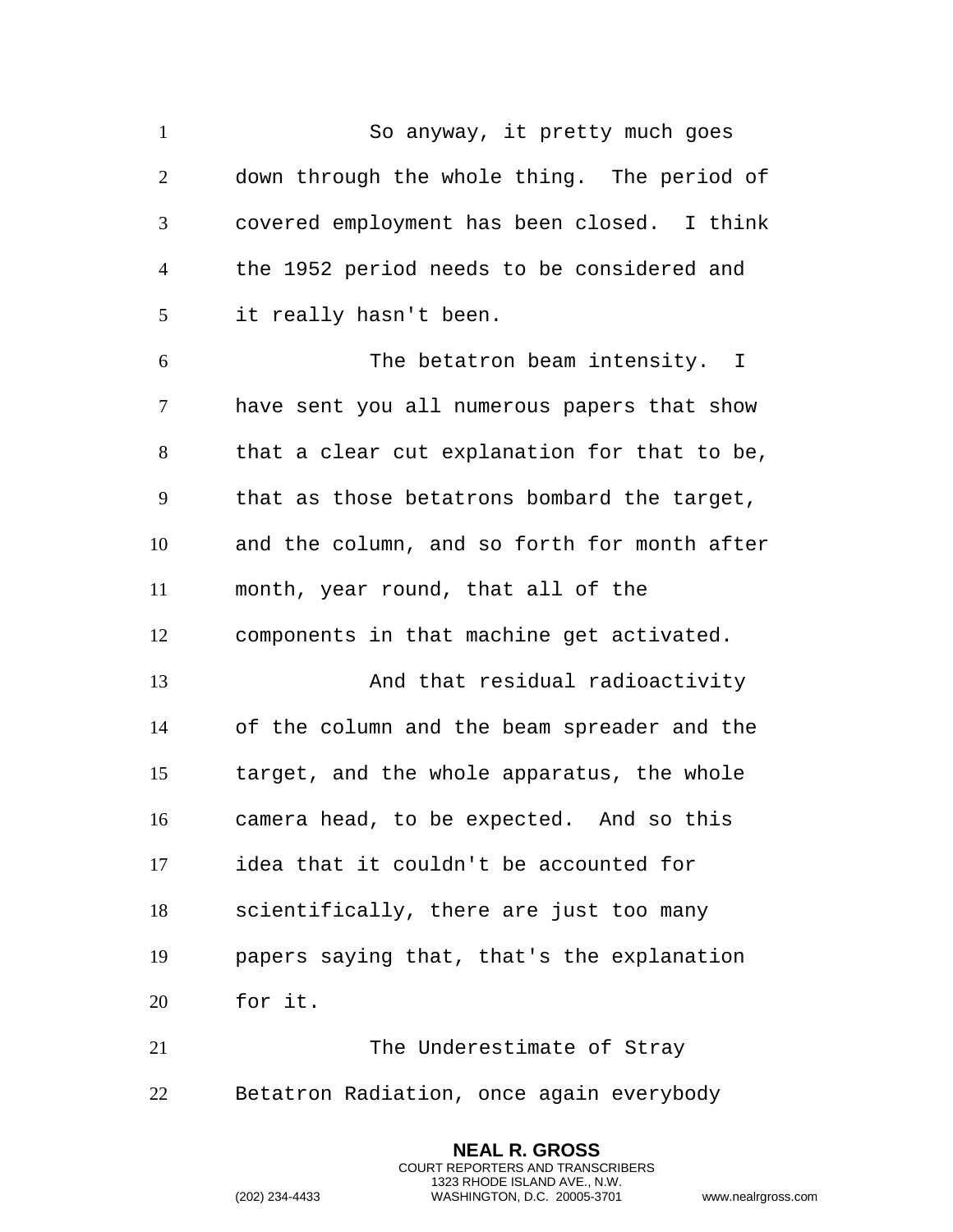votes to close that, because basically SC&A has modeled it. I say that on Issue 4, I say that NIOSH needs to do their independent modeling. If you have other radiation sources, I've already covered that. I think that NIOSH, for a very long time has ignored multiple of the sources at GSI. And I do not think it's sufficient to simply say, oh well, the doses are very low and they are bounded by the betatron or the radium sources. You have to show that. I made that point many times. The skin dose, again, we have Dave Allen's word that he took an SC&A input file and got similar or the same doses. I'd like to see that in a paper. 18 He talked on Issue 7, the residual radiation from the betatron apparatus. I think the work hours should be closed, but I will note this. That the consensus 65 hour average work week was

> **NEAL R. GROSS** COURT REPORTERS AND TRANSCRIBERS 1323 RHODE ISLAND AVE., N.W.

```
(202) 234-4433 WASHINGTON, D.C. 20005-3701 www.nealrgross.com
```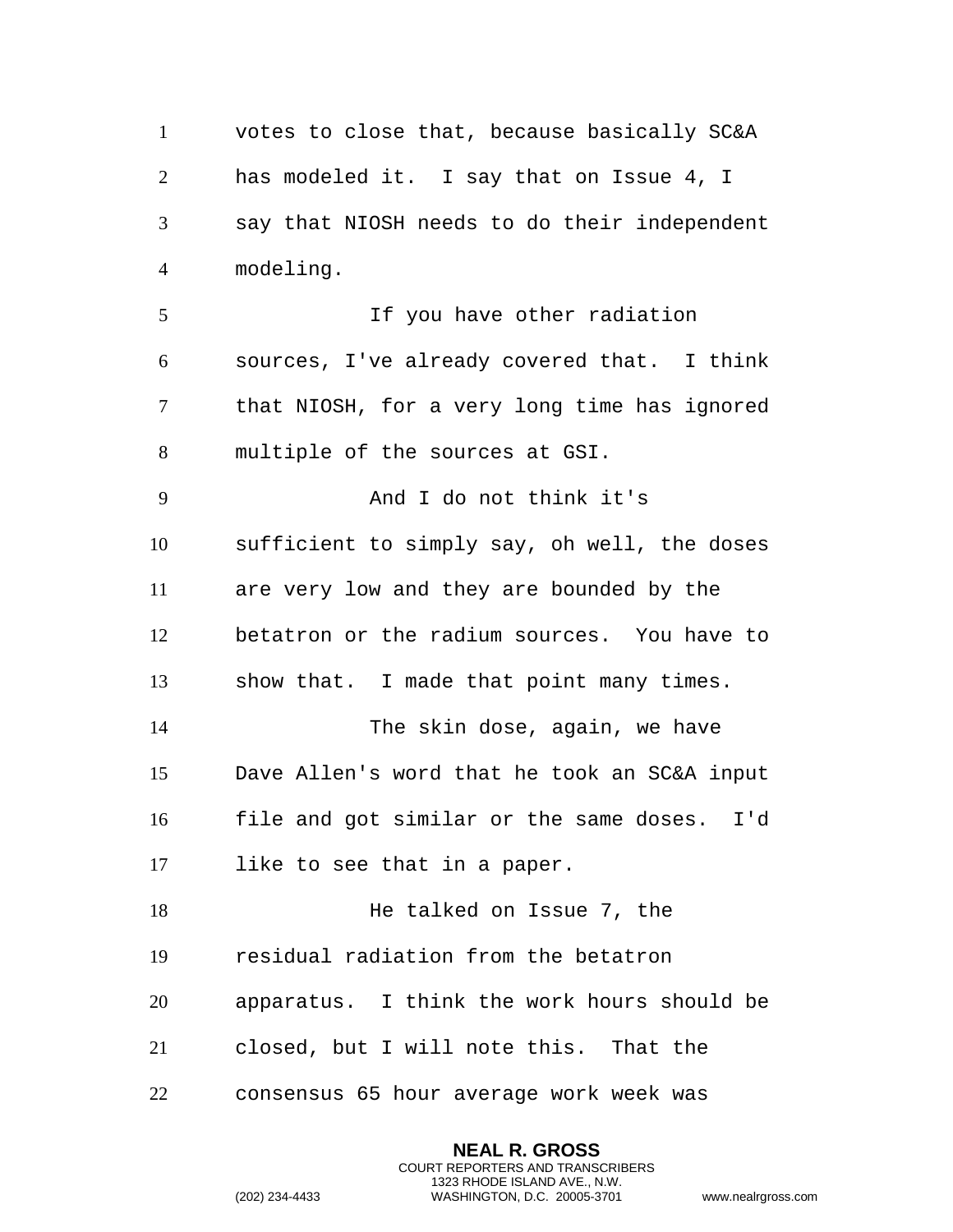used, was agreed on in October of 2007. 2 And here we are in January of 2014. That very helpful parameter has not been used for any dose reconstruction. And dose reconstructions at GSI are basically completed. There haven't been any new ones in quite a long time. So it can be in abeyance. But you know, that's too many years to pass by without giving that highly claimant favorable finding, voiced in a revised Appendix BB. I don't have any comment about the work practices, but that's closed. Dose rates from uranium. I think it's interesting that we're just now thinking about neutron exposure from uranium. You know, why is that? And I guess while we're talking about neutron exposures, I have to comment that maybe one of the things I really didn't understand about Dr. Anigstein's comments

> **NEAL R. GROSS** COURT REPORTERS AND TRANSCRIBERS 1323 RHODE ISLAND AVE., N.W.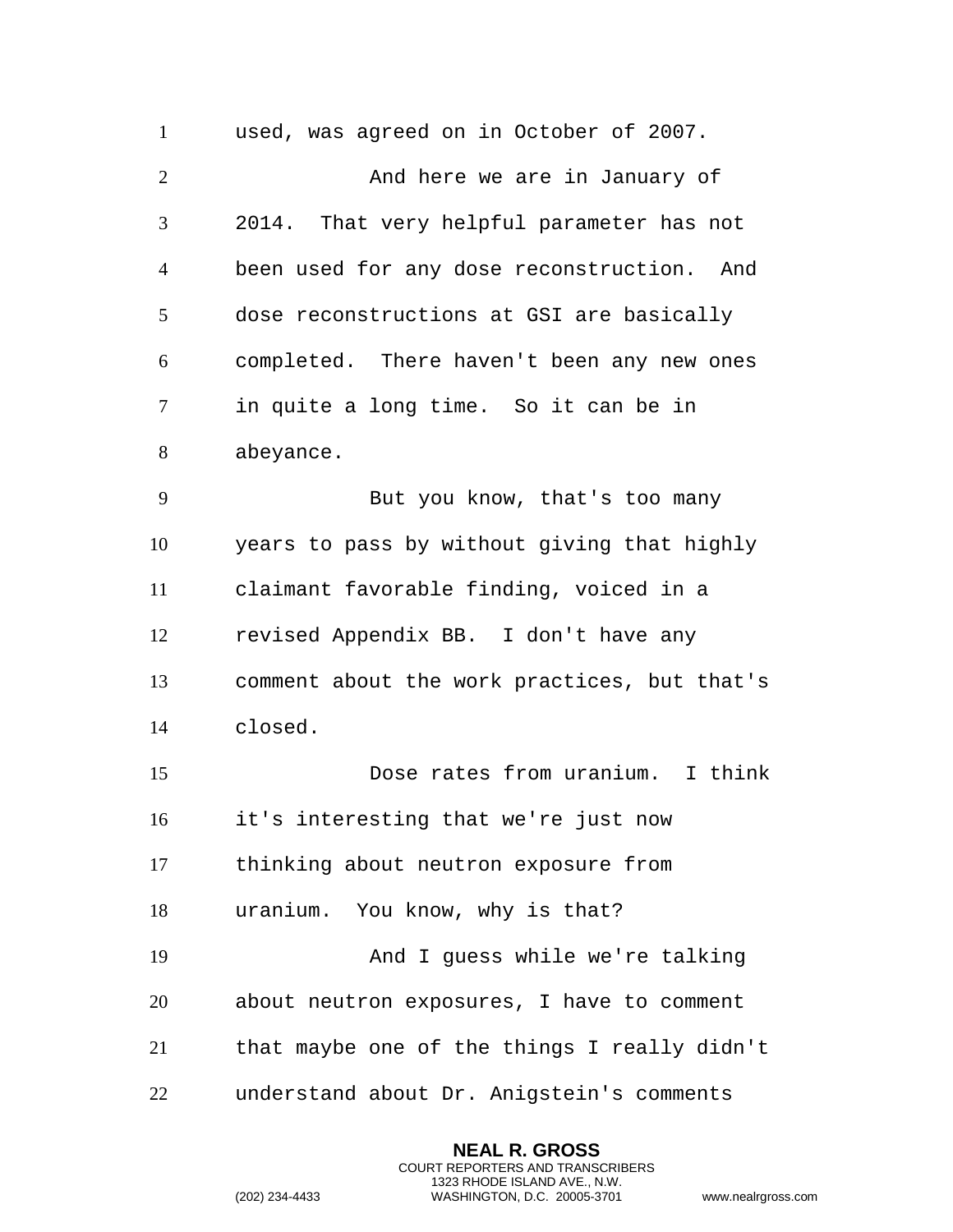this morning is he listed three sources for neutrons. And the neutrons from the betatron target were not listed. But he later went ahead and said, well the reason he didn't cover that in his paper, that is betatron neutrons from the target, was because the radium sources, the doses from those, 1952 to '62 would far outweigh the betatron neutron doses. Well, see I am not sure about that. Radium doesn't really give off any appreciable neutrons, whereas the betatron itself gives off lots of neutrons, again referenced in NYO 4699 -- DR. ANIGSTEIN: Excuse me, this is Bob. Let me correct that statement. DR. MCKEEL: I don't actually want to be interrupted Dr. Anigstein. 19 DR. ANIGSTEIN: Excuse me? DR. MCKEEL: If this is all right with you? You know, I listened to you all carefully and quietly this morning. I'd

> **NEAL R. GROSS** COURT REPORTERS AND TRANSCRIBERS 1323 RHODE ISLAND AVE., N.W.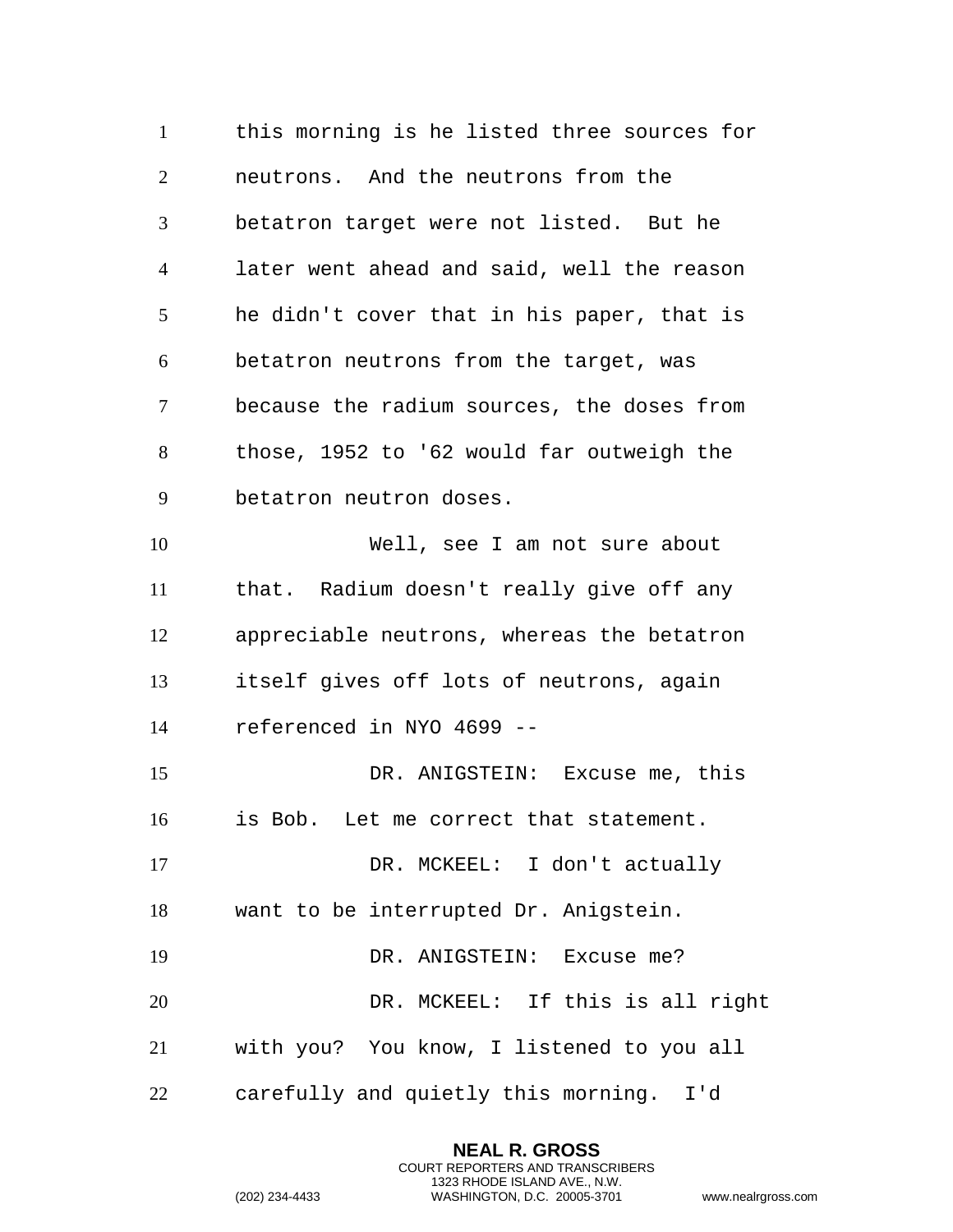like to finish my presentation and then you can say whatever you want to.

 Issue 12 being closed, all I can say is, I know that SC&A and NIOSH has now created ten to the minus 5th is a good number for the resuspension factor during the residual period.

 I wrote a whole White Paper on why TIB-70, it supports that idea, really isn't adequate for GSI. And I point out in there that Dr. Mauro in the past has said that resuspension factors is high and 10 to the minus 4th might be appropriate in a site that had lots of work going on and stirring up the dust and so forth. So at any rate, that's about what I have to say about that. Anyway I have enjoyed the discussion today and I appreciate as always the chance to address the Work Group and hopefully, in a couple of weeks, the Board as well.

CHAIRMAN ZIEMER: Okay, thanks

**NEAL R. GROSS** COURT REPORTERS AND TRANSCRIBERS 1323 RHODE ISLAND AVE., N.W.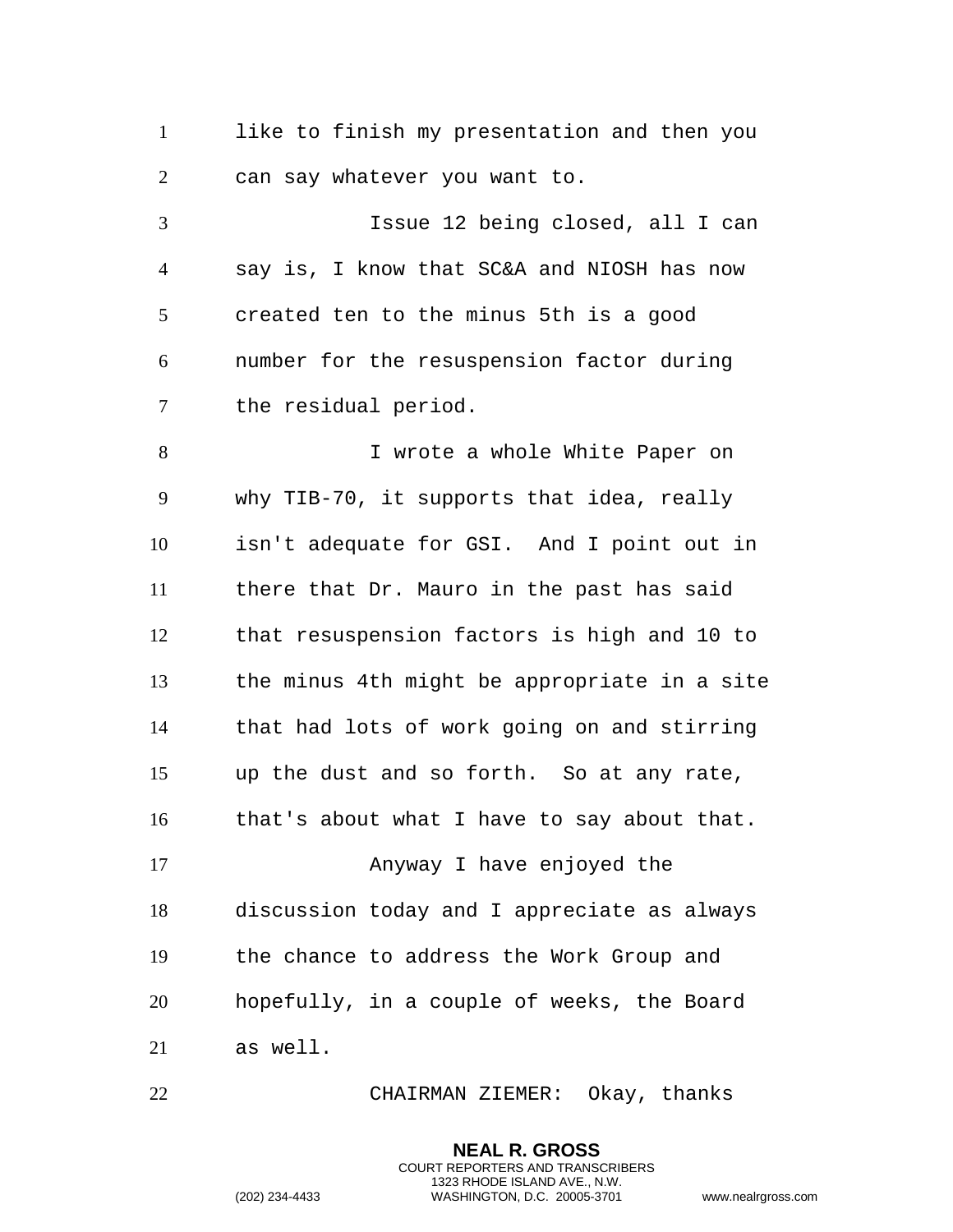Dan. I do want to ask you a follow up question. You did mention in the early period, that '52, the new front end as it were of the period, could I just ask. Maybe ask Jim Neton or Dave Allen, has NIOSH looked at that separately at all? Or are there sufficiently different work practices there that actually weaken it? Or are you comfortable that what you have already done encompasses that in the earlier period. I kind of assumed that you found it encompassed it, but I just want to clarify that is, does anything new come up there that we've overlooked? MR. ALLEN: This is Dave, and yes we felt that it was encompassed because the models essentially for the later time frames aren't that variable by the size and shape of the uranium. I think we have said that a number of times in the past and it just comes down to the work practices, as far as

> **NEAL R. GROSS** COURT REPORTERS AND TRANSCRIBERS 1323 RHODE ISLAND AVE., N.W.

```
(202) 234-4433 WASHINGTON, D.C. 20005-3701 www.nealrgross.com
```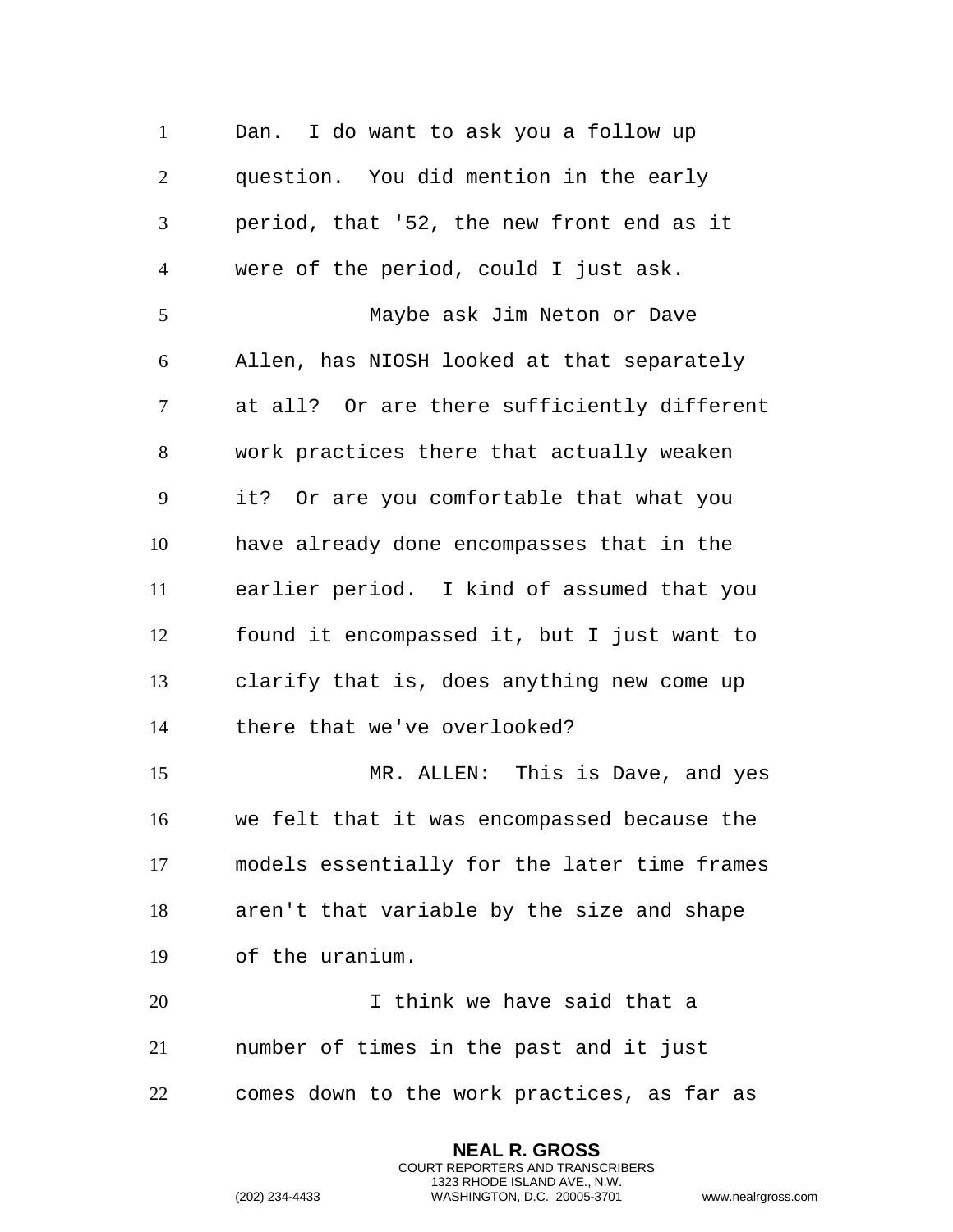how often they are doing that. And I don't think there is any specific information for that last quarter as far as how often they were x-raying uranium versus later time frames. DR. MCKEEL: Well, I guess I would comment, this is Dan McKeel again, that's exactly my point. By including data for that period, it is automatically assumed that it's just one more cell in a spreadsheet and let's fill it in with whatever you had for 1953. But I've tried to tell you that the work practices were different. And that's defined by documents that I have not seen, that you all supplied to Department of Labor for October '52. And that, I certainly have seen that I supplied for November and December of '52, and they were doing different kind of work. I know you say that it doesn't make any difference what kind of uranium

> **NEAL R. GROSS** COURT REPORTERS AND TRANSCRIBERS 1323 RHODE ISLAND AVE., N.W.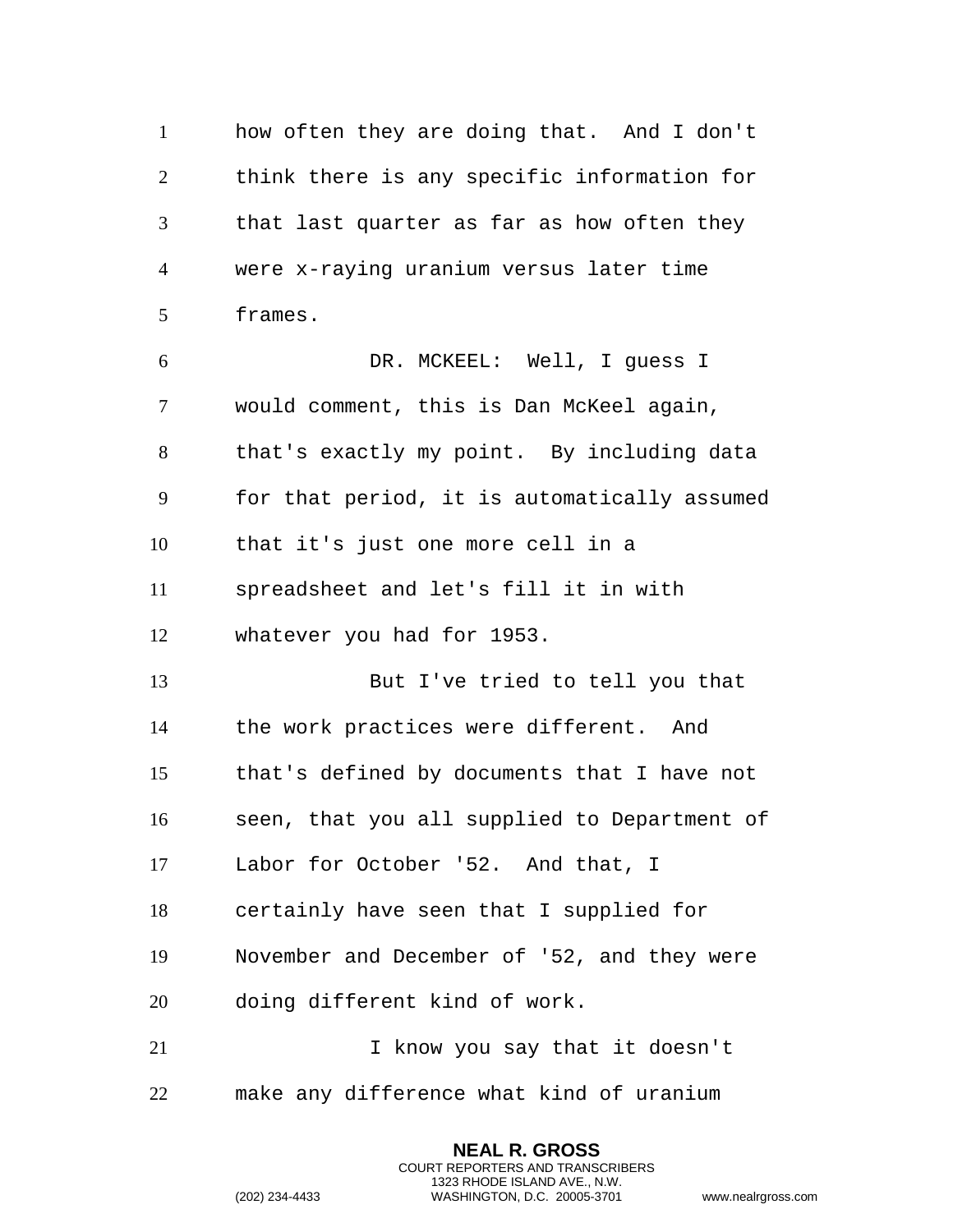they were using, that is something that I simply don't agree with that.

 But because, for example, in the mid-section, it looks to me like they took a rod out of the middle. You know, a cylindrical piece out of the center of a billet and then used that as their research and development radiation target with a betatron using this new uranium field. So the very fact that there was a uranium field probably altered the beam geometry. I guess I am just saying that I'm not sure that actually, and I guess I've got to make this comment. Everybody is perfectly willing to say that almost every issue is an appendix issue, and not an SEC issue. But I would say if you can't reliably, with sufficient accuracy, bound the doses from the betatron in that 1952 quarter, maybe you ought to rethink about giving an SEC for that

quarter.

**NEAL R. GROSS** COURT REPORTERS AND TRANSCRIBERS 1323 RHODE ISLAND AVE., N.W. (202) 234-4433 WASHINGTON, D.C. 20005-3701 www.nealrgross.com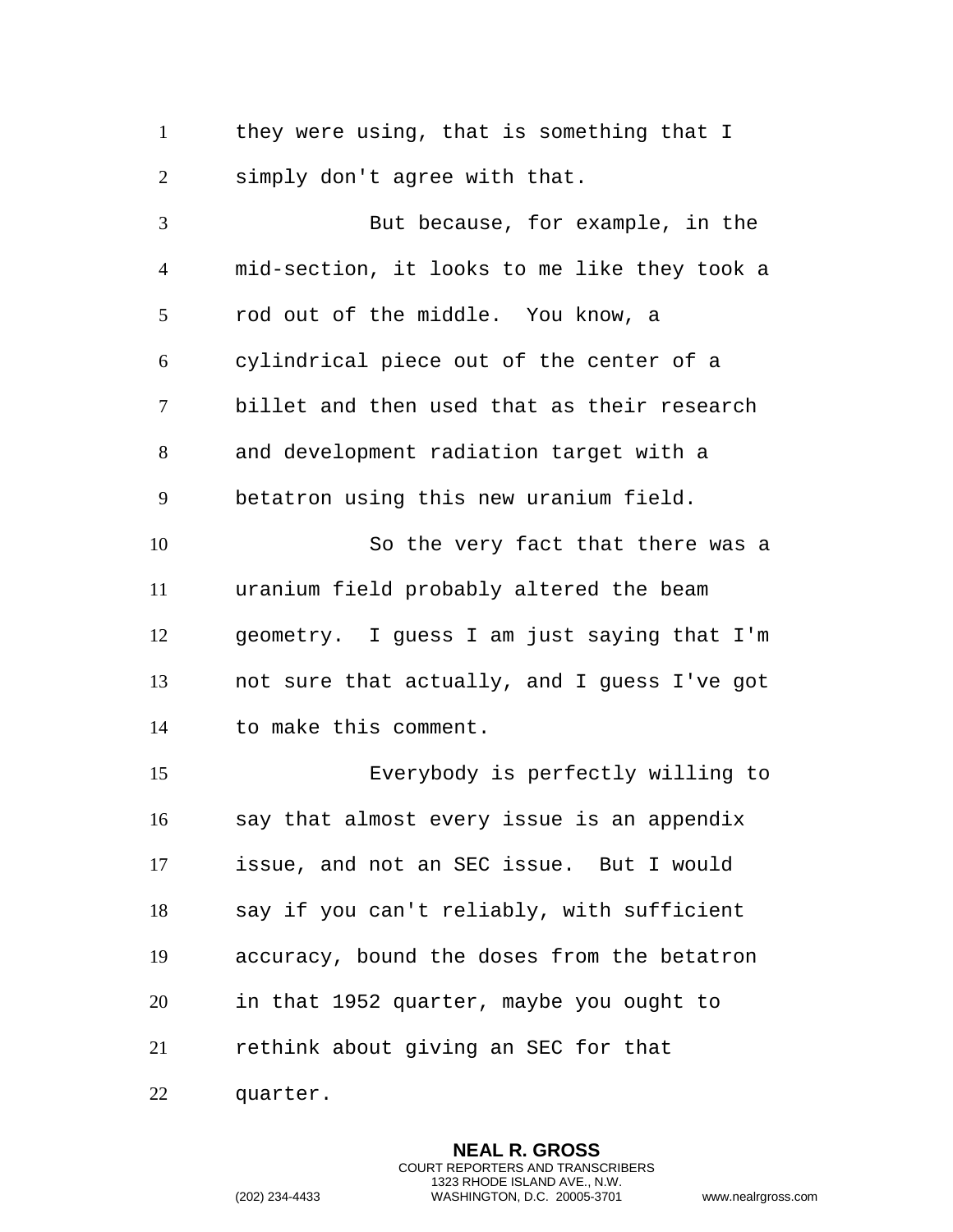| $\mathbf{1}$   | So I just think that idea that               |
|----------------|----------------------------------------------|
| $\overline{c}$ | work practices are about the same, no they   |
| 3              | weren't about the same. The work in 1953     |
| $\overline{4}$ | forward was contract work for specific       |
| 5              | purposes with that uranium, either to look   |
| 6              | for structural flaws and/or determine the    |
| $\overline{7}$ | cropping point, or both.                     |
| 8              | Whereas the work process for 1952            |
| 9              | was to improve imaging using this new shield |
| 10             | and a type of target, uranium target that to |
| 11             | my knowledge was never used again at GSI.    |
| 12             | So anyway that is my comment.                |
| 13             | CHAIRMAN ZIEMER: Okay, it's a                |
| 14             | little hard for me to really judge from      |
| 15             | either of your comments. It is not obvious   |
| 16             | to me whether it was different than last     |
| 17             | June requiring different analysis, but I     |
| 18             | quess Dave, are you saying you guys have     |
| 19             | looked at that and you've satisfied yourself |
| 20             | that it's sufficiently similar, that it      |
| 21             | would be encompassed? Is that what I am      |
| 22             | hearing you say?                             |

**NEAL R. GROSS** COURT REPORTERS AND TRANSCRIBERS 1323 RHODE ISLAND AVE., N.W.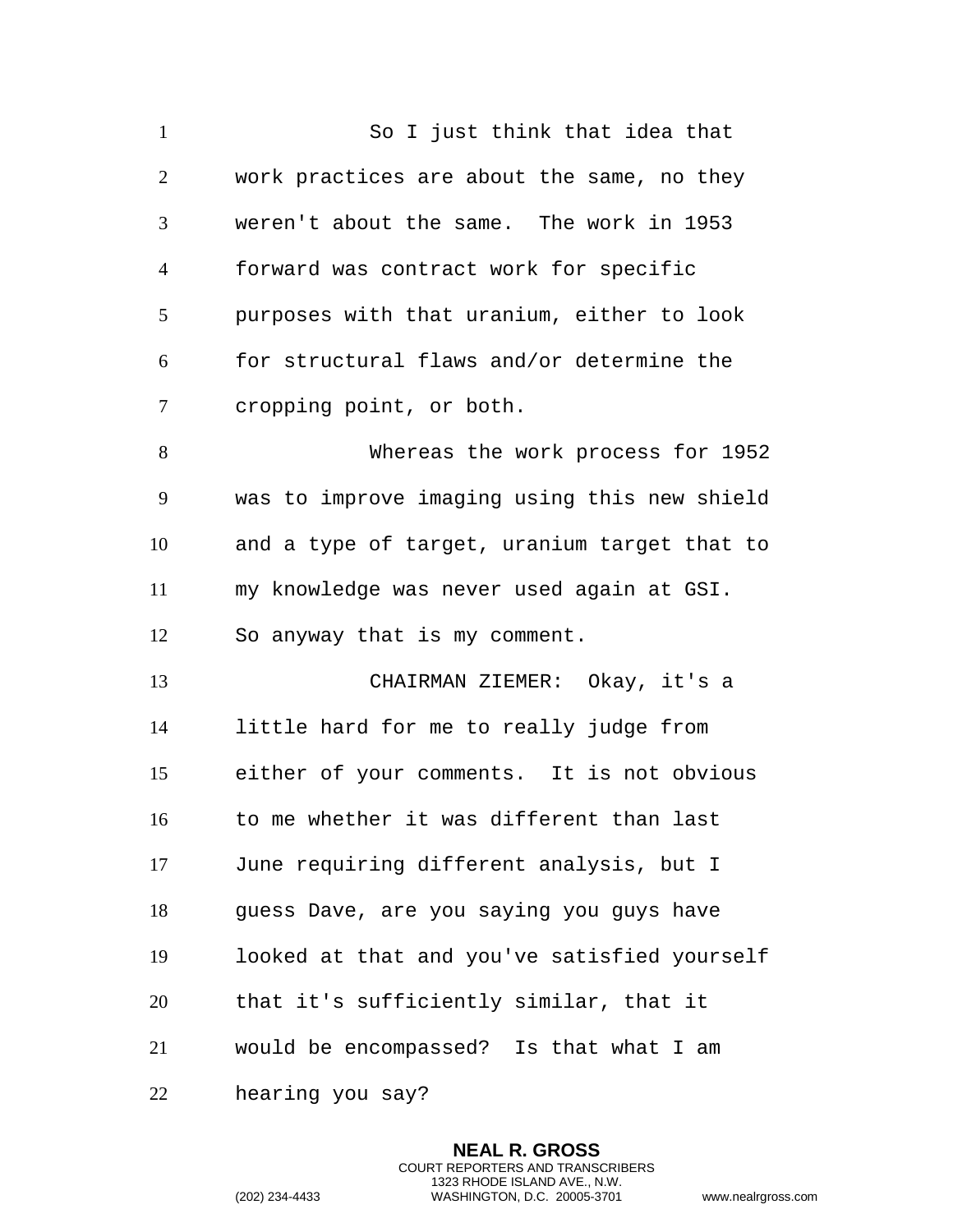MR. ALLEN: Yes, in our opinion it was sufficiently similar. CHAIRMAN ZIEMER: Okay, I just want to make sure that it got looked at and evaluated. DR. MCKEEL: Well Dr. Ziemer, that's my point. I don't think that a comment made at a meeting like this. That it was looked at, is anywhere near the same as, even if you wrote a one page memo on, it was looked at, can be defined the same way any scientific paper does by giving a short background, a short message, a short result, and a short conclusion. And then you can read that. We all do that. That's what we do professionally. We look at something and we write it up. If it's a single experiment or a series of experiments, or you know, a whole career, or a grant that extends for many years, you have to do it the same way. 22 And I just think those steps are

> **NEAL R. GROSS** COURT REPORTERS AND TRANSCRIBERS 1323 RHODE ISLAND AVE., N.W.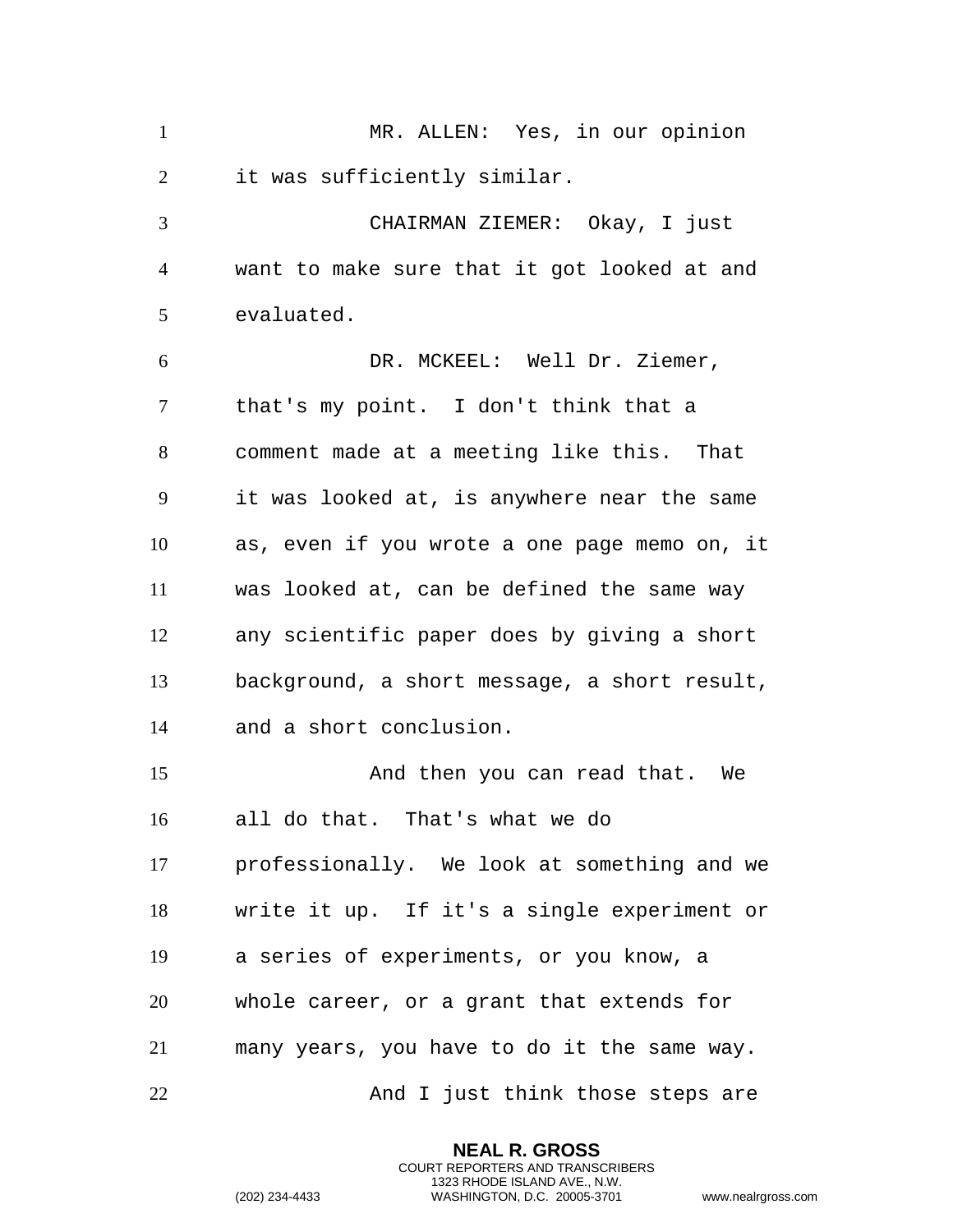being skipped. It's not a great big effort to write up what is meant by, you know, we looked at it.

 I think that's fine if it was looked at, and there are no differences. But I think looked at, actually means assigning a dose and showing that for that kind of a billet, the only thing that bothers me about it is, I mean, there's this great document that we sent to Department of Labor which convinced them that the covered period ought to be extended.

 So there are documents to be examined. It's not just, there were operational reports for three months, you know October, November, December of 1952, and each and every one of those had some new little bit of information.

 I don't know what the information was in the October '52 NIOSH document. I haven't filed a FOIA for that one yet, but

> **NEAL R. GROSS** COURT REPORTERS AND TRANSCRIBERS 1323 RHODE ISLAND AVE., N.W.

NIOSH should know what was in their own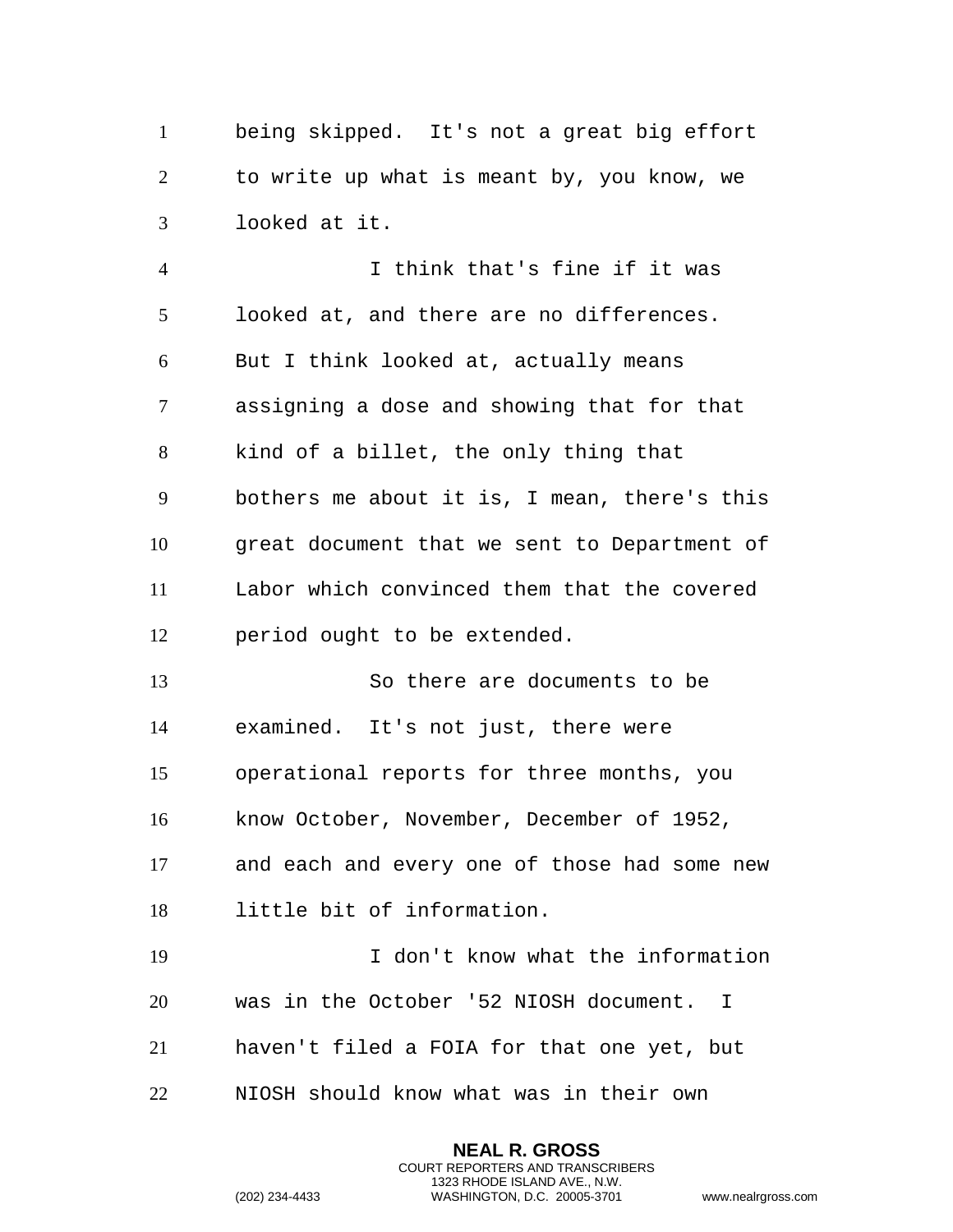document. So, you know, I just think that it ought to be written up, that's all. CHAIRMAN ZIEMER: Well, let me ask any of the other Work Group Members if you have any additional comments on that early period. I actually was frankly a little uneasy about it and that's why I raised the question. MEMBER BEACH: Yeah Paul, this is Josie. I always thought that the early period should have been an SEC. But beyond that, the items that we left in abeyance today, it is my understanding that once that document is rewritten, then we will have a chance to look at that document and the changes that were made. Is that correct? CHAIRMAN ZIEMER: I believe that is correct, procedurally. Let's see, Jim or Ted help me out on that. What's the process? MR. ALLEN: Yeah, I think -- CHAIRMAN ZIEMER: I don't know

> **NEAL R. GROSS** COURT REPORTERS AND TRANSCRIBERS 1323 RHODE ISLAND AVE., N.W.

```
(202) 234-4433 WASHINGTON, D.C. 20005-3701 www.nealrgross.com
```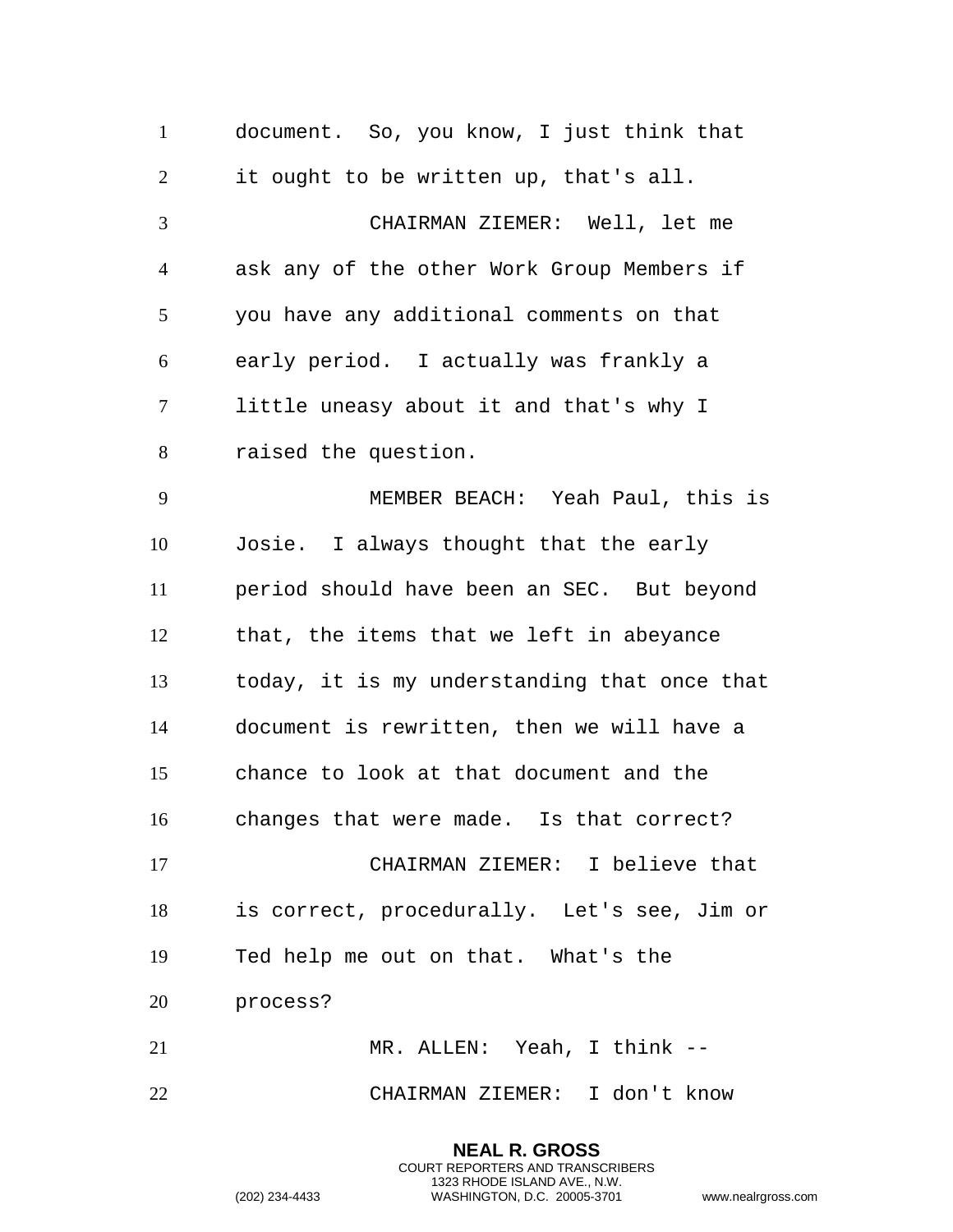that we see it in advance, do we? MR. ALLEN: No, not in advance, but it will certainly have a chance to review it or to ask SC&A to review it to make sure that it actually incorporates what we agreed upon. CHAIRMAN ZIEMER: Well, let me just express it this way then. Could we ask NIOSH to address that if they do the revision? To be sure to include a justification or a kind of a, if that only period was somehow different than the way described, justification for it. Why it would be included in the overall modeling or why it is sufficiently encompassed? And is this something that can just be included in the narrative? MR. ALLEN: This is Dave Allen. Yes, I think something like that can be included in the, you are talking about in the appendix revision?

CHAIRMAN ZIEMER: Well however

**NEAL R. GROSS** COURT REPORTERS AND TRANSCRIBERS 1323 RHODE ISLAND AVE., N.W.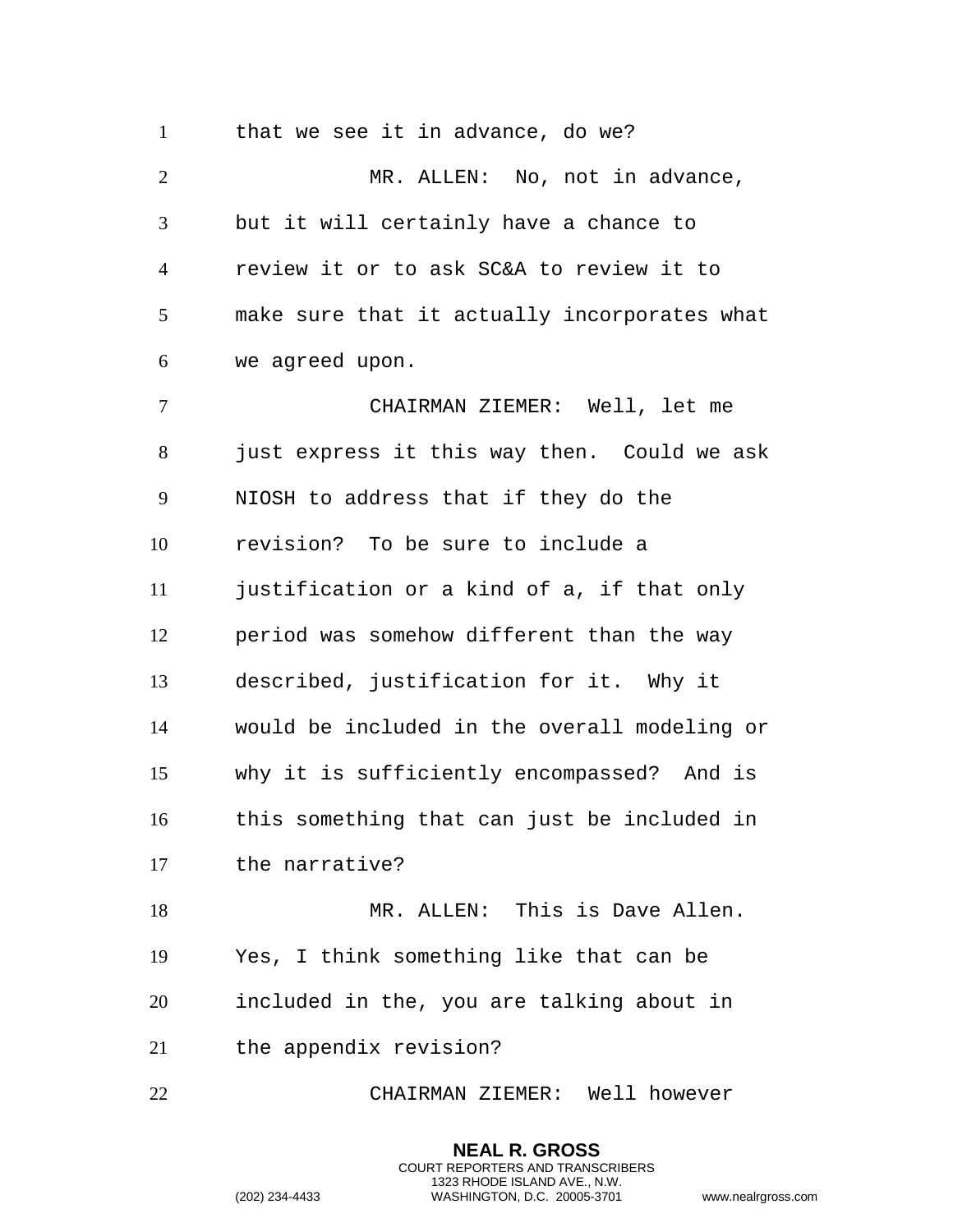you would do it. You know, I have to agree with Dr. McKeel that it would make sense to have a justification. In part it revolves around why this period was even added. There's something going on. If it looks like it's different from what happened afterwards, let's include it, and make sure that what you just said when you say looked at it, yes, okay. Somehow you have evaluated it in some way. And just share that evaluation with us so it's clear that, if it's encompassed by the overall modeling that there's good reason for that. That would be a more effective -- 16 MR. ALLEN: All right. CHAIRMAN ZIEMER: Go ahead. DR. MCKEEL: Dr. Ziemer this is Dan McKeel. At this I would comment. CHAIRMAN ZIEMER: Yes. DR. MCKEEL: It puts me, puts the petitioners, and the workers in a very bad

> **NEAL R. GROSS** COURT REPORTERS AND TRANSCRIBERS 1323 RHODE ISLAND AVE., N.W.

```
(202) 234-4433 WASHINGTON, D.C. 20005-3701 www.nealrgross.com
```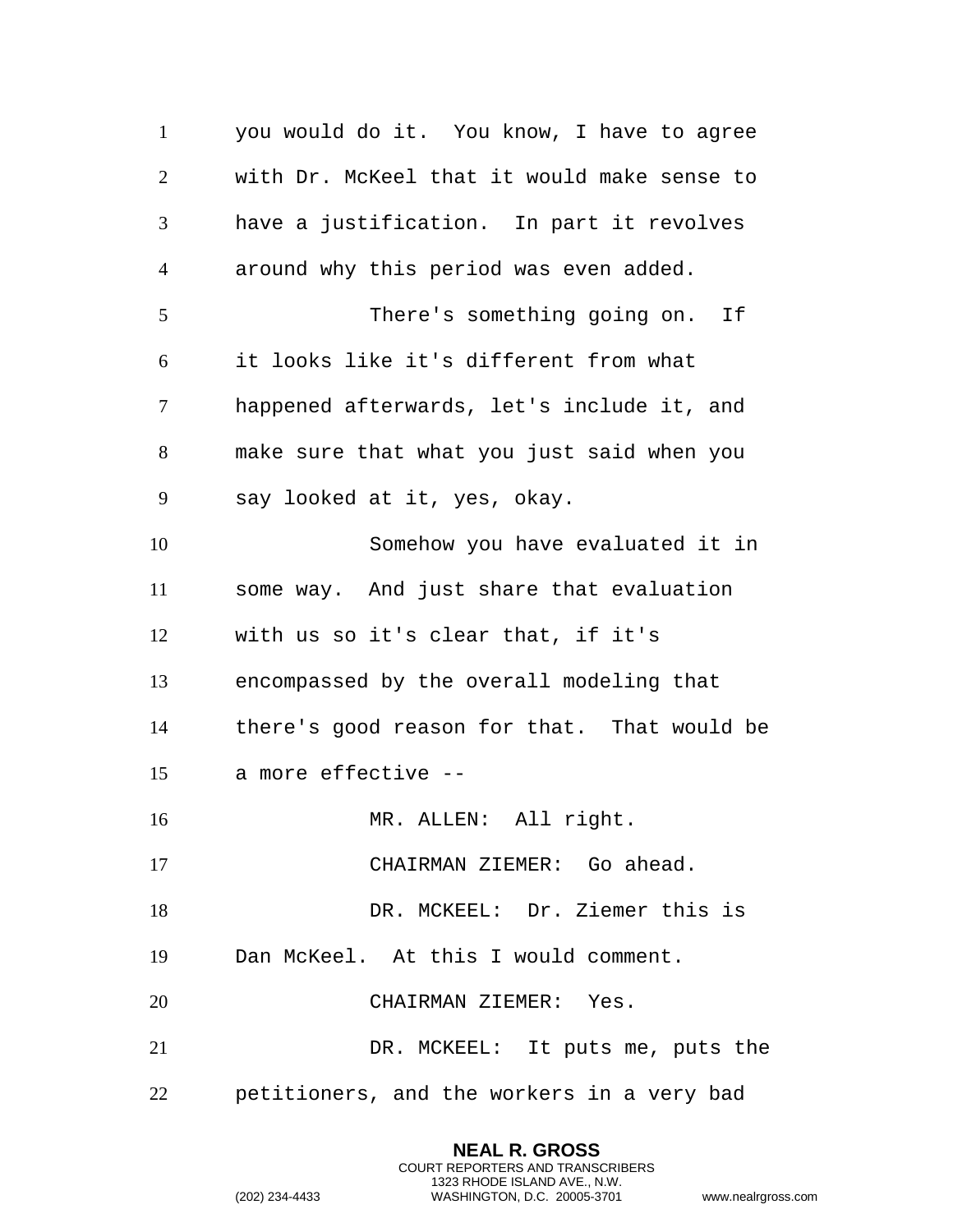place because the fact of the matter is there is no appeal to whatever NIOSH includes in the next revision of Appendix BB. 5 And given the fact that Rev 0, was published in June of 2007, and here we are in January of 2014, and that revision has governed all of those responses to date. I don't think I will be alive when the next revision of Appendix BB comes up and there will be absolutely no recourse to that. 13 And I could see whichever person, if there's another person who undertakes this sort of thing I've been doing and John has been doing, and the workers have been trying to do with this Work Group for the last many years. If they ever want to undertake it again, they are going to have a record of

 what we ran into and how hard it will be to get even the simplest thing like work hours

> **NEAL R. GROSS** COURT REPORTERS AND TRANSCRIBERS 1323 RHODE ISLAND AVE., N.W.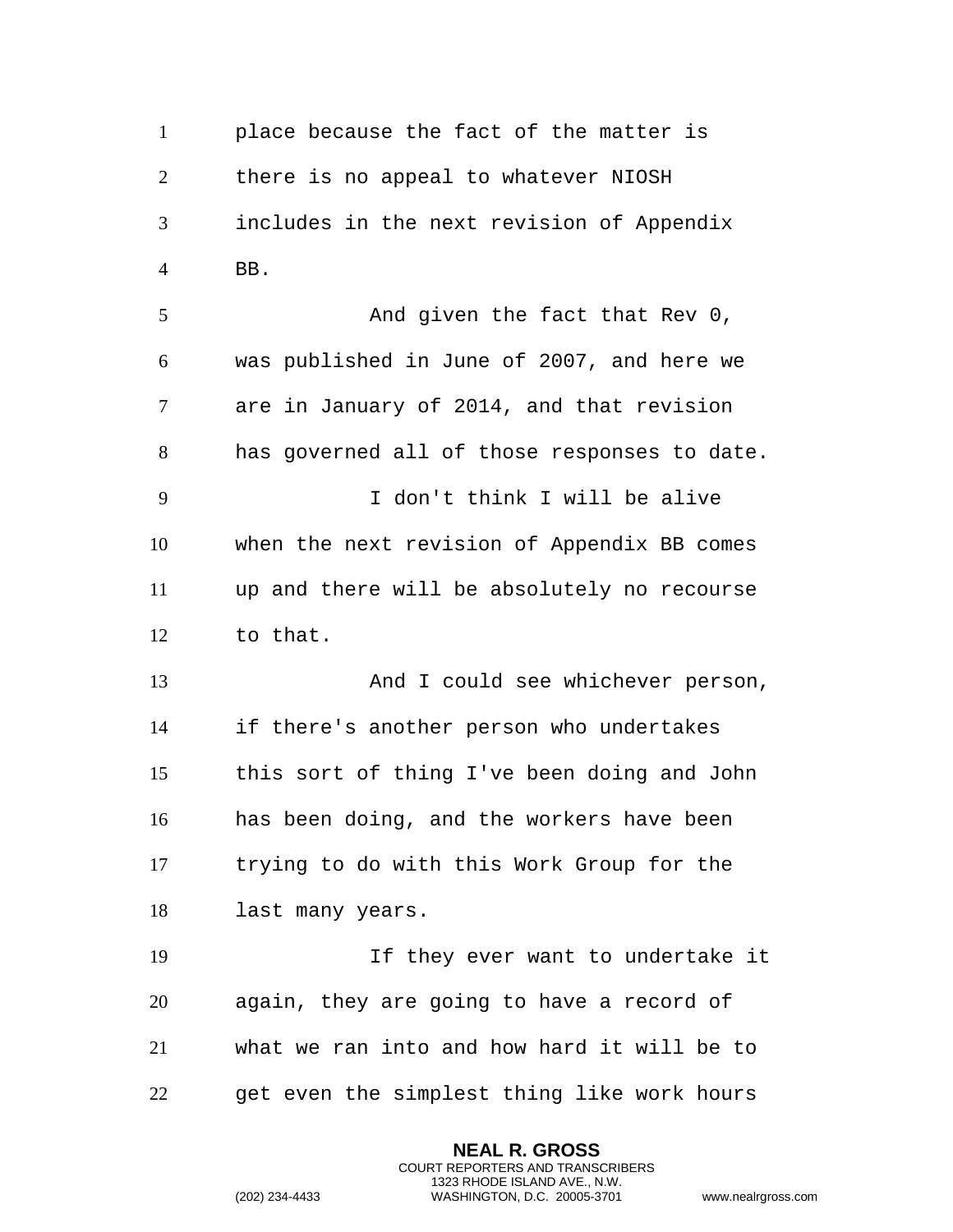put into operations.

| $\overline{2}$ | There is no reason that I can see            |
|----------------|----------------------------------------------|
| $\mathfrak{Z}$ | that NIOSH could not show this Work Group    |
| $\overline{4}$ | and the Board a draft of Appendix BB, Rev 1  |
| 5              | and let them make comments.                  |
| 6              | And then, after all the comments             |
| 7              | have been made, let the whole Board weigh in |
| $8\,$          | on it. Then have it finalized. Now, I        |
| 9              | understand that, that may not be the way     |
| 10             | it's, quote, "done", but that would be a     |
| 11             | better way for it to be done.                |
| 12             | It would be more fair to the                 |
| 13             | workers and to the petitioners, because like |
| 14             | I say, you know, if you look at the matrix   |
| 15             | update, it was just published by SC&A, and   |
| 16             | you look through there, and you look through |
| 17             | the timeline, and you look at the            |
| 18             | references, it is amazing to me.             |
| 19             | It's astounding, that after all              |
| 20             | these contributors, and I'm talking about    |
| 21             | site experts, workers, myself, all those     |
| 22             | fifty plus papers, not a single one of those |
|                |                                              |

**NEAL R. GROSS** COURT REPORTERS AND TRANSCRIBERS 1323 RHODE ISLAND AVE., N.W.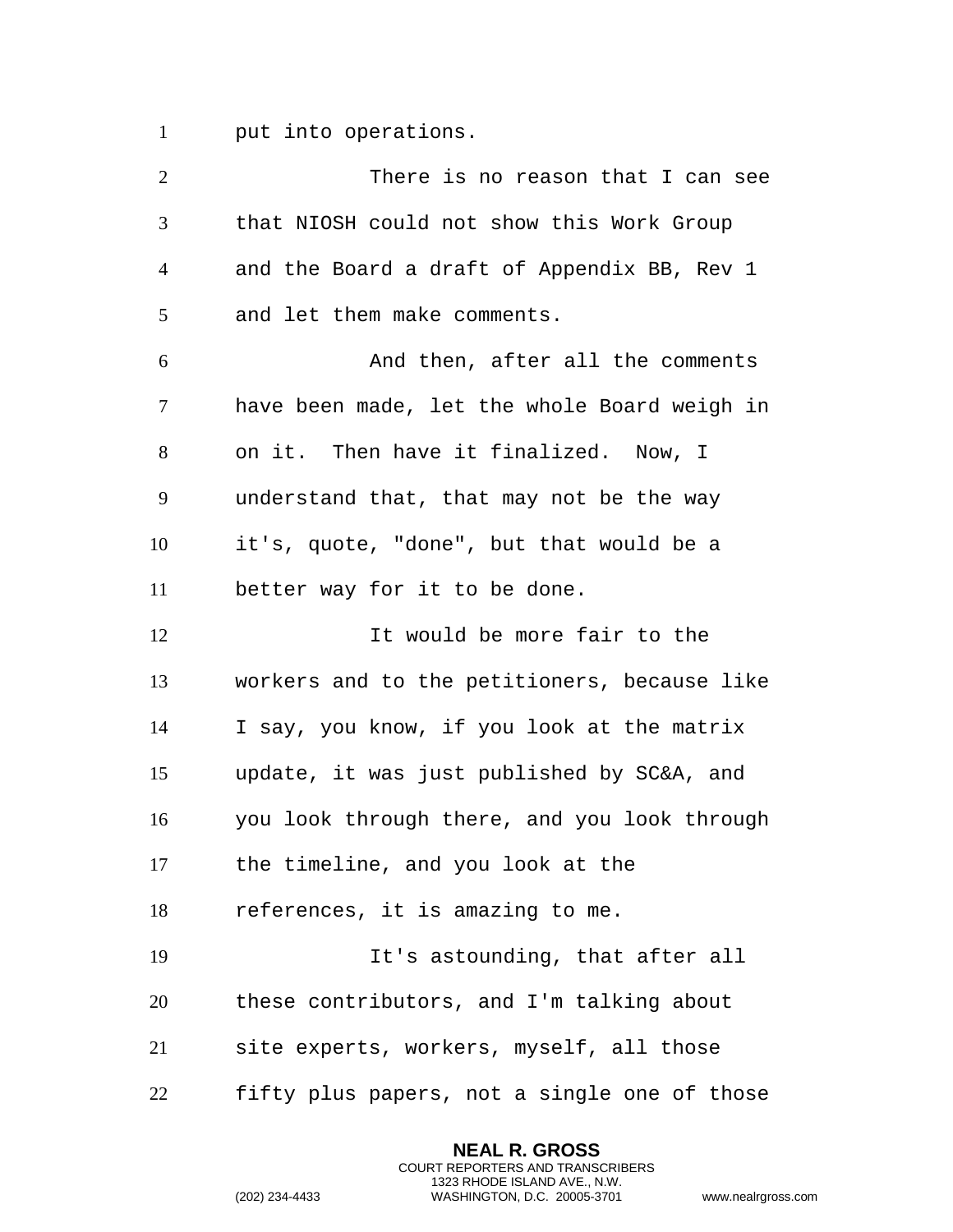things is mentioned in the SC&A narrative as if they never happened, they never existed. So I think that, you know, it is unfortunate that I have to be arguing and saying that, that extended coverage period needs to be addressed. 7 And I understand what you are saying. But you know, I want to say this. One of the key points I make in my administrative review of GSI, which has been underway since last May, was that certain promises made to everybody on December the 11th before the final vote on the SEC, I think that the ensuing year has shown that those things simply weren't true. So for example, we now are told that NIOSH is going to assign the radiographer's dose to basically everybody in the plant, except for the administrative personnel. 21 I'm very uncomfortable about that because when I actually got the figures on

> **NEAL R. GROSS** COURT REPORTERS AND TRANSCRIBERS 1323 RHODE ISLAND AVE., N.W.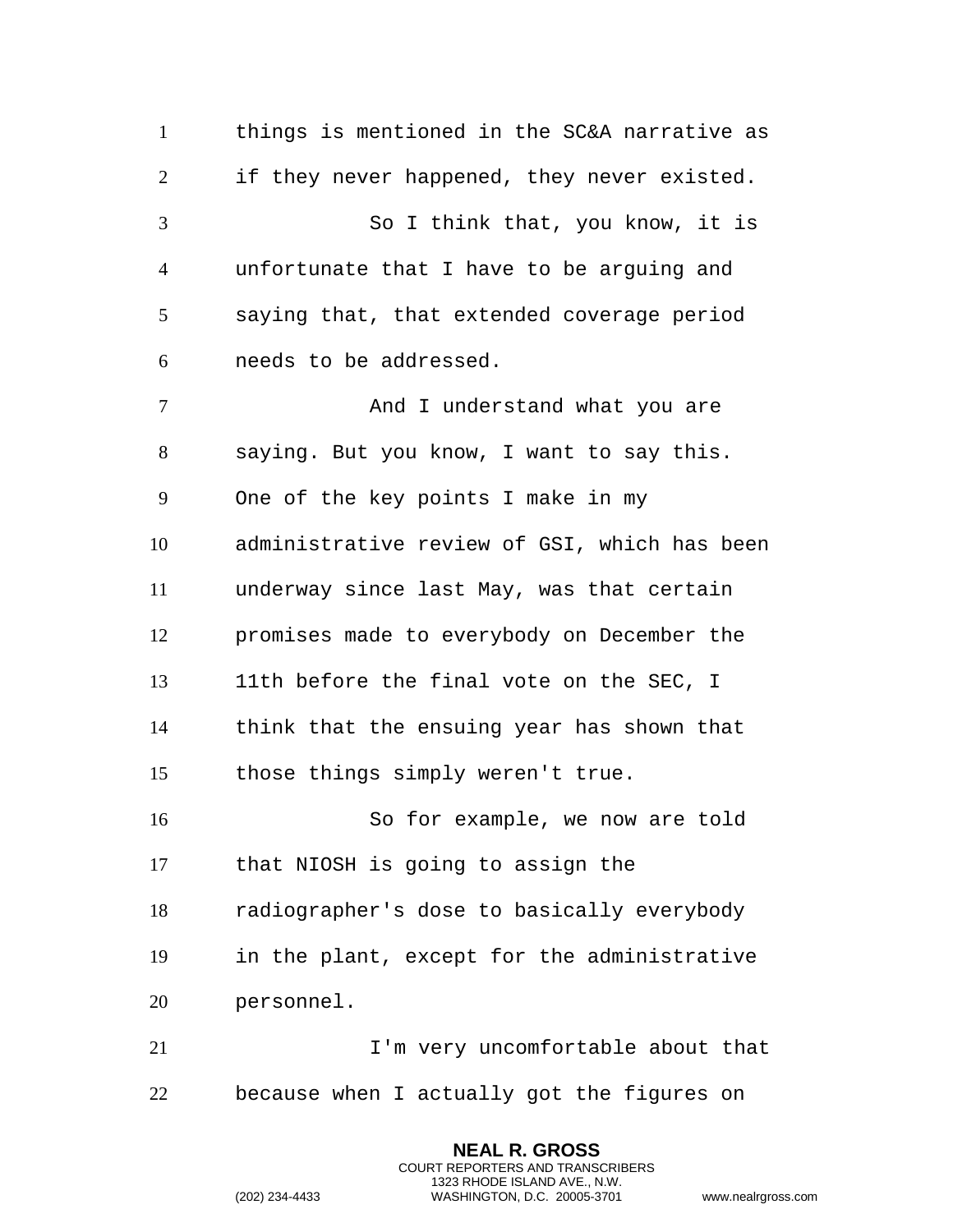how many people under Rev 0 they're going to assign the radiographer's dose and how many the lower dose. It turns out that 162 people had gotten the radiographer's dose. And it's true, that is more than the number of radiographers that held that job position. But 82 people got a lower dose. And we have no idea how that was assigned. Was that just a whim and whimsy of particular dose reconstructors and so forth? So all these promises of things that are going to wind up that are in abeyance, you know, I'm just telling you, at 74 years of age, after all I have been through, when somebody promises me something and I don't see it in writing, I respect them, I have utter confidence in their honesty, and integrity, but all I can say is, something happens along the way between something that's uttered verbally and what actually emerges in that final document.

> **NEAL R. GROSS** COURT REPORTERS AND TRANSCRIBERS 1323 RHODE ISLAND AVE., N.W.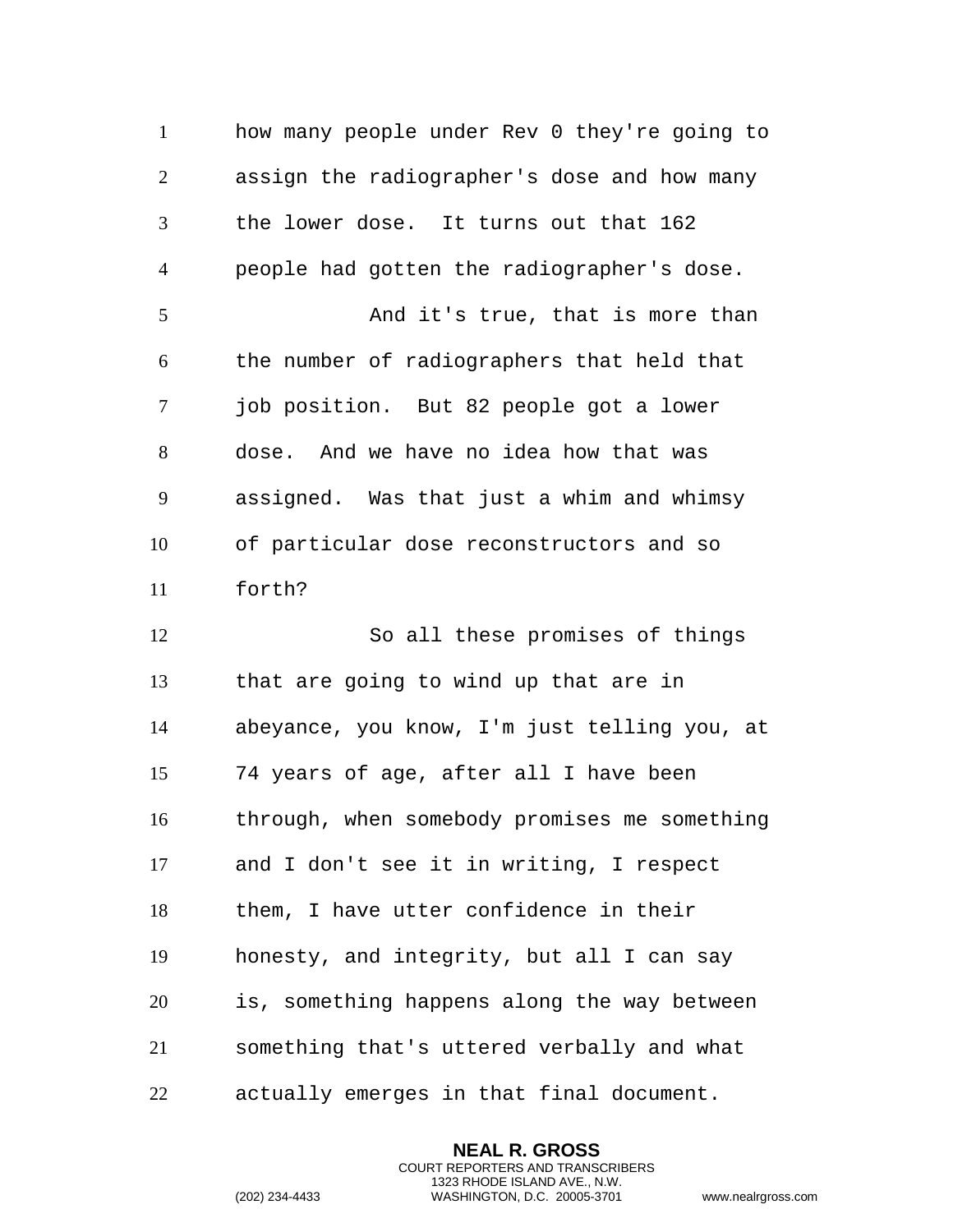And it's beyond any individual's control. And so, you know, I just, I'm going to make this my final comment, maybe to this Work Group, that you should consider, you would be doing the workers a big, big favor if you would consider taking a, something like a Rev 1 of Appendix BB and circulating a draft, and let people make comments. 10 And yes, it would delay it several more months. But that's the way they do things in the CERCLA world. It wouldn't be a bad way to do things in the ABRWH, EEOICPA world at all. And what would emerge would be a better document, a more true document that really represented people's feelings and aspirations and would be as maximally transparent and fair to the workers as you could possibly be. But I'm telling you what's happened today, my view of all of this, and

> **NEAL R. GROSS** COURT REPORTERS AND TRANSCRIBERS 1323 RHODE ISLAND AVE., N.W.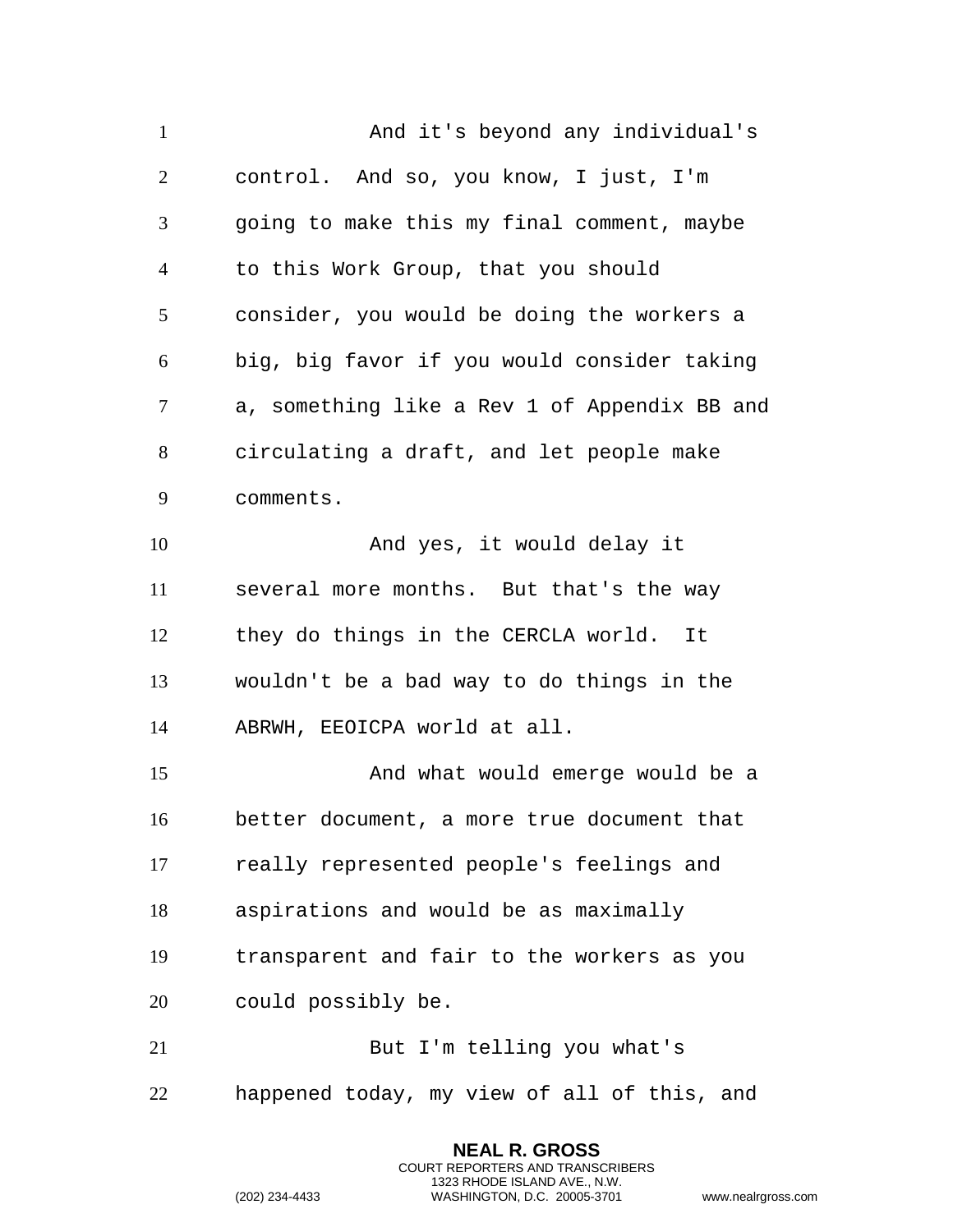my view of all those closed Appendix BB issues that as I say need more work, that simply won't be represented. 4 And Rev 1, will ignore those things. And it's going to probably turn out that Rev 1 won't have a single reference to anything that I have ever had to do with this Work Group or with GSI. And I saw it happen in the last rev, Rev 0. Think about that. There was no mention of film badges because NIOSH didn't have any film badges until I alerted them about it. There was no information in Rev 0, about neutrons. How could that possibly happen? Neutrons were known to be part of the betatron beam combined press work in 1939. You know, it shouldn't be up to me to say that. That wasn't in Rev 0, at all. So I'm really, really, really, really worried about what's going to be in that

> **NEAL R. GROSS** COURT REPORTERS AND TRANSCRIBERS 1323 RHODE ISLAND AVE., N.W.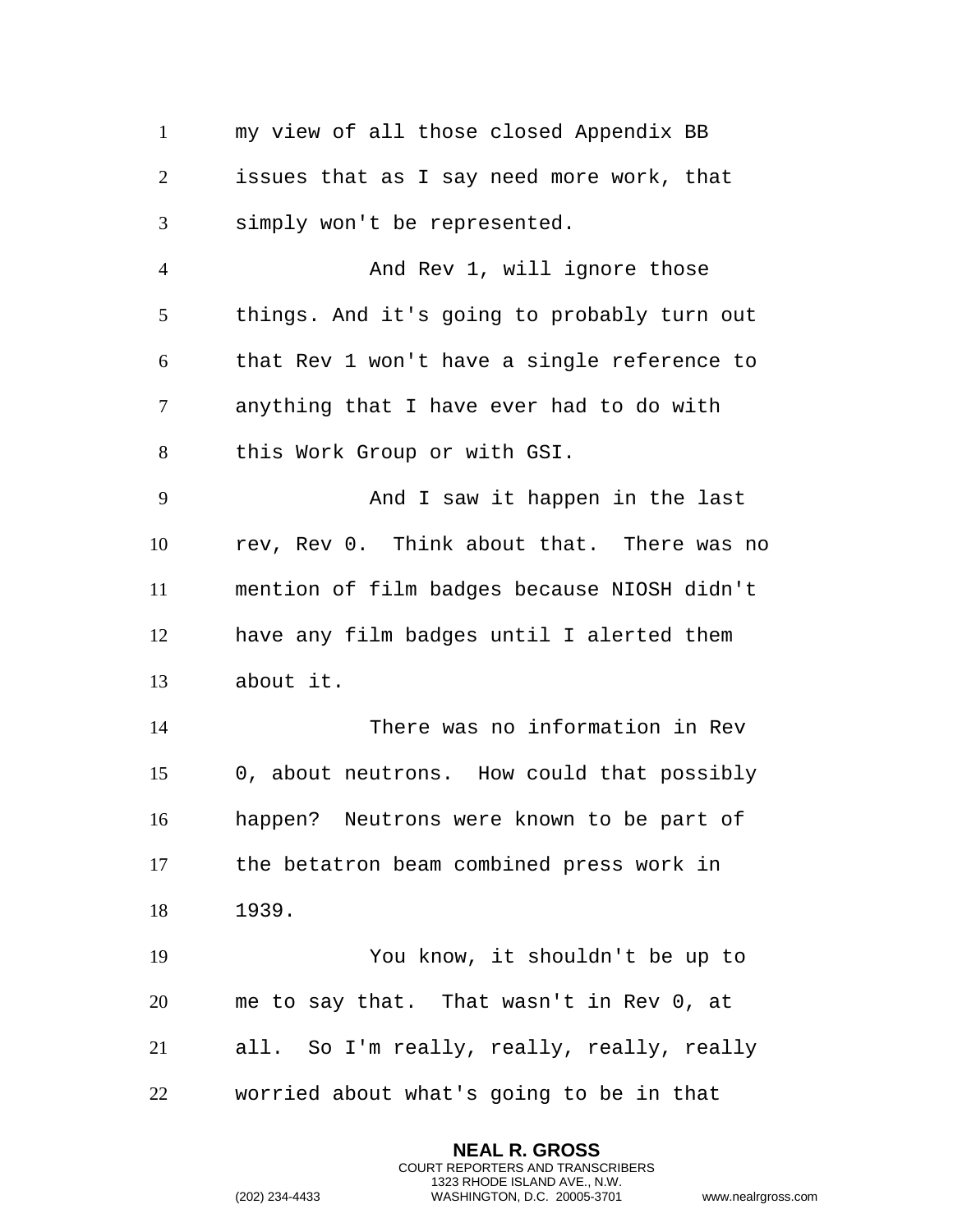final Rev 1.

| $\overline{2}$ | And I have overstayed my welcome             |
|----------------|----------------------------------------------|
| 3              | and I'm going to say goodbye.                |
| $\overline{4}$ | But I needed to say that.                    |
| 5              | CHAIRMAN ZIEMER: Yes, and of                 |
| 6              | course, this Work Group doesn't have any     |
| 7              | control over the federal process on these    |
| 8              | documents, that, I think it's considered     |
| 9              | work product. You know, your view is on the  |
| 10             | record.                                      |
| 11             | I don't think the Work Group can             |
| 12             | do much about that, because what really      |
| 13             | happens of course is the NIOSH document      |
| 14             | comes out, and then our contractor helps the |
| 15             | Board review that. And there would be        |
| 16             | findings.                                    |
| 17             | And Dan if you're not around, I              |
| 18             | probably won't be either because I am older  |
| 19             | than you.                                    |
| 20             | DR. MCKEEL: I don't think any of             |
| 21             | us will be around.                           |
| 22             | CHAIRMAN ZIEMER: But anyway, I'm             |

**NEAL R. GROSS** COURT REPORTERS AND TRANSCRIBERS 1323 RHODE ISLAND AVE., N.W.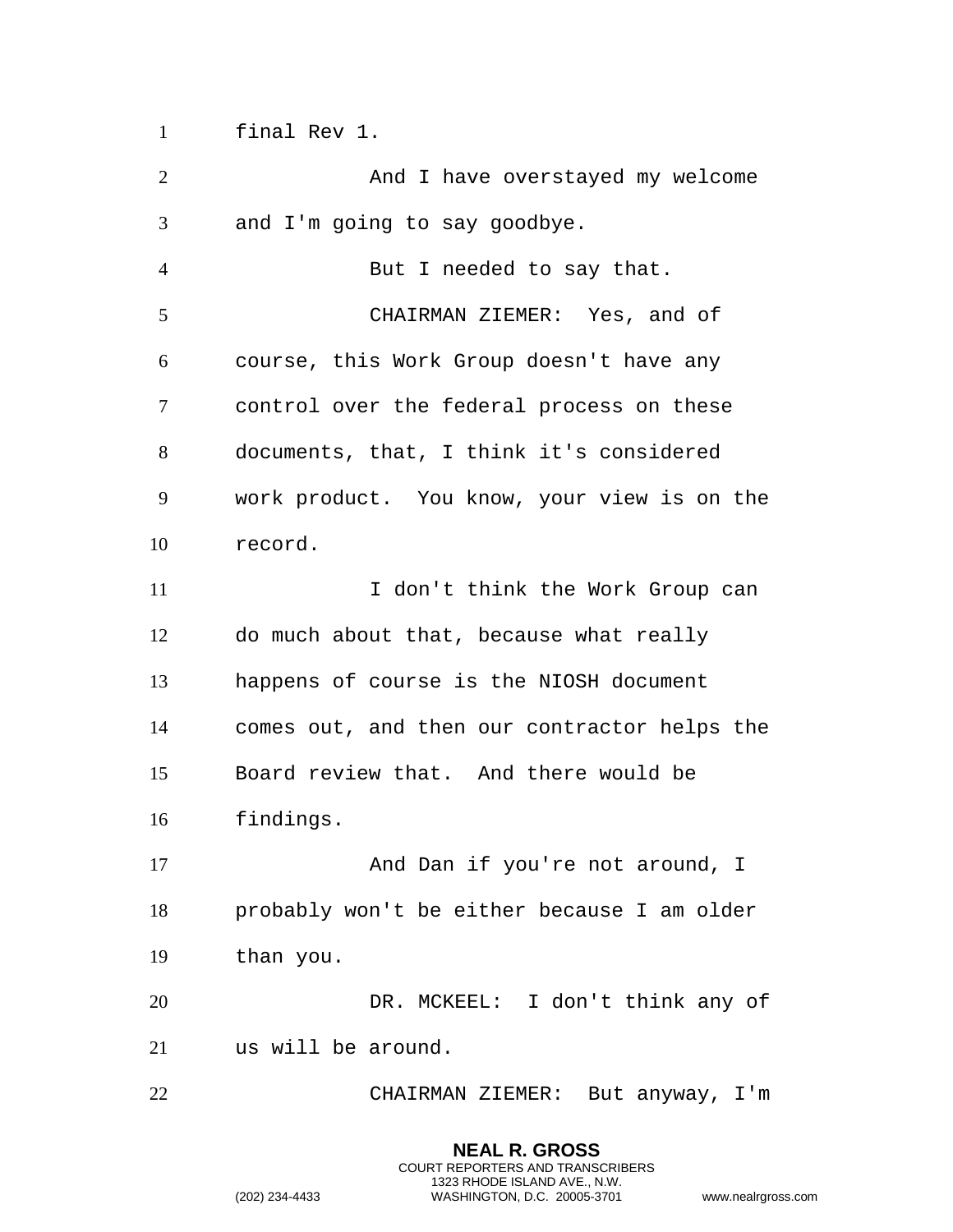1 going to agree.

 DR. MCKEEL: I think this is like the third out of the 9th inning. CHAIRMAN ZIEMER: Yes, well anyway your view is on the record. DR. MCKEEL: I appreciate that. CHAIRMAN ZIEMER: And I do ask NIOSH to make note, to at least, and I think Dave Allen's committee, to add some specific language to address that early period. 11 Now I'll, we need to close by talking about what will be presented at the Board meeting. And Ted, I think what we owe the Board at this point is a report on where we stand on the Matrix Issues and the close of those Matrix Issues which would go as a recommendation to the Board. MR. KATZ: That's correct Paul. I don't know if you were waiting for me or, it sounds like you might have just dropped off. CHAIRMAN ZIEMER: No I'm just

> **NEAL R. GROSS** COURT REPORTERS AND TRANSCRIBERS 1323 RHODE ISLAND AVE., N.W.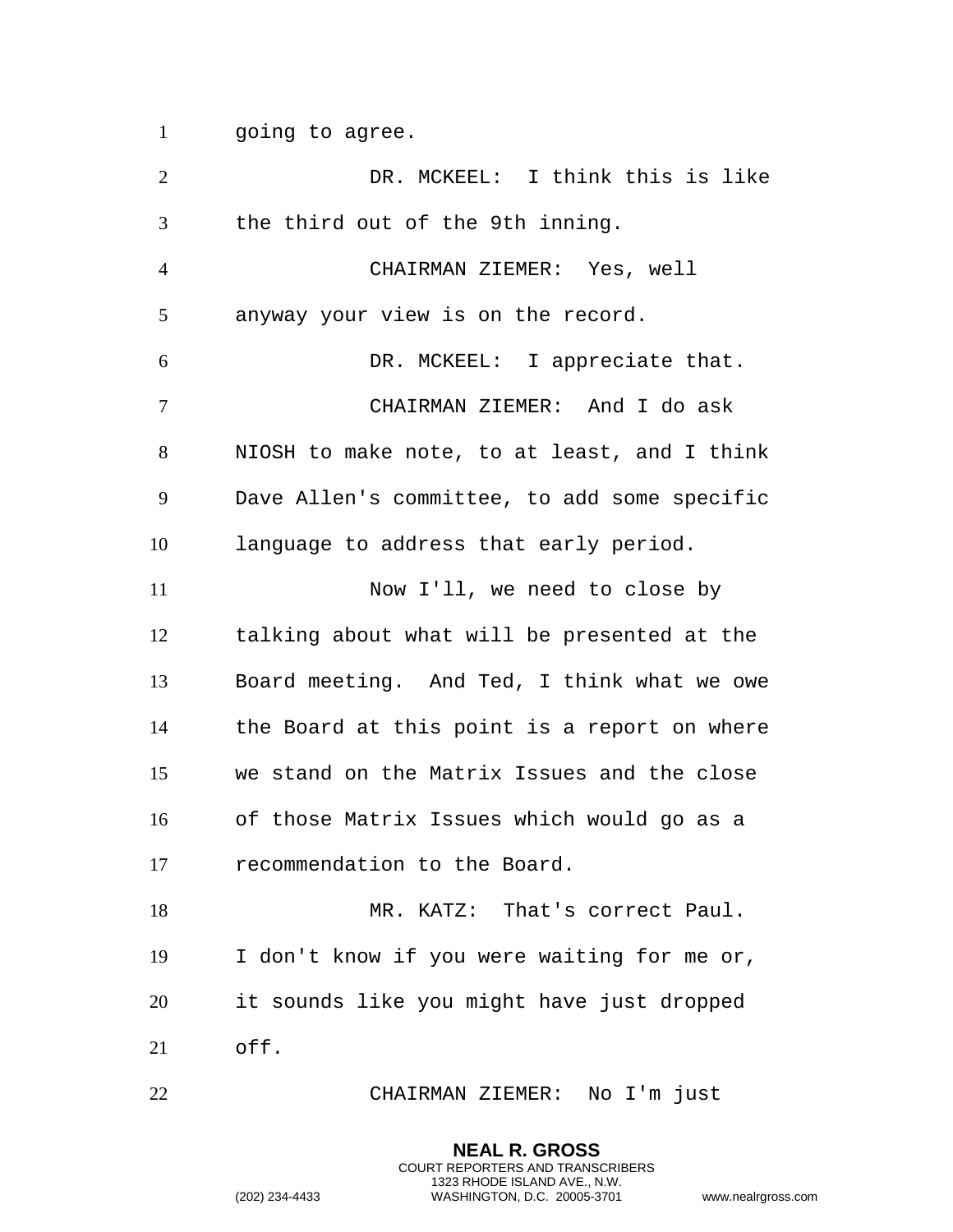asking, the Work Group report to the Board, does it require Board action, or it is a report? MR. KATZ: Well, I mean -- CHAIRMAN ZIEMER: Report on the - -7 MR. KATZ: Yes, they are reports. I know we tend not to do, I know unless there is some action the Board believes is necessary, we tend not to do individual votes. 12 We have in the past in some cases, the Boards all just sort of voted that they agree with the Work Group, or whatever. But, it hasn't been totally consistent how that's been handled. CHAIRMAN ZIEMER: Okay, well what I propose to do is to report to the Board on the closing of the Matrix Issues, which in turn would allow NIOSH to proceed with the revision of Appendix BB. Also I will report on the issue

> **NEAL R. GROSS** COURT REPORTERS AND TRANSCRIBERS 1323 RHODE ISLAND AVE., N.W.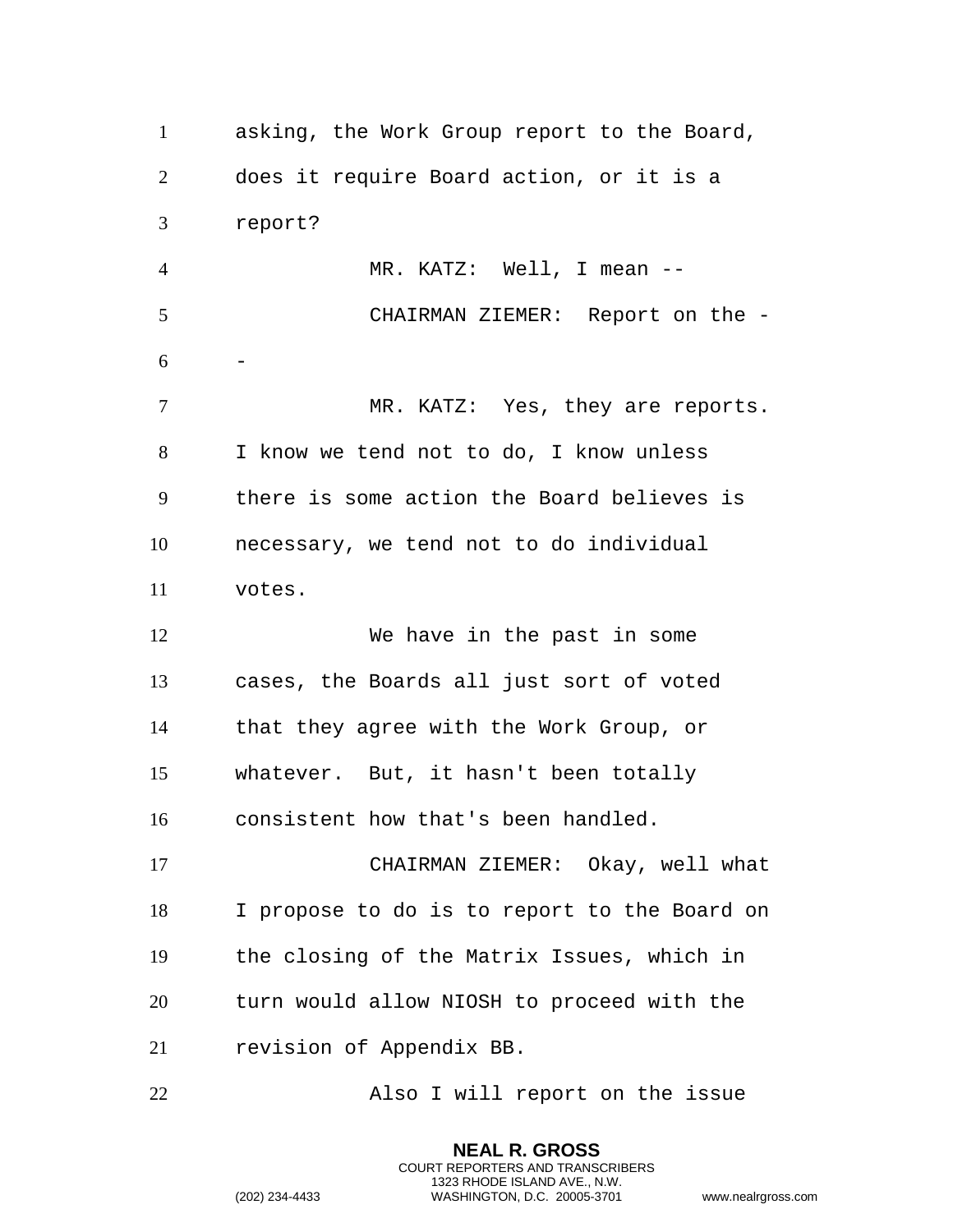of, I have committed to report on the concern with the petitioner on the lost radium source. And I will ask Jim or Dave, I assume it will be Jim, to control how NIOSH handles, will handle this just so that, that's on the record. 7 And if we have any new information on that source that, before the Board meeting that would be helpful as well. But -- 11 MR. RAMSPOTT: Dr. Ziemer? CHAIRMAN ZIEMER: Yes, and at this point I am not going to ask the Board to take any action necessarily. But I do, I made the commitment to make them aware of the concern of the petitioners on that issue. MR. RAMSPOTT: Yes Dr. Ziemer, I found that article. CHAIRMAN ZIEMER: Oh good. Okay. MR. RAMSPOTT: And I'll read it verbatim. This is from the Granite City

> **NEAL R. GROSS** COURT REPORTERS AND TRANSCRIBERS 1323 RHODE ISLAND AVE., N.W.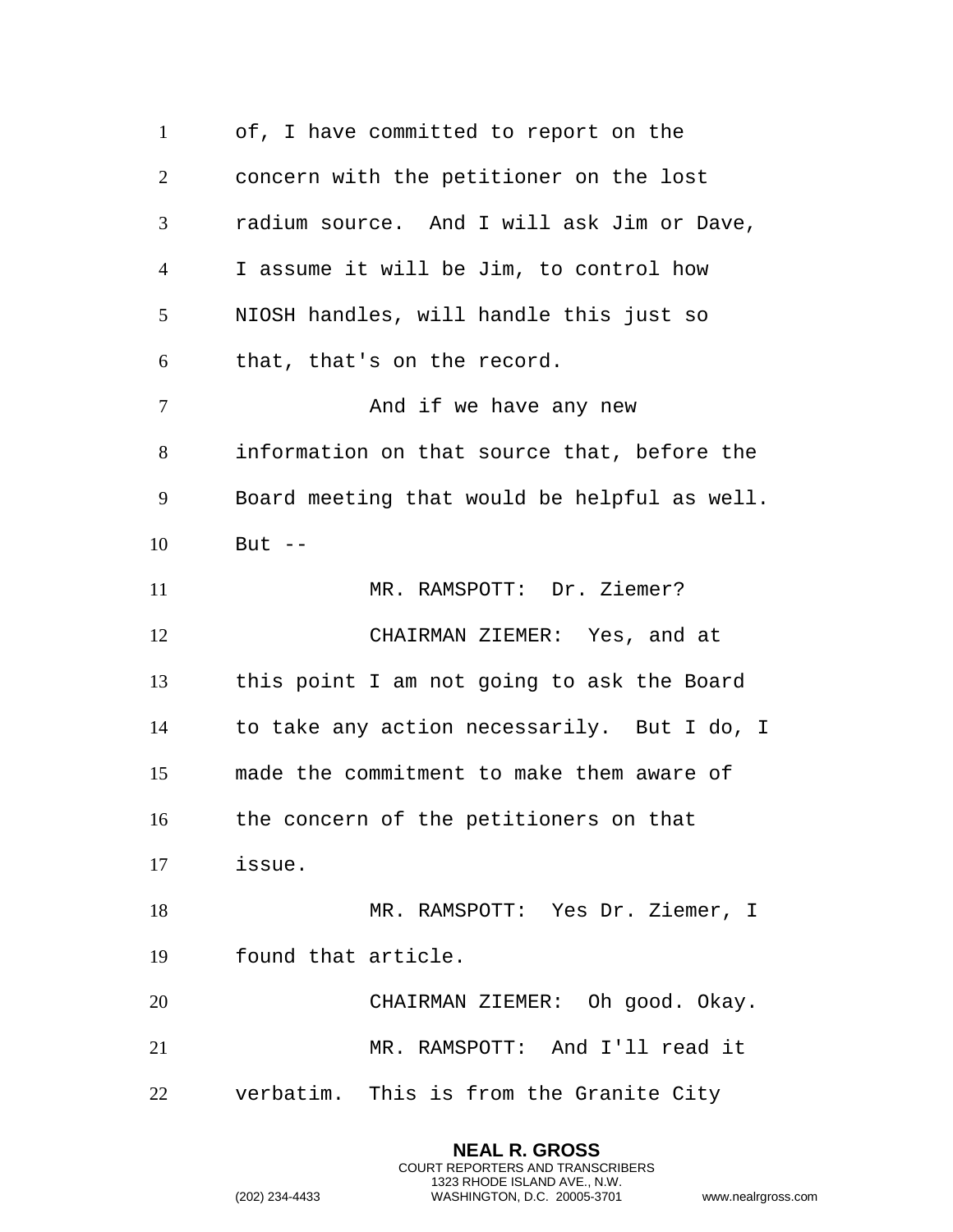Press, and it's hard to read the date. I think it's October 21st or maybe 19. I will have to find the original copy. This is a scan. But it says, "Missing plumb bob returned to plant. The \$5,500 radium filled plumb bob missing from the General Steel Castings Carburetion Plant for over a week turned up yesterday." "The details of the recovery were not disclosed. All that was reported was that the valuable instrument had been recovered from outside the plant and that it is certain no individual had suffered any burns from the dangerous radium rays. The plumb bob similar to the type used by carpenters is needed for x-raying steel castings for flaws." Then in the previous document that I found from the Granite City Press about it being lost, it says, and so this will give you an idea. 22 And Dr. Neton you were correct.

```
(202) 234-4433 WASHINGTON, D.C. 20005-3701 www.nealrgross.com
```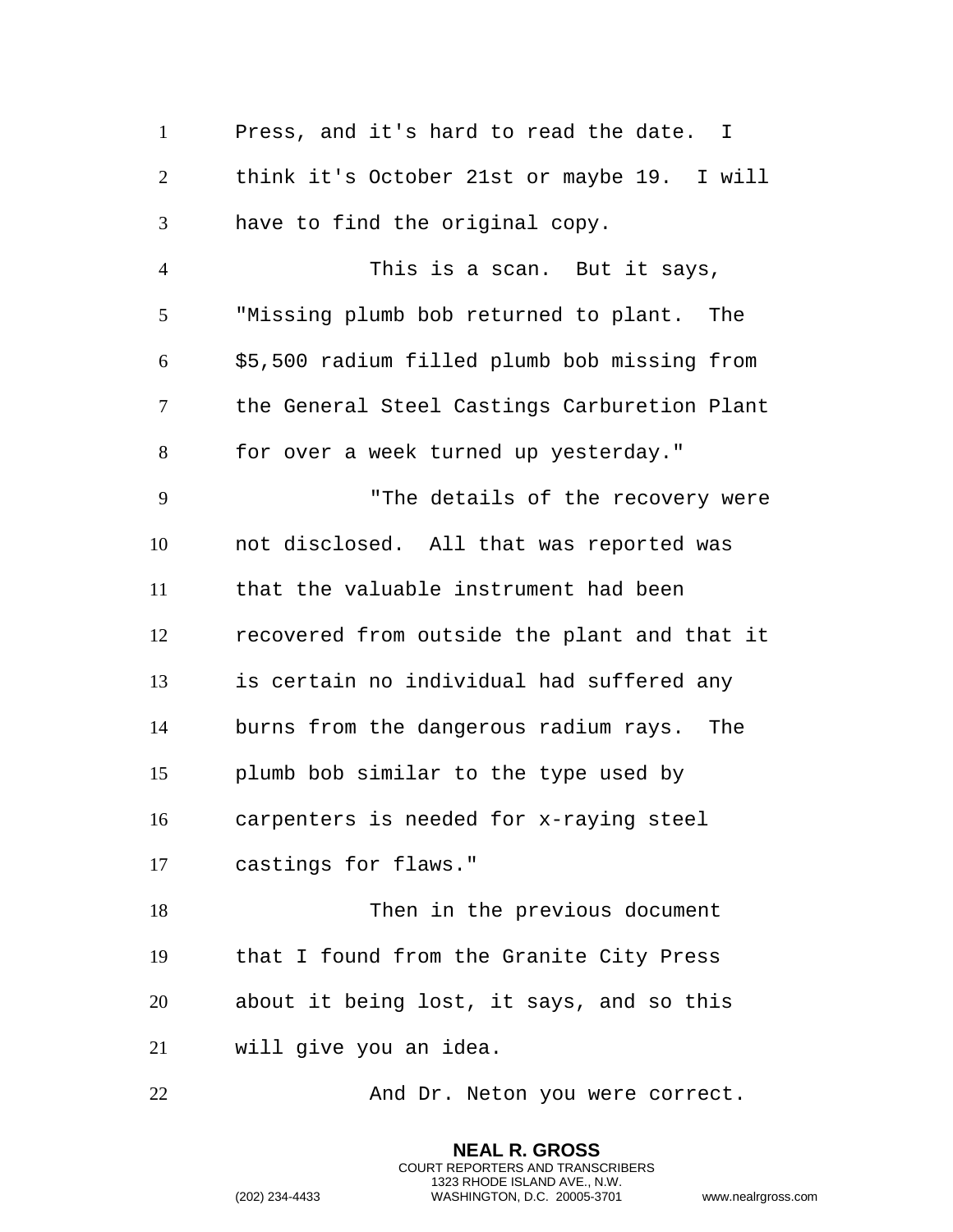They were looking for it with Geiger counters. But then, here's what's happening, they were looking in the wrong place. Let's see, they find it. It looks like they were looking for it out in the dump. That is definitely, I am not imagining this, and you guys know it now. And I will be glad to get you copies of whatever I have. 10 DR. NETON: Okay, but it does sound like it was lost off site, not on the property. MR. RAMSPOTT: Oh no. No it says it was  $-$  DR. NETON: Turned in to the plant. 17 MR. RAMSPOTT: Initially, it was found off site. It doesn't say when it went off site, and when it was returned. It wouldn't be lost off site. 21 They wouldn't take it off site. It was lost in the plant and somebody

```
(202) 234-4433 WASHINGTON, D.C. 20005-3701 www.nealrgross.com
```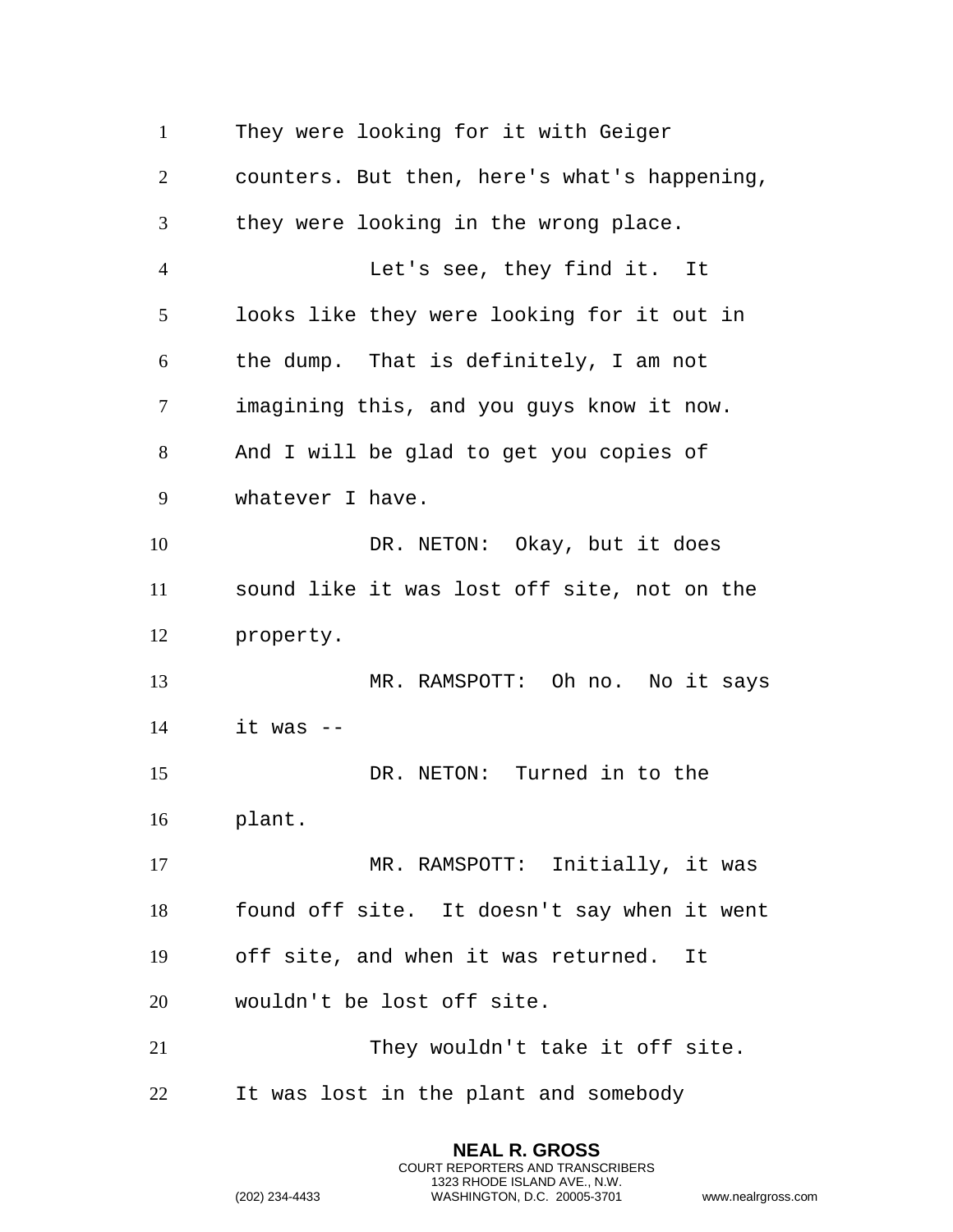eventually did take it off site, or it could have just been on the other side of the fence. Who knows? MR. KATZ: Paul, can I bring this back to  $-$  CHAIRMAN ZIEMER: Yes, we're just --8 MR. KATZ: -- reading what you found and presenting it, so everybody can read the whole article about -- MR. RAMSPOTT: Yes, you got it. As long as you guys know I wasn't imagining this. MR. KATZ: No, I don't think anyone thought you were imagining that you had that article. It's just that others don't believe they have received that article. MR. RAMSPOTT: Yes, sure, I understand. MR. KATZ: That's all. Thank you.

```
(202) 234-4433 WASHINGTON, D.C. 20005-3701 www.nealrgross.com
```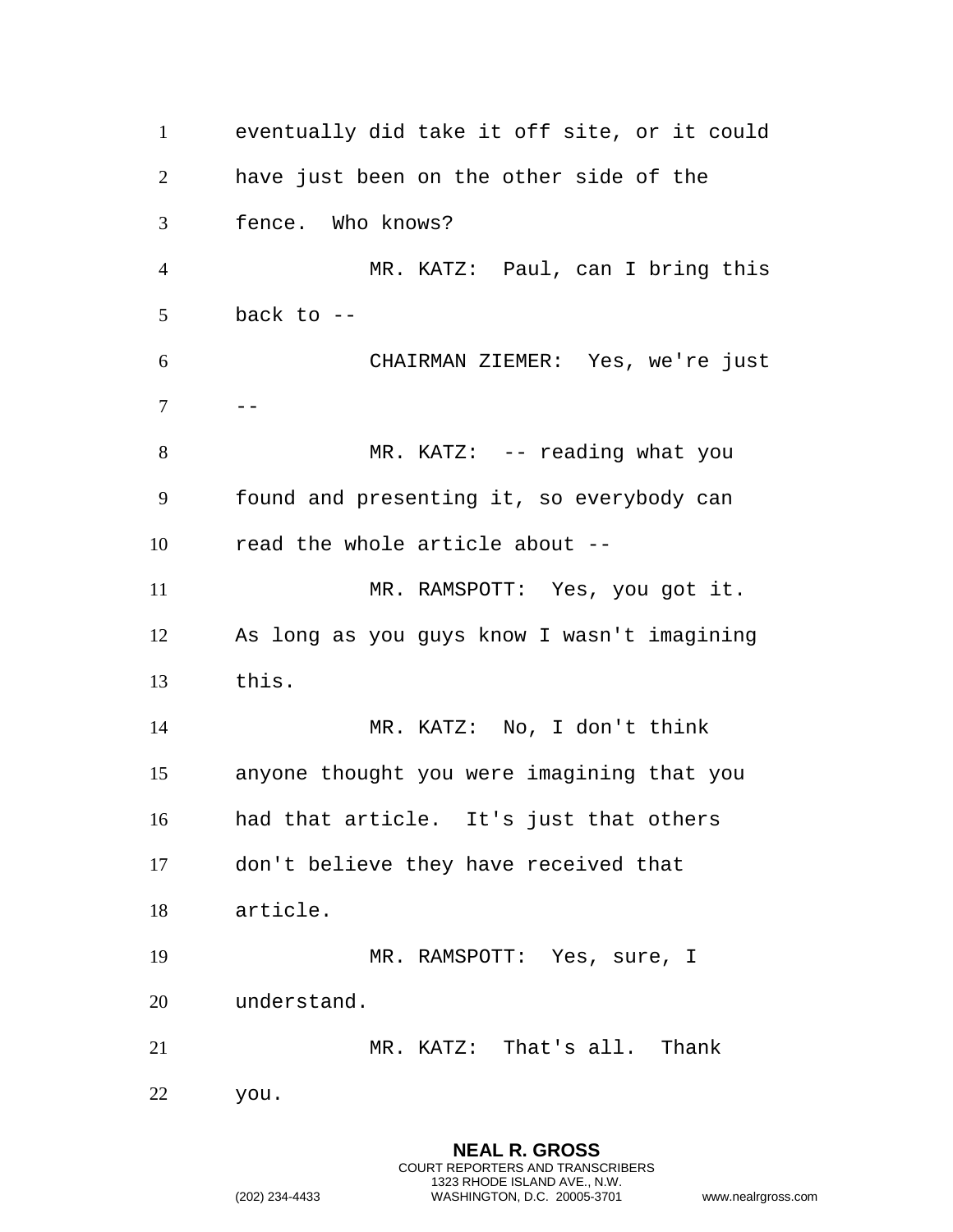1 MR. RAMSPOTT: You got it. MR. KATZ: And Paul, I just wanted to check with you, so do you have a PowerPoint presentation? CHAIRMAN ZIEMER: Maybe a simple one, yes. 7 MR. KATZ: Okay, and then so, just you know, if you can get it in. Well, whenever you can get it in. I know you have pretty little time to work with. That'll be great. We'll deal with the timing. CHAIRMAN ZIEMER: Yes, okay, very good. DR. MCKEEL: Dr Ziemer, this Dan McKeel, final request. Could somebody please send me a copy of Dr. Anigstein's presentation today because I don't have access to Live Access and I would like to see what he presented to the Work Group today. MR. KATZ: Yes. Bob, just let me just check something, because I may be able

```
(202) 234-4433 WASHINGTON, D.C. 20005-3701 www.nealrgross.com
```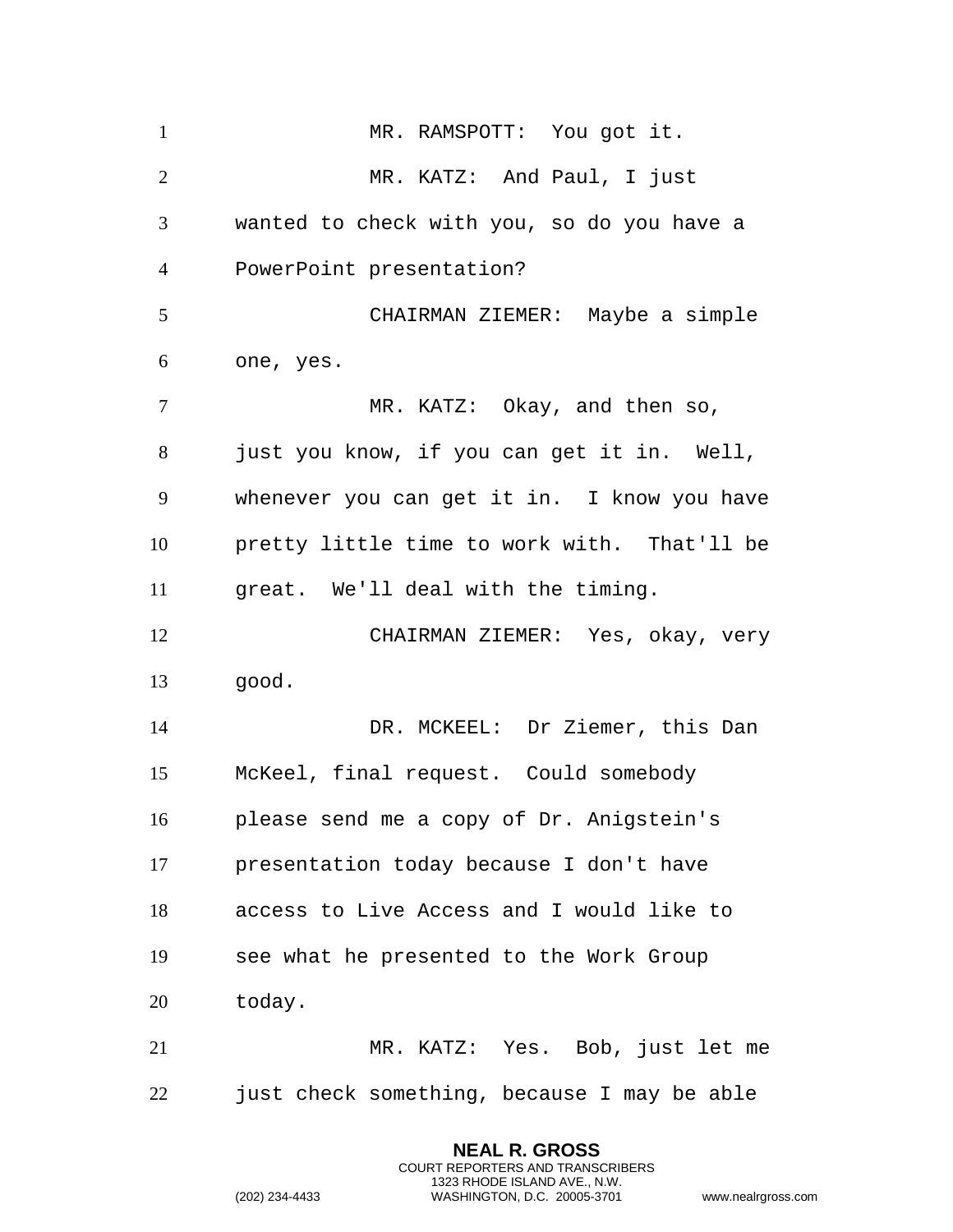to do it very expeditiously. Bob, are you still on the line? DR. ANIGSTEIN: Yes I am. MR. KATZ: Your presentation, is that all taken from the PA cleared version of the article that -- DR. ANIGSTEIN: Yes, sure, if you  $8 \qquad --$  MR. KATZ: Okay, then I can just, I can send that right out then. DR. ANIGSTEIN: Yes, except you don't have it. MR. KATZ: Well, I don't have it. That's right. I don't have the presentation but, if you, thank you. Good point. If you will send me that, I will send it out to Dan and John and -- 18 DR. MCKEEL: Very good, very good. DR. ANIGSTEIN: This will be, I mean, this is sort of like a private communication. It's not going to be posted

> **NEAL R. GROSS** COURT REPORTERS AND TRANSCRIBERS 1323 RHODE ISLAND AVE., N.W.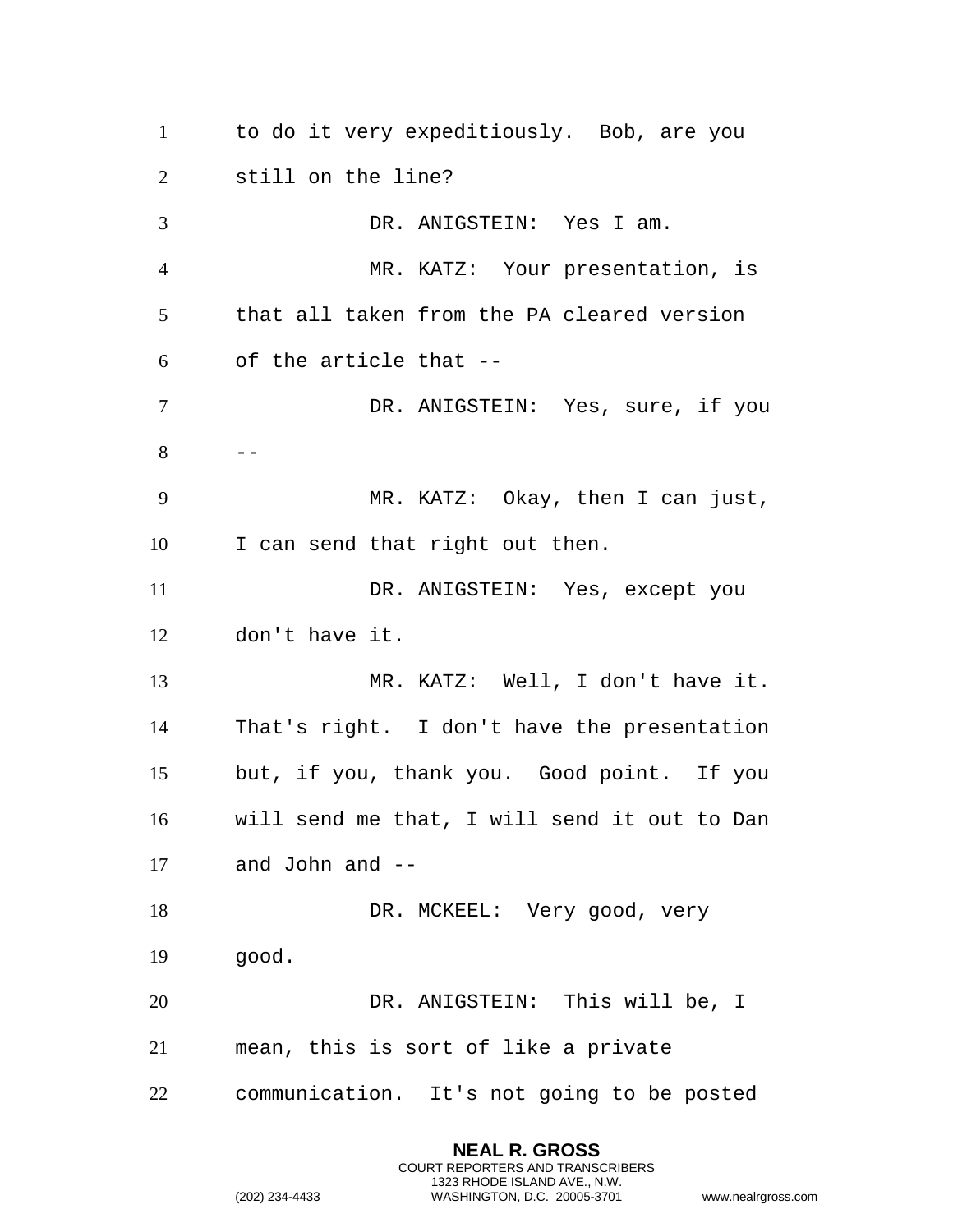on the web because we have this 508 compliance. MR. KATZ: No, I understand, I understand. And that's fine. DR. ANIGSTEIN: You don't have to bother with the 508 -- MR. KATZ: Dan would like to see the thing exactly, so that will work. DR. ANIGSTEIN: Excuse me? MR. KATZ: So you just need to send it to me, it's fine. I don't need 508, I'm not posting it to the web. I am just sending it to Dan and the other -- DR. ANIGSTEIN: Very good. I'll get it to you as soon as we get off the phone. 17 MR. KATZ: Yes, that would be great. 19 DR. ANIGSTEIN: Very good. 20 MR. KATZ: Thank you Bob. CHAIRMAN ZIEMER: Okay, Thank you everybody and we now stand adjourned.

> **NEAL R. GROSS** COURT REPORTERS AND TRANSCRIBERS 1323 RHODE ISLAND AVE., N.W.